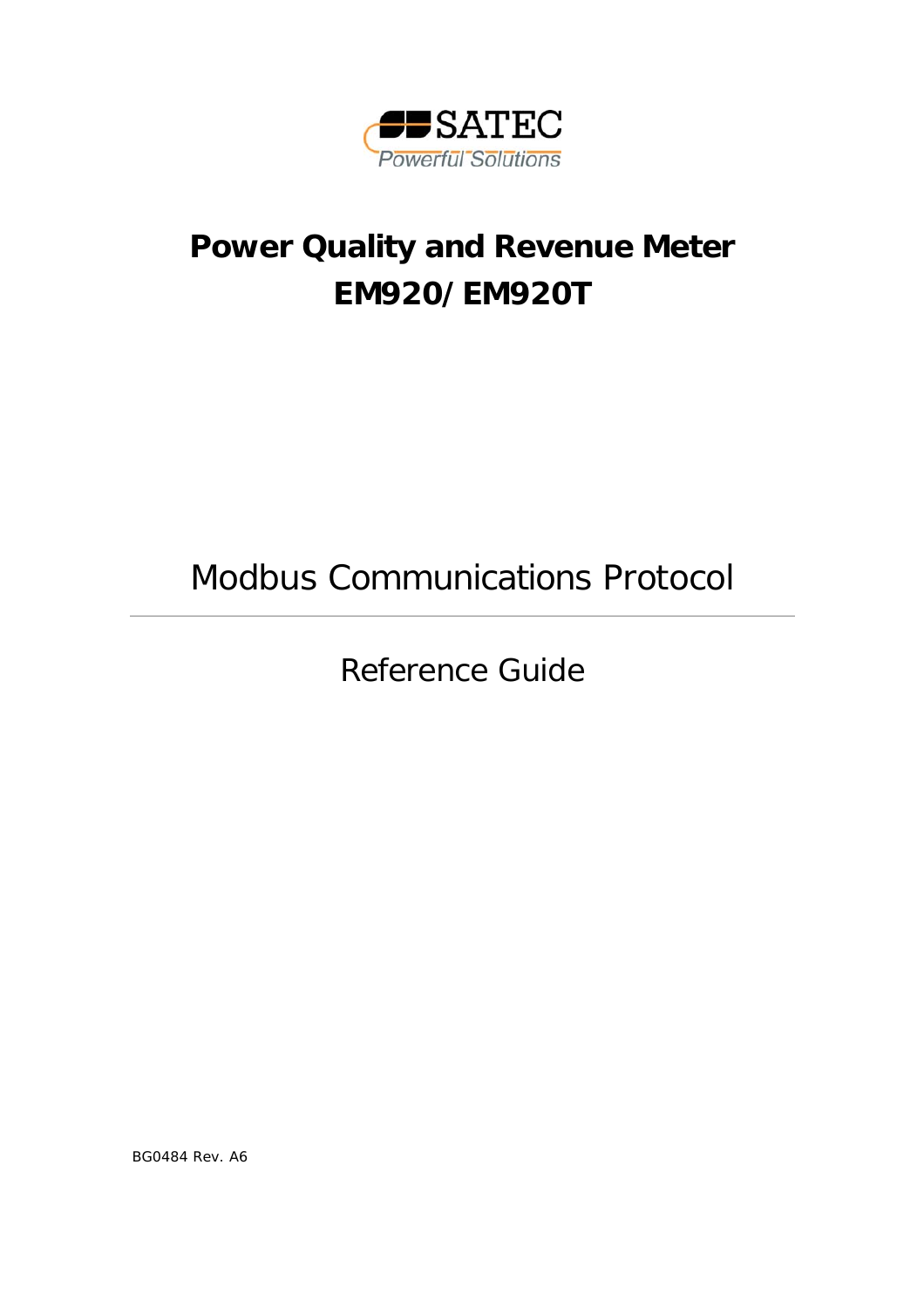Every effort has been made to ensure that the material herein is complete and accurate. However, the manufacturer is not responsible for any mistakes in printing or faulty instructions contained in this book. Notification of any errors or misprints will be received with appreciation.

For further information regarding a particular installation, operation or maintenance of equipment, contact the manufacturer or your local representative or distributor.

#### REVISION HISTORY

| A1 | Jan 2011 | Initial release                                                                                                                                                                                                                                                                   |  |  |  |
|----|----------|-----------------------------------------------------------------------------------------------------------------------------------------------------------------------------------------------------------------------------------------------------------------------------------|--|--|--|
| A2 | Feb 2013 | Added IEC 61850 GOOSE publisher, dataset setup and RCB setup registers.                                                                                                                                                                                                           |  |  |  |
| А3 | Aug 2014 | Added custom display setup, uncompensated power/energy registers, and<br>gateway routing setup.                                                                                                                                                                                   |  |  |  |
| A4 | Mar 2015 | Added programmable relay pulse rate decimals setup (applicable to F/W<br>V28.X2.XX)                                                                                                                                                                                               |  |  |  |
| A5 | Dec 2016 | Added cellular module's mobile equipment identifier indication.<br>Added programmable power/demand/energy options (applicable to F/W<br>V28.X2.XX)<br>Extended watt-hour LED pulse rate range.<br>Added interval energy registers.<br>Added second Ethernet port setup registers. |  |  |  |
| A6 | Sep 2017 | Added multilanguage display setting.<br>Added TOU calendar season settings.<br>Added programmable interval energy period.<br>Added kvarh Q1-Q4 interval energy registers.                                                                                                         |  |  |  |

Modbus is a trademark of Schneider Electric.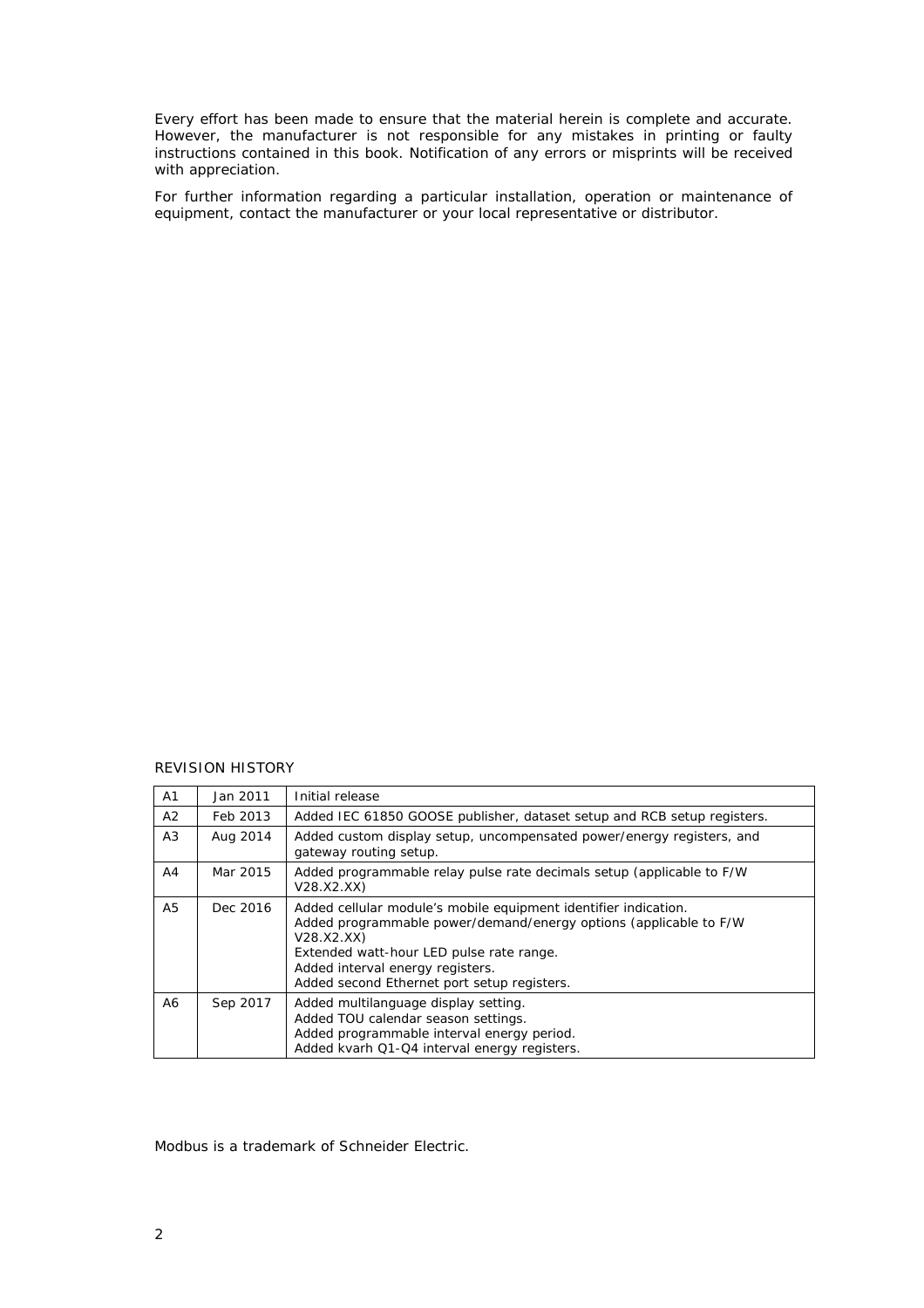## **Table of Contents**

| 2.1              |                                                                            |  |
|------------------|----------------------------------------------------------------------------|--|
| 2.2              |                                                                            |  |
| 2.3              |                                                                            |  |
| 2.4              |                                                                            |  |
| 2.5              |                                                                            |  |
| 2.6              |                                                                            |  |
|                  |                                                                            |  |
|                  |                                                                            |  |
|                  |                                                                            |  |
| 2.7              |                                                                            |  |
| 2.8              |                                                                            |  |
| 2.9              |                                                                            |  |
|                  |                                                                            |  |
|                  |                                                                            |  |
|                  |                                                                            |  |
|                  |                                                                            |  |
| 3.1              |                                                                            |  |
|                  |                                                                            |  |
|                  |                                                                            |  |
|                  |                                                                            |  |
|                  |                                                                            |  |
| 3.2 <sub>2</sub> | 16-bit Scaled Analog Registers and Energy Counters - Basic Register Set 21 |  |
| 3.3 <sub>1</sub> | 16-bit Scaled Analog Registers, Binary Registers and Counters  23          |  |
|                  |                                                                            |  |
|                  |                                                                            |  |
|                  |                                                                            |  |
|                  |                                                                            |  |
|                  |                                                                            |  |
|                  |                                                                            |  |
|                  |                                                                            |  |
|                  |                                                                            |  |
|                  |                                                                            |  |
|                  |                                                                            |  |
|                  |                                                                            |  |
|                  |                                                                            |  |
|                  | 1-Cycle Auxiliary Values                                                   |  |
|                  |                                                                            |  |
|                  |                                                                            |  |
|                  |                                                                            |  |
|                  |                                                                            |  |
|                  |                                                                            |  |
|                  |                                                                            |  |
|                  |                                                                            |  |
|                  |                                                                            |  |
|                  |                                                                            |  |
|                  |                                                                            |  |
|                  |                                                                            |  |
|                  |                                                                            |  |
|                  |                                                                            |  |
|                  |                                                                            |  |
|                  |                                                                            |  |
|                  |                                                                            |  |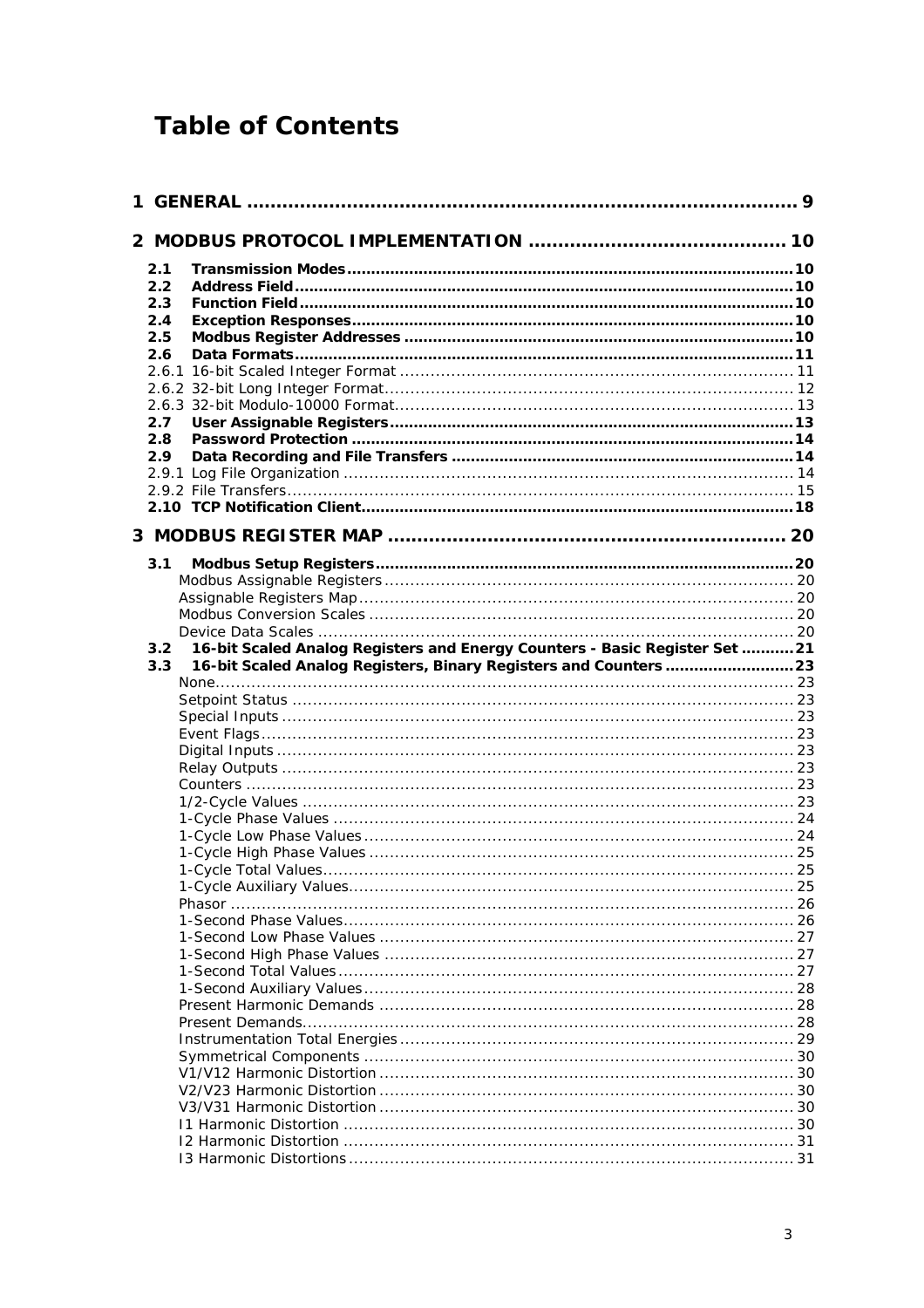| 3.4 |  |
|-----|--|
|     |  |
|     |  |
|     |  |
|     |  |
|     |  |
|     |  |
|     |  |
|     |  |
|     |  |
|     |  |
|     |  |
|     |  |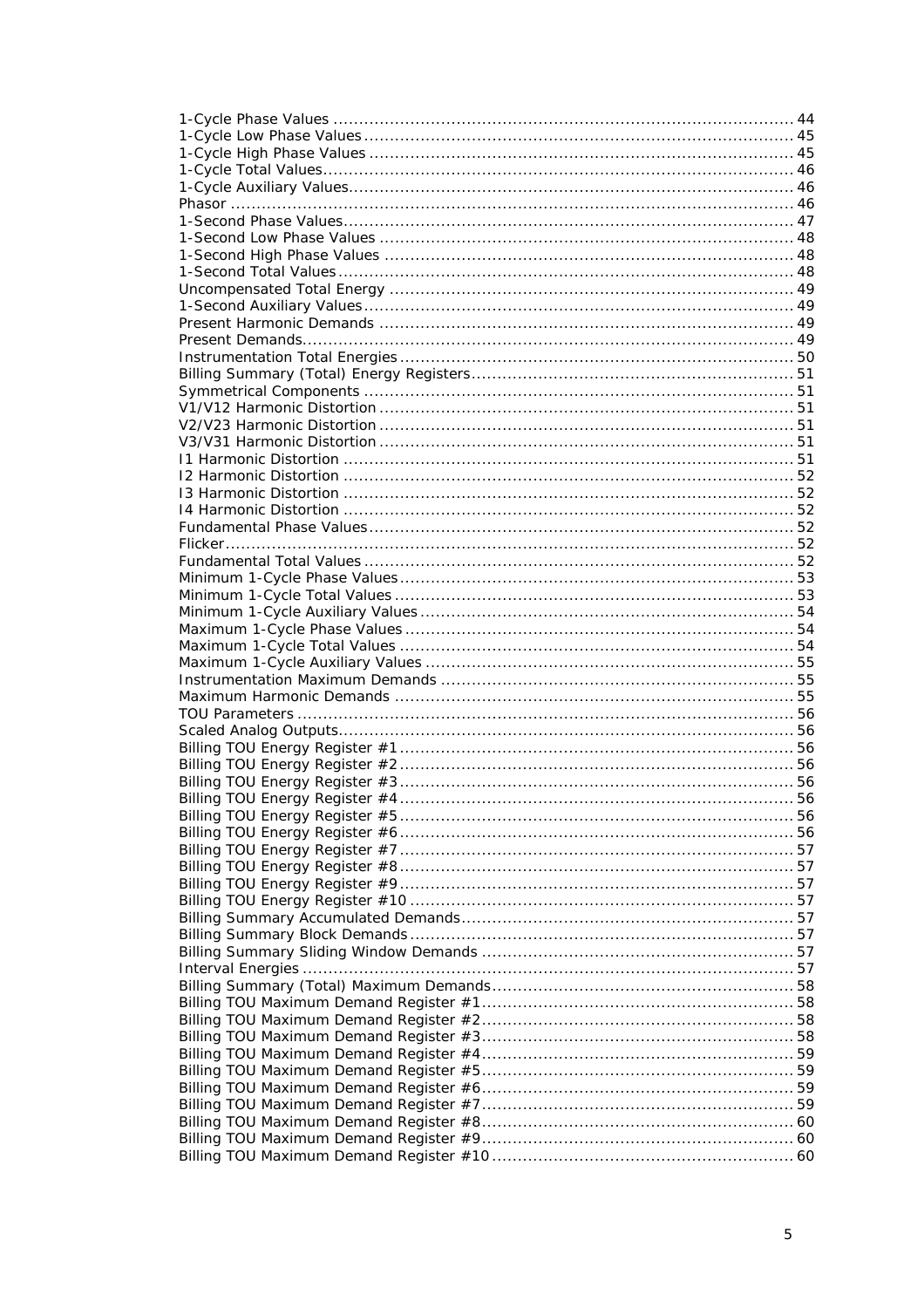| 3.5 |  |
|-----|--|
|     |  |
|     |  |
|     |  |
|     |  |
|     |  |
|     |  |
|     |  |
|     |  |
|     |  |
|     |  |
|     |  |
|     |  |
|     |  |
|     |  |
|     |  |
|     |  |
|     |  |
|     |  |
|     |  |
|     |  |
|     |  |
|     |  |
|     |  |
|     |  |
|     |  |
|     |  |
| 3.7 |  |
|     |  |
|     |  |
|     |  |
|     |  |
|     |  |
|     |  |
|     |  |
|     |  |
|     |  |
|     |  |
|     |  |
|     |  |
|     |  |
|     |  |
|     |  |
|     |  |
| 3.8 |  |
|     |  |
|     |  |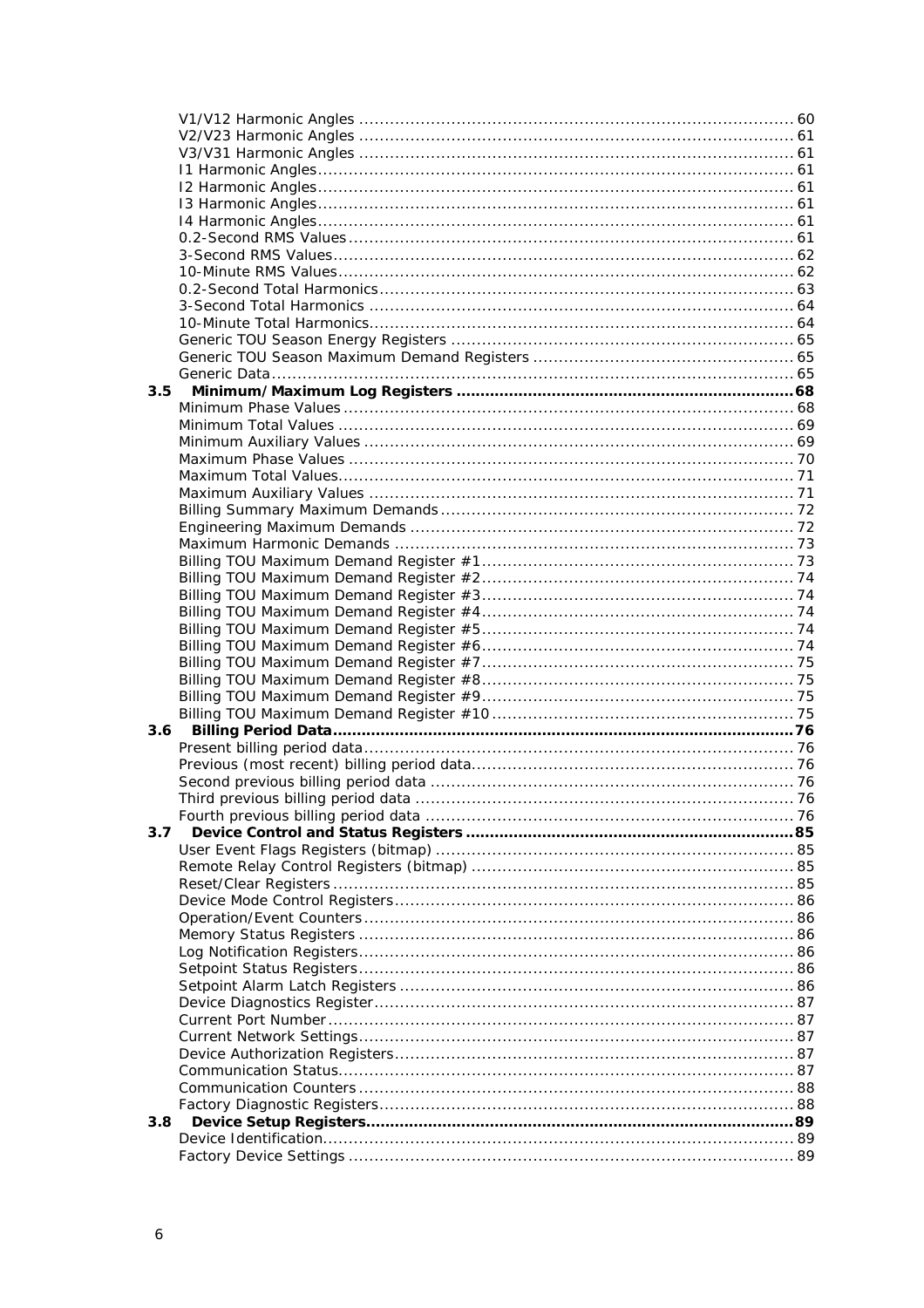|     | EN50160 PQ Recorder Triggers Setup (EN50160 voltage characteristics) 99 |  |
|-----|-------------------------------------------------------------------------|--|
|     |                                                                         |  |
|     |                                                                         |  |
|     |                                                                         |  |
|     |                                                                         |  |
|     |                                                                         |  |
|     |                                                                         |  |
|     |                                                                         |  |
|     |                                                                         |  |
|     |                                                                         |  |
|     |                                                                         |  |
|     |                                                                         |  |
|     |                                                                         |  |
|     |                                                                         |  |
|     |                                                                         |  |
|     |                                                                         |  |
|     |                                                                         |  |
|     |                                                                         |  |
|     |                                                                         |  |
|     |                                                                         |  |
|     |                                                                         |  |
|     |                                                                         |  |
|     |                                                                         |  |
| 3.9 |                                                                         |  |
|     |                                                                         |  |
|     |                                                                         |  |
|     |                                                                         |  |
|     |                                                                         |  |
|     |                                                                         |  |
|     |                                                                         |  |
|     | File Info Response Block (Variation 2 - Data log record structure) 115  |  |
|     |                                                                         |  |
|     |                                                                         |  |
|     |                                                                         |  |
|     |                                                                         |  |
|     |                                                                         |  |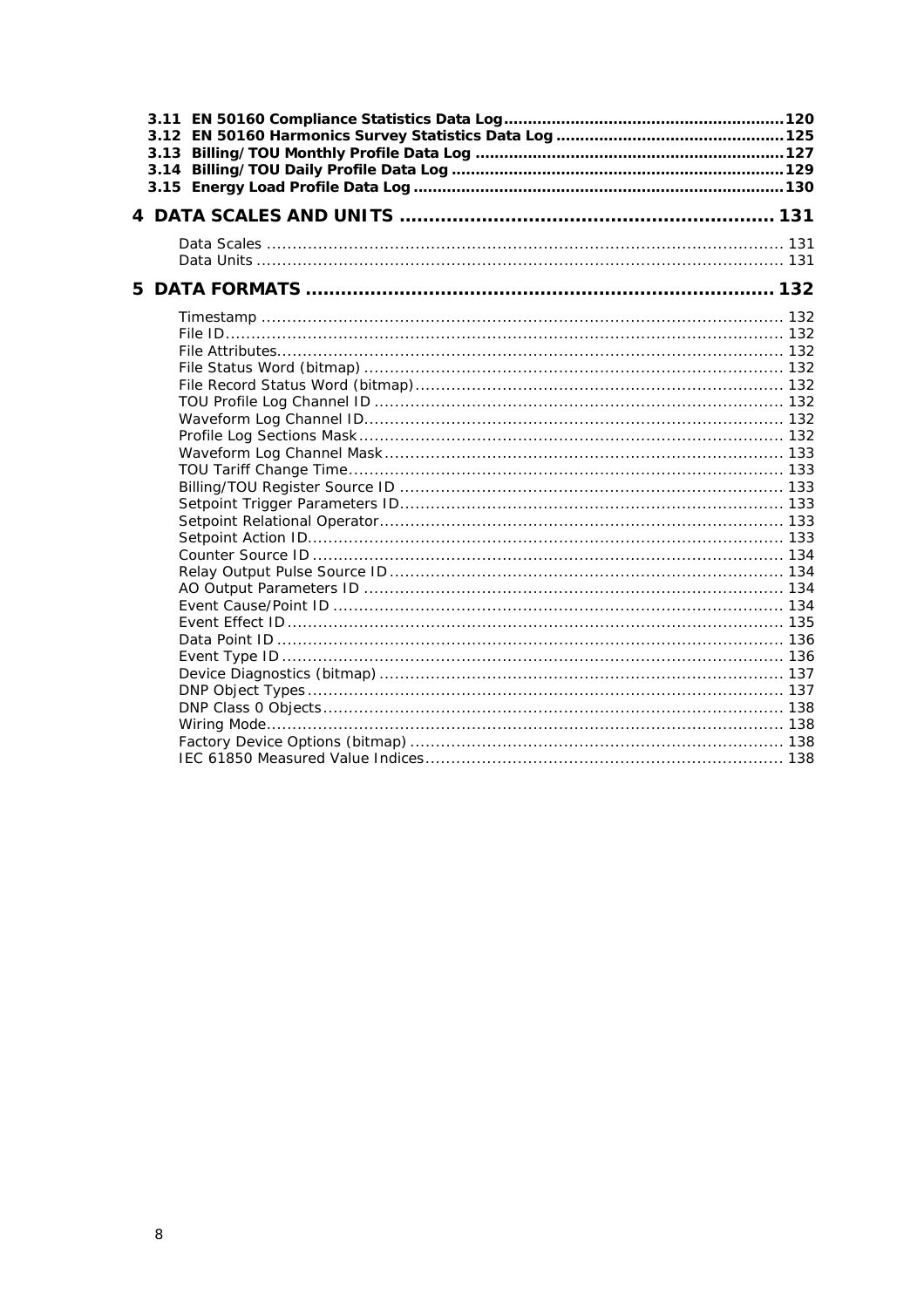### <span id="page-8-0"></span>1 General

This document specifies a subset of the Modbus communications protocol used to transfer data between a master computer station and the EM920. The document provides the complete information necessary to develop third-party communications software capable of communication with the EM920. Refer to the EM920 Installation Manual and EM920 Operation Manual for more information on communication connections and configuring communication parameters in your device.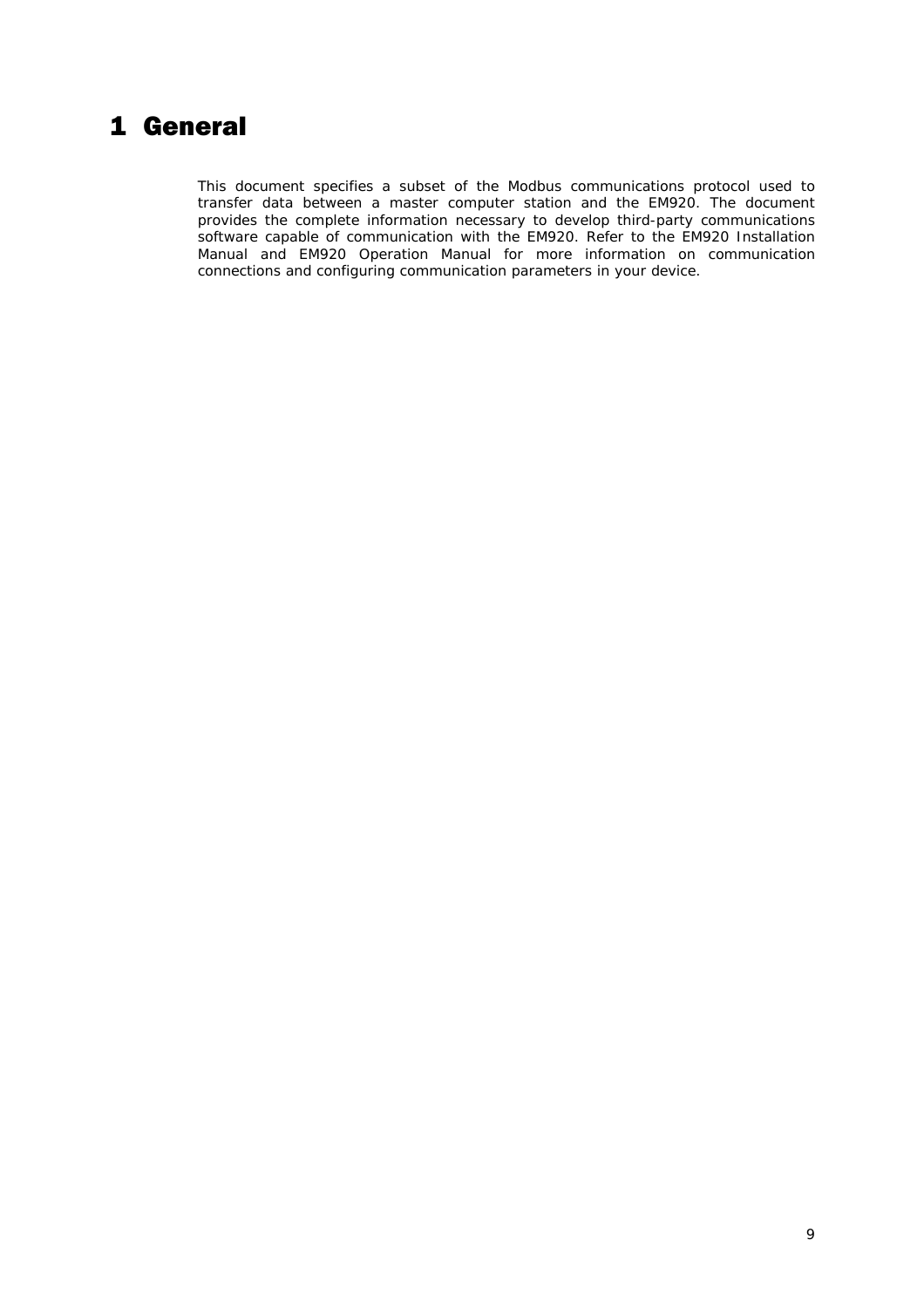## <span id="page-9-0"></span>2 Modbus Protocol Implementation

For detailed information on the Modbus protocol, message framing and error checking, refer to the Modbus Protocol Reference Guide. It can be downloaded from the ModbusIDA Website at [http://www.modbus.org/.](http://www.modbus.org/) The following paragraphs outline some issues concerning the implementation of the Modbus protocol in the EM920.

#### 2.1 Transmission Modes

<span id="page-9-1"></span>The EM920 can be set up to communicate on a serial Modbus network using either RTU, or ASCII serial transmission mode, and via the Internet using Modbus/TCP mode. Refer to the EM920 Operation Manual for information on selecting the transmission mode in your meter.

#### 2.2 Address Field

<span id="page-9-2"></span>The address field contains a user assigned address of the instrument (1-247) on a Modbus network. Broadcast mode using address 0 is not supported.

When communicating via the Internet, the address field is not checked and is returned in the response message header.

#### 2.3 Function Field

<span id="page-9-3"></span>The Modbus functions implemented in the EM920 are shown in Table 2-1. Function 04 can be used in the same context as function 03.

| Code (decimal) | <b>Meaning in Modbus</b>  | Action                   |  |  |
|----------------|---------------------------|--------------------------|--|--|
| 03             | Read holding registers    | Read multiple registers  |  |  |
| 04             | Read input registers      | Read multiple registers  |  |  |
| 06             | Preset single register    | Write single register    |  |  |
| 16             | Preset multiple registers | Write multiple registers |  |  |
| 081            | Loop-back test            | Communications test      |  |  |

**Table 2-1 Modbus Function Codes** 

<sup>1</sup> The EM920 supports only diagnostic code  $0$  - return query data.

#### 2.4 Exception Responses

<span id="page-9-4"></span>The instrument sends an exception response when an error is detected in the received message. To indicate that the response is notification of an error, the high order bit of the function code is set to 1.

Implemented exception response codes:

- **01**  Illegal function
- **02**  Illegal data address
- **03**  Illegal data value
- **04**  Device failure

When the character framing, parity, or redundancy check detects a communication error, processing of the master's request stops. The instrument will not act on or respond to the message.

#### 2.5 Modbus Register Addresses

<span id="page-9-5"></span>The EM920 Modbus registers are numbered in the range of 0 to 65535. From the Modbus applications, the EM920 Modbus registers can be accessed by simulating holding registers of the Modicon 584, 884 or 984 Programmable Controller, using a 5digit "4XXXX" or 6-digit "4XXXXX" addressing scheme.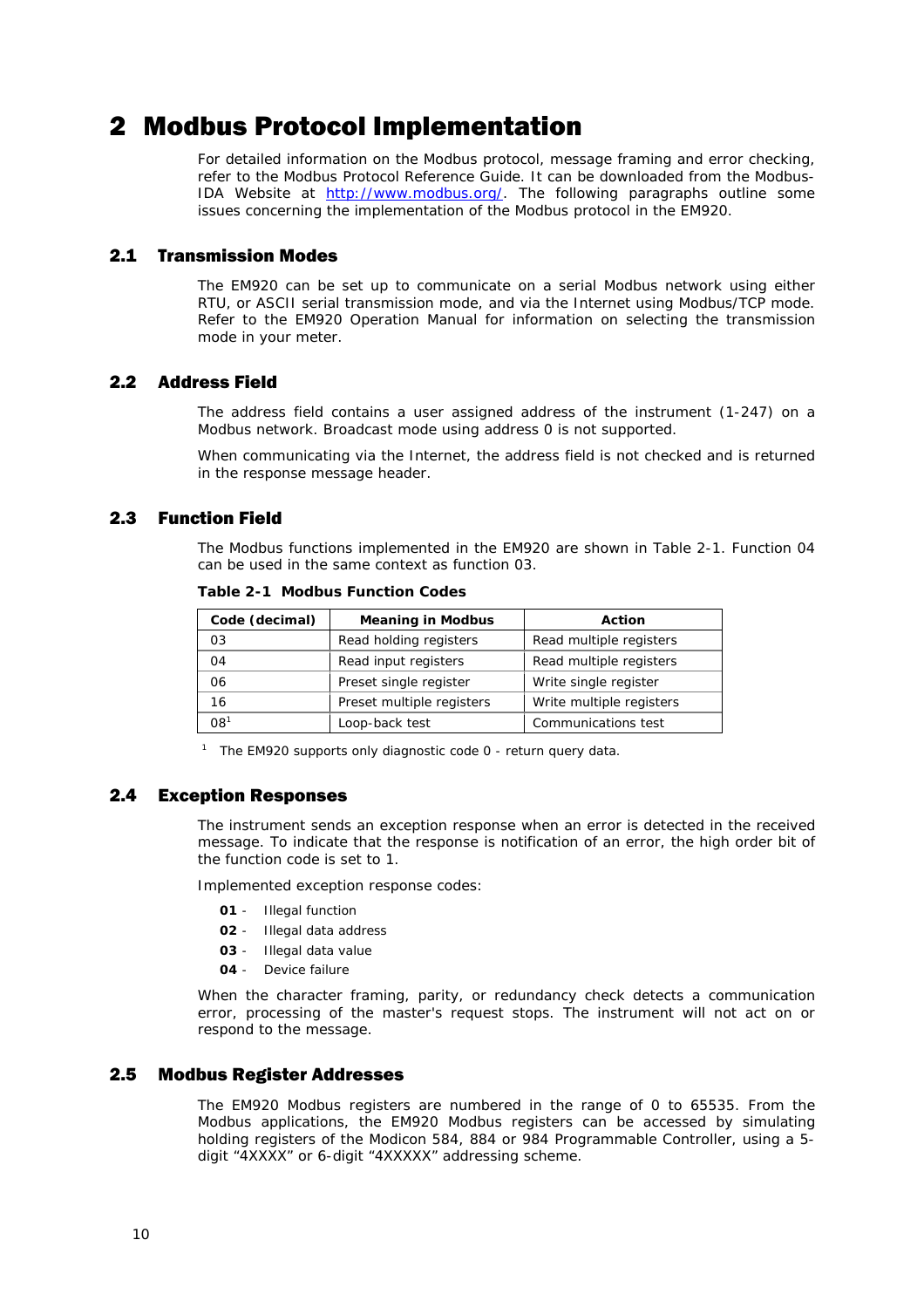To map the EM920 register address to the range of the Modbus holding registers, add a value of 40001 to the EM920 register address. When a register address exceeds 9999, use a 6-digit addressing scheme by adding 400001 to the EM920 register address.

#### <span id="page-10-0"></span>2.6 Data Formats

The EM920 uses three data formats to pass data between a master application and the instrument: 16-bit short integer, 32-bit long integer and 32-bit modulo-10000 formats. Binary values and counters are always transmitted in 32-bit registers, while analog values can be read both in 32-bit and in 16-bit scaled registers.

Analog registers 256 through 308 and 6656 through 10935 contain scaled 16-bit values.

#### 2.6.1 16-bit Scaled Integer Format

<span id="page-10-1"></span>16-bit scaled analog data is transmitted in a single 16-bit Modbus register being scaled to the range of 0 to 9999. To get a true reading, a reverse conversion should be done using the following formula:

$$
Y = \frac{X \times (HI - LO)}{9999} + LO
$$

where:

Y - True reading in engineering units X - Raw input data in the range of 0 to 9999 LO and HI - Data low and high scales in engineering units

Refer to Section 4 "Data Scales and Units" for applicable data scales and measurement units. The engineering scales are indicated for every scaled 16-bit register.

The default voltage scale in the device is 144V (120V+20%). It can be changed through register 242 (see Section 3.1, Device Data Scales), or via the supplemental PAS software. The recommended voltage scale is  $120V+20% = 144V$  for using with external PT's, and  $480V+25\% = 600V$  for a direct connection to power line.

#### **CONVERSION EXAMPLES**

#### **1. Voltage readings**

a) Assume device settings (direct wiring): PT ratio = 1; Voltage scale =  $600V$  (480V + 25%).

Voltage engineering scales (see Section 4):

HI\_ENG = Vmax =  $600.0 \times PT$  ratio =  $600.0 \times 1 = 600.0V$ 

LO  $ENG = OV$ 

If the raw data reading is 2000 then the voltage reading in engineering units will be as follows:

Volts reading =  $2000 \times (600.0 - 0)/(9999 - 0) + 0 = 120.0V$ 

b) Assume device settings (wiring via PT): PT ratio =  $14,400V$  :  $120V$  =  $120$ ; Voltage scale = 144V.

Voltage engineering scales (see Section 4):

HI\_ENG = Vmax =  $144.0 \times PT$  ratio =  $144 \times 120 = 17,280V$ 

 $LO$   $ENG = OV$ 

If the raw data reading is 8314 then the voltage reading in engineering units will be as follows:

Volts reading =  $8314 \times (17,280 - 0)/9999 + 0 = 14,368V$ 

#### **2. Current readings**

Assume device settings: CT primary current = 200A.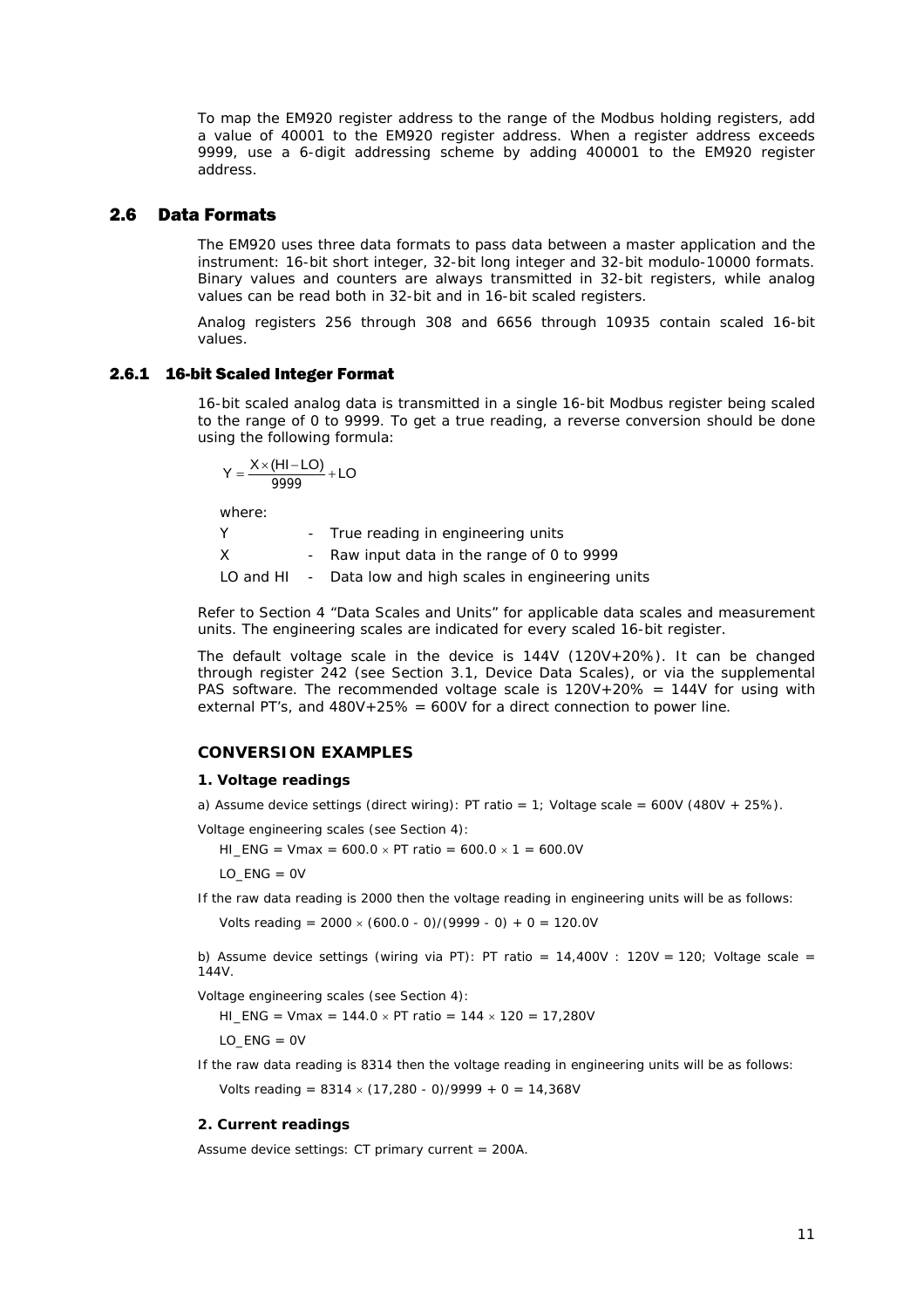Current engineering scales (see Section 4):

HI\_ENG = Imax = CT primary current  $\times$  2 = 200.00  $\times$  2 = 400.00A

 $LO$   $ENG = OA$ 

If the raw data reading is 250 then the current reading in engineering units will be as follows:

Amps reading =  $250 \times (400.00 - 0)/(9999 - 0) + 0 = 10.00A$ 

#### **3. Power readings**

a) Assume device settings (direct wiring): Wiring 4LL3; PT = 1; CT primary current = 200A; Voltage scale = 600V.

Active power engineering scales (rounded to whole kW, see Section 4):

HI\_ENG = Pmax = Vmax × Imax × 2 = (600.0 × 1) × (200.00 × 2) × 2 = 480,000 W = 480 kW  $10$  FNG = -Pmax = -480 kW

- If the raw data reading is 5500 then the power reading in engineering units will be as follows: Watts reading =  $5500 \times (480 - (-480))/(9999 - 0) + (-480) = 48.1$  kW
- If the raw data reading is 500 then the power reading in engineering units will be as follows: Watts reading =  $500 \times (480 - (-480)) / (9999 - 0) + (-480) = -432.0 \text{ kW}$
- b) Assume device settings (wiring via PT): Wiring 4LN3; PT = 120; CT primary current = 200A.

Active power engineering scales (rounded to whole kW, see Section 4):

HI\_ENG = Pmax = Vmax × Imax × 3 = (600 × 120) × (200.00 × 2) × 3/1000 = 86,400 kW  $LO$  ENG = -Pmax = -86,400 kW

If the raw data reading is 5500 then the power reading in engineering units will be as follows:

Watts reading =  $5500 \times (86,400 - (-86,400)) / (9999 - 0) + (-86,400) = 8,650$  kW

If the raw data reading is 500 then the power reading in engineering units will be as follows: Watts reading =  $500 \times (86,400 - (-86,400)) / (9999 - 0) + (-86,400) = -77,759$  kW

#### **4. Power Factor readings**

Power factor engineering scales (see Section 3.3):

 $HI$  ENG = 1.000.

LO  $ENG = -1.000$ .

If the raw data reading is 8900 then the power factor in engineering units will be as follows:

Power factor reading =  $8900 \times (1.000 - (-1.000))/(9999 - 0) + (-1.000) = 0.78$ 

#### 2.6.2 32-bit Long Integer Format

<span id="page-11-0"></span>32-bit long integer data is transmitted in two adjacent 16-bit Modbus registers as unsigned (UINT32) or signed (INT32) whole numbers. The first register contains the low-order word (lower 16 bits) and the second register contains the high order word (higher 16 bits). The low-order word always starts at an even Modbus address.

The value range for unsigned data is 0 to 4,294,967,295; for signed data the range is - 2,147,483,648 to 2,147,483,647.

If your Modbus driver does not support a 32-bit long integer format, you can read the two 16-bit registers separately, and then convert them into a 32-bit value as follows (using C notation):

32-bit value = (signed short) high\_order\_register  $\times$  65536L + (unsigned short) low\_order\_register

#### **EXAMPLES**

#### **1. Unsigned 32-bit Values**

If you read unsigned Voltage V1 of 69,000V from registers 13952-13953, then the register readings will be as follows:

 $(13952) = 3464$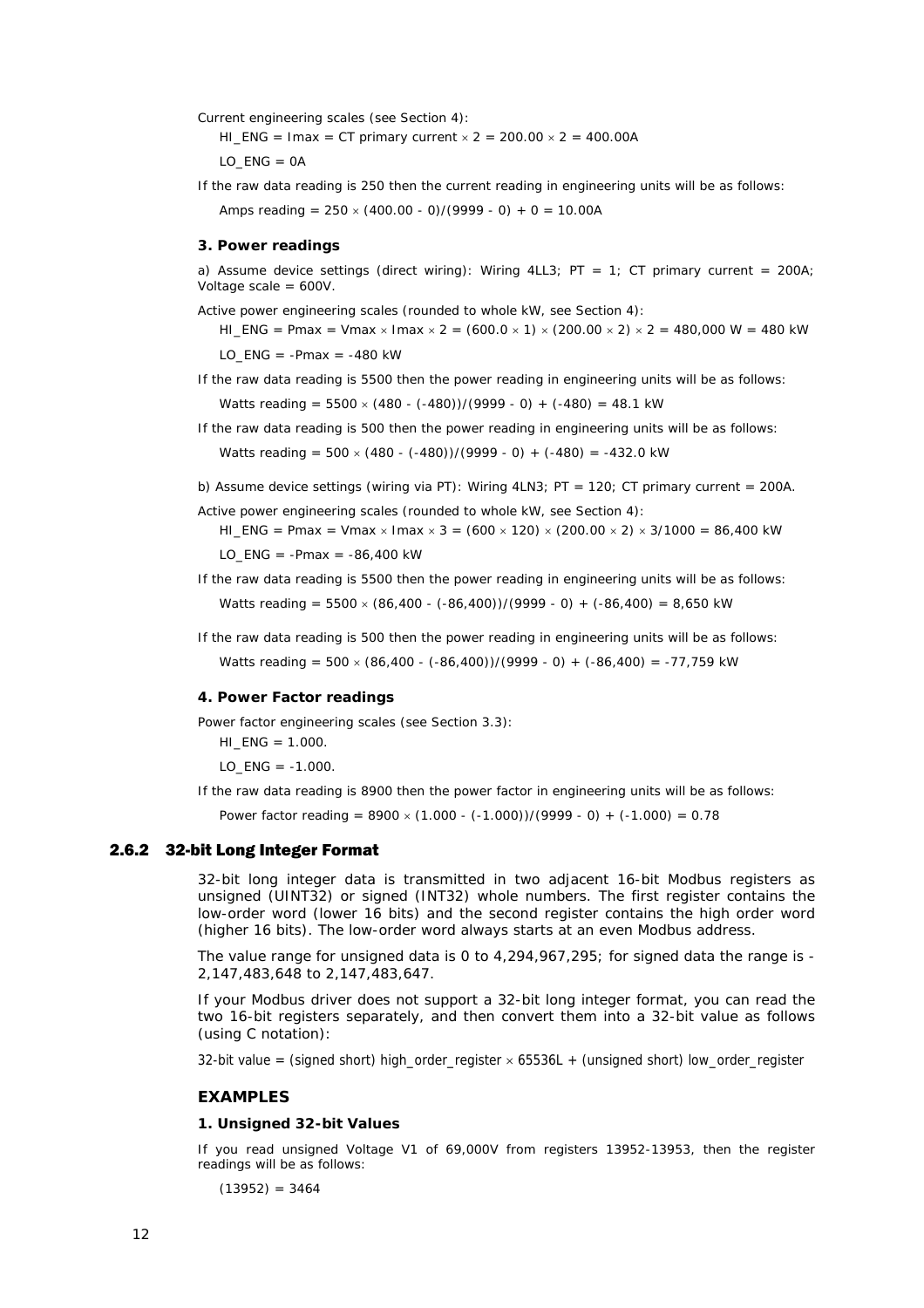$(13953) = 1$ 

The 32-bit value is  $(1 \times 65536 + 3464) = 69000V$ .

#### **2. Signed 32-bit Values**

If you read signed kW of -789kW from registers 14336-14337, then the register readings will be:

 $(14336) = 64747$  (unsigned)

 $(14337) = 65535$  (unsigned) or  $-1$  (signed value).

To take the high order register as a signed value, compare it with 32767. If the value is less or equal to 32767, use it as is. If it is greater than 32767, then this is a negative number in a two's complement code (like in our example) - just subtract it from 65536 to get the original negative value.

The 32-bit reading is  $(-1 \times 65536 + 64747) = -789$ kW.

Fractional 32-bit data is transmitted using a decimal pre-multiplier to pass fractional numbers in an integer format. Fractional numbers are pre-multiplied by 10 to the power N, where N is the number of digits in the fractional part. For example, the frequency reading of 50.01 Hz is transmitted as 5001, having been pre-multiplied by 100.

Whenever a data register contains a fractional number, the register measurement unit is given with a multiplier  $\times$ 0.1,  $\times$ 0.01 or  $\times$ 0.001, showing the weight of the least significant decimal digit. To get an actual fractional number with specified precision, multiply the register value by the given multiplier. To write a fractional number into the register, divide the number by the given multiplier.

#### 2.6.3 32-bit Modulo-10000 Format

<span id="page-12-0"></span>Energy counters 287-294 and 301-302 are read in two contiguous 16-bit registers in a modulo-10000 format. The first (low order) register contains the value mod 10000, and the second (high order) register contains the value/10000. To get the true energy reading, the high order register value should be multiplied by 10,000 and added to the low order register.

#### 2.7 User Assignable Registers

<span id="page-12-1"></span>The EM920 has 120 user assignable registers in the address range of 0 to 119, any of which you can map to any register address accessible in the instrument. Registers that reside in different locations may be accessed by a single request by re-mapping them to adjacent addresses in the user assignable registers area.

The actual addresses of the assignable registers, which are accessed via addresses 0 through 119, are specified in the register map (registers 120 through 239), where register 120 contains the actual address of the register accessed via register 0, register 121 contains the actual address of the register accessed via register 1, and so on. The assignable registers and the map registers themselves may not be re-mapped.

To build your own register map, write to map registers 120 to 239 the actual addresses you want to read from or write to via the assignable area (registers 0 to 119). 32-bit long registers should always be aligned at even addresses*.* For example, if you want to read registers 7136 (1-second V1 voltage, scaled short integer) and 14720-14721 (kWh Import, long integer) via registers 0-2, do the following:

- write 14720 to register 120
- write 14721 to register 121
- write 7136 to register 122

Reading from registers 0-2 will return the kWh reading in registers 0 (low 16 bits) and 1 (high 16 bits), and the voltage reading in register 2.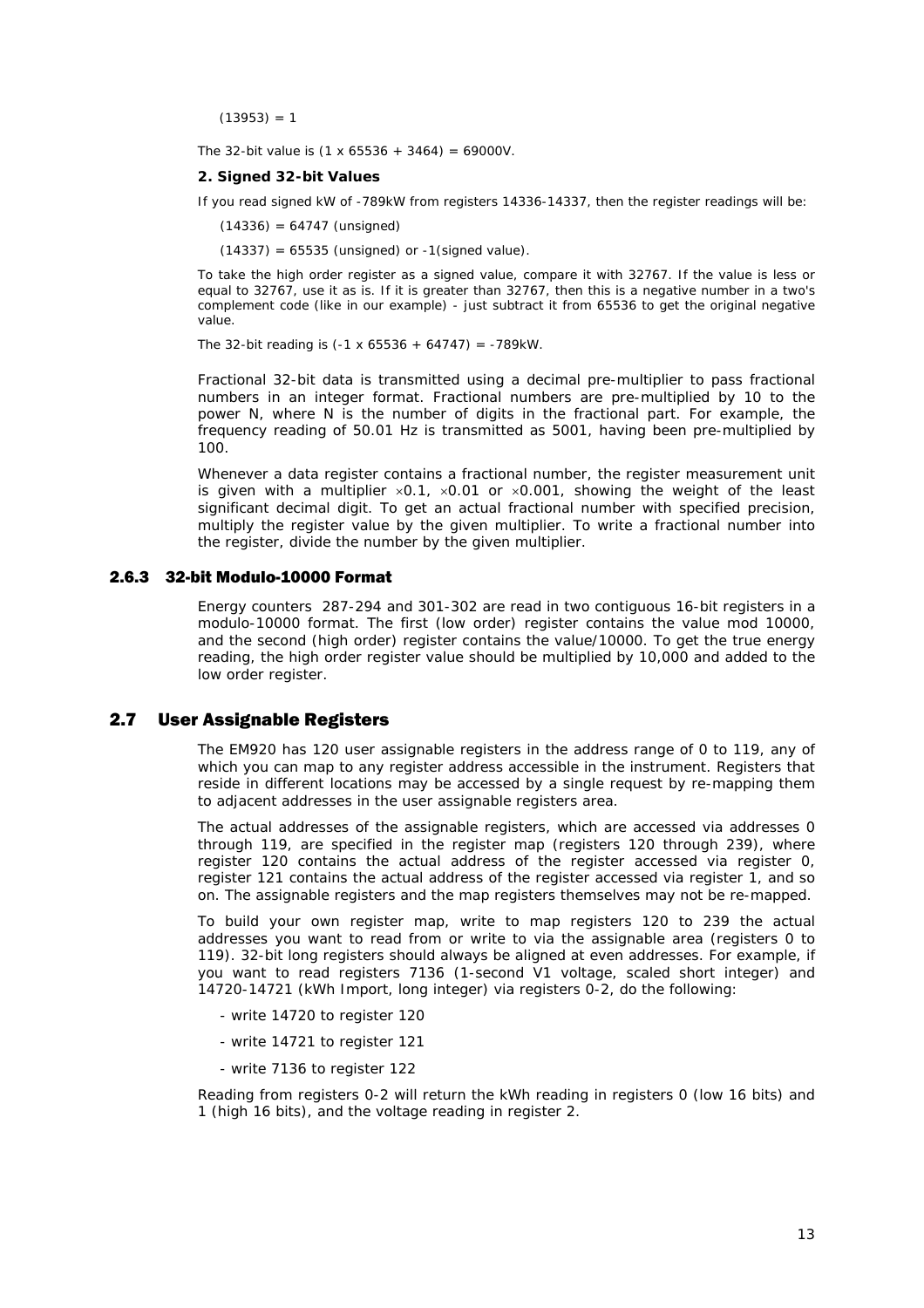#### 2.8 Password Protection

<span id="page-13-0"></span>The EM920 has a password protection for setups, cumulative registers and log files from being changed or cleared via communications. Refer to the EM920 Operation Manual for details.

A user password must be written into the 32-bit device authorization register (44378- 44379) before another write request is issued. If the correct password is not supplied, the meter will respond to all write requests directed to the meter setup and reset registers with the exception code 01 (illegal operation). It is recommended to clear the authorization register after you have completed your changes in order to activate password protection.

#### <span id="page-13-1"></span>2.9 Data Recording and File Transfers

#### 2.9.1 Log File Organization

<span id="page-13-2"></span>Historical files are stored to the non-volatile flash memory. Memory is allocated for each file statically when you set up your files and will not change unless you reorganize the files. The EM920 automatically performs de-fragmentation of the memory each time you re-organize your files. This prevents possible leakage of memory caused by fragmentation.

Data records in a file are arranged in the order of their recording. Each record has a unique 16-bit sequence number that is incremented modulo 65536 with each new record. The sequence number can be used to point to a particular record in the file, or to check the sequence of records when uploading files from the device.

Each file has a write position pointer that indicates the place where the next record will be recorded, and a read position pointer that indicates the place from where the current record will be read. Both pointers show sequence numbers of the records they point to rather than record offsets in the file.

After acknowledging a record you have read, the read pointer automatically advances to the next record in the file. When the read pointer gets to the record to which the file write pointer points, the end-of-file (EOF) flag is set. It is automatically cleared when a new record is added to the file, or when you explicitly move the read pointer to any record within a file.

If a file has a wrap-around attribute (circular file), the most recent records can overwrite the oldest records. When this happens at the current read position, the read pointer automatically advances forward in order to point to the oldest record in the file.

The EM920 keeps a separate read pointer for each communication port so that access to the same file through a different port will not affect current active sessions for other ports.

#### **Multi-section Files**

Log files can have one or more (up to 20) sections for multi-channel recording. An ordinal file consists of a single section. Some files, such as daily profile log files and waveform log files, are arranged as multi-section files.

A multi-section file is subdivided into multiple sections of the same structure, one section per recording channel. The number of sections in each file is defined at the time you set up your files and may not change unless you re-organize the file. Each section within a multi-section file can be addressed by a section number, or by a section channel ID.

A multi-section file has a single write position pointer for all sections and stores data in all sections simultaneously. This means that records with the same sequence number in all sections are associated with the same event. A multi-section file has also a single read position pointer for all sections.

#### **Data Log Files**

Conventional data log files can store up to 16 measured parameters per a record. Any data measured by the device can be stored in the log file. The number of parameters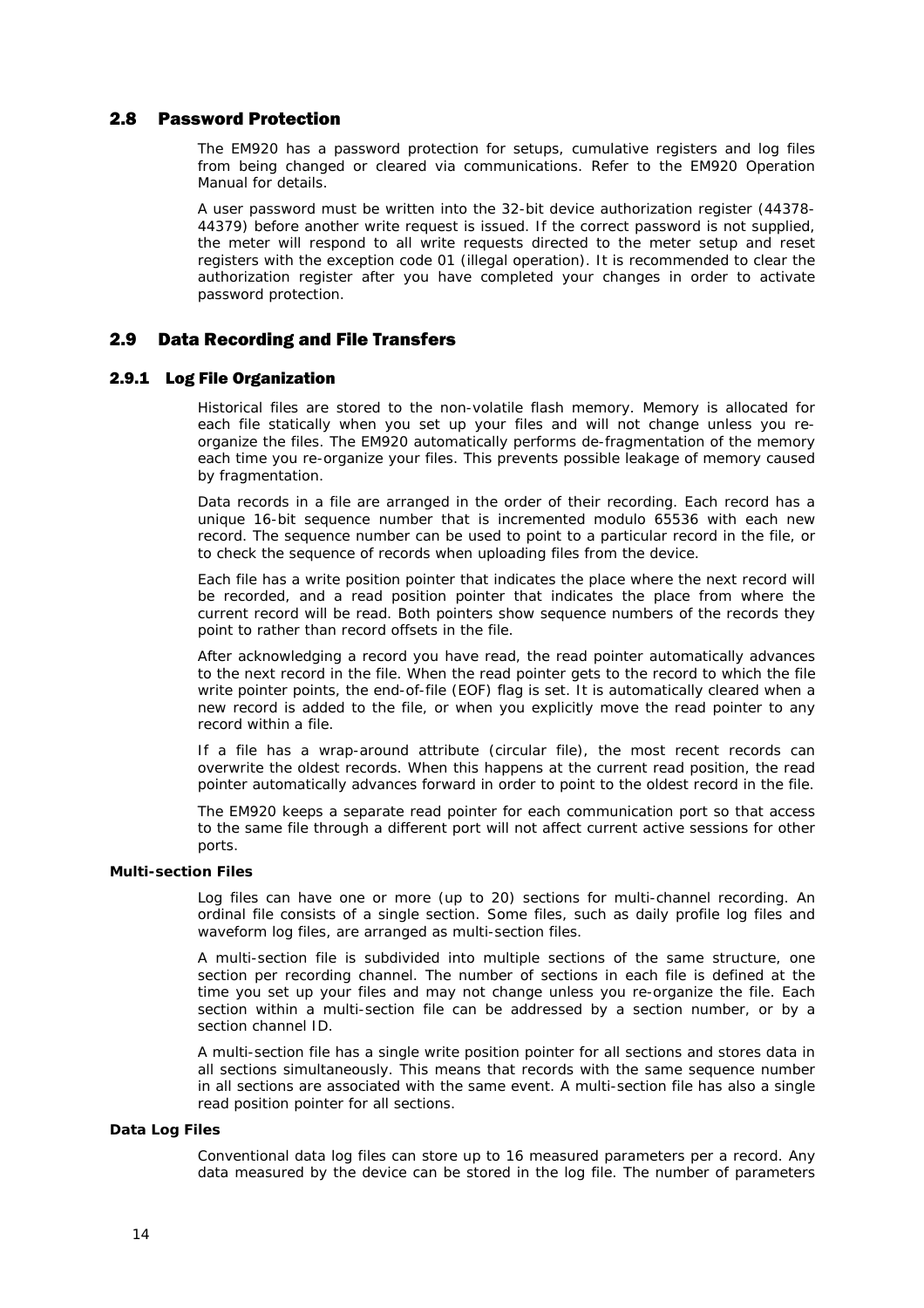that each record will hold and the list of parameters you want to be recorded in the file can be selected through the Data log setup registers for a particular file.

Recording data to data log files can be triggered through the setpoints, either on a time basis, or upon any event detected by the setpoints.

#### **Billing/TOU Profile Data Log Files**

Data log files #15 and #16 are factory configured for monthly and daily profile logs of the energy usage and maximum demand registers. A profile log file is organized as a multi-section file that has a separate section for each energy and maximum demand register. See Sections 3.13-3.14 for more information on the file record structure. A file record stores the summary data (total of all tariffs) and all tariff data for each configured Billing/TOU register.

The number of sections is taken automatically from your Billing/TOU Registers setup. Since each Billing/TOU energy register has a shadow maximum demand register, the number of sections in the file can be twice the number of the allocated Billing/TOU registers.

#### **Power Quality Statistics Log Files**

Data log files #9 and #10 are configured to store the power quality statistics data on a daily or weekly basis. They are organized as multi-section files. See Sections 3.11-3.12 for more information on the file record structure. You can review the list of parameters recorded to the files through the file info request/response blocks using info requests with variation 2 (see Section 3.10).

#### **Waveform Log Files**

Waveform log files are organized as multi-section files that store data for each recording channel in a separate section. A waveform log file can record up to six AC channels simultaneously: three voltage and three current waveforms. The number of sections in a file, or channels that a file can store, is defined when you set up the file. The channels that a file will record are selected in the waveform log setup. All selected channels are recorded in successive file sections.

A waveform file has a single read pointer for all sections, so that data from all channels of a single record can be read together without repositioning the file pointer. When you point to a particular file record, data from all sections related to the same event are all available for a read. Moreover, the EM920 takes all channel data for the currently accessed record to a separate buffer, so that even when the record is overwritten at the time of reading, you are still prevented from receiving partially updated data.

A single waveform record for a channel can contain up to 512 points of the sampled input signal. Refer to the line frequency field in the channel header record to correctly set up the time scale for the waveforms.

If a waveform log is configured to record more samples per event than a single record can hold, the waveform recorder will store as many records per event as required to record the entire event. All waveform records related to the event are merged in a series and have the same series number, so that they can be plotted together. Each record within a series has a unique serial number that allows tracking the sequence of records in a series. A single waveform series can hold up to 81,920 points (2,560 cycles at a rate of 32 samples per cycle) of a sampled AC signal.

#### 2.9.2 File Transfers

<span id="page-14-0"></span>File transfer protocol provides both data transfer and information services. File transfer is performed through two blocks of registers: a 32-word master request block and a 288-word read-only file response block. After a master application has written the request into the file request block, the requested data is available for a read through the file response block registers. File transfer functions allow changing the file or section position in order to point to the desired record.

The information services use separate 8-word file info request and 200-word file info response blocks. The extended file information is available including current file pointers' positions, file contents, the number of records in the file, allocated file size, time of the last file update, and more.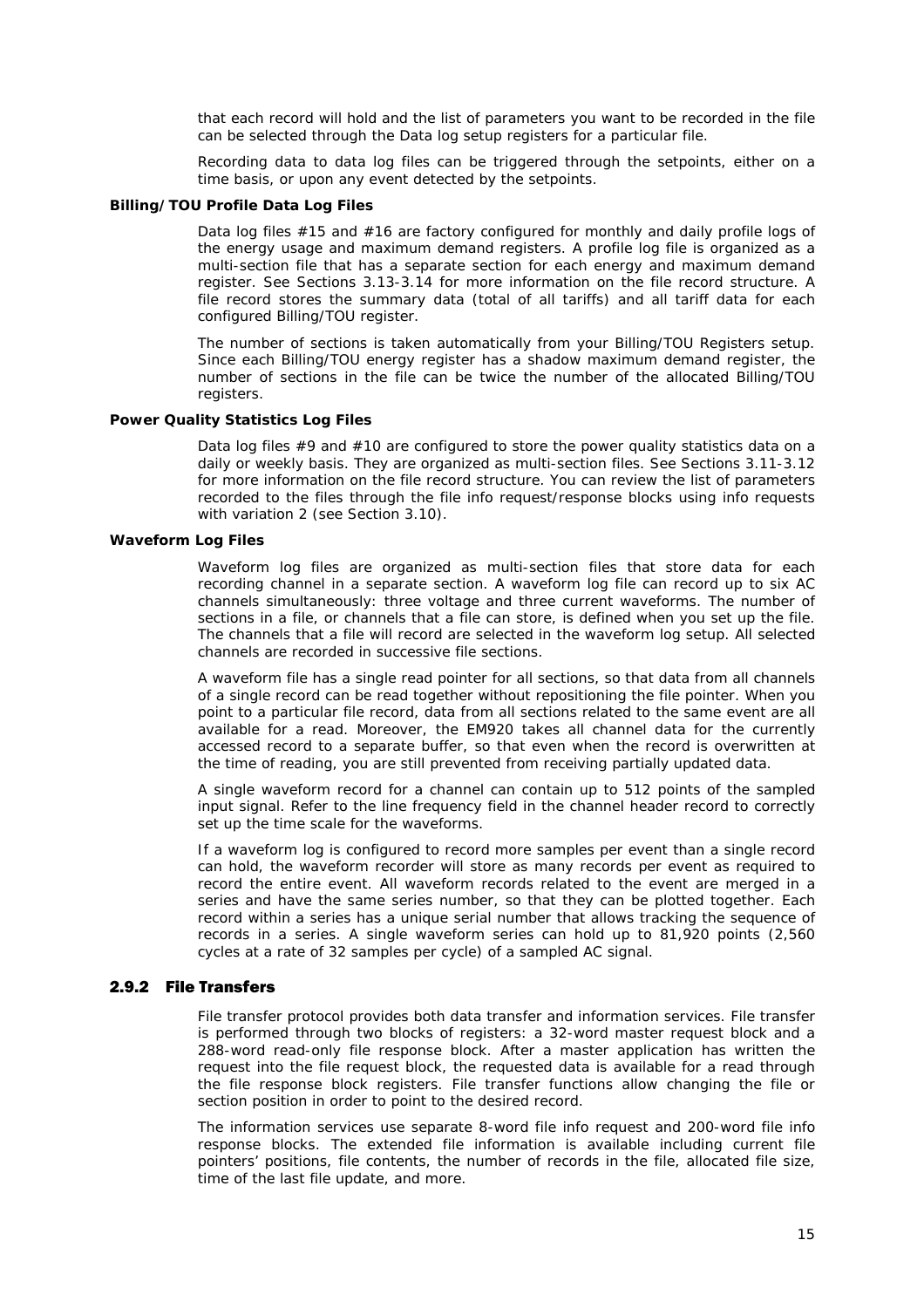#### **Common File Transfer**

Log files can be read either in a sequence record-by-record, or in a random order. Each Read-File request fills the file response block with the data of the record pointed to by the file (or section) read pointer. If you want to begin reading a file from a particular record, which sequence number is known, you can change the pointer position by issuing the Set-File-Position request with the desired sequence number. If you want to read a file from the beginning, send the Reset-File-Position request that moves the pointer to the oldest file record. If you do not change the file position, then you will continue reading the file from the record following the one you have read the last time you accessed the file.

You need not explicitly move the file position to the following record if you want to continue reading a file in sequence after you have uploaded the current record. Instead, issue an acknowledgment request that automatically advances the file pointer to the next record, and then read the record data through the file response block.

The file response block can contain more than one record. The number of records available in the block and the file record size in words are always reported in the block heading. There are no special rules on how to read records from the file transfer block. You can read a single record or all records together, or begin reading from the last record and end with the first record. However, you should remember: 1) after an acknowledgment, the file position moves to the record following the last one you have accessed in the file transfer block; and 2) data in the file transfer block does not change until you either issue an acknowledgment, or explicitly change the file position by the Set-File-Position or Reset-File-Position requests.

The file transfer is completed after you have read the last record of the file. Before storing a file record to your database, always check bit 9 in the record status word, which contains the end-of-file (EOF) flag. This bit set to 1 indicates that the file read pointer does not point to any record within the file, and you should not store any record that has this bit set. The EOF flag is set only after you have acknowledged the last record of the file, so that testing for end-of-file requires one extra read. If you wish to stop the transfer just after storing the last file record, acknowledge the record and check bit 0 in the record status word. Bit 0 is set to 1 only once when you read the last record of the file.

The following gives a summary of steps you should do to read an ordinal log file:

- 1. If you want to begin reading a file from a particular record or from the first record, use either the Set-File-Position request with the desired record sequence number, or the Reset-File-Position request. Preset a section number and channel ID to zero.
- 2. Write the Read-File request with a section number and channel ID set to zero.
- 3. Read the record data from the file response block.
- 4. Write an acknowledgment for the file. You need not fill all the request fields: only the file function is required. The file pointer will be moved to the next file record.
- 5. Repeat steps 3-4 until all the file records are read.

#### **Reading Multi-section Data Log Files**

In a multi-section data log file, all user requests including an acknowledgment, the Read-File, Set-File-Position and Reset-File-Position requests, relate to a particular file section rather than to the file itself. The only request that affects the entire file is the Erase-File that clears all the file sections together.

A file section can be requested either by a section number, or by a section channel ID. If you use a channel ID, preset the section number field to 0xFFFF. If a section number is specified, the channel ID field will not be checked. The device returns both fields in the response block heading, so you can always identify what channel data is being read from the present file section. If you want to know which channels are recorded to the file sections, check the file channel mask in the file info block. This is a bitmap that contains one in a bit position if a channel with an ID equal to the bit number is recorded to the file, and contains zero if it is not.

The following gives a summary of steps for reading a multi-section data log file: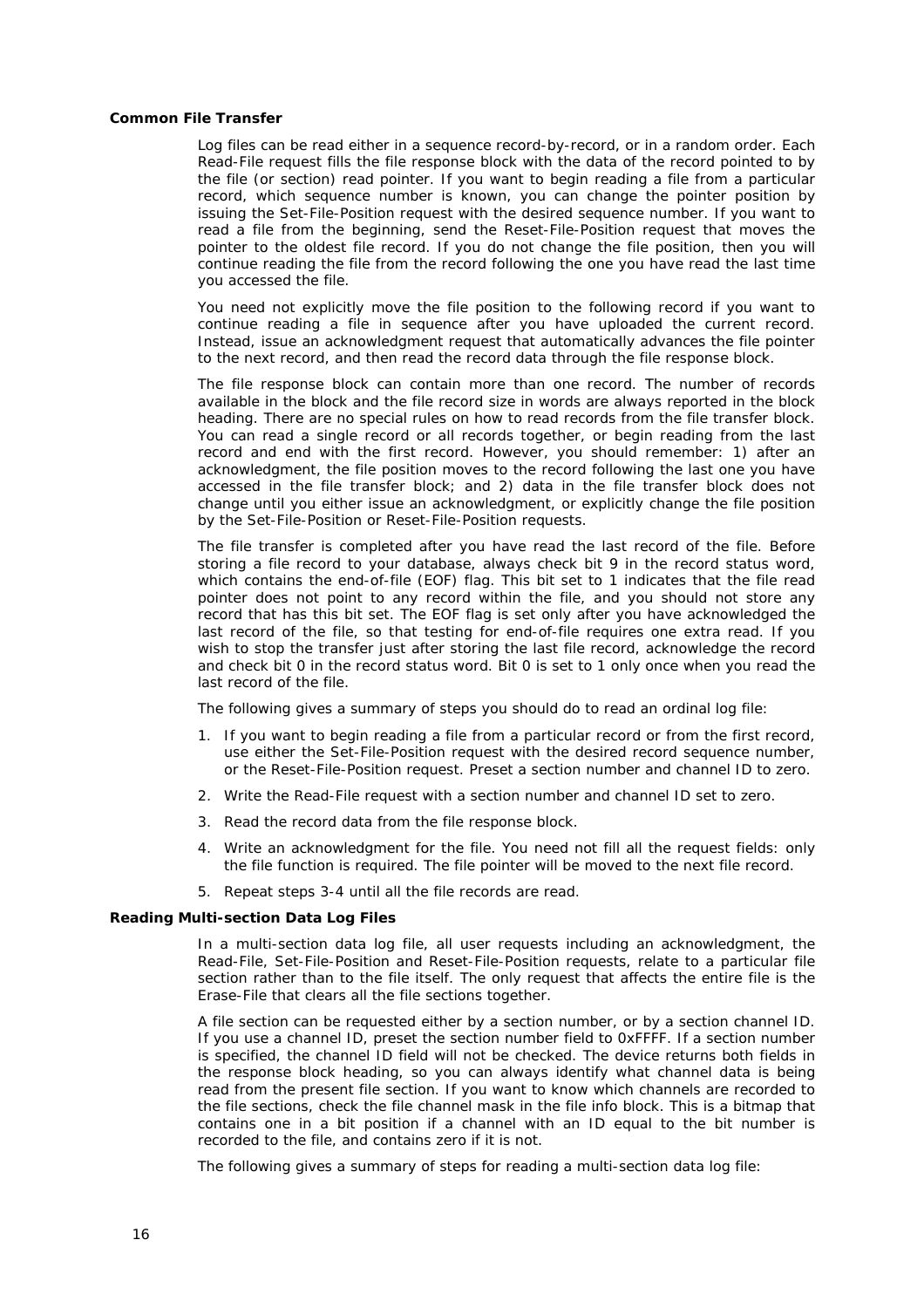- 1. If you wish to begin reading a file section from a particular record or from the first record, use either the Set-File-Position request with the desired record sequence number, or the Reset-File-Position request. Specify either a section number, or the channel ID for the section from where you want to read data. If you use a channel ID, preset the section number field to 0xFFFF.
- 2. Write the Read-File request with the section number and channel ID as shown in the previous step.
- 3. Read the record data from the file response block.
- 4. Write an acknowledgment for the file. The file section pointer will be moved to the next record.
- 5. Repeat steps 3-4 until all the section records are read.

#### **Reading Multi-section Waveform Files**

Waveform files can be read as conventional multi-section files in the order described above. Another way is to take advantage of the fact that waveform files have a single read pointer for all file sections, so you can read records of all the channels related to the same event at once without repositioning the file pointer. The following gives a summary of steps for reading waveform files:

- 1. If you want to begin reading a file from a particular record or from the first record, use either the Set-File-Position request with the desired record sequence number, or the Reset-File-Position request. Preset the section field to zero.
- 2. Write the Read-File request. Address you request to the first file section (its number is always zero), or to the first file channel (if you know channel's ID). If you use a channel ID, preset the section number field to 0xFFFF.
- 3. Read the channel's data from the file response block. Store the received record's sequence number.
- 4. Write the Read-File request for the next file section or channel using the stored record sequence number. The file response block will be refilled with the data for the requested channel that is related to the record with the same sequence number.
- 5. Repeat steps 3, 4 until all the channel records with the current sequence number are read.
- 6. Write an acknowledgment. The file pointer will be moved to the next record.

Repeat steps 2-6 until all the file records are read.

#### **Reading Real-time Waveforms**

Real-time waveforms are accessed through the same transfer blocks just like the waveform log files by addressing file 128. Writing the Read-File request for file 128 provides a simultaneous capture of 6 real-time waveform records – three voltage and three current waveforms – into a communication buffer that can be read through the common file response block. The following gives a summary of steps for reading realtime waveforms:

- 1. Write the Read-File request for file 128. Address you request to the first file section (its number is always zero), or to the first file channel (if you know channel's ID). If you use a channel ID, preset the section number field to 0xFFFF.
- 2. Read the channel's data from the file response block.
- 3. Write the Read-File request for the next file section or channel. The file response block will be refilled with the data for the requested channel.
- 4. Repeat steps 3, 4 until all the channel records are read.
- 5. Write an acknowledgment to release the buffer.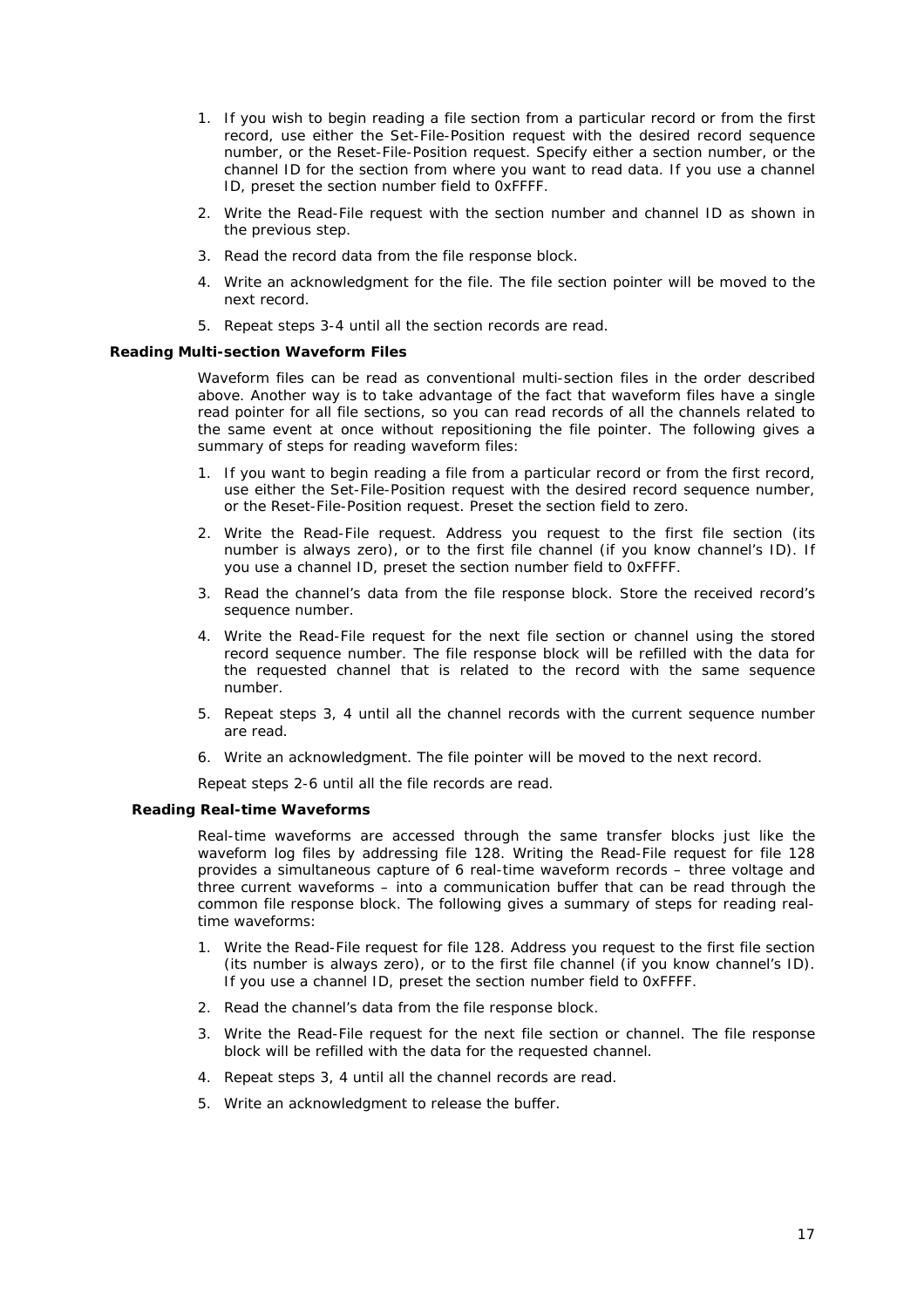#### 2.10 TCP Notification Client

<span id="page-17-0"></span>The TCP notification client can establish connections with a remote Modbus/TCP server and send notification messages either on events, or periodically on a time basis.

Notification messages are sent via a block of 24 Modbus registers using write function 16. The following table shows the message exchange structure.

| <b>Modbus</b><br><b>Register Offset</b>    | <b>Description</b>                                          | <b>Type</b>        | Comment                                       |
|--------------------------------------------|-------------------------------------------------------------|--------------------|-----------------------------------------------|
| $+0-1$                                     | Device serial number                                        | UINT32             |                                               |
| $+2-4$                                     | Device MAC address                                          | CHAR6              |                                               |
| $+5$<br>Device address                     |                                                             | UINT <sub>16</sub> | 1 for Ethernet,<br>COM2 port address for GPRS |
| $+6-7$                                     | Device IP address                                           | UINT32             | Network byte order                            |
| $+8$                                       | Event type                                                  | UINT <sub>16</sub> | See F22 in Section 5                          |
| $+9$<br>Event sequence number              |                                                             | UINT <sub>16</sub> |                                               |
| $+10-11$<br>Start event timestamp, seconds |                                                             | UINT32             | Local time since Jan 1, 1970                  |
| $+12-13$                                   | Start event timestamp, seconds fraction, in<br>microseconds | UINT32             |                                               |
| $+14-15$                                   | End event timestamp, seconds                                | UINT32             | Local time since Jan 1, 1970                  |
| $+16-17$                                   | End event timestamp, seconds fraction, in<br>microseconds   | UINT32             |                                               |
| $+18$                                      | Not used                                                    | UINT <sub>16</sub> | Written as 0                                  |
| $+19$                                      | Critical trigger ID                                         |                    | See Table below                               |
| $+20-21$                                   | Critical trigger value                                      | UINT32             | See Table below                               |
| Reserved<br>$+22-23$                       |                                                             | UINT32             | Written as 0                                  |

The reported trigger type and value depend on the event source and are described in the following table.

| <b>Event Source</b> | Trigger Type                                                                                                | <b>Trigger Value</b>                                     |
|---------------------|-------------------------------------------------------------------------------------------------------------|----------------------------------------------------------|
| Setpoint events     | Critical setpoint trigger caused setpoint<br>operation or release (see F12 in Section 5)                    | Trigger entering or return value                         |
| PO events           | PQ event trigger. For polyphase events, the<br>worst phase is reported (see Generic Data in<br>Section 3.4) | Maximum fault magnitude on the<br>reported phase         |
| Fault events        | Current phase with highest recorded fault<br>current (see Generic Data in Section 3.4)                      | Maximum fault current magnitude on the<br>reported phase |

After receiving a write acknowledgement from a server, a TCP connection is still open for 10 seconds (20 seconds via GPRS) to give the server an opportunity to access meter registers through an open socket. It may help you access the meter from outside your local network when the server is located on another network, or when using wireless GPRS communications. The notification client will respond to all server requests as if it were a regular incoming connection.

In case a client connection is not used for following data transfers, it is recommended for the server to close the connection immediately after sending a write acknowledgement; otherwise there will be a 10-second delay before the next notification may be sent.

If there is no activity on the connection socket, it will be closed in 10 seconds. In the event a connection attempt was unsuccessful, the notification client retries two more times before announcing a connection failure.

The server's IP address, port number and starting Modbus register address are programmable in the meter. To configure and enable the notification client in your meter via PAS, select Communication Setup in the Meter Setup menu, and click on the TCP Notification Client Setup tab. See "Setting-up TCP Notification Client" in the meter manual for more information on the client setup.

Client connections are triggered via programmable setpoints. To send event notifications to a server, configure a setpoint to respond to desired triggers or to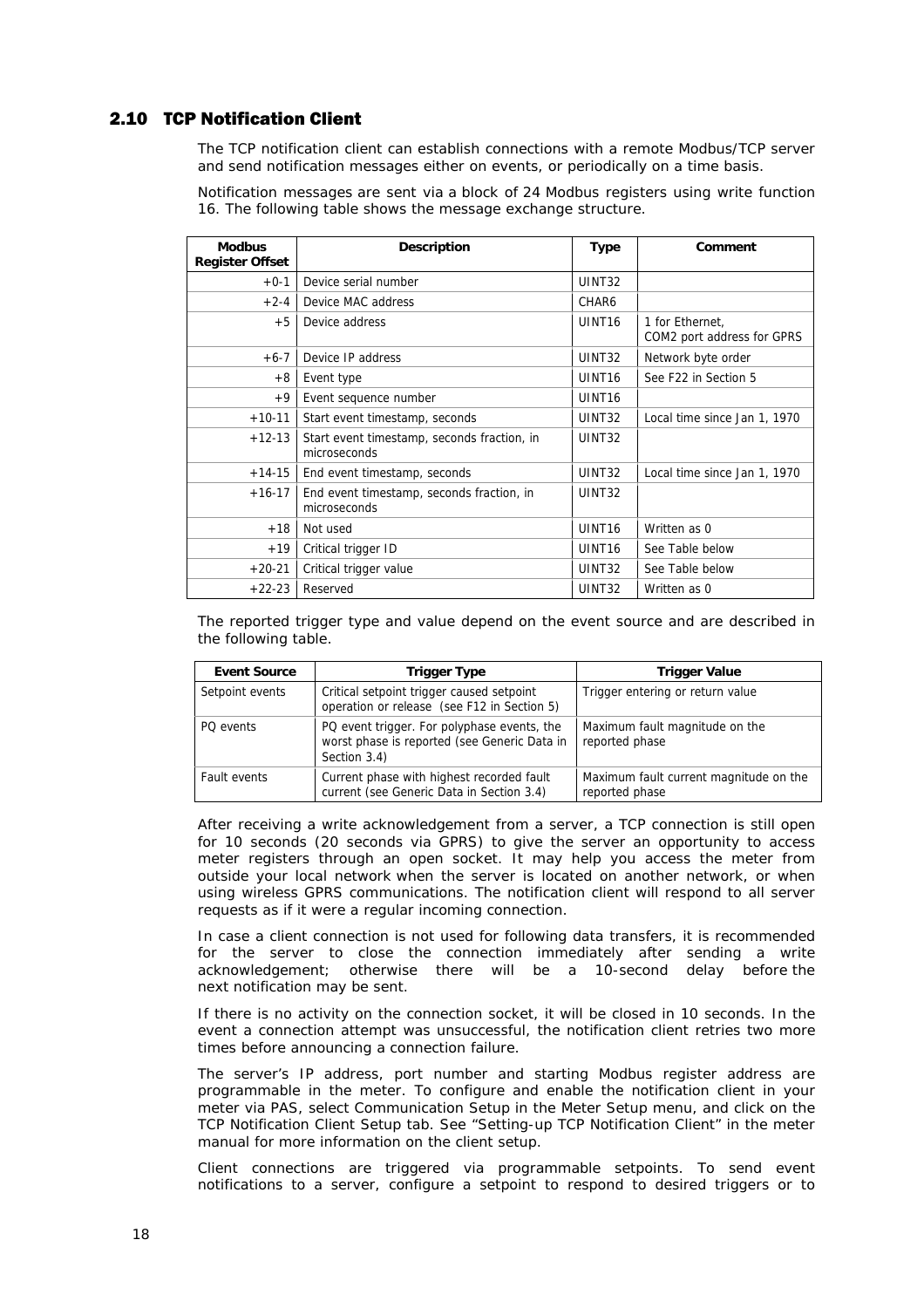periodic time events and add the "Send notification" action to the end of the setpoint actions list.

Setpoint operation events triggered by regular analog and digital triggers are reported twice - when the event starts and when it ends, except of the pulsed events and time triggers that will be reported once. In the start notification message, the event end timestamp is zeroed, and the critical trigger value indicates its entering value, while the second notification message gives both the event start and end time and shows the trigger return value.

In case of triggering notifications with events generated by the PQ and Fault recorders, like the PQ EVENT, FAULT EVENT, EXTERNAL TRIGGER or FAULT DETECTED triggers, the recorded power quality or/and corresponding fault events are reported instead of setpoint-triggered notifications. Notification messages contain the fault event start and end time, a critical phase and the maximum fault magnitude on the reported phase. If regular triggers are added to the setpoint triggers list, then the setpoint operation events will also be reported.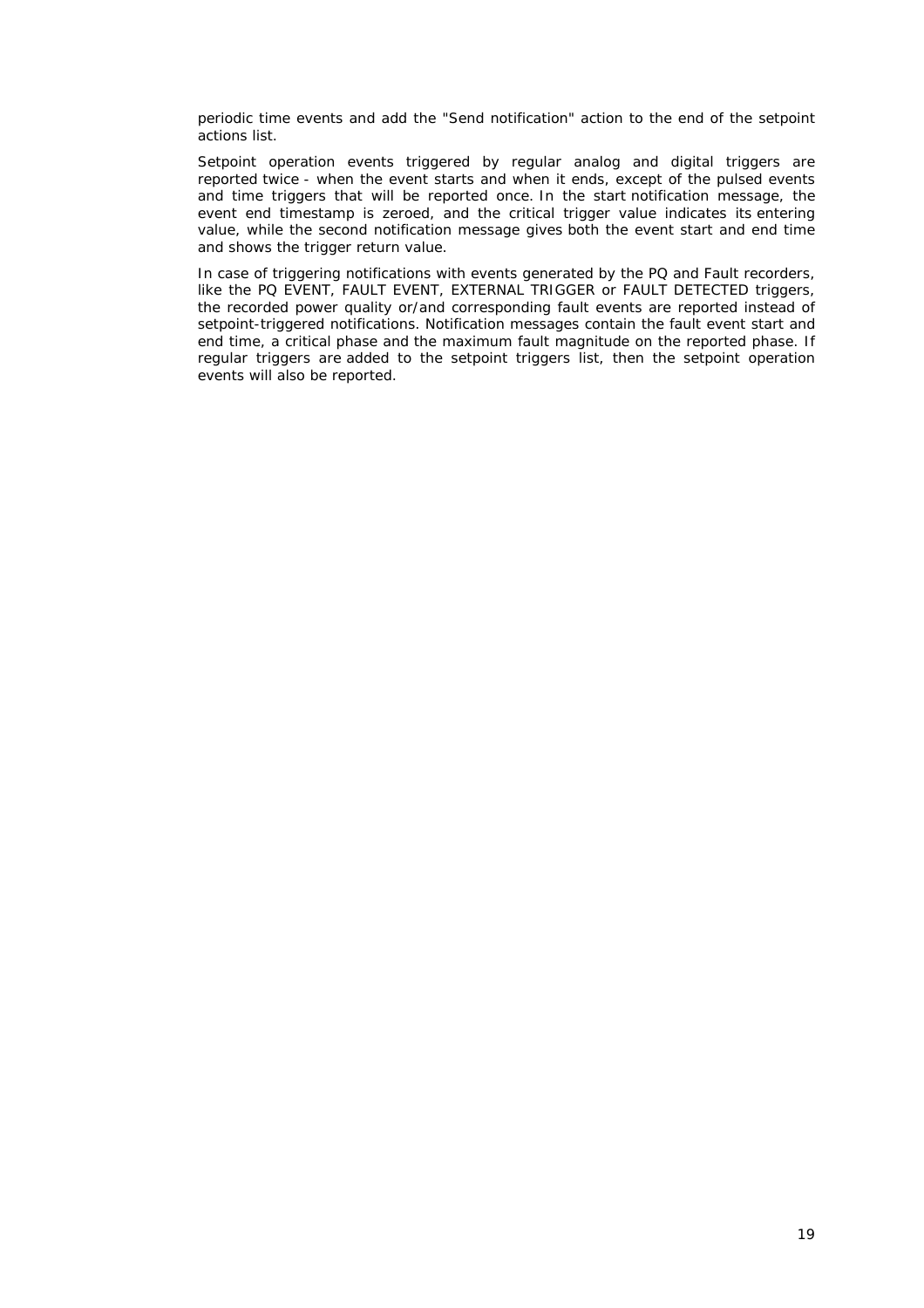## 3 Modbus Register Map

### 3.1 Modbus Setup Registers

<span id="page-19-5"></span><span id="page-19-4"></span><span id="page-19-3"></span><span id="page-19-2"></span><span id="page-19-1"></span><span id="page-19-0"></span>

| <b>Address</b>                     | Point ID | <b>Description</b>                | Options/Range                                                  | <b>Units</b>   | Type               | R/W | <b>Notes</b> |
|------------------------------------|----------|-----------------------------------|----------------------------------------------------------------|----------------|--------------------|-----|--------------|
| <b>Modbus Assignable Registers</b> |          |                                   |                                                                |                |                    |     |              |
| $0 - 119$                          |          |                                   |                                                                |                |                    |     |              |
| $+0$                               |          | Register 0 contents               | 0-65535                                                        |                | UINT <sub>16</sub> | R/W |              |
| $+1$                               |          | Register 1 contents               | 0-65535                                                        |                | UINT <sub>16</sub> | R/W |              |
|                                    |          |                                   |                                                                |                |                    |     |              |
| $+119$                             |          | Register 119 contents             | 0-65535                                                        |                | UINT <sub>16</sub> | R/W |              |
| <b>Assignable Registers Map</b>    |          |                                   |                                                                |                |                    |     |              |
| 120-239                            |          |                                   |                                                                |                |                    |     |              |
| $+0$                               |          | Mapped register 0 address         | 0-65535                                                        |                | UINT16             | R/W |              |
| $+1$                               |          | Mapped register 1 address         | 0-65535                                                        |                | UINT <sub>16</sub> | R/W |              |
|                                    |          |                                   |                                                                |                |                    |     |              |
| $+119$                             |          | Mapped register 119 address       | 0-65535                                                        |                | UINT <sub>16</sub> | R/W |              |
| <b>Modbus Conversion Scales</b>    |          |                                   |                                                                |                |                    |     |              |
| 240                                |          | Low raw scale                     | $\Omega$                                                       |                | UINT <sub>16</sub> | R   |              |
| 241                                |          | High raw scale                    | 9999                                                           |                | UINT <sub>16</sub> | R   |              |
| <b>Device Data Scales</b>          |          |                                   |                                                                |                |                    |     |              |
| 242                                |          | Voltage scale, in secondary volts | 60-600 (default 144V)                                          | 1 <sub>V</sub> | UINT <sub>16</sub> | R/W |              |
| 243                                |          | Current scale, in secondary amps  | 10-500 (default is CT secondary<br>current × Current Overload) | $\times 0.1A$  | UINT <sub>16</sub> | R/W |              |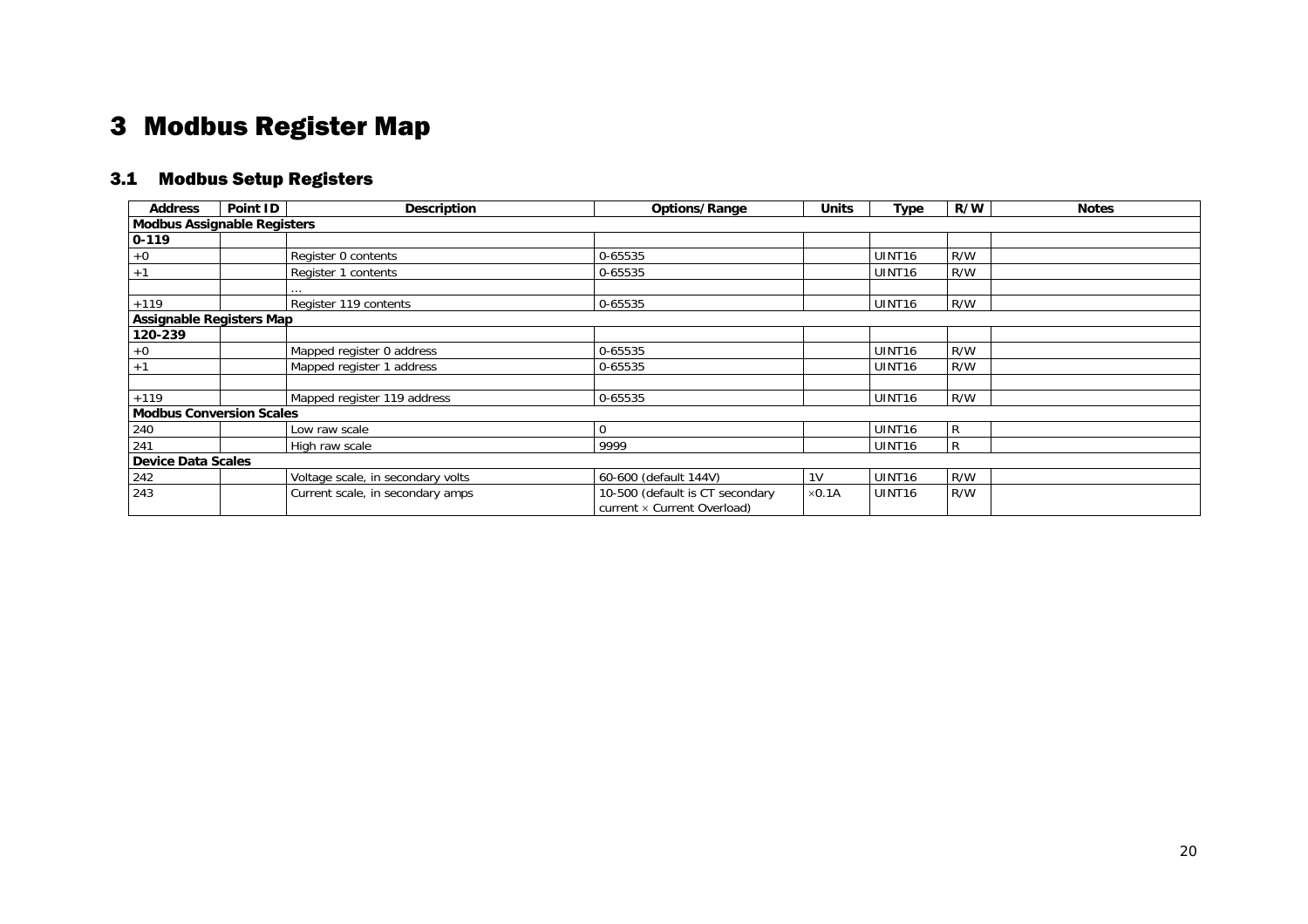|  |  |  | 3.2 16-bit Scaled Analog Registers and Energy Counters - Basic Register Set |
|--|--|--|-----------------------------------------------------------------------------|
|--|--|--|-----------------------------------------------------------------------------|

<span id="page-20-0"></span>

| <b>Address</b> | Point ID     | <b>Description</b>                      | Low and High Scales <sup>2</sup> | Units $^2$       | <b>Type</b>   | R/W            | <b>Notes</b>    |
|----------------|--------------|-----------------------------------------|----------------------------------|------------------|---------------|----------------|-----------------|
| 256-308        |              |                                         |                                  |                  |               |                |                 |
|                | $+0$ 0x1100  | V1/V12 Voltage                          | 0-Vmax                           | $\overline{U}$   | UINT16        | ${\sf R}$      |                 |
|                | $+1$ 0x1101  | V2/V23 Voltage                          | 0-Vmax                           | U1               | UINT16        | $\mathsf{R}$   | $\overline{1}$  |
| $+2$           | 0x1102       | V3/V31 Voltage                          | 0-Vmax                           | U1               | UINT16        | $\overline{R}$ |                 |
|                | $+3$ 0x1103  | <b>11 Current</b>                       | $0$ -Imax                        | U <sub>2</sub>   | UINT16        | $\overline{R}$ |                 |
|                | $+4$ 0x1104  | <b>12 Current</b>                       | 0-Imax                           | $\overline{U2}$  | UINT16        | ${\sf R}$      |                 |
|                | $+5$ 0x1105  | 13 Current                              | 0-Imax                           | U <sub>2</sub>   | UINT16        | $\mathsf{R}$   |                 |
|                | $+6$ 0x1106  | kW <sub>L1</sub>                        | -Pmax-Pmax                       | U3               | <b>INT16</b>  | $\mathsf{R}$   |                 |
|                | $+7$ 0x1107  | kW <sub>L2</sub>                        | -Pmax-Pmax                       | U <sub>3</sub>   | <b>INT16</b>  | $\mathsf{R}$   |                 |
|                | $+8$ 0x1108  | kW <sub>L3</sub>                        | -Pmax-Pmax                       | $\overline{U}$ 3 | <b>INT16</b>  | $\overline{R}$ |                 |
|                | $+9$ 0x1109  | kvar L1                                 | -Pmax-Pmax                       | $\overline{U}$   | <b>INT16</b>  | ${\sf R}$      |                 |
|                | $+10$ 0x110A | kvar L2                                 | -Pmax-Pmax                       | $\overline{U}$   | <b>INT16</b>  | ${\sf R}$      |                 |
| $+11$          | 0x110B       | kvar L3                                 | -Pmax-Pmax                       | U3               | <b>INT16</b>  | $\mathsf R$    |                 |
|                | $+12$ 0x110C | kVAL1                                   | -Pmax-Pmax                       | $\overline{U}$   | UINT16        | $\overline{R}$ |                 |
|                | $+13$ 0x110D | kVA <sub>L2</sub>                       | -Pmax-Pmax                       | U <sub>3</sub>   | UINT16        | ${\sf R}$      |                 |
|                | $+14$ 0x110E | kVAL3                                   | -Pmax-Pmax                       | U3               | UINT16        | $\mathsf{R}$   |                 |
|                | $+15$ 0x110F | Power factor L1                         | $-1.000 - 1.000$                 | 0.001            | <b>INT16</b>  | ${\sf R}$      |                 |
|                | $+16$ 0x1110 | Power factor L2                         | $-1.000 - 1.000$                 | 0.001            | <b>INT16</b>  | ${\sf R}$      |                 |
|                | $+17$ 0x1111 | Power factor L3                         | $-1.000 - 1.000$                 | 0.001            | <b>INT16</b>  | $\mathsf{R}$   |                 |
|                | $+18$ 0x1403 | <b>Total PF</b>                         | $-1.000 - 1.000$                 | 0.001            | <b>INT16</b>  | ${\sf R}$      |                 |
|                | $+19$ 0x1400 | Total kW                                | -Pmax-Pmax                       | U <sub>3</sub>   | <b>INT16</b>  | ${\sf R}$      |                 |
|                | $+20$ 0x1401 | Total kvar                              | -Pmax-Pmax                       | $\overline{U}$ 3 | <b>INT16</b>  | $\overline{R}$ |                 |
| $+21$          | 0x1402       | <b>Total kVA</b>                        | -Pmax-Pmax                       | U3               | UINT16        | $\overline{R}$ |                 |
|                | $+22$ 0x1501 | In (neutral) Current                    | $0$ -Imax                        | U <sub>4</sub>   | UINT16        | $\mathsf{R}$   |                 |
| $+23$          | 0x1502       | Frequency                               | 45.00-65.00                      | $0.01$ Hz        | UINT16        | ${\sf R}$      |                 |
|                | $+24$ 0x3709 | Maximum kW import sliding window demand | -Pmax-Pmax                       | U <sub>3</sub>   | UINT16        | $\overline{R}$ |                 |
|                | $+25$ 0x160F | kW import accumulated demand            | -Pmax-Pmax                       | U <sub>3</sub>   | UINT16        | $\mathsf{R}$   |                 |
| $+26$          | 0x370B       | Maximum kVA sliding window demand       | -Pmax-Pmax                       | $\overline{U}$   | UINT16        | $\mathsf{R}$   |                 |
|                | $+27$ 0x1611 | kVA accumulated demand                  | -Pmax-Pmax                       | $\overline{U}$ 3 | UINT16        | $\overline{R}$ |                 |
|                | $+28$ 0x3703 | 11 Maximum ampere demand                | 0-Imax                           | $\overline{U2}$  | UINT16        | $\overline{R}$ |                 |
|                | $+29$ 0x3704 | 12 Maximum ampere demand                | 0-Imax                           | U <sub>2</sub>   | UINT16        | $\overline{R}$ |                 |
|                | $+30$ 0x3705 | 13 Maximum ampere demand                | $0$ -Imax                        | U <sub>2</sub>   | UINT16        | $\mathsf{R}$   |                 |
| $+31$          |              | kWh import (low)                        | 0-9999                           | U <sub>5</sub>   | UINT16        | $\mathsf{R}$   | 6               |
| $+32$          |              | kWh import (high)                       | 0-9999                           | U5×10,000        | <b>UINT16</b> | $\mathsf{R}$   | 6               |
| $+33$          |              | kWh export (low)                        | 0-9999                           | U <sub>5</sub>   | UINT16        | $\mathsf{R}$   | $6\overline{6}$ |
| $+34$          |              | kWh export (high)                       | 0-9999                           | U5×10,000        | UINT16        | $\mathsf{R}$   | 6               |
| $+35$          |              | +kvarh net (low)                        | 0-9999                           | U <sub>5</sub>   | UINT16        | $\mathsf{R}$   | 4, 6            |
| $+36$          |              | +kvarh net (high)                       | 0-9999                           | U5×10,000        | UINT16        | $\mathsf{R}$   | 4, 6            |
| $+37$          |              | -kvarh net (low)                        | 0-9999                           | U <sub>5</sub>   | UINT16        | $\mathsf{R}$   | 5, 6            |
| $+38$          |              | -kvarh net (high)                       | 0-9999                           | U5×10,000        | UINT16        | $\mathsf{R}$   | 5, 6            |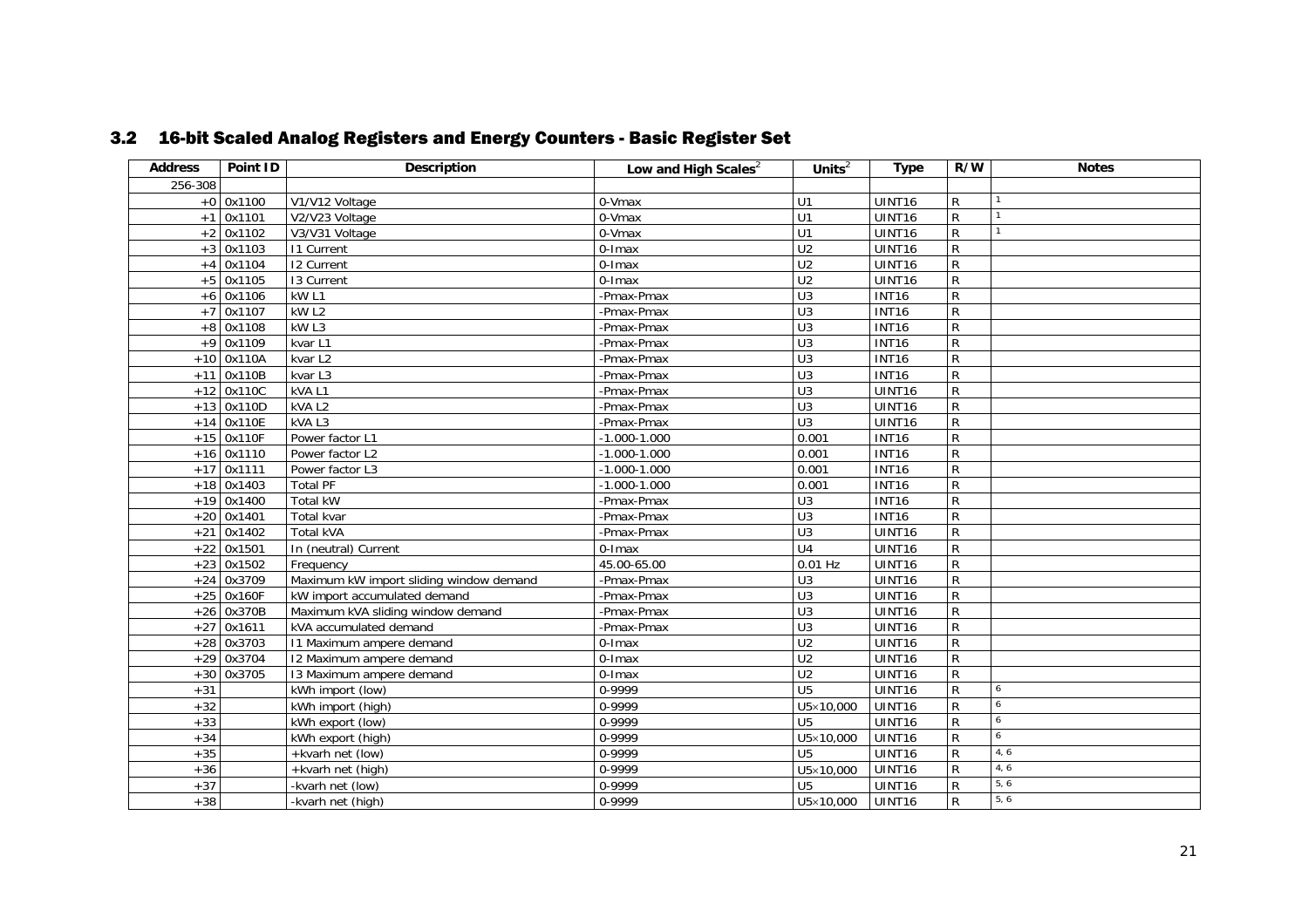| <b>Address</b> | Point ID     | <b>Description</b>                            | Low and High Scales <sup>2</sup> | Units $2$        | Type               | R/W | <b>Notes</b> |
|----------------|--------------|-----------------------------------------------|----------------------------------|------------------|--------------------|-----|--------------|
|                | $+39$ 0x1112 | V1/V12 Voltage THD                            | 0-999.9                          | 0.1%             | UINT16             | R   |              |
|                | $+40$ 0x1113 | V2/V23 Voltage THD                            | $0-999.9$                        | 0.1%             | UINT16             | R   |              |
|                | $+41$ 0x1114 | V3/V31 Voltage THD                            | 0-999.9                          | 0.1%             | UINT16             | R   |              |
|                | $+42$ 0x1115 | 11 Current THD                                | 0-999.9                          | 0.1%             | UINT <sub>16</sub> | R   |              |
|                | $+43$ 0x1116 | 12 Current THD                                | 0-999.9                          | 0.1%             | UINT16             | R   |              |
|                | $+44$ 0x1117 | 13 Current THD                                | 0-999.9                          | 0.1%             | UINT16             | R   |              |
| $+45$          |              | kVAh (low)                                    | 0-9999                           | U <sub>5</sub>   | UINT16             | R   |              |
| $+46$          |              | kVAh (high)                                   | 0-9999                           | $U5\times10,000$ | UINT16             | R   |              |
|                | $+47$ 0x1609 | Present kW import sliding window demand       | -Pmax-Pmax                       | U <sub>3</sub>   | UINT16             | R   |              |
|                | $+48$ 0x160B | Present kVA sliding window demand             | -Pmax-Pmax                       | U <sub>3</sub>   | UINT16             | R   |              |
|                | $+49$ 0x1615 | PF (import) at Max. kVA sliding window demand | $0 - 1.000$                      | 0.001            | UINT <sub>16</sub> | R   |              |
|                | $+50$ 0x111B | 11 Current TDD                                | $0-100.0$                        | 0.1%             | UINT16             | R   |              |
|                | $+51$ 0x111C | 12 Current TDD                                | $0 - 100.0$                      | 0.1%             | UINT16             | R   |              |
|                | $+52$ 0x111D | 13 Current TDD                                | $0 - 100.0$                      | 0.1%             | UINT <sub>16</sub> | R   |              |

#### **NOTES:**

<sup>1</sup> When the 4LN3 or 3LN3 wiring mode is selected, the voltages will be line-to-neutral; for any other wiring mode, they will be line-to-line voltages.

<sup>2</sup> All analog registers except of harmonics are 1-second average values. For volts, amps and power scales and units, refer to Section 4 "Data Scales and Units". For analog data scaling formulas and examples, see Section 2.6.1, "16-bit Scaled Integer Format".

- 3 On a 3-s interval.
- 4 Positive readings of kvarh net.
- 5 Negative readings of kvarh net.

6 If you use these energy registers instead of 32-bit registers, limit the energy roll value to 8 digits (see Device Options Setup) to avoid early overflow.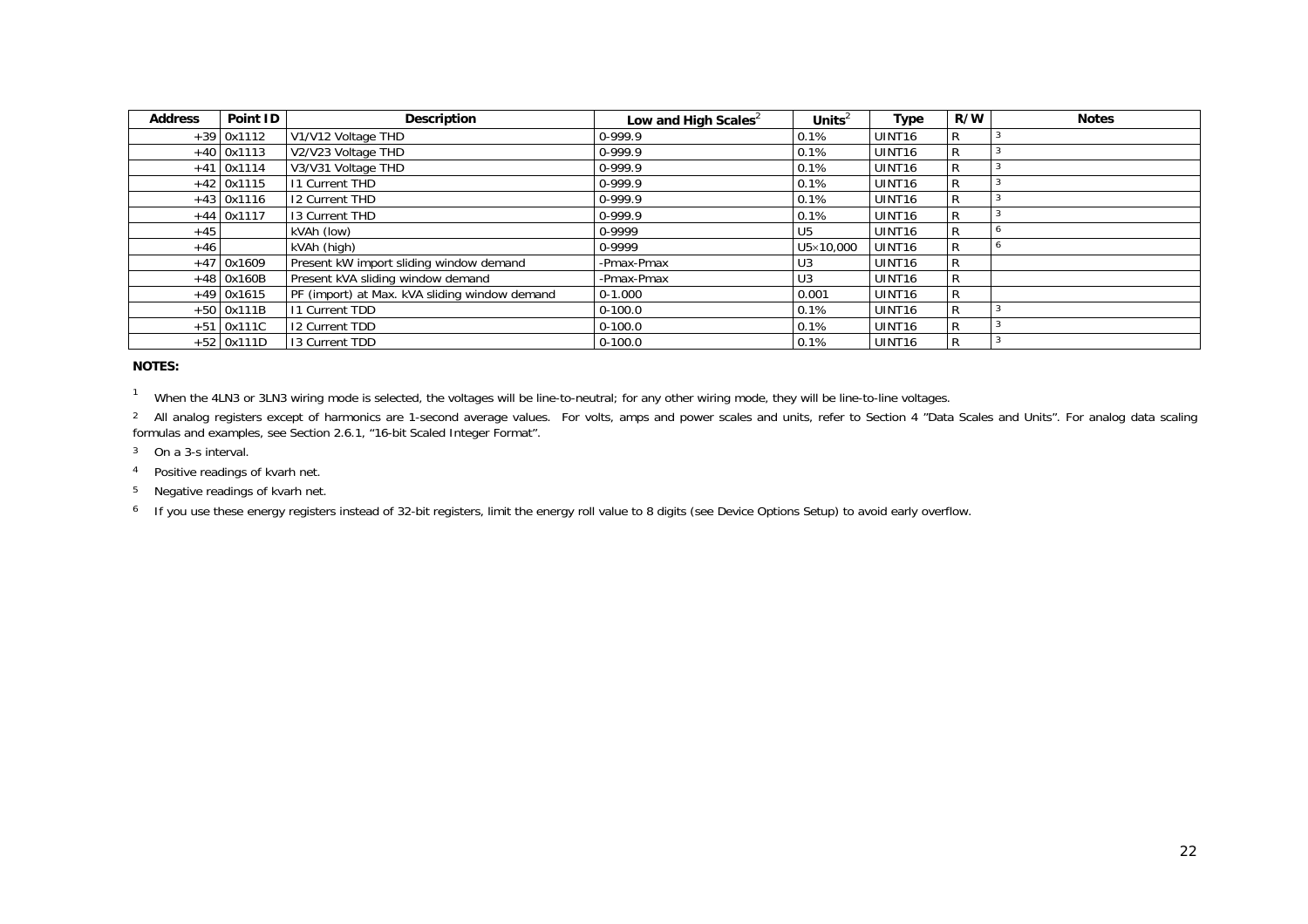|  |  |  | 3.3 16-bit Scaled Analog Registers, Binary Registers and Counters |  |
|--|--|--|-------------------------------------------------------------------|--|
|--|--|--|-------------------------------------------------------------------|--|

<span id="page-22-8"></span><span id="page-22-7"></span><span id="page-22-6"></span><span id="page-22-5"></span><span id="page-22-4"></span><span id="page-22-3"></span><span id="page-22-2"></span><span id="page-22-1"></span><span id="page-22-0"></span>

| <b>Address</b> | Point ID        | <b>Description</b>     | Low and High Scales <sup>3</sup> | Units $3$       | <b>Type</b>        | R/W            | <b>Notes</b>                            |
|----------------|-----------------|------------------------|----------------------------------|-----------------|--------------------|----------------|-----------------------------------------|
| 3584           | 0x0000          | <b>None</b>            | $\Omega$                         |                 | UINT16             | $\mathsf{R}$   |                                         |
|                | 3616 0x0080     | <b>Setpoint Status</b> | 0x0000-0xFFFF                    |                 | UINT <sub>16</sub> | $\mathsf{R}$   | Bitmap: 0=released, 1=operated          |
| 3648-3649      |                 | <b>Special Inputs</b>  |                                  |                 |                    |                |                                         |
|                | $+0$ 0x0100     | Not used               | $\Omega$                         |                 | UINT16             | R              |                                         |
|                | $+1$ 0x0101     | Phase rotation order   | $0=error, 1=positive (ABC),$     |                 | UINT16             | $\overline{R}$ |                                         |
|                |                 |                        | 2=negative (CBA)                 |                 |                    |                |                                         |
|                | 3776 0x0300     | <b>Event Flags</b>     | 0x0000-0x00FF                    |                 | UINT16             | R              | Bitmap: $0 = \overline{OFF}$ , $1 = ON$ |
|                | 3968 0x0600     | <b>Digital Inputs</b>  | 0x0000-0x03FF                    |                 | UINT16             | $\mathsf{R}$   | Bitmap: 0=open, 1=closed                |
|                | 4096 0x0800     | <b>Relay Outputs</b>   | 0x0000-0x007F                    |                 | UINT16             | $\mathsf{R}$   | Bitmap: 0=open, 1=closed                |
| 4224-4239      |                 | <b>Counters</b>        |                                  |                 |                    |                |                                         |
|                | $+0,1$ 0x0A00   | Counter #1             | 0-999,999,999                    |                 | UINT32             | R/W            |                                         |
|                | $+2,3$ 0x0A01   | Counter #2             | 0-999,999,999                    |                 | <b>UINT32</b>      | R/W            |                                         |
|                | $+4,5$ 0x0A02   | Counter #3             | 0-999.999.999                    |                 | <b>UINT32</b>      | R/W            |                                         |
| $+6,7$         | 0x0A03          | Counter #4             | 0-999,999,999                    |                 | UINT32             | R/W            |                                         |
|                | $+8,9$ 0x0A04   | Counter #5             | 0-999,999,999                    |                 | <b>UINT32</b>      | R/W            |                                         |
| $+10,11$       | 0x0A05          | Counter #6             | 0-999,999,999                    |                 | UINT32             | R/W            |                                         |
|                | $+12,13$ 0x0A06 | Counter #7             | 0-999,999,999                    |                 | <b>UINT32</b>      | R/W            |                                         |
|                | $+14,15$ 0x0A07 | Counter #8             | 0-999, 999, 999                  |                 | UINT32             | R/W            |                                         |
| 4320-4344      |                 | 1/2-Cycle Values       |                                  |                 |                    |                |                                         |
|                | $+0$ 0x0B80     | V1 Voltage             | $0-Vmax$                         | U1              | UINT16             | ${\sf R}$      |                                         |
|                | $+1$ 0x0B81     | V2 Voltage             | 0-Vmax                           | U1              | UINT16             | $\overline{R}$ |                                         |
|                | $+2$ 0x0B82     | V3 Voltage             | 0-Vmax                           | U1              | UINT16             | $\mathsf{R}$   |                                         |
| $+3$           | 0x0B83          | Not used               | 0                                | U1              | UINT16             | ${\sf R}$      |                                         |
|                | $+4$ 0x0B84     | V12 Voltage            | 0-Vmax                           | U1              | UINT16             | ${\sf R}$      |                                         |
|                | $+5$ 0x0B85     | V23 Voltage            | 0-Vmax                           | $\overline{U}$  | UINT16             | $\overline{R}$ |                                         |
|                | $+5$ 0x0B86     | V31 Voltage            | 0-Vmax                           | U1              | UINT16             | ${\sf R}$      |                                         |
| $+7$           | 0x0B87          | <b>11 Current</b>      | 0-Imax                           | U <sub>4</sub>  | UINT16             | ${\sf R}$      |                                         |
| $+8$           | 0x0B88          | 12 Current             | 0-Imax                           | $\overline{U4}$ | UINT16             | $\overline{R}$ |                                         |
|                | +9 0x0B89       | 13 Current             | $0$ - $l$ max                    | U <sub>4</sub>  | UINT16             | ${\sf R}$      |                                         |
|                | $+10$ 0x0B8A    | 14 Current             | $0-14$ max                       | U <sub>4</sub>  | UINT16             | $\overline{R}$ |                                         |
| $+11$          | 0x0B8B          | In Current             | $0$ -Imax                        | $\overline{U4}$ | UINT16             | $\overline{R}$ |                                         |
|                | $+12$ 0x0B8C    | Not used               | $\mathbf 0$                      |                 | UINT16             | $\mathsf{R}$   |                                         |
|                | $+13$ 0x0B8D    | Not used               | $\mathbf 0$                      |                 | UINT16             | $\mathsf{R}$   |                                         |
|                | $+14$ OxOB8E    | Not used               | $\mathbf 0$                      |                 | <b>UINT16</b>      | $\mathsf{R}$   |                                         |
|                | $+15$ 0x0B8F    | Not used               | $\overline{0}$                   |                 | UINT16             | $\overline{R}$ |                                         |
|                | $+16$ 0x0B90    | Not used               | $\Omega$                         |                 | UINT16             | ${\sf R}$      |                                         |
| $+17$          | 0x0B91          | Zero-sequence voltage  | 0-Vmax                           | U1              | UINT16             | ${\sf R}$      |                                         |
|                | $+18$ 0x0B92    | Zero-sequence current  | $0$ -Imax                        | U4              | UINT16             | $\mathsf{R}$   |                                         |
|                | $+19$ 0x0B93    | Not used               | $\Omega$                         |                 | UINT16             | $\overline{R}$ |                                         |
|                | $+20$ 0x0B94    | Voltage unbalance      | $0 - 300.0$                      | 0.1%            | UINT16             | $\overline{R}$ |                                         |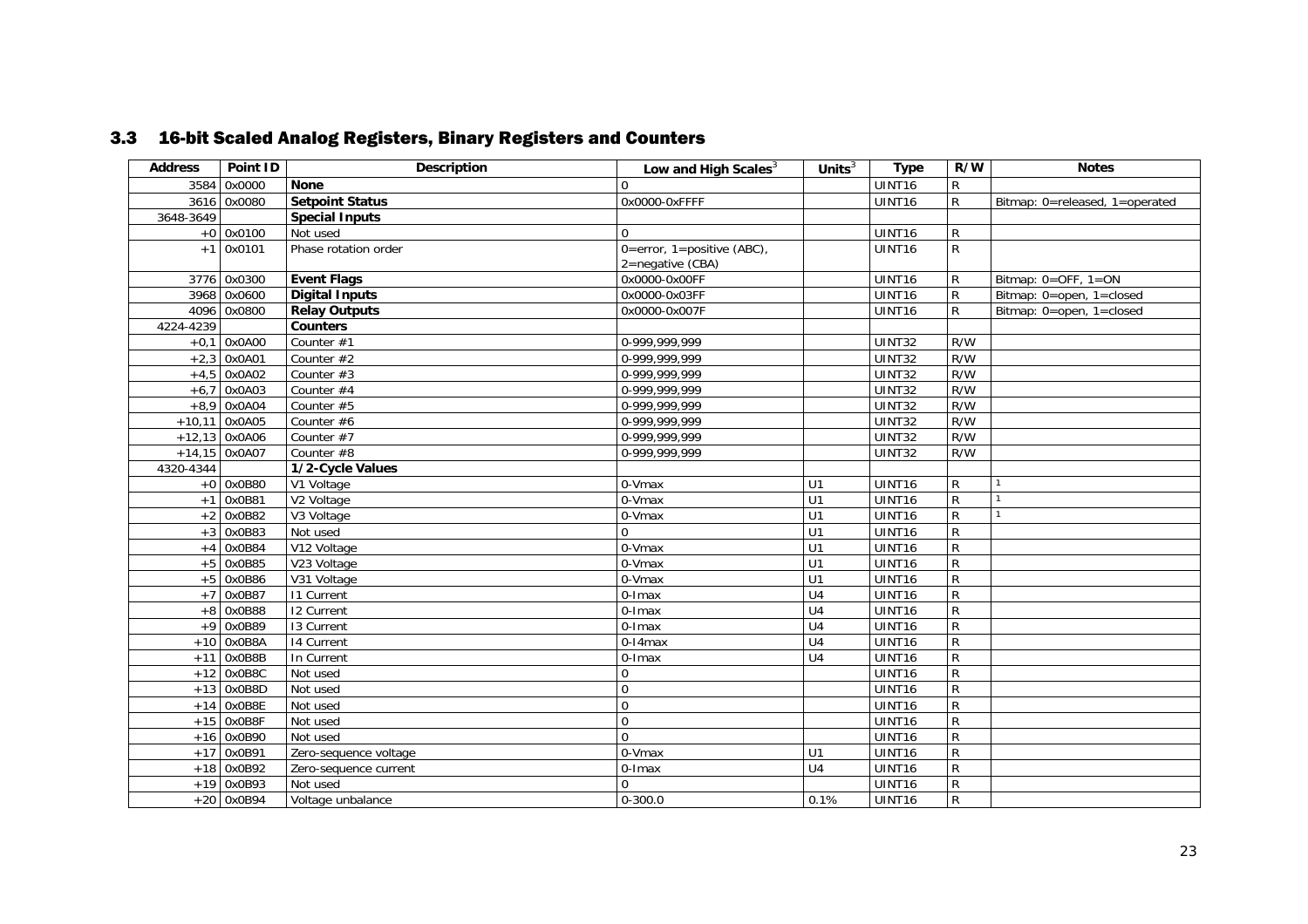<span id="page-23-1"></span><span id="page-23-0"></span>

| <b>Address</b> | Point ID     | <b>Description</b>       | Low and High Scales $3$ | Units $3$        | <b>Type</b>   | R/W            | <b>Notes</b>    |
|----------------|--------------|--------------------------|-------------------------|------------------|---------------|----------------|-----------------|
| $+21$          | 0x0B95       | Current unbalance        | $0 - 300.0$             | 0.1%             | <b>UINT16</b> | R              |                 |
| $+22$          | 0x0B96       | Not used                 | $\mathbf 0$             |                  | UINT16        | $\overline{R}$ |                 |
| $+23$          | 0x0B97       | Not used                 | $\Omega$                |                  | UINT16        | ${\sf R}$      |                 |
| $+24$          | 0x0B98       | Frequency (1-cycle)      | $0-100.00$              | $0.01$ Hz        | UINT16        | $\overline{R}$ |                 |
| 4352-4390      |              | 1-Cycle Phase Values     |                         |                  |               |                |                 |
|                | $+0$ 0x0C00  | V1/V12 Voltage           | 0-Vmax                  | U1               | UINT16        | $\mathsf{R}$   |                 |
| $+1$           | 0x0C01       | V2/V23 Voltage           | 0-Vmax                  | $\overline{U}$ 1 | UINT16        | R              |                 |
| $+2$           | 0x0C02       | V3/V31 Voltage           | 0-Vmax                  | U1               | UINT16        | R              |                 |
| $+3$           | 0x0C03       | <b>11 Current</b>        | $0$ -Imax               | U <sub>4</sub>   | UINT16        | ${\sf R}$      |                 |
| $+4$           | 0x0C04       | <b>12 Current</b>        | 0-Imax                  | U <sub>4</sub>   | UINT16        | ${\sf R}$      |                 |
| $+5$           | 0x0C05       | 13 Current               | $0$ -Imax               | U <sub>4</sub>   | UINT16        | $\overline{R}$ |                 |
|                | $+6$ 0x0C06  | kW <sub>L1</sub>         | -Pmax-Pmax              | $\overline{U}$ 3 | <b>INT16</b>  | R              |                 |
| $+7$           | 0x0C07       | kW L2                    | -Pmax-Pmax              | $\overline{U}$ 3 | <b>INT16</b>  | ${\sf R}$      |                 |
| $+8$           | 0x0C08       | kW <sub>L3</sub>         | -Pmax-Pmax              | $\overline{U}$   | <b>INT16</b>  | R              |                 |
| $+9$           | 0x0C09       | kvar L1                  | -Pmax-Pmax              | U3               | <b>INT16</b>  | $\overline{R}$ |                 |
|                | $+10$ 0x0C0A | kvar L2                  | -Pmax-Pmax              | $\overline{U}$   | <b>INT16</b>  | R              |                 |
| $+11$          | 0x0C0B       | kvar L3                  | -Pmax-Pmax              | $\overline{U}$   | <b>INT16</b>  | R              |                 |
| $+12$          | 0x0C0C       | kVAL1                    | 0-Pmax                  | $\overline{U}$ 3 | UINT16        | R              |                 |
| $+13$          | 0x0C0D       | kVAL2                    | 0-Pmax                  | U3               | UINT16        | ${\sf R}$      |                 |
| $+14$          | 0x0C0E       | kVAL3                    | 0-Pmax                  | $\overline{U}$ 3 | UINT16        | ${\sf R}$      |                 |
|                | $+15$ OxOCOF | Power factor L1          | $-1.000 - 1.000$        | 0.001            | <b>INT16</b>  | R              |                 |
|                | $+16$ 0x0C10 | Power factor L2          | $-1.000 - 1.000$        | 0.001            | <b>INT16</b>  | $\overline{R}$ |                 |
|                | $+17$ 0x0C11 | Power factor L3          | $-1.000 - 1.000$        | 0.001            | <b>INT16</b>  | R              |                 |
|                | $+18$ 0x0C12 | V1/V12 Voltage THD       | 0-999.9                 | 0.1%             | UINT16        | R              | 2, 5            |
|                | $+19$ 0x0C13 | V2/V23 Voltage THD       | $0-999.9$               | 0.1%             | UINT16        | R              | 2, 5            |
|                | $+20$ 0x0C14 | V3/V31 Voltage THD       | $0-999.9$               | 0.1%             | UINT16        | R              | 2, 5            |
| $+21$          | 0x0C15       | <b>11 Current THD</b>    | $0-999.9$               | 0.1%             | UINT16        | R              | 5               |
| $+22$          | 0x0C16       | <b>I2 Current THD</b>    | $0-999.9$               | 0.1%             | UINT16        | R              | $\overline{5}$  |
| $+23$          | 0x0C17       | <b>I3 Current THD</b>    | 0-999.9                 | 0.1%             | UINT16        | $\overline{R}$ | 5               |
| $+24$          | 0x0C18       | I1 K-Factor              | 1.0-999.9               | 0.1              | UINT16        | $\overline{R}$ | 5               |
| $+25$          | 0x0C19       | 12 K-Factor              | $1.0 - 999.9$           | 0.1              | UINT16        | R              | 5               |
| $+26$          | 0x0C1A       | 13 K-Factor              | $1.0 - 999.9$           | 0.1              | UINT16        | R              | 5               |
| $+27$          | 0x0C1B       | <b>11 Current TDD</b>    | $0 - 100.0$             | 0.1%             | UINT16        | $\mathsf{R}$   | $5\phantom{.0}$ |
| $+28$          | 0x0C1C       | 12 Current TDD           | $0-100.0$               | 0.1%             | UINT16        | R              | $\overline{5}$  |
|                | $+29$ 0x0C1D | 13 Current TDD           | $0-100.0$               | 0.1%             | UINT16        | $\mathsf{R}$   | 5               |
|                | $+30$ 0x0C1E | V12 Voltage              | 0-Vmax                  | U1               | UINT16        | R              |                 |
| $+31$          | 0x0C1F       | V23 Voltage              | 0-Vmax                  | U1               | UINT16        | ${\sf R}$      |                 |
| $+32$          | 0x0C20       | V31 Voltage              | 0-Vmax                  | U1               | UINT16        | R.             |                 |
| 4416-4427      |              | 1-Cycle Low Phase Values |                         |                  |               |                |                 |
|                | $+0$ 0x0D00  | Low voltage              | 0-Vmax                  | U1               | UINT16        | R              |                 |
| $+1$           | 0x0D01       | Low current              | 0-Imax                  | U <sub>4</sub>   | UINT16        | R              |                 |
| $+2$           | 0x0D02       | Low kW                   | -Pmax-Pmax              | $\overline{U}$   | <b>INT16</b>  | ${\sf R}$      |                 |
|                | $+3$ 0x0D03  | Low kvar                 | -Pmax-Pmax              | U <sub>3</sub>   | <b>INT16</b>  | $\mathsf{R}$   |                 |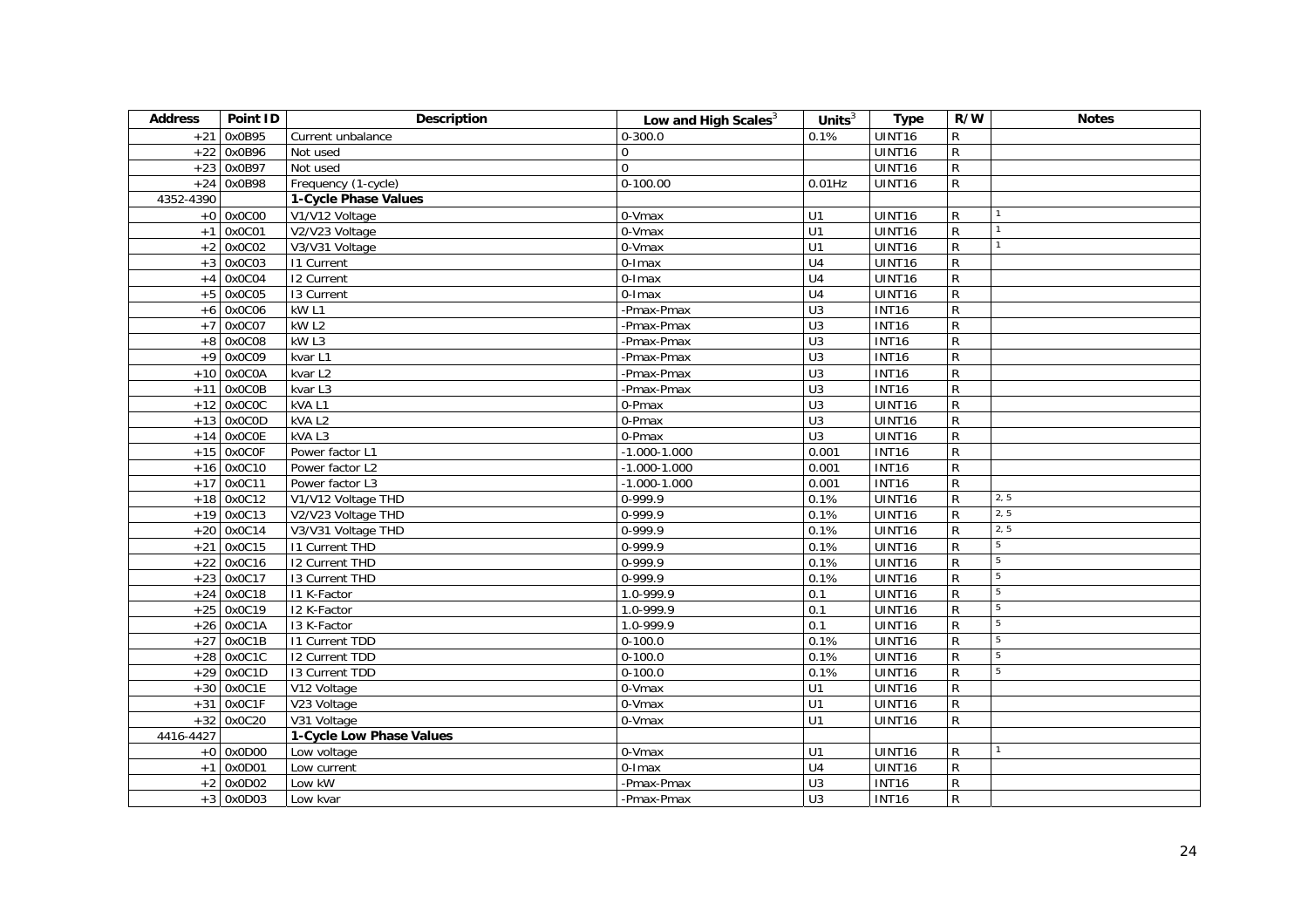<span id="page-24-2"></span><span id="page-24-1"></span><span id="page-24-0"></span>

| <b>Address</b> | Point ID     | Description                     | Low and High Scales $3$ | Units $3$        | <b>Type</b>  | R/W            | <b>Notes</b>    |
|----------------|--------------|---------------------------------|-------------------------|------------------|--------------|----------------|-----------------|
| $+4$           | 0x0D04       | Low kVA                         | 0-Pmax                  | U3               | UINT16       | $\mathsf R$    |                 |
|                | $+5$ 0x0D05  | Low PF Lag                      | $0-1.000$               | 0.001            | UINT16       | $\overline{R}$ |                 |
|                | $+5$ 0x0D06  | Low PF Lead                     | $0-1.000$               | 0.001            | UINT16       | $\overline{R}$ |                 |
| $+7$           | 0x0D07       | Low voltage THD                 | $0-999.9$               | 0.1%             | UINT16       | $\overline{R}$ | 2, 5            |
| $+8$           | 0x0D08       | Low current THD                 | $0-999.9$               | 0.1%             | UINT16       | $\mathsf{R}$   | $\overline{5}$  |
| $+9$           | 0x0D09       | Low K-Factor                    | $1.0 - 999.9$           | 0.1              | UINT16       | $\overline{R}$ | $5\phantom{.0}$ |
| $+10$          | 0x0D0A       | Low current TDD                 | $0-100.0$               | 0.1%             | UINT16       | $\overline{R}$ | 5               |
|                | $+11$ 0x0D0B | Low L-L voltage                 | 0-Vmax                  | U1               | UINT16       | $\mathsf{R}$   | 5               |
| 4480-4491      |              | 1-Cycle High Phase Values       |                         |                  |              |                |                 |
|                | $+0$ 0x0E00  | High voltage                    | 0-Vmax                  | U1               | UINT16       | R              |                 |
| $+1$           | 0x0E01       | High current                    | $0$ - $l$ max           | $\overline{U4}$  | UINT16       | $\overline{R}$ |                 |
|                | $+2$ 0x0E02  | High kW                         | -Pmax-Pmax              | $\overline{U}$ 3 | <b>INT16</b> | $\mathsf{R}$   |                 |
| $+3$           | 0x0E03       | High kvar                       | -Pmax-Pmax              | $\overline{U}$ 3 | <b>INT16</b> | $\mathsf{R}$   |                 |
| $+4$           | 0x0E04       | High kVA                        | 0-Pmax                  | $\overline{U}$   | UINT16       | ${\sf R}$      |                 |
| $+5$           | 0x0E05       | High PF Lag                     | $0-1.000$               | 0.001            | UINT16       | $\overline{R}$ |                 |
| $+5$           | 0x0E06       | High PF Lead                    | $0 - 1.000$             | 0.001            | UINT16       | ${\sf R}$      |                 |
| $+7$           | 0x0E07       | High voltage THD                | 0-999.9                 | 0.1%             | UINT16       | $\mathsf{R}$   | 2, 5            |
| $+8$           | 0x0E08       | High current THD                | 0-999.9                 | 0.1%             | UINT16       | ${\sf R}$      | 5               |
|                | $+9$ 0x0E09  | High K-Factor                   | 1.0-999.9               | 0.1              | UINT16       | $\mathsf{R}$   | 5               |
| $+10$          | 0x0E0A       | High current TDD                | $0 - 100.0$             | 0.1%             | UINT16       | $\mathsf{R}$   | 5               |
|                | $+11$ OxOEOB | High L-L voltage                | 0-Vmax                  | U1               | UINT16       | ${\sf R}$      | 5               |
| 4544-4556      |              | 1-Cycle Total Values            |                         |                  |              |                |                 |
|                | $+0$ 0x0F00  | Total kW                        | -Pmax-Pmax              | U <sub>3</sub>   | <b>INT16</b> | $\mathsf{R}$   |                 |
| $+1$           | 0x0F01       | Total kvar                      | -Pmax-Pmax              | U3               | <b>INT16</b> | $\overline{R}$ |                 |
| $+2$           | 0x0F02       | <b>Total kVA</b>                | 0-Pmax                  | U3               | UINT16       | $\overline{R}$ |                 |
| $+3$           | 0x0F03       | <b>Total PF</b>                 | $-1.000 - 1.000$        | 0.001            | <b>INT16</b> | $\overline{R}$ |                 |
| $+4$           | 0x0F04       | <b>Total PF lag</b>             | $0 - 1.000$             | 0.001            | UINT16       | $\overline{R}$ |                 |
| $+5$           | 0x0F05       | <b>Total PF lead</b>            | $0-1.000$               | 0.001            | UINT16       | $\overline{R}$ |                 |
| $+5$           | 0x0F06       | Total kW import                 | 0-Pmax                  | U3               | UINT16       | $\overline{R}$ |                 |
| $+7$           | 0x0F07       | Total kW export                 | 0-Pmax                  | $\overline{U}$   | UINT16       | $\overline{R}$ |                 |
| $+8$           | 0x0F08       | Total kvar import               | 0-Pmax                  | $\overline{U}$ 3 | UINT16       | $\overline{R}$ |                 |
| $+9$           | 0x0F09       | Total kvar export               | 0-Pmax                  | $\overline{U}$   | UINT32       | $\mathsf{R}$   |                 |
|                | $+10$ OxOFOA | 3-phase average L-N/L-L voltage | 0-Vmax                  | $\overline{U}$   | UINT16       | $\mathsf{R}$   |                 |
| $+11$          | 0x0F0B       | 3-phase average L-L voltage     | 0-Vmax                  | $\overline{U}$   | UINT16       | $\overline{R}$ |                 |
|                | $+12$ 0x0FOC | 3-phase average current         | 0-Imax                  | U <sub>2</sub>   | UINT16       | $\mathsf{R}$   |                 |
| 4608-4612      |              | 1-Cycle Auxiliary Values        |                         |                  |              |                |                 |
|                | $+0$ 0x1000  | 14 Current                      | $0-14$ max              | U <sub>4</sub>   | UINT16       | $\mathsf{R}$   |                 |
| $+1$           | 0x1001       | In (neutral) Current            | 0-Imax                  | U <sub>4</sub>   | UINT16       | $\overline{R}$ |                 |
| $+2$           | 0x1002       | Frequency                       | 0-Fmax                  | $0.01$ Hz        | UINT16       | ${\sf R}$      |                 |
|                | $+3$ 0x1003  | Voltage unbalance               | $0 - 300.0$             | 0.1%             | UINT16       | ${\sf R}$      |                 |
| $+4$           | 0x1004       | Current unbalance               | $0 - 300.0$             | 0.1%             | UINT16       | ${\sf R}$      |                 |
|                | $+5$ 0x1005  | Not used                        | $\mathbf 0$             |                  | UINT16       | ${\sf R}$      |                 |
|                | $+6$ 0x1006  | Not used                        | $\mathbf 0$             |                  | UINT16       | $\mathsf{R}$   |                 |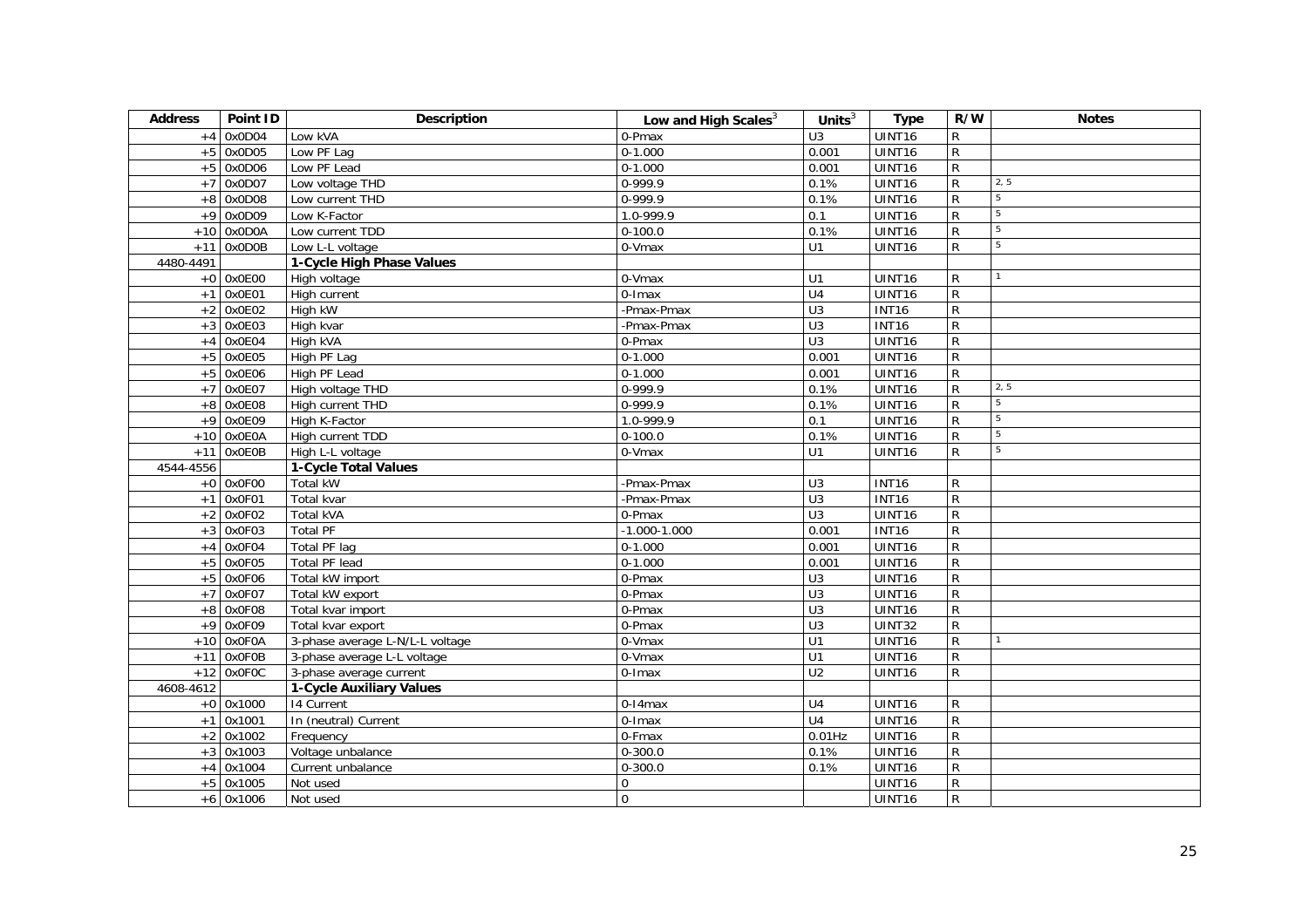<span id="page-25-1"></span><span id="page-25-0"></span>

| <b>Address</b> | Point ID     | <b>Description</b>       | Low and High Scales $3$ | Units $3$        | <b>Type</b>  | R/W            | <b>Notes</b>   |
|----------------|--------------|--------------------------|-------------------------|------------------|--------------|----------------|----------------|
| 4640-4655      |              | Phasor                   |                         |                  |              |                |                |
|                | $+0$ 0x1080  | V1/V12 Voltage magnitude | $0-Vmax$                | U1               | UINT16       | $\mathsf{R}$   | $\overline{2}$ |
| $+1$           | 0x1081       | V2/V23 Voltage magnitude | 0-Vmax                  | U1               | UINT16       | $\mathsf{R}$   | $\overline{2}$ |
| $+2$           | 0x1082       | V3/V31 Voltage magnitude | 0-Vmax                  | U1               | UINT16       | R              | $\overline{2}$ |
| $+3$           | 0x1083       | Not used                 |                         |                  | UINT16       | $\overline{R}$ |                |
| $+4$           | 0x1084       | 11 Current magnitude     | 0-Imax                  | U <sub>4</sub>   | UINT16       | ${\sf R}$      |                |
| $+5$           | 0x1085       | 12 Current magnitude     | $0$ -Imax               | U <sub>4</sub>   | UINT16       | $\overline{R}$ |                |
| $+6$           | 0x1086       | 13 Current magnitude     | 0-Imax                  | U <sub>4</sub>   | UINT16       | $\overline{R}$ |                |
| $+7$           | 0x1087       | 14 Current magnitude     | $0-14$ max              | U <sub>4</sub>   | UINT16       | ${\sf R}$      |                |
| $+8$           | 0x1088       | V1/V12 Voltage angle     | $-180.0 - 180.0$        | $0.1^\circ$      | <b>INT16</b> | R              | $\overline{2}$ |
|                | $+9$ 0x1089  | V2/V23 Voltage angle     | $-180.0 - 180.0$        | $0.1^\circ$      | <b>INT16</b> | R              | $\overline{2}$ |
|                | $+10$ 0x108A | V3/V31 Voltage angle     | $-180.0 - 180.0$        | $0.1^\circ$      | <b>INT16</b> | R              | $\overline{2}$ |
| $+11$          | 0x108B       | Not used                 |                         |                  | <b>INT16</b> | R              |                |
| $+12$          | 0x108C       | 11 Current angle         | $-180.0 - 180.0$        | $0.1^\circ$      | <b>INT16</b> | $\overline{R}$ |                |
| $+13$          | 0x108D       | 12 Current angle         | $-180.0 - 180.0$        | $0.1^\circ$      | <b>INT16</b> | R              |                |
|                | $+14$ 0x108E | 13 Current angle         | $-180.0 - 180.0$        | $0.1^\circ$      | <b>INT16</b> | R              |                |
|                | $+15$ 0x108F | 14 Current angle         | $-180.0 - 180.0$        | $0.1^\circ$      | <b>INT16</b> | R              |                |
| 4672-4704      |              | 1-Second Phase Values    |                         |                  |              |                |                |
|                | $+0$ 0x1100  | V1/V12 Voltage           | $0-Vmax$                | U1               | UINT16       | R              |                |
| $+1$           | 0x1101       | V2/V23 Voltage           | 0-Vmax                  | U1               | UINT16       | R              |                |
|                | $+2$ 0x1102  | V3/V31 Voltage           | 0-Vmax                  | U1               | UINT16       | R              |                |
|                | $+3$ 0x1103  | <b>11 Current</b>        | 0-Imax                  | U <sub>2</sub>   | UINT16       | ${\sf R}$      |                |
| $+4$           | 0x1104       | <b>12 Current</b>        | 0-Imax                  | $\overline{U2}$  | UINT16       | R              |                |
|                | $+5$ 0x1105  | 13 Current               | 0-Imax                  | $\overline{U2}$  | UINT16       | R              |                |
|                | $+6$ 0x1106  | kW <sub>L1</sub>         | -Pmax-Pmax              | $\overline{U}$ 3 | <b>INT16</b> | ${\sf R}$      |                |
|                | $+7$ 0x1107  | kW L2                    | -Pmax-Pmax              | U3               | <b>INT16</b> | R              |                |
| $+8$           | 0x1108       | kW <sub>L3</sub>         | -Pmax-Pmax              | U3               | <b>INT16</b> | $\overline{R}$ |                |
|                | +9 0x1109    | kvar L1                  | -Pmax-Pmax              | U3               | <b>INT16</b> | R              |                |
|                | $+10$ 0x110A | kvar L2                  | -Pmax-Pmax              | $\overline{U}$   | <b>INT16</b> | R              |                |
| $+11$          | 0x110B       | kvar L3                  | -Pmax-Pmax              | $\overline{U}$ 3 | <b>INT16</b> | R              |                |
|                | $+12$ 0x110C | kVAL1                    | 0-Pmax                  | $\overline{U}$ 3 | UINT16       | R              |                |
| $+13$          | 0x110D       | kVAL2                    | 0-Pmax                  | U3               | UINT16       | ${\sf R}$      |                |
|                | $+14$ Ox110E | kVAL3                    | 0-Pmax                  | $\overline{U}$   | UINT16       | R              |                |
|                | $+15$ 0x110F | Power factor L1          | $-1.000 - 1.000$        | 0.001            | <b>INT16</b> | R              |                |
|                | $+16$ 0x1110 | Power factor L2          | $-1.000 - 1.000$        | 0.001            | <b>INT16</b> | ${\sf R}$      |                |
|                | $+17$ 0x1111 | Power factor L3          | $-1.000 - 1.000$        | 0.001            | <b>INT16</b> | R              |                |
|                | $+18$ 0x1112 | V1/V12 Voltage THD       | 0-999.9                 | 0.1%             | UINT16       | R              | 2, 6           |
|                | $+19$ 0x1113 | V2/V23 Voltage THD       | 0-999.9                 | 0.1%             | UINT16       | R              | 2, 6           |
|                | $+20$ 0x1114 | V3/V31 Voltage THD       | 0-999.9                 | 0.1%             | UINT16       | R              | 2, 6           |
| $+21$          | 0x1115       | <b>11 Current THD</b>    | 0-999.9                 | 0.1%             | UINT16       | R              | 6              |
| $+22$          | 0x1116       | <b>I2 Current THD</b>    | 0-999.9                 | 0.1%             | UINT16       | R              | 6              |
| $+23$          | 0x1117       | 13 Current THD           | 0-999.9                 | 0.1%             | UINT16       | R              | 6              |
|                | $+24$ 0x1118 | I1 K-Factor              | 1.0-999.9               | 0.1              | UINT16       | R              | 6              |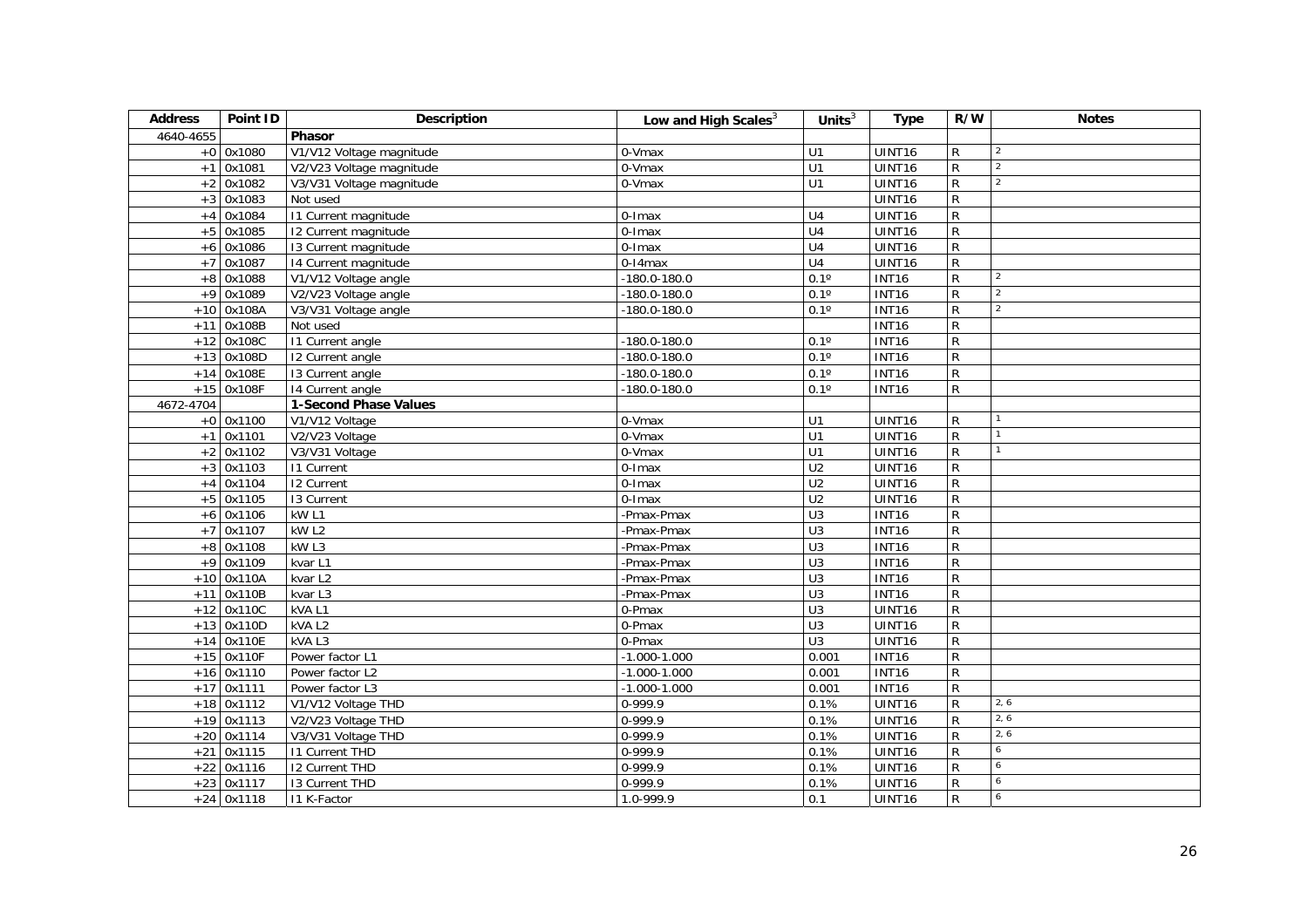<span id="page-26-2"></span><span id="page-26-1"></span><span id="page-26-0"></span>

| <b>Address</b> | Point ID     | <b>Description</b>         | Low and High Scales $3$ | Units $3$        | <b>Type</b>   | R/W            | <b>Notes</b>                     |
|----------------|--------------|----------------------------|-------------------------|------------------|---------------|----------------|----------------------------------|
|                | $+25$ 0x1119 | I2 K-Factor                | 1.0-999.9               | 0.1              | <b>UINT16</b> | $\mathsf{R}$   | 6                                |
|                | $+26$ 0x111A | 13 K-Factor                | 1.0-999.9               | 0.1              | UINT16        | $\overline{R}$ | 6                                |
| $+27$          | 0x111B       | <b>11 Current TDD</b>      | $0-100.0$               | 0.1%             | <b>UINT16</b> | $\mathsf{R}$   | 6                                |
| $+28$          | 0x111C       | <b>I2 Current TDD</b>      | $0-100.0$               | 0.1%             | <b>UINT16</b> | $\overline{R}$ | 6                                |
| $+29$          | 0x111D       | <b>I3 Current TDD</b>      | $0-100.0$               | 0.1%             | <b>UINT16</b> | ${\sf R}$      | 6                                |
|                | $+30$ 0x111E | V12 Voltage                | 0-Vmax                  | U1               | UINT16        | ${\sf R}$      |                                  |
| $+31$          | 0x111F       | V23 Voltage                | 0-Vmax                  | $\overline{U}$   | <b>UINT16</b> | $\overline{R}$ |                                  |
|                | $+32$ 0x1120 | V31 Voltage                | 0-Vmax                  | U1               | <b>UINT16</b> | ${\sf R}$      |                                  |
| $+33$          | 0x1121       | Not used                   | $\mathbf 0$             |                  | <b>UINT16</b> | ${\sf R}$      |                                  |
| $+34$          | 0x1122       | Not used                   | $\mathsf{O}\xspace$     |                  | UINT16        | ${\sf R}$      |                                  |
| $+35$          | 0x1122       | Not used                   | $\overline{0}$          |                  | UINT16        | $\mathsf{R}$   |                                  |
|                | $+36$ 0x1123 | V1x Voltage                | 0-Vmax                  | U1               | <b>UINT16</b> | R              | Transient coprocessor V1 channel |
|                | $+37$ 0x1124 | V2x Voltage                | 0-Vmax                  | $\overline{U}$   | UINT16        | R              | Transient coprocessor V2 channel |
|                | $+38$ 0x1125 | V3x Voltage                | 0-Vmax                  | U1               | UINT16        | $\mathsf{R}$   | Transient coprocessor V3 channel |
| 4736-4749      |              | 1-Second Low Phase Values  |                         |                  |               |                |                                  |
|                | $+0$ 0x1200  | Low voltage                | 0-Vmax                  | U1               | UINT16        | R              |                                  |
|                | $+1$ 0x1201  | Low current                | 0-Imax                  | U <sub>2</sub>   | UINT16        | ${\sf R}$      |                                  |
|                | $+2$ 0x1202  | Low kW                     | -Pmax-Pmax              | $\overline{U}$ 3 | <b>INT16</b>  | ${\sf R}$      |                                  |
| $+3$           | 0x1203       | Low kvar                   | -Pmax-Pmax              | U3               | <b>INT16</b>  | ${\sf R}$      |                                  |
|                | $+4$ 0x1204  | Low kVA                    | 0-Pmax                  | U3               | UINT16        | ${\sf R}$      |                                  |
|                | $+5$ 0x1205  | Low PF Lag                 | $0-1.000$               | 0.001            | UINT16        | ${\sf R}$      |                                  |
|                | $+5$ 0x1206  | Low PF Lead                | $0-1.000$               | 0.001            | UINT16        | $\overline{R}$ |                                  |
|                | $+7$ 0x1207  | Low voltage THD            | 0-999.9                 | 0.1%             | <b>UINT16</b> | ${\sf R}$      | 2, 6                             |
|                | $+8$ 0x1208  | Low current THD            | $0-999.9$               | 0.1%             | <b>UINT16</b> | ${\sf R}$      | 6                                |
|                | $+9$ 0x1209  | Low K-Factor               | 1.0-999.9               | 0.1              | <b>UINT16</b> | $\overline{R}$ | 6                                |
|                | $+10$ 0x120A | Low current TDD            | $0-100.0$               | 0.1%             | <b>UINT16</b> | $\mathsf{R}$   | 6                                |
| $+11$          | 0x120B       | Low L-L voltage            | 0-Vmax                  | U1               | UINT16        | ${\sf R}$      |                                  |
| 4800-4813      |              | 1-Second High Phase Values |                         |                  |               |                |                                  |
|                | $+0$ 0x1300  | High voltage               | 0-Vmax                  | U1               | UINT16        | R              |                                  |
| $+1$           | 0x1301       | High current               | 0-Imax                  | $\overline{U2}$  | UINT16        | ${\sf R}$      |                                  |
|                | $+2$ 0x1302  | High kW                    | -Pmax-Pmax              | U3               | <b>INT16</b>  | $\mathsf{R}$   |                                  |
| $+3$           | 0x1303       | High kvar                  | -Pmax-Pmax              | U3               | <b>INT16</b>  | ${\sf R}$      |                                  |
| $+4$           | 0x1304       | High kVA                   | 0-Pmax                  | U3               | UINT16        | ${\sf R}$      |                                  |
| $+5$           | 0x1305       | High PF Lag                | $0-1.000$               | 0.001            | UINT16        | $\overline{R}$ |                                  |
|                | $+5$ 0x1306  | High PF Lead               | $0-1.000$               | 0.001            | <b>UINT16</b> | ${\sf R}$      |                                  |
|                | $+7$ 0x1307  | High voltage THD           | 0-999.9                 | 0.1%             | UINT16        | ${\sf R}$      | 2, 6                             |
|                | $+8$ 0x1308  | High current THD           | $0-999.9$               | 0.1%             | UINT16        | ${\sf R}$      | 6                                |
|                | $+9$ 0x1309  | High K-Factor              | 1.0-999.9               | 0.1              | UINT16        | ${\sf R}$      | 6                                |
|                | $+10$ 0x130A | High current TDD           | $0 - 100.0$             | 0.1%             | UINT16        | ${\sf R}$      | 6                                |
| $+11$          | 0x130B       | High L-L voltage           | 0-Vmax                  | U1               | UINT16        | R              |                                  |
| 4864-4881      |              | 1-Second Total Values      |                         |                  |               |                |                                  |
|                | $+0$ 0x1400  | Total kW                   | -Pmax-Pmax              | U <sub>3</sub>   | <b>INT16</b>  | R              |                                  |
|                | $+1$ 0x1401  | Total kvar                 | -Pmax-Pmax              | U <sub>3</sub>   | <b>INT16</b>  | ${\sf R}$      |                                  |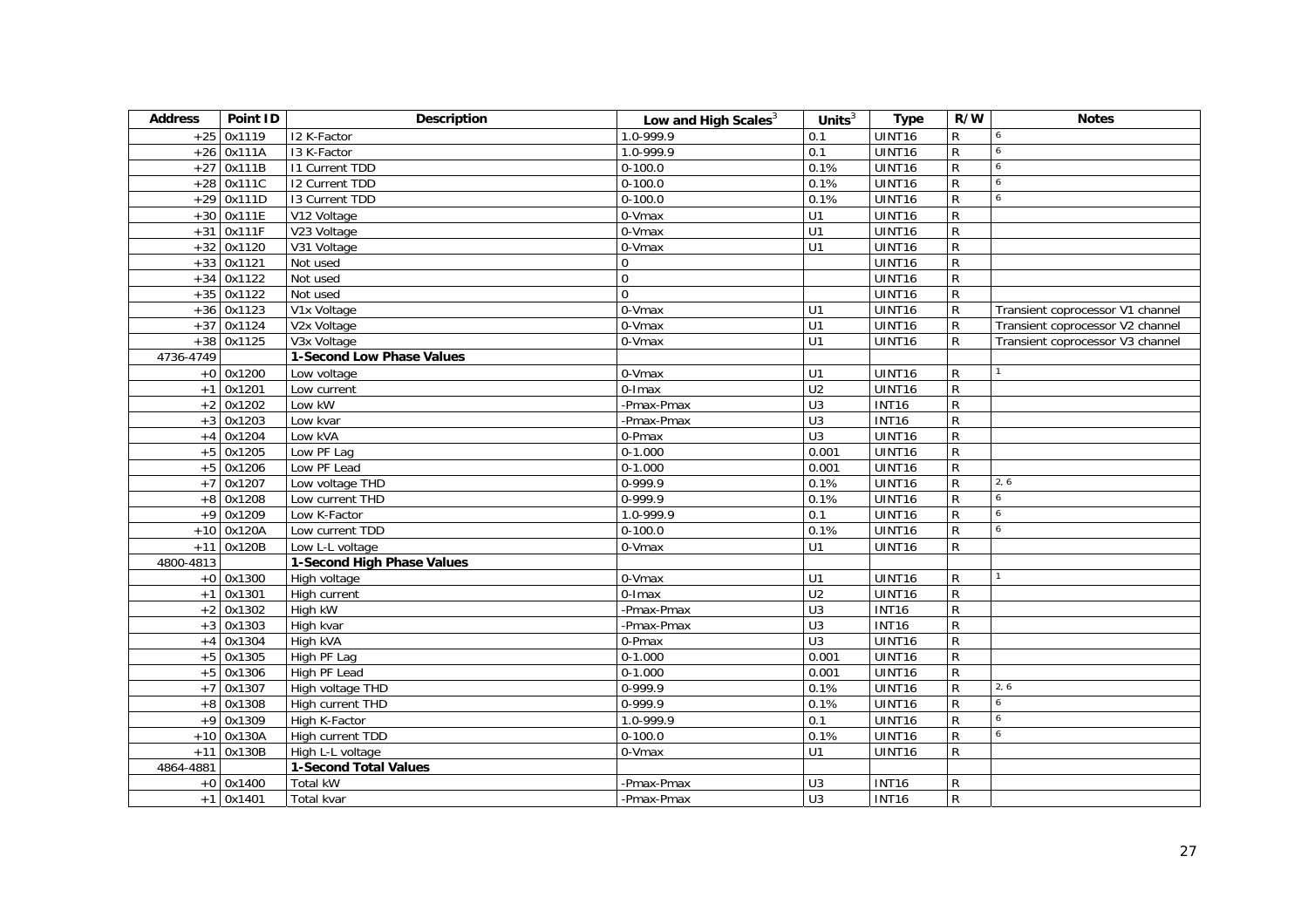<span id="page-27-2"></span><span id="page-27-1"></span><span id="page-27-0"></span>

| <b>Address</b> | Point ID     | Description                      | Low and High Scales <sup>3</sup> | Units $3$        | <b>Type</b>   | R/W            | <b>Notes</b>                     |
|----------------|--------------|----------------------------------|----------------------------------|------------------|---------------|----------------|----------------------------------|
|                | $+2$ 0x1402  | Total kVA                        | $\overline{0}$ -Pmax             | $\overline{U}3$  | UINT16        | R              |                                  |
|                | $+3$ 0x1403  | <b>Total PF</b>                  | $-1.000 - 1.000$                 | 0.001            | <b>INT16</b>  | $\overline{R}$ |                                  |
| $+4$           | 0x1404       | <b>Total PF lag</b>              | $0-1.000$                        | 0.001            | UINT16        | ${\sf R}$      |                                  |
| $+5$           | 0x1405       | <b>Total PF lead</b>             | $0-1.000$                        | 0.001            | <b>UINT16</b> | $\overline{R}$ |                                  |
|                | $+5$ 0x1406  | Total kW import                  | 0-Pmax                           | $\overline{U}$   | UINT16        | $\overline{R}$ |                                  |
|                | $+7$ 0x1407  | Total kW export                  | 0-Pmax                           | U <sub>3</sub>   | UINT16        | ${\sf R}$      |                                  |
| $+8$           | 0x1408       | Total kvar import                | 0-Pmax                           | $\overline{U}$ 3 | UINT16        | $\overline{R}$ |                                  |
| $+9$           | 0x1409       | Total kvar export                | 0-Pmax                           | $\overline{U}$ 3 | UINT16        | R              |                                  |
|                | $+10$ 0x140A | 3-phase average L-N/L-L voltage  | 0-Vmax                           | $\overline{U}$   | UINT16        | ${\sf R}$      |                                  |
| $+11$          | 0x140B       | 3-phase average L-L voltage      | 0-Vmax                           | $\overline{U}$   | UINT16        | R              |                                  |
|                | $+12$ 0x140C | 3-phase average current          | 0-Imax                           | $\overline{U2}$  | UINT16        | R              |                                  |
| $+13$          | 0x140D       | Not used                         | 0                                |                  | UINT16        | ${\sf R}$      |                                  |
|                | $+14$ 0x140E | Total kW Fe losses               | -Pmax-Pmax                       | U <sub>3</sub>   | UINT16        | ${\sf R}$      |                                  |
|                | $+15$ 0x140F | Total kW Cu losses               | -Pmax-Pmax                       | U3               | UINT16        | R              |                                  |
|                | $+16$ 0x1410 | Total kvar Fe losses             | -Pmax-Pmax                       | U3               | UINT16        | $\overline{R}$ |                                  |
|                | $+17$ 0x1411 | Total kvar Cu losses             | -Pmax-Pmax                       | $\overline{U}$ 3 | UINT16        | ${\sf R}$      |                                  |
| 4928-4932      |              | <b>1-Second Auxiliary Values</b> |                                  |                  |               |                |                                  |
|                | $+0$ 0x1500  | 14 Current                       | $0-14$ max                       | U <sub>4</sub>   | UINT16        | R              |                                  |
| $+1$           | 0x1501       | In (neutral) Current             | 0-Imax                           | U <sub>4</sub>   | UINT16        | $\mathsf{R}$   |                                  |
| $+2$           | 0x1502       | Frequency                        | 0-Fmax                           | $0.01$ Hz        | UINT16        | $\overline{R}$ |                                  |
|                | $+3$ 0x1503  | Voltage unbalance                | $0 - 300.0$                      | 0.1%             | UINT16        | R              |                                  |
| $+4$           | 0x1504       | Current unbalance                | $0 - 300.0$                      | 0.1%             | UINT16        | ${\sf R}$      |                                  |
|                | $+5$ 0x1505  | Not used                         | $\mathbf 0$                      |                  | UINT16        | ${\sf R}$      |                                  |
|                | $+6$ 0x1506  | Not used                         | $\pmb{0}$                        |                  | UINT16        | $\overline{R}$ |                                  |
|                | $+7$ 0x1507  | Not used                         | $\Omega$                         |                  | UINT16        | $\mathsf{R}$   |                                  |
|                | $+8$ 0x1508  | V4x (neutral-ground) voltage     | 0-Vmax                           | U1               | UINT16        | ${\sf R}$      | Transient coprocessor V4 channel |
|                | $+9$ 0x1509  | Internal temperature             | -200.0 to 200.0                  | $0.1^{\circ}C$   | <b>INT16</b>  | R              |                                  |
| 4960-4971      |              | <b>Present Harmonic Demands</b>  |                                  |                  |               |                |                                  |
|                | $+0$ 0x1580  | V1/V12 THD demand                | 0-999.9                          | 0.1%             | UINT16        | R              | $\overline{2}$                   |
| $+1$           | 0x1581       | V2/V23 THD demand                | 0-999.9                          | 0.1%             | UINT16        | $\overline{R}$ | $\overline{2}$                   |
|                | $+2$ 0x1582  | V3/V31 THD demand                | $0-999.9$                        | 0.1%             | UINT16        | $\overline{R}$ | $\overline{2}$                   |
| $+3$           | 0x1583       | Not used                         |                                  |                  | UINT16        | $\overline{R}$ |                                  |
| $+4$           | 0x1584       | I1 THD demand                    | 0-999.9                          | 0.1%             | UINT16        | ${\sf R}$      |                                  |
| $+5$           | 0x1585       | I2 THD demand                    | $0-999.9$                        | 0.1%             | UINT16        | $\overline{R}$ |                                  |
|                | $+6$ 0x1586  | 13 THD demand                    | 0-999.9                          | 0.1%             | UINT16        | $\overline{R}$ |                                  |
| $+7$           | 0x1587       | 14 THD demand                    | 0-999.9                          | 0.1%             | UINT16        | R              |                                  |
| $+8$           | 0x1588       | 11 TDD demand                    | $0-100.0$                        | 0.1%             | UINT16        | R              |                                  |
|                | $+9$ 0x1589  | 12 TDD demand                    | $0-100.0$                        | 0.1%             | UINT16        | $\overline{R}$ |                                  |
|                | $+10$ 0x158A | 13 TDD demand                    | $0 - 100.0$                      | 0.1%             | UINT16        | ${\sf R}$      |                                  |
| $+11$          | 0x158B       | 14 TDD demand                    | $\overline{0}$ -100.0            | 0.1%             | UINT16        | $\mathsf{R}$   |                                  |
| 4992-5021      |              | <b>Present Demands</b>           |                                  |                  |               |                |                                  |
|                | $+0$ 0x1600  | V1/V12 Volt demand               | $0-Vmax$                         | U1               | UINT16        | $\mathsf{R}$   | $\overline{2}$                   |
|                | $+1$ 0x1601  | V2/V23 Volt demand               | 0-Vmax                           | U1               | UINT16        | $\mathsf{R}$   | $\overline{2}$                   |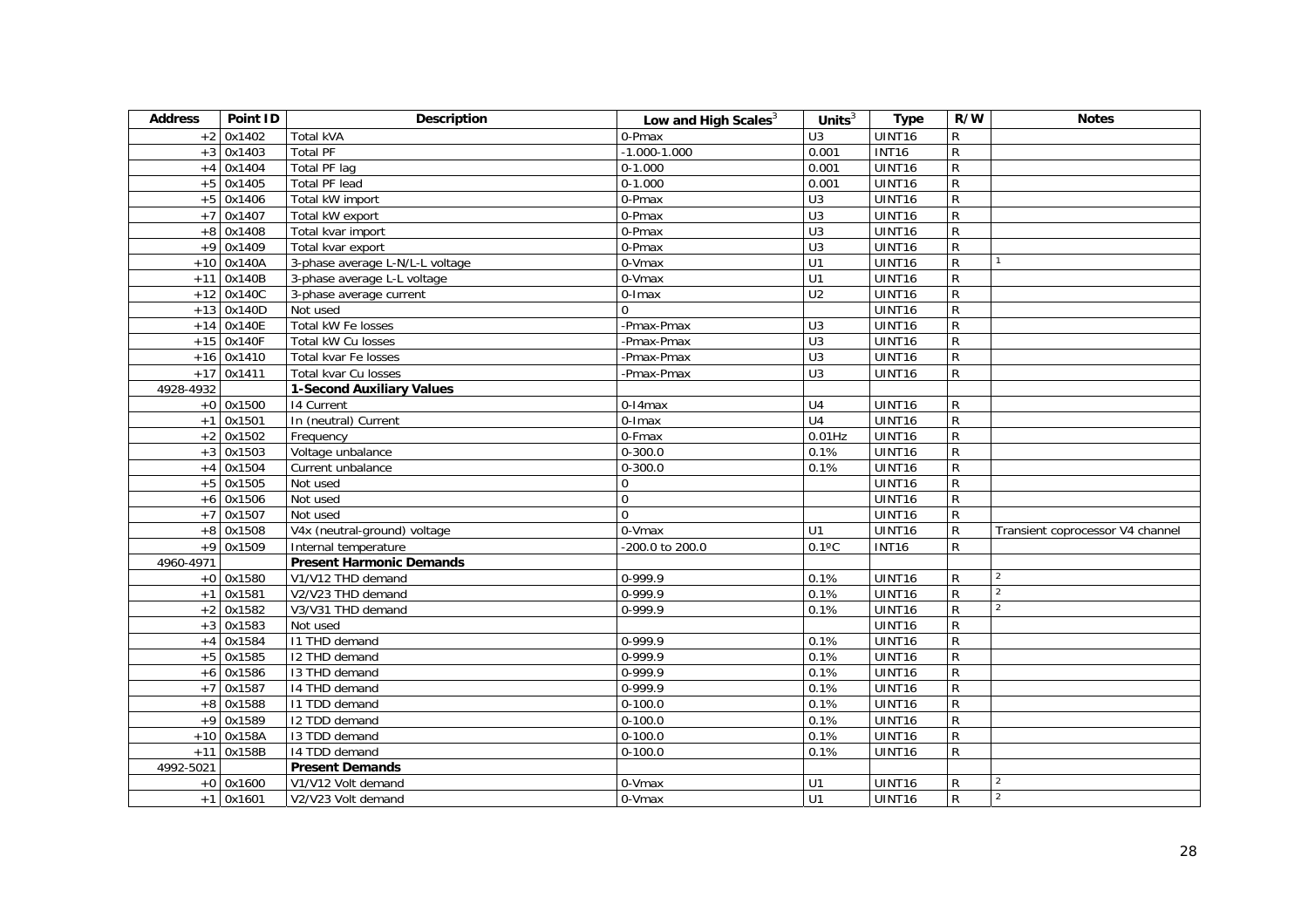<span id="page-28-0"></span>

| <b>Address</b> | Point ID        | <b>Description</b>                            | Low and High Scales <sup>3</sup> | Units $\overline{3}$ | <b>Type</b>        | R/W            | <b>Notes</b>   |
|----------------|-----------------|-----------------------------------------------|----------------------------------|----------------------|--------------------|----------------|----------------|
|                | $+2$ 0x1602     | V3/V31 Volt demand                            | 0-Vmax                           | U1                   | UINT <sub>16</sub> | R              | $\overline{2}$ |
|                | $+3$ 0x1603     | 11 Ampere demand                              | 0-Imax                           | U <sub>2</sub>       | UINT16             | $\overline{R}$ |                |
| $+4$           | 0x1604          | 12 Ampere demand                              | 0-Imax                           | U <sub>2</sub>       | UINT16             | $\mathsf{R}$   |                |
| $+5$           | 0x1605          | 13 Ampere demand                              | 0-Imax                           | U <sub>2</sub>       | UINT16             | ${\sf R}$      |                |
| $+6$           | 0x1606          | kW import block demand                        | 0-Pmax                           | $\overline{U}$ 3     | UINT16             | $\overline{R}$ |                |
| $+7$           | 0x1607          | kvar import block demand                      | 0-Pmax                           | U3                   | UINT16             | ${\sf R}$      |                |
| $+8$           | 0x1608          | kVA block demand                              | 0-Pmax                           | $\overline{U}$       | UINT16             | $\overline{R}$ |                |
| $+9$           | 0x1609          | kW import sliding window demand               | 0-Pmax                           | $\overline{U}$ 3     | UINT16             | ${\sf R}$      |                |
|                | $+10$ 0x160A    | kvar import sliding window demand             | 0-Pmax                           | $\overline{U}$       | UINT16             | $\overline{R}$ |                |
| $+11$          | 0x160B          | kVA sliding window demand                     | 0-Pmax                           | U3                   | UINT16             | ${\sf R}$      |                |
|                | $+12$ 0x160C    | Not used                                      |                                  |                      | UINT16             | $\overline{R}$ |                |
|                | $+13$ 0x160D    | Not used                                      |                                  |                      | UINT16             | ${\sf R}$      |                |
| $+14$          | 0x160E          | Not used                                      |                                  |                      | UINT16             | $\mathsf{R}$   |                |
|                | $+15$ 0x160F    | kW import accumulated demand                  | 0-Pmax                           | U <sub>3</sub>       | UINT16             | $\overline{R}$ |                |
| $+16$          | 0x1610          | kvar import accumulated demand                | 0-Pmax                           | $\overline{U}$ 3     | UINT16             | $\overline{R}$ |                |
|                | $+17$ 0x1611    | kVA accumulated demand                        | 0-Pmax                           | U3                   | UINT16             | $\mathsf{R}$   |                |
|                | $+18$ 0x1612    | kW import predicted sliding window demand     | 0-Pmax                           | $\overline{U}$       | UINT16             | ${\sf R}$      |                |
|                | $+19$ 0x1613    | kvar import predicted sliding window demand   | 0-Pmax                           | $\overline{U}$ 3     | UINT16             | $\mathsf{R}$   |                |
|                | $+20$ 0x1614    | kVA predicted sliding window demand           | 0-Pmax                           | $\overline{U}$ 3     | UINT16             | ${\sf R}$      |                |
| $+21$          | 0x1615          | PF (import) at Max. kVA sliding window demand | $0-1.000$                        | 0.001                | UINT16             | $\overline{R}$ |                |
| $+22$          | 0x1616          | kW export block demand                        | 0-Pmax                           | U <sub>3</sub>       | UINT16             | $\mathsf{R}$   |                |
| $+23$          | 0x1617          | kvar export block demand                      | 0-Pmax                           | $\overline{U}$       | UINT16             | $\overline{R}$ |                |
| $+24$          | 0x1618          | kW export sliding window demand               | 0-Pmax                           | $\overline{U}$       | UINT16             | $\overline{R}$ |                |
| $+25$          | 0x1619          | kvar export sliding window demand             | 0-Pmax                           | U3                   | UINT16             | $\overline{R}$ |                |
|                | $+26$ 0x161A    | kW export accumulated demand                  | 0-Pmax                           | $\overline{U}$       | UINT16             | ${\sf R}$      |                |
| $+27$          | 0x161B          | kvar export accumulated demand                | 0-Pmax                           | $\overline{U}$       | UINT16             | $\mathsf{R}$   |                |
| $+28$          | 0x161C          | kW export predicted sliding window demand     | 0-Pmax                           | U3                   | UINT16             | $\overline{R}$ |                |
| $+29$          | 0x161D          | kvar export predicted sliding window demand   | 0-Pmax                           | $\overline{U}$       | UINT16             | $\overline{R}$ |                |
|                | $+30$ 0x161E    | Not used                                      | $\mathbf 0$                      |                      | UINT16             | $\overline{R}$ |                |
| $+31$          | 0x161F          | Not used                                      | $\mathbf 0$                      |                      | UINT16             | ${\sf R}$      |                |
|                | $+32$ 0x1620    | Not used                                      | $\overline{0}$                   |                      | UINT16             | $\mathsf{R}$   |                |
|                | $+33$ 0x1621    | 14 ampere demand                              | 0-Imax                           | U4                   | UINT16             | ${\sf R}$      |                |
| 5056-5099      |                 | <b>Instrumentation Total Energies</b>         |                                  |                      |                    |                |                |
|                | $+0,1$ 0x1700   | kWh import                                    | 0-999,999,999                    | U <sub>5</sub>       | UINT32             | R              |                |
| $+2,3$         | 0x1701          | kWh export                                    | 0-999,999,999                    | $\overline{U5}$      | UINT32             | ${\sf R}$      |                |
|                | $+4,5$ 0x1702   | kWh net                                       | -999,999,999-999,999,999         | U <sub>5</sub>       | INT32              | ${\sf R}$      |                |
| $+6,7$         | 0x1703          | Not used                                      |                                  |                      |                    | $\mathsf{R}$   |                |
|                | $+8,9$ 0x1704   | kvarh import                                  | 0-999,999,999                    | U <sub>5</sub>       | UINT32             | ${\sf R}$      |                |
|                | $+10,11$ 0x1705 | kvarh export                                  | 0-999,999,999                    | $\overline{U5}$      | UINT32             | $\mathsf{R}$   |                |
|                | $+12,13$ 0x1706 | kvarh net                                     | -999, 999, 999-999, 999, 999     | U <sub>5</sub>       | INT32              | ${\sf R}$      |                |
|                | $+14,15$ 0x1707 | Not used                                      |                                  |                      |                    | $\overline{R}$ |                |
|                | $+16,17$ 0x1708 | kVAh total                                    | 0-999,999,999                    | U <sub>5</sub>       | UINT32             | ${\sf R}$      |                |
|                | +18,19 0x1709   | Not used                                      |                                  |                      | UINT32             | $\mathsf{R}$   |                |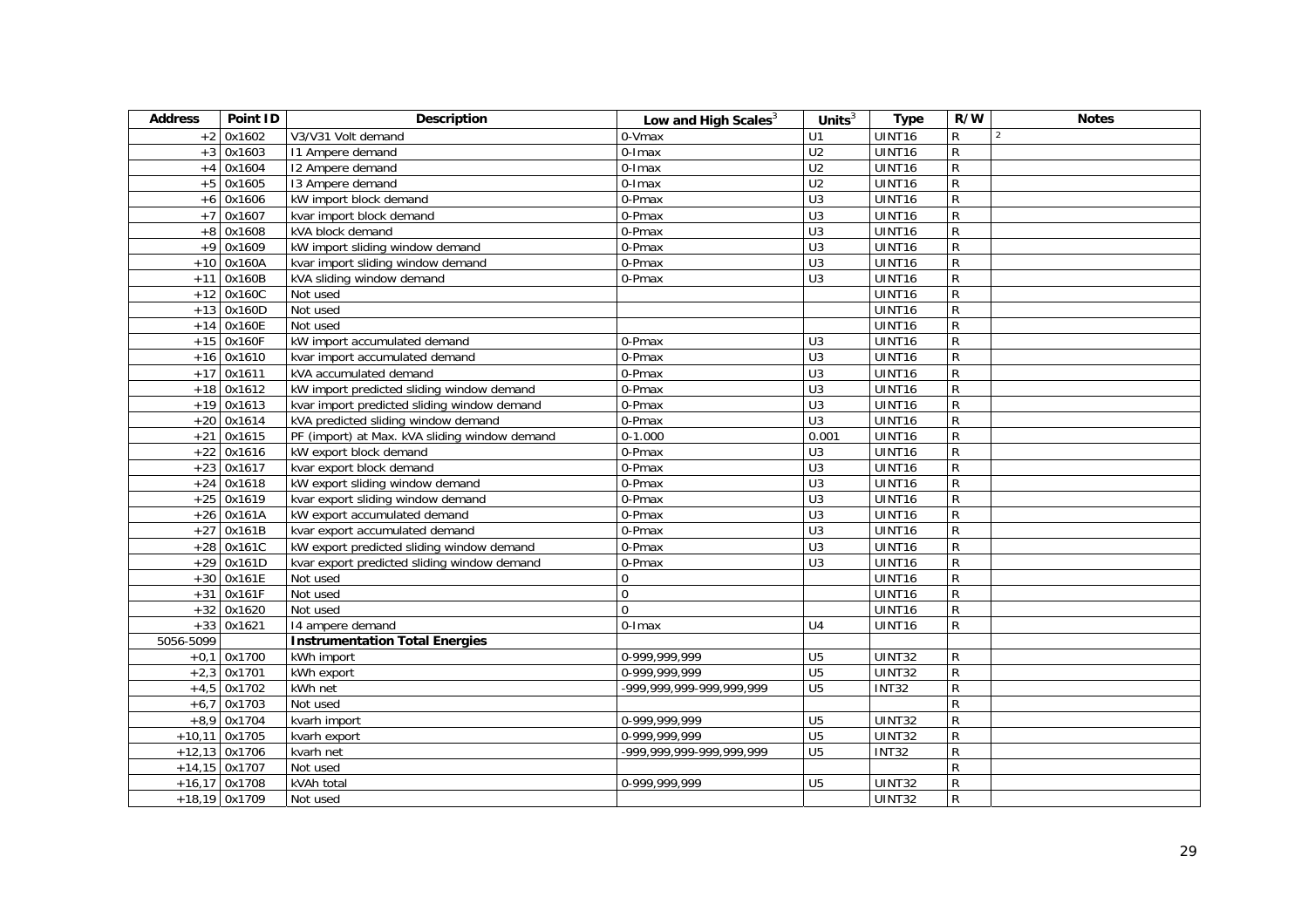<span id="page-29-4"></span><span id="page-29-3"></span><span id="page-29-2"></span><span id="page-29-1"></span><span id="page-29-0"></span>

| <b>Address</b> | Point ID        | <b>Description</b>                  | Low and High Scales $3$ | Units $3$       | <b>Type</b>         | R/W            | <b>Notes</b>             |
|----------------|-----------------|-------------------------------------|-------------------------|-----------------|---------------------|----------------|--------------------------|
| $+20,21$       | 0x170A          | Not used                            |                         |                 | UINT32              | $\mathsf R$    |                          |
|                | $+22,23$ 0x170B | kVAh import                         | 0-999,999,999           | $\overline{U5}$ | <b>UINT32</b>       | $\overline{R}$ |                          |
|                | $+24,25$ 0x170C | kVAh export                         | 0-999,999,999           | $\overline{U5}$ | $\overline{UINT32}$ | $\overline{R}$ |                          |
|                | $+26,27$ 0x170D | Not used                            |                         |                 | UINT32              | $\overline{R}$ |                          |
|                | $+28,29$ 0x170E | Not used                            |                         |                 | UINT32              | $\overline{R}$ |                          |
|                | +30,31 0x170F   | Not used                            |                         |                 | UINT32              | $\overline{R}$ |                          |
|                | $+32,33$ 0x1710 | Not used                            |                         |                 | UINT32              | $\overline{R}$ |                          |
|                | $+34,35$ 0x1711 | Not used                            |                         |                 | UINT32              | $\overline{R}$ |                          |
|                | $+36,37$ 0x1712 | kvarh Q1                            | 0-999,999,999           | U <sub>5</sub>  | UINT32              | $\overline{R}$ |                          |
|                | $+38,39$ 0x1713 | kvarh Q2                            | 0-999,999,999           | $\overline{U5}$ | UINT32              | $\mathsf{R}$   |                          |
|                | $+40,41$ 0x1714 | kvarh Q3                            | 0-999,999,999           | U <sub>5</sub>  | UINT32              | $\overline{R}$ |                          |
|                | $+42,43$ 0x1715 | kvarh Q4                            | 0-999,999,999           | U <sub>5</sub>  | UINT32              | $\mathsf{R}$   |                          |
| 5152-5161      |                 | <b>Symmetrical Components</b>       |                         |                 |                     |                |                          |
|                | $+0$ 0x1880     | Positive-sequence voltage           | 0-Vmax                  | U1              | UINT16              | $\mathsf{R}$   |                          |
| $+1$           | 0x1881          | Negative-sequence voltage           | 0-Vmax                  | U1              | UINT16              | $\overline{R}$ |                          |
| $+2$           | 0x1882          | Zero-sequence voltage               | 0-Vmax                  | U1              | UINT16              | ${\sf R}$      |                          |
| $+3$           | 0x1883          | Negative-sequence voltage unbalance | $0 - 300.0$             | 0.1%            | UINT16              | $\overline{R}$ |                          |
| $+4$           | 0x1884          | Zero-sequence voltage unbalance     | $0 - 300.0$             | 0.1%            | UINT16              | ${\sf R}$      |                          |
|                | +5 0x1885       | Positive-sequence current           | $0$ -Imax               | U4              | UINT16              | $\overline{R}$ |                          |
| $+6$           | 0x1886          | Negative-sequence current           | 0-Imax                  | U4              | UINT16              | $\overline{R}$ |                          |
| $+7$           | 0x1887          | Zero-sequence current               | $0$ -Imax               | U4              | UINT16              | $\overline{R}$ |                          |
| $+8$           | 0x1888          | Negative-sequence current unbalance | $0 - 300.0$             | 0.1%            | UINT16              | $\overline{R}$ |                          |
|                | +9 0x1889       | Zero-sequence current unbalance     | $0 - 300.0$             | 0.1%            | UINT16              | $\mathsf{R}$   |                          |
| 5184-5233      |                 | V1/V12 Harmonic Distortion          |                         |                 |                     |                | $\overline{\phantom{a}}$ |
|                | $+0$ 0x1900     | H01 Harmonic distortion             | $0-100.00$              | 0.01%           | UINT16              | $\mathsf{R}$   |                          |
|                | $+1$ 0x1901     | H02 Harmonic distortion             | $0-100.00$              | 0.01%           | UINT16              | $\mathsf{R}$   |                          |
|                |                 |                                     |                         |                 |                     |                |                          |
|                | $+49$ 0x1931    | H50 Harmonic distortion             | $0-100.00$              | 0.01%           | UINT16              | $\mathsf{R}$   |                          |
| 5248-5297      |                 | V2/V23 Harmonic Distortion          |                         |                 |                     |                | $\mathcal{P}$            |
|                | $+0$ 0x1A00     | H01 Harmonic distortion             | $0-100.00$              | 0.01%           | UINT16              | R              |                          |
|                | $+1$ 0x1A01     | H02 Harmonic distortion             | $0-100.00$              | 0.01%           | UINT16              | $\mathsf{R}$   |                          |
|                |                 |                                     |                         |                 |                     |                |                          |
|                | $+49$ 0x1A31    | H50 Harmonic distortion             | $0-100.00$              | 0.01%           | UINT16              | R              |                          |
| 5312-5361      |                 | V3/V31 Harmonic Distortion          |                         |                 |                     |                | $\mathcal{D}$            |
|                | $+0$ 0x1B00     | H01 Harmonic distortion             | $0-100.00$              | 0.01%           | UINT16              | $\mathsf{R}$   |                          |
| $+1$           | 0x1B01          | H02 Harmonic distortion             | $0-100.00$              | 0.01%           | UINT16              | $\mathsf{R}$   |                          |
|                |                 |                                     |                         |                 |                     |                |                          |
|                | $+49$ 0x1B31    | H50 Harmonic distortion             | $0-100.00$              | 0.01%           | UINT16              | R              |                          |
| 5376-5425      |                 | <b>11 Harmonic Distortion</b>       |                         |                 |                     |                |                          |
|                | $+0$ 0x1C00     | H01 Harmonic distortion             | $0-100.00$              | 0.01%           | UINT16              | $\mathsf{R}$   |                          |
|                | $+1$ 0x1C01     | H02 Harmonic distortion             | $0-100.00$              | 0.01%           | UINT16              | $\mathsf{R}$   |                          |
|                |                 |                                     |                         |                 |                     |                |                          |
|                | $+49$ 0x1C31    | H50 Harmonic distortion             | $0-100.00$              | 0.01%           | UINT <sub>16</sub>  | R              |                          |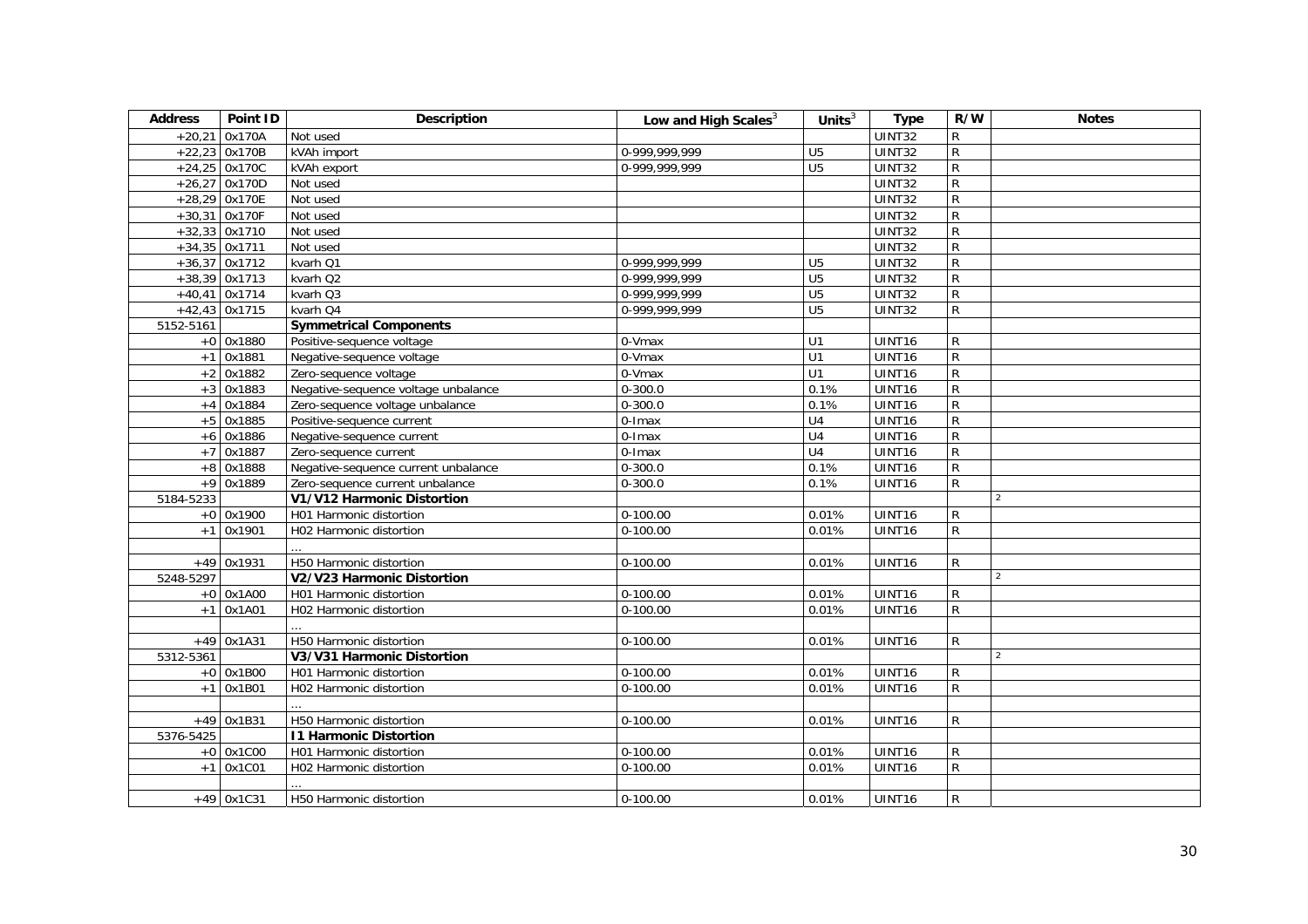<span id="page-30-5"></span><span id="page-30-4"></span><span id="page-30-3"></span><span id="page-30-2"></span><span id="page-30-1"></span><span id="page-30-0"></span>

| <b>Address</b> | Point ID     | Description                     | Low and High Scales <sup>3</sup> | Units $3$        | <b>Type</b>        | R/W            | <b>Notes</b>   |
|----------------|--------------|---------------------------------|----------------------------------|------------------|--------------------|----------------|----------------|
| 5440-5489      |              | <b>12 Harmonic Distortion</b>   |                                  |                  |                    |                |                |
|                | $+0$ 0x1D00  | H01 Harmonic distortion         | $0-100.00$                       | 0.01%            | <b>UINT16</b>      | ${\sf R}$      |                |
|                | $+1$ 0x1D01  | H02 Harmonic distortion         | $0-100.00$                       | 0.01%            | UINT16             | $\mathsf R$    |                |
|                |              |                                 |                                  |                  |                    |                |                |
|                | $+49$ 0x1D31 | H50 Harmonic distortion         | $0-100.00$                       | 0.01%            | UINT16             | R              |                |
| 5504-5553      |              | <b>13 Harmonic Distortions</b>  |                                  |                  |                    |                |                |
|                | $+0$ 0x1E00  | H01 Harmonic distortion         | $0 - 100.00$                     | 0.01%            | UINT16             | R              |                |
|                | $+1$ 0x1E01  | H02 Harmonic distortion         | $0-100.00$                       | 0.01%            | <b>UINT16</b>      | ${\sf R}$      |                |
|                |              |                                 |                                  |                  |                    |                |                |
|                | $+49$ 0x1E31 | H50 Harmonic distortion         | $0 - 100.00$                     | 0.01%            | UINT16             | R              |                |
| 6336-6398      |              | 14 Harmonic Distortion          |                                  |                  |                    |                |                |
|                | $+0$ 0x2B00  | H01 Harmonic distortion         | $0-100.00$                       | 0.01%            | UINT16             | R              |                |
|                | $+1$ 0x2B01  | H02 Harmonic distortion         | $0-100.00$                       | 0.01%            | UINT16             | ${\sf R}$      |                |
|                |              |                                 |                                  |                  |                    |                |                |
|                | $+49$ 0x2B31 | H50 Harmonic distortion         | $0-100.00$                       | 0.01%            | UINT <sub>16</sub> | R              |                |
| 6208-6225      |              | <b>Fundamental Phase Values</b> |                                  |                  |                    |                | 5              |
|                | $+0$ 0x2900  | V1/V12 Voltage                  | 0-Vmax                           | U1               | UINT16             | R              | $\overline{2}$ |
|                | $+1$ 0x2901  | V2/V23 Voltage                  | 0-Vmax                           | U1               | UINT16             | ${\sf R}$      | $\overline{2}$ |
|                | $+2$ 0x2902  | V3/V31 Voltage                  | 0-Vmax                           | $\overline{U}$   | UINT16             | ${\sf R}$      | $\overline{2}$ |
| $+3$           | 0x2903       | 11 Current                      | 0-Imax                           | U <sub>4</sub>   | UINT16             | R              |                |
| $+4$           | 0x2904       | <b>12 Current</b>               | 0-Imax                           | U <sub>4</sub>   | <b>UINT16</b>      | ${\sf R}$      |                |
|                | $+5$ 0x2905  | 13 Current                      | $0$ -Imax                        | U <sub>4</sub>   | UINT16             | $\mathsf R$    |                |
|                | $+6$ 0x2906  | kW <sub>L1</sub>                | -Pmax-Pmax                       | $\overline{U}$ 3 | <b>INT16</b>       | ${\sf R}$      |                |
| $+7$           | 0x2907       | kW L2                           | -Pmax-Pmax                       | U3               | <b>INT16</b>       | ${\sf R}$      |                |
|                | $+8$ 0x2908  | kW <sub>L3</sub>                | -Pmax-Pmax                       | $\overline{U}$ 3 | <b>INT16</b>       | $\mathsf R$    |                |
|                | $+9$ 0x2909  | kvar L1                         | -Pmax-Pmax                       | U3               | <b>INT16</b>       | $\overline{R}$ |                |
|                | $+10$ 0x290A | kvar L2                         | -Pmax-Pmax                       | U3               | <b>INT16</b>       | $\overline{R}$ |                |
| $+11$          | 0x290B       | kvar L3                         | -Pmax-Pmax                       | U3               | <b>INT16</b>       | ${\sf R}$      |                |
| $+12$          | 0x290C       | kVAL1                           | 0-Pmax                           | U3               | <b>UINT16</b>      | ${\sf R}$      |                |
|                | $+13$ 0x290D | kVAL2                           | 0-Pmax                           | $\overline{U}$   | <b>UINT16</b>      | ${\sf R}$      |                |
| $+14$          | 0x290E       | kVAL3                           | 0-Pmax                           | U3               | <b>UINT16</b>      | $\overline{R}$ |                |
|                | $+15$ 0x290F | Power factor L1                 | $-1.000 - 1.000$                 | 0.001            | <b>INT16</b>       | ${\sf R}$      |                |
|                | $+16$ 0x2910 | Power factor L2                 | $-1.000 - 1.000$                 | 0.001            | <b>INT16</b>       | ${\sf R}$      |                |
| $+17$          | 0x2911       | Power factor L3                 | $-1.000 - 1.000$                 | 0.001            | <b>INT16</b>       | ${\sf R}$      |                |
| 6240-6245      |              | <b>Flicker</b>                  |                                  |                  |                    |                | $\overline{2}$ |
|                | $+0$ 0x2980  | V1 Pst                          | $0 - 100.00$                     | 0.01             | UINT16             | R              |                |
| $+1$           | 0x2981       | V <sub>2</sub> Pst              | $0 - 100.00$                     | 0.01             | UINT16             | ${\sf R}$      |                |
| $+2$           | 0x2982       | V3 Pst                          | $0-100.00$                       | 0.01             | UINT16             | ${\sf R}$      |                |
|                | $+3$ 0x2983  | V1 Plt                          | $0-100.00$                       | 0.01             | <b>UINT16</b>      | ${\sf R}$      |                |
|                | $+4$ 0x2984  | V <sub>2</sub> Plt              | $0 - 100.00$                     | 0.01             | UINT16             | ${\sf R}$      |                |
|                | $+5$ 0x2985  | V <sub>3</sub> Plt              | $0 - 100.00$                     | 0.01             | UINT16             | ${\sf R}$      |                |
| 6272-6275      |              | <b>Fundamental Total Values</b> |                                  |                  |                    |                | 5              |
|                | $+0$ 0x2A00  | Total fundamental kW            | -Pmax-Pmax                       | U <sub>3</sub>   | <b>INT16</b>       | R              |                |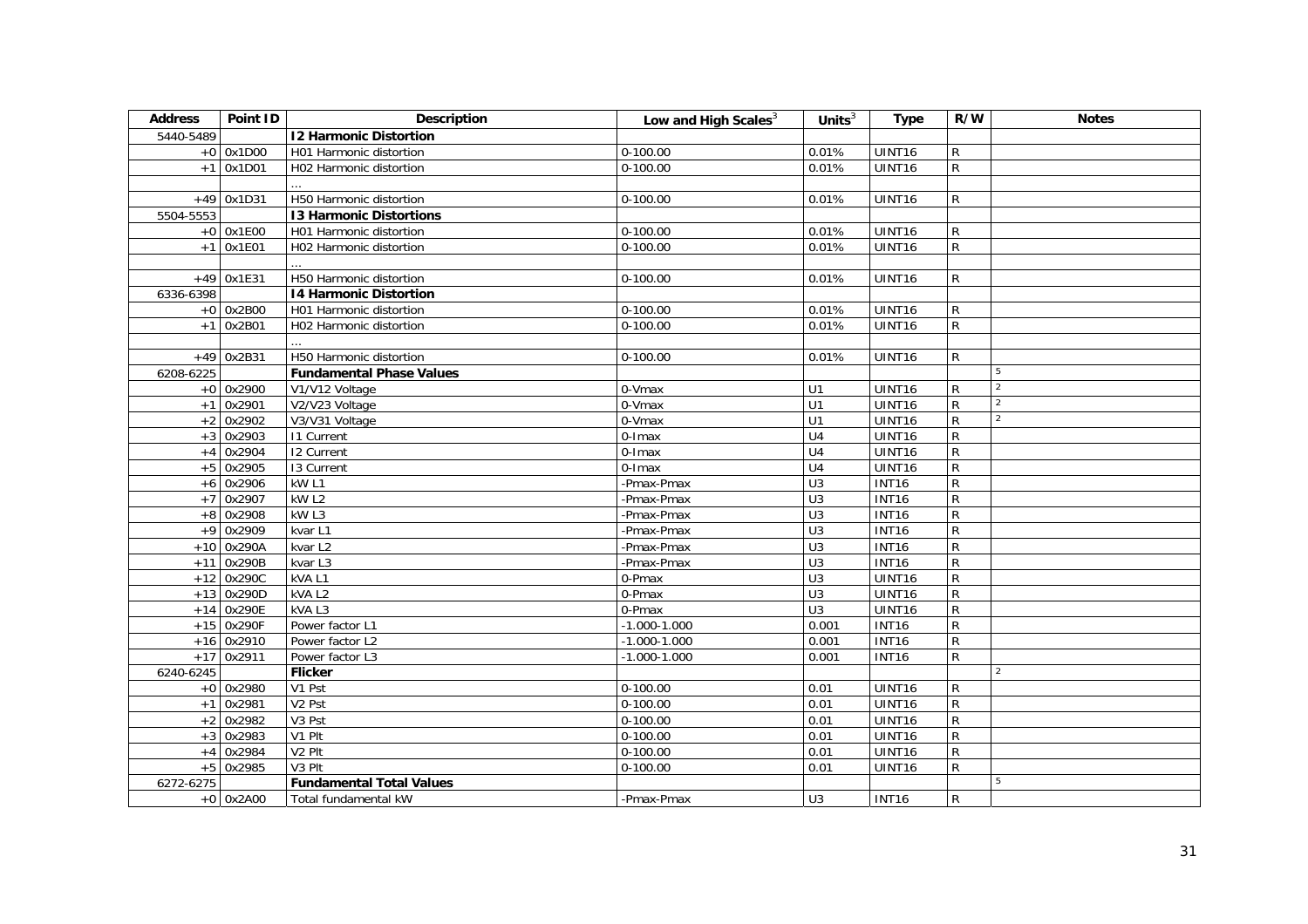<span id="page-31-1"></span><span id="page-31-0"></span>

| <b>Address</b> | Point ID     | Description                  | Low and High Scales <sup>3</sup> | Units $3$        | <b>Type</b>   | R/W            | <b>Notes</b>   |
|----------------|--------------|------------------------------|----------------------------------|------------------|---------------|----------------|----------------|
| $+1$           | 0x2A01       | Total fundamental kvar       | -Pmax-Pmax                       | U3               | <b>INT16</b>  | ${\sf R}$      |                |
| $+2$           | 0x2A02       | Total fundamental kVA        | 0-Pmax                           | U3               | UINT16        | $\mathsf R$    |                |
|                | $+3$ 0x2A03  | Total fundamental PF         | $-1.000 - 1.000$                 | 0.001            | <b>INT16</b>  | $\mathsf R$    |                |
| 6400-6429      |              | Minimum 1-Cycle Phase Values |                                  |                  |               |                |                |
|                | $+0$ 0x2C00  | V1 Voltage                   | 0-Vmax                           | U1               | UINT16        | ${\sf R}$      |                |
| $+1$           | 0x2C01       | V2 Voltage                   | 0-Vmax                           | U1               | UINT16        | $\overline{R}$ |                |
| $+2$           | 0x2C02       | V3 Voltage                   | 0-Vmax                           | $\overline{U}$   | UINT16        | $\mathsf R$    |                |
| $+3$           | 0x2C03       | <b>11 Current</b>            | $0$ -Imax                        | U <sub>4</sub>   | UINT16        | $\overline{R}$ |                |
| $+4$           | 0x2C04       | $\overline{12}$ Current      | $\overline{0}$ -Imax             | U <sub>4</sub>   | <b>UINT16</b> | ${\sf R}$      |                |
|                | $+5$ 0x2C05  | 13 Current                   | 0-Imax                           | U <sub>4</sub>   | <b>UINT16</b> | $\overline{R}$ |                |
| $+6$           | 0x2C06       | $kW$ L1                      | -Pmax-Pmax                       | U3               | <b>INT16</b>  | ${\sf R}$      |                |
|                | $+7$ 0x2C07  | kW <sub>L2</sub>             | -Pmax-Pmax                       | $\overline{U}$ 3 | <b>INT16</b>  | $\overline{R}$ |                |
|                | $+8$ 0x2C08  | kW <sub>L3</sub>             | -Pmax-Pmax                       | U3               | <b>INT16</b>  | ${\sf R}$      |                |
|                | $+9$ 0x2C09  | kvar L1                      | -Pmax-Pmax                       | U3               | <b>INT16</b>  | $\overline{R}$ |                |
| $+10$          | 0x2C0A       | kvar L <sub>2</sub>          | -Pmax-Pmax                       | U3               | <b>INT16</b>  | $\overline{R}$ |                |
|                | $+11$ 0x2C0B | kvar L3                      | -Pmax-Pmax                       | $\overline{U}$   | <b>INT16</b>  | ${\sf R}$      |                |
| $+12$          | 0x2C0C       | kVAL1                        | 0-Pmax                           | U3               | UINT16        | ${\sf R}$      |                |
| $+13$          | 0x2C0D       | kVA <sub>L2</sub>            | 0-Pmax                           | U3               | <b>UINT16</b> | ${\sf R}$      |                |
|                | $+14$ 0x2C0E | kVAL3                        | 0-Pmax                           | $\overline{U}$   | <b>UINT16</b> | ${\sf R}$      |                |
| $+15$          | 0x2C0F       | Power factor L1              | $0-1.000$                        | 0.001            | UINT16        | ${\sf R}$      | Absolute value |
|                | $+16$ 0x2C10 | Power factor L2              | $0-1.000$                        | 0.001            | UINT16        | ${\sf R}$      | Absolute value |
| $+17$          | 0x2C11       | Power factor L3              | $0-1.000$                        | 0.001            | <b>UINT16</b> | ${\sf R}$      | Absolute value |
|                | $+18$ 0x2C12 | V1/V12 Voltage THD           | 0-9999                           | 0.1%             | UINT16        | ${\sf R}$      | 2, 5           |
| $+19$          | 0x2C13       | V2/V23 Voltage THD           | 0-9999                           | 0.1%             | <b>UINT16</b> | $\overline{R}$ | 2, 5           |
|                | $+20$ 0x2C14 | V3/V31 Voltage THD           | 0-999.9                          | 0.1%             | UINT16        | ${\sf R}$      | 2, 5           |
| $+21$          | 0x2C15       | <b>11 Current THD</b>        | 0-999.9                          | 0.1%             | <b>UINT16</b> | ${\sf R}$      | $\overline{5}$ |
| $+22$          | 0x2C16       | <b>I2 Current THD</b>        | 0-999.9                          | 0.1%             | UINT16        | ${\sf R}$      | 5              |
|                | $+23$ 0x2C17 | 13 Current THD               | $0-999.9$                        | 0.1%             | UINT16        | $\overline{R}$ | $\overline{5}$ |
| $+24$          | 0x2C18       | I1 K-Factor                  | 1.0-999.9                        | 0.1              | <b>UINT16</b> | $\overline{R}$ | 5              |
|                | $+25$ 0x2C19 | I2 K-Factor                  | 1.0-999.9                        | 0.1              | UINT16        | ${\sf R}$      | 5              |
| $+26$          | 0x2C1A       | 13 K-Factor                  | 1.0-999.9                        | 0.1              | <b>UINT16</b> | ${\sf R}$      | 5              |
| $+27$          | 0x2C1B       | <b>11 Current TDD</b>        | $0 - 100.0$                      | 0.1%             | <b>UINT16</b> | ${\sf R}$      | 5              |
| $+28$          | 0x2C1C       | <b>I2 Current TDD</b>        | $0-100.0$                        | 0.1%             | UINT16        | ${\sf R}$      | 5              |
| $+29$          | 0x2C1D       | 13 Current TDD               | $0-100.0$                        | 0.1%             | UINT16        | ${\sf R}$      | 5              |
|                | $+30$ 0x2C1E | V12 voltage                  | 0-Vmax                           | $\overline{U}$   | <b>UINT16</b> | ${\sf R}$      |                |
|                | $+31$ 0x2C1F | V23 voltage                  | 0-Vmax                           | U1               | UINT16        | ${\sf R}$      |                |
|                | $+32$ 0x2C20 | V31 voltage                  | 0-Vmax                           | U1               | UINT16        | ${\sf R}$      |                |
| 6464-6467      |              | Minimum 1-Cycle Total Values |                                  |                  |               |                |                |
|                | $+0$ 0x2D00  | Total kW                     | -Pmax-Pmax                       | U3               | <b>INT16</b>  | R              |                |
|                | $+1$ 0x2D01  | Total kvar                   | -Pmax-Pmax                       | U3               | <b>INT16</b>  | ${\sf R}$      |                |
|                | $+2$ 0x2D02  | Total kVA                    | 0-Pmax                           | U3               | <b>UINT16</b> | ${\sf R}$      |                |
|                | $+3$ 0x2D03  | <b>Total PF</b>              | $0 - 1.000$                      | 0.001            | UINT16        | ${\sf R}$      | Absolute value |
|                | $+4$ 0x2D04  | Total PF lag                 | $0-1.000$                        | 0.001            | UINT16        | ${\sf R}$      |                |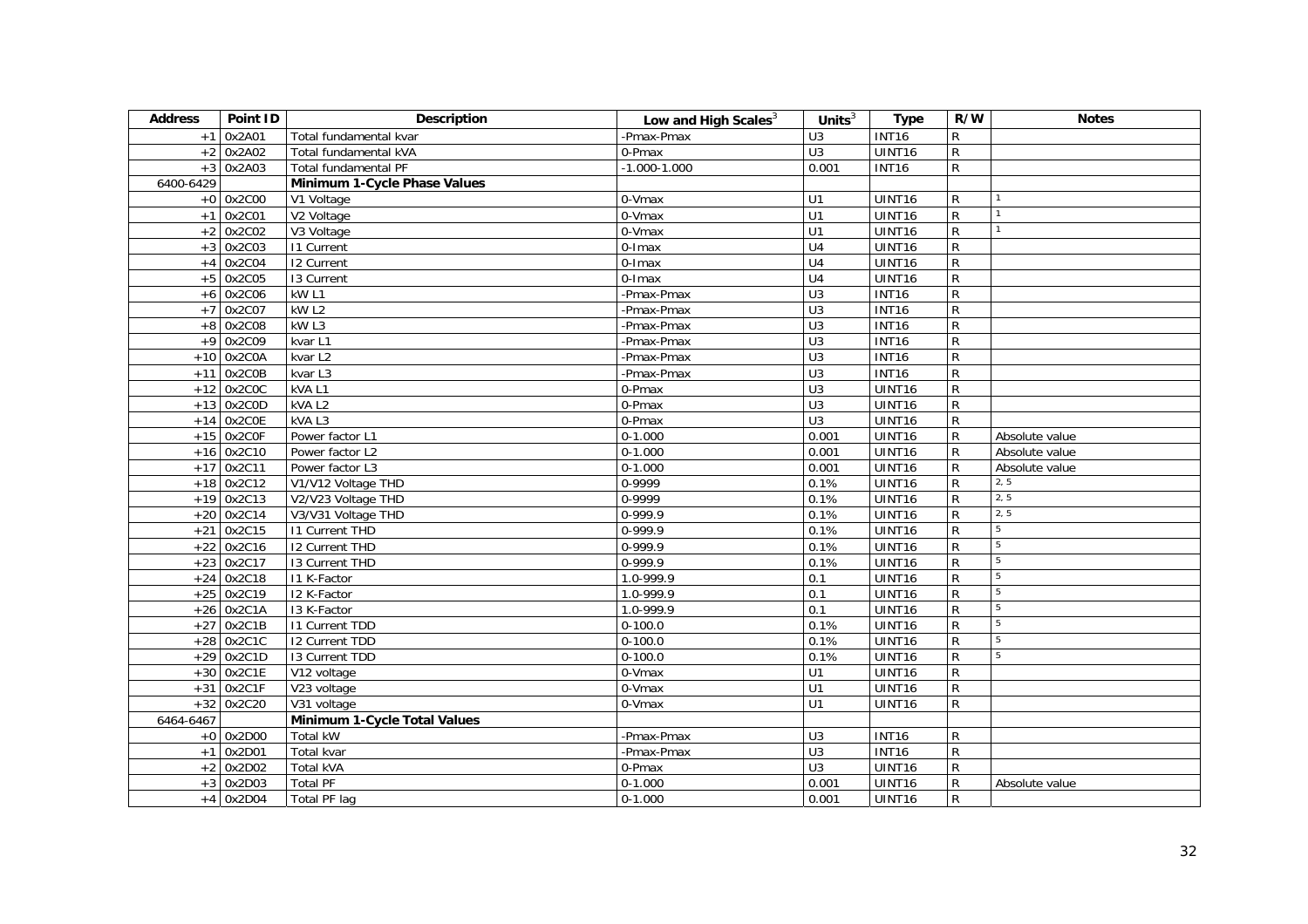<span id="page-32-2"></span><span id="page-32-1"></span><span id="page-32-0"></span>

| <b>Address</b> | Point ID     | <b>Description</b>                  | Low and High Scales $3$ | Units $3$       | <b>Type</b>   | R/W            | <b>Notes</b>   |
|----------------|--------------|-------------------------------------|-------------------------|-----------------|---------------|----------------|----------------|
|                | $+5$ 0x2D05  | <b>Total PF lead</b>                | $0-1.000$               | 0.001           | <b>UINT16</b> | R              |                |
| 6528-6530      |              | Minimum 1-Cycle Auxiliary Values    |                         |                 |               |                |                |
|                | $+0$ 0x2E00  | 14 Current                          | $0-14$ max              | U <sub>4</sub>  | UINT16        | R              |                |
| $+1$           | 0x2E01       | In Current                          | 0-Imax                  | U <sub>4</sub>  | <b>UINT16</b> | ${\sf R}$      |                |
| $+2$           | 0x2E02       | Frequency                           | 0-Fmax                  | $0.01$ Hz       | <b>UINT16</b> | ${\sf R}$      |                |
| $+3$           | 0x2E03       | Voltage unbalance                   | $0 - 300.0$             | 0.1%            | <b>UINT16</b> | ${\sf R}$      |                |
| $+4$           | 0x2E04       | Current unbalance                   | $0 - 300.0$             | 0.1%            | UINT16        | ${\sf R}$      |                |
| 6912-6941      |              | <b>Maximum 1-Cycle Phase Values</b> |                         |                 |               |                |                |
|                | $+0$ 0x3400  | V1 Voltage                          | 0-Vmax                  | U1              | UINT16        | R              |                |
|                | $+1$ 0x3401  | V2 Voltage                          | 0-Vmax                  | U1              | UINT16        | $\mathsf{R}$   |                |
| $+2$           | 0x3402       | V3 Voltage                          | 0-Vmax                  | U1              | <b>UINT16</b> | $\overline{R}$ |                |
|                | $+3$ 0x3403  | <b>11 Current</b>                   | $0$ -Imax               | U <sub>2</sub>  | UINT16        | $\overline{R}$ |                |
| $+4$           | 0x3404       | <b>12 Current</b>                   | $\overline{0}$ -Imax    | $\overline{U2}$ | UINT16        | $\overline{R}$ |                |
| $+5$           | 0x3405       | 13 Current                          | 0-Imax                  | U <sub>2</sub>  | UINT16        | ${\sf R}$      |                |
| $+6$           | 0x3406       | kW <sub>L1</sub>                    | -Pmax-Pmax              | U3              | <b>INT16</b>  | $\overline{R}$ |                |
| $+7$           | 0x3407       | kW <sub>L2</sub>                    | -Pmax-Pmax              | U3              | <b>INT16</b>  | $\overline{R}$ |                |
| $+8$           | 0x3408       | kW <sub>L3</sub>                    | -Pmax-Pmax              | U3              | <b>INT16</b>  | ${\sf R}$      |                |
|                | $+9$ 0x3409  | kvar L1                             | -Pmax-Pmax              | U3              | <b>INT16</b>  | ${\sf R}$      |                |
| $+10$          | 0x340A       | kvar L2                             | -Pmax-Pmax              | $\overline{U}$  | <b>INT16</b>  | ${\sf R}$      |                |
| $+11$          | 0x340B       | kvar L3                             | -Pmax-Pmax              | U3              | <b>INT16</b>  | ${\sf R}$      |                |
| $+12$          | 0x340C       | kVAL1                               | 0-Pmax                  | U3              | <b>UINT16</b> | ${\sf R}$      |                |
| $+13$          | 0x340D       | kVAL2                               | 0-Pmax                  | U3              | UINT16        | ${\sf R}$      |                |
| $+14$          | 0x340E       | kVAL3                               | 0-Pmax                  | U3              | UINT16        | $\overline{R}$ |                |
| $+15$          | 0x340F       | Power factor L1                     | $0-1.000$               | 0.001           | UINT16        | ${\sf R}$      | Absolute value |
| $+16$          | 0x3410       | Power factor L2                     | $0-1.000$               | 0.001           | <b>UINT16</b> | ${\sf R}$      | Absolute value |
| $+17$          | 0x3411       | Power factor L3                     | $0-1.000$               | 0.001           | <b>UINT16</b> | $\overline{R}$ | Absolute value |
| $+18$          | 0x3412       | V1 Voltage THD                      | 0-999.9                 | 0.1%            | UINT16        | ${\sf R}$      | 2, 5           |
| $+19$          | 0x3413       | V2 Voltage THD                      | $0-999.9$               | 0.1%            | <b>UINT16</b> | ${\sf R}$      | 2, 5           |
| $+20$          | 0x3414       | V3 Voltage THD                      | 0-999.9                 | 0.1%            | <b>UINT16</b> | ${\sf R}$      | 2, 5           |
| $+21$          | 0x3415       | <b>11 Current THD</b>               | 0-999.9                 | 0.1%            | UINT16        | ${\sf R}$      | $\,$ 5 $\,$    |
| $+22$          | 0x3416       | <b>12 Current THD</b>               | 0-999.9                 | 0.1%            | UINT16        | ${\sf R}$      | 5              |
| $+23$          | 0x3417       | 13 Current THD                      | 0-999.9                 | 0.1%            | UINT16        | ${\sf R}$      | 5              |
| $+24$          | 0x3418       | I1 K-Factor                         | 1.0-999.9               | 0.1             | UINT16        | ${\sf R}$      | 5              |
| $+25$          | 0x3419       | I2 K-Factor                         | 1.0-999.9               | 0.1             | <b>UINT16</b> | ${\sf R}$      | 5              |
| $+26$          | 0x341A       | 13 K-Factor                         | 1.0-999.9               | 0.1             | UINT16        | $\overline{R}$ | 5              |
| $+27$          | 0x341B       | <b>11 Current TDD</b>               | $0-100.0$               | 0.1%            | <b>UINT16</b> | $\overline{R}$ | $\overline{5}$ |
| $+28$          | 0x341C       | 12 Current TDD                      | $0 - 100.0$             | 0.1%            | UINT16        | ${\sf R}$      | 5              |
| $+29$          | 0x341D       | 13 Current TDD                      | $0-100.0$               | 0.1%            | UINT16        | ${\sf R}$      | 5              |
|                | $+30$ 0x341E | V12 voltage                         | 0-Vmax                  | U1              | <b>UINT16</b> | ${\sf R}$      |                |
|                | $+31$ 0x341F | V23 voltage                         | 0-Vmax                  | U1              | UINT16        | ${\sf R}$      |                |
| $+32$          | 0x3420       | V31 voltage                         | 0-Vmax                  | U1              | UINT16        | ${\sf R}$      |                |
| 6976-6979      |              | <b>Maximum 1-Cycle Total Values</b> |                         |                 |               |                |                |
|                | $+0$ 0x3500  | Total kW                            | -Pmax-Pmax              | U <sub>3</sub>  | <b>INT16</b>  | $\mathsf{R}$   |                |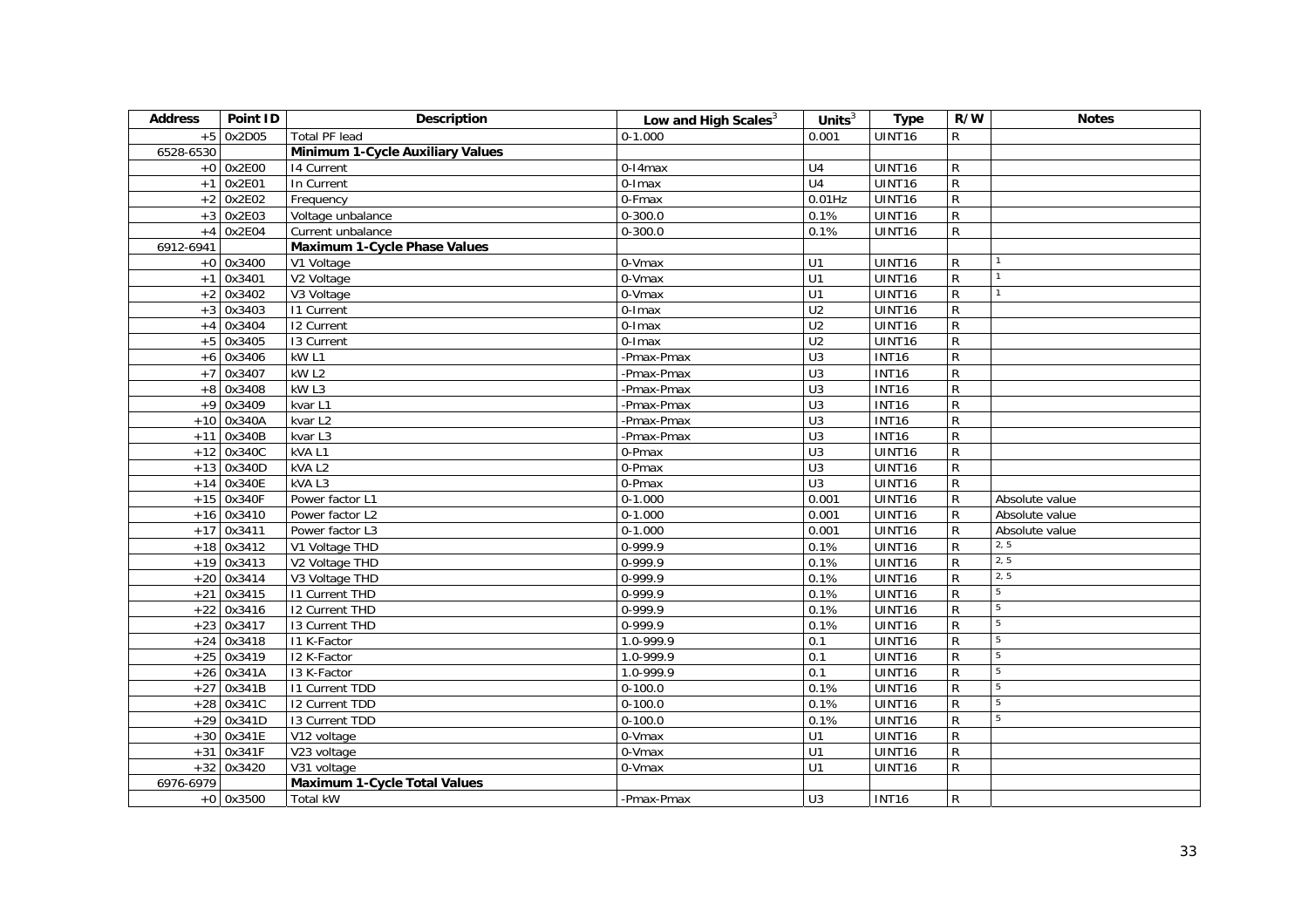<span id="page-33-2"></span><span id="page-33-1"></span><span id="page-33-0"></span>

| <b>Address</b> | Point ID     | <b>Description</b>                        | Low and High Scales <sup>3</sup> | Units $3$        | <b>Type</b>   | R/W            | <b>Notes</b>   |
|----------------|--------------|-------------------------------------------|----------------------------------|------------------|---------------|----------------|----------------|
| $+1$           | 0x3501       | Total kvar                                | -Pmax-Pmax                       | $\overline{U}$ 3 | <b>INT16</b>  | R              |                |
| $+2$           | 0x3502       | <b>Total kVA</b>                          | 0-Pmax                           | U3               | UINT16        | $\mathsf{R}$   |                |
| $+3$           | 0x3503       | <b>Total PF</b>                           | $0 - 1.000$                      | 0.001            | UINT16        | $\mathsf{R}$   | Absolute value |
| $+4$           | 0x3504       | <b>Total PF lag</b>                       | $0-1.000$                        | 0.001            | <b>UINT16</b> | ${\sf R}$      |                |
|                | $+5$ 0x3505  | <b>Total PF lead</b>                      | $0-1.000$                        | 0.001            | UINT16        | $\mathsf{R}$   |                |
| 7040-7042      |              | <b>Maximum 1-Cycle Auxiliary Values</b>   |                                  |                  |               |                |                |
|                | $+0$ 0x3600  | 14 Current                                | $0-14$ max                       | U <sub>4</sub>   | UINT16        | R              |                |
| $+1$           | 0x3601       | In Current                                | 0-Imax                           | U <sub>4</sub>   | UINT16        | R              |                |
| $+2$           | 0x3602       | Frequency                                 | 0-Fmax                           | $0.01$ Hz        | UINT16        | $\mathsf{R}$   |                |
| $+3$           | 0x3603       | Voltage unbalance                         | $0 - 300.0$                      | 0.1%             | UINT16        | R              |                |
| $+4$           | 0x3604       | Current unbalance                         | $0 - 300.0$                      | 0.1%             | UINT16        | R              |                |
| 7104-7124      |              | <b>Instrumentation Maximum Demands</b>    |                                  |                  |               |                |                |
|                | $+0$ 0x3700  | V1/V12 Maximum volt demand                | 0-Vmax                           | U1               | UINT16        | R              | $\overline{2}$ |
| $+1$           | 0x3701       | V2/V23 Maximum volt demand                | 0-Vmax                           | U1               | UINT16        | R              | $\overline{2}$ |
| $+2$           | 0x3702       | V3/V31 Maximum volt demand                | $0-Vmax$                         | $\overline{U}$ 1 | UINT16        | $\mathsf{R}$   | $\overline{2}$ |
| $+3$           | 0x3703       | 11 Maximum ampere demand                  | $\overline{0}$ -Imax             | U <sub>2</sub>   | UINT16        | ${\sf R}$      |                |
| $+4$           | 0x3704       | 12 Maximum ampere demand                  | 0-Imax                           | U <sub>2</sub>   | UINT16        | $\overline{R}$ |                |
|                | $+5$ 0x3705  | 13 Maximum ampere demand                  | 0-Imax                           | U <sub>2</sub>   | UINT16        | R              |                |
|                | $+6$ 0x3706  | Not used                                  |                                  |                  | UINT16        | $\mathsf{R}$   |                |
| $+7$           | 0x3707       | Not used                                  |                                  |                  | UINT16        | $\overline{R}$ |                |
|                | $+8$ 0x3708  | Not used                                  |                                  |                  | UINT16        | R              |                |
| $+9$           | 0x3709       | Maximum kW import sliding window demand   | 0-Pmax                           | U <sub>3</sub>   | UINT16        | ${\sf R}$      |                |
|                | $+10$ 0x370A | Maximum kvar import sliding window demand | 0-Pmax                           | $\overline{U}$ 3 | UINT16        | $\mathsf{R}$   |                |
| $+11$          | 0x370B       | Maximum kVA sliding window demand         | 0-Pmax                           | U3               | UINT16        | $\overline{R}$ |                |
|                | $+12$ 0x370C | Not used                                  |                                  |                  | UINT16        | $\mathsf{R}$   |                |
|                | $+13$ 0x370D | Not used                                  |                                  |                  | UINT16        | ${\sf R}$      |                |
| $+14$          | 0x370E       | Not used                                  |                                  |                  | UINT16        | R              |                |
|                | $+15$ 0x370F | Maximum kW export sliding window demand   | $0$ -Pmax                        | U <sub>3</sub>   | UINT16        | $\overline{R}$ |                |
|                | $+16$ 0x3710 | Maximum kvar export sliding window demand | 0-Pmax                           | U <sub>3</sub>   | UINT16        | ${\sf R}$      |                |
|                | $+17$ 0x3711 | Not used                                  | $\mathbf 0$                      |                  | UINT16        | $\overline{R}$ |                |
|                | $+18$ 0x3712 | Not used                                  | $\overline{0}$                   |                  | UINT16        | $\overline{R}$ |                |
|                | $+19$ 0x3713 | Not used                                  | $\Omega$                         |                  | UINT16        | $\overline{R}$ |                |
|                | $+20$ 0x3714 | 14 Maximum ampere demand                  | $0-14$ max                       | U <sub>4</sub>   | UINT16        | $\mathsf{R}$   |                |
| 7200-7211      |              | <b>Maximum Harmonic Demands</b>           |                                  |                  |               |                |                |
|                | $+0$ 0x3880  | V1/V12 THD demand                         | 0-999.9                          | 0.1%             | UINT16        | $\mathsf{R}$   | 2              |
| $+1$           | 0x3881       | V2/V23 THD demand                         | 0-999.9                          | 0.1%             | UINT16        | R              | $\overline{2}$ |
| $+2$           | 0x3882       | V3/V31 THD demand                         | 0-999.9                          | 0.1%             | UINT16        | R              | $\overline{2}$ |
| $+3$           | 0x3883       | Not used                                  |                                  |                  | UINT16        | R              |                |
| $+4$           | 0x3884       | I1 THD demand                             | 0-999.9                          | 0.1%             | UINT16        | ${\sf R}$      |                |
| $+5$           | 0x3885       | I2 THD demand                             | 0-999.9                          | 0.1%             | UINT16        | R              |                |
| $+6$           | 0x3886       | 13 THD demand                             | 0-999.9                          | 0.1%             | UINT16        | R              |                |
| $+7$           | 0x3887       | 14 THD demand                             | 0-999.9                          | 0.1%             | UINT16        | ${\sf R}$      |                |
|                | +8 0x3888    | 11 TDD demand                             | $0 - 100.0$                      | 0.1%             | UINT16        | $\mathsf{R}$   |                |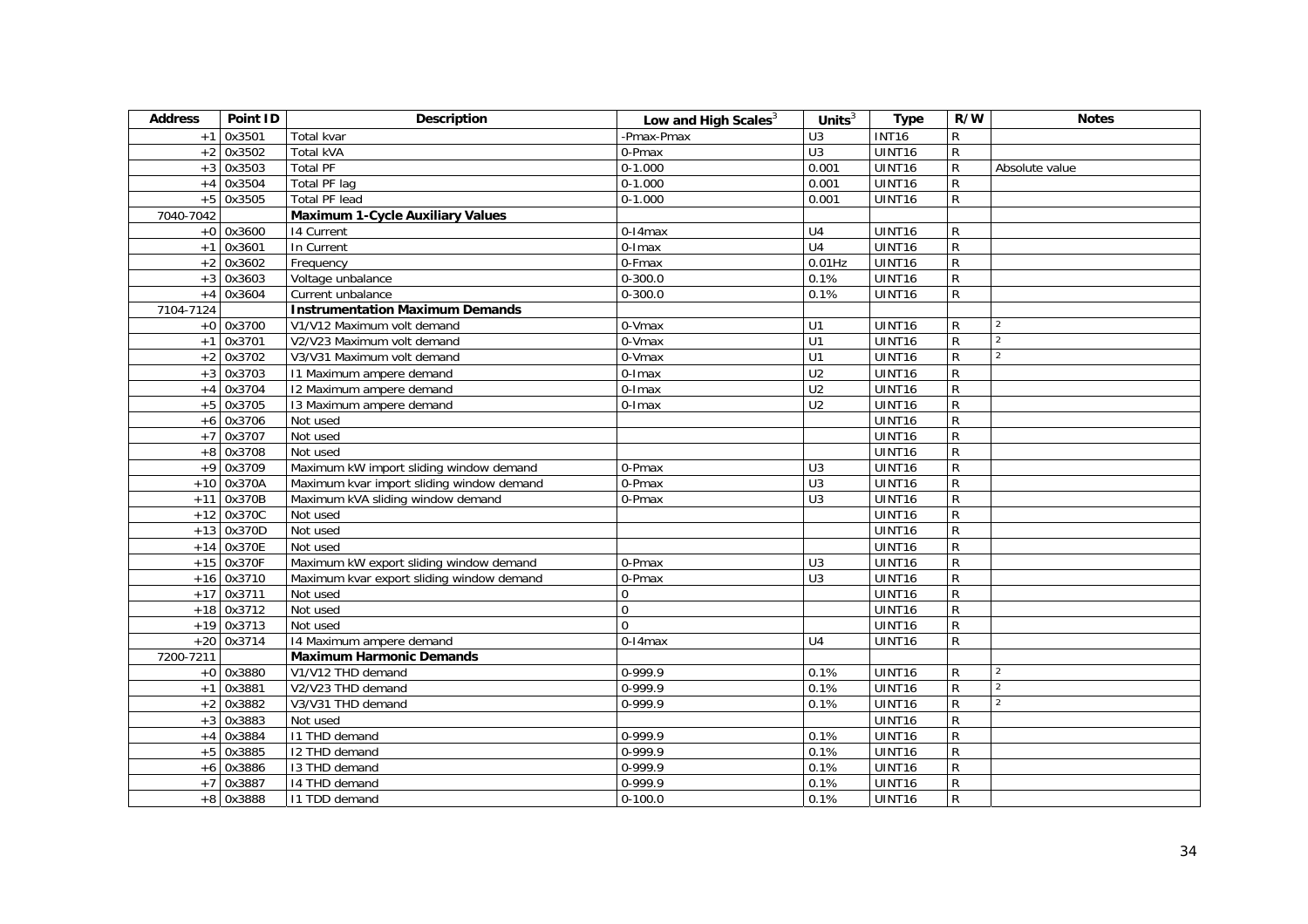<span id="page-34-7"></span><span id="page-34-6"></span><span id="page-34-5"></span><span id="page-34-4"></span><span id="page-34-3"></span><span id="page-34-2"></span><span id="page-34-1"></span><span id="page-34-0"></span>

| <b>Address</b> | Point ID        | <b>Description</b>                        | Low and High Scales $3$          | Units $3$       | <b>Type</b>        | R/W            | <b>Notes</b> |
|----------------|-----------------|-------------------------------------------|----------------------------------|-----------------|--------------------|----------------|--------------|
|                | $+9$ 0x3889     | 12 TDD demand                             | $0 - 100.0$                      | 0.1%            | <b>UINT16</b>      | $\mathsf{R}$   |              |
|                | $+10$ 0x388A    | 13 TDD demand                             | $0-100.0$                        | 0.1%            | UINT16             | $\overline{R}$ |              |
| $+11$          | 0x388B          | 14 TDD demand                             | $0 - 100.0$                      | 0.1%            | <b>UINT16</b>      | $\overline{R}$ |              |
| 7424-7425      |                 | <b>TOU Parameters</b>                     |                                  |                 |                    |                |              |
|                | $+0$ 0x3C00     | Active tariff                             | $0 - 7$                          |                 | UINT <sub>16</sub> | R/W            |              |
|                | $+1$ 0x3C01     | Active profile                            | $0-15:$                          |                 | UINT16             | $\mathsf{R}$   |              |
|                |                 |                                           | $0-3$ = season 1, day type 1-4,  |                 |                    |                |              |
|                |                 |                                           | $4-7$ = season 2, day type 1-4,  |                 |                    |                |              |
|                |                 |                                           | $8-11$ = season 3, day type 1-4, |                 |                    |                |              |
|                |                 |                                           | $12-15 =$ season 4, day type 1-4 |                 |                    |                |              |
|                | $+2,3$ 0x3C02   | Register multiplier (PT ratio x CT ratio) |                                  |                 | <b>UINT32</b>      | R/W            |              |
| 7456-7459      |                 | <b>Scaled Analog Outputs</b>              |                                  |                 |                    |                |              |
|                | $+0$ 0x3C80     | Analog input AO1                          | 0-4095                           |                 | UINT16             | R/W            |              |
|                | $+1$ 0x3C81     | Analog input AO2                          | 0-4095                           |                 | UINT16             | R/W            |              |
|                | $+2$ 0x3C82     | Analog input AO3                          | 0-4095                           |                 | <b>UINT16</b>      | R/W            |              |
| $+3$           | 0x3C83          | Analog input AO4                          | 0-4095                           |                 | UINT16             | R/W            |              |
| 7488-7503      |                 | <b>Billing TOU Energy Register #1</b>     |                                  |                 |                    |                |              |
|                | $+0,1$ 0x3D00   | Tariff #1 register                        | 0-999,999,999                    | U <sub>5</sub>  | <b>UINT32</b>      | R              |              |
|                | $+2,3$ 0x3D01   | Tariff #2 register                        | 0-999,999,999                    | U <sub>5</sub>  | <b>UINT32</b>      | $\mathsf{R}$   |              |
|                |                 |                                           |                                  |                 |                    | $\overline{R}$ |              |
|                | $+14,15$ 0x3D07 | Tariff #8 register                        | $\overline{0.999,999,999}$       | U <sub>5</sub>  | UINT32             | $\mathsf{R}$   |              |
| 7552-7567      |                 | <b>Billing TOU Energy Register #2</b>     |                                  |                 |                    |                |              |
|                | $+0,1$ 0x3E00   | Tariff #1 register                        | 0-999,999,999                    | U <sub>5</sub>  | UINT32             | $\mathsf{R}$   |              |
|                | $+2,3$ 0x3E01   | Tariff #2 register                        | 0-999,999,999                    | U <sub>5</sub>  | <b>UINT32</b>      | ${\sf R}$      |              |
|                |                 |                                           |                                  |                 |                    | ${\sf R}$      |              |
|                | +14,15 0x3E07   | Tariff #8 register                        | 0-999.999.999                    | U <sub>5</sub>  | <b>UINT32</b>      | $\mathsf{R}$   |              |
| 7616-7631      |                 | Billing TOU Energy Register #3            |                                  |                 |                    |                |              |
|                | $+0,1$ 0x3F00   | Tariff #1 register                        | 0-999.999.999                    | U <sub>5</sub>  | <b>UINT32</b>      | R              |              |
|                | $+2,3$ 0x3F01   | Tariff #2 register                        | 0-999.999.999                    | $\overline{U5}$ | UINT32             | $\mathsf{R}$   |              |
|                |                 |                                           |                                  |                 |                    | ${\sf R}$      |              |
|                | +14,15 0x3F07   | Tariff #8 register                        | 0-999.999.999                    | U <sub>5</sub>  | UINT32             | $\mathsf{R}$   |              |
| 7680-7695      |                 | <b>Billing TOU Energy Register #4</b>     |                                  |                 |                    |                |              |
|                | $+0,1$ 0x4000   | Tariff #1 register                        | 0-999,999,999                    | $\overline{U5}$ | <b>UINT32</b>      | R              |              |
|                | $+2,3$ 0x4001   | Tariff #2 register                        | 0-999,999,999                    | U <sub>5</sub>  | UINT32             | $\mathsf{R}$   |              |
|                |                 |                                           |                                  |                 |                    | $\overline{R}$ |              |
|                | $+14,15$ 0x4007 | Tariff #8 register                        | 0-999,999,999                    | U <sub>5</sub>  | <b>UINT32</b>      | ${\sf R}$      |              |
| 7744-7759      |                 | <b>Billing TOU Energy Register #5</b>     |                                  |                 |                    |                |              |
|                | $+0,1$ 0x4100   | Tariff #1 register                        | 0-999,999,999                    | U <sub>5</sub>  | <b>UINT32</b>      | R              |              |
|                | $+2,3$ 0x4101   | Tariff #2 register                        | 0-999,999,999                    | U <sub>5</sub>  | UINT32             | ${\sf R}$      |              |
|                |                 |                                           |                                  |                 |                    | $\overline{R}$ |              |
|                | $+14,15$ 0x4107 | Tariff #8 register                        | $0-999,999,999$                  | U <sub>5</sub>  | UINT32             | $\mathsf{R}$   |              |
| 7808-7823      |                 | Billing TOU Energy Register #6            |                                  |                 |                    |                |              |
|                | $+0,1$ 0x4200   | Tariff #1 register                        | 0-999,999,999                    | U <sub>5</sub>  | UINT32             | R              |              |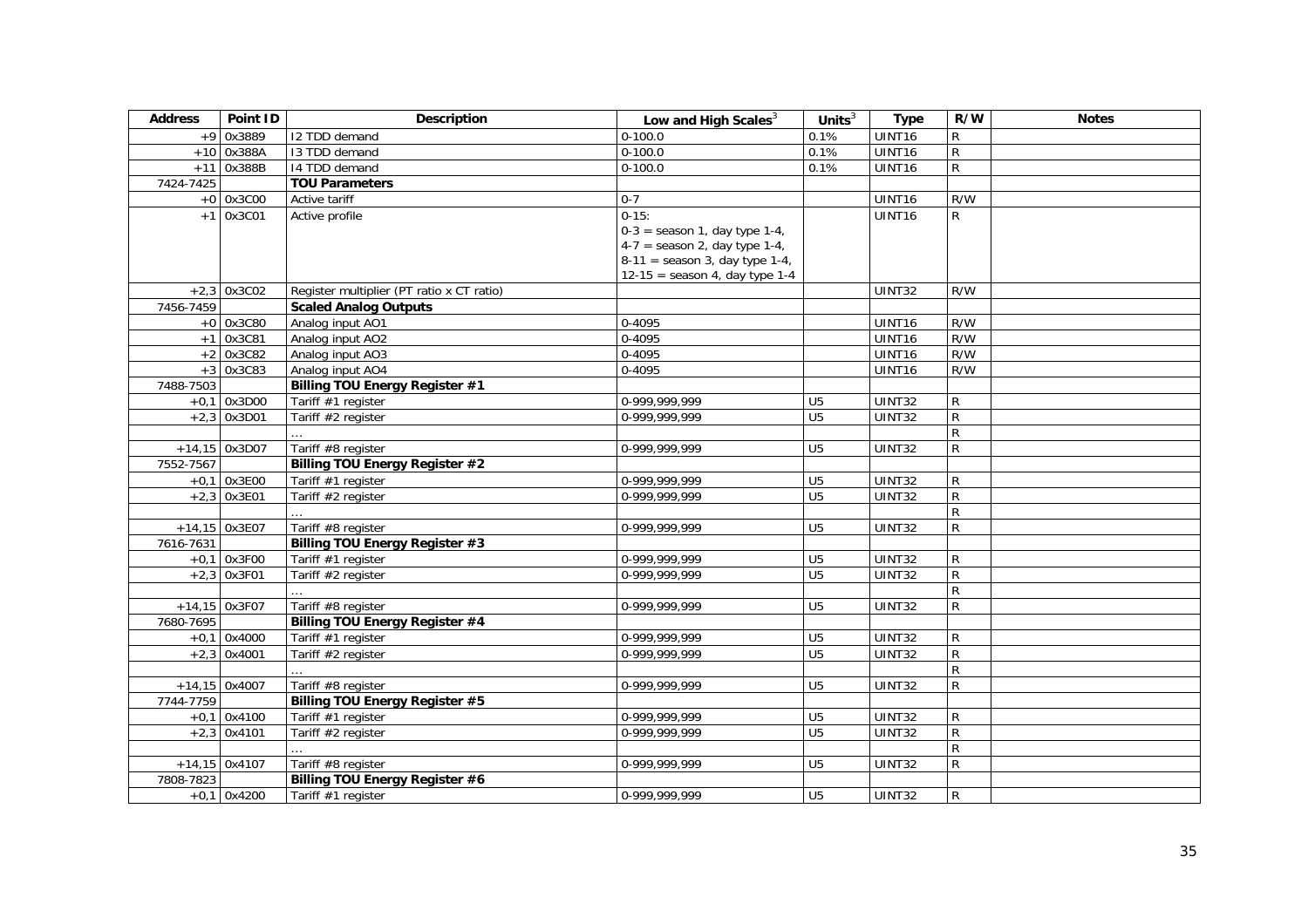<span id="page-35-7"></span><span id="page-35-6"></span><span id="page-35-5"></span><span id="page-35-4"></span><span id="page-35-3"></span><span id="page-35-2"></span><span id="page-35-1"></span><span id="page-35-0"></span>

| <b>Address</b> | Point ID        | <b>Description</b>                            | Low and High Scales <sup>3</sup> | Units $3$       | <b>Type</b>        | R/W       | <b>Notes</b> |
|----------------|-----------------|-----------------------------------------------|----------------------------------|-----------------|--------------------|-----------|--------------|
|                | $+2,3$ 0x4201   | Tariff #2 register                            | $0-999,999,999$                  | U <sub>5</sub>  | UINT32             | R         |              |
|                |                 |                                               |                                  |                 |                    | ${\sf R}$ |              |
|                | $+14,15$ 0x4207 | Tariff #8 register                            | 0-999,999,999                    | U <sub>5</sub>  | UINT32             | ${\sf R}$ |              |
| 7872-7887      |                 | <b>Billing TOU Energy Register #7</b>         |                                  |                 |                    |           |              |
|                | $+0,1$ 0x4300   | Tariff #1 register                            | 0-999,999,999                    | U <sub>5</sub>  | <b>UINT32</b>      | R         |              |
|                | $+2,3$ 0x4301   | Tariff #2 register                            | 0-999,999,999                    | U <sub>5</sub>  | UINT32             | ${\sf R}$ |              |
|                |                 |                                               |                                  |                 |                    | ${\sf R}$ |              |
|                | $+14,15$ 0x4307 | Tariff #8 register                            | 0-999,999,999                    | U <sub>5</sub>  | UINT32             | ${\sf R}$ |              |
| 7936-7951      |                 | Billing TOU Energy Register #8                |                                  |                 |                    |           |              |
|                | $+0,1$ 0x4400   | Tariff #1 register                            | 0-999,999,999                    | U <sub>5</sub>  | UINT32             | R         |              |
|                | $+2,3$ 0x4401   | Tariff $#2$ register                          | 0-999,999,999                    | $\overline{U5}$ | <b>UINT32</b>      | ${\sf R}$ |              |
|                |                 |                                               |                                  |                 |                    | ${\sf R}$ |              |
|                | $+14,15$ 0x4407 | Tariff #8 register                            | 0-999,999,999                    | U <sub>5</sub>  | UINT32             | ${\sf R}$ |              |
| 8384-8399      |                 | Billing TOU Energy Register #9                |                                  |                 |                    |           |              |
|                | $+0,1$ 0x4B00   | Tariff #1 register                            | $0-999,999,999$                  | U <sub>5</sub>  | <b>UINT32</b>      | R         |              |
|                | $+2,3$ 0x4B01   | Tariff #2 register                            | 0-999,999,999                    | $\overline{U5}$ | UINT32             | ${\sf R}$ |              |
|                |                 |                                               |                                  |                 |                    | ${\sf R}$ |              |
|                | $+14,15$ 0x4B07 | Tariff #8 register                            | 0-999,999,999                    | U <sub>5</sub>  | <b>UINT32</b>      | ${\sf R}$ |              |
| 8448-8463      |                 | Billing TOU Energy Register #10               |                                  |                 |                    |           |              |
|                | $+0,1$ 0x4C00   | Tariff #1 register                            | 0-999,999,999                    | U <sub>5</sub>  | UINT32             | R         |              |
|                | $+2,3$ 0x4C01   | Tariff #2 register                            | 0-999,999,999                    | $\overline{U5}$ | UINT32             | ${\sf R}$ |              |
|                |                 |                                               |                                  |                 |                    | ${\sf R}$ |              |
|                | $+14,15$ 0x4C07 | Tariff #8 register                            | 0-999,999,999                    | U <sub>5</sub>  | UINT32             | ${\sf R}$ |              |
| 8000-8007      |                 | <b>Billing Summary Accumulated Demands</b>    |                                  |                 |                    |           |              |
|                | $+0$ 0x4500     | Summary register #1 demand                    | 0-Pmax                           | U <sub>3</sub>  | UINT16             | R         |              |
|                | $+1$ 0x4501     | Summary register #2 demand                    | 0-Pmax                           | U <sub>3</sub>  | UINT16             | ${\sf R}$ |              |
|                |                 |                                               |                                  |                 |                    | ${\sf R}$ |              |
|                | $+9$ 0x4509     | Summary register #10 demand                   | $0$ -Pmax                        | U3              | UINT16             | ${\sf R}$ |              |
| 8032-8039      |                 | <b>Billing Summary Block Demands</b>          |                                  |                 |                    |           |              |
|                | $+0$ 0x4580     | Summary register #1 demand                    | 0-Pmax                           | U <sub>3</sub>  | UINT16             | R         |              |
|                | $+1$ 0x4581     | Summary register #2 demand                    | 0-Pmax                           | U <sub>3</sub>  | UINT <sub>16</sub> | ${\sf R}$ |              |
|                |                 |                                               |                                  |                 |                    | R         |              |
|                | $+9$ 0x4589     | Summary register #10 demand                   | 0-Pmax                           | U <sub>3</sub>  | UINT <sub>16</sub> | ${\sf R}$ |              |
| 8064-8071      |                 | <b>Billing Summary Sliding Window Demands</b> |                                  |                 |                    |           |              |
|                | $+0$ 0x4600     | Summary register #1 demand                    | 0-Pmax                           | U3              | UINT16             | R         |              |
|                | $+1$ 0x4601     | Summary register #2 demand                    | 0-Pmax                           | $\overline{U}$  | UINT16             | ${\sf R}$ |              |
|                |                 |                                               |                                  |                 |                    | ${\sf R}$ |              |
|                | $+9$ 0x4609     | Summary register #10 demand                   | 0-Pmax                           | U <sub>3</sub>  | UINT16             | ${\sf R}$ |              |
| 8160-8167      |                 | <b>Billing Summary Maximum Demands</b>        |                                  |                 |                    |           |              |
|                | $+0$ 0x4780     | Summary register #1 maximum demand            | 0-Pmax                           | U <sub>3</sub>  | UINT16             | R         |              |
|                | $+1$ 0x4781     | Summary register #2 maximum demand            | 0-Pmax                           | $\overline{U}$  | UINT16             | ${\sf R}$ |              |
|                |                 |                                               |                                  |                 |                    | R         |              |
|                | $+9$ 0x4789     | Summary register #10 maximum demand           | $0-Pmax$                         | U <sub>3</sub>  | UINT16             | ${\sf R}$ |              |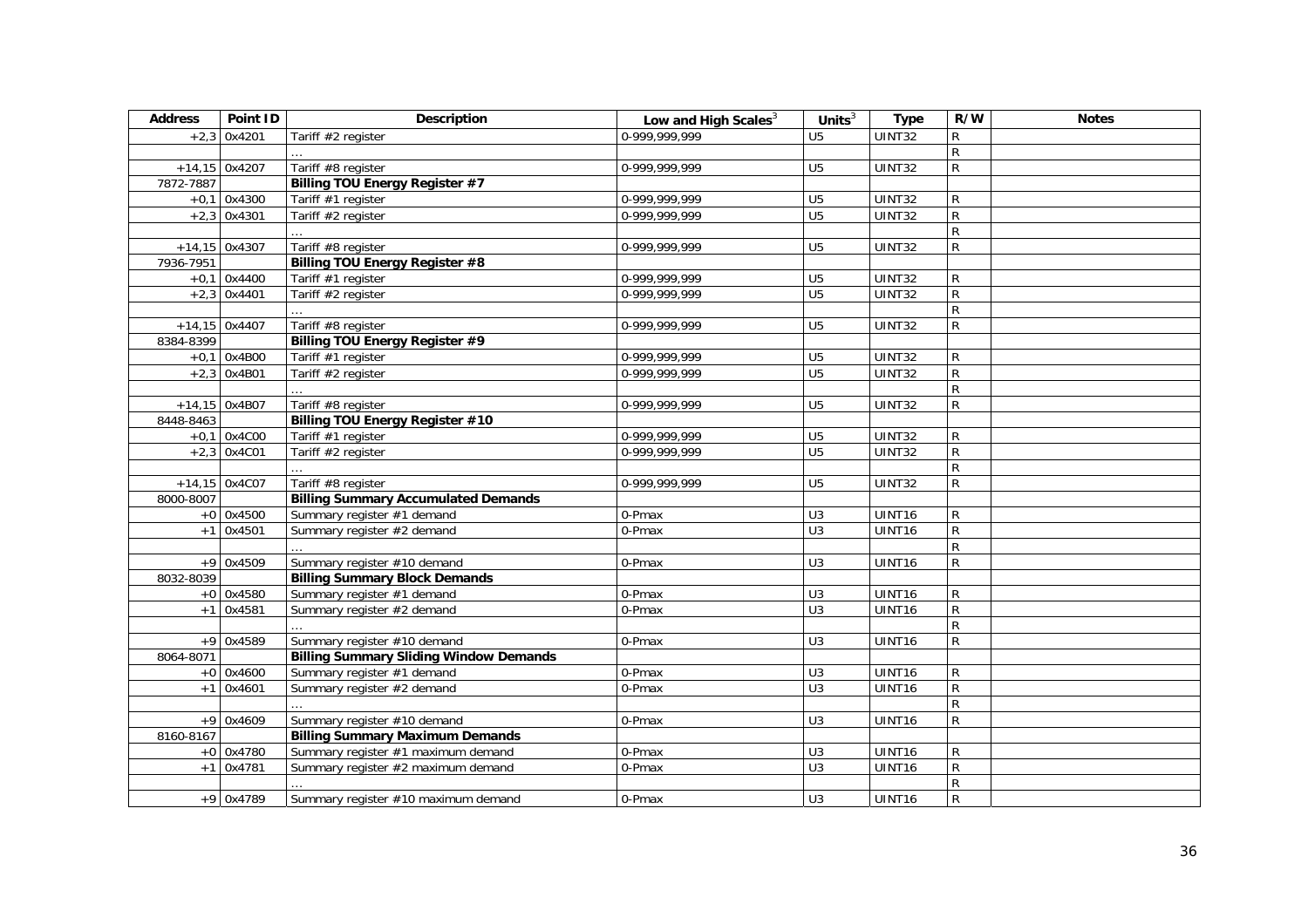| <b>Address</b> | Point ID    | Description                                   | Low and High Scales <sup>3</sup> | Units $3$      | <b>Type</b>        | R/W            | <b>Notes</b> |
|----------------|-------------|-----------------------------------------------|----------------------------------|----------------|--------------------|----------------|--------------|
| 8192-8199      |             | Billing TOU Maximum Demand Register #1        |                                  |                |                    |                |              |
|                | $+0$ 0x4800 | Tariff #1 maximum demand                      | 0-Pmax                           | U <sub>3</sub> | UINT16             | $\mathsf{R}$   |              |
| $+1$           | 0x4801      | Tariff #2 maximum demand                      | 0-Pmax                           | U <sub>3</sub> | UINT16             | $\mathsf{R}$   |              |
|                |             |                                               |                                  |                |                    | ${\sf R}$      |              |
|                | $+7$ 0x4807 | Tariff #8 maximum demand                      | 0-Pmax                           | U <sub>3</sub> | UINT16             | ${\sf R}$      |              |
| 8256-8263      |             | Billing TOU Maximum Demand Register #2        |                                  |                |                    |                |              |
|                | $+0$ 0x4900 | Tariff #1 maximum demand                      | 0-Pmax                           | U3             | UINT16             | $\mathsf{R}$   |              |
| $+1$           | 0x4901      | Tariff #2 maximum demand                      | 0-Pmax                           | U <sub>3</sub> | UINT16             | ${\sf R}$      |              |
|                |             |                                               |                                  |                |                    | R              |              |
|                | +7 0x4907   | Tariff #8 maximum demand                      | 0-Pmax                           | U3             | UINT16             | ${\sf R}$      |              |
| 8320-8327      |             | Billing TOU Maximum Demand Register #3        |                                  |                |                    |                |              |
|                | $+0$ 0x4A00 | Tariff #1 maximum demand                      | 0-Pmax                           | U3             | UINT16             | $\mathsf{R}$   |              |
| $+1$           | 0x4A01      | Tariff #2 maximum demand                      | 0-Pmax                           | U3             | UINT16             | ${\sf R}$      |              |
|                |             |                                               |                                  |                |                    | ${\sf R}$      |              |
|                | $+7$ 0x4A07 | Tariff #8 maximum demand                      | 0-Pmax                           | U <sub>3</sub> | UINT <sub>16</sub> | ${\sf R}$      |              |
| 8224-8231      |             | Billing TOU Maximum Demand Register #4        |                                  |                |                    |                |              |
|                | $+0$ 0x4880 | Tariff #1 maximum demand                      | 0-Pmax                           | U3             | UINT16             | R              |              |
|                | $+1$ 0x4881 | Tariff #2 maximum demand                      | 0-Pmax                           | $\overline{U}$ | UINT16             | ${\sf R}$      |              |
|                |             |                                               |                                  |                |                    | ${\sf R}$      |              |
|                | $+7$ 0x4887 | Tariff #8 maximum demand                      | 0-Pmax                           | U <sub>3</sub> | UINT16             | ${\sf R}$      |              |
| 8288-8295      |             | Billing TOU Maximum Demand Register #5        |                                  |                |                    |                |              |
|                | $+0$ 0x4980 | Tariff #1 maximum demand                      | 0-Pmax                           | U3             | UINT16             | ${\sf R}$      |              |
| $+1$           | 0x4981      | Tariff #2 maximum demand                      | 0-Pmax                           | U <sub>3</sub> | UINT16             | ${\sf R}$      |              |
|                |             |                                               |                                  |                |                    | $\overline{R}$ |              |
|                | +7 0x4987   | Tariff #8 maximum demand                      | 0-Pmax                           | U <sub>3</sub> | UINT16             | ${\sf R}$      |              |
| 8352-8359      |             | Billing TOU Maximum Demand Register #6        |                                  |                |                    |                |              |
|                | $+0$ 0x4A80 | Tariff #1 maximum demand                      | 0-Pmax                           | U3             | UINT16             | R              |              |
| $+1$           | 0x4A81      | Tariff #2 maximum demand                      | 0-Pmax                           | U <sub>3</sub> | UINT16             | ${\sf R}$      |              |
|                |             |                                               |                                  |                |                    | $\mathsf R$    |              |
| $+7$           | 0x4A87      | Tariff #8 maximum demand                      | 0-Pmax                           | U <sub>3</sub> | UINT16             | ${\sf R}$      |              |
| 8896-8903      |             | Billing TOU Maximum Demand Register #7        |                                  |                |                    |                |              |
|                | $+0$ 0x5300 | Tariff #1 maximum demand                      | 0-Pmax                           | U3             | UINT16             | R              |              |
| $+1$           | 0x5301      | Tariff #2 maximum demand                      | 0-Pmax                           | U3             | UINT16             | ${\sf R}$      |              |
|                |             |                                               |                                  |                |                    | $\mathsf{R}$   |              |
| $+7$           | 0x5307      | Tariff #8 maximum demand                      | 0-Pmax                           | U <sub>3</sub> | UINT16             | $\mathsf{R}$   |              |
| 8928-8935      |             | Billing TOU Maximum Demand Register #8        |                                  |                |                    |                |              |
|                | $+0$ 0x5380 | Tariff #1 maximum demand                      | 0-Pmax                           | U <sub>3</sub> | UINT16             | $\mathsf{R}$   |              |
| $+1$           | 0x5381      | Tariff #2 maximum demand                      | 0-Pmax                           | U <sub>3</sub> | UINT16             | ${\sf R}$      |              |
|                |             |                                               |                                  |                |                    | ${\sf R}$      |              |
| $+7$           | 0x5387      | Tariff #8 maximum demand                      | 0-Pmax                           | U <sub>3</sub> | UINT16             | ${\sf R}$      |              |
| 8960-8975      |             | <b>Billing TOU Maximum Demand Register #9</b> |                                  |                |                    |                |              |
|                | $+0$ 0x5400 | Tariff #1 maximum demand                      | 0-Pmax                           | U3             | UINT16             | R              |              |
|                | $+1$ 0x5401 | Tariff #2 maximum demand                      | 0-Pmax                           | U3             | UINT16             | ${\sf R}$      |              |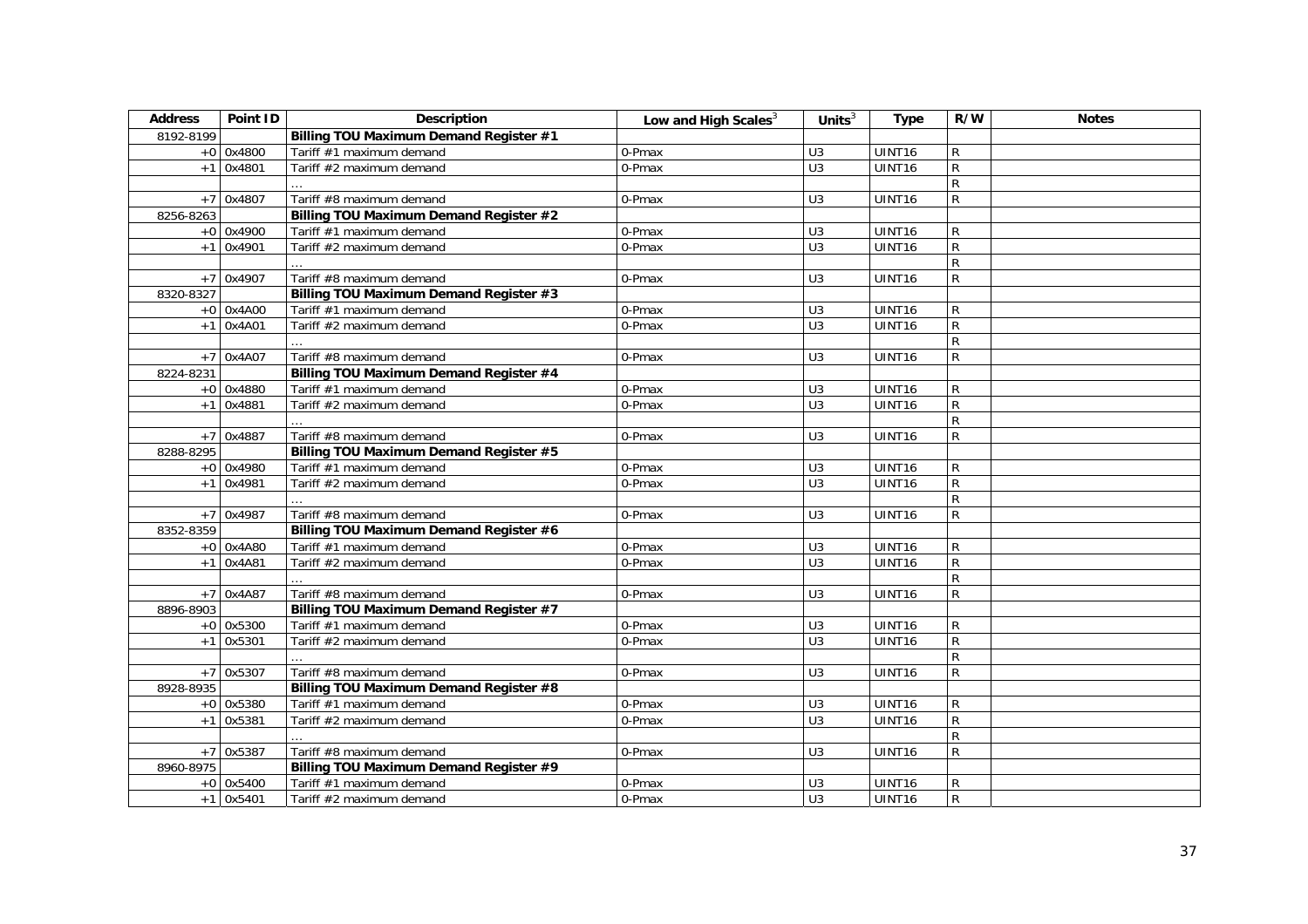| <b>Address</b> | Point ID     | <b>Description</b>                      | Low and High Scales <sup>3</sup> | Units $3$      | <b>Type</b>  | R/W            | <b>Notes</b> |
|----------------|--------------|-----------------------------------------|----------------------------------|----------------|--------------|----------------|--------------|
|                |              |                                         |                                  |                |              | R              |              |
|                | $+7$ 0x5407  | Tariff #8 maximum demand                | 0-Pmax                           | $\overline{U}$ | UINT16       | ${\sf R}$      |              |
| 8992-9007      |              | Billing TOU Maximum Demand Register #10 |                                  |                |              |                |              |
|                | $+0$ 0x5480  | Tariff #1 maximum demand                | 0-Pmax                           | U <sub>3</sub> | UINT16       | $\mathsf{R}$   |              |
| $+1$           | 0x5481       | Tariff #2 maximum demand                | 0-Pmax                           | U3             | UINT16       | $\overline{R}$ |              |
|                |              |                                         |                                  |                |              | ${\sf R}$      |              |
|                | $+7$ 0x5487  | Tariff #8 maximum demand                | 0-Pmax                           | U <sub>3</sub> | UINT16       | $\overline{R}$ |              |
| 9984-10033     |              | V1/V12 Harmonic Angles                  |                                  |                |              |                | 2, 4         |
|                | $+0$ 0x6400  | H01 Harmonic angle                      | $-180.0 - 180.0$                 | $0.1^\circ$    | <b>INT16</b> | ${\sf R}$      |              |
| $+1$           | 0x6401       | H02 Harmonic angle                      | $-180.0 - 180.0$                 | $0.1^\circ$    | <b>INT16</b> | $\mathsf{R}$   |              |
|                |              |                                         |                                  |                |              |                |              |
|                | $+49$ 0x6431 | H50 Harmonic angle                      | $-180.0 - 180.0$                 | $0.1^\circ$    | <b>INT16</b> | $\mathsf{R}$   |              |
| 10048-10097    |              | V2/V23 Harmonic Angles                  |                                  |                |              |                | 2, 4         |
|                | $+0$ 0x6500  | H01 Harmonic angle                      | $-180.0 - 180.0$                 | $0.1^\circ$    | <b>INT16</b> | R              |              |
|                | $+1$ 0x6501  | H02 Harmonic angle                      | $-180.0 - 180.0$                 | $0.1^\circ$    | <b>INT16</b> | $\mathsf{R}$   |              |
|                |              |                                         |                                  |                |              |                |              |
|                | $+49$ 0x6531 | H50 Harmonic angle                      | $-180.0 - 180.0$                 | $0.1^\circ$    | <b>INT16</b> | $\mathsf{R}$   |              |
| 10112-10161    |              | V3/V31 Harmonic Angles                  |                                  |                |              |                | 2, 4         |
|                | $+0$ 0x6600  | H01 Harmonic angle                      | $-180.0 - 180.0$                 | $0.1^\circ$    | <b>INT16</b> | $\mathsf{R}$   |              |
| $+1$           | 0x6601       | H02 Harmonic angle                      | $-180.0 - 180.0$                 | $0.1^\circ$    | <b>INT16</b> | $\overline{R}$ |              |
|                |              |                                         |                                  |                |              |                |              |
|                | $+49$ 0x6631 | H50 Harmonic angle                      | $-180.0 - 180.0$                 | $0.1^\circ$    | <b>INT16</b> | R              |              |
| 10240-10289    |              | <b>11 Harmonic Angles</b>               |                                  |                |              |                |              |
|                | $+0$ 0x6800  | H01 Harmonic angle                      | $-180.0 - 180.0$                 | $0.1^\circ$    | <b>INT16</b> | ${\sf R}$      |              |
| $+1$           | 0x6801       | H02 Harmonic angle                      | $-180.0 - 180.0$                 | $0.1^\circ$    | <b>INT16</b> | $\mathsf{R}$   |              |
|                |              |                                         |                                  |                |              |                |              |
|                | $+49$ 0x6831 | H50 Harmonic angle                      | $-180.0 - 180.0$                 | $0.1^\circ$    | <b>INT16</b> | $\mathsf{R}$   |              |
| 10304-10353    |              | <b>12 Harmonic Angles</b>               |                                  |                |              |                |              |
|                | $+0$ 0x6900  | H01 Harmonic angle                      | $-180.0 - 180.0$                 | $0.1^\circ$    | <b>INT16</b> | R              |              |
|                | $+1$ 0x6901  | H02 Harmonic angle                      | $-180.0 - 180.0$                 | $0.1^\circ$    | <b>INT16</b> | $\mathsf{R}$   |              |
|                |              |                                         |                                  |                |              |                |              |
|                | $+49$ 0x6931 | H50 Harmonic angle                      | $-180.0 - 180.0$                 | $0.1^\circ$    | <b>INT16</b> | ${\sf R}$      |              |
| 10368-10417    |              | <b>13 Harmonic Angles</b>               |                                  |                |              |                | $\Delta$     |
|                | $+0$ 0x6A00  | H01 Harmonic angle                      | $-180.0 - 180.0$                 | $0.1^\circ$    | <b>INT16</b> | ${\sf R}$      |              |
| $+1$           | 0x6A01       | H02 Harmonic angle                      | $-180.0 - 180.0$                 | $0.1^\circ$    | <b>INT16</b> | $\overline{R}$ |              |
|                |              |                                         |                                  |                |              |                |              |
|                | $+49$ 0x6A31 | H50 Harmonic angle                      | $-180.0 - 180.0$                 | $0.1^\circ$    | <b>INT16</b> | $\mathsf{R}$   |              |
| 10432-10481    |              | <b>14 Harmonic Angles</b>               |                                  |                |              |                |              |
|                | $+0$ 0x6B00  | H01 Harmonic angle                      | $-180.0 - 180.0$                 | $0.1^\circ$    | <b>INT16</b> | ${\sf R}$      |              |
| $+1$           | 0x6B01       | H <sub>02</sub> Harmonic angle          | $-180.0 - 180.0$                 | $0.1^\circ$    | <b>INT16</b> | $\mathsf{R}$   |              |
|                |              |                                         |                                  |                |              |                |              |
|                | $+49$ 0x6B31 | H50 Harmonic angle                      | $-180.0 - 180.0$                 | $0.1^\circ$    | <b>INT16</b> | R              |              |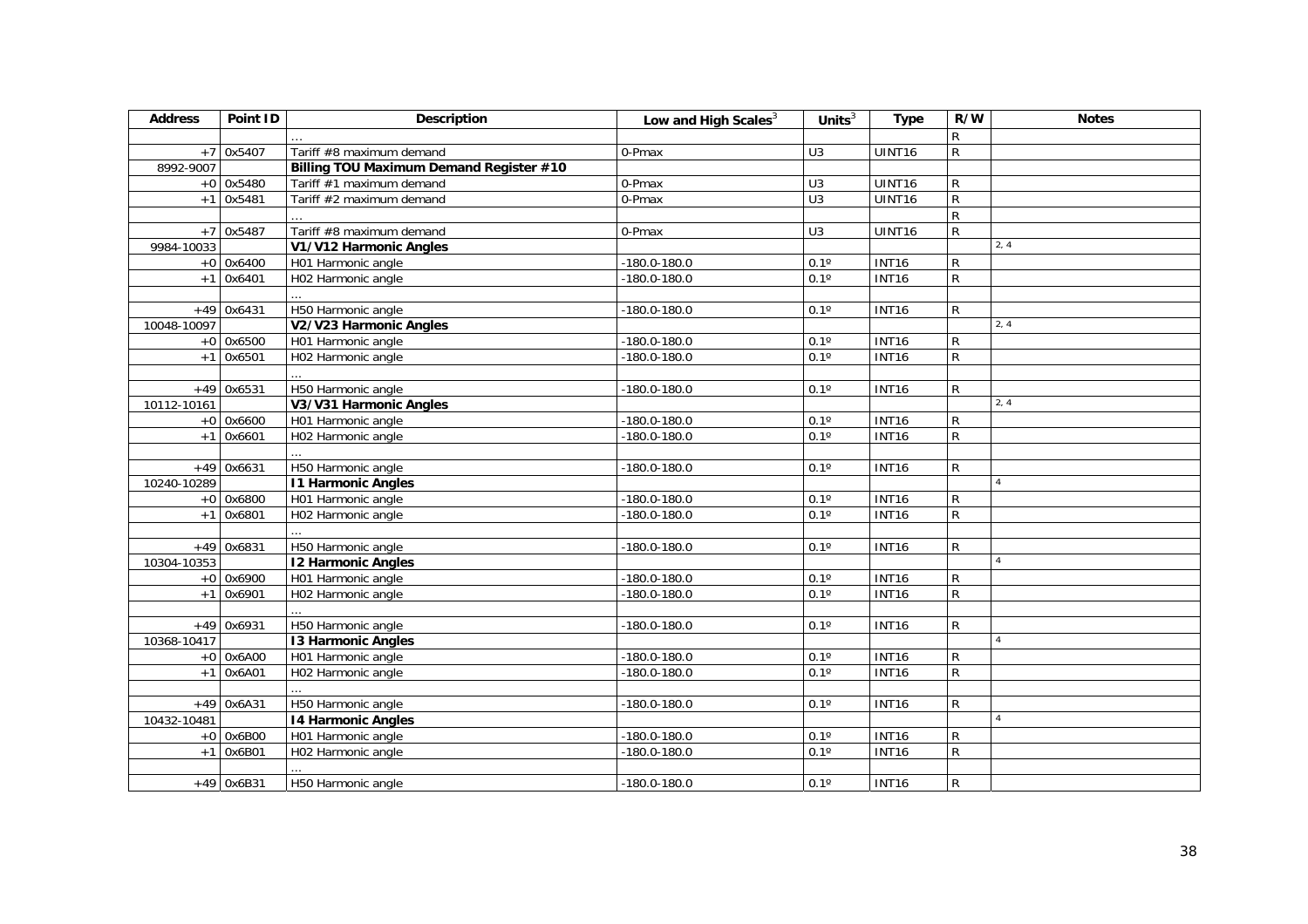| <b>Address</b> | Point ID     | <b>Description</b>         | Low and High Scales <sup>3</sup> | Units $3$        | <b>Type</b>        | R/W          | <b>Notes</b> |
|----------------|--------------|----------------------------|----------------------------------|------------------|--------------------|--------------|--------------|
| 10496-10520    |              | 0.2-Second RMS Values      |                                  |                  |                    |              |              |
|                | $+0$ 0x6C00  | V1 voltage                 | 0-Vmax                           | U1               | UINT16             | R            |              |
| $+1$           | 0x6C01       | V2 voltage                 | 0-Vmax                           | U1               | UINT16             | $\mathsf{R}$ |              |
| $+2$           | 0x6C02       | V3 voltage                 | 0-Vmax                           | U1               | UINT16             | R            |              |
| $+3$           | 0x6C03       | Not used                   | 0                                |                  | UINT16             | R            |              |
| $+4$           | 0x6C04       | V12 voltage                | $0-Vmax$                         | U1               | UINT16             | ${\sf R}$    |              |
| $+5$           | 0x6C05       | V23 voltage                | 0-Vmax                           | $\overline{U}$ 1 | UINT16             | R            |              |
| $+6$           | 0x6C06       | V31 voltage                | 0-Vmax                           | U1               | UINT16             | R            |              |
| $\pm 7$        | 0x6C07       | 11 current                 | 0-Imax                           | U <sub>4</sub>   | UINT16             | ${\sf R}$    |              |
| $+8$           | 0x6C08       | 12 current                 | 0-Imax                           | U <sub>4</sub>   | UINT16             | ${\sf R}$    |              |
| $+9$           | 0x6C09       | 13 current                 | $0$ - $l$ max                    | U <sub>4</sub>   | UINT16             | R            |              |
|                | $+10$ 0x6C0A | 14 current                 | $0-14$ max                       | U <sub>4</sub>   | UINT16             | R            |              |
| $+11$          | 0x6C0B       | In current                 | 0-Imax                           | U <sub>4</sub>   | UINT16             | ${\sf R}$    |              |
| $+12$          | 0x6C0C       | Not used                   | $\mathbf 0$                      |                  | UINT16             | R            |              |
| $+13$          | 0x6C0D       | Not used                   | $\mathsf{O}\xspace$              |                  | UINT16             | R            |              |
| $+14$          | 0x6C0E       | Not used                   | $\pmb{0}$                        |                  | UINT16             | ${\sf R}$    |              |
|                | $+15$ 0x6C0F | Not used                   | $\boldsymbol{0}$                 |                  | UINT16             | R            |              |
|                | $+16$ 0x6C10 | Not used                   | $\Omega$                         |                  | UINT16             | R            |              |
| $+17$          | 0x6C11       | Zero-sequence voltage      | $0-Vmax$                         | U1               | UINT16             | ${\sf R}$    |              |
|                | $+18$ 0x6C12 | Zero-sequence current      | $0$ -Imax                        | U <sub>4</sub>   | UINT16             | R            |              |
|                | $+19$ 0x6C13 | Not used                   | $\Omega$                         |                  | UINT16             | R            |              |
|                | $+20$ 0x6C14 | Voltage unbalance          | $0 - 300.0$                      | 0.1%             | UINT16             | ${\sf R}$    |              |
| $+21$          | 0x6C15       | Current unbalance          | $0 - 300.0$                      | 0.1%             | UINT16             | R            |              |
| $+22$          | 0x6C16       | Not used                   | 0                                |                  | UINT16             | R            |              |
|                | $+23$ 0x6C17 | Not used                   | $\mathbf 0$                      |                  | UINT16             | ${\sf R}$    |              |
|                | $+24$ 0x6C18 | Frequency                  | $0 - 100.00$                     | $0.01$ Hz        | UINT16             | R            |              |
| 10528-10552    |              | <b>3-Second RMS Values</b> |                                  |                  |                    |              |              |
|                | $+0$ 0x6C80  | V1 voltage                 | 0-Vmax                           | U1               | UINT16             | R            |              |
| $+1$           | 0x6C81       | $\overline{V2}$ voltage    | 0-Vmax                           | $\overline{U}$ 1 | UINT16             | ${\sf R}$    |              |
| $+2$           | 0x6C82       | V3 voltage                 | 0-Vmax                           | U1               | UINT16             | R            |              |
| $+3$           | 0x6C83       | Not used                   | 0                                |                  | UINT16             | R            |              |
| $+4$           | 0x6C84       | V12 voltage                | 0-Vmax                           | U1               | UINT <sub>16</sub> | ${\sf R}$    |              |
| $+5$           | 0x6C85       | V23 voltage                | 0-Vmax                           | U1               | UINT16             | R            |              |
| $+6$           | 0x6C86       | V31 voltage                | 0-Vmax                           | U1               | UINT16             | R            |              |
| $\pm 7$        | 0x6C87       | 11 current                 | $\overline{0}$ -Imax             | U <sub>4</sub>   | UINT16             | ${\sf R}$    |              |
| $+8$           | 0x6C88       | 12 current                 | 0-Imax                           | U <sub>4</sub>   | UINT16             | R            |              |
| $+9$           | 0x6C89       | 13 current                 | $0$ - $l$ max                    | U <sub>4</sub>   | UINT16             | R            |              |
|                | $+10$ 0x6C8A | 14 current                 | $0-14$ max                       | U4               | UINT16             | R            |              |
| $+11$          | 0x6C8B       | In current                 | $0$ -Imax                        | U <sub>4</sub>   | UINT16             | ${\sf R}$    |              |
| $+12$          | 0x6C8C       | Not used                   | $\mathbf 0$                      |                  | UINT16             | R            |              |
| $+13$          | 0x6C8D       | Not used                   | $\mathbf 0$                      |                  | UINT16             | R            |              |
| $+14$          | 0x6C8E       | Not used                   | $\overline{0}$                   |                  | UINT16             | ${\sf R}$    |              |
|                | $+15$ 0x6C8F | Not used                   | $\mathbf 0$                      |                  | UINT16             | ${\sf R}$    |              |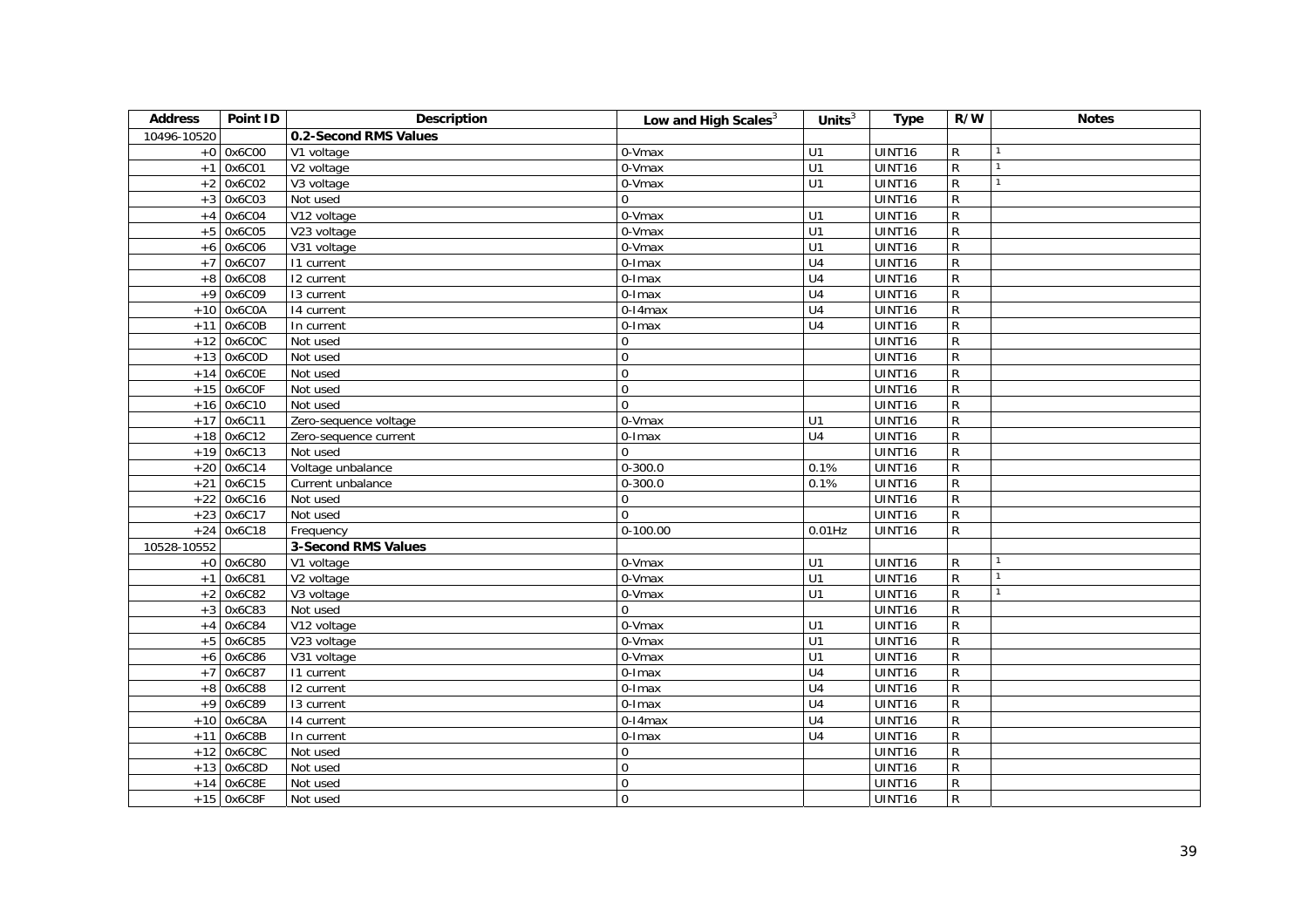| <b>Address</b> | Point ID     | <b>Description</b>             | Low and High Scales <sup>3</sup> | Units $\overline{3}$ | <b>Type</b> | R/W            | <b>Notes</b>   |
|----------------|--------------|--------------------------------|----------------------------------|----------------------|-------------|----------------|----------------|
|                | $+16$ 0x6C90 | Not used                       | $\Omega$                         |                      | UINT16      | ${\sf R}$      |                |
| $+17$          | 0x6C91       | Zero-sequence voltage          | $0-Vmax$                         | U1                   | UINT16      | $\overline{R}$ |                |
|                | $+18$ 0x6C92 | Zero-sequence current          | 0-Imax                           | $\overline{U4}$      | UINT16      | $\overline{R}$ |                |
| $+19$          | 0x6C93       | Not used                       | $\Omega$                         |                      | UINT16      | $\overline{R}$ |                |
| $+20$          | 0x6C94       | Voltage unbalance              | $0 - 300.0$                      | 0.1%                 | UINT16      | $\overline{R}$ |                |
| $+21$          | 0x6C95       | Current unbalance              | $0 - 300.0$                      | 0.1%                 | UINT16      | $\mathsf{R}$   |                |
|                | $+22$ 0x6C96 | Not used                       | $\mathbf 0$                      |                      | UINT16      | $\overline{R}$ |                |
|                | $+23$ 0x6C97 | Not used                       | $\Omega$                         |                      | UINT16      | $\overline{R}$ |                |
|                | $+24$ 0x6C98 | Frequency                      | $0-100.00$                       | $0.01$ Hz            | UINT16      | $\overline{R}$ |                |
| 10560-10584    |              | 10-Minute RMS Values           |                                  |                      |             |                |                |
|                | $+0$ 0x6D00  | $\overline{V}$ 1 voltage       | 0-Vmax                           | U1                   | UINT16      | $\mathsf R$    |                |
| $+1$           | 0x6D01       | V2 voltage                     | 0-Vmax                           | U1                   | UINT16      | ${\sf R}$      |                |
| $+2$           | 0x6D02       | V3 voltage                     | 0-Vmax                           | U1                   | UINT16      | $\mathsf{R}$   |                |
| $+3$           | 0x6D03       | Not used                       | $\Omega$                         |                      | UINT16      | $\mathsf{R}$   |                |
| $+4$           | 0x6D04       | V12 voltage                    | 0-Vmax                           | U1                   | UINT16      | $\overline{R}$ |                |
| $+5$           | 0x6D05       | V23 voltage                    | 0-Vmax                           | U1                   | UINT16      | $\overline{R}$ |                |
| $+6$           | 0x6D06       | V31 voltage                    | 0-Vmax                           | $\overline{U}$ 1     | UINT16      | $\overline{R}$ |                |
| $+7$           | 0x6D07       | 11 current                     | $0$ -Imax                        | U <sub>4</sub>       | UINT16      | $\mathsf{R}$   |                |
| $+8$           | 0x6D08       | $\overline{12}$ current        | 0-Imax                           | $\overline{U4}$      | UINT16      | $\overline{R}$ |                |
| $+9$           | 0x6D09       | 13 current                     | $0$ - $l$ max                    | $\overline{U4}$      | UINT16      | $\overline{R}$ |                |
|                | $+10$ 0x6D0A | 14 current                     | $0-14$ max                       | $\overline{U4}$      | UINT16      | $\overline{R}$ |                |
| $+11$          | 0x6D0B       | In current                     | 0-Imax                           | U4                   | UINT16      | $\overline{R}$ |                |
|                | $+12$ 0x6D0C | Not used                       | $\mathbf 0$                      |                      | UINT16      | $\mathsf{R}$   |                |
|                | $+13$ 0x6D0D | Not used                       | $\pmb{0}$                        |                      | UINT16      | $\overline{R}$ |                |
|                | $+14$ Ox6D0E | Not used                       | $\overline{0}$                   |                      | UINT16      | $\overline{R}$ |                |
|                | $+15$ Ox6D0F | Not used                       | $\pmb{0}$                        |                      | UINT16      | $\mathsf{R}$   |                |
|                | $+16$ 0x6D10 | Not used                       | $\mathbf 0$                      |                      | UINT16      | ${\sf R}$      |                |
| $+17$          | 0x6D11       | Zero-sequence voltage          | 0-Vmax                           | U1                   | UINT16      | $\overline{R}$ |                |
|                | $+18$ 0x6D12 | Zero-sequence current          | $0$ -Imax                        | U <sub>4</sub>       | UINT16      | $\mathsf{R}$   |                |
|                | $+19$ 0x6D13 | Not used                       | $\Omega$                         |                      | UINT16      | $\overline{R}$ |                |
|                | $+20$ 0x6D14 | Voltage unbalance              | $0 - 300.0$                      | 0.1%                 | UINT16      | $\mathsf{R}$   |                |
| $+21$          | 0x6D15       | Current unbalance              | $0 - 300.0$                      | 0.1%                 | UINT16      | $\overline{R}$ |                |
| $+22$          | 0x6D16       | Not used                       | $\mathbf 0$                      |                      | UINT16      | $\mathsf{R}$   |                |
|                | $+23$ 0x6D17 | Not used                       | $\Omega$                         |                      | UINT16      | $\overline{R}$ |                |
|                | $+24$ 0x6D18 | Frequency                      | $0-100.00$                       | $0.01$ Hz            | UINT16      | $\overline{R}$ |                |
| 10624-10655    |              | 0.2-Second Total Harmonics     |                                  |                      |             |                |                |
|                | $+0$ 0x6E00  | V1 THD                         | 0-999.9                          | 0.1%                 | UINT16      | R              | 2              |
| $+1$           | 0x6E01       | V <sub>2</sub> TH <sub>D</sub> | $0-999.9$                        | 0.1%                 | UINT16      | $\overline{R}$ | $\overline{2}$ |
| $+2$           | 0x6E02       | V3 THD                         | 0-999.9                          | 0.1%                 | UINT16      | ${\sf R}$      | $\overline{2}$ |
| $+3$           | 0x6E03       | Not used                       | $\overline{0}$                   |                      | UINT16      | ${\sf R}$      |                |
| $+4$           | 0x6E04       | <b>I1 THD</b>                  | 0-999.9                          | 0.1%                 | UINT16      | ${\sf R}$      |                |
| $+5$           | 0x6E05       | <b>I2 THD</b>                  | 0-999.9                          | 0.1%                 | UINT16      | ${\sf R}$      |                |
|                | $+6$ 0x6E06  | <b>I3 THD</b>                  | 0-999.9                          | 0.1%                 | UINT16      | $\mathsf{R}$   |                |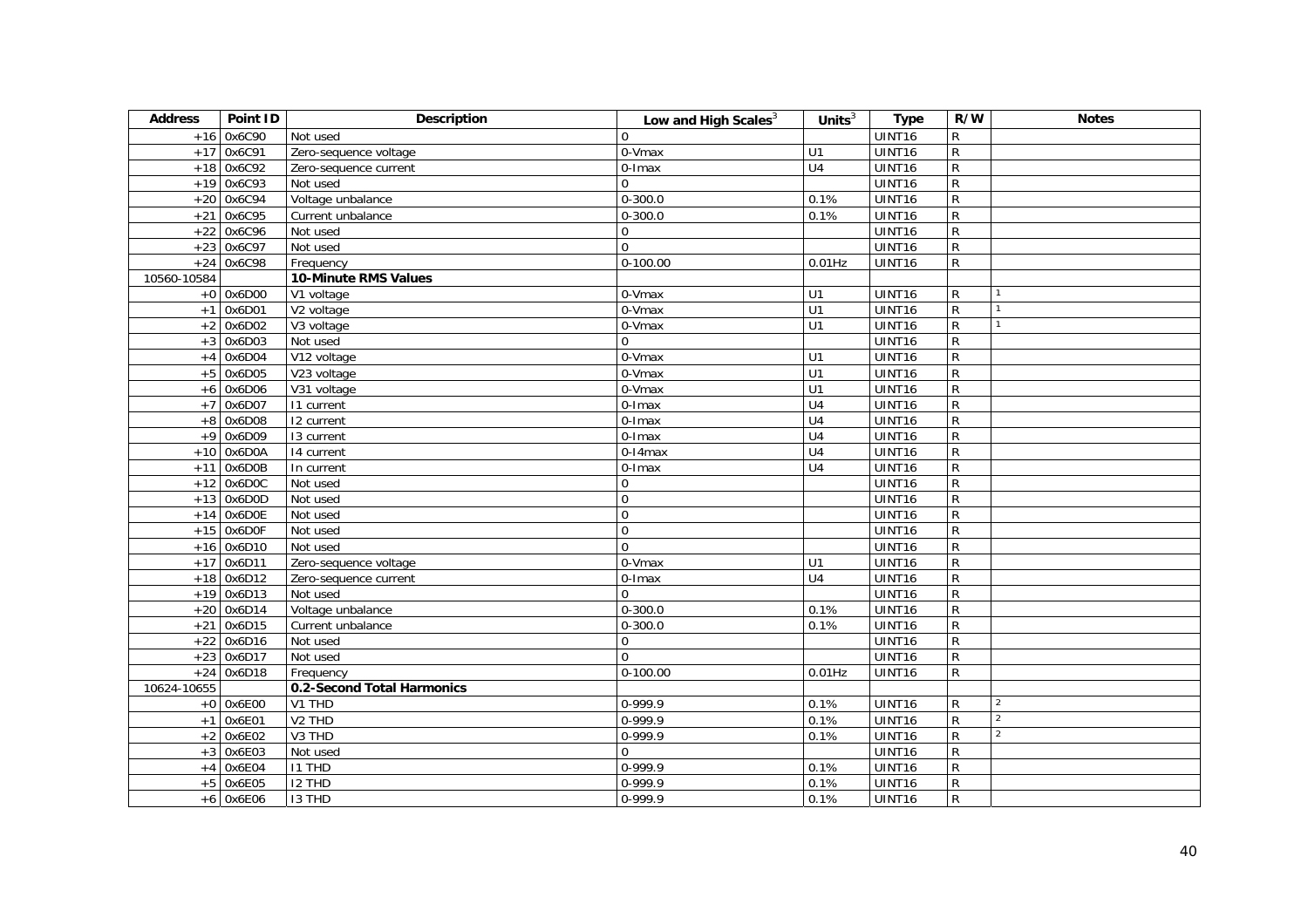| <b>Address</b> | Point ID     | Description                     | Low and High Scales <sup>3</sup> | Units $3$ | <b>Type</b>        | R/W            | <b>Notes</b>   |
|----------------|--------------|---------------------------------|----------------------------------|-----------|--------------------|----------------|----------------|
|                | +7 0x6E07    | 14 THD                          | 0-999.9                          | 0.1%      | UINT16             | R              |                |
|                | $+8$ 0x6E08  | V1 interharmonics THD           | 0-999.9                          | 0.1%      | <b>UINT16</b>      | ${\sf R}$      | 2              |
| $+9$           | 0x6E09       | V2 interharmonics THD           | 0-999.9                          | 0.1%      | <b>UINT16</b>      | $\overline{R}$ | 2              |
| $+10$          | 0x6E0A       | V3 interharmonics THD           | 0-999.9                          | 0.1%      | UINT16             | $\overline{R}$ | $\overline{2}$ |
| $+11$          | 0x6E0B       | Not used                        | $\Omega$                         |           | <b>UINT16</b>      | $\overline{R}$ |                |
| $+12$          | 0x6E0C       | <b>11 interharmonics THD</b>    | 0-999.9                          | 0.1%      | UINT <sub>16</sub> | ${\sf R}$      |                |
| $+13$          | 0x6E0D       | 12 interharmonics THD           | 0-999.9                          | 0.1%      | <b>UINT16</b>      | $\overline{R}$ |                |
|                | $+14$ Ox6E0E | 13 interharmonics THD           | 0-999.9                          | 0.1%      | UINT16             | ${\sf R}$      |                |
|                | $+15$ Ox6E0F | 14 interharmonics THD           | $0-999.9$                        | 0.1%      | UINT16             | $\overline{R}$ |                |
|                | $+16$ 0x6E10 | I1 TDD                          | $0-100.0$                        | 0.1%      | <b>UINT16</b>      | ${\sf R}$      |                |
| $+17$          | 0x6E11       | <b>I2 TDD</b>                   | $0 - 100.0$                      | 0.1%      | UINT16             | ${\sf R}$      |                |
| $+18$          | 0x6E12       | <b>I3 TDD</b>                   | $0-100.0$                        | 0.1%      | UINT16             | $\overline{R}$ |                |
| $+19$          | 0x6E13       | 14 TDD                          | $0 - 100.0$                      | 0.1%      | UINT16             | $\mathsf{R}$   |                |
| $+20$          | 0x6E14       | I1 K-Factor                     | 1.0-999.9                        | 0.1       | <b>UINT16</b>      | ${\sf R}$      |                |
| $+21$          | 0x6E15       | 12 K-Factor                     | 1.0-999.9                        | 0.1       | UINT16             | ${\sf R}$      |                |
|                | $+22$ 0x6E16 | 13 K-Factor                     | 1.0-999.9                        | 0.1       | UINT16             | $\overline{R}$ |                |
| $+23$          | 0x6E17       | 14 K-Factor                     | 1.0-999.9                        | 0.1       | UINT16             | ${\sf R}$      |                |
| 10656-10687    |              | <b>3-Second Total Harmonics</b> |                                  |           |                    |                |                |
|                | $+0$ 0x6E80  | V1 THD                          | 0-999.9                          | 0.1%      | UINT16             | R              | $\overline{2}$ |
|                | $+1$ 0x6E81  | V <sub>2</sub> THD              | 0-999.9                          | 0.1%      | UINT16             | $\mathsf{R}$   | $\overline{2}$ |
| $+2$           | 0x6E82       | V <sub>3</sub> THD              | 0-999.9                          | 0.1%      | <b>UINT16</b>      | ${\sf R}$      | $\overline{2}$ |
| $+3$           | 0x6E83       | Not used                        | $\Omega$                         |           | UINT16             | ${\sf R}$      |                |
| $+4$           | 0x6E84       | <b>I1 THD</b>                   | 0-999.9                          | 0.1%      | UINT16             | ${\sf R}$      |                |
| $+5$           | 0x6E85       | I2 THD                          | $0-999.9$                        | 0.1%      | UINT16             | $\overline{R}$ |                |
| $+6$           | 0x6E86       | I3 THD                          | 0-999.9                          | 0.1%      | <b>UINT16</b>      | ${\sf R}$      |                |
| $+7$           | 0x6E87       | 14 THD                          | 0-999.9                          | 0.1%      | UINT16             | $\overline{R}$ |                |
|                | $+8$ 0x6E88  | V1 interharmonics THD           | $0-999.9$                        | 0.1%      | UINT16             | $\overline{R}$ | 2              |
|                | +9 0x6E89    | V2 interharmonics THD           | 0-999.9                          | 0.1%      | UINT16             | $\overline{R}$ | $\overline{2}$ |
| $+10^{-}$      | 0x6E8A       | V3 interharmonics THD           | 0-999.9                          | 0.1%      | <b>UINT16</b>      | ${\sf R}$      | 2              |
| $+11$          | 0x6E8B       | Not used                        | $\mathbf 0$                      |           | UINT16             | ${\sf R}$      |                |
| $+12$          | Ox6E6E       | <b>11 interharmonics THD</b>    | $0-999.9$                        | 0.1%      | <b>UINT16</b>      | $\overline{R}$ |                |
| $+13$          | 0x6E8D       | 12 interharmonics THD           | 0-999.9                          | 0.1%      | UINT16             | $\mathsf{R}$   |                |
| $+14$          | 0x6E8E       | 13 interharmonics THD           | 0-999.9                          | 0.1%      | <b>UINT16</b>      | $\overline{R}$ |                |
| $+15$          | 0x6E8F       | 14 interharmonics THD           | 0-999.9                          | 0.1%      | UINT16             | ${\sf R}$      |                |
|                | $+16$ 0x6E90 | I1 TDD                          | $0-100.0$                        | 0.1%      | UINT16             | ${\sf R}$      |                |
| $+17$          | 0x6E91       | <b>I2 TDD</b>                   | $0-100.0$                        | 0.1%      | UINT16             | ${\sf R}$      |                |
| $+18$          | 0x6E92       | <b>I3 TDD</b>                   | $0 - 100.0$                      | 0.1%      | UINT16             | ${\sf R}$      |                |
| $+19$          | 0x6E93       | 14 TDD                          | $0-100.0$                        | 0.1%      | UINT16             | $\overline{R}$ |                |
| $+20$          | 0x6E94       | I1 K-Factor                     | 1.0-999.9                        | 0.1       | <b>UINT16</b>      | $\overline{R}$ |                |
| $+21$          | 0x6E95       | I2 K-Factor                     | 1.0-999.9                        | 0.1       | <b>UINT16</b>      | ${\sf R}$      |                |
|                | $+22$ 0x6E96 | 13 K-Factor                     | 1.0-999.9                        | 0.1       | UINT16             | ${\sf R}$      |                |
|                | $+23$ 0x6E97 | 14 K-Factor                     | 1.0-999.9                        | 0.1       | UINT16             | $\overline{R}$ |                |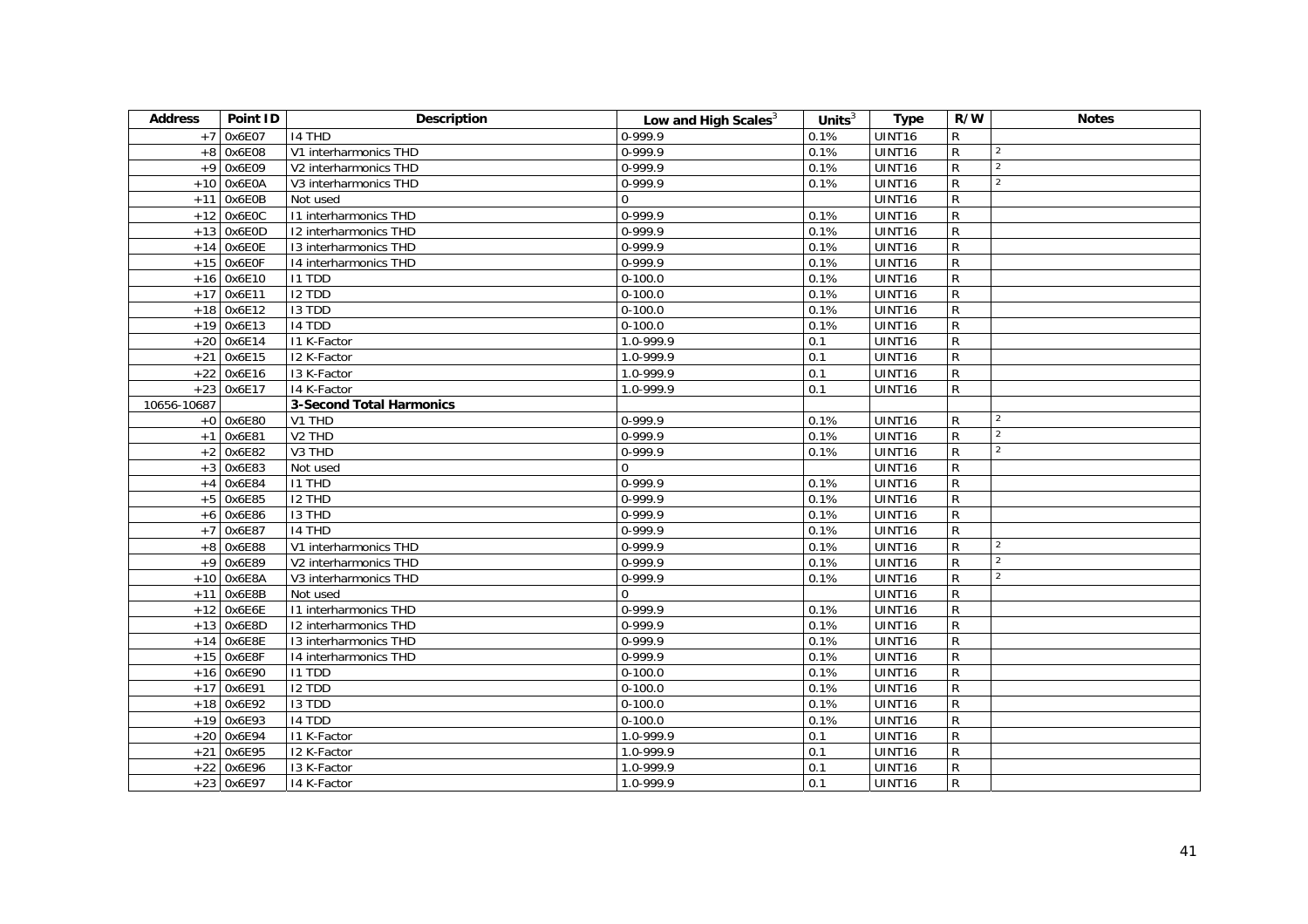| <b>Address</b> | Point ID     | Description                      | Low and High Scales <sup>3</sup> | Units $3$   | <b>Type</b>        | R/W          | <b>Notes</b>   |
|----------------|--------------|----------------------------------|----------------------------------|-------------|--------------------|--------------|----------------|
| 10688-10719    |              | <b>10-Minute Total Harmonics</b> |                                  |             |                    |              |                |
|                | $+0$ 0x6F00  | V1 THD                           | 0-999.9                          | 0.1%        | UINT16             | R            |                |
| $+1$           | 0x6F01       | V <sub>2</sub> THD               | $0-999.9$                        | 0.1%        | UINT <sub>16</sub> | R            | $\overline{2}$ |
| $+2$           | 0x6F02       | V3 THD                           | 0-999.9                          | 0.1%        | UINT <sub>16</sub> | R            |                |
|                | $+3$ 0x6F03  | Not used                         |                                  | $\mathbf 0$ | UINT <sub>16</sub> | R            |                |
|                | $+4$ 0x6F04  | <b>I1 THD</b>                    | $0-999.9$                        | 0.1%        | UINT <sub>16</sub> | R            |                |
|                | $+5$ 0x6F05  | <b>I2 THD</b>                    | $0-999.9$                        | 0.1%        | UINT <sub>16</sub> | R            |                |
|                | $+6$ 0x6F06  | <b>I3 THD</b>                    | 0-999.9                          | 0.1%        | <b>UINT16</b>      | R            |                |
| $+7$           | 0x6F07       | 14 THD                           | 0-999.9                          | 0.1%        | UINT <sub>16</sub> | R            |                |
| $+8$           | 0x6F08       | V1 interharmonics THD            | $0-999.9$                        | 0.1%        | UINT <sub>16</sub> | R            | $\overline{2}$ |
| $+9$           | 0x6F09       | V2 interharmonics THD            | 0-999.9                          | 0.1%        | UINT <sub>16</sub> | $\mathsf{R}$ |                |
|                | $+10$ 0x6F0A | V3 interharmonics THD            | 0-999.9                          | 0.1%        | UINT <sub>16</sub> | R            | $^{\circ}$ 2   |
|                | $+11$ 0x6F0B | Not used                         |                                  |             | UINT <sub>16</sub> | R            |                |
|                | $+12$ 0x6F0C | 11 interharmonics THD            | $0-999.9$                        | 0.1%        | UINT <sub>16</sub> | R            |                |
|                | $+13$ 0x6F0D | 12 interharmonics THD            | $0-999.9$                        | 0.1%        | UINT16             | R            |                |
| $+14$          | 0x6F0E       | 13 interharmonics THD            | $0-999.9$                        | 0.1%        | UINT <sub>16</sub> | R            |                |
|                | $+15$ Ox6FOF | 14 interharmonics THD            | $0-999.9$                        | 0.1%        | UINT <sub>16</sub> | R            |                |
|                | $+16$ 0x6F10 | <b>I1 TDD</b>                    | $0-100.0$                        | 0.1%        | UINT <sub>16</sub> | R            |                |
| $+17$          | 0x6F11       | <b>I2 TDD</b>                    | $0-100.0$                        | 0.1%        | UINT <sub>16</sub> | R            |                |
|                | $+18$ 0x6F12 | 13 TDD                           | $0-100.0$                        | 0.1%        | UINT <sub>16</sub> | R            |                |
|                | $+19$ 0x6F13 | 14 TDD                           | $0-100.0$                        | 0.1%        | UINT16             | R            |                |
| $+20$          | 0x6F14       | 11 K-Factor                      | 1.0-999.9                        | 0.1         | UINT16             | R            |                |
| $+21$          | 0x6F15       | 12 K-Factor                      | 1.0-999.9                        | 0.1         | UINT <sub>16</sub> | R            |                |
|                | $+22$ 0x6F16 | 13 K-Factor                      | 1.0-999.9                        | 0.1         | UINT <sub>16</sub> | $\mathsf{R}$ |                |
|                | $+23$ 0x6F17 | 14 K-Factor                      | 1.0-999.9                        | 0.1         | UINT <sub>16</sub> | R            |                |

**NOTES:** 

<sup>1</sup> When the 4LN3, 4LL3, 3LN3 or 3LL3 wiring mode is selected, the voltages will be line-to-neutral; for any other wiring mode, they will be line-to-line.

<sup>2</sup> When the 4LN3 or 3LN3 wiring mode is selected, the voltages will be line-to-neutral; for any other wiring mode, they will be line-to-line voltages.

 $3$  For volts, amps, power and frequency scales and units refer to Section 4 "Data Scales and Units". For analog data scaling formulas and examples, see Section 2.6.1, "16-bit Scaled Integer Format".

4 Harmonic angles are referenced to the fundamental voltage harmonic H01 on phase L1.

5 On a 0.2-s interval.

6 On a 3-s interval.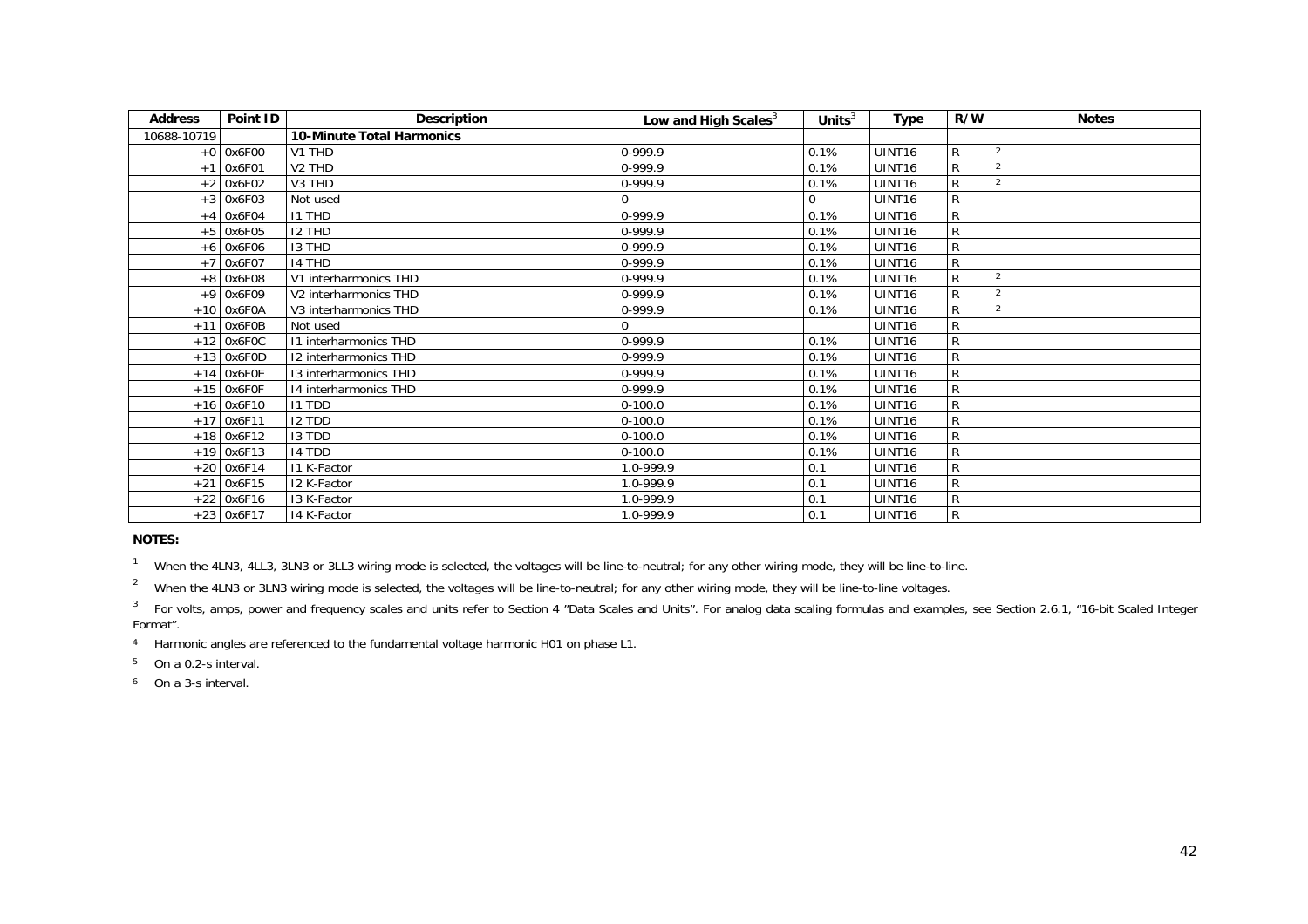## 3.4 32-bit Analog Registers, Binary Registers and Counters

| <b>Address</b>     | Point ID        | <b>Description</b>                   | Options/Range <sup>3</sup>                     | Units $\overline{3}$ | <b>Type</b>   | R/W            | <b>Notes</b>                   |
|--------------------|-----------------|--------------------------------------|------------------------------------------------|----------------------|---------------|----------------|--------------------------------|
| 11776-11777        | 0x0000          | <b>None</b>                          | $\Omega$                                       |                      | UINT32        | $\mathsf{R}$   |                                |
|                    | 11840 0x0080    | <b>Setpoint Status</b>               | 0x00000000-0x0000FFFF                          |                      | <b>UINT32</b> | $\mathsf{R}$   | Bitmap: 0=released, 1=operated |
| 11904-11907        |                 | <b>Special Inputs</b>                |                                                |                      |               |                |                                |
|                    | $+0,1$ 0x0100   | Not used                             | $\Omega$                                       |                      | UINT32        | R              |                                |
|                    | $+2,3$ 0x0101   | Phase rotation order                 | 0=error, 1=positive (ABC),<br>2=negative (CBA) |                      | UINT32        | $\overline{R}$ |                                |
| 12160-12161 0x0300 |                 | <b>Event Flags</b>                   | 0x00000000-0x000000FF                          |                      | UINT32        | $\mathsf{R}$   | Bitmap: 0=OFF, 1=ON            |
|                    |                 | <b>Internal Pulsed Events</b>        |                                                |                      |               |                |                                |
|                    | 0x0400          | kWh Import pulse                     | 0/1                                            |                      |               | <b>TRG</b>     |                                |
|                    | 0x0401          | kWh Export pulse                     | 0/1                                            |                      |               | <b>TRG</b>     |                                |
|                    | 0x0402          | kWh Total pulse                      | 0/1                                            |                      |               | <b>TRG</b>     |                                |
|                    | 0x0403          | kvarh Import pulse                   | 0/1                                            |                      |               | <b>TRG</b>     |                                |
|                    | 0x0404          | kvarh Export pulse                   | 0/1                                            |                      |               | <b>TRG</b>     |                                |
|                    | 0x0405          | kvarh Total pulse                    | 0/1                                            |                      |               | <b>TRG</b>     |                                |
|                    | 0x0406          | kVAh pulse                           | 0/1                                            |                      |               | <b>TRG</b>     |                                |
|                    | 0x0407          | Start of power demand interval pulse | 0/1                                            |                      |               | <b>TRG</b>     |                                |
|                    | 0x0408          | Start of tariff interval pulse       | 0/1                                            |                      |               | <b>TRG</b>     |                                |
| 12544-12545        | 0x0600          | <b>Digital Inputs</b>                | 0x00000000-0x000003FF                          |                      | <b>UINT32</b> | R              | Bitmap: 0=open, 1=closed       |
| 12800-12801        | 0x0800          | <b>Relay Outputs</b>                 | 0x00000000-0x0000007F                          |                      | <b>UINT32</b> | $\mathsf{R}$   | Bitmap: 0=open, 1=closed       |
|                    |                 | <b>Internal Static Events</b>        |                                                |                      |               |                |                                |
|                    | 0x0900          | Phase order error                    | 0/1                                            |                      |               | <b>TRG</b>     |                                |
|                    | 0x0901          | Positive phase order                 | 0/1                                            |                      |               | <b>TRG</b>     |                                |
|                    | 0x0902          | Negative phase order                 | 0/1                                            |                      |               | <b>TRG</b>     |                                |
|                    | 0x0903          | PQ event                             | 0/1                                            |                      |               | <b>TRG</b>     |                                |
|                    | 0x0904          | General fault event                  | 0/1                                            |                      |               | <b>TRG</b>     |                                |
|                    | 0x0905          | Fault detected                       | 0/1                                            |                      |               | <b>TRG</b>     |                                |
|                    | 0x0906          | External fault trigger               | 0/1                                            |                      |               | <b>TRG</b>     |                                |
|                    | 0x0907          | Device fault                         | 0/1                                            |                      |               | <b>TRG</b>     |                                |
|                    | 0x0908          | No voltage                           | 0/1                                            |                      |               | <b>TRG</b>     |                                |
| 13056-13071        |                 | <b>Counters</b>                      |                                                |                      |               |                |                                |
|                    | $+0,1$ 0x0A00   | Counter #1                           | 0-999,999,999                                  |                      | UINT32        | R/W            |                                |
|                    | $+2,3$ 0x0A01   | Counter #2                           | 0-999,999,999                                  |                      | UINT32        | R/W            |                                |
|                    | $+4,5$ 0x0A02   | Counter #3                           | 0-999,999,999                                  |                      | UINT32        | R/W            |                                |
|                    | $+6,7$ 0x0A03   | Counter #4                           | 0-999,999,999                                  |                      | <b>UINT32</b> | R/W            |                                |
|                    | $+8,9$ 0x0A04   | Counter #5                           | 0-999,999,999                                  |                      | UINT32        | R/W            |                                |
|                    | $+10.11$ 0x0A05 | Counter #6                           | 0-999,999,999                                  |                      | UINT32        | R/W            |                                |
|                    | $+12,13$ 0x0A06 | Counter #7                           | 0-999,999,999                                  |                      | UINT32        | R/W            |                                |
|                    | +14,15 0x0A07   | Counter #8                           | 0-999,999,999                                  |                      | UINT32        | R/W            |                                |
|                    |                 | Time/Date                            |                                                |                      |               |                |                                |
|                    | 0x0B00          | Not used                             | $\Omega$                                       |                      | UINT32        | <b>TRG</b>     |                                |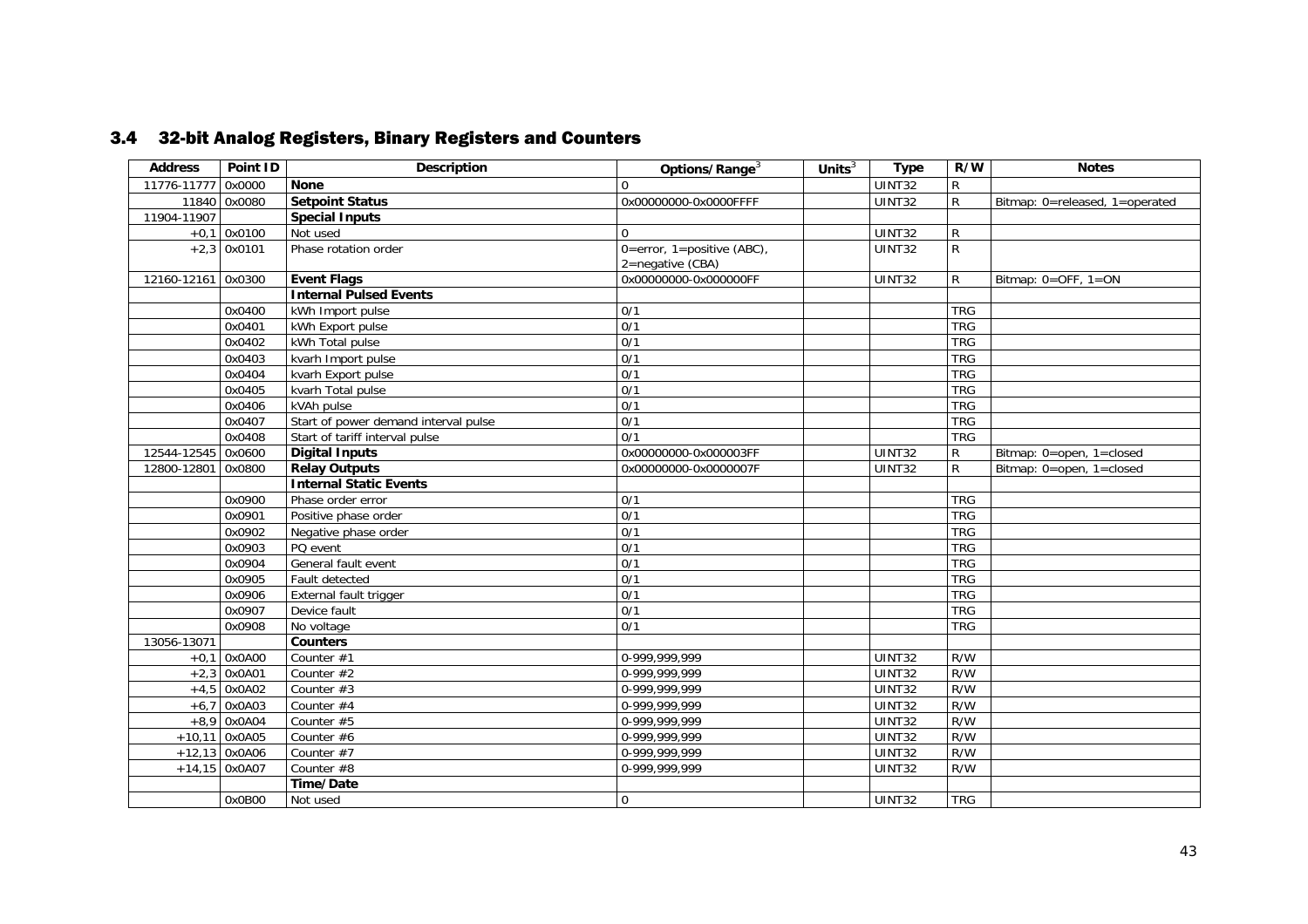| <b>Address</b> | Point ID         | <b>Description</b>    | Options/Range <sup>3</sup>                                    | Units $3\overline{3}$ | <b>Type</b>         | R/W            | <b>Notes</b> |
|----------------|------------------|-----------------------|---------------------------------------------------------------|-----------------------|---------------------|----------------|--------------|
|                | 0x0B01           | Not used              | $\Omega$                                                      |                       | UINT32              | <b>TRG</b>     |              |
|                | 0x0B02           | Day of week           | $\overline{1-7}$ , $\overline{1}$ = Sun, $\overline{7}$ = Sat |                       | <b>UINT32</b>       | <b>TRG</b>     |              |
|                | 0x0B03           | Year                  | $0 - 99$                                                      |                       | UINT32              | <b>TRG</b>     |              |
|                | 0x0B04           | Month                 | $1-12$                                                        |                       | UINT32              | <b>TRG</b>     |              |
|                | 0x0B05           | Day of month          | $1 - 31$                                                      |                       | <b>UINT32</b>       | <b>TRG</b>     |              |
|                | 0x0B06           | Hours                 | $0-23$                                                        |                       | UINT32              | <b>TRG</b>     |              |
|                | 0x0B07           | Minutes               | $0 - 59$                                                      |                       | UINT32              | <b>TRG</b>     |              |
|                | 0x0B08           | Seconds               | $0 - 59$                                                      |                       | UINT32              | <b>TRG</b>     |              |
|                | 0x0B09           | Minute interval       | 1,2,3,4,5,10,15,20,30,60                                      |                       | UINT32              | <b>TRG</b>     |              |
| 13248-13297    |                  | 1/2-Cycle Values      |                                                               |                       |                     |                |              |
|                | $+0, 1$ 0x0B80   | V1 Voltage            | 0-Vmax                                                        | U1                    | UINT32              | $\mathsf{R}$   |              |
|                | $+2, 3$ 0x0B81   | V2 Voltage            | 0-Vmax                                                        | U1                    | UINT32              | $\overline{R}$ |              |
|                | $+4, 5$ 0x0B82   | V3 Voltage            | 0-Vmax                                                        | U1                    | UINT32              | $\overline{R}$ |              |
| $+6, 7$        | 0x0B83           | Not used              | $\Omega$                                                      |                       | UINT32              | $\overline{R}$ |              |
|                | $+8,9$ 0x0B84    | V12 Voltage           | 0-Vmax                                                        | $\overline{U}$ 1      | UINT32              | $\overline{R}$ |              |
|                | $+10, 11$ 0x0B85 | V23 Voltage           | $0-Vmax$                                                      | U1                    | UINT32              | $\overline{R}$ |              |
|                | $+12, 13$ 0x0B86 | V31 Voltage           | 0-Vmax                                                        | $\overline{U}$ 1      | UINT32              | $\overline{R}$ |              |
|                | $+14, 15$ 0x0B87 | <b>11 Current</b>     | $0$ -Imax                                                     | $\overline{U4}$       | UINT32              | $\overline{R}$ |              |
|                | $+16, 17$ 0x0B88 | <b>I2 Current</b>     | $0$ - $l$ max                                                 | U <sub>4</sub>        | UINT32              | $\overline{R}$ |              |
|                | +18, 19 0x0B89   | 13 Current            | 0-Imax                                                        | $\overline{U4}$       | UINT32              | $\overline{R}$ |              |
|                | $+20, 21$ 0x0B8A | 14 Current            | $0-14$ max                                                    | U <sub>4</sub>        | UINT32              | $\overline{R}$ |              |
|                | $+22, 23$ 0x0B8B | In Current            | $0$ -Imax                                                     | U4                    | UINT32              | $\overline{R}$ |              |
|                | $+24, 25$ 0x0B8C | Not used              | $\mathbf 0$                                                   |                       | UINT32              | $\overline{R}$ |              |
|                | $+26, 27$ 0x0B8D | Not used              | $\mathbf 0$                                                   |                       | UINT32              | $\overline{R}$ |              |
|                | $+28, 29$ OxOB8E | Not used              | $\mathbf{0}$                                                  |                       | UINT32              | $\overline{R}$ |              |
|                | +30, 31 0x0B8F   | Not used              | $\mathbf 0$                                                   |                       | UINT32              | $\mathsf{R}$   |              |
|                | $+32, 33$ 0x0B90 | Not used              | $\Omega$                                                      |                       | UINT32              | $\overline{R}$ |              |
|                | $+34, 35$ 0x0B91 | Zero-sequence voltage | 0-Vmax                                                        | U1                    | UINT32              | $\overline{R}$ |              |
|                | $+36, 37$ 0x0B92 | Zero-sequence current | $\overline{0}$ -Imax                                          | $\overline{U4}$       | $\overline{UINT32}$ | $\overline{R}$ |              |
|                | $+38, 39$ 0x0B93 | Not used              | $\Omega$                                                      |                       | UINT32              | $\overline{R}$ |              |
|                | $+40, 41$ 0x0B94 | Voltage unbalance     | $0 - 3000$                                                    | $\times 0.1\%$        | UINT32              | $\overline{R}$ |              |
|                | $+42, 43$ 0x0B95 | Current unbalance     | 0-3000                                                        | $\times 0.1\%$        | UINT32              | $\overline{R}$ |              |
|                | $+44, 45$ 0x0B96 | Not used              | $\mathbf 0$                                                   |                       | UINT32              | $\overline{R}$ |              |
|                | $+46, 47$ 0x0B97 | Not used              | $\Omega$                                                      |                       | UINT32              | $\mathsf{R}$   |              |
|                | +48, 49 0x0B98   | Frequency (1-cycle)   | 0-10000                                                       | $\times 0.01$ Hz      | UINT32              | $\mathsf{R}$   |              |
| 13312-13377    |                  | 1-Cycle Phase Values  |                                                               |                       |                     |                |              |
|                | $+0,1$ 0x0C00    | V1/V12 Voltage        | 0-Vmax                                                        | U1                    | UINT32              | $\mathsf{R}$   |              |
| $+2,3$         | 0x0C01           | V2/V23 Voltage        | 0-Vmax                                                        | $\overline{U}$ 1      | UINT32              | $\overline{R}$ |              |
|                | $+4,5$ 0x0C02    | V3/V31 Voltage        | $0-Vmax$                                                      | U1                    | UINT32              | ${\sf R}$      |              |
|                | $+6,7$ 0x0C03    | 11 Current            | 0-Imax                                                        | $\overline{U4}$       | UINT32              | ${\sf R}$      |              |
|                | $+8,9$ 0x0C04    | <b>12 Current</b>     | 0-Imax                                                        | $\overline{U4}$       | UINT32              | $\overline{R}$ |              |
|                | $+10,11$ 0x0C05  | 13 Current            | 0-Imax                                                        | $\overline{U4}$       | UINT32              | ${\sf R}$      |              |
|                | $+12,13$ 0x0C06  | kW L1                 | -Pmax-Pmax                                                    | U3                    | <b>INT32</b>        | $\mathsf{R}$   |              |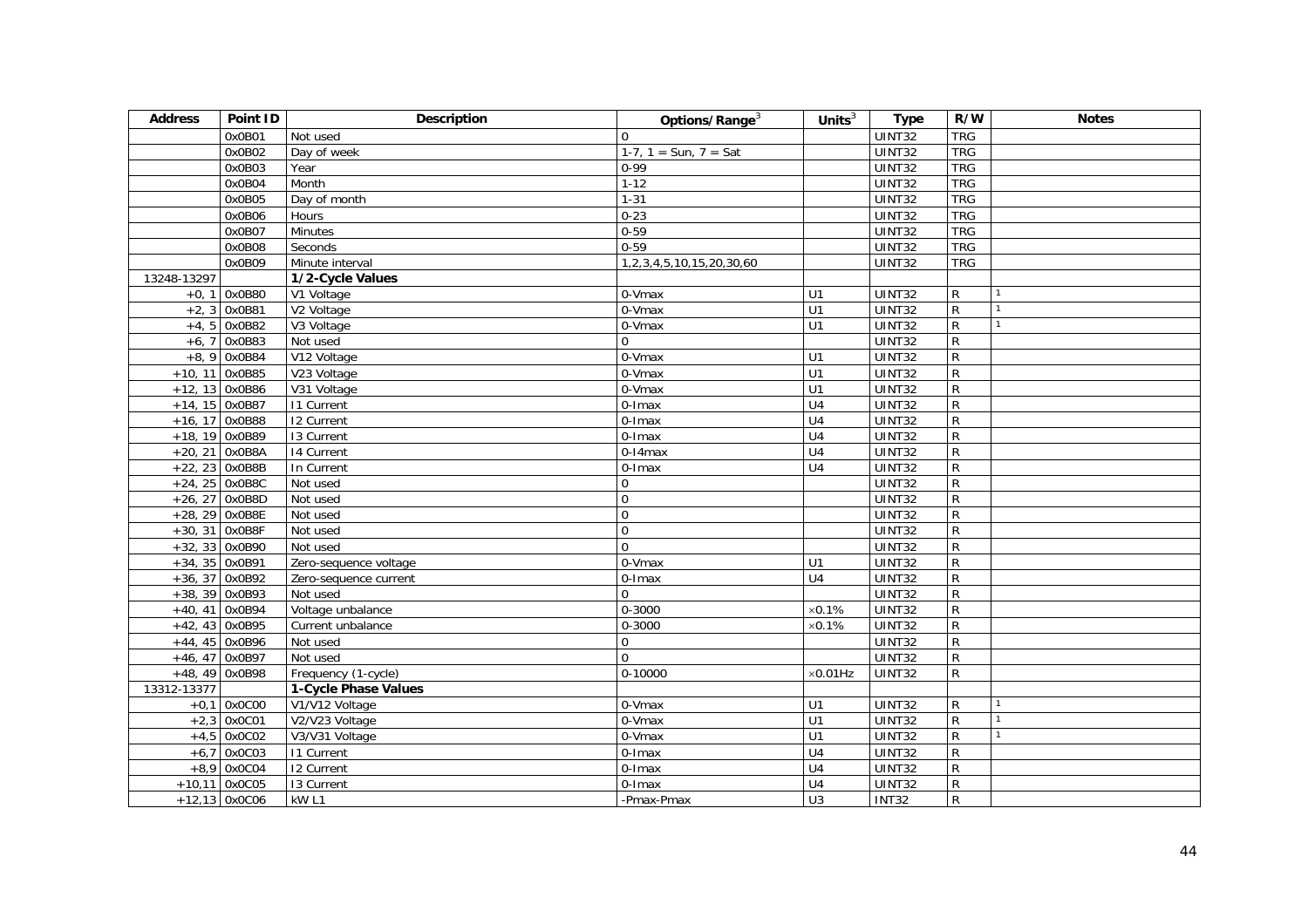| <b>Address</b> | Point ID        | Description               | Options/Range <sup>3</sup> | Units $3$        | <b>Type</b>          | R/W            | <b>Notes</b>    |
|----------------|-----------------|---------------------------|----------------------------|------------------|----------------------|----------------|-----------------|
|                | $+14,15$ 0x0C07 | kW <sub>L2</sub>          | -Pmax-Pmax                 | U <sub>3</sub>   | <b>INT32</b>         | R              |                 |
|                | $+16,17$ 0x0C08 | kW <sub>L3</sub>          | -Pmax-Pmax                 | U3               | <b>INT32</b>         | ${\sf R}$      |                 |
|                | $+18,19$ 0x0C09 | kvar L1                   | -Pmax-Pmax                 | U3               | <b>INT32</b>         | $\overline{R}$ |                 |
|                | $+20,21$ 0x0C0A | kvar L <sub>2</sub>       | -Pmax-Pmax                 | U3               | <b>INT32</b>         | R              |                 |
|                | $+22,23$ 0x0C0B | kvar L3                   | -Pmax-Pmax                 | U3               | INT32                | $\mathsf{R}$   |                 |
|                | $+24,25$ 0x0COC | kVAL1                     | 0-Pmax                     | $\overline{U}$ 3 | UINT32               | $\overline{R}$ |                 |
|                | $+26,27$ 0x0C0D | $kVA$ L <sub>2</sub>      | 0-Pmax                     | U3               | UINT32               | $\overline{R}$ |                 |
|                | $+28,29$ OxOCOE | kVAL3                     | 0-Pmax                     | $\overline{U}$ 3 | UINT32               | $\mathsf{R}$   |                 |
|                | $+30,31$ OxOCOF | Power factor L1           | $-1000 - 1000$             | $\times$ 0.001   | <b>INT32</b>         | ${\sf R}$      |                 |
|                | $+32,33$ 0x0C10 | Power factor L2           | $-1000 - 1000$             | $\times 0.001$   | <b>INT32</b>         | $\overline{R}$ |                 |
|                | $+34,35$ 0x0C11 | Power factor L3           | $-1000 - 1000$             | $\times$ 0.001   | INT32                | $\overline{R}$ |                 |
|                | $+36,37$ 0x0C12 | V1/V12 Voltage THD        | 0-9999                     | $\times 0.1\%$   | UINT32               | ${\sf R}$      | 2, 5            |
|                | $+38,39$ 0x0C13 | V2/V23 Voltage THD        | 0-9999                     | $\times 0.1\%$   | UINT32               | R              | 2, 5            |
|                | $+40,41$ 0x0C14 | V3/V31 Voltage THD        | 0-9999                     | $\times 0.1\%$   | UINT32               | R              | 2, 5            |
|                | $+42,43$ 0x0C15 | <b>11 Current THD</b>     | 0-9999                     | $\times 0.1\%$   | UINT32               | R              | $5\phantom{.0}$ |
|                | $+44,45$ 0x0C16 | <b>I2 Current THD</b>     | 0-9999                     | $\times 0.1\%$   | UINT32               | $\mathsf{R}$   | $5\phantom{.0}$ |
|                | $+46,47$ 0x0C17 | 13 Current THD            | 0-9999                     | $\times 0.1\%$   | UINT32               | $\mathsf{R}$   | 5               |
|                | $+48,49$ 0x0C18 | I1 K-Factor               | 10-9999                    | $\times 0.1$     | <b>UINT32</b>        | $\overline{R}$ | 5               |
|                | $+50,51$ 0x0C19 | 12 K-Factor               | 10-9999                    | $\times 0.1$     | UINT32               | ${\sf R}$      | 5               |
|                | $+52,53$ 0x0C1A | 13 K-Factor               | 10-9999                    | $\times 0.1$     | UINT32               | $\overline{R}$ | 5               |
|                | $+54,55$ 0x0C1B | 11 Current TDD            | $0 - 1000$                 | $\times 0.1\%$   | UINT32               | $\overline{R}$ | $\overline{5}$  |
|                | +56,57 0x0C1C   | 12 Current TDD            | $0 - 1000$                 | $\times 0.1\%$   | UINT32               | ${\sf R}$      | 5               |
|                | $+58,59$ 0x0C1D | 13 Current TDD            | $0 - 1000$                 | $\times 0.1\%$   | UINT32               | $\mathsf{R}$   | $5\phantom{.0}$ |
|                | $+60,61$ 0x0C1E | V12 Voltage               | 0-Vmax                     | U1               | UINT32               | ${\sf R}$      |                 |
|                | $+62,63$ OxOC1F | V23 Voltage               | 0-Vmax                     | U1               | UINT32               | $\mathsf{R}$   |                 |
|                | $+64,65$ 0x0C20 | V31 Voltage               | 0-Vmax                     | $\overline{U}$   | UINT32               | $\mathsf{R}$   |                 |
| 13440-13463    |                 | 1-Cycle Low Phase Values  |                            |                  |                      |                |                 |
|                | $+0,1$ 0x0D00   | Low voltage               | 0-Vmax                     | U1               | UINT32               | $\mathsf{R}$   |                 |
|                | $+2,3$ 0x0D01   | Low current               | $0$ -Imax                  | U4               | $\overline{UINT}$ 32 | $\overline{R}$ |                 |
|                | $+4,5$ 0x0D02   | Low kW                    | -Pmax-Pmax                 | $\overline{U}$   | <b>INT32</b>         | ${\sf R}$      |                 |
| $+6,7$         | 0x0D03          | Low kvar                  | -Pmax-Pmax                 | $\overline{U}$ 3 | <b>INT32</b>         | $\overline{R}$ |                 |
|                | $+8,9$ 0x0D04   | Low kVA                   | 0-Pmax                     | $\overline{U}$   | UINT32               | $\overline{R}$ |                 |
|                | $+10,11$ 0x0D05 | Low PF Lag                | $0-1000$                   | $\times$ 0.001   | UINT32               | $\overline{R}$ |                 |
|                | $+12,13$ 0x0D06 | Low PF Lead               | $0 - 1000$                 | $\times 0.001$   | UINT32               | R              |                 |
|                | $+14,15$ 0x0D07 | Low voltage THD           | 0-9999                     | $\times 0.1\%$   | <b>UINT32</b>        | $\overline{R}$ | 2, 5            |
|                | $+16,17$ 0x0D08 | Low current THD           | 0-9999                     | $\times 0.1\%$   | UINT32               | $\overline{R}$ | $5\overline{)}$ |
|                | $+18,19$ 0x0D09 | Low K-Factor              | 10-9999                    | $\times 0.1$     | UINT32               | R              | 5               |
|                | $+20,21$ 0x0D0A | Low current TDD           | $0 - 1000$                 | $\times 0.1\%$   | UINT32               | $\mathsf{R}$   | $5\phantom{.0}$ |
|                | $+22,23$ 0x0D0B | Low L-L voltage           | 0-Vmax                     | U1               | UINT32               | $\mathsf{R}$   | 5               |
| 13568-13591    |                 | 1-Cycle High Phase Values |                            |                  |                      |                |                 |
|                | $+0,1$ 0x0E00   | High voltage              | 0-Vmax                     | U1               | UINT32               | $\mathsf{R}$   |                 |
|                | $+2,3$ 0x0E01   | High current              | $0$ -Imax                  | U <sub>4</sub>   | UINT32               | $\overline{R}$ |                 |
|                | $+4,5$ 0x0E02   | High kW                   | -Pmax-Pmax                 | U <sub>3</sub>   | <b>INT32</b>         | ${\sf R}$      |                 |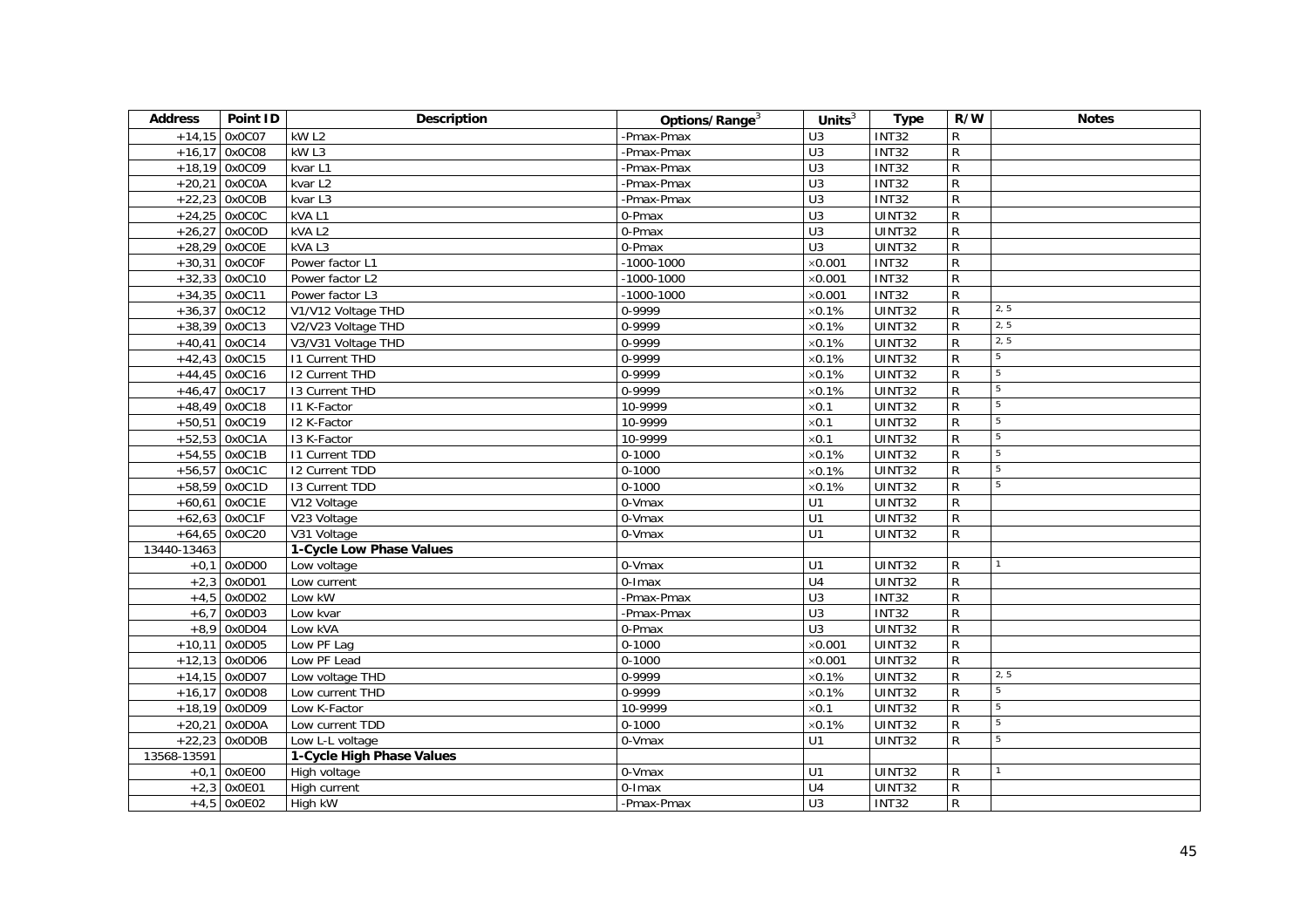| <b>Address</b> | Point ID        | <b>Description</b>              | Options/Range <sup>3</sup> | Units $3$            | <b>Type</b>   | R/W            | <b>Notes</b>   |
|----------------|-----------------|---------------------------------|----------------------------|----------------------|---------------|----------------|----------------|
| $+6,7$         | 0x0E03          | High kvar                       | -Pmax-Pmax                 | U <sub>3</sub>       | <b>INT32</b>  | $\mathsf R$    |                |
|                | $+8,9$ 0x0E04   | High kVA                        | 0-Pmax                     | U3                   | UINT32        | ${\sf R}$      |                |
|                | $+10,11$ 0x0E05 | High PF Lag                     | $0 - 1000$                 | $\times$ 0.001       | <b>UINT32</b> | ${\sf R}$      |                |
|                | $+12,13$ 0x0E06 | High PF Lead                    | $0 - 1000$                 | $\times$ 0.001       | <b>UINT32</b> | ${\sf R}$      |                |
|                | $+14,15$ 0x0E07 | High voltage THD                | 0-9999                     | $\times 0.1\%$       | <b>UINT32</b> | ${\sf R}$      | 2, 5           |
| $+16.17$       | 0x0E08          | High current THD                | 0-9999                     | $\times 0.1\%$       | <b>UINT32</b> | ${\sf R}$      | 5              |
|                | $+18,19$ 0x0E09 | High K-Factor                   | 10-9999                    | $\times 0.1$         | UINT32        | $\overline{R}$ | $\overline{5}$ |
|                | $+20,21$ OxOEOA | High current TDD                | $0 - 1000$                 | $\times 0.1\%$       | <b>UINT32</b> | $\overline{R}$ | 5              |
|                | $+22,23$ OxOEOB | High L-L voltage                | 0-Vmax                     | U1                   | <b>UINT32</b> | $\mathsf{R}$   | 5              |
| 13696-13721    |                 | 1-Cycle Total Values            |                            |                      |               |                |                |
|                | $+0,1$ 0x0F00   | Total kW                        | -Pmax-Pmax                 | U <sub>3</sub>       | <b>INT32</b>  | $\mathsf R$    |                |
| $+2.3$         | 0x0F01          | Total kvar                      | -Pmax-Pmax                 | $\overline{U}$ 3     | <b>INT32</b>  | $\overline{R}$ |                |
|                | $+4,5$ 0x0F02   | Total kVA                       | 0-Pmax                     | U3                   | UINT32        | ${\sf R}$      |                |
|                | $+6,7$ 0x0F03   | <b>Total PF</b>                 | $-1000 - 1000$             | $\times 0.001$       | <b>INT32</b>  | $\overline{R}$ |                |
|                | $+8,9$ 0x0F04   | Total PF lag                    | $0-1.000$                  | $\times$ 0.001       | UINT16        | ${\sf R}$      |                |
| $+10,11$       | 0x0F05          | Total PF lead                   | $0 - 1.000$                | $\times 0.001$       | UINT16        | ${\sf R}$      |                |
|                | $+12,13$ 0x0F06 | Total kW import                 | 0-Pmax                     | U3                   | <b>UINT32</b> | $\overline{R}$ |                |
|                | $+14,15$ 0x0F07 | Total kW export                 | 0-Pmax                     | U3                   | <b>UINT32</b> | ${\sf R}$      |                |
|                | $+16,17$ 0x0F08 | Total kvar import               | 0-Pmax                     | $\overline{U}$       | <b>UINT32</b> | ${\sf R}$      |                |
|                | $+18,19$ 0x0F09 | Total kvar export               | 0-Pmax                     | U3                   | UINT32        | $\mathsf R$    |                |
|                | $+20,21$ 0x0F0A | 3-phase average L-N/L-L voltage | 0-Vmax                     | U1                   | <b>UINT32</b> | $\mathsf R$    |                |
|                | $+22,23$ OxOFOB | 3-phase average L-L voltage     | 0-Vmax                     | U1                   | UINT32        | R              |                |
|                | $+24,25$ OxOFOC | 3-phase average current         | 0-Imax                     | U <sub>2</sub>       | UINT32        | R              |                |
| 13824-13837    |                 | <b>1-Cycle Auxiliary Values</b> |                            |                      |               |                |                |
| $+0,1$         | 0x1000          | 14 current                      | $0-14$ max                 | U <sub>4</sub>       | <b>UINT32</b> | R              |                |
|                | $+2,3$ 0x1001   | In (neutral) Current            | 0-Imax                     | U <sub>4</sub>       | <b>UINT32</b> | ${\sf R}$      |                |
|                | $+4,5$ 0x1002   | Frequency                       | 0-Fmax                     | $\times 0.01$ Hz     | UINT32        | $\overline{R}$ |                |
| $+6,7$         | 0x1003          | Voltage unbalance               | $0 - 3000$                 | $\times 0.1\%$       | UINT32        | $\overline{R}$ |                |
|                | $+8,9$ 0x1004   | Current unbalance               | $0 - 3000$                 | $\times 0.1\%$       | UINT32        | $\overline{R}$ |                |
|                | $+10,11$ 0x1005 | Not used                        | 0                          |                      | UINT32        | ${\sf R}$      |                |
|                | $+12,13$ 0x1006 | Not used                        | $\Omega$                   |                      | <b>UINT32</b> | $\mathsf{R}$   |                |
| 13888-13919    |                 | Phasor                          |                            |                      |               |                |                |
|                | $+0,1$ 0x1080   | V1/V12 Voltage magnitude        | 0-Vmax                     | U1                   | <b>UINT32</b> | R              | 2              |
|                | $+2,3$ 0x1081   | V2/V23 Voltage magnitude        | 0-Vmax                     | U1                   | <b>UINT32</b> | $\overline{R}$ | $\mathcal{P}$  |
|                | $+4,5$ 0x1082   | V3/V31 Voltage magnitude        | $0-Vmax$                   | U1                   | <b>UINT32</b> | ${\sf R}$      | $\overline{2}$ |
| $+6,7$         | 0x1083          | Not used                        |                            |                      | UINT32        | ${\sf R}$      |                |
|                | $+8,9$ 0x1084   | 11 Current magnitude            | $\overline{0}$ -Imax       | U <sub>4</sub>       | <b>UINT32</b> | $\overline{R}$ |                |
| $+10,11$       | 0x1085          | 12 Current magnitude            | 0-Imax                     | $\overline{U4}$      | UINT32        | ${\sf R}$      |                |
|                | $+12,13$ 0x1086 | 13 Current magnitude            | 0-Imax                     | U <sub>4</sub>       | UINT32        | ${\sf R}$      |                |
|                | $+14,15$ 0x1087 | 14 Current magnitude            | $0-14$ max                 | U <sub>4</sub>       | UINT32        | $\overline{R}$ |                |
|                | $+16,17$ 0x1088 | V1/V12 Voltage angle            | $-1800 - 1800$             | $\times 0.1^\circ$   | <b>INT32</b>  | ${\sf R}$      | $\overline{2}$ |
|                | $+18,19$ 0x1089 | V2/V23 Voltage angle            | $-1800 - 1800$             | $\times 0.1^\circ$   | <b>INT32</b>  | $\mathsf{R}$   | 2              |
|                | $+20,21$ 0x108A | V3/V31 Voltage angle            | $-1800 - 1800$             | $\times 0.1^{\circ}$ | <b>INT32</b>  | $\mathsf{R}$   | $\overline{2}$ |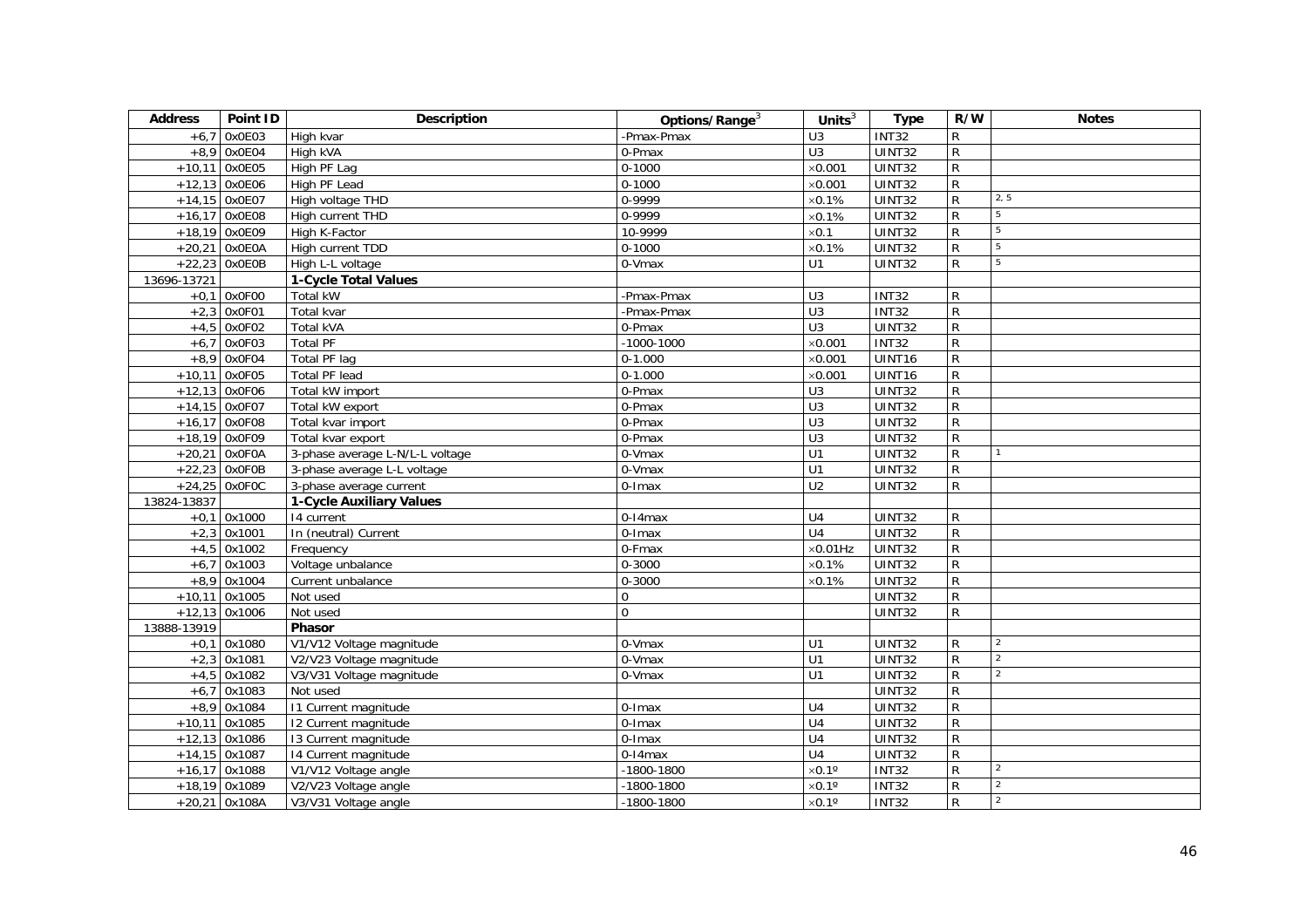| <b>Address</b> | Point ID        | <b>Description</b>           | Options/Range <sup>3</sup> | Units $3$          | <b>Type</b>         | R/W            | <b>Notes</b>                     |
|----------------|-----------------|------------------------------|----------------------------|--------------------|---------------------|----------------|----------------------------------|
|                | $+22,23$ 0x108B | Not used                     |                            |                    | <b>INT32</b>        | ${\sf R}$      |                                  |
|                | $+24,25$ 0x108C | 11 Current angle             | $-1800 - 1800$             | $\times 0.1^\circ$ | <b>INT32</b>        | ${\sf R}$      |                                  |
|                | $+26,27$ 0x108D | 12 Current angle             | $-1800 - 1800$             | $\times 0.1^\circ$ | <b>INT32</b>        | $\mathsf{R}$   |                                  |
|                | $+28,29$ 0x108E | 13 Current angle             | $-1800 - 1800$             | $\times 0.1^\circ$ | <b>INT32</b>        | $\overline{R}$ |                                  |
|                | $+30,31$ 0x108F | 14 Current angle             | $-1800 - 1800$             | $\times 0.1^\circ$ | INT32               | $\mathsf{R}$   |                                  |
| 13952-14029    |                 | <b>1-Second Phase Values</b> |                            |                    |                     |                |                                  |
|                | $+0,1$ 0x1100   | V1/V12 Voltage               | $0-Vmax$                   | U1                 | UINT32              | ${\sf R}$      |                                  |
|                | $+2,3$ 0x1101   | V2/V23 Voltage               | 0-Vmax                     | $\overline{U}$ 1   | <b>UINT32</b>       | $\overline{R}$ |                                  |
|                | $+4,5$ 0x1102   | V3/V31 Voltage               | 0-Vmax                     | $\overline{U}$     | $\overline{UINT32}$ | ${\sf R}$      |                                  |
|                | $+6,7$ 0x1103   | <b>11 Current</b>            | 0-Imax                     | U <sub>2</sub>     | <b>UINT32</b>       | ${\sf R}$      |                                  |
|                | $+8,9$ 0x1104   | 12 Current                   | $0$ -Imax                  | $\overline{U2}$    | <b>UINT32</b>       | ${\sf R}$      |                                  |
| $+10,11$       | 0x1105          | 13 Current                   | $0$ -Imax                  | $\overline{U2}$    | <b>UINT32</b>       | ${\sf R}$      |                                  |
|                | $+12,13$ 0x1106 | kW L1                        | -Pmax-Pmax                 | $\overline{U}$     | INT32               | $\overline{R}$ |                                  |
|                | $+14,15$ 0x1107 | kWL2                         | -Pmax-Pmax                 | U3                 | <b>INT32</b>        | $\overline{R}$ |                                  |
|                | $+16,17$ 0x1108 | kW <sub>L3</sub>             | -Pmax-Pmax                 | U3                 | <b>INT32</b>        | $\overline{R}$ |                                  |
|                | $+18,19$ 0x1109 | kvar L1                      | -Pmax-Pmax                 | U3                 | INT32               | ${\sf R}$      |                                  |
|                | $+20,21$ 0x110A | kvar L <sub>2</sub>          | -Pmax-Pmax                 | U3                 | <b>INT32</b>        | $\overline{R}$ |                                  |
|                | $+22,23$ 0x110B | kvar L3                      | -Pmax-Pmax                 | $\overline{U}$     | <b>INT32</b>        | $\overline{R}$ |                                  |
|                | $+24,25$ 0x110C | kVA L1                       | 0-Pmax                     | U3                 | UINT32              | ${\sf R}$      |                                  |
|                | $+26,27$ 0x110D | kVAL <sub>2</sub>            | 0-Pmax                     | $\overline{U}$     | <b>UINT32</b>       | ${\sf R}$      |                                  |
|                | $+28,29$ 0x110E | kVA L3                       | 0-Pmax                     | U3                 | <b>UINT32</b>       | $\overline{R}$ |                                  |
|                | $+30,31$ 0x110F | Power factor L1              | $-1000 - 1000$             | $\times$ 0.001     | <b>INT32</b>        | ${\sf R}$      |                                  |
|                | $+32,33$ 0x1110 | Power factor L2              | $-1000 - 1000$             | $\times$ 0.001     | <b>INT32</b>        | $\overline{R}$ |                                  |
|                | $+34,35$ 0x1111 | Power factor L3              | $-1000 - 1000$             | $\times$ 0.001     | <b>INT32</b>        | $\overline{R}$ |                                  |
|                | $+36,37$ 0x1112 | V1/V12 Voltage THD           | 0-9999                     | $\times 0.1\%$     | <b>UINT32</b>       | $\overline{R}$ | 2, 6                             |
|                | $+38,39$ 0x1113 | V2/V23 Voltage THD           | 0-9999                     | $\times 0.1\%$     | UINT32              | $\overline{R}$ | 2, 6                             |
|                | $+40,41$ 0x1114 | V3/V31 Voltage THD           | 0-9999                     | $\times 0.1\%$     | UINT32              | $\overline{R}$ | 2, 6                             |
|                | $+42,43$ 0x1115 | 11 Current THD               | 0-9999                     | $\times 0.1\%$     | <b>UINT32</b>       | $\overline{R}$ | 6                                |
|                | $+44,45$ 0x1116 | <b>I2 Current THD</b>        | 0-9999                     | $\times 0.1\%$     | <b>UINT32</b>       | ${\sf R}$      | 6                                |
|                | $+46,47$ 0x1117 | 13 Current THD               | 0-9999                     | $\times 0.1\%$     | UINT32              | ${\sf R}$      | 6                                |
|                | $+48,49$ 0x1118 | I1 K-Factor                  | 10-9999                    | $\times 0.1$       | <b>UINT32</b>       | ${\sf R}$      | 6                                |
|                | $+50,51$ 0x1119 | 12 K-Factor                  | 10-9999                    | $\times 0.1$       | <b>UINT32</b>       | ${\sf R}$      | 6                                |
|                | $+52,53$ 0x111A | 13 K-Factor                  | 10-9999                    | $\times 0.1$       | <b>UINT32</b>       | ${\sf R}$      | 6                                |
|                | $+54,55$ 0x111B | 11 Current TDD               | $0 - 1000$                 | $\times 0.1\%$     | <b>UINT32</b>       | $\overline{R}$ | $6\overline{6}$                  |
|                | $+56,57$ 0x111C | 12 Current TDD               | $0 - 1000$                 | $\times 0.1\%$     | <b>UINT32</b>       | $\overline{R}$ | 6                                |
|                | +58,59 0x111D   | 13 Current TDD               | $0 - 1000$                 | $\times 0.1\%$     | UINT32              | ${\sf R}$      | 6                                |
|                | $+60,61$ 0x111E | V12 Voltage                  | 0-Vmax                     | U1                 | <b>UINT32</b>       | ${\sf R}$      |                                  |
|                | $+62,63$ 0x111F | V23 Voltage                  | 0-Vmax                     | U1                 | <b>UINT32</b>       | ${\sf R}$      |                                  |
|                | $+64,65$ 0x1120 | V31 Voltage                  | 0-Vmax                     | $\overline{U}$     | <b>UINT32</b>       | $\overline{R}$ |                                  |
|                | $+66,67$ 0x1121 | Not used                     | $\Omega$                   |                    | <b>UINT32</b>       | $\overline{R}$ |                                  |
|                | $+68,69$ 0x1122 | Not used                     | $\Omega$                   |                    | UINT32              | $\overline{R}$ |                                  |
|                | $+70,71$ 0x1123 | Not used                     | $\Omega$                   |                    | <b>UINT32</b>       | $\overline{R}$ |                                  |
|                | $+72,73$ 0x1124 | V1x Voltage                  | 0-Vmax                     | U1                 | <b>UINT32</b>       | $\overline{R}$ | Transient coprocessor V1 channel |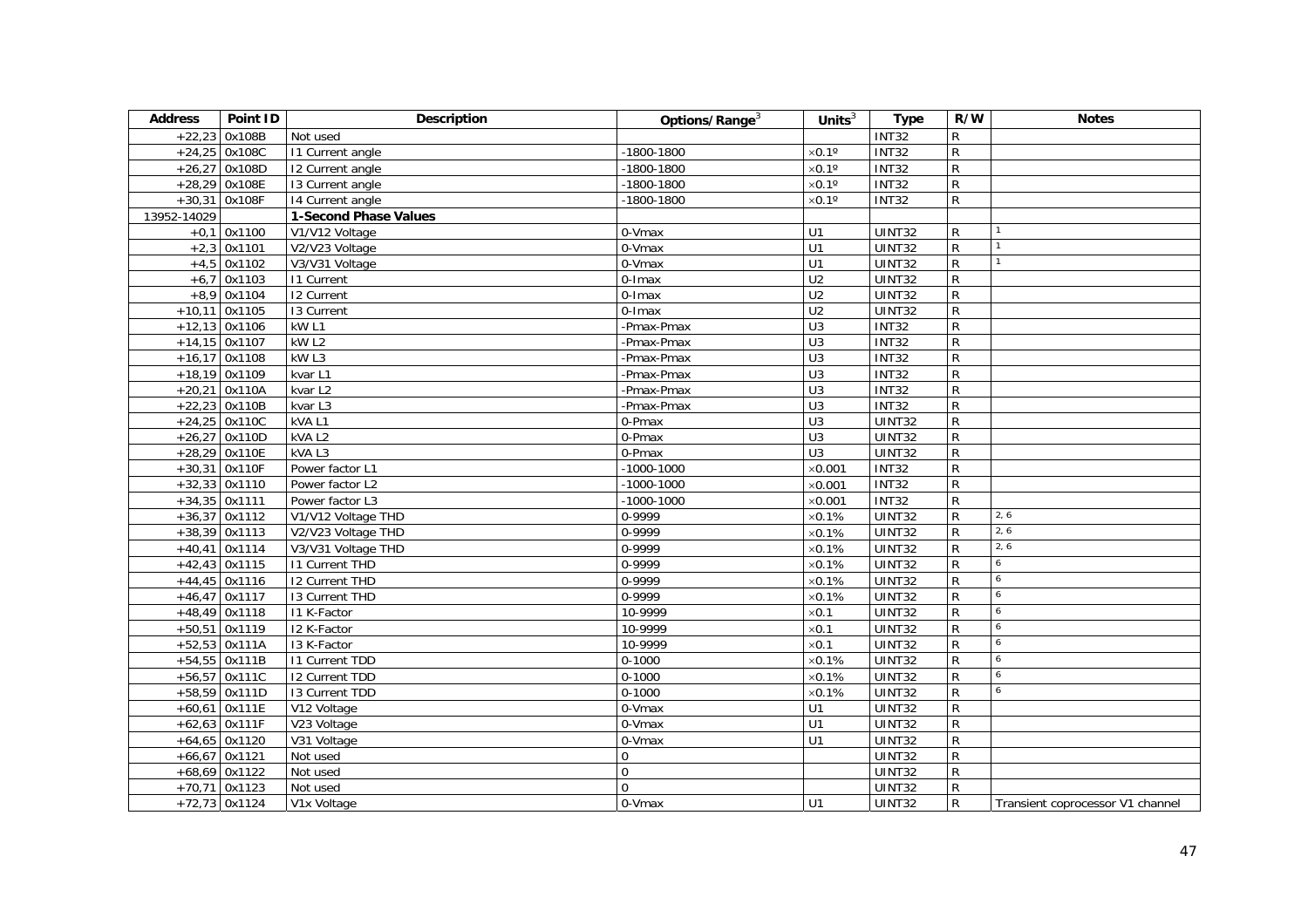| <b>Address</b> | Point ID        | <b>Description</b>              | Options/Range <sup>3</sup> | Units $3$        | <b>Type</b>   | R/W            | <b>Notes</b>                     |
|----------------|-----------------|---------------------------------|----------------------------|------------------|---------------|----------------|----------------------------------|
|                | $+74,75$ 0x1125 | V2x Voltage                     | $\overline{0}$ -Vmax       | U1               | UINT32        | R              | Transient coprocessor V2 channel |
|                | $+76,77$ 0x1126 | V3x Voltage                     | 0-Vmax                     | U1               | UINT32        | $\mathsf{R}$   | Transient coprocessor V3 channel |
| 14080-14103    |                 | 1-Second Low Phase Values       |                            |                  |               |                |                                  |
|                | $+0,1$ 0x1200   | Low voltage                     | 0-Vmax                     | U1               | UINT32        | R              |                                  |
|                | $+2,3$ 0x1201   | Low current                     | 0-Imax                     | $\overline{U2}$  | UINT32        | $\overline{R}$ |                                  |
|                | $+4,5$ 0x1202   | Low kW                          | -Pmax-Pmax                 | U3               | <b>INT32</b>  | ${\sf R}$      |                                  |
|                | $+6,7$ 0x1203   | Low kvar                        | -Pmax-Pmax                 | U3               | <b>INT32</b>  | $\overline{R}$ |                                  |
|                | $+8,9$ 0x1204   | Low kVA                         | 0-Pmax                     | U3               | UINT32        | $\overline{R}$ |                                  |
|                | $+10,11$ 0x1205 | Low PF Lag                      | $0 - 1000$                 | $\times$ 0.001   | UINT32        | ${\sf R}$      |                                  |
|                | $+12,13$ 0x1206 | Low PF Lead                     | $0-1000$                   | $\times 0.001$   | UINT32        | R              |                                  |
|                | $+14,15$ 0x1207 | Low voltage THD                 | 0-9999                     | $\times 0.1\%$   | UINT32        | R              | 2, 6                             |
|                | $+16,17$ 0x1208 | Low current THD                 | 0-9999                     | $\times 0.1\%$   | UINT32        | R              | 6                                |
|                | $+18,19$ 0x1209 | Low K-Factor                    | 10-9999                    | $\times 0.1$     | UINT32        | R              | 6                                |
|                | $+20,21$ 0x120A | Low current TDD                 | $0 - 1000$                 | $\times 0.1\%$   | <b>UINT32</b> | $\overline{R}$ | 6                                |
|                | $+22,23$ 0x120B | Low L-L voltage                 | 0-Vmax                     | $\overline{U1}$  | UINT32        | $\overline{R}$ |                                  |
| 14208-14231    |                 | 1-Second High Phase Values      |                            |                  |               |                |                                  |
|                | $+0,1$ 0x1300   | High voltage                    | 0-Vmax                     | U1               | UINT32        | R              |                                  |
| $+2,3$         | 0x1301          | High current                    | 0-Imax                     | $\overline{U2}$  | UINT32        | R              |                                  |
|                | $+4,5$ 0x1302   | High kW                         | -Pmax-Pmax                 | U3               | INT32         | ${\sf R}$      |                                  |
| $+6,7$         | 0x1303          | High kvar                       | -Pmax-Pmax                 | $\overline{U}$ 3 | <b>INT32</b>  | R              |                                  |
|                | $+8,9$ 0x1304   | High kVA                        | 0-Pmax                     | U3               | UINT32        | $\overline{R}$ |                                  |
|                | $+10,11$ 0x1305 | High PF Lag                     | $0-1000$                   | $\times$ 0.001   | UINT32        | $\overline{R}$ |                                  |
|                | $+12,13$ 0x1306 | High PF Lead                    | $0-1000$                   | $\times$ 0.001   | UINT32        | $\overline{R}$ |                                  |
|                | $+14,15$ 0x1307 | High voltage THD                | 0-9999                     | $\times 0.1\%$   | UINT32        | R              | 2, 6                             |
|                | $+16,17$ 0x1308 | High current THD                | 0-9999                     | $\times 0.1\%$   | UINT32        | $\overline{R}$ | 6                                |
|                | $+18,19$ 0x1309 | High K-Factor                   | 10-9999                    | $\times 0.1$     | UINT32        | $\overline{R}$ | $\ddot{\phantom{0}}$             |
|                | $+20,21$ 0x130A | High current TDD                | $0 - 1000$                 | $\times 0.1\%$   | UINT32        | ${\sf R}$      | 6                                |
|                | $+22,23$ 0x130B | High L-L voltage                | 0-Vmax                     | U1               | UINT32        | R              |                                  |
| 14336-14371    |                 | 1-Second Total Values           |                            |                  |               |                |                                  |
|                | $+0,1$ 0x1400   | Total kW                        | -Pmax-Pmax                 | U <sub>3</sub>   | <b>INT32</b>  | R              |                                  |
|                | $+2,3$ 0x1401   | Total kvar                      | -Pmax-Pmax                 | U <sub>3</sub>   | INT32         | R              |                                  |
|                | $+4,5$ 0x1402   | <b>Total kVA</b>                | 0-Pmax                     | U3               | UINT32        | $\overline{R}$ |                                  |
|                | $+6,7$ 0x1403   | <b>Total PF</b>                 | $-1000 - 1000$             | $\times 0.001$   | <b>INT32</b>  | $\overline{R}$ |                                  |
|                | $+8,9$ 0x1404   | Total PF lag                    | $0-1.000$                  | $\times$ 0.001   | UINT16        | R              |                                  |
| $+10,11$       | 0x1405          | <b>Total PF lead</b>            | $0-1.000$                  | $\times$ 0.001   | UINT16        | $\overline{R}$ |                                  |
|                | $+12,13$ 0x1406 | Total kW import                 | 0-Pmax                     | U <sub>3</sub>   | UINT32        | ${\sf R}$      |                                  |
|                | $+14,15$ 0x1407 | Total kW export                 | 0-Pmax                     | U3               | UINT32        | R              |                                  |
|                | $+16,17$ 0x1408 | Total kvar import               | 0-Pmax                     | $\overline{U}$   | UINT32        | $\mathsf{R}$   |                                  |
|                | $+18,19$ 0x1409 | Total kvar export               | 0-Pmax                     | $\overline{U}$ 3 | UINT32        | R              |                                  |
|                | $+20,21$ 0x140A | 3-phase average L-N/L-L voltage | 0-Vmax                     | $\overline{U}$ 1 | UINT32        | $\overline{R}$ |                                  |
|                | $+22,23$ 0x140B | 3-phase average L-L voltage     | $0-Vmax$                   | U1               | UINT32        | $\overline{R}$ |                                  |
|                | $+24,25$ 0x140C | 3-phase average current         | 0-Imax                     | $\overline{U2}$  | UINT32        | $\mathsf{R}$   |                                  |
|                | $+26,27$ 0x140D | Not used                        | $\Omega$                   |                  | <b>UINT32</b> | ${\sf R}$      |                                  |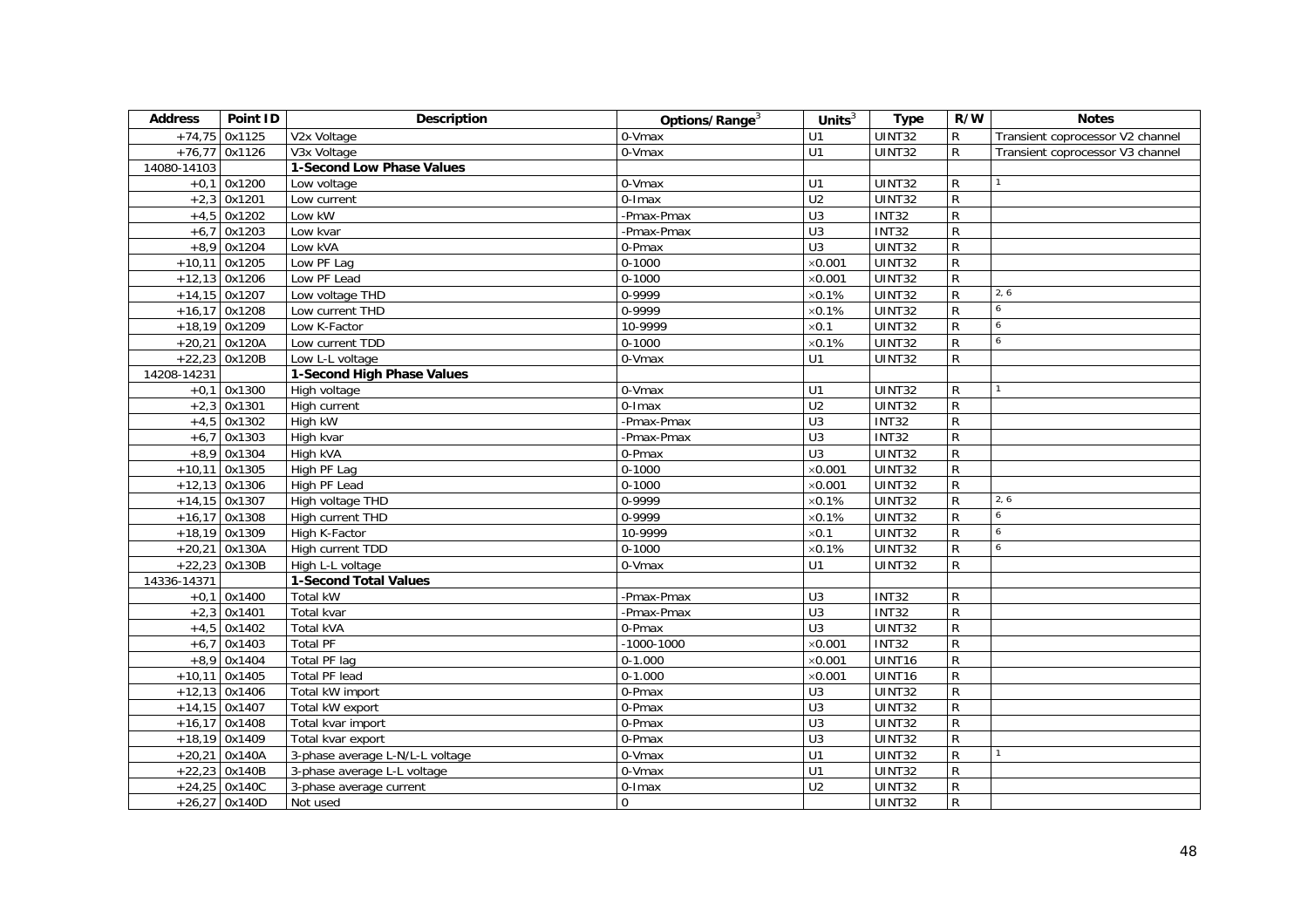| <b>Address</b> | Point ID        | <b>Description</b>                | Options/Range <sup>3</sup> | Units $\overline{3}$        | <b>Type</b>   | R/W            | <b>Notes</b>                     |
|----------------|-----------------|-----------------------------------|----------------------------|-----------------------------|---------------|----------------|----------------------------------|
| $+28,29$       | 0x140E          | Total kW Fe losses                | -Pmax-Pmax                 | U <sub>3</sub>              | <b>INT32</b>  | ${\sf R}$      |                                  |
|                | $+30,31$ 0x140F | Total kW Cu losses                | -Pmax-Pmax                 | U3                          | <b>INT32</b>  | $\overline{R}$ |                                  |
|                | $+32,33$ 0x1410 | Total kvar Fe losses              | -Pmax-Pmax                 | $\overline{U}$              | <b>INT32</b>  | $\mathsf{R}$   |                                  |
|                | $+34,35$ 0x1411 | Total kvar Cu losses              | -Pmax-Pmax                 | $\overline{U}$ 3            | <b>INT32</b>  | ${\sf R}$      |                                  |
| 14400-14409    |                 | <b>Uncompensated Total Energy</b> |                            |                             |               |                |                                  |
|                | $+0,1$ 0x1480   | kWh uncomp. import                | 0-999,999,999              | U <sub>5</sub>              | UINT32        | $\mathsf R$    |                                  |
|                | $+2,3$ 0x1481   | kWh uncomp. export                | 0-999,999,999              | U <sub>5</sub>              | UINT32        | $\overline{R}$ |                                  |
|                | $+4,5$ 0x1482   | kvarh uncomp. import              | 0-999, 999, 999            | U <sub>5</sub>              | UINT32        | $\mathsf{R}$   |                                  |
| $+6,7$         | 0x1483          | kvarh uncomp. export              | 0-999, 999, 999            | U <sub>5</sub>              | UINT32        | $\overline{R}$ |                                  |
|                | $+8,9$ 0x1484   | kVAh uncomp. total                | 0-999,999,999              | U <sub>5</sub>              | UINT32        | $\overline{R}$ |                                  |
| 14464-14483    |                 | <b>1-Second Auxiliary Values</b>  |                            |                             |               |                |                                  |
|                | $+0,1$ 0x1500   | 14 current                        | $0-14$ max                 | U <sub>4</sub>              | UINT32        | R              |                                  |
|                | $+2,3$ 0x1501   | In (neutral) Current              | $0$ - $l$ max              | U <sub>4</sub>              | UINT32        | $\overline{R}$ |                                  |
|                | $+4,5$ 0x1502   | Frequency                         | 0-Fmax                     | $\times 0.01$ Hz            | UINT32        | ${\sf R}$      |                                  |
| $+6,7$         | 0x1503          | Voltage unbalance                 | 0-3000                     | $\times 0.1\%$              | UINT32        | $\overline{R}$ |                                  |
|                | $+8,9$ 0x1504   | Current unbalance                 | 0-3000                     | $\times 0.1\%$              | UINT32        | $\mathsf{R}$   |                                  |
|                | $+10,11$ 0x1505 | Not used                          | $\mathbf 0$                |                             | UINT32        | $\overline{R}$ |                                  |
|                | $+12,13$ 0x1506 | Not used                          | $\Omega$                   |                             | UINT32        | $\overline{R}$ |                                  |
|                | $+14,15$ 0x1507 | Not used                          | $\Omega$                   |                             | UINT32        | $\overline{R}$ |                                  |
|                | $+16,17$ 0x1508 | V4x (neutral-ground) voltage      | 0-Vmax                     | U1                          | UINT32        | $\overline{R}$ | Transient coprocessor V4 channel |
|                | $+18,19$ 0x1509 | Internal temperature              | -2000 to 2000              | $\times 0.1$ <sup>o</sup> C | <b>INT32</b>  | $\mathsf{R}$   |                                  |
| 14528-14551    |                 | <b>Present Harmonic Demands</b>   |                            |                             |               |                |                                  |
|                | $+0,1$ 0x1580   | V1/V12 THD demand                 | 0-9999                     | $\times0.1\%$               | UINT32        | R              |                                  |
|                | $+2,3$ 0x1581   | V2/V23 THD demand                 | 0-9999                     | $\times 0.1\%$              | UINT32        | ${\sf R}$      | $\overline{2}$                   |
|                | $+4,5$ 0x1582   | V3/V31 THD demand                 | 0-9999                     | $\times 0.1\%$              | UINT32        | $\mathsf{R}$   | 2                                |
|                | $+6,7$ 0x1583   | Not used                          | $\Omega$                   |                             | UINT32        | $\mathsf{R}$   |                                  |
|                | $+8,9$ 0x1584   | I1 THD demand                     | 0-9999                     | $\times 0.1\%$              | UINT32        | $\overline{R}$ |                                  |
|                | $+10,11$ 0x1585 | I2 THD demand                     | 0-9999                     | $\times 0.1\%$              | UINT32        | $\overline{R}$ |                                  |
|                | $+12,13$ 0x1586 | 13 THD demand                     | 0-9999                     | $\times 0.1\%$              | UINT32        | $\overline{R}$ |                                  |
|                | $+14,15$ 0x1587 | 14 THD demand                     | 0-9999                     | $\times 0.1\%$              | UINT32        | $\overline{R}$ |                                  |
|                | $+16,17$ 0x1588 | 11 TDD demand                     | $0 - 1000$                 | $\times 0.1\%$              | UINT32        | $\overline{R}$ |                                  |
|                | $+18,19$ 0x1589 | I2 TDD demand                     | $0 - 1000$                 | $\times 0.1\%$              | UINT32        | $\overline{R}$ |                                  |
|                | $+20,21$ 0x158A | 13 TDD demand                     | $0 - 1000$                 | $\times 0.1\%$              | UINT32        | $\mathsf{R}$   |                                  |
|                | $+22,23$ 0x158B | 14 TDD demand                     | $0 - 1000$                 | $\times$ 0.1%               | UINT32        | $\overline{R}$ |                                  |
| 14592-14659    |                 | <b>Present Demands</b>            |                            |                             |               |                |                                  |
|                | $+0,1$ 0x1600   | V1/V12 Volt demand                | 0-Vmax                     | U1                          | UINT32        | R              | 2                                |
|                | $+2,3$ 0x1601   | V2/V23 Volt demand                | 0-Vmax                     | $\overline{U}$ 1            | UINT32        | $\overline{R}$ | $\overline{2}$                   |
|                | $+4,5$ 0x1602   | V3/V31 Volt demand                | 0-Vmax                     | $\overline{U}$ 1            | UINT32        | ${\sf R}$      | $\mathfrak{D}$                   |
| $+6,7$         | 0x1603          | 11 Ampere demand                  | $0$ -Imax                  | U <sub>2</sub>              | UINT32        | $\overline{R}$ |                                  |
|                | $+8,9$ 0x1604   | 12 Ampere demand                  | $0$ - $l$ max              | $\overline{U2}$             | UINT32        | $\overline{R}$ |                                  |
|                | $+10,11$ 0x1605 | 13 Ampere demand                  | $0$ -Imax                  | U <sub>2</sub>              | UINT32        | $\overline{R}$ |                                  |
|                | $+12,13$ 0x1606 | kW import block demand            | 0-Pmax                     | $\overline{U}$ 3            | UINT32        | $\overline{R}$ |                                  |
|                | $+14,15$ 0x1607 | kvar import block demand          | 0-Pmax                     | U <sub>3</sub>              | <b>UINT32</b> | $\overline{R}$ |                                  |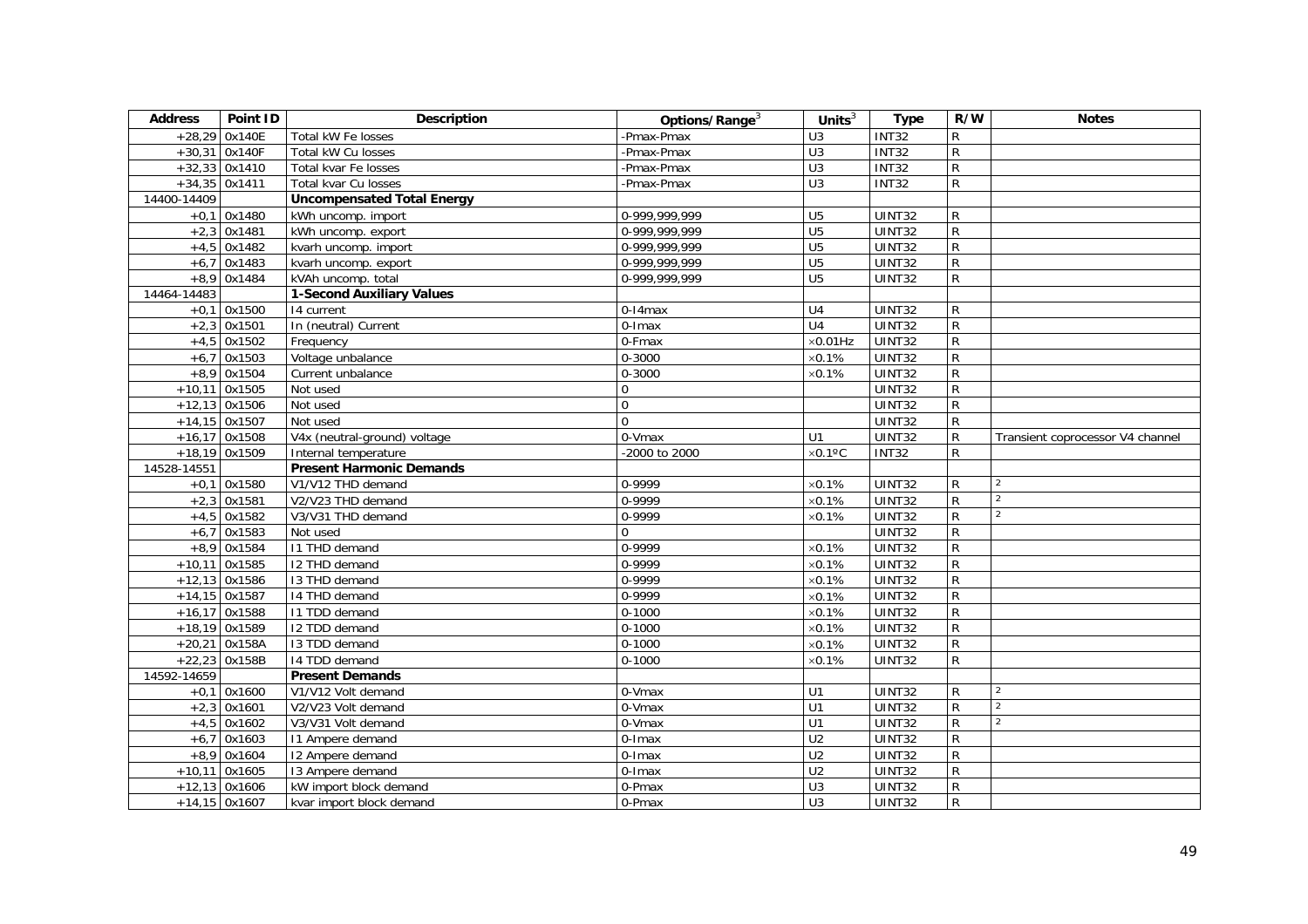| <b>Address</b> | Point ID        | <b>Description</b>                            | Options/Range <sup>3</sup>   | Units $3$        | <b>Type</b>   | R/W            | <b>Notes</b> |
|----------------|-----------------|-----------------------------------------------|------------------------------|------------------|---------------|----------------|--------------|
| $+16,17$       | 0x1608          | kVA block demand                              | 0-Pmax                       | U3               | UINT32        | $\mathsf R$    |              |
|                | $+18,19$ 0x1609 | kW import sliding window demand               | 0-Pmax                       | U3               | UINT32        | $\overline{R}$ |              |
|                | $+20,21$ 0x160A | kvar import sliding window demand             | 0-Pmax                       | U3               | UINT32        | $\overline{R}$ |              |
|                | $+22,23$ 0x160B | kVA sliding window demand                     | 0-Pmax                       | U3               | UINT32        | $\overline{R}$ |              |
|                | $+24,25$ 0x160C | Not used                                      | $\Omega$                     |                  | <b>UINT32</b> | $\overline{R}$ |              |
|                | $+26,27$ 0x160D | Not used                                      | $\mathbf{0}$                 |                  | <b>UINT32</b> | $\overline{R}$ |              |
|                | $+28,29$ 0x160E | Not used                                      | $\overline{0}$               |                  | <b>UINT32</b> | $\overline{R}$ |              |
|                | $+30,31$ 0x160F | kW import accumulated demand                  | 0-Pmax                       | U <sub>3</sub>   | UINT32        | $\overline{R}$ |              |
|                | $+32,33$ 0x1610 | kvar import accumulated demand                | 0-Pmax                       | U3               | UINT32        | $\overline{R}$ |              |
|                | $+34,35$ 0x1611 | kVA accumulated demand                        | 0-Pmax                       | $\overline{U}$ 3 | UINT32        | $\overline{R}$ |              |
|                | $+36,37$ 0x1612 | kW import predicted sliding window demand     | 0-Pmax                       | U3               | UINT32        | ${\sf R}$      |              |
|                | $+38,39$ 0x1613 | kvar import predicted sliding window demand   | 0-Pmax                       | $\overline{U}$ 3 | UINT32        | $\overline{R}$ |              |
|                | $+40,41$ 0x1614 | kVA predicted sliding window demand           | 0-Pmax                       | U3               | UINT32        | $\overline{R}$ |              |
|                | $+42,43$ 0x1615 | PF (import) at Max. kVA sliding window demand | $0 - 1000$                   | $\times 0.001$   | <b>UINT32</b> | $\overline{R}$ |              |
|                | $+44,45$ 0x1616 | kW export block demand                        | 0-Pmax                       | $\overline{U}$ 3 | UINT32        | $\overline{R}$ |              |
|                | $+46,47$ 0x1617 | kvar export block demand                      | 0-Pmax                       | $\overline{U}$   | UINT32        | ${\sf R}$      |              |
|                | $+48,49$ 0x1618 | kW export sliding window demand               | 0-Pmax                       | U3               | UINT32        | $\overline{R}$ |              |
|                | $+50,51$ 0x1619 | kvar export sliding window demand             | 0-Pmax                       | U3               | <b>UINT32</b> | $\overline{R}$ |              |
|                | $+52,53$ 0x161A | kW export accumulated demand                  | 0-Pmax                       | $\overline{U}$ 3 | UINT32        | $\overline{R}$ |              |
|                | $+54,55$ 0x161B | kvar export accumulated demand                | 0-Pmax                       | $\overline{U}$   | UINT32        | $\overline{R}$ |              |
|                | $+56,57$ 0x161C | kW export predicted sliding window demand     | 0-Pmax                       | U3               | UINT32        | $\overline{R}$ |              |
|                | $+58,59$ 0x161D | kvar export predicted sliding window demand   | 0-Pmax                       | $\overline{U}$   | <b>UINT32</b> | $\overline{R}$ |              |
|                | $+60,61$ 0x161E | Not used                                      | $\mathbf 0$                  |                  | UINT32        | $\overline{R}$ |              |
|                | $+62,63$ 0x161F | Not used                                      | $\overline{0}$               |                  | <b>UINT32</b> | $\mathsf{R}$   |              |
|                | $+64,65$ 0x1620 | Not used                                      | $\overline{0}$               |                  | <b>UINT32</b> | ${\sf R}$      |              |
|                | $+66,67$ 0x1621 | 14 ampere demand                              | $0-14$ max                   | U <sub>4</sub>   | UINT32        | ${\sf R}$      |              |
| 14720-14763    |                 | <b>Instrumentation Total Energies</b>         |                              |                  |               |                |              |
|                | $+0,1$ 0x1700   | kWh import                                    | 0-999.999.999                | U <sub>5</sub>   | <b>UINT32</b> | ${\sf R}$      |              |
|                | $+2,3$ 0x1701   | kWh export                                    | 0-999,999,999                | U <sub>5</sub>   | <b>UINT32</b> | ${\sf R}$      |              |
|                | $+4,5$ 0x1702   | kWh net                                       | -999,999,999-999,999,999     | $\overline{U5}$  | <b>INT32</b>  | $\overline{R}$ |              |
| $+6,7$         | 0x1703          | Not used                                      | $\Omega$                     |                  | <b>UINT32</b> | $\overline{R}$ |              |
|                | $+8,9$ 0x1704   | kvarh import                                  | 0-999,999,999                | U <sub>5</sub>   | UINT32        | $\overline{R}$ |              |
|                | $+10,11$ 0x1705 | kvarh export                                  | 0-999,999,999                | U <sub>5</sub>   | UINT32        | ${\sf R}$      |              |
|                | $+12,13$ 0x1706 | kvarh net                                     | -999, 999, 999-999, 999, 999 | $\overline{U5}$  | <b>INT32</b>  | $\overline{R}$ |              |
|                | $+14,15$ 0x1707 | Not used                                      | $\Omega$                     |                  | <b>UINT32</b> | $\overline{R}$ |              |
|                | $+16,17$ 0x1708 | kVAh total                                    | 0-999,999,999                | U <sub>5</sub>   | UINT32        | $\overline{R}$ |              |
|                | $+18,19$ 0x1709 | Not used                                      |                              |                  | <b>UINT32</b> | $\overline{R}$ |              |
|                | $+20,21$ 0x170A | Not used                                      |                              |                  | UINT32        | ${\sf R}$      |              |
|                | $+22,23$ 0x170B | kVAh import                                   | 0-999,999,999                | U <sub>5</sub>   | UINT32        | ${\sf R}$      |              |
|                | $+24,25$ 0x170C | kVAh export                                   | $0-999,999,999$              | $\overline{U5}$  | <b>UINT32</b> | $\overline{R}$ |              |
|                | $+26,27$ 0x170D | Not used                                      |                              |                  | <b>UINT32</b> | $\overline{R}$ |              |
|                | $+28,29$ 0x170E | Not used                                      |                              |                  | UINT32        | ${\sf R}$      |              |
|                | $+30,31$ 0x170F | Not used                                      |                              |                  | UINT32        | ${\sf R}$      |              |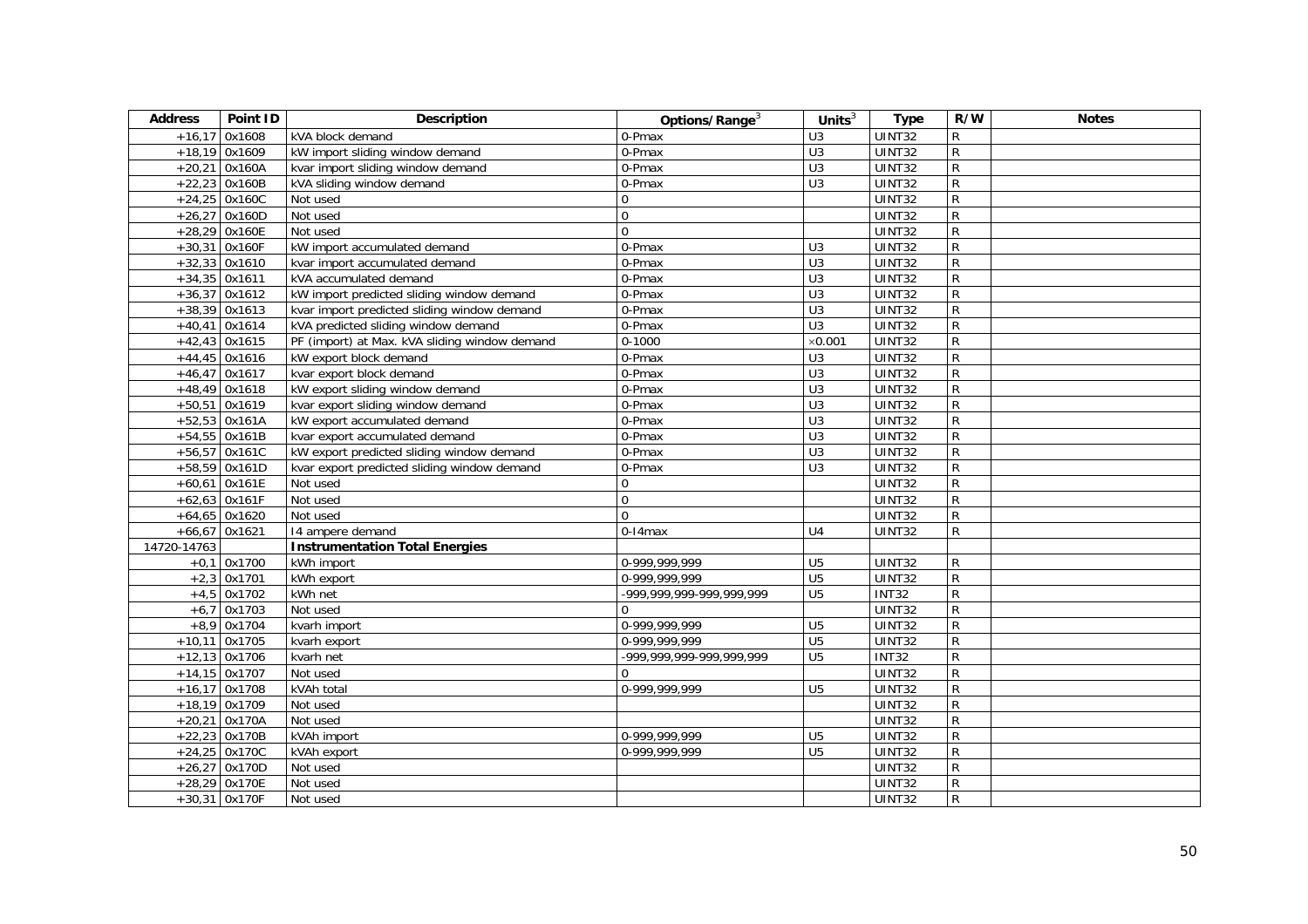| <b>Address</b> | Point ID        | <b>Description</b>                              | Options/Range <sup>3</sup> | Units $3$       | <b>Type</b>   | R/W            | <b>Notes</b> |
|----------------|-----------------|-------------------------------------------------|----------------------------|-----------------|---------------|----------------|--------------|
|                | $+32,33$ 0x1710 | Not used                                        |                            |                 | UINT32        | $\mathsf{R}$   |              |
|                | $+34,35$ 0x1711 | Not used                                        |                            |                 | <b>UINT32</b> | $\overline{R}$ |              |
|                | $+36,37$ 0x1712 | kvarh Q1                                        | 0-999,999,999              | U <sub>5</sub>  | <b>UINT32</b> | $\overline{R}$ |              |
|                | $+38,39$ 0x1713 | kvarh Q2                                        | 0-999,999,999              | $\overline{U5}$ | <b>UINT32</b> | $\overline{R}$ |              |
|                | $+40,41$ 0x1714 | kvarh Q3                                        | 0-999, 999, 999            | $\overline{U5}$ | <b>UINT32</b> | ${\sf R}$      |              |
|                | $+42,43$ 0x1715 | kvarh Q4                                        | 0-999,999,999              | $\overline{U5}$ | <b>UINT32</b> | $\overline{R}$ |              |
| 14784-14803    |                 | <b>Billing Summary (Total) Energy Registers</b> |                            |                 |               |                |              |
|                | $+0,1$ 0x1780   | Summary energy register #1                      | 0-999,999,999              | U <sub>5</sub>  | UINT32        | $\mathsf{R}$   |              |
|                | $+2,3$ 0x1781   | Summary energy register #2                      | 0-999.999.999              | U <sub>5</sub>  | <b>UINT32</b> | $\mathsf{R}$   |              |
|                |                 |                                                 |                            |                 |               |                |              |
|                | $+18,19$ 0x1789 | Summary energy register #10                     | 0-999,999,999              | U <sub>5</sub>  | UINT32        | $\mathsf{R}$   |              |
| 14912-14931    |                 | <b>Symmetrical Components</b>                   |                            |                 |               |                |              |
|                | $+0,1$ 0x1880   | Positive-sequence voltage                       | 0-Vmax                     | U1              | <b>UINT32</b> | $\mathsf{R}$   |              |
|                | $+2,3$ 0x1881   | Negative-sequence voltage                       | 0-Vmax                     | $\overline{U}$  | <b>UINT32</b> | $\overline{R}$ |              |
|                | $+4,5$ 0x1882   | Zero-sequence voltage                           | 0-Vmax                     | U1              | UINT32        | $\overline{R}$ |              |
| $+6,7$         | 0x1883          | Negative-sequence voltage unbalance             | $0 - 3000$                 | $\times 0.1\%$  | <b>UINT32</b> | $\overline{R}$ |              |
|                | $+8,9$ 0x1884   | Zero-sequence voltage unbalance                 | 0-3000                     | $\times 0.1\%$  | <b>UINT32</b> | $\overline{R}$ |              |
|                | $+10,11$ 0x1885 | Positive-sequence current                       | 0-Imax                     | U4              | <b>UINT32</b> | $\overline{R}$ |              |
|                | $+12,13$ 0x1886 | Negative-sequence current                       | $0$ -Imax                  | U <sub>4</sub>  | UINT32        | $\mathsf{R}$   |              |
|                | $+14,15$ 0x1887 | Zero-sequence current                           | $0$ -Imax                  | $\overline{U4}$ | <b>UINT32</b> | ${\sf R}$      |              |
|                | $+16,17$ 0x1888 | Negative-sequence current unbalance             | $0 - 3000$                 | $\times 0.1\%$  | UINT32        | $\mathsf{R}$   |              |
|                | $+18,19$ 0x1889 | Zero-sequence current unbalance                 | $0 - 3000$                 | $\times 0.1\%$  | UINT32        | ${\sf R}$      |              |
| 14976-15075    |                 | V1/V12 Harmonic Distortion                      |                            |                 |               |                | 2            |
|                | $+0,1$ 0x1900   | H01 Harmonic distortion                         | 0-10000                    | $\times 0.01\%$ | UINT32        | ${\sf R}$      |              |
|                | $+2,3$ 0x1901   | H02 Harmonic distortion                         | 0-10000                    | $\times$ 0.01%  | <b>UINT32</b> | R              |              |
|                |                 |                                                 |                            |                 |               |                |              |
|                | +98,99 0x1931   | H50 Harmonic distortion                         | 0-10000                    | $\times 0.01\%$ | UINT32        | $\mathsf{R}$   |              |
| 15104-15203    |                 | V2/V23 Harmonic Distortion                      |                            |                 |               |                | 2            |
|                | $+0,1$ 0x1A00   | H01 Harmonic distortion                         | 0-10000                    | $\times 0.01\%$ | UINT32        | $\mathsf{R}$   |              |
|                | $+2,3$ 0x1A01   | H02 Harmonic distortion                         | 0-10000                    | $\times 0.01\%$ | UINT32        | ${\sf R}$      |              |
|                |                 |                                                 |                            |                 |               |                |              |
|                | +98,99 0x1A31   | H50 Harmonic distortion                         | 0-10000                    | $\times 0.01\%$ | UINT32        | ${\sf R}$      |              |
| 15232-15331    |                 | V3/V31 Harmonic Distortion                      |                            |                 |               |                | 2            |
|                | $+0,1$ 0x1B00   | H01 Harmonic distortion                         | 0-10000                    | $\times 0.01\%$ | UINT32        | ${\sf R}$      |              |
|                | $+2,3$ 0x1B01   | H02 Harmonic distortion                         | $0-10000$                  | $\times 0.01\%$ | UINT32        | ${\sf R}$      |              |
|                |                 |                                                 |                            |                 |               |                |              |
|                | +98,99 0x1B31   | H50 Harmonic distortion                         | 0-10000                    | $\times 0.01\%$ | UINT32        | R              |              |
| 15360-15459    |                 | <b>11 Harmonic Distortion</b>                   |                            |                 |               |                |              |
|                | $+0,1$ 0x1C00   | H01 Harmonic distortion                         | $0-10000$                  | $\times 0.01\%$ | <b>UINT32</b> | ${\sf R}$      |              |
|                | $+2,3$ 0x1C01   | H02 Harmonic distortion                         | 0-10000                    | $\times 0.01\%$ | UINT32        | $\mathsf{R}$   |              |
|                |                 |                                                 |                            |                 |               |                |              |
|                | $+98,99$ 0x1C31 | H50 Harmonic distortion                         | 0-10000                    | $\times 0.01\%$ | UINT32        | R              |              |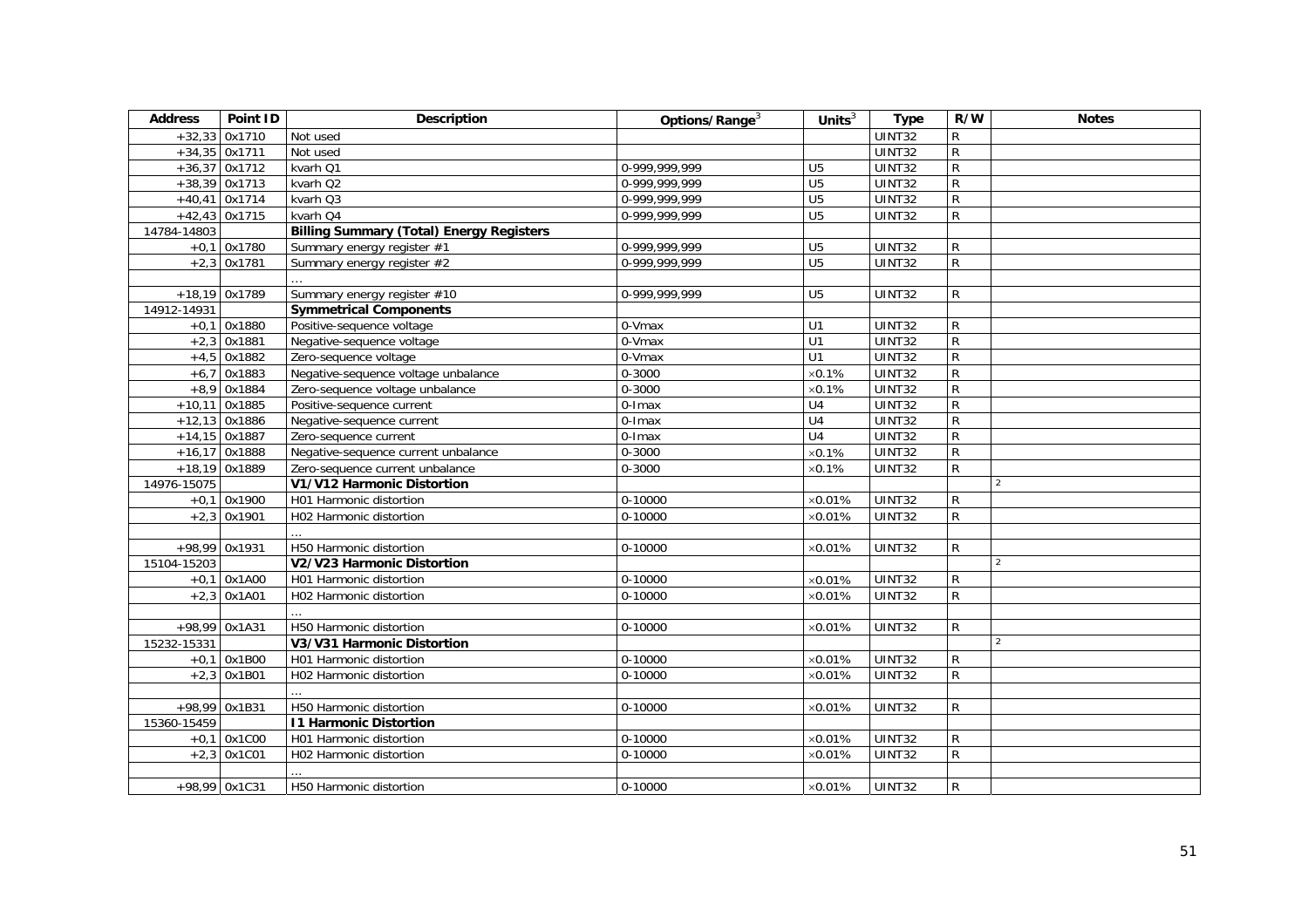| <b>Address</b> | Point ID        | <b>Description</b>              | Options/Range <sup>3</sup> | Units $3$        | <b>Type</b>   | R/W            | <b>Notes</b>   |
|----------------|-----------------|---------------------------------|----------------------------|------------------|---------------|----------------|----------------|
| 15488-15587    |                 | <b>12 Harmonic Distortion</b>   |                            |                  |               |                |                |
| $+0,1$         | 0x1D00          | H01 Harmonic distortion         | 0-10000                    | $\times 0.01\%$  | UINT32        | $\mathsf{R}$   |                |
|                | $+2,3$ 0x1D01   | H02 Harmonic distortion         | 0-10000                    | $\times$ 0.01%   | UINT32        | $\mathsf{R}$   |                |
|                |                 |                                 |                            |                  |               |                |                |
|                | +98,99 0x1D31   | H50 Harmonic distortion         | 0-10000                    | $\times 0.01\%$  | UINT32        | $\mathsf{R}$   |                |
| 15616-15715    |                 | <b>13 Harmonic Distortion</b>   |                            |                  |               |                |                |
|                | $+0,1$ 0x1E00   | H01 Harmonic distortion         | 0-10000                    | $\times 0.01\%$  | UINT32        | R              |                |
|                | $+2,3$ 0x1E01   | H02 Harmonic distortion         | 0-10000                    | $\times$ 0.01%   | UINT32        | $\mathsf{R}$   |                |
|                |                 |                                 |                            |                  |               |                |                |
|                | $+98,99$ 0x1E31 | H50 Harmonic distortion         | 0-10000                    | $\times 0.01\%$  | UINT32        | $\mathsf{R}$   |                |
| 17280-17379    |                 | <b>14 Harmonic Distortion</b>   |                            |                  |               |                |                |
|                | $+0,1$ 0x2B00   | H01 Harmonic distortion         | 0-10000                    | $\times 0.01\%$  | <b>UINT32</b> | $\mathsf{R}$   |                |
|                | $+2,3$ 0x2B01   | H02 Harmonic distortion         | 0-10000                    | $\times$ 0.01%   | UINT32        | $\mathsf{R}$   |                |
|                |                 |                                 |                            |                  |               |                |                |
|                | +98,99 0x2B31   | H50 Harmonic distortion         | 0-10000                    | $\times 0.01\%$  | UINT32        | $\mathsf{R}$   |                |
| 17024-17059    |                 | <b>Fundamental Phase Values</b> |                            |                  |               |                | 5              |
|                | $+0,1$ 0x2900   | V1/V12 Voltage                  | 0-Vmax                     | U1               | <b>UINT32</b> | $\mathsf{R}$   | $\overline{2}$ |
|                | $+2,3$ 0x2901   | V2/V23 Voltage                  | 0-Vmax                     | U1               | UINT32        | $\mathsf{R}$   | 2              |
|                | $+4,5$ 0x2902   | V3/V31 Voltage                  | 0-Vmax                     | U1               | <b>UINT32</b> | ${\sf R}$      | 2              |
|                | $+6,7$ 0x2903   | <b>11 Current</b>               | $0$ -Imax                  | $\overline{U4}$  | <b>UINT32</b> | ${\sf R}$      |                |
|                | $+8,9$ 0x2904   | 12 Current                      | 0-Imax                     | U <sub>4</sub>   | UINT32        | ${\sf R}$      |                |
| $+10,11$       | 0x2905          | 13 Current                      | 0-Imax                     | $\overline{U4}$  | UINT32        | ${\sf R}$      |                |
|                | $+12,13$ 0x2906 | kW L1                           | -Pmax-Pmax                 | $\overline{U}$   | <b>INT32</b>  | $\mathsf{R}$   |                |
|                | $+14,15$ 0x2907 | kW <sub>L2</sub>                | -Pmax-Pmax                 | U3               | INT32         | $\overline{R}$ |                |
|                | $+16,17$ 0x2908 | kW <sub>L3</sub>                | -Pmax-Pmax                 | $\overline{U}$ 3 | <b>INT32</b>  | $\mathsf{R}$   |                |
|                | $+18,19$ 0x2909 | kvar L1                         | -Pmax-Pmax                 | $\overline{U}$   | <b>INT32</b>  | $\mathsf{R}$   |                |
|                | $+20,21$ 0x290A | kvar L2                         | -Pmax-Pmax                 | $\overline{U}$   | <b>INT32</b>  | ${\sf R}$      |                |
|                | $+22,23$ 0x290B | kvar L3                         | -Pmax-Pmax                 | U3               | INT32         | ${\sf R}$      |                |
|                | $+24,25$ 0x290C | kVA L1                          | 0-Pmax                     | $\overline{U}$ 3 | UINT32        | $\overline{R}$ |                |
|                | $+26,27$ 0x290D | kVA L2                          | 0-Pmax                     | U3               | UINT32        | ${\sf R}$      |                |
|                | $+28,29$ 0x290E | kVAL3                           | 0-Pmax                     | U3               | <b>UINT32</b> | ${\sf R}$      |                |
|                | $+30,31$ 0x290F | Power factor L1                 | $-1000 - 1000$             | $\times$ 0.001   | <b>INT32</b>  | ${\sf R}$      |                |
|                | $+32,33$ 0x2910 | Power factor L2                 | $-1000 - 1000$             | $\times$ 0.001   | <b>INT32</b>  | ${\sf R}$      |                |
|                | $+34,35$ 0x2911 | Power factor L3                 | $-1000 - 1000$             | $\times$ 0.001   | <b>INT32</b>  | $\mathsf{R}$   |                |
| 17088-17099    |                 | <b>Flicker</b>                  |                            |                  |               |                | 2              |
|                | $+0,1$ 0x2980   | V1 Pst                          | 0-10000                    | $\times 0.01$    | UINT32        | $\mathsf{R}$   |                |
|                | $+2,3$ 0x2981   | V <sub>2</sub> Pst              | $0 - 10000$                | $\times 0.01$    | UINT32        | ${\sf R}$      |                |
|                | $+4,5$ 0x2982   | V3 Pst                          | 0-10000                    | $\times 0.01$    | <b>UINT32</b> | ${\sf R}$      |                |
|                | $+6,7$ 0x2983   | V1 Plt                          | $0 - 10000$                | $\times 0.01$    | UINT32        | ${\sf R}$      |                |
|                | $+8,9$ 0x2984   | V <sub>2</sub> Plt              | $0 - 10000$                | $\times 0.01$    | UINT32        | ${\sf R}$      |                |
|                | $+10,11$ 0x2985 | V3 Plt                          | 0-10000                    | $\times$ 0.01    | UINT32        | $\mathsf{R}$   |                |
| 17152-17159    |                 | <b>Fundamental Total Values</b> |                            |                  |               |                | 5              |
|                | $+0,1$ 0x2A00   | Total fundamental kW            | -Pmax-Pmax                 | U3               | <b>INT32</b>  | $\mathsf{R}$   |                |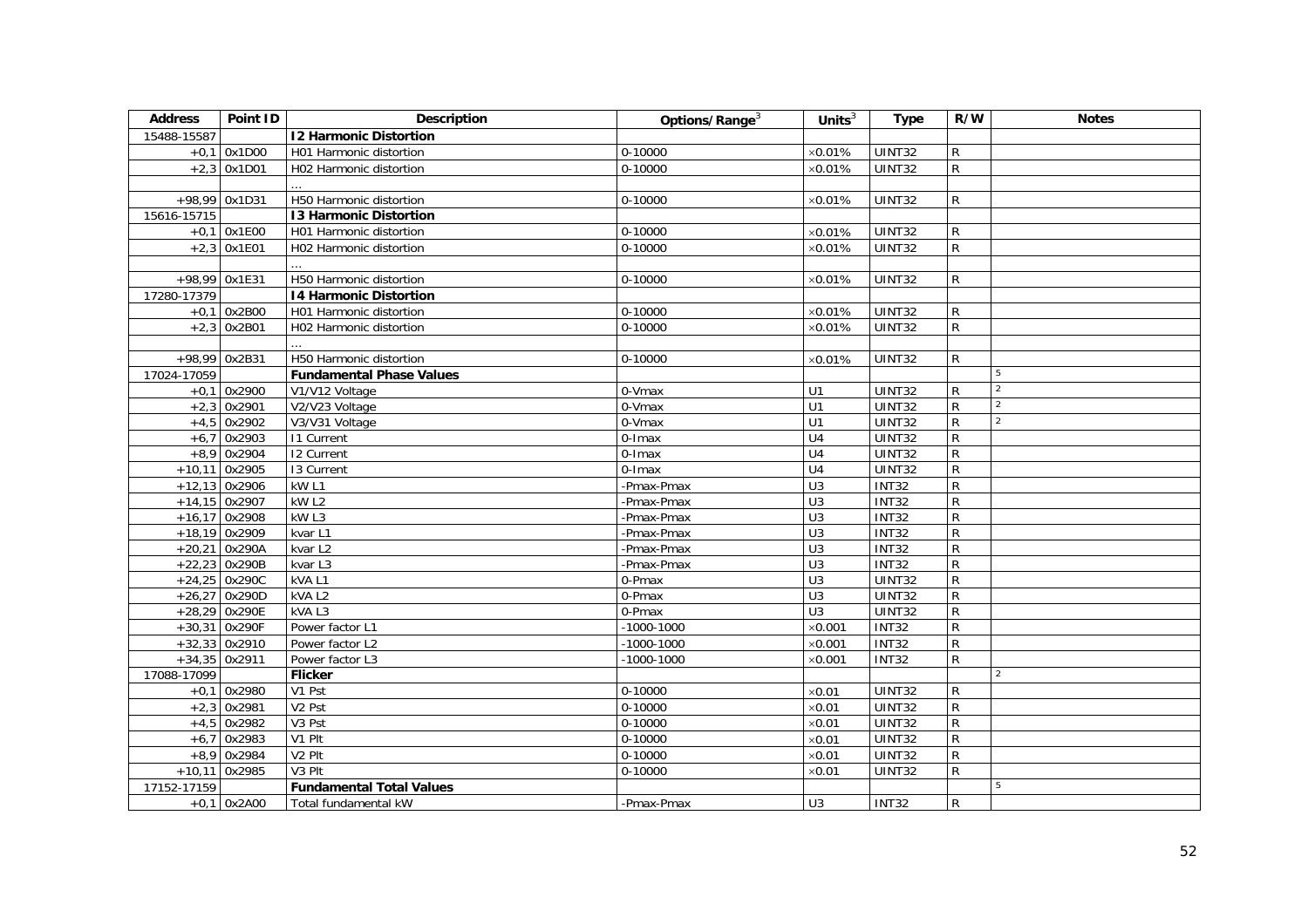| <b>Address</b> | Point ID        | <b>Description</b>           | Options/Range <sup>3</sup> | Units $3$        | <b>Type</b>   | R/W            | <b>Notes</b>   |
|----------------|-----------------|------------------------------|----------------------------|------------------|---------------|----------------|----------------|
| $+2,3$         | 0x2A01          | Total fundamental kvar       | -Pmax-Pmax                 | U <sub>3</sub>   | <b>INT32</b>  | $\mathsf{R}$   |                |
|                | $+4,5$ 0x2A02   | Total fundamental kVA        | 0-Pmax                     | U3               | <b>UINT32</b> | ${\sf R}$      |                |
|                | $+6,7$ 0x2A03   | Total fundamental PF         | $-1000 - 1000$             | $\times 0.001$   | <b>INT32</b>  | $\mathsf{R}$   |                |
| 17408-17473    |                 | Minimum 1-Cycle Phase Values |                            |                  |               |                |                |
|                | $+0,1$ 0x2C00   | V1/V12 Voltage               | 0-Vmax                     | U1               | UINT32        | $\mathsf{R}$   |                |
|                | $+2,3$ 0x2C01   | V2/V23 Voltage               | $0-Vmax$                   | U1               | <b>UINT32</b> | ${\sf R}$      | $\mathbf{1}$   |
|                | $+4,5$ 0x2C02   | V3/V31 Voltage               | 0-Vmax                     | U1               | <b>UINT32</b> | ${\sf R}$      |                |
| $+6,7$         | 0x2C03          | <b>11 Current</b>            | 0-Imax                     | U <sub>4</sub>   | <b>UINT32</b> | ${\sf R}$      |                |
|                | $+8,9$ 0x2C04   | <b>I2 Current</b>            | $0$ - $l$ max              | U <sub>4</sub>   | <b>UINT32</b> | $\overline{R}$ |                |
|                | $+10,11$ 0x2C05 | 13 Current                   | 0-Imax                     | $\overline{U4}$  | UINT32        | ${\sf R}$      |                |
|                | $+12,13$ 0x2C06 | kWL1                         | -Pmax-Pmax                 | U3               | INT32         | ${\sf R}$      |                |
|                | $+14,15$ 0x2C07 | kW <sub>L2</sub>             | -Pmax-Pmax                 | U3               | <b>INT32</b>  | $\overline{R}$ |                |
|                | $+16,17$ 0x2C08 | kW <sub>L3</sub>             | -Pmax-Pmax                 | U3               | INT32         | $\overline{R}$ |                |
|                | $+18,19$ 0x2C09 | kvar L1                      | -Pmax-Pmax                 | U3               | INT32         | $\overline{R}$ |                |
|                | $+20,21$ 0x2COA | kvar L2                      | -Pmax-Pmax                 | U3               | <b>INT32</b>  | ${\sf R}$      |                |
|                | $+22,23$ 0x2C0B | kvar L3                      | -Pmax-Pmax                 | $\overline{U}$ 3 | <b>INT32</b>  | ${\sf R}$      |                |
|                | $+24,25$ 0x2COC | kVA L1                       | 0-Pmax                     | U3               | UINT32        | $\overline{R}$ |                |
|                | $+26,27$ 0x2COD | kVA L2                       | 0-Pmax                     | U3               | <b>UINT32</b> | $\overline{R}$ |                |
|                | $+28,29$ Ox2COE | kVA L3                       | 0-Pmax                     | $\overline{U}3$  | UINT32        | ${\sf R}$      |                |
|                | $+30,31$ 0x2C0F | Power factor L1              | $0 - 1000$                 | $\times$ 0.001   | UINT32        | ${\sf R}$      | Absolute value |
|                | $+32,33$ 0x2C10 | Power factor L2              | $0 - 1000$                 | $\times$ 0.001   | <b>UINT32</b> | ${\sf R}$      | Absolute value |
|                | $+34,35$ 0x2C11 | Power factor L3              | $0 - 1000$                 | $\times 0.001$   | <b>UINT32</b> | ${\sf R}$      | Absolute value |
|                | $+36,37$ 0x2C12 | V1/V12 Voltage THD           | 0-9999                     | $\times$ 0.1%    | <b>UINT32</b> | ${\sf R}$      | 2, 5           |
|                | $+38,39$ 0x2C13 | V2/V23 Voltage THD           | 0-9999                     | $\times 0.1\%$   | <b>UINT32</b> | ${\sf R}$      | 2, 5           |
|                | $+40,41$ 0x2C14 | V3/V31 Voltage THD           | 0-9999                     | $\times 0.1\%$   | UINT32        | $\overline{R}$ | 2, 5           |
|                | $+42,43$ 0x2C15 | <b>11 Current THD</b>        | 0-9999                     | $\times 0.1\%$   | UINT32        | ${\sf R}$      | 5              |
|                | $+44,45$ 0x2C16 | 12 Current THD               | 0-9999                     | $\times$ 0.1%    | <b>UINT32</b> | ${\sf R}$      | 5              |
|                | $+46,47$ 0x2C17 | 13 Current THD               | 0-9999                     | $\times 0.1\%$   | <b>UINT32</b> | $\overline{R}$ | 5              |
|                | $+48,49$ 0x2C18 | 11 K-Factor                  | 10-9999                    | $\times 0.1$     | <b>UINT32</b> | $\mathsf{R}$   | 5              |
|                | $+50,51$ 0x2C19 | 12 K-Factor                  | 10-9999                    | $\times 0.1$     | <b>UINT32</b> | ${\sf R}$      | 5              |
|                | $+52,53$ 0x2C1A | 13 K-Factor                  | 10-9999                    | $\times 0.1$     | <b>UINT32</b> | $\overline{R}$ | $\overline{5}$ |
|                | $+54,55$ 0x2C1B | <b>11 Current TDD</b>        | $0 - 1000$                 | $\times 0.1\%$   | <b>UINT32</b> | ${\sf R}$      | 5              |
|                | +56,57 0x2C1C   | 12 Current TDD               | $0 - 1000$                 | $\times$ 0.1%    | UINT32        | ${\sf R}$      | 5              |
|                | $+58,59$ 0x2C1D | 13 Current TDD               | $0-1000$                   | $\times$ 0.1%    | <b>UINT32</b> | $\overline{R}$ | 5              |
|                | $+60,61$ 0x2C1E | V12 voltage                  | 0-Vmax                     | $\overline{U1}$  | <b>UINT32</b> | ${\sf R}$      |                |
|                | $+62,63$ 0x2C1F | V23 voltage                  | 0-Vmax                     | $\overline{U}$   | <b>UINT32</b> | ${\sf R}$      |                |
|                | $+64,65$ 0x2C20 | V31 voltage                  | 0-Vmax                     | U1               | <b>UINT32</b> | $\overline{R}$ |                |
| 17536-17547    |                 | Minimum 1-Cycle Total Values |                            |                  |               |                |                |
|                | $+0,1$ 0x2D00   | Total kW                     | -Pmax-Pmax                 | U3               | <b>INT32</b>  | $\mathsf{R}$   |                |
|                | $+2,3$ 0x2D01   | Total kvar                   | -Pmax-Pmax                 | $\overline{U}$ 3 | <b>INT32</b>  | ${\sf R}$      |                |
|                | $+4,5$ 0x2D02   | <b>Total kVA</b>             | 0-Pmax                     | $\overline{U}$ 3 | UINT32        | ${\sf R}$      |                |
|                | $+6,7$ 0x2D03   | Total PF                     | $0 - 1000$                 | $\times$ 0.001   | <b>UINT32</b> | $\mathsf{R}$   | Absolute value |
|                | $+8,9$ 0x2D04   | Total PF lag                 | $0 - 1000$                 | $\times 0.001$   | <b>UINT32</b> | $\mathsf{R}$   |                |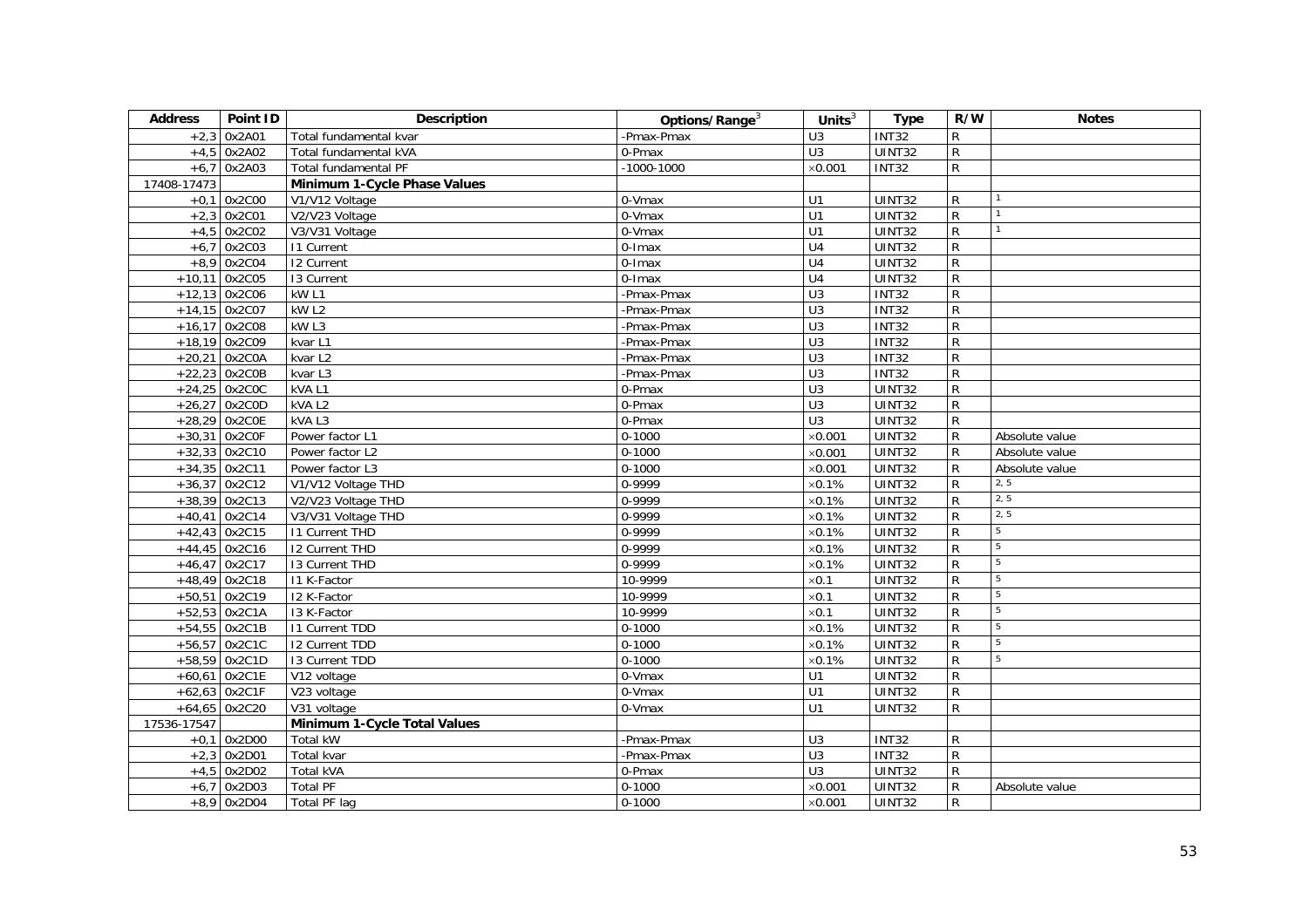| <b>Address</b> | Point ID        | <b>Description</b>                  | Options/Range <sup>3</sup> | Units $\overline{3}$ | <b>Type</b>   | R/W            | <b>Notes</b>   |
|----------------|-----------------|-------------------------------------|----------------------------|----------------------|---------------|----------------|----------------|
| $+10,11$       | 0x2D05          | Total PF lead                       | $0 - 1000$                 | $\times$ 0.001       | UINT32        | $\mathsf{R}$   |                |
| 17664-17673    |                 | Minimum 1-Cycle Auxiliary Values    |                            |                      |               |                |                |
|                | $+0,1$ 0x2E00   | 14 current                          | $0-14$ max                 | U <sub>4</sub>       | UINT32        | $\mathsf{R}$   |                |
|                | $+2,3$ 0x2E01   | In Current                          | 0-Imax                     | U <sub>4</sub>       | <b>UINT32</b> | $\overline{R}$ |                |
| $+4,5$         | 0x2E02          | Frequency                           | 0-Fmax                     | $\times$ 0.01Hz      | <b>UINT32</b> | ${\sf R}$      |                |
| $+6,7$         | 0x2E03          | Voltage unbalance                   | $0 - 3000$                 | $\times 0.1\%$       | <b>UINT32</b> | $\overline{R}$ |                |
|                | $+8,9$ 0x2E04   | Current unbalance                   | $0 - 3000$                 | $\times 0.1\%$       | <b>UINT32</b> | $\overline{R}$ |                |
| 18432-18497    |                 | Maximum 1-Cycle Phase Values        |                            |                      |               |                |                |
|                | $+0,1$ 0x3400   | V1/V12 Voltage                      | 0-Vmax                     | U1                   | UINT32        | ${\sf R}$      |                |
|                | $+2,3$ 0x3401   | V2/V23 Voltage                      | 0-Vmax                     | U1                   | UINT32        | $\overline{R}$ |                |
| $+4,5$         | 0x3402          | V3/V31 Voltage                      | 0-Vmax                     | U1                   | <b>UINT32</b> | ${\sf R}$      |                |
| $+6,7$         | 0x3403          | <b>11 Current</b>                   | $0$ -Imax                  | $\overline{U4}$      | UINT32        | $\overline{R}$ |                |
|                | $+8,9$ 0x3404   | <b>I2 Current</b>                   | 0-Imax                     | $\overline{U4}$      | <b>UINT32</b> | ${\sf R}$      |                |
|                | $+10,11$ 0x3405 | 13 Current                          | $0$ - $l$ max              | U4                   | UINT32        | $\overline{R}$ |                |
|                | $+12,13$ 0x3406 | kW <sub>L1</sub>                    | -Pmax-Pmax                 | $\overline{U}$       | <b>INT32</b>  | $\overline{R}$ |                |
|                | $+14,15$ 0x3407 | kW L2                               | -Pmax-Pmax                 | $\overline{U}$       | INT32         | ${\sf R}$      |                |
|                | $+16,17$ 0x3408 | kW <sub>L3</sub>                    | -Pmax-Pmax                 | $\overline{U}$       | <b>INT32</b>  | ${\sf R}$      |                |
|                | $+18,19$ 0x3409 | kvar L1                             | -Pmax-Pmax                 | $\overline{U}$       | INT32         | $\overline{R}$ |                |
|                | $+20,21$ 0x340A | kvar L2                             | -Pmax-Pmax                 | $\overline{U}$       | <b>INT32</b>  | ${\sf R}$      |                |
|                | $+22,23$ 0x340B | kvar L3                             | -Pmax-Pmax                 | $\overline{U}$       | INT32         | $\overline{R}$ |                |
|                | $+24,25$ 0x340C | kVAL1                               | 0-Pmax                     | U3                   | <b>UINT32</b> | $\overline{R}$ |                |
|                | $+26,27$ 0x340D | kVA L2                              | 0-Pmax                     | U3                   | UINT32        | ${\sf R}$      |                |
|                | +28,29 0x340E   | kVAL3                               | 0-Pmax                     | $\overline{U}$       | UINT32        | ${\sf R}$      |                |
|                | $+30,31$ 0x340F | Power factor L1                     | $0 - 1000$                 | $\times$ 0.001       | <b>UINT32</b> | ${\sf R}$      | Absolute value |
|                | $+32,33$ 0x3410 | Power factor L2                     | $0 - 1000$                 | $\times$ 0.001       | <b>UINT32</b> | ${\sf R}$      | Absolute value |
|                | $+34,35$ 0x3411 | Power factor L3                     | $0 - 1000$                 | $\times$ 0.001       | UINT32        | $\overline{R}$ | Absolute value |
|                | $+36,37$ 0x3412 | V1/V12 Voltage THD                  | 0-9999                     | $\times 0.1\%$       | <b>UINT32</b> | $\overline{R}$ | 2, 5           |
|                | $+38,39$ 0x3413 | V2/V23 Voltage THD                  | 0-9999                     | $\times$ 0.1%        | <b>UINT32</b> | $\overline{R}$ | 2, 5           |
|                | $+40,41$ 0x3414 | V3/V31 Voltage THD                  | 0-9999                     | $\times 0.1\%$       | UINT32        | $\overline{R}$ | 2, 5           |
|                | $+42,43$ 0x3415 | <b>11 Current THD</b>               | 0-9999                     | $\times 0.1\%$       | UINT32        | ${\sf R}$      | 5              |
|                | $+44,45$ 0x3416 | <b>12 Current THD</b>               | 0-9999                     | $\times 0.1\%$       | <b>UINT32</b> | ${\sf R}$      | 5              |
|                | $+46,47$ 0x3417 | 13 Current THD                      | 0-9999                     | $\times 0.1\%$       | <b>UINT32</b> | $\overline{R}$ | 5              |
|                | $+48,49$ 0x3418 | 11 K-Factor                         | 10-9999                    | $\times 0.1$         | <b>UINT32</b> | $\overline{R}$ | 5              |
|                | $+50,51$ 0x3419 | I2 K-Factor                         | 10-9999                    | $\times 0.1$         | <b>UINT32</b> | $\overline{R}$ | 5              |
|                | $+52,53$ 0x341A | 13 K-Factor                         | 10-9999                    | $\times$ 0.1         | <b>UINT32</b> | $\overline{R}$ | 5              |
|                | $+54,55$ 0x341B | <b>11 Current TDD</b>               | $0 - 1000$                 | $\times 0.1\%$       | UINT32        | $\overline{R}$ | 5              |
|                | $+56,57$ 0x341C | 12 Current TDD                      | $0 - 1000$                 | $\times 0.1\%$       | UINT32        | ${\sf R}$      | 5              |
|                | $+58,59$ 0x341D | 13 Current TDD                      | $0 - 1000$                 | $\times 0.1\%$       | <b>UINT32</b> | ${\sf R}$      | 5              |
|                | $+60,61$ 0x341E | V12 voltage                         | 0-Vmax                     | U1                   | <b>UINT32</b> | ${\sf R}$      |                |
|                | $+62,63$ 0x341F | V23 voltage                         | 0-Vmax                     | U1                   | UINT32        | ${\sf R}$      |                |
|                | $+64,65$ 0x3420 | V31 voltage                         | $0-Vmax$                   | U1                   | UINT32        | ${\sf R}$      |                |
| 18560-18571    |                 | <b>Maximum 1-Cycle Total Values</b> |                            |                      |               |                |                |
|                | $+0,1$ 0x3500   | Total kW                            | -Pmax-Pmax                 | U3                   | <b>INT32</b>  | ${\sf R}$      |                |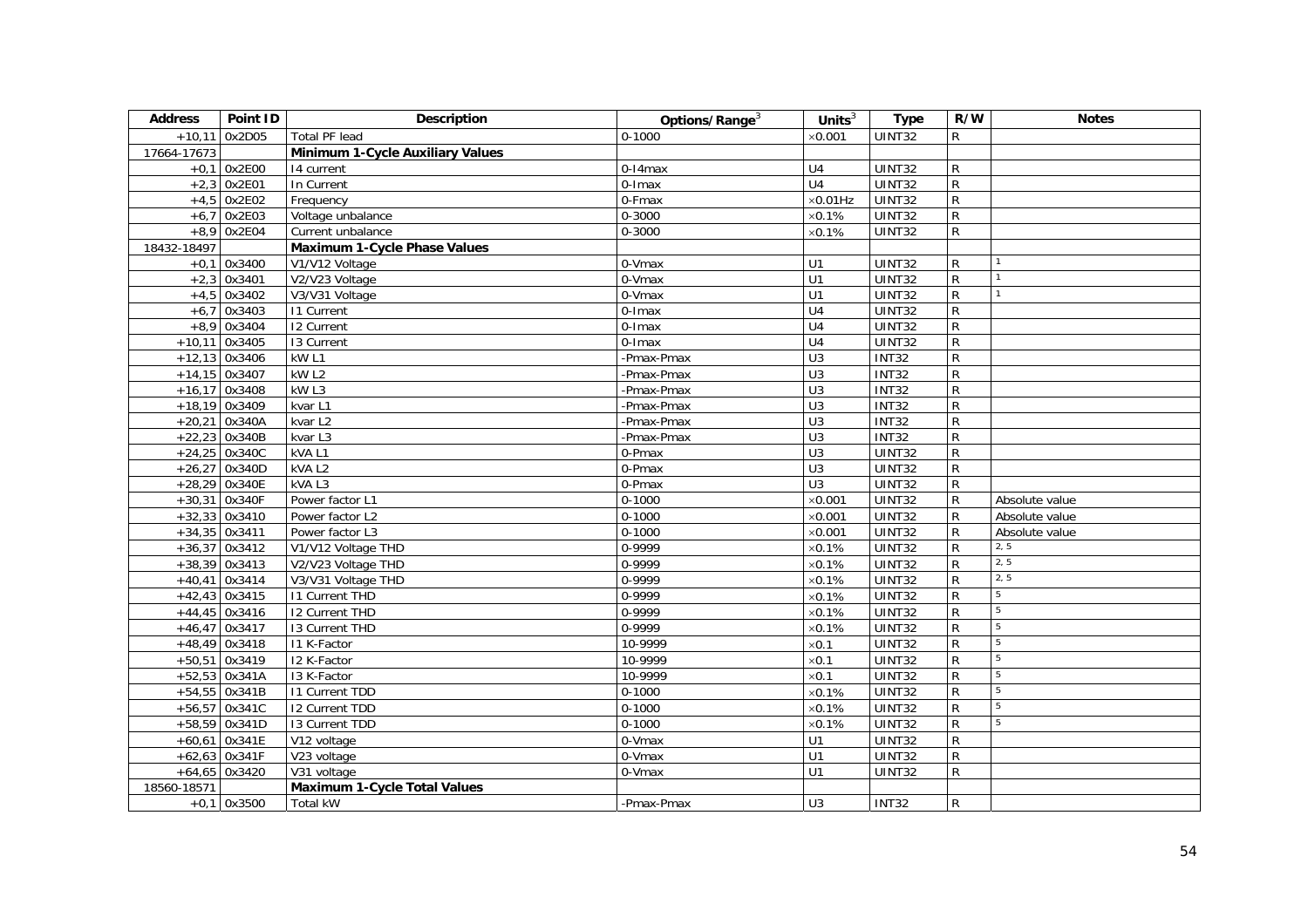| <b>Address</b> | Point ID        | <b>Description</b>                        | Options/Range <sup>3</sup> | Units $3\overline{3}$ | <b>Type</b>   | R/W            | <b>Notes</b>   |
|----------------|-----------------|-------------------------------------------|----------------------------|-----------------------|---------------|----------------|----------------|
| $+2,3$         | 0x3501          | Total kvar                                | Pmax-Pmax                  | $\overline{U}$ 3      | <b>INT32</b>  | ${\sf R}$      |                |
| $+4,5$         | 0x3502          | Total kVA                                 | 0-Pmax                     | $\overline{U}$ 3      | UINT32        | $\mathsf{R}$   |                |
|                | $+6,7$ 0x3503   | <b>Total PF</b>                           | $0 - 1000$                 | $\times$ 0.001        | UINT32        | $\mathsf{R}$   | Absolute value |
|                | $+8,9$ 0x3504   | <b>Total PF lag</b>                       | $0 - 1000$                 | $\times$ 0.001        | UINT32        | $\mathsf{R}$   |                |
| $+10,11$       | 0x3505          | <b>Total PF lead</b>                      | $0 - 1000$                 | $\times$ 0.001        | UINT32        | $\mathsf{R}$   |                |
| 18688-18697    |                 | <b>Maximum 1-Cycle Auxiliary Values</b>   |                            |                       |               |                |                |
|                | $+0,1$ 0x3600   | 14 current                                | $0-14$ max                 | U <sub>4</sub>        | UINT32        | $\mathsf{R}$   |                |
| $+2,3$         | 0x3601          | In Current                                | $0$ -Imax                  | U <sub>4</sub>        | UINT32        | $\overline{R}$ |                |
| $+4,5$         | 0x3602          | Frequency                                 | 0-Fmax                     | $\times$ 0.01Hz       | UINT32        | ${\sf R}$      |                |
| $+6,7$         | 0x3603          | Voltage unbalance                         | $0 - 3000$                 | $\times 0.1\%$        | UINT32        | ${\sf R}$      |                |
|                | $+8,9$ 0x3604   | Current unbalance                         | $0 - 3000$                 | $\times 0.1\%$        | UINT32        | $\mathsf{R}$   |                |
| 18816-18857    |                 | <b>Instrumentation Maximum Demands</b>    |                            |                       |               |                |                |
|                | $+0,1$ 0x3700   | V1/V12 Maximum volt demand                | 0-Vmax                     | U1                    | UINT32        | R              | 2              |
|                | $+2,3$ 0x3701   | V2/V23 Maximum volt demand                | 0-Vmax                     | $\overline{U}$ 1      | <b>UINT32</b> | $\mathsf{R}$   | $\mathcal{L}$  |
|                | $+4,5$ 0x3702   | V3/V31 Maximum volt demand                | 0-Vmax                     | $\overline{U}$ 1      | <b>UINT32</b> | $\overline{R}$ | $\overline{2}$ |
| $+6.7$         | 0x3703          | 11 Maximum ampere demand                  | 0-Imax                     | $\overline{U2}$       | UINT32        | $\overline{R}$ |                |
|                | $+8,9$ 0x3704   | 12 Maximum ampere demand                  | $0$ - $l$ max              | U <sub>2</sub>        | UINT32        | $\overline{R}$ |                |
|                | $+10,11$ 0x3705 | 13 Maximum ampere demand                  | 0-Imax                     | $\overline{U2}$       | UINT32        | $\overline{R}$ |                |
|                | $+12,13$ 0x3706 | Not used                                  |                            |                       | UINT32        | ${\sf R}$      |                |
|                | +14,15 0x3707   | Not used                                  |                            |                       | UINT32        | $\overline{R}$ |                |
|                | $+16,17$ 0x3708 | Not used                                  |                            |                       | UINT32        | $\overline{R}$ |                |
|                | $+18,19$ 0x3709 | Maximum kW import sliding window demand   | 0-Pmax                     | U <sub>3</sub>        | UINT32        | $\overline{R}$ |                |
|                | $+20,21$ 0x370A | Maximum kvar import sliding window demand | 0-Pmax                     | $\overline{U}$ 3      | UINT32        | $\overline{R}$ |                |
|                | $+22,23$ 0x370B | Maximum kVA sliding window demand         | 0-Pmax                     | $\overline{U}$ 3      | UINT32        | ${\sf R}$      |                |
|                | $+24,25$ 0x3737 | Not used                                  |                            |                       | UINT32        | $\overline{R}$ |                |
|                | $+26,27$ 0x370D | Not used                                  |                            |                       | UINT32        | $\overline{R}$ |                |
|                | $+28,29$ 0x370E | Not used                                  |                            |                       | UINT32        | $\overline{R}$ |                |
|                | +30,31 0x370F   | Maximum kW export sliding window demand   | 0-Pmax                     | U <sub>3</sub>        | UINT32        | ${\sf R}$      |                |
|                | $+32,33$ 0x3710 | Maximum kvar export sliding window demand | 0-Pmax                     | $\overline{U}$ 3      | UINT32        | $\mathsf{R}$   |                |
|                | $+34,35$ 0x3737 | Not used                                  | $\Omega$                   |                       | UINT32        | $\overline{R}$ |                |
|                | $+36,37$ 0x3712 | Not used                                  | $\Omega$                   |                       | UINT32        | $\overline{R}$ |                |
|                | $+38,39$ 0x3713 | Not used                                  | $\Omega$                   |                       | UINT32        | $\mathsf{R}$   |                |
|                | $+40,41$ 0x3714 | 14 Maximum ampere demand                  | $0-14$ max                 | U <sub>4</sub>        | UINT32        | ${\sf R}$      |                |
| 19008-19031    |                 | <b>Maximum Harmonic Demands</b>           |                            |                       |               |                |                |
|                | $+0,1$ 0x3880   | V1/V12 THD demand                         | 0-9999                     | $\times 0.1\%$        | UINT32        | $\mathsf{R}$   | $\overline{2}$ |
| $+2,3$         | 0x3881          | V2/V23 THD demand                         | 0-9999                     | $\times 0.1\%$        | UINT32        | $\mathsf{R}$   | $\mathcal{P}$  |
| $+4,5$         | 0x3882          | V3/V31 THD demand                         | 0-9999                     | $\times 0.1\%$        | UINT32        | $\mathsf{R}$   | $\mathfrak{D}$ |
| $+6,7$         | 0x3883          | Not used                                  |                            |                       | UINT32        | $\mathsf{R}$   |                |
|                | $+8,9$ 0x3884   | I1 THD demand                             | 0-9999                     | $\times 0.1\%$        | UINT32        | $\overline{R}$ |                |
| $+10,11$       | 0x3885          | I2 THD demand                             | 0-9999                     | $\times 0.1\%$        | UINT32        | $\overline{R}$ |                |
|                | $+12,13$ 0x3886 | 13 THD demand                             | 0-9999                     | $\times 0.1\%$        | UINT32        | $\overline{R}$ |                |
|                | $+14,15$ 0x3887 | 14 THD demand                             | 0-9999                     | $\times 0.1\%$        | UINT32        | $\overline{R}$ |                |
|                | $+16,17$ 0x3888 | 11 TDD demand                             | $0 - 1000$                 | $\times 0.1\%$        | UINT32        | $\mathsf{R}$   |                |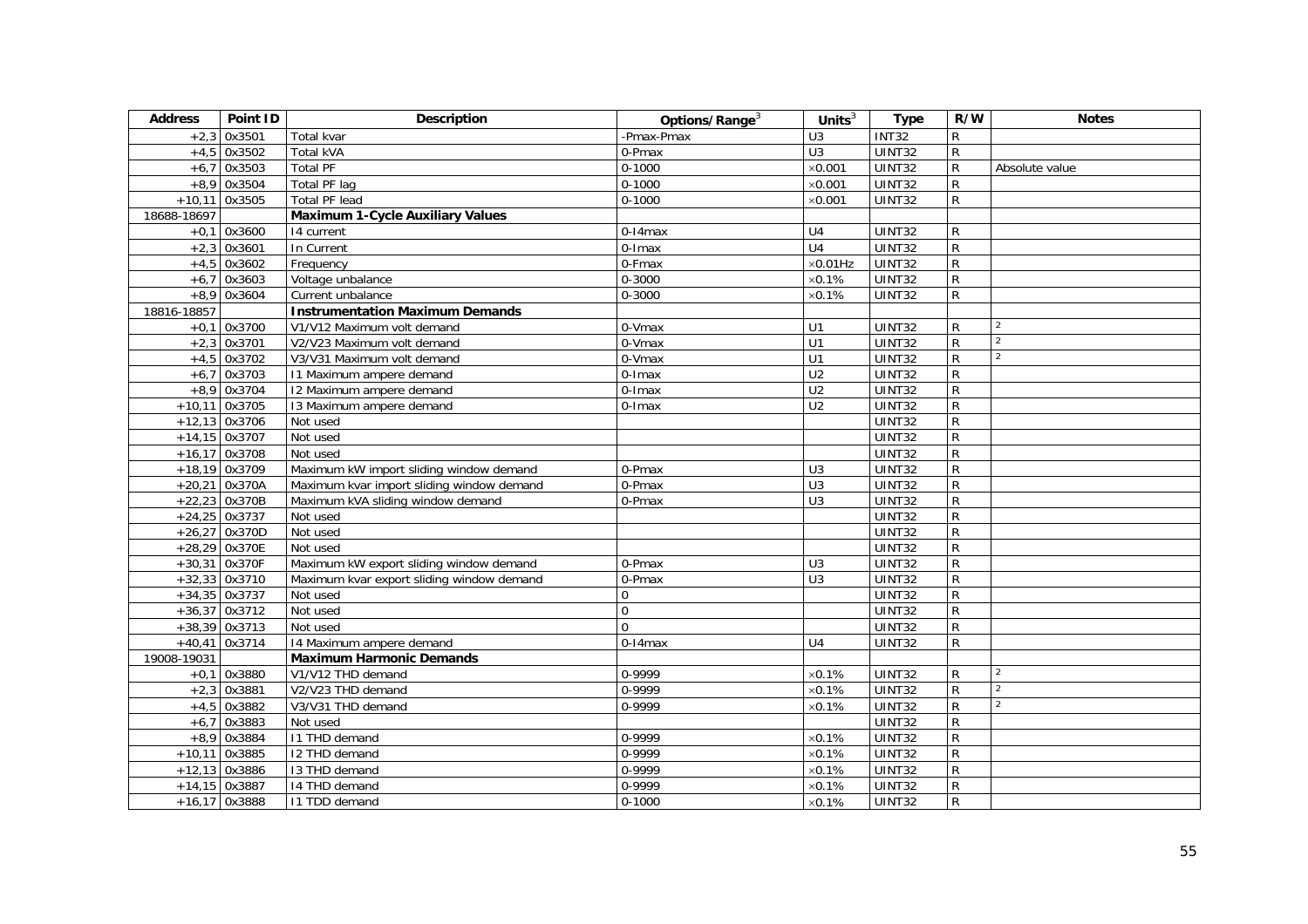| <b>Address</b> | Point ID        | Description                               | Options/Range <sup>3</sup>       | Units $3$       | <b>Type</b>   | R/W            | <b>Notes</b> |
|----------------|-----------------|-------------------------------------------|----------------------------------|-----------------|---------------|----------------|--------------|
|                | $+18,19$ 0x3889 | 12 TDD demand                             | $0 - 1000$                       | $\times 0.1\%$  | <b>UINT32</b> | R              |              |
|                | $+20,21$ 0x388A | 13 TDD demand                             | $0 - 1000$                       | $\times 0.1\%$  | UINT32        | $\mathsf{R}$   |              |
|                | $+22,23$ 0x388B | 14 TDD demand                             | $0 - 1000$                       | $\times 0.1\%$  | <b>UINT32</b> | $\mathsf{R}$   |              |
| 19456-19459    |                 | <b>TOU Parameters</b>                     |                                  |                 |               |                |              |
|                | $+0,1$ 0x3C00   | Active tariff                             | $0 - 7$                          |                 | <b>UINT32</b> | R/W            |              |
|                | $+2,3$ 0x3C01   | Active profile                            | $0 - 15$ :                       |                 | UINT32        | $\mathsf{R}$   |              |
|                |                 |                                           | $1-3$ = season 1, day type 1-4,  |                 |               |                |              |
|                |                 |                                           | $4-7$ = season 2, day type 1-4,  |                 |               |                |              |
|                |                 |                                           | $8-11$ = season 3, day type 1-4, |                 |               |                |              |
|                |                 |                                           | $12-15$ = season 4, day type 1-4 |                 |               |                |              |
|                | $+4,5$ 0x3C02   | Register multiplier (PT ratio x CT ratio) |                                  |                 | <b>UINT32</b> | R/W            |              |
| 19520-19527    |                 | <b>Scaled Analog Outputs</b>              |                                  |                 |               |                |              |
|                | $+0,1$ 0x3C80   | Analog input AO1                          | 0-4095                           |                 | <b>UINT32</b> | R/W            |              |
|                | $+2,3$ 0x3C81   | Analog input AO2                          | 0-4095                           |                 | <b>UINT32</b> | R/W            |              |
|                | $+4,5$ 0x3C82   | Analog input AO3                          | 0-4095                           |                 | <b>UINT32</b> | R/W            |              |
|                | $+6,7$ 0x3C83   | Analog input AO4                          | 0-4095                           |                 | UINT32        | R/W            |              |
| 19584-19599    |                 | <b>Billing TOU Energy Register #1</b>     |                                  |                 |               |                |              |
| $+0,1$         | 0x3D00          | Tariff #1 register                        | 0-999,999,999                    | U <sub>5</sub>  | <b>UINT32</b> | R              |              |
|                | $+2,3$ 0x3D01   | Tariff #2 register                        | 0-999,999,999                    | U <sub>5</sub>  | UINT32        | $\mathsf{R}$   |              |
|                |                 |                                           |                                  |                 |               | R              |              |
|                | $+14,15$ 0x3D07 | Tariff #8 register                        | 0-999,999,999                    | U <sub>5</sub>  | <b>UINT32</b> | $\mathsf{R}$   |              |
| 19712-19727    |                 | Billing TOU Energy Register #2            |                                  |                 |               |                |              |
|                | $+0,1$ 0x3E00   | Tariff #1 register                        | 0-999,999,999                    | U <sub>5</sub>  | <b>UINT32</b> | $\mathsf{R}$   |              |
|                | $+2,3$ 0x3E01   | Tariff #2 register                        | 0-999,999,999                    | U <sub>5</sub>  | UINT32        | $\mathsf{R}$   |              |
|                |                 |                                           |                                  |                 |               | $\mathsf{R}$   |              |
|                | +14,15 0x3E07   | Tariff #8 register                        | 0-999,999,999                    | U <sub>5</sub>  | UINT32        | ${\sf R}$      |              |
| 19840-19855    |                 | Billing TOU Energy Register #3            |                                  |                 |               |                |              |
|                | $+0,1$ 0x3F00   | Tariff #1 register                        | $0-999,999,999$                  | U <sub>5</sub>  | UINT32        | R              |              |
|                | $+2,3$ 0x3F01   | Tariff #2 register                        | 0-999,999,999                    | $\overline{U5}$ | <b>UINT32</b> | ${\sf R}$      |              |
|                |                 |                                           |                                  |                 |               | $\mathsf{R}$   |              |
|                | $+14,15$ 0x3F07 | Tariff #8 register                        | 0-999,999,999                    | U <sub>5</sub>  | <b>UINT32</b> | ${\sf R}$      |              |
| 19968-19983    |                 | Billing TOU Energy Register #4            |                                  |                 |               |                |              |
|                | $+0,1$ 0x4000   | Tariff #1 register                        | 0-999,999,999                    | U <sub>5</sub>  | <b>UINT32</b> | $\mathsf{R}$   |              |
|                | $+2,3$ 0x4001   | Tariff $#2$ register                      | 0-999,999,999                    | U <sub>5</sub>  | <b>UINT32</b> | $\mathsf{R}$   |              |
|                |                 |                                           |                                  |                 |               | $\mathsf{R}$   |              |
|                | $+14,15$ 0x4007 | Tariff #8 register                        | 0-999,999,999                    | U <sub>5</sub>  | UINT32        | ${\sf R}$      |              |
| 20096-20111    |                 | <b>Billing TOU Energy Register #5</b>     |                                  |                 |               |                |              |
|                | $+0,1$ 0x4100   | Tariff #1 register                        | 0-999,999,999                    | U <sub>5</sub>  | UINT32        | R              |              |
|                | $+2,3$ 0x4101   | Tariff #2 register                        | 0-999,999,999                    | U <sub>5</sub>  | <b>UINT32</b> | ${\sf R}$      |              |
|                |                 |                                           |                                  |                 |               | $\mathsf{R}$   |              |
|                | $+14,15$ 0x4107 | Tariff #8 register                        | 0-999,999,999                    | U <sub>5</sub>  | <b>UINT32</b> | $\overline{R}$ |              |
| 20224-20239    |                 | <b>Billing TOU Energy Register #6</b>     |                                  |                 |               |                |              |
|                | $+0,1$ 0x4200   | Tariff #1 register                        | 0-999.999.999                    | U <sub>5</sub>  | <b>UINT32</b> | R              |              |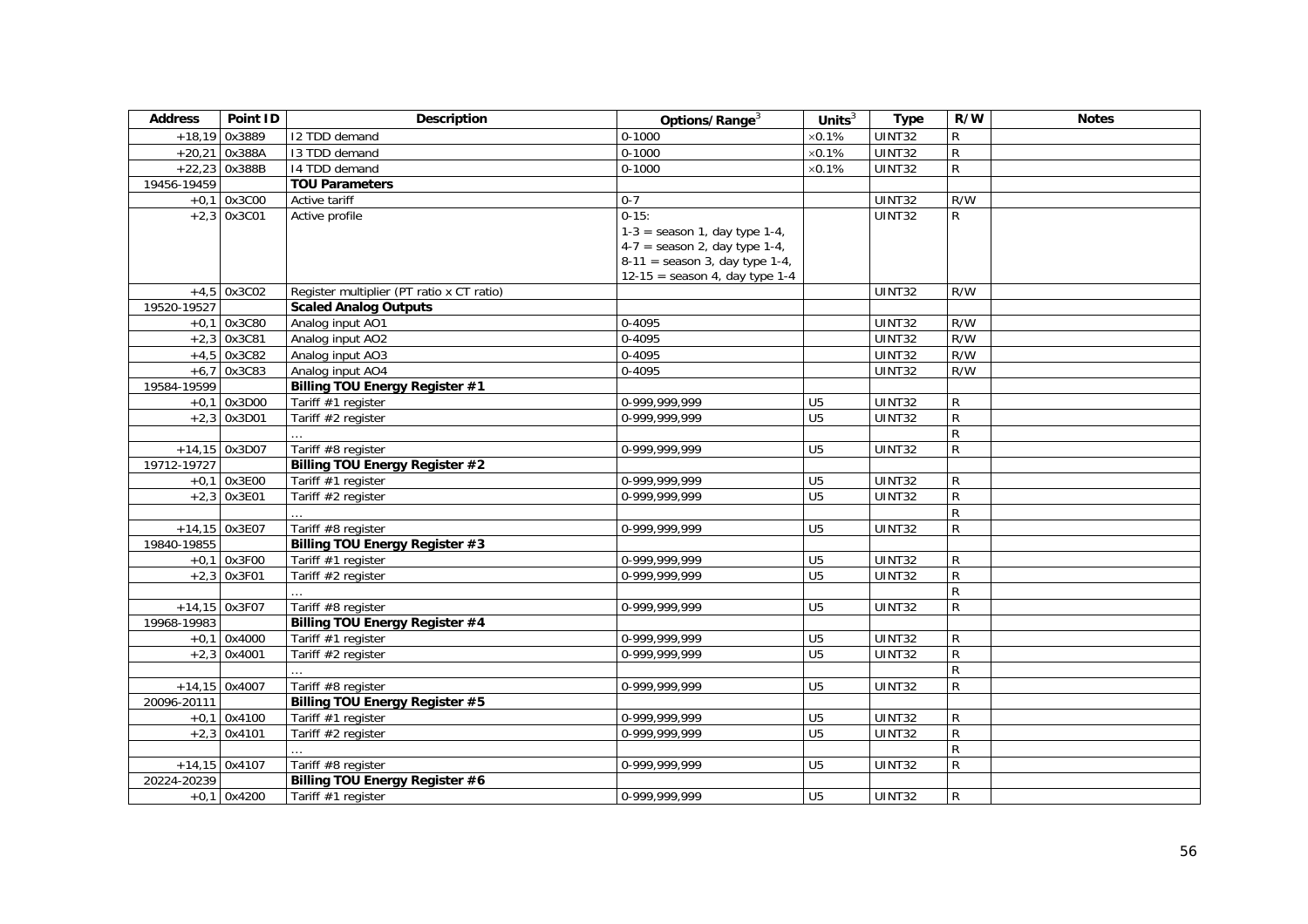| <b>Address</b> | Point ID        | <b>Description</b>                            | Options/Range <sup>3</sup> | Units $3$        | <b>Type</b>   | R/W            | <b>Notes</b> |
|----------------|-----------------|-----------------------------------------------|----------------------------|------------------|---------------|----------------|--------------|
|                | $+2,3$ 0x4201   | Tariff #2 register                            | 0-999,999,999              | U <sub>5</sub>   | UINT32        | R              |              |
|                |                 |                                               |                            |                  |               | ${\sf R}$      |              |
|                | $+14,15$ 0x4207 | Tariff #8 register                            | 0-999,999,999              | U <sub>5</sub>   | UINT32        | ${\sf R}$      |              |
| 20352-20367    |                 | <b>Billing TOU Energy Register #7</b>         |                            |                  |               |                |              |
|                | $+0,1$ 0x4300   | Tariff #1 register                            | 0-999,999,999              | U <sub>5</sub>   | <b>UINT32</b> | R              |              |
|                | $+2,3$ 0x4301   | Tariff #2 register                            | 0-999,999,999              | U <sub>5</sub>   | <b>UINT32</b> | ${\sf R}$      |              |
|                |                 |                                               |                            |                  |               | ${\sf R}$      |              |
|                | $+14,15$ 0x4307 | Tariff #8 register                            | 0-999,999,999              | U <sub>5</sub>   | <b>UINT32</b> | $\mathsf{R}$   |              |
| 20480-20495    |                 | Billing TOU Energy Register #8                |                            |                  |               |                |              |
|                | $+0,1$ 0x4400   | Tariff #1 register                            | 0-999,999,999              | U <sub>5</sub>   | <b>UINT32</b> | R              |              |
|                | $+2,3$ 0x4401   | Tariff #2 register                            | 0-999, 999, 999            | U <sub>5</sub>   | <b>UINT32</b> | $\overline{R}$ |              |
|                |                 |                                               |                            |                  |               | ${\sf R}$      |              |
|                | $+14,15$ 0x4407 | Tariff #8 register                            | 0-999,999,999              | U <sub>5</sub>   | UINT32        | ${\sf R}$      |              |
| 21376-21391    |                 | <b>Billing TOU Energy Register #9</b>         |                            |                  |               |                |              |
|                | $+0,1$ 0x4B00   | Tariff #1 register                            | 0-999,999,999              | U <sub>5</sub>   | <b>UINT32</b> | R              |              |
|                | $+2,3$ 0x4B01   | Tariff #2 register                            | 0-999,999,999              | U <sub>5</sub>   | <b>UINT32</b> | ${\sf R}$      |              |
|                |                 |                                               |                            |                  |               | ${\sf R}$      |              |
|                | $+14,15$ 0x4B07 | Tariff #8 register                            | 0-999,999,999              | U <sub>5</sub>   | <b>UINT32</b> | $\mathsf{R}$   |              |
| 21504-21519    |                 | <b>Billing TOU Energy Register #10</b>        |                            |                  |               |                |              |
|                | $+0,1$ 0x4C00   | Tariff #1 register                            | 0-999,999,999              | U <sub>5</sub>   | <b>UINT32</b> | R              |              |
|                | $+2,3$ 0x4C01   | Tariff #2 register                            | 0-999,999,999              | U <sub>5</sub>   | UINT32        | $\mathsf{R}$   |              |
|                |                 |                                               |                            |                  |               | ${\sf R}$      |              |
|                | $+14,15$ 0x4C07 | Tariff #8 register                            | 0-999,999,999              | U <sub>5</sub>   | UINT32        | ${\sf R}$      |              |
| 20608-20627    |                 | <b>Billing Summary Accumulated Demands</b>    |                            |                  |               |                |              |
|                | $+0,1$ 0x4500   | Summary register #1 demand                    | 0-Pmax                     | U <sub>3</sub>   | UINT32        | $\mathsf{R}$   |              |
|                | $+2,3$ 0x4501   | Summary register #2 demand                    | 0-Pmax                     | $\overline{U}$ 3 | <b>UINT32</b> | $\overline{R}$ |              |
|                |                 |                                               | 0-Pmax                     | U3               | <b>UINT32</b> | $\overline{R}$ |              |
|                | $+18,19$ 0x4509 | Summary register #10 demand                   | 0-Pmax                     | U <sub>3</sub>   | UINT32        | $\overline{R}$ |              |
| 20672-20691    |                 | <b>Billing Summary Block Demands</b>          |                            |                  |               |                |              |
|                | $+0,1$ 0x4580   | Summary register #1 demand                    | 0-Pmax                     | U <sub>3</sub>   | <b>UINT32</b> | $\mathsf{R}$   |              |
|                | $+2,3$ 0x4581   | Summary register #2 demand                    | 0-Pmax                     | U3               | <b>UINT32</b> | $\overline{R}$ |              |
|                |                 |                                               | 0-Pmax                     | U3               | <b>UINT32</b> | ${\sf R}$      |              |
|                | $+18,19$ 0x4589 | Summary register #10 demand                   | 0-Pmax                     | U <sub>3</sub>   | UINT32        | ${\sf R}$      |              |
| 20736-20755    |                 | <b>Billing Summary Sliding Window Demands</b> |                            |                  |               |                |              |
|                | $+0,1$ 0x4600   | Summary register #1 demand                    | 0-Pmax                     | $\overline{U}$ 3 | <b>UINT32</b> | $\mathsf{R}$   |              |
|                | $+2,3$ 0x4601   | Summary register #2 demand                    | 0-Pmax                     | $\overline{U}$   | <b>UINT32</b> | $\overline{R}$ |              |
|                |                 |                                               | 0-Pmax                     | U3               | <b>UINT32</b> | $\mathsf R$    |              |
|                | $+18,19$ 0x4609 | Summary register #10 demand                   | 0-Pmax                     | U3               | <b>UINT32</b> | $\mathsf{R}$   |              |
| 20800-20817    |                 | <b>Interval Energies</b>                      |                            |                  |               |                |              |
|                | $+0,1$ 0x4680   | kWh import                                    | 0-999,999,999              | U <sub>5</sub>   | <b>UINT32</b> | R              |              |
|                | $+2,3$ 0x4681   | kWh export                                    | 0-999,999,999              | U <sub>5</sub>   | <b>UINT32</b> | $\overline{R}$ |              |
|                | $+4,5$ 0x4682   | kvarh import                                  | 0-999,999,999              | U <sub>5</sub>   | <b>UINT32</b> | $\overline{R}$ |              |
|                | $+6,7$ 0x4683   | kvarh export                                  | 0-999.999.999              | U <sub>5</sub>   | <b>UINT32</b> | ${\sf R}$      |              |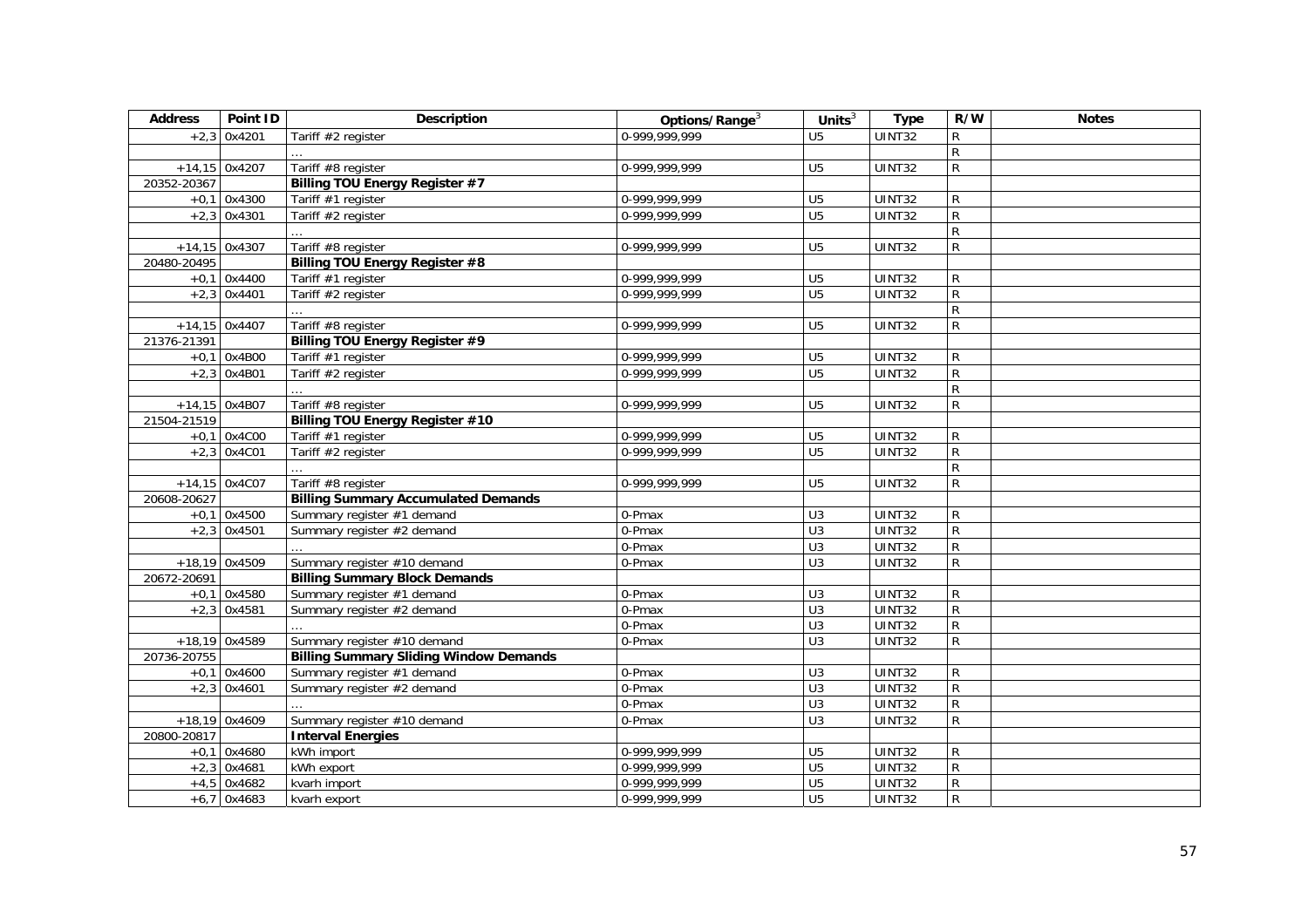| <b>Address</b> | Point ID         | <b>Description</b>                             | Options/Range <sup>3</sup> | Units $3$        | <b>Type</b>   | R/W            | <b>Notes</b> |
|----------------|------------------|------------------------------------------------|----------------------------|------------------|---------------|----------------|--------------|
|                | $+8,9$ 0x4684    | kVAh total                                     | 0-999,999,999              | U <sub>5</sub>   | <b>UINT32</b> | ${\sf R}$      |              |
|                | $+10,11$ 0x4685  | kvarh Q1                                       | 0-999,999,999              | U <sub>5</sub>   | UINT32        | $\overline{R}$ |              |
|                | $+12,13$ 0x4686  | kvarh Q2                                       | 0-999,999,999              | U <sub>5</sub>   | <b>UINT32</b> | $\overline{R}$ |              |
|                | $+14,15$ 0x4687  | kvarh Q3                                       | 0-999,999,999              | U <sub>5</sub>   | <b>UINT32</b> | $\overline{R}$ |              |
|                | $+16,17$ 0x4688  | kvarh Q4                                       | 0-999, 999, 999            | U <sub>5</sub>   | <b>UINT32</b> | ${\sf R}$      |              |
| 20928-20979    |                  | <b>Billing Summary (Total) Maximum Demands</b> |                            |                  |               |                |              |
|                | $+0,1$ 0x4780    | Summary register #1 maximum demand             | 0-Pmax                     | U <sub>3</sub>   | UINT32        | R              |              |
|                | $+2,3$ 0x4781    | Summary register #2 maximum demand             | 0-Pmax                     | $\overline{U}$ 3 | UINT32        | ${\sf R}$      |              |
|                |                  |                                                | 0-Pmax                     | U3               | <b>UINT32</b> | $\overline{R}$ |              |
|                | $+18,19$ 0x4789  | Summary register #10 maximum demand            | 0-Pmax                     | $\overline{U}$   | UINT32        | $\overline{R}$ |              |
|                | $+20-31$ 0x478A- | Reserved                                       |                            |                  |               |                |              |
|                | 0x478F           |                                                |                            |                  |               |                |              |
|                | $+32,33$ 0x4790  | Summary register #1 cumulative maximum demand  | 0-999,999,999              | U <sub>3</sub>   | UINT32        | R              |              |
|                | $+34,35$ 0x4791  | Summary register #2 cumulative maximum demand  | 0-999, 999, 999            | U3               | <b>UINT32</b> | $\overline{R}$ |              |
|                |                  |                                                |                            |                  |               |                |              |
|                | +50,51 0x4789    | Summary register #10 cumulative maximum demand | 0-999,999,999              | U <sub>3</sub>   | UINT32        | R              |              |
| 20992-21043    |                  | Billing TOU Maximum Demand Register #1         |                            |                  |               |                |              |
|                | $+0,1$ 0x4800    | Tariff #1 maximum demand                       | 0-Pmax                     | U <sub>3</sub>   | UINT32        | R              |              |
|                | $+2,3$ 0x4801    | Tariff #2 maximum demand                       | 0-Pmax                     | $\overline{U}$ 3 | <b>UINT32</b> | $\overline{R}$ |              |
|                |                  |                                                |                            |                  |               | $\mathsf{R}$   |              |
|                | $+14,15$ 0x4807  | Tariff #8 maximum demand                       | 0-Pmax                     | U <sub>3</sub>   | <b>UINT32</b> | ${\sf R}$      |              |
|                | $+16-31$ 0x4808- | Reserved                                       |                            |                  |               |                |              |
|                | 0x480F           |                                                |                            |                  |               |                |              |
|                | $+32,33$ 0x4810  | Tariff #1 cumulative maximum demand            | 0-999,999,999              | U <sub>3</sub>   | <b>UINT32</b> | $\mathsf R$    |              |
|                | $+34,35$ 0x4811  | Tariff #2 cumulative maximum demand            | 0-999, 999, 999            | U3               | <b>UINT32</b> | $\mathsf{R}$   |              |
|                |                  |                                                |                            |                  |               | $\mathsf{R}$   |              |
|                | $+50,51$ 0x4817  | Tariff #8 cumulative maximum demand            | 0-999,999,999              | U3               | <b>UINT32</b> | ${\sf R}$      |              |
| 21120-21171    |                  | Billing TOU Maximum Demand Register #2         |                            |                  |               |                |              |
|                | $+0,1$ 0x4900    | Tariff #1 maximum demand                       | 0-Pmax                     | U <sub>3</sub>   | <b>UINT32</b> | R              |              |
|                | $+2,3$ 0x4901    | Tariff #2 maximum demand                       | 0-Pmax                     | $\overline{U}$ 3 | <b>UINT32</b> | $\mathsf{R}$   |              |
|                |                  |                                                |                            |                  |               | ${\sf R}$      |              |
|                | $+14,15$ 0x4907  | Tariff #8 maximum demand                       | 0-Pmax                     | U <sub>3</sub>   | UINT32        | $\overline{R}$ |              |
|                | $+16-31$ 0x4908- | Reserved                                       |                            |                  |               |                |              |
|                | 0x490F           |                                                |                            |                  |               |                |              |
|                | $+32,33$ 0x4910  | Tariff #1 cumulative maximum demand            | 0-999.999.999              | U <sub>3</sub>   | <b>UINT32</b> | R              |              |
|                | $+34,35$ 0x4911  | Tariff #2 cumulative maximum demand            | 0-999.999.999              | U <sub>3</sub>   | UINT32        | $\overline{R}$ |              |
|                |                  |                                                |                            |                  |               | $\mathsf{R}$   |              |
|                | $+50,51$ 0x4917  | Tariff #8 cumulative maximum demand            | 0-999,999,999              | U <sub>3</sub>   | <b>UINT32</b> | $\mathsf{R}$   |              |
| 21248-21299    |                  | Billing TOU Maximum Demand Register #3         |                            |                  |               |                |              |
|                | $+0,1$ 0x4A00    | Tariff #1 maximum demand                       | 0-Pmax                     | U <sub>3</sub>   | <b>UINT32</b> | R              |              |
|                | $+2,3$ 0x4A01    | Tariff #2 maximum demand                       | 0-Pmax                     | U <sub>3</sub>   | <b>UINT32</b> | $\overline{R}$ |              |
|                |                  |                                                |                            |                  |               | ${\sf R}$      |              |
|                | $+14,15$ 0x4A07  | Tariff #8 maximum demand                       | 0-Pmax                     | U <sub>3</sub>   | UINT32        | ${\sf R}$      |              |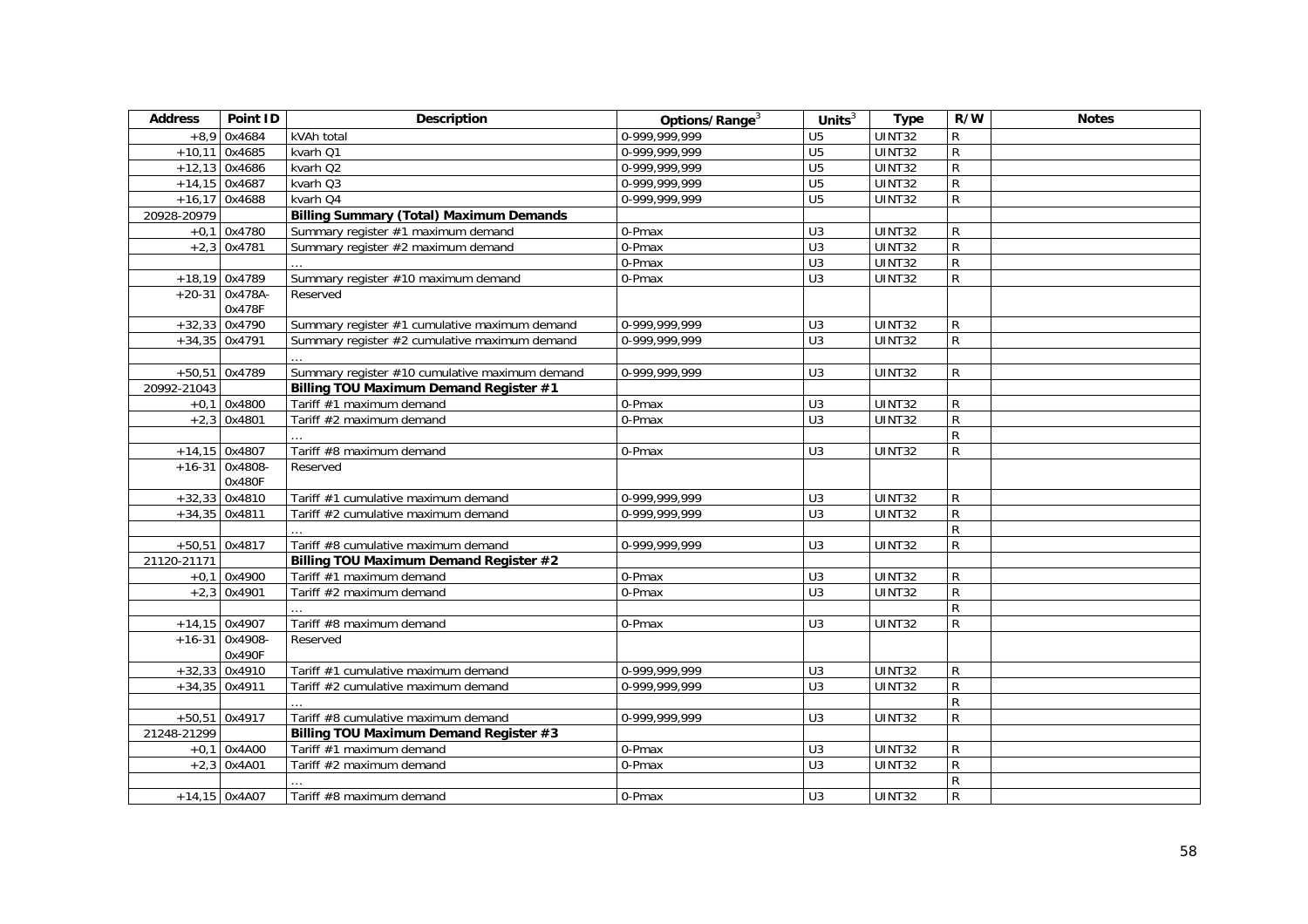| <b>Address</b> | Point ID         | Description                                   | Options/Range <sup>3</sup> | Units $3$        | <b>Type</b>   | R/W            | <b>Notes</b> |
|----------------|------------------|-----------------------------------------------|----------------------------|------------------|---------------|----------------|--------------|
|                | $+16-31$ 0x4A08- | Reserved                                      |                            |                  |               |                |              |
|                | 0x4A0F           |                                               |                            |                  |               |                |              |
| $+32,33$       | 0x4A10           | Tariff #1 cumulative maximum demand           | 0-999,999,999              | U <sub>3</sub>   | <b>UINT32</b> | R              |              |
|                | $+34,35$ 0x4A11  | Tariff #2 cumulative maximum demand           | 0-999, 999, 999            | U3               | <b>UINT32</b> | $\overline{R}$ |              |
|                |                  |                                               |                            |                  |               | $\overline{R}$ |              |
|                | $+50,51$ 0x4A17  | Tariff #8 cumulative maximum demand           | 0-999,999,999              | U <sub>3</sub>   | <b>UINT32</b> | ${\sf R}$      |              |
| 21056-21107    |                  | Billing TOU Maximum Demand Register #4        |                            |                  |               |                |              |
|                | $+0,1$ 0x4880    | Tariff #1 maximum demand                      | 0-Pmax                     | $\overline{U}$   | <b>UINT32</b> | ${\sf R}$      |              |
|                | $+2,3$ 0x4881    | Tariff #2 maximum demand                      | 0-Pmax                     | U3               | UINT32        | $\overline{R}$ |              |
|                |                  |                                               |                            |                  |               | ${\sf R}$      |              |
|                | $+14,15$ 0x4887  | Tariff #8 maximum demand                      | 0-Pmax                     | $\overline{U}$ 3 | <b>UINT32</b> | $\overline{R}$ |              |
|                | $+16-31$ 0x4888- | Reserved                                      |                            |                  |               |                |              |
|                | 0x488F           |                                               |                            |                  |               |                |              |
| $+32,33$       | 0x4890           | Tariff #1 cumulative maximum demand           | 0-999, 999, 999            | U <sub>3</sub>   | <b>UINT32</b> | ${\sf R}$      |              |
|                | $+34,35$ 0x4891  | Tariff #2 cumulative maximum demand           | 0-999,999,999              | U3               | <b>UINT32</b> | $\mathsf R$    |              |
|                |                  |                                               |                            |                  |               | $\overline{R}$ |              |
|                | $+50,51$ 0x4897  | Tariff #8 cumulative maximum demand           | 0-999,999,999              | U <sub>3</sub>   | <b>UINT32</b> | $\overline{R}$ |              |
| 21184-21235    |                  | <b>Billing TOU Maximum Demand Register #5</b> |                            |                  |               |                |              |
|                | $+0,1$ 0x4980    | Tariff #1 maximum demand                      | 0-Pmax                     | U <sub>3</sub>   | <b>UINT32</b> | R              |              |
|                | $+2,3$ 0x4981    | Tariff #2 maximum demand                      | 0-Pmax                     | $\overline{U}$ 3 | UINT32        | ${\sf R}$      |              |
|                |                  |                                               |                            |                  |               | $\overline{R}$ |              |
|                | $+14,15$ 0x4987  | Tariff #8 maximum demand                      | 0-Pmax                     | $\overline{U}$   | <b>UINT32</b> | $\overline{R}$ |              |
|                | $+16-31$ 0x4988- | Reserved                                      |                            |                  |               |                |              |
|                | 0x498F           |                                               |                            |                  |               |                |              |
|                | $+32,33$ 0x4990  | Tariff #1 cumulative maximum demand           | 0-999,999,999              | U <sub>3</sub>   | <b>UINT32</b> | R              |              |
|                | $+34,35$ 0x4991  | Tariff #2 cumulative maximum demand           | 0-999, 999, 999            | U <sub>3</sub>   | UINT32        | $\overline{R}$ |              |
|                |                  |                                               |                            |                  |               | $\mathsf R$    |              |
| $+50,51$       | 0x4997           | Tariff #8 cumulative maximum demand           | 0-999,999,999              | U <sub>3</sub>   | <b>UINT32</b> | $\overline{R}$ |              |
| 21312-21363    |                  | Billing TOU Maximum Demand Register #6        |                            |                  |               |                |              |
|                | $+0,1$ 0x4A80    | Tariff #1 maximum demand                      | $0$ -Pmax                  | U <sub>3</sub>   | <b>UINT32</b> | R              |              |
|                | $+2,3$ 0x4A81    | Tariff #2 maximum demand                      | 0-Pmax                     | $\overline{U}$   | <b>UINT32</b> | $\overline{R}$ |              |
|                |                  |                                               |                            |                  |               | ${\sf R}$      |              |
|                | $+14,15$ 0x4A87  | Tariff #8 maximum demand                      | 0-Pmax                     | U3               | UINT32        | ${\sf R}$      |              |
|                | $+16-31$ 0x4A88- | Reserved                                      |                            |                  |               |                |              |
|                | 0x4A8F           |                                               |                            |                  |               |                |              |
| $+32,33$       | 0x4A90           | Tariff #1 cumulative maximum demand           | 0-999,999,999              | U <sub>3</sub>   | <b>UINT32</b> | ${\sf R}$      |              |
|                | $+34,35$ 0x4A91  | Tariff #2 cumulative maximum demand           | 0-999, 999, 999            | U3               | <b>UINT32</b> | $\mathsf R$    |              |
|                |                  |                                               |                            |                  |               | $\overline{R}$ |              |
|                | $+50,51$ 0x4A97  | Tariff #8 cumulative maximum demand           | 0-999,999,999              | U <sub>3</sub>   | UINT32        | $\overline{R}$ |              |
| 22400-22451    |                  | Billing TOU Maximum Demand Register #7        |                            |                  |               |                |              |
| $+0,1$         | 0x5300           | Tariff #1 maximum demand                      | 0-Pmax                     | U <sub>3</sub>   | <b>UINT32</b> | R              |              |
| $+2,3$         | 0x5301           | Tariff #2 maximum demand                      | 0-Pmax                     | $\overline{U}$ 3 | UINT32        | ${\sf R}$      |              |
|                |                  | $\cdots$                                      |                            |                  |               | $\overline{R}$ |              |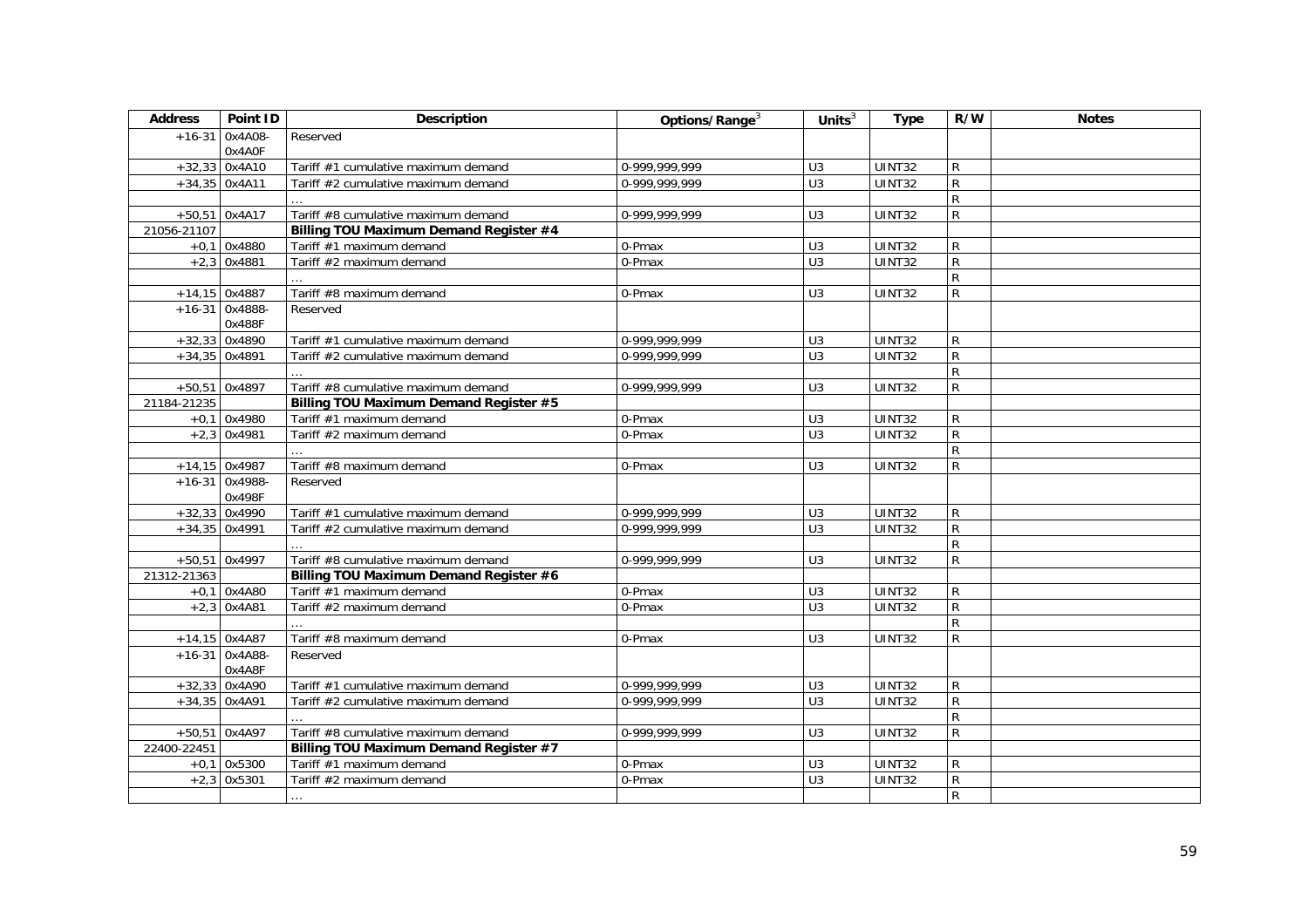| <b>Address</b> | Point ID         | <b>Description</b>                      | Options/Range <sup>3</sup> | Units $3$          | <b>Type</b>   | R/W            | <b>Notes</b> |
|----------------|------------------|-----------------------------------------|----------------------------|--------------------|---------------|----------------|--------------|
|                | $+14,15$ 0x5307  | Tariff #8 maximum demand                | 0-Pmax                     | U3                 | <b>UINT32</b> | $\mathsf{R}$   |              |
|                | $+16-31$ 0x5308- | Reserved                                |                            |                    |               |                |              |
|                | 0x530F           |                                         |                            |                    |               |                |              |
|                | $+32,33$ 0x5310  | Tariff #1 cumulative maximum demand     | 0-999,999,999              | U <sub>3</sub>     | UINT32        | $\mathsf{R}$   |              |
|                | $+34,35$ 0x5311  | Tariff #2 cumulative maximum demand     | 0-999,999,999              | U3                 | UINT32        | ${\sf R}$      |              |
|                |                  |                                         |                            |                    |               | $\mathsf{R}$   |              |
|                | +50,51 0x5317    | Tariff #8 cumulative maximum demand     | 0-999,999,999              | U3                 | UINT32        | ${\sf R}$      |              |
| 22464-22515    |                  | Billing TOU Maximum Demand Register #8  |                            |                    |               |                |              |
|                | $+0,1$ 0x5380    | Tariff #1 maximum demand                | 0-Pmax                     | U3                 | UINT32        | R              |              |
|                | $+2,3$ 0x5381    | Tariff #2 maximum demand                | 0-Pmax                     | $\overline{U}$ 3   | UINT32        | ${\sf R}$      |              |
|                |                  |                                         |                            |                    |               | ${\sf R}$      |              |
|                | $+14,15$ 0x5387  | Tariff #8 maximum demand                | 0-Pmax                     | U3                 | UINT32        | ${\sf R}$      |              |
|                | $+16-31$ 0x5388- | Reserved                                |                            |                    |               |                |              |
|                | 0x538F           |                                         |                            |                    |               |                |              |
|                | $+32,33$ 0x5390  | Tariff #1 cumulative maximum demand     | 0-999.999.999              | U <sub>3</sub>     | UINT32        | R              |              |
|                | $+34,35$ 0x5391  | Tariff #2 cumulative maximum demand     | 0-999,999,999              | $\overline{U}$ 3   | <b>UINT32</b> | $\overline{R}$ |              |
|                |                  |                                         |                            |                    |               | ${\sf R}$      |              |
| $+50,51$       | 0x5397           | Tariff #8 cumulative maximum demand     | 0-999,999,999              | U <sub>3</sub>     | <b>UINT32</b> | ${\sf R}$      |              |
| 22528-22579    |                  | Billing TOU Maximum Demand Register #9  |                            |                    |               |                |              |
|                | $+0,1$ 0x5400    | Tariff #1 register                      | 0-Pmax                     | U <sub>3</sub>     | UINT32        | $\mathsf{R}$   |              |
|                | $+2,3$ 0x5401    | Tariff #2 register                      | 0-Pmax                     | $\overline{U}$ 3   | <b>UINT32</b> | $\overline{R}$ |              |
|                |                  |                                         |                            |                    |               | ${\sf R}$      |              |
|                | $+14,15$ 0x5407  | Tariff #8 register                      | 0-Pmax                     | U <sub>3</sub>     | UINT32        | ${\sf R}$      |              |
|                | $+16-31$ 0x5408- | Reserved                                |                            |                    |               |                |              |
|                | 0x540F           |                                         |                            |                    |               |                |              |
|                | $+32,33$ 0x5410  | Tariff #1 cumulative maximum demand     | 0-999,999,999              | U3                 | UINT32        | $\mathsf{R}$   |              |
|                | $+34,35$ 0x5411  | Tariff #2 cumulative maximum demand     | 0-999, 999, 999            | $\overline{U}$ 3   | UINT32        | ${\sf R}$      |              |
|                |                  |                                         |                            |                    |               | ${\sf R}$      |              |
|                | +50,51 0x5417    | Tariff #8 cumulative maximum demand     | 0-999,999,999              | U <sub>3</sub>     | UINT32        | $\mathsf{R}$   |              |
| 22592-22643    |                  | Billing TOU Maximum Demand Register #10 |                            |                    |               |                |              |
|                | $+0,1$ 0x5480    | Tariff #1 register                      | 0-Pmax                     | $\overline{U}$ 3   | UINT32        | $\mathsf{R}$   |              |
|                | $+2,3$ 0x5481    | Tariff #2 register                      | 0-Pmax                     | $\overline{U}$     | <b>UINT32</b> | $\mathsf{R}$   |              |
|                |                  |                                         |                            |                    |               | $\overline{R}$ |              |
|                | $+14,15$ 0x5487  | Tariff #8 register                      | 0-Pmax                     | U <sub>3</sub>     | <b>UINT32</b> | ${\sf R}$      |              |
|                | $+16-31$ 0x5488- | Reserved                                |                            |                    |               |                |              |
|                | 0x548F           |                                         |                            |                    |               |                |              |
|                | $+32,33$ 0x5490  | Tariff #1 cumulative maximum demand     | 0-999,999,999              | U <sub>3</sub>     | <b>UINT32</b> | $\mathsf{R}$   |              |
|                | $+34,35$ 0x5491  | Tariff #2 cumulative maximum demand     | 0-999,999,999              | U3                 | UINT32        | ${\sf R}$      |              |
|                |                  |                                         |                            |                    |               | ${\sf R}$      |              |
|                | $+50,51$ 0x5497  | Tariff #8 cumulative maximum demand     | 0-999,999,999              | U <sub>3</sub>     | UINT32        | ${\sf R}$      |              |
| 24576-24675    |                  | V1/V12 Harmonic Angles                  |                            |                    |               |                | 2, 4         |
|                | $+0,1$ 0x6400    | H01 Harmonic angle                      | -1800-1800                 | $\times 0.1^\circ$ | <b>INT32</b>  | ${\sf R}$      |              |
|                | $+2,3$ 0x6401    | H02 Harmonic angle                      | $-1800 - 1800$             | $\times 0.1^\circ$ | <b>INT32</b>  | ${\sf R}$      |              |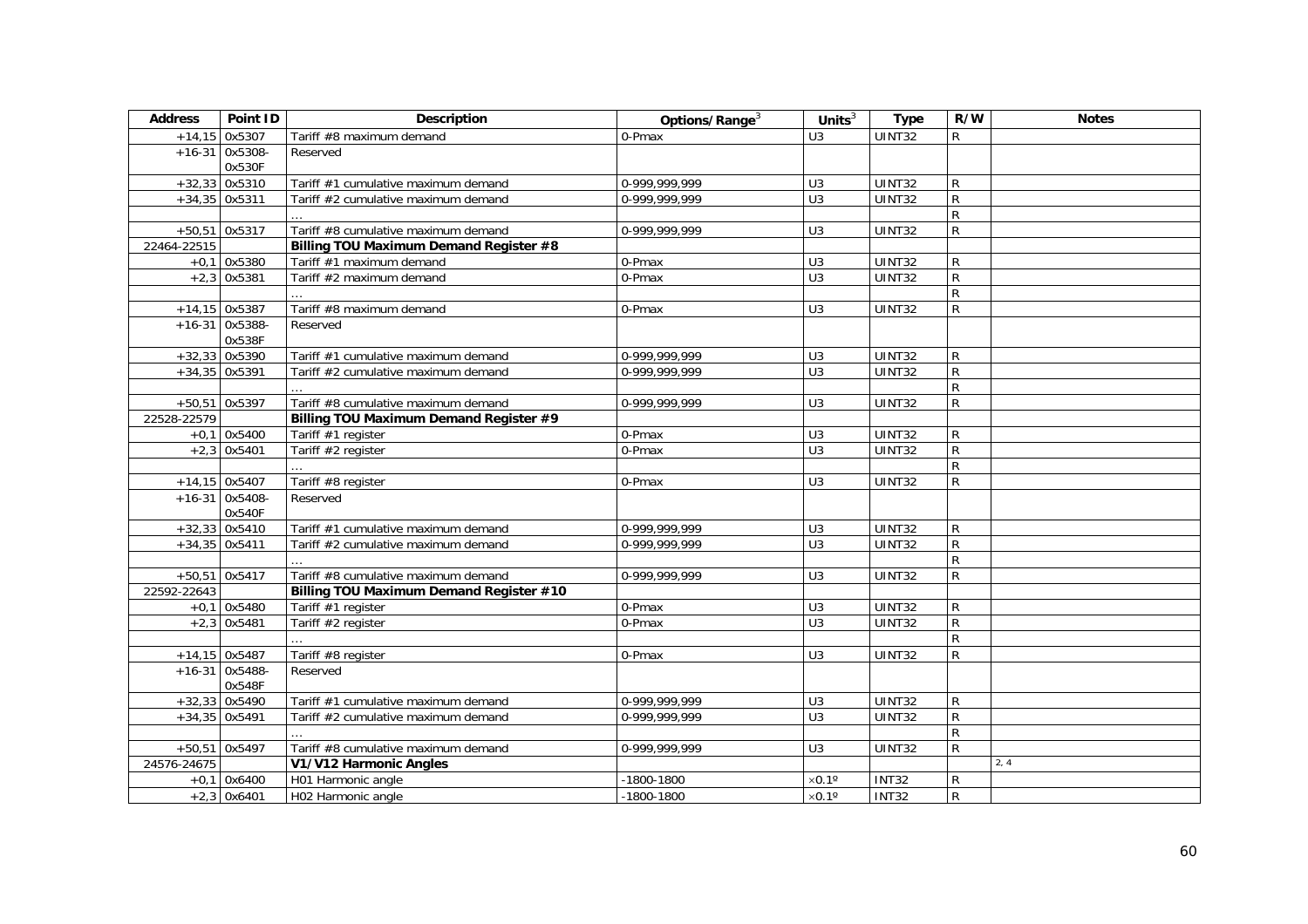| <b>Address</b> | Point ID         | <b>Description</b>        | Options/Range <sup>3</sup> | Units $3$            | <b>Type</b>        | R/W            | <b>Notes</b>   |
|----------------|------------------|---------------------------|----------------------------|----------------------|--------------------|----------------|----------------|
|                |                  |                           |                            |                      |                    |                |                |
|                | +98,99 0x6431    | H50 Harmonic angle        | $-1800 - 1800$             | $\times$ 0.1°        | $\overline{INT32}$ | $\mathsf{R}$   |                |
| 24704-24803    |                  | V2/V23 Harmonic Angles    |                            |                      |                    |                | 2, 4           |
|                | $+0,1$ 0x6500    | H01 Harmonic angle        | $-1800 - 1800$             | $\times 0.1^\circ$   | <b>INT32</b>       | R              |                |
|                | $+2,3$ 0x6501    | H02 Harmonic angle        | $-1800 - 1800$             | $\times 0.1^\circ$   | <b>INT32</b>       | ${\sf R}$      |                |
|                |                  |                           |                            |                      |                    |                |                |
|                | +98,99 0x6531    | H50 Harmonic angle        | $-1800 - 1800$             | $\times$ 0.1 $\circ$ | <b>INT32</b>       | $\mathsf{R}$   |                |
| 24832-24931    |                  | V3/V31 Harmonic Angles    |                            |                      |                    |                | 2, 4           |
| $+0,1$         | 0x6600           | H01 Harmonic angle        | $-1800 - 1800$             | $\times 0.1^\circ$   | <b>INT32</b>       | ${\sf R}$      |                |
|                | $+2,3$ 0x6601    | H02 Harmonic angle        | $-1800 - 1800$             | $\times 0.1^\circ$   | <b>INT32</b>       | ${\sf R}$      |                |
|                |                  |                           |                            |                      |                    |                |                |
| $+98,99$       | 0x6631           | H50 Harmonic angle        | $-1800 - 1800$             | $\times 0.1^\circ$   | <b>INT32</b>       | R              |                |
| 25088-25187    |                  | <b>11 Harmonic Angles</b> |                            |                      |                    |                | $\overline{A}$ |
|                | $+0,1$ 0x6800    | H01 Harmonic angle        | $-1800 - 1800$             | $\times 0.1^\circ$   | <b>INT32</b>       | ${\sf R}$      |                |
| $+2,3$         | 0x6801           | H02 Harmonic angle        | $-1800 - 1800$             | $\times 0.1^\circ$   | <b>INT32</b>       | $\overline{R}$ |                |
|                |                  |                           |                            |                      |                    |                |                |
|                | +98,99 0x6831    | H50 Harmonic angle        | $-1800 - 1800$             | $\times 0.1^\circ$   | <b>INT32</b>       | R              |                |
| 25216-25315    |                  | <b>12 Harmonic Angles</b> |                            |                      |                    |                |                |
| $+0,1$         | 0x6900           | H01 Harmonic angle        | $-1800 - 1800$             | $\times 0.1^\circ$   | INT <sub>32</sub>  | R              |                |
|                | $+2,3$ 0x6901    | H02 Harmonic angle        | $-1800 - 1800$             | $\times 0.1^\circ$   | <b>INT32</b>       | ${\sf R}$      |                |
|                |                  |                           |                            |                      |                    |                |                |
|                | +98,99 0x6931    | H50 Harmonic angle        | $-1800 - 1800$             | $\times 0.1^\circ$   | <b>INT32</b>       | R              |                |
| 25344-25443    |                  | <b>13 Harmonic Angles</b> |                            |                      |                    |                | $\overline{A}$ |
|                | $+0,1$ 0x6A00    | H01 Harmonic angle        | $-1800 - 1800$             | $\times 0.1^\circ$   | <b>INT32</b>       | ${\sf R}$      |                |
|                | $+2,3$ 0x6A01    | H02 Harmonic angle        | $-1800 - 1800$             | $\times 0.1^\circ$   | INT32              | $\mathsf{R}$   |                |
|                |                  |                           |                            |                      |                    |                |                |
|                | +98,99 0x6A31    | H50 Harmonic angle        | $-1800 - 1800$             | $\times 0.1^\circ$   | <b>INT32</b>       | ${\sf R}$      |                |
| 25472-25571    |                  | 14 Harmonic Angles        |                            |                      |                    |                | $\Delta$       |
| $+0,1$         | 0x6B00           | H01 Harmonic angle        | $-1800 - 1800$             | $\times 0.1^\circ$   | <b>INT32</b>       | ${\sf R}$      |                |
|                | $+2,3$ 0x6B01    | H02 Harmonic angle        | $-1800 - 1800$             | $\times 0.1^\circ$   | <b>INT32</b>       | ${\sf R}$      |                |
|                |                  |                           |                            |                      |                    |                |                |
|                | $+98,99$ 0x6B31  | H50 Harmonic angle        | $-1800 - 1800$             | $\times 0.1^\circ$   | <b>INT32</b>       | R              |                |
| 25600-25649    |                  | 0.2-Second RMS Values     |                            |                      |                    |                |                |
|                | $+0, 1$ 0x6C00   | V1 voltage                | 0-Vmax                     | U1                   | <b>UINT32</b>      | $\overline{R}$ |                |
|                | $+2, 3$ 0x6C01   | V2 voltage                | 0-Vmax                     | U1                   | <b>UINT32</b>      | $\overline{R}$ |                |
|                | $+4, 5$ 0x6C02   | V3 voltage                | 0-Vmax                     | U1                   | <b>UINT32</b>      | $\overline{R}$ |                |
|                | $+6, 7$ 0x6C03   | Not used                  | $\Omega$                   |                      | <b>UINT32</b>      | $\overline{R}$ |                |
|                | $+8,9$ 0x6C04    | V12 voltage               | $0-Vmax$                   | U1                   | <b>UINT32</b>      | $\overline{R}$ |                |
|                | $+10, 11$ 0x6C05 | V23 voltage               | $0-Vmax$                   | U1                   | UINT32             | $\overline{R}$ |                |
|                | $+12, 13$ 0x6C06 | V31 voltage               | 0-Vmax                     | U1                   | UINT32             | $\overline{R}$ |                |
|                | $+14, 15$ 0x6C07 | 11 current                | $0$ -Imax                  | $\overline{U4}$      | UINT32             | $\overline{R}$ |                |
|                | $+16, 17$ 0x6C08 | 12 current                | 0-Imax                     | U <sub>4</sub>       | UINT32             | $\overline{R}$ |                |
|                | $+18, 19$ 0x6C09 | 13 current                | 0-Imax                     | U <sub>4</sub>       | <b>UINT32</b>      | $\overline{R}$ |                |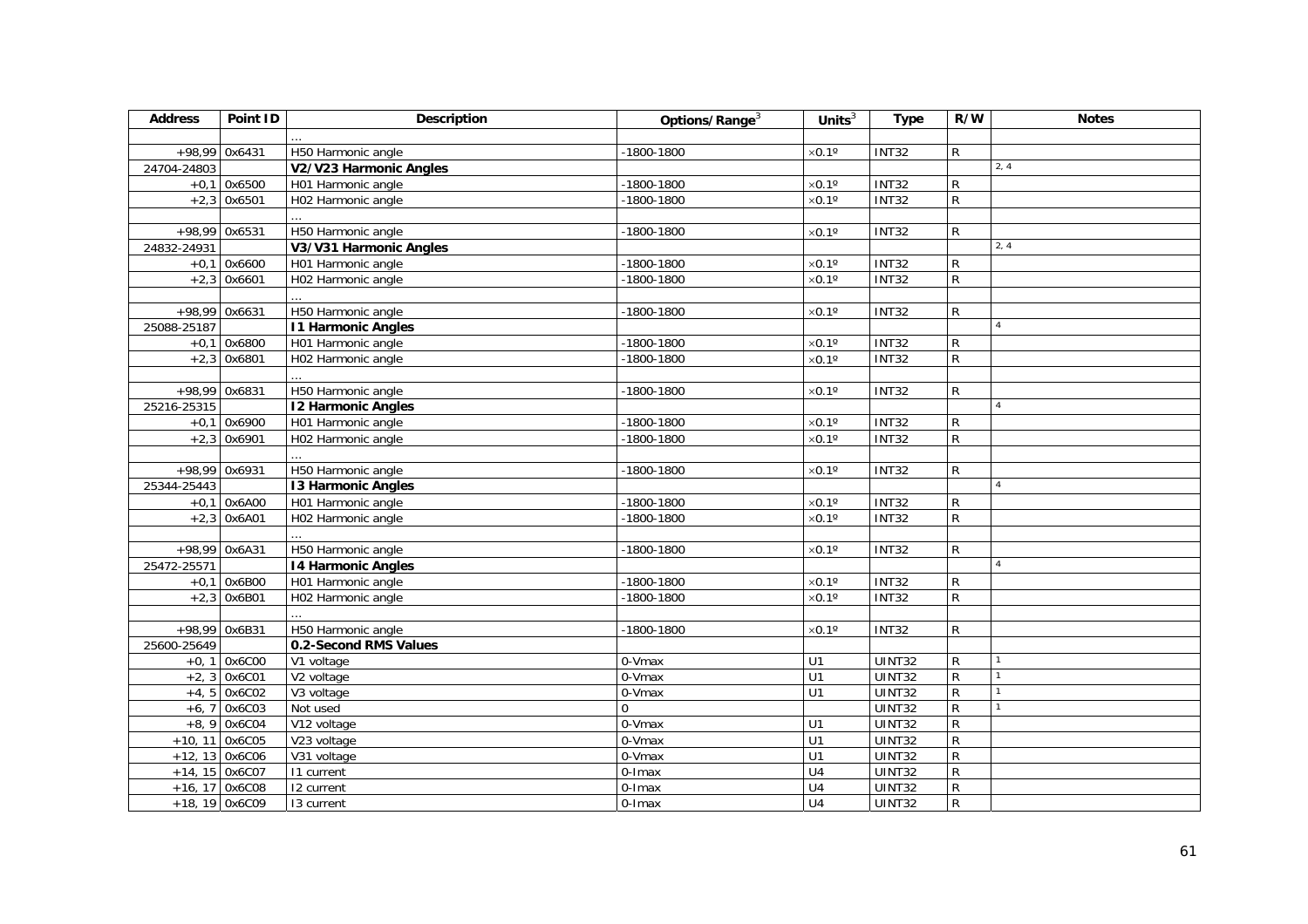| <b>Address</b> | Point ID         | Description                | Options/Range <sup>3</sup> | Units $3$        | <b>Type</b>         | R/W            | <b>Notes</b> |
|----------------|------------------|----------------------------|----------------------------|------------------|---------------------|----------------|--------------|
| $+20, 21$      | 0x6C0A           | 14 current                 | $0-14$ max                 | U <sub>4</sub>   | UINT32              | ${\sf R}$      |              |
|                | $+22, 23$ 0x6C0B | In current                 | 0-Imax                     | U4               | UINT32              | ${\sf R}$      |              |
|                | $+24, 25$ 0x6C0C | Not used                   | $\mathbf 0$                |                  | UINT32              | ${\sf R}$      |              |
|                | $+26, 27$ 0x6C0D | Not used                   | $\overline{0}$             |                  | UINT32              | ${\sf R}$      |              |
|                | +28, 29 0x6C0E   | Not used                   | $\mathbf 0$                |                  | UINT32              | ${\sf R}$      |              |
|                | +30, 31 Ox6COF   | Not used                   | $\mathbf 0$                |                  | UINT32              | $\mathsf{R}$   |              |
|                | $+32, 33$ 0x6C10 | Not used                   | $\mathbf 0$                |                  | UINT32              | ${\sf R}$      |              |
|                | $+34, 35$ 0x6C11 | Zero-sequence voltage      | 0-Vmax                     | U1               | UINT32              | $\overline{R}$ |              |
|                | $+36, 37$ 0x6C12 | Zero-sequence current      | $\overline{0}$ -Imax       | U4               | UINT32              | $\mathsf{R}$   |              |
|                | $+38, 39$ 0x6C13 | Not used                   | $\Omega$                   |                  | UINT32              | ${\sf R}$      |              |
|                | $+40, 41$ 0x6C14 | Voltage unbalance          | $0 - 3000$                 | $\times 0.1\%$   | UINT32              | $\mathsf{R}$   |              |
|                | $+42, 43$ 0x6C15 | Current unbalance          | $0 - 3000$                 | $\times 0.1\%$   | <b>UINT32</b>       | $\overline{R}$ |              |
|                | $+44, 45$ 0x6C16 | Not used                   | 0                          |                  | UINT32              | $\overline{R}$ |              |
|                | $+46, 47$ 0x6C17 | Not used                   | $\overline{0}$             |                  | UINT32              | ${\sf R}$      |              |
|                | $+48, 49$ 0x6C18 | Frequency                  | 0-10000                    | $\times 0.01$ Hz | UINT32              | $\mathsf{R}$   |              |
| 25664-25713    |                  | <b>3-Second RMS Values</b> |                            |                  |                     |                |              |
|                | $+0, 1$ 0x6C80   | V1 voltage                 | 0-Vmax                     | U1               | UINT32              | $\mathsf{R}$   |              |
| $+2, 3$        | 0x6C81           | V2 voltage                 | 0-Vmax                     | $\overline{U}$ 1 | UINT32              | $\overline{R}$ |              |
|                | $+4, 5$ 0x6C82   | V3 voltage                 | 0-Vmax                     | U1               | UINT32              | $\mathsf{R}$   |              |
| $+6, 7$        | 0x6C83           | Not used                   | $\Omega$                   |                  | UINT32              | ${\sf R}$      |              |
|                | $+8,9$ 0x6C84    | V12 voltage                | 0-Vmax                     | U1               | UINT32              | $\overline{R}$ |              |
| $+10, 11$      | 0x6C85           | V23 voltage                | $0-Vmax$                   | U1               | UINT32              | $\overline{R}$ |              |
|                | $+12, 13$ 0x6C86 | V31 voltage                | 0-Vmax                     | U1               | UINT32              | $\overline{R}$ |              |
|                | $+14, 15$ 0x6C87 | 11 current                 | $0$ -Imax                  | $\overline{U4}$  | UINT32              | $\overline{R}$ |              |
|                | $+16, 17$ 0x6C88 | 12 current                 | 0-Imax                     | $\overline{U4}$  | UINT32              | $\overline{R}$ |              |
|                | +18, 19 0x6C89   | 13 current                 | $0$ - $l$ max              | U <sub>4</sub>   | UINT32              | $\overline{R}$ |              |
|                | $+20, 21$ 0x6C8A | 14 current                 | $0-14$ max                 | U <sub>4</sub>   | UINT32              | $\overline{R}$ |              |
|                | $+22, 23$ 0x6C8B | In current                 | $0$ -Imax                  | $\overline{U4}$  | UINT32              | $\overline{R}$ |              |
|                | $+24, 25$ 0x6C8C | Not used                   | $\Omega$                   |                  | UINT32              | $\overline{R}$ |              |
|                | $+26, 27$ 0x6C8D | Not used                   | $\overline{0}$             |                  | UINT32              | $\overline{R}$ |              |
|                | $+28, 29$ 0x6C8E | Not used                   | $\overline{0}$             |                  | UINT32              | $\overline{R}$ |              |
|                | +30, 31 0x6C8F   | Not used                   | $\Omega$                   |                  | $\overline{UINT32}$ | $\overline{R}$ |              |
|                | $+32, 33$ 0x6C90 | Not used                   | $\Omega$                   |                  | UINT32              | $\overline{R}$ |              |
|                | $+34, 35$ 0x6C91 | Zero-sequence voltage      | 0-Vmax                     | U1               | UINT32              | $\overline{R}$ |              |
|                | $+36, 37$ 0x6C92 | Zero-sequence current      | $0$ -Imax                  | $\overline{U4}$  | UINT32              | $\overline{R}$ |              |
|                | $+38, 39$ 0x6C93 | Not used                   | $\Omega$                   |                  | UINT32              | $\overline{R}$ |              |
|                | $+40, 41$ 0x6C94 | Voltage unbalance          | $0 - 3000$                 | $\times 0.1\%$   | UINT32              | $\mathsf{R}$   |              |
|                | $+42, 43$ 0x6C95 | Current unbalance          | $0 - 3000$                 | $\times 0.1\%$   | UINT32              | $\overline{R}$ |              |
|                | $+44, 45$ 0x6C96 | Not used                   | $\Omega$                   |                  | UINT32              | $\overline{R}$ |              |
|                | $+46, 47$ 0x6C97 | Not used                   | $\Omega$                   |                  | UINT32              | $\overline{R}$ |              |
|                | $+48, 49$ 0x6C98 | Frequency                  | $0-10000$                  | $\times$ 0.01Hz  | <b>UINT32</b>       | $\overline{R}$ |              |
| 25728-25777    |                  | 10-Minute RMS Values       |                            |                  |                     |                |              |
|                | $+0, 1$ 0x6D00   | V1 voltage                 | 0-Vmax                     | U1               | UINT32              | $\mathsf{R}$   |              |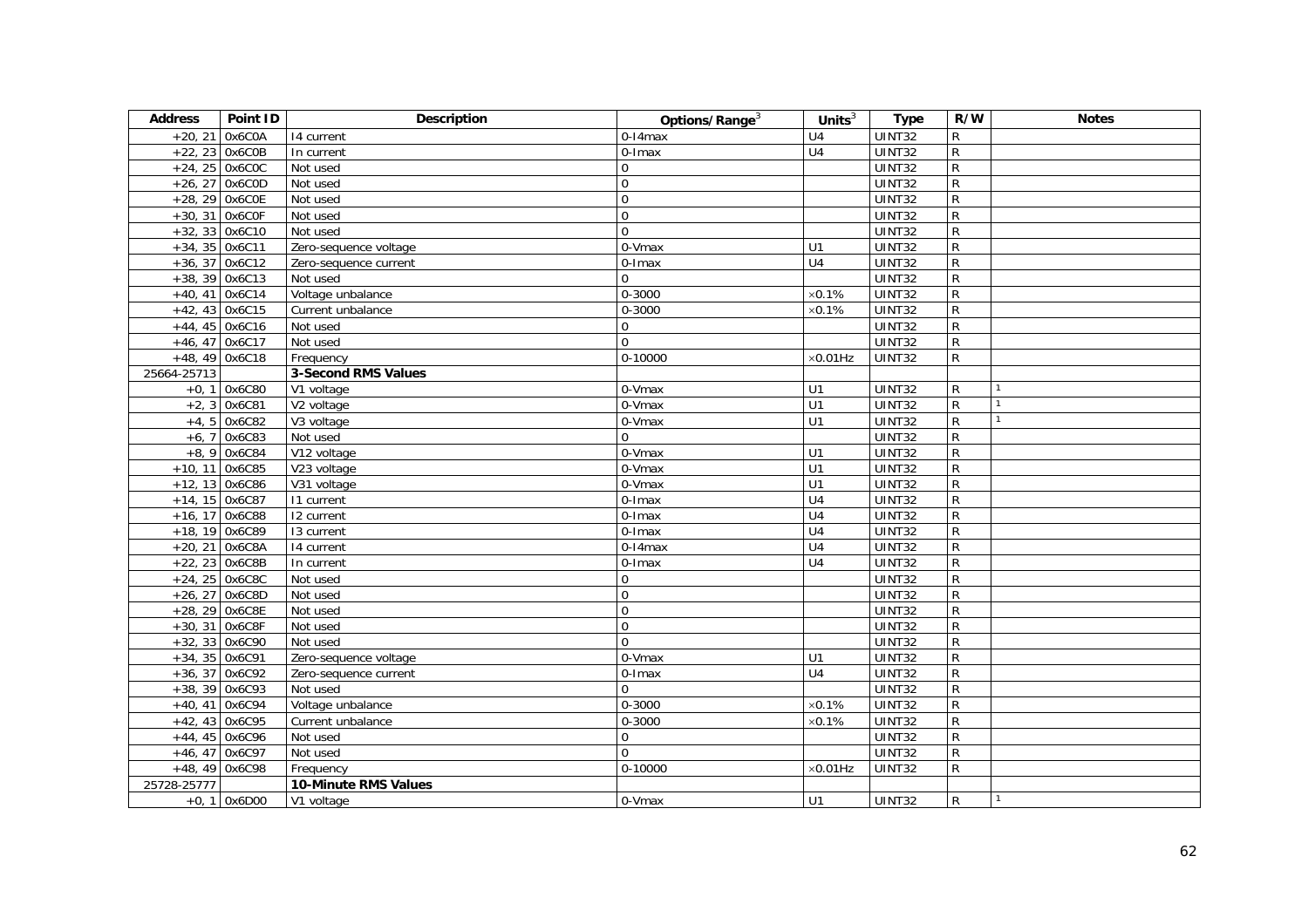| <b>Address</b> | Point ID         | Description                    | Options/Range <sup>3</sup> | Units $3$        | <b>Type</b> | R/W            | <b>Notes</b>   |
|----------------|------------------|--------------------------------|----------------------------|------------------|-------------|----------------|----------------|
| $+2, 3$        | 0x6D01           | V2 voltage                     | 0-Vmax                     | U1               | UINT32      | ${\sf R}$      |                |
|                | $+4, 5$ 0x6D02   | V3 voltage                     | $0-Vmax$                   | $\overline{U}$ 1 | UINT32      | $\mathsf{R}$   |                |
|                | $+6, 7$ 0x6D03   | Not used                       | $\Omega$                   |                  | UINT32      | $\overline{R}$ |                |
| $+8.9$         | 0x6D04           | V12 voltage                    | 0-Vmax                     | U1               | UINT32      | ${\sf R}$      |                |
|                | $+10, 11$ 0x6D05 | V23 voltage                    | 0-Vmax                     | $\overline{U}$ 1 | UINT32      | $\overline{R}$ |                |
|                | $+12, 13$ 0x6D06 | V31 voltage                    | 0-Vmax                     | $\overline{U}$ 1 | UINT32      | $\overline{R}$ |                |
|                | $+14, 15$ 0x6D07 | 11 current                     | 0-Imax                     | $\overline{U4}$  | UINT32      | $\overline{R}$ |                |
|                | $+16, 17$ 0x6D08 | 12 current                     | 0-Imax                     | $\overline{U4}$  | UINT32      | $\overline{R}$ |                |
|                | +18, 19 0x6D09   | 13 current                     | 0-Imax                     | $\overline{U4}$  | UINT32      | $\mathsf{R}$   |                |
|                | $+20, 21$ 0x6D0A | 14 current                     | $0-14$ max                 | $\overline{U4}$  | UINT32      | $\overline{R}$ |                |
|                | $+22, 23$ 0x6D0B | In current                     | $0$ -Imax                  | U <sub>4</sub>   | UINT32      | $\overline{R}$ |                |
|                | $+24, 25$ 0x6D0C | Not used                       | $\mathbf 0$                |                  | UINT32      | $\overline{R}$ |                |
|                | +26, 27 0x6D0D   | Not used                       | $\mathbf 0$                |                  | UINT32      | $\overline{R}$ |                |
|                | $+28, 29$ 0x6D0E | Not used                       | $\mathbf 0$                |                  | UINT32      | $\overline{R}$ |                |
|                | $+30, 31$ 0x6D0F | Not used                       | $\Omega$                   |                  | UINT32      | $\mathsf{R}$   |                |
|                | $+32, 33$ 0x6D10 | Not used                       | $\mathbf{0}$               |                  | UINT32      | $\overline{R}$ |                |
|                | $+34, 35$ 0x6D11 | Zero-sequence voltage          | 0-Vmax                     | U1               | UINT32      | $\mathsf{R}$   |                |
|                | $+36, 37$ 0x6D12 | Zero-sequence current          | $0$ -Imax                  | $\overline{U4}$  | UINT32      | $\overline{R}$ |                |
|                | +38, 39 0x6D13   | Not used                       | $\Omega$                   |                  | UINT32      | ${\sf R}$      |                |
|                | $+40, 41$ 0x6D14 | Voltage unbalance              | $0 - 3000$                 | $\times 0.1\%$   | UINT32      | $\mathsf{R}$   |                |
|                | $+42, 43$ 0x6D15 | Current unbalance              | $0 - 3000$                 | $\times 0.1\%$   | UINT32      | ${\sf R}$      |                |
|                | $+44, 45$ 0x6D16 | Not used                       | $\mathbf 0$                |                  | UINT32      | $\mathsf{R}$   |                |
|                | $+46, 47$ 0x6D17 | Not used                       | $\Omega$                   |                  | UINT32      | $\overline{R}$ |                |
|                | $+48, 49$ 0x6D18 | Frequency                      | $\overline{0}$ -10000      | $\times 0.01$ Hz | UINT32      | $\overline{R}$ |                |
| 25856-25903    |                  | 0.2-Second Total Harmonics     |                            |                  |             |                |                |
|                | $+0, 1$ 0x6E00   | V1 THD                         | 0-9999                     | $\times 0.1\%$   | UINT32      | $\mathsf{R}$   | $\overline{2}$ |
| $+2, 3$        | 0x6E01           | V <sub>2</sub> TH <sub>D</sub> | 0-9999                     | $\times 0.1\%$   | UINT32      | $\overline{R}$ | $\overline{2}$ |
|                | $+4, 5$ 0x6E02   | V3 THD                         | 0-9999                     | $\times 0.1\%$   | UINT32      | ${\sf R}$      | 2              |
| $+6, 7$        | 0x6E03           | Not used                       | $\Omega$                   |                  | UINT32      | $\mathsf{R}$   |                |
|                | $+8,9$ 0x6E04    | I1 THD                         | 0-9999                     | $\times 0.1\%$   | UINT32      | $\mathsf{R}$   |                |
|                | $+10, 11$ 0x6E05 | I2 THD                         | 0-9999                     | $\times 0.1\%$   | UINT32      | $\overline{R}$ |                |
|                | $+12, 13$ 0x6E06 | <b>I3 THD</b>                  | 0-9999                     | $\times 0.1\%$   | UINT32      | $\overline{R}$ |                |
|                | $+14, 15$ 0x6E07 | 14 THD                         | 0-9999                     | $\times 0.1\%$   | UINT32      | ${\sf R}$      |                |
|                | $+16, 17$ 0x6E08 | V1 interharmonics THD          | 0-9999                     | $\times 0.1\%$   | UINT32      | $\overline{R}$ | $\overline{2}$ |
|                | +18, 19 0x6E09   | V2 interharmonics THD          | 0-9999                     | $\times 0.1\%$   | UINT32      | $\mathsf{R}$   | $\overline{2}$ |
|                | +20, 21 0x6E0A   | V3 interharmonics THD          | 0-9999                     | $\times 0.1\%$   | UINT32      | $\mathsf{R}$   | 2              |
|                | $+22, 23$ 0x6E0B | Not used                       | $\Omega$                   |                  | UINT32      | $\overline{R}$ |                |
|                | +24, 25 0x6E0C   | 11 interharmonics THD          | 0-9999                     | $\times 0.1\%$   | UINT32      | ${\sf R}$      |                |
|                | $+26, 27$ 0x6E0D | 12 interharmonics THD          | 0-9999                     | $\times 0.1\%$   | UINT32      | ${\sf R}$      |                |
|                | $+28, 29$ 0x6E0E | 13 interharmonics THD          | 0-9999                     | $\times 0.1\%$   | UINT32      | $\mathsf{R}$   |                |
|                | $+30, 31$ Ox6E0F | 14 interharmonics THD          | 0-9999                     | $\times 0.1\%$   | UINT32      | $\overline{R}$ |                |
|                | $+32, 33$ 0x6E10 | I1 TDD                         | $0 - 1000$                 | $\times 0.1\%$   | UINT32      | $\mathsf{R}$   |                |
|                | $+34, 35$ 0x6E11 | <b>I2 TDD</b>                  | $0 - 1000$                 | $\times 0.1\%$   | UINT32      | ${\sf R}$      |                |
|                |                  |                                |                            |                  |             |                |                |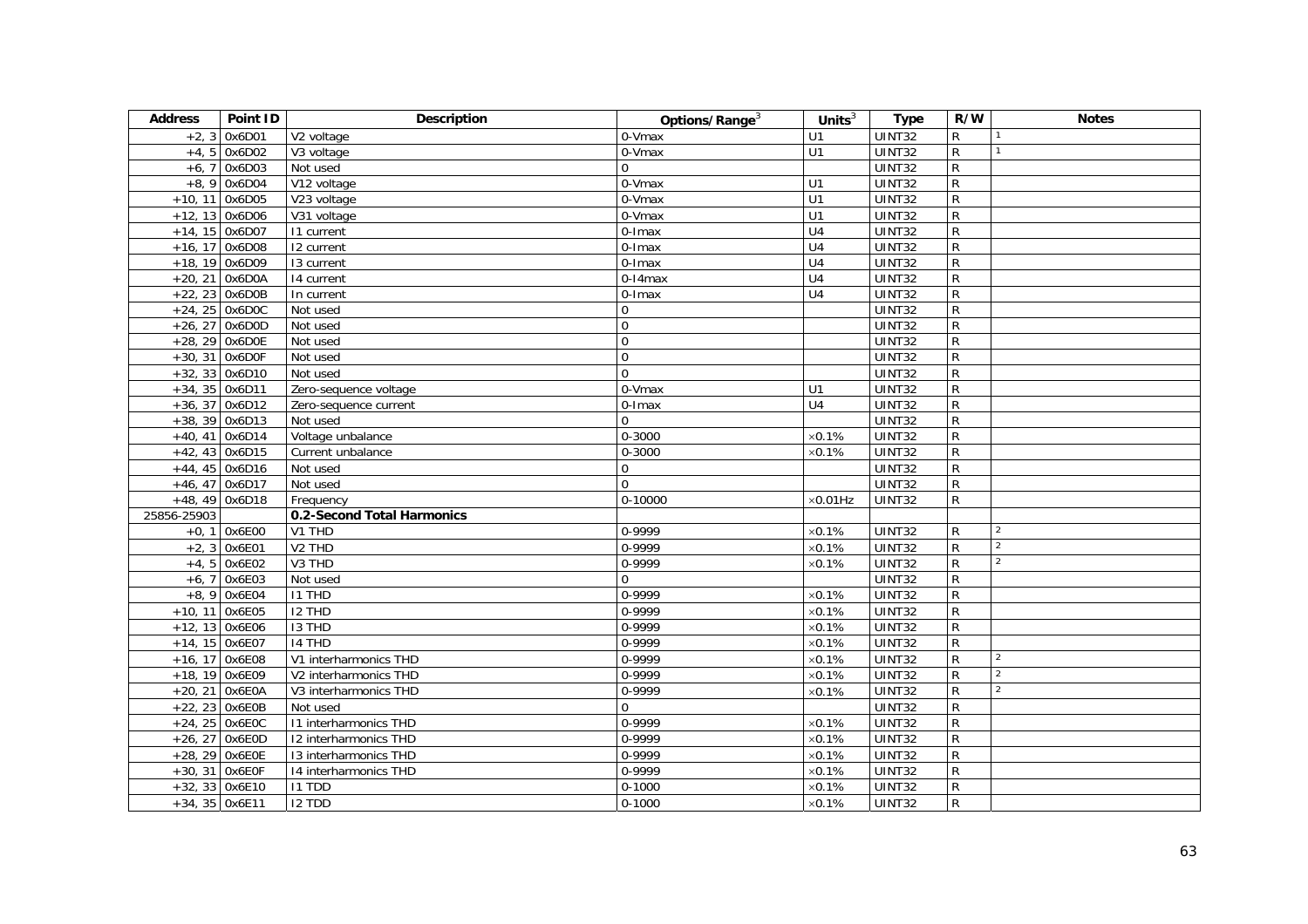| <b>Address</b>   | Point ID         | <b>Description</b>             | Options/Range <sup>3</sup> | Units $3$      | <b>Type</b>   | R/W            | <b>Notes</b>   |
|------------------|------------------|--------------------------------|----------------------------|----------------|---------------|----------------|----------------|
| $+36, 37$        | 0x6E12           | <b>I3 TDD</b>                  | $0 - 1000$                 | $\times 0.1\%$ | UINT32        | R              |                |
| $+38, 39$ 0x6E13 |                  | 14 TDD                         | $0 - 1000$                 | $\times 0.1\%$ | UINT32        | $\overline{R}$ |                |
| $+40.41$         | 0x6E14           | 11 K-Factor                    | 10-9999                    | $\times 0.1$   | <b>UINT32</b> | ${\sf R}$      |                |
| $+42, 43$ 0x6E15 |                  | 12 K-Factor                    | 10-9999                    | $\times 0.1$   | UINT32        | ${\sf R}$      |                |
|                  | $+44, 45$ 0x6E16 | 13 K-Factor                    | 10-9999                    | $\times 0.1$   | <b>UINT32</b> | $\overline{R}$ |                |
| $+46, 47$ 0x6E17 |                  | 14 K-Factor                    | 10-9999                    | $\times 0.1$   | UINT32        | $\mathsf{R}$   |                |
| 25920-25967      |                  | 3-Second Total Harmonics       |                            |                |               |                |                |
|                  | $+0, 1$ 0x6E80   | V1 THD                         | 0-9999                     | $\times 0.1\%$ | UINT32        | R              | $\overline{2}$ |
|                  | $+2, 3$ 0x6E81   | V <sub>2</sub> THD             | 0-9999                     | $\times 0.1\%$ | <b>UINT32</b> | ${\sf R}$      | $\overline{2}$ |
| $+4, 5$          | 0x6E82           | V <sub>3</sub> THD             | 0-9999                     | $\times 0.1\%$ | <b>UINT32</b> | ${\sf R}$      | 2              |
|                  | $+6, 7$ 0x6E83   | Not used                       | $\mathbf 0$                |                | UINT32        | ${\sf R}$      |                |
|                  | $+8, 9$ 0x6E84   | $I1$ THD                       | 0-9999                     | $\times0.1\%$  | <b>UINT32</b> | R              |                |
| $+10, 11$ 0x6E85 |                  | I2 THD                         | 0-9999                     | $\times$ 0.1%  | <b>UINT32</b> | ${\sf R}$      |                |
| $+12, 13$ 0x6E86 |                  | $13$ THD                       | 0-9999                     | $\times 0.1\%$ | UINT32        | ${\sf R}$      |                |
| $+14, 15$ 0x6E87 |                  | 14 THD                         | 0-9999                     | $\times 0.1\%$ | UINT32        | ${\sf R}$      |                |
| $+16, 17$ 0x6E88 |                  | V1 interharmonics THD          | 0-9999                     | $\times 0.1\%$ | UINT32        | $\overline{R}$ | 2              |
| +18, 19 0x6E89   |                  | V2 interharmonics THD          | 0-9999                     | $\times$ 0.1%  | UINT32        | $\overline{R}$ | $\overline{2}$ |
|                  | +20, 21 0x6E8A   | V3 interharmonics THD          | 0-9999                     | $\times 0.1\%$ | <b>UINT32</b> | ${\sf R}$      | $\overline{2}$ |
| $+22, 23$        | 0x6E8B           | Not used                       | $\Omega$                   |                | UINT32        | ${\sf R}$      |                |
|                  | $+24, 25$ 0x6E6E | 11 interharmonics THD          | 0-9999                     | $\times 0.1\%$ | <b>UINT32</b> | ${\sf R}$      |                |
| +26, 27 0x6E8D   |                  | 12 interharmonics THD          | 0-9999                     | $\times 0.1\%$ | <b>UINT32</b> | R              |                |
|                  | $+28, 29$ 0x6E8E | 13 interharmonics THD          | 0-9999                     | $\times 0.1\%$ | <b>UINT32</b> | $\overline{R}$ |                |
| $+30, 31$ 0x6E8F |                  | 14 interharmonics THD          | 0-9999                     | $\times 0.1\%$ | UINT32        | ${\sf R}$      |                |
| $+32, 33$ 0x6E90 |                  | 11 TDD                         | $0 - 1000$                 | $\times$ 0.1%  | <b>UINT32</b> | $\mathsf{R}$   |                |
| $+34, 35$ 0x6E91 |                  | I2 TDD                         | $0 - 1000$                 | $\times 0.1\%$ | <b>UINT32</b> | ${\sf R}$      |                |
|                  | $+36, 37$ 0x6E92 | <b>I3 TDD</b>                  | $0 - 1000$                 | $\times$ 0.1%  | UINT32        | ${\sf R}$      |                |
| +38, 39 0x6E93   |                  | 14 TDD                         | $0 - 1000$                 | $\times 0.1\%$ | <b>UINT32</b> | $\mathsf{R}$   |                |
| $+40, 41$ 0x6E94 |                  | <b>11 K-Factor</b>             | 10-9999                    | $\times 0.1$   | <b>UINT32</b> | $\mathsf{R}$   |                |
| $+42, 43$ 0x6E95 |                  | 12 K-Factor                    | 10-9999                    | $\times 0.1$   | <b>UINT32</b> | ${\sf R}$      |                |
| $+44, 45$ 0x6E96 |                  | 13 K-Factor                    | 10-9999                    | $\times 0.1$   | <b>UINT32</b> | R              |                |
| $+46, 47$ 0x6E97 |                  | 14 K-Factor                    | 10-9999                    | $\times 0.1$   | UINT32        | ${\sf R}$      |                |
| 25984-26031      |                  | 10-Minute Total Harmonics      |                            |                |               |                |                |
| $+0, 1$          | 0x6F00           | V1 THD                         | 0-9999                     | $\times 0.1\%$ | <b>UINT32</b> | R              | $\overline{2}$ |
|                  | $+2, 3$ 0x6F01   | V <sub>2</sub> TH <sub>D</sub> | 0-9999                     | $\times 0.1\%$ | UINT32        | $\overline{R}$ | $\overline{2}$ |
| $+4, 5$          | 0x6F02           | V <sub>3</sub> THD             | 0-9999                     | $\times$ 0.1%  | <b>UINT32</b> | ${\sf R}$      | $\overline{2}$ |
|                  | $+6, 7$ 0x6F03   | Not used                       | $\Omega$                   |                | <b>UINT32</b> | ${\sf R}$      |                |
|                  | $+8,9$ 0x6F04    | <b>I1 THD</b>                  | 0-9999                     | $\times 0.1\%$ | UINT32        | $\overline{R}$ |                |
| $+10, 11$ 0x6F05 |                  | <b>I2 THD</b>                  | 0-9999                     | $\times 0.1\%$ | UINT32        | ${\sf R}$      |                |
| $+12, 13$ 0x6F06 |                  | <b>I3 THD</b>                  | 0-9999                     | $\times$ 0.1%  | <b>UINT32</b> | ${\sf R}$      |                |
| $+14, 15$ 0x6F07 |                  | 14 THD                         | 0-9999                     | $\times 0.1\%$ | <b>UINT32</b> | ${\sf R}$      |                |
| $+16, 17$ 0x6F08 |                  | V1 interharmonics THD          | 0-9999                     | $\times 0.1\%$ | UINT32        | $\mathsf{R}$   | 2              |
| $+18, 19$ 0x6F09 |                  | V2 interharmonics THD          | 0-9999                     | $\times 0.1\%$ | UINT32        | ${\sf R}$      | $\overline{2}$ |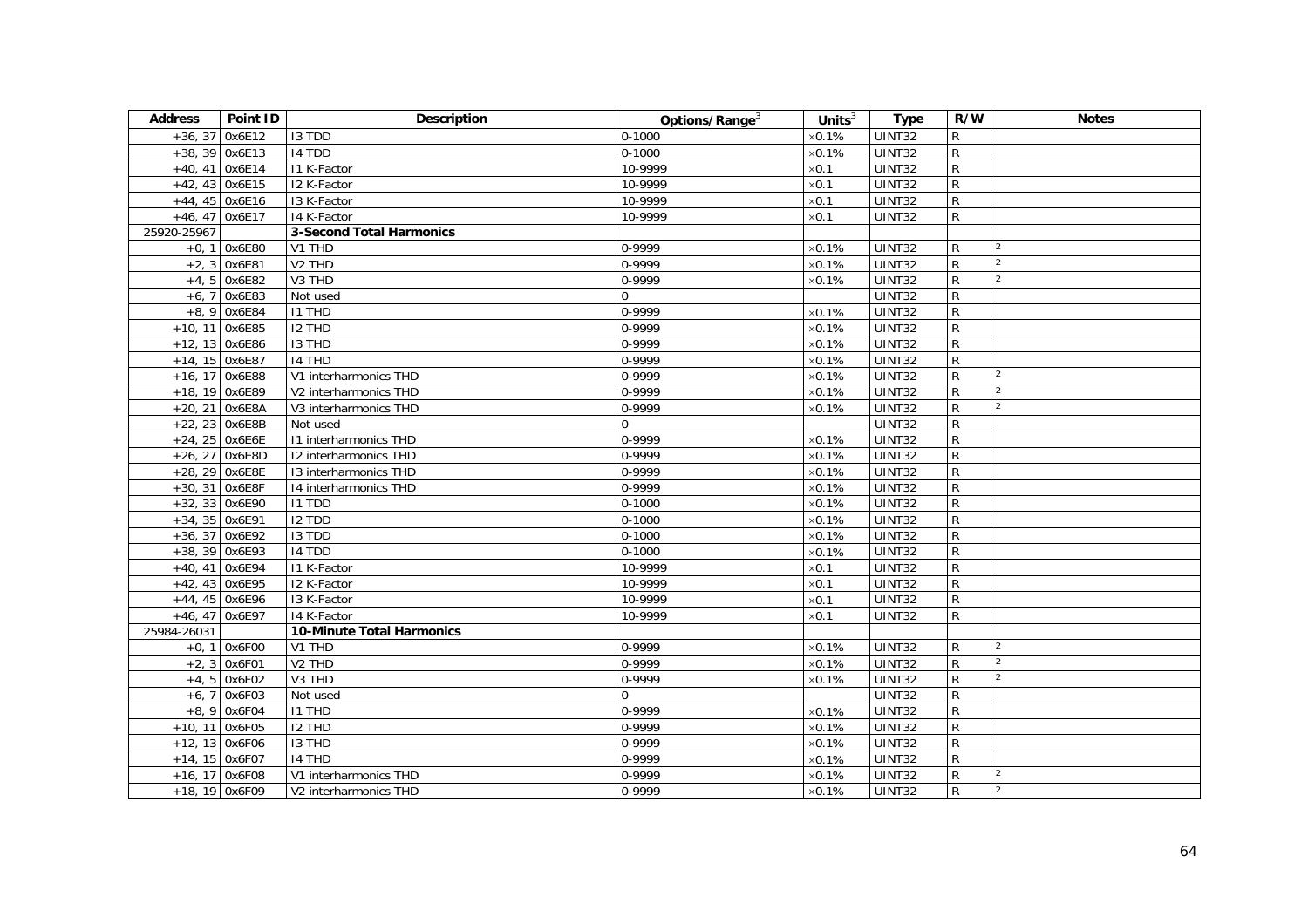| <b>Address</b>   | Point ID         | <b>Description</b>                                 | Options/Range <sup>3</sup> | Units $\overline{3}$             | <b>Type</b>                    | R/W            | <b>Notes</b>     |
|------------------|------------------|----------------------------------------------------|----------------------------|----------------------------------|--------------------------------|----------------|------------------|
|                  | $+20, 21$ 0x6F0A | V3 interharmonics THD                              | 0-9999                     | $\times 0.1\%$                   | UINT32                         | $\mathsf R$    | 2                |
|                  | $+22, 23$ 0x6F0B | Not used                                           | $\Omega$                   |                                  | UINT32                         | ${\sf R}$      |                  |
|                  | $+24, 25$ 0x6F0C | 11 interharmonics THD                              | 0-9999                     | $\times 0.1\%$                   | <b>UINT32</b>                  | ${\sf R}$      |                  |
|                  | $+26, 27$ 0x6F0D | 12 interharmonics THD                              | 0-9999                     | $\times 0.1\%$                   | <b>UINT32</b>                  | $\overline{R}$ |                  |
| $+28, 29$ 0x6F0E |                  | 13 interharmonics THD                              | 0-9999                     | $\times$ 0.1%                    | UINT32                         | ${\sf R}$      |                  |
| $+30, 31$ 0x6F0F |                  | 14 interharmonics THD                              | 0-9999                     | $\times 0.1\%$                   | <b>UINT32</b>                  | $\overline{R}$ |                  |
|                  | $+32, 33$ 0x6F10 | <b>I1 TDD</b>                                      | $0 - 1000$                 | $\times 0.1\%$                   | UINT32                         | $\overline{R}$ |                  |
| $+34, 35$ 0x6F11 |                  | I2 TDD                                             | $0 - 1000$                 | $\times 0.1\%$                   | <b>UINT32</b>                  | $\overline{R}$ |                  |
|                  | $+36, 37$ 0x6F12 | <b>I3 TDD</b>                                      | $0 - 1000$                 | $\times 0.1\%$                   | <b>UINT32</b>                  | ${\sf R}$      |                  |
|                  | $+38, 39$ 0x6F13 | 14 TDD                                             | $0 - 1000$                 | $\times 0.1\%$                   | <b>UINT32</b>                  | ${\sf R}$      |                  |
| $+40, 41$ 0x6F14 |                  | 11 K-Factor                                        | 10-9999                    | $\times 0.1$                     | <b>UINT32</b>                  | ${\sf R}$      |                  |
| $+42, 43$ 0x6F15 |                  | 12 K-Factor                                        | 10-9999                    | $\times 0.1$                     | <b>UINT32</b>                  | ${\sf R}$      |                  |
|                  | $+44, 45$ 0x6F16 | 13 K-Factor                                        | 10-9999                    | $\times 0.1$                     | <b>UINT32</b>                  | $\overline{R}$ |                  |
| $+46, 47$ 0x6F17 |                  | 14 K-Factor                                        | 10-9999                    | $\times$ 0.1                     | UINT32                         | $\overline{R}$ |                  |
|                  |                  | <b>Generic TOU Season Energy Registers</b>         |                            |                                  |                                |                | Point references |
|                  | 0x7000           | Tariff #1 register                                 | 0-999,999,999              | U <sub>5</sub>                   | <b>UINT32</b>                  |                |                  |
|                  | 0x7001           | Tariff #2 register                                 | 0-999,999,999              | U <sub>5</sub>                   | UINT32                         |                |                  |
|                  |                  |                                                    |                            |                                  |                                |                |                  |
|                  | 0x7007           | Tariff #8 register                                 | 0-999.999.999              | U <sub>5</sub>                   | <b>UINT32</b>                  |                |                  |
|                  |                  | <b>Generic TOU Season Maximum Demand Registers</b> |                            |                                  |                                |                | Point references |
|                  | 0x7100           | Tariff #1 register                                 | 0-Pmax                     | $\overline{U}$                   | UINT32                         |                |                  |
|                  | 0x7101           | Tariff #2 register                                 | 0-Pmax                     | U <sub>3</sub>                   | <b>UINT32</b>                  |                |                  |
|                  |                  |                                                    |                            |                                  |                                |                |                  |
|                  | 0x7107           | Tariff #8 register                                 | 0-Pmax                     | U <sub>3</sub>                   | <b>UINT32</b>                  |                |                  |
|                  |                  | <b>Generic Data</b>                                |                            |                                  |                                |                | Point references |
|                  | 0x7400           | V1 voltage                                         | 0-Vmax                     | U1                               | <b>UINT32</b>                  |                |                  |
|                  | 0x7401           | V2 voltage                                         | 0-Vmax                     | $\overline{U}$ 1                 | <b>UINT32</b>                  |                |                  |
|                  | 0x7402           | V3 voltage                                         | $0-Vmax$                   | $\overline{U}$ 1                 | UINT32                         |                |                  |
|                  | 0x7403           | V4 (neutral-ground) voltage                        | 0-Vmax                     | U1                               | UINT32                         |                |                  |
|                  | 0x7404           | V12 voltage                                        | 0-Vmax                     | $\overline{U}$                   | UINT32                         |                |                  |
|                  | 0x7405           | V23 voltage                                        | 0-Vmax                     | U1                               | <b>UINT32</b>                  |                |                  |
|                  | 0x7406           | V31 voltage                                        | 0-Vmax                     | $\overline{U}$ 1                 | <b>UINT32</b>                  |                |                  |
|                  | 0x7407           | 11 current                                         | 0-Imax                     | U <sub>4</sub>                   | UINT32                         |                |                  |
|                  | 0x7408           | 12 current                                         | $0$ -Imax                  | U <sub>4</sub>                   | <b>UINT32</b>                  |                |                  |
|                  | 0x7409           | 13 current                                         | $0$ -Imax                  | U <sub>4</sub>                   | UINT32                         |                |                  |
|                  | 0x740A           | 14 current                                         | $0-14$ max                 | U4                               | UINT32                         |                |                  |
|                  | 0x740B           | In current                                         | 0-Imax                     | U <sub>4</sub><br>U1             | <b>UINT32</b><br><b>UINT32</b> |                |                  |
|                  | 0x7411           | Zero-sequence voltage                              | 0-Vmax                     |                                  | UINT32                         |                |                  |
|                  | 0x7412<br>0x7414 | Zero-sequence current                              | 0-Imax<br>$0 - 3000$       | U <sub>4</sub>                   | UINT32                         |                |                  |
|                  | 0x7415           | Voltage unbalance                                  | $0 - 3000$                 | $\times 0.1\%$<br>$\times 0.1\%$ | UINT32                         |                |                  |
|                  |                  | Current unbalance                                  | 0-10000                    |                                  |                                |                |                  |
|                  | 0x7418           | Frequency                                          |                            | $\times 0.01$ Hz                 | UINT32                         |                | $\overline{2}$   |
|                  | 0x7419           | V1 THD                                             | 0-9999                     | $\times 0.1\%$                   | UINT32                         |                |                  |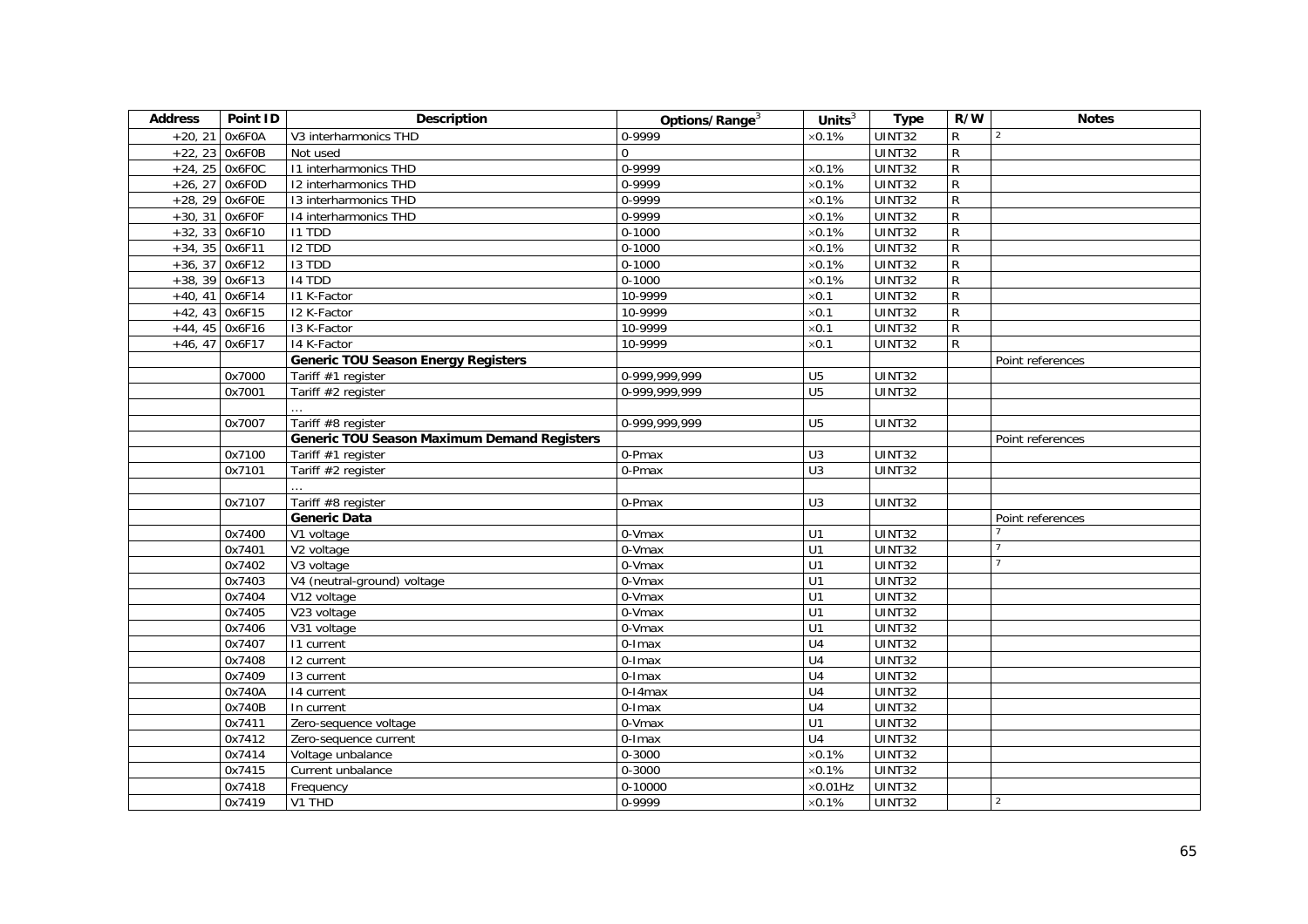| <b>Address</b> | Point ID | <b>Description</b>                    | Options/Range <sup>3</sup> | Units $3$       | <b>Type</b>   | R/W | <b>Notes</b>   |
|----------------|----------|---------------------------------------|----------------------------|-----------------|---------------|-----|----------------|
|                | 0x741A   | V <sub>2</sub> THD                    | 0-9999                     | $\times$ 0.1%   | <b>UINT32</b> |     | 2              |
|                | 0x741B   | V <sub>3</sub> THD                    | 0-9999                     | $\times 0.1\%$  | UINT32        |     | $\overline{2}$ |
|                | 0x741D   | <b>I1 THD</b>                         | 0-9999                     | $\times 0.1\%$  | UINT32        |     |                |
|                | 0x741E   | <b>I2 THD</b>                         | 0-9999                     | $\times 0.1\%$  | <b>UINT32</b> |     |                |
|                | 0x741F   | I3 THD                                | 0-9999                     | $\times 0.1\%$  | <b>UINT32</b> |     |                |
|                | 0x7420   | 14 THD                                | 0-9999                     | $\times 0.1\%$  | UINT32        |     |                |
|                | 0x7421   | V1 interharmonics THD                 | 0-9999                     | $\times 0.1\%$  | <b>UINT32</b> |     | 2              |
|                | 0x7422   | V2 interharmonics THD                 | 0-9999                     | $\times 0.1\%$  | <b>UINT32</b> |     | $\overline{2}$ |
|                | 0x7423   | V3 interharmonics THD                 | 0-9999                     | $\times 0.1\%$  | <b>UINT32</b> |     | 2              |
|                | 0x7425   | 11 interharmonics THD                 | 0-9999                     | $\times 0.1\%$  | <b>UINT32</b> |     |                |
|                | 0x7426   | 12 interharmonics THD                 | 0-9999                     | $\times 0.1\%$  | <b>UINT32</b> |     |                |
|                | 0x7427   | 13 interharmonics THD                 | 0-9999                     | $\times 0.1\%$  | <b>UINT32</b> |     |                |
|                | 0x7428   | 14 interharmonics THD                 | 0-9999                     | $\times 0.1\%$  | <b>UINT32</b> |     |                |
|                | 0x7429   | I1 TDD                                | $0 - 1000$                 | $\times 0.1\%$  | <b>UINT32</b> |     |                |
|                | 0x742A   | I <sub>2</sub> T <sub>D</sub>         | $0 - 1000$                 | $\times 0.1\%$  | <b>UINT32</b> |     |                |
|                | 0x742B   | 13 TDD                                | $0 - 1000$                 | $\times 0.1\%$  | <b>UINT32</b> |     |                |
|                | 0x742C   | 14 TDD                                | $0 - 1000$                 | $\times 0.1\%$  | UINT32        |     |                |
|                | 0x742D   | <b>11 K-Factor</b>                    | 10-9999                    | $\times 0.1$    | <b>UINT32</b> |     |                |
|                | 0x742E   | 12 K-Factor                           | 10-9999                    | $\times 0.1$    | <b>UINT32</b> |     |                |
|                | 0x742F   | 13 K-Factor                           | 10-9999                    | $\times$ 0.1    | <b>UINT32</b> |     |                |
|                | 0x7430   | 14 K-Factor                           | 10-9999                    | $\times$ 0.1    | <b>UINT32</b> |     |                |
|                | 0x750F   | $\overline{V1}$ impulsive voltage     | 0-Vmax                     | $\overline{U1}$ | <b>UINT32</b> |     |                |
|                | 0x7510   | V2 impulsive voltage                  | 0-Vmax                     | U1              | <b>UINT32</b> |     |                |
|                | 0x7511   | V3 impulsive voltage                  | 0-Vmax                     | $\overline{U}$  | UINT32        |     |                |
|                | 0x7512   | V4 (neutral-ground) impulsive voltage | 0-Vmax                     | $\overline{U}$  | <b>UINT32</b> |     |                |
|                | 0x7513   | V12 impulsive voltage                 | $0-Vmax$                   | $\overline{U}$  | UINT32        |     |                |
|                | 0x7514   | V23 impulsive voltage                 | 0-Vmax                     | U1              | <b>UINT32</b> |     |                |
|                | 0x7515   | V31 impulsive voltage                 | 0-Vmax                     | U1              | <b>UINT32</b> |     |                |
|                | 0x1900   | V1 H01 Harmonic voltage, %Un          | $0 - 10000$                | $\times$ 0.01%  | UINT32        |     | 2              |
|                | 0x1901   | V1 H02 Harmonic voltage, %Un          | $0 - 10000$                | $\times 0.01\%$ | <b>UINT32</b> |     | $\overline{2}$ |
|                |          |                                       |                            |                 |               |     |                |
|                | 0x1931   | V1 H50 Harmonic voltage, %Un          | 0-10000                    | $\times 0.01\%$ | <b>UINT32</b> |     | 2              |
|                | 0x1A00   | V2 H01 Harmonic voltage, %Un          | $0-10000$                  | $\times 0.01\%$ | <b>UINT32</b> |     | 2              |
|                | 0x1A01   | V2 H02 Harmonic voltage, %Un          | 0-10000                    | $\times 0.01\%$ | UINT32        |     | $\overline{2}$ |
|                |          |                                       |                            |                 |               |     |                |
|                | 0x1A31   | V2 H50 Harmonic voltage, %Un          | 0-10000                    | $\times 0.01\%$ | <b>UINT32</b> |     | 2              |
|                | 0x1B00   | V3 H01 Harmonic voltage, %Un          | $0-10000$                  | $\times 0.01\%$ | <b>UINT32</b> |     | 2              |
|                | 0x1B01   | V3 H02 Harmonic voltage, %Un          | $0 - 10000$                | $\times 0.01\%$ | UINT32        |     | 2              |
|                |          |                                       |                            |                 |               |     |                |
|                | 0x1B31   | V3 H50 Harmonic voltage, %Un          | 0-10000                    | $\times 0.01\%$ | <b>UINT32</b> |     | $\mathcal{P}$  |
|                | 0x2980   | V1 Pst                                | $0 - 2000$                 | $\times 0.01$   | <b>UINT32</b> |     | 2              |
|                | 0x2981   | V <sub>2</sub> Pst                    | $0 - 2000$                 | $\times 0.01$   | UINT32        |     | 2              |
|                | 0x2982   | V3 Pst                                | $0 - 2000$                 | $\times 0.01$   | UINT32        |     | $\overline{2}$ |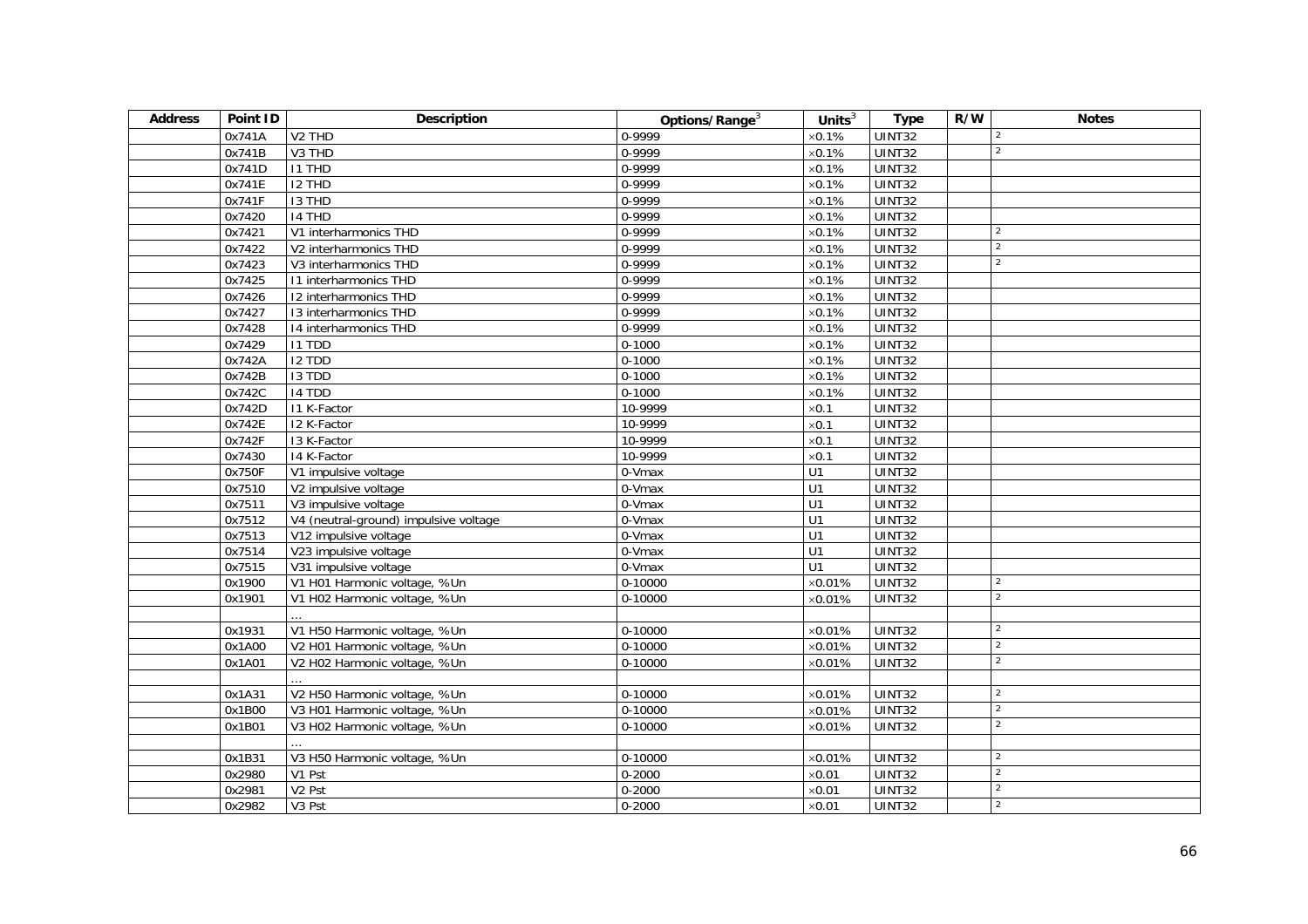| <b>Address</b> | Point ID | <b>Description</b>                                                                  | Options/Range <sup>3</sup> | Units $3$      | Type   | R/W | <b>Notes</b> |
|----------------|----------|-------------------------------------------------------------------------------------|----------------------------|----------------|--------|-----|--------------|
|                | 0x2983   | V1 Plt                                                                              | $0 - 2000$                 | $\times$ 0.01  | UINT32 |     |              |
|                | 0x2984   | V <sub>2</sub> Plt                                                                  | $0 - 2000$                 | $\times$ 0.01  | UINT32 |     |              |
|                | 0x2985   | V <sub>3</sub> Plt                                                                  | $0 - 2000$                 | $\times$ 0.01  | UINT32 |     |              |
|                | 0x5B02   | V1 dV%, voltage change on phase V1, dV/Un%                                          | 0-10000                    | $\times$ 0.01% | UINT32 |     |              |
|                | 0x5B04   | V2 dV%, voltage change on phase V2, dV/Un%                                          | 0-10000                    | $\times$ 0.01% | UINT32 |     |              |
|                | 0x5B06   | V3 dV%, voltage change on phase V3, dV/Un%                                          | 0-10000                    | $\times$ 0.01% | UINT32 |     |              |
|                | 0x6005   | V1 Frq1 %Un, 1st signaling voltage magnitude V1                                     | 0-10000                    | $\times$ 0.01% | UINT32 |     |              |
|                | 0x6006   | V1 Frq2 %Un, 2nd signaling voltage magnitude V1                                     | 0-10000                    | $\times$ 0.01% | UINT32 |     |              |
|                | 0x6007   | V1 Frq3 %Un, 3rd signaling voltage magnitude V1                                     | 0-10000                    | $\times$ 0.01% | UINT32 |     |              |
|                | 0x6008   | V1 Frq4 %Un, 4th signaling voltage magnitude V1                                     | 0-10000                    | $\times$ 0.01% | UINT32 |     |              |
|                | 0x600A   | V2 Frq1 %Un, 1st signaling voltage magnitude V2                                     | 0-10000                    | $\times$ 0.01% | UINT32 |     |              |
|                | 0x600B   | V <sub>2</sub> Frg <sub>2</sub> %Un, 2nd signaling voltage magnitude V <sub>2</sub> | 0-10000                    | $\times$ 0.01% | UINT32 |     |              |
|                | 0x600C   | V2 Frq3 %Un, 3rd signaling voltage magnitude V2                                     | 0-10000                    | $\times$ 0.01% | UINT32 |     |              |
|                | 0x600D   | V2 Frq4 %Un, 4th signaling voltage magnitude V2                                     | 0-10000                    | $\times$ 0.01% | UINT32 |     |              |
|                | 0x600F   | V3 Frq1 %Un, 1st signaling voltage magnitude V3                                     | 0-10000                    | $\times$ 0.01% | UINT32 |     |              |
|                | 0x6010   | V3 Frq2 %Un, 2nd signaling voltage magnitude V3                                     | 0-10000                    | $\times$ 0.01% | UINT32 |     |              |
|                | 0x6011   | V3 Frq3 %Un, 3rd signaling voltage magnitude V3                                     | 0-10000                    | $\times$ 0.01% | UINT32 |     |              |
|                | 0x6012   | V3 Frq4 %Un, 4th signaling voltage magnitude V3                                     | 0-10000                    | $\times$ 0.01% | UINT32 |     |              |

## **NOTES:**

1 When the 4LN3, 4LL3, 3LN3 or 3LL3 wiring mode is selected, the voltages will be line-to-neutral; for any other wiring mode, they will be line-to-line.

 $2$  When the 4LN3 or 3LN3 wiring mode is selected, the voltages will be line-to-neutral; for any other wiring mode, they will be line-to-line voltages.

<sup>3</sup> For volts, amps, power and frequency scales and units, refer to Section 4 "Data Scales and Units".

4 Harmonic angles are referenced to the fundamental voltage harmonic H01 on phase L1.

5 On a 0.2-s interval.

6 On a 3-s interval.

 $7$  a) In event log files represent line-to-neutral voltages;

b) In data log files represent line-to-neutral voltages in 4LN3, 4LL3, 3LN3 and 3LL3 wiring modes, and line-to-line voltages in other wiring modes.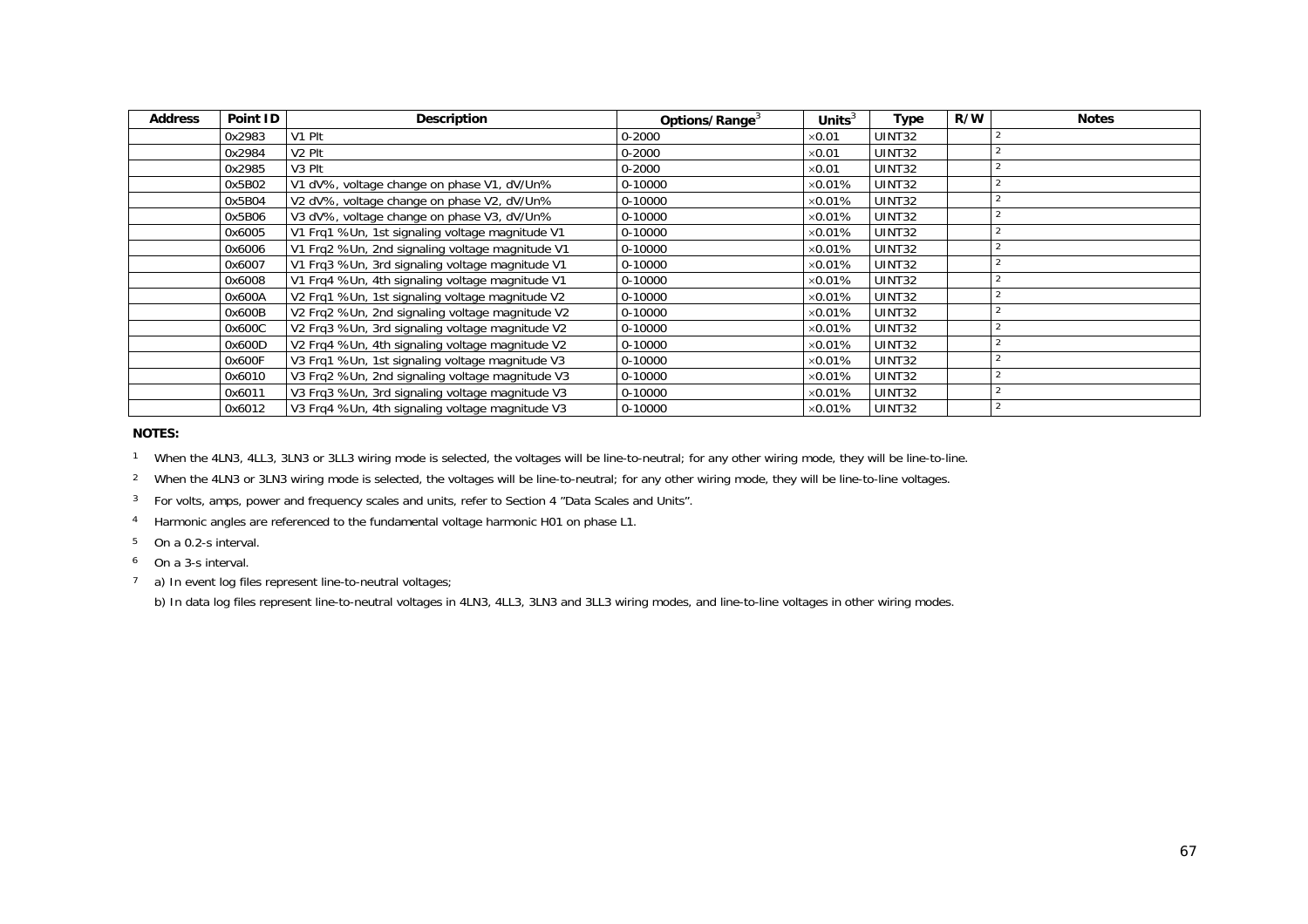## 3.5 Minimum/Maximum Log Registers

| <b>Address</b> | Point ID        | <b>Description</b>          | Options/Range/Format <sup>3</sup> | Units $3$        | <b>Type</b>   | R/W            | <b>Notes</b>   |
|----------------|-----------------|-----------------------------|-----------------------------------|------------------|---------------|----------------|----------------|
| 35840-35971    |                 | <b>Minimum Phase Values</b> |                                   |                  |               |                |                |
|                | $+0,1$ 0x2C00   | Min. V1/V12 Voltage         | 0-Vmax                            | U1               | UINT32        | $\mathsf{R}$   |                |
| $+2,3$         |                 | Timestamp                   | F <sub>1</sub>                    | sec              | UINT32        | ${\sf R}$      |                |
|                | $+4,5$ 0x2C01   | Min. V2/V23 Voltage         | 0-Vmax                            | U1               | <b>UINT32</b> | $\mathsf{R}$   |                |
| $+6,7$         |                 | Timestamp                   | F <sub>1</sub>                    | sec              | UINT32        | ${\sf R}$      |                |
|                | $+8,9$ 0x2C02   | Min. V3/V31 Voltage         | 0-Vmax                            | U1               | <b>UINT32</b> | $\overline{R}$ |                |
| $+10,11$       |                 | Timestamp                   | F <sub>1</sub>                    | sec              | <b>UINT32</b> | ${\sf R}$      |                |
|                | $+12,13$ 0x2C03 | Min. 11 Current             | 0-Imax                            | U <sub>4</sub>   | <b>UINT32</b> | $\overline{R}$ |                |
| $+14,15$       |                 | Timestamp                   | F <sub>1</sub>                    | sec              | UINT32        | ${\sf R}$      |                |
|                | $+16,17$ 0x2C04 | Min. 12 Current             | 0-Imax                            | $\overline{U4}$  | <b>UINT32</b> | $\overline{R}$ |                |
| $+18,19$       |                 | Timestamp                   |                                   | sec              | <b>UINT32</b> | ${\sf R}$      |                |
|                | $+20,21$ 0x2C05 | Min. 13 Current             | $0$ -Imax                         | U <sub>4</sub>   | UINT32        | $\overline{R}$ |                |
| $+22,23$       |                 | Timestamp                   |                                   | sec              | UINT32        | ${\sf R}$      |                |
|                | $+24,25$ 0x2C06 | Min. kW L1                  | -Pmax-Pmax                        | U3               | <b>INT32</b>  | $\mathsf{R}$   |                |
| $+26,27$       |                 | Timestamp                   |                                   | sec              | <b>INT32</b>  | $\mathsf{R}$   |                |
|                | $+28,29$ 0x2C07 | Min. kW L2                  | -Pmax-Pmax                        | $\overline{U}$ 3 | <b>INT32</b>  | $\overline{R}$ |                |
| $+30,31$       |                 | Timestamp                   |                                   | sec              | <b>INT32</b>  | ${\sf R}$      |                |
|                | $+32,33$ 0x2C08 | Min. kW L3                  | -Pmax-Pmax                        | U <sub>3</sub>   | <b>INT32</b>  | ${\sf R}$      |                |
| $+34,35$       |                 | Timestamp                   |                                   | sec              | <b>INT32</b>  | ${\sf R}$      |                |
|                | $+36,37$ 0x2C09 | Min. kvar L1                | -Pmax-Pmax                        | $\overline{U}$ 3 | <b>INT32</b>  | $\overline{R}$ |                |
| $+38,39$       |                 | Timestamp                   |                                   | sec              | <b>INT32</b>  | ${\sf R}$      |                |
|                | $+40,41$ 0x2C0A | Min. kvar L2                | -Pmax-Pmax                        | $\overline{U}$ 3 | <b>INT32</b>  | $\overline{R}$ |                |
| $+42,43$       |                 | Timestamp                   |                                   | sec              | <b>INT32</b>  | $\mathsf R$    |                |
|                | $+44,45$ 0x2C0B | Min. kvar L3                | -Pmax-Pmax                        | $\overline{U}$ 3 | <b>INT32</b>  | $\overline{R}$ |                |
| $+46,47$       |                 | Timestamp                   |                                   | sec              | INT32         | $\mathsf R$    |                |
|                | $+48,49$ 0x2COC | Min. kVA L1                 | 0-Pmax                            | $\overline{U}$ 3 | <b>UINT32</b> | $\overline{R}$ |                |
| $+50,51$       |                 | Timestamp                   |                                   | sec              | UINT32        | ${\sf R}$      |                |
|                | $+52,53$ 0x2COD | Min. kVA L2                 | 0-Pmax                            | U3               | <b>UINT32</b> | $\overline{R}$ |                |
| $+54,55$       |                 | Timestamp                   |                                   | sec              | UINT32        | ${\sf R}$      |                |
|                | $+56,57$ Ox2COE | Min. kVA L3                 | 0-Pmax                            | $\overline{U}$ 3 | UINT32        | $\overline{R}$ |                |
| $+58,59$       |                 | Timestamp                   |                                   | sec              | UINT32        | ${\sf R}$      |                |
|                | $+60,61$ 0x2C0F | Min. Power factor L1        | $0 - 1000$                        | $\times$ 0.001   | UINT32        | $\mathsf{R}$   | Absolute value |
| $+62,63$       |                 | Timestamp                   |                                   | sec              | UINT32        | R              |                |
|                | $+64,65$ 0x2C10 | Min. Power factor L2        | $0 - 1000$                        | $\times 0.001$   | <b>UINT32</b> | ${\sf R}$      | Absolute value |
| $+66,67$       |                 | Timestamp                   |                                   | sec              | UINT32        | ${\sf R}$      |                |
|                | $+68,69$ 0x2C11 | Min. Power factor L3        | $0 - 1000$                        | $\times 0.001$   | <b>UINT32</b> | $\overline{R}$ | Absolute value |
| $+70,71$       |                 | Timestamp                   |                                   | sec              | <b>UINT32</b> | $\mathsf{R}$   |                |
|                | $+72,73$ 0x2C12 | Min. V1/V12 Voltage THD     | 0-9999                            | $\times$ 0.1%    | UINT32        | $\overline{R}$ | 2, 4           |
| $+74,75$       |                 | Timestamp                   |                                   | sec              | UINT32        | ${\sf R}$      |                |
|                | $+76,77$ 0x2C13 | Min. V2/V23 Voltage THD     | 0-9999                            | $\times 0.1\%$   | UINT32        | ${\sf R}$      | 2, 4           |
| $+78,79$       |                 | Timestamp                   |                                   | sec              | UINT32        | $\mathsf{R}$   |                |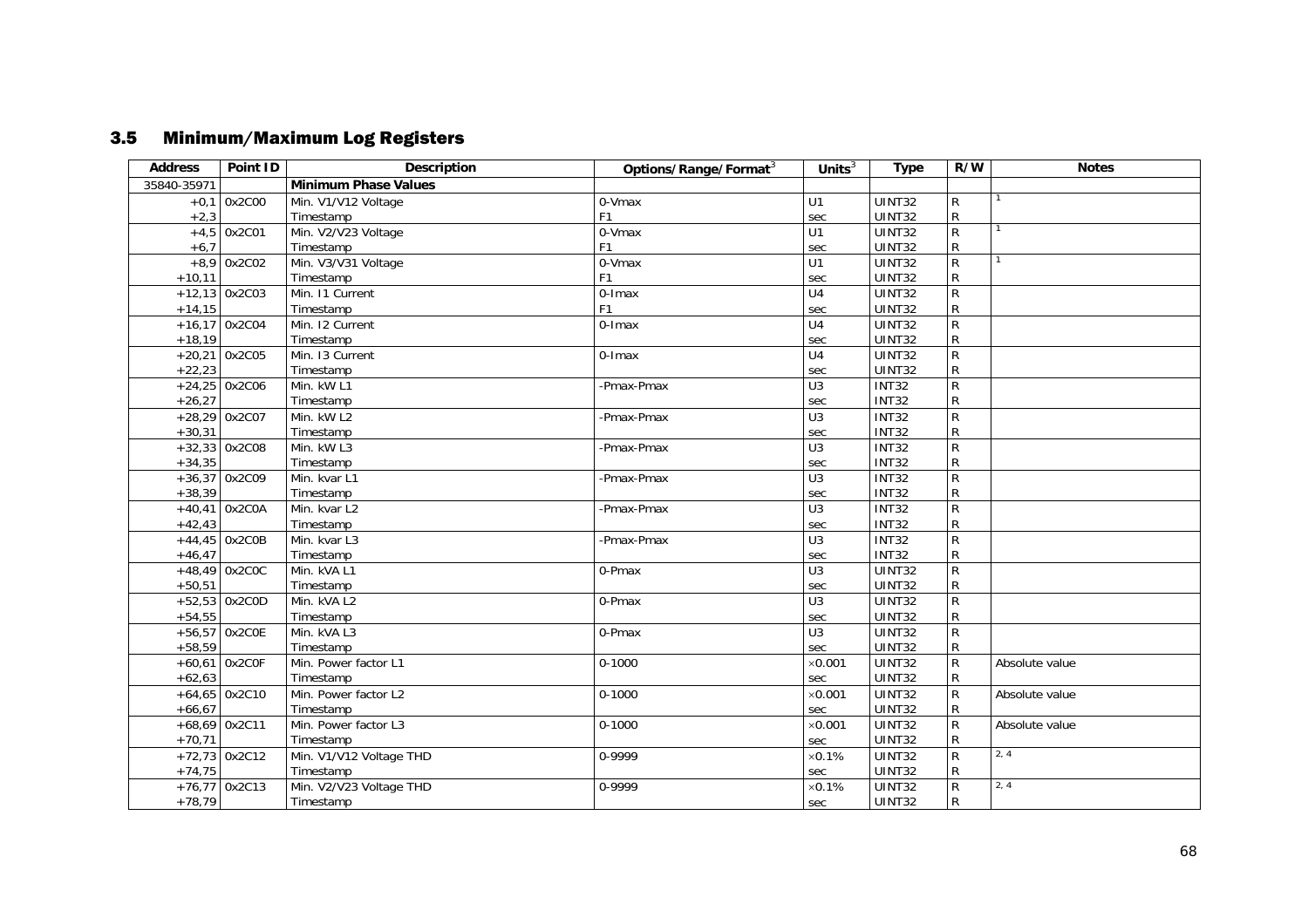| <b>Address</b>    | Point ID        | <b>Description</b>              | Options/Range/Format <sup>3</sup> | Units $3$             | <b>Type</b>                   | R/W                         | <b>Notes</b>   |
|-------------------|-----------------|---------------------------------|-----------------------------------|-----------------------|-------------------------------|-----------------------------|----------------|
| $+80,81$          | 0x2C14          | Min. V3/V31 Voltage THD         | 0-9999                            | $\times 0.1\%$        | <b>UINT32</b>                 | R                           | 2, 4           |
| $+82,83$          |                 | Timestamp                       |                                   | sec                   | <b>UINT32</b>                 | ${\sf R}$                   |                |
|                   | $+84,85$ 0x2C15 | Min. I1 Current THD             | 0-9999                            | $\times 0.1\%$        | <b>UINT32</b>                 | $\overline{R}$              | $\overline{4}$ |
| $+86,87$          |                 | Timestamp                       |                                   | sec                   | <b>UINT32</b>                 | ${\sf R}$                   |                |
|                   | $+88,89$ 0x2C16 | Min. I2 Current THD             | 0-9999                            | $\times 0.1\%$        | <b>UINT32</b>                 | $\overline{R}$              | $\overline{4}$ |
| $+90,91$          |                 | Timestamp                       |                                   | sec                   | UINT32                        | ${\sf R}$                   |                |
|                   | $+92,93$ 0x2C17 | Min. 13 Current THD             | 0-9999                            | $\times 0.1\%$        | UINT32                        | $\overline{R}$              | $\overline{4}$ |
| $+94,95$          |                 | Timestamp                       |                                   | sec                   | UINT32                        | ${\sf R}$                   |                |
|                   | $+96,97$ 0x2C18 | Min. I1 K-Factor                | 10-9999                           | $\times 0.1$          | <b>UINT32</b>                 | $\overline{R}$              | $\overline{4}$ |
| $+98,99$          |                 | Timestamp                       |                                   | sec                   | <b>UINT32</b>                 | ${\sf R}$                   |                |
| +100,101 0x2C19   |                 | Min. I2 K-Factor                | 10-9999                           | $\times 0.1$          | <b>UINT32</b>                 | $\overline{R}$              | $\overline{4}$ |
| $+102,103$        |                 | Timestamp                       |                                   | sec                   | <b>UINT32</b>                 | ${\sf R}$                   |                |
| $+104,105$ 0x2C1A |                 | Min. 13 K-Factor                | 10-9999                           | $\times$ 0.1          | <b>UINT32</b>                 | ${\sf R}$                   | $\overline{4}$ |
| $+106,107$        |                 | Timestamp                       |                                   | sec                   | <b>UINT32</b>                 | ${\sf R}$                   |                |
| $+108,109$ 0x2C1B |                 | Min. I1 Current TDD             | $0 - 1000$                        | $\times 0.1\%$        | <b>UINT32</b>                 | $\overline{R}$              | $\overline{A}$ |
| $+110,111$        |                 | Timestamp                       |                                   | sec                   | <b>UINT32</b>                 | ${\sf R}$                   |                |
| +112,113 0x2C1C   |                 | Min. 12 Current TDD             | $0 - 1000$                        | $\times 0.1\%$        | <b>UINT32</b>                 | $\overline{R}$              | $\overline{4}$ |
| $+114,115$        |                 | Timestamp                       |                                   | sec                   | <b>UINT32</b>                 | ${\sf R}$                   |                |
| $+116,117$ 0x2C1D |                 | Min. 13 Current TDD             | $0 - 1000$                        | x0.1%                 | <b>UINT32</b>                 | $\overline{R}$              | $\overline{4}$ |
| $+118,119$        |                 | Timestamp                       |                                   | sec                   | UINT32                        | ${\sf R}$                   |                |
| +120,121 0x2C1E   |                 | Min. V12 voltage                | 0-Vmax                            | U1                    | <b>UINT32</b>                 | $\mathsf{R}$                |                |
| $+122,123$        |                 | Timestamp                       |                                   | sec                   | <b>UINT32</b>                 | ${\sf R}$                   |                |
| +124,125 0x2C1F   |                 | Min. V23 voltage                | 0-Vmax                            | U1                    | <b>UINT32</b>                 | $\overline{R}$              |                |
| $+126,127$        |                 | Timestamp                       |                                   | sec                   | UINT32                        | ${\sf R}$                   |                |
| $+128,129$ 0x2C20 |                 | Min. V31 voltage                | 0-Vmax                            | $\overline{U}$        | <b>UINT32</b>                 | $\overline{R}$              |                |
| $+130,131$        |                 | Timestamp                       |                                   | sec                   | UINT32                        | ${\sf R}$                   |                |
| 36096-36119       |                 | <b>Minimum Total Values</b>     |                                   |                       |                               |                             |                |
|                   | $+0,1$ 0x2D00   | Min. Total kW                   | -Pmax-Pmax                        | U3                    | <b>INT32</b>                  | R                           |                |
| $+2,3$            |                 | Timestamp                       |                                   | sec                   | <b>UINT32</b>                 | ${\sf R}$                   |                |
|                   | $+4,5$ 0x2D01   | Min. Total kvar                 | -Pmax-Pmax                        | U3                    | <b>INT32</b>                  | $\overline{R}$              |                |
| $+6,7$            |                 | Timestamp                       |                                   | sec                   | <b>UINT32</b>                 | ${\sf R}$                   |                |
|                   | $+8,9$ 0x2D02   | Min. Total kVA                  | 0-Pmax                            | $\overline{U}$        | <b>UINT32</b>                 | $\overline{R}$              |                |
| $+10,11$          |                 | Timestamp                       |                                   | sec                   | <b>UINT32</b>                 | ${\sf R}$                   |                |
|                   | $+12,13$ 0x2D03 | Min. Total PF                   | $-1000 - 1000$                    | $\times 0.001$        | <b>INT32</b><br><b>UINT32</b> | $\overline{R}$              |                |
| $+14,15$          | $+16,17$ 0x2D04 | Timestamp                       |                                   | sec                   | <b>UINT32</b>                 | ${\sf R}$<br>$\overline{R}$ |                |
|                   |                 | Min. Total PF lag               | $0 - 1000$                        | $\times 0.001$        |                               | ${\sf R}$                   |                |
| $+18,19$          |                 | Timestamp                       |                                   | sec                   | UINT32                        |                             |                |
| $+22,23$          | $+20,21$ 0x2D05 | Min. Total PF lead<br>Timestamp | $0 - 1000$                        | $\times 0.001$        | <b>UINT32</b><br>UINT32       | $\overline{R}$<br>${\sf R}$ |                |
|                   |                 |                                 |                                   | sec                   |                               |                             |                |
| 36352-36371       |                 | <b>Minimum Auxiliary Values</b> |                                   |                       |                               |                             |                |
|                   | $+0,1$ 0x2E00   | Min. 14 current<br>Timestamp    | 0-14max                           | U4                    | UINT32<br><b>UINT32</b>       | R<br>${\sf R}$              |                |
| $+2,3$            |                 | Min. In Current                 |                                   | sec<br>U <sub>4</sub> |                               | $\overline{R}$              |                |
| $+6,7$            | $+4,5$ 0x2E01   |                                 | $0$ -Imax                         |                       | UINT32<br>UINT32              | ${\sf R}$                   |                |
|                   |                 | Timestamp                       |                                   | sec                   |                               |                             |                |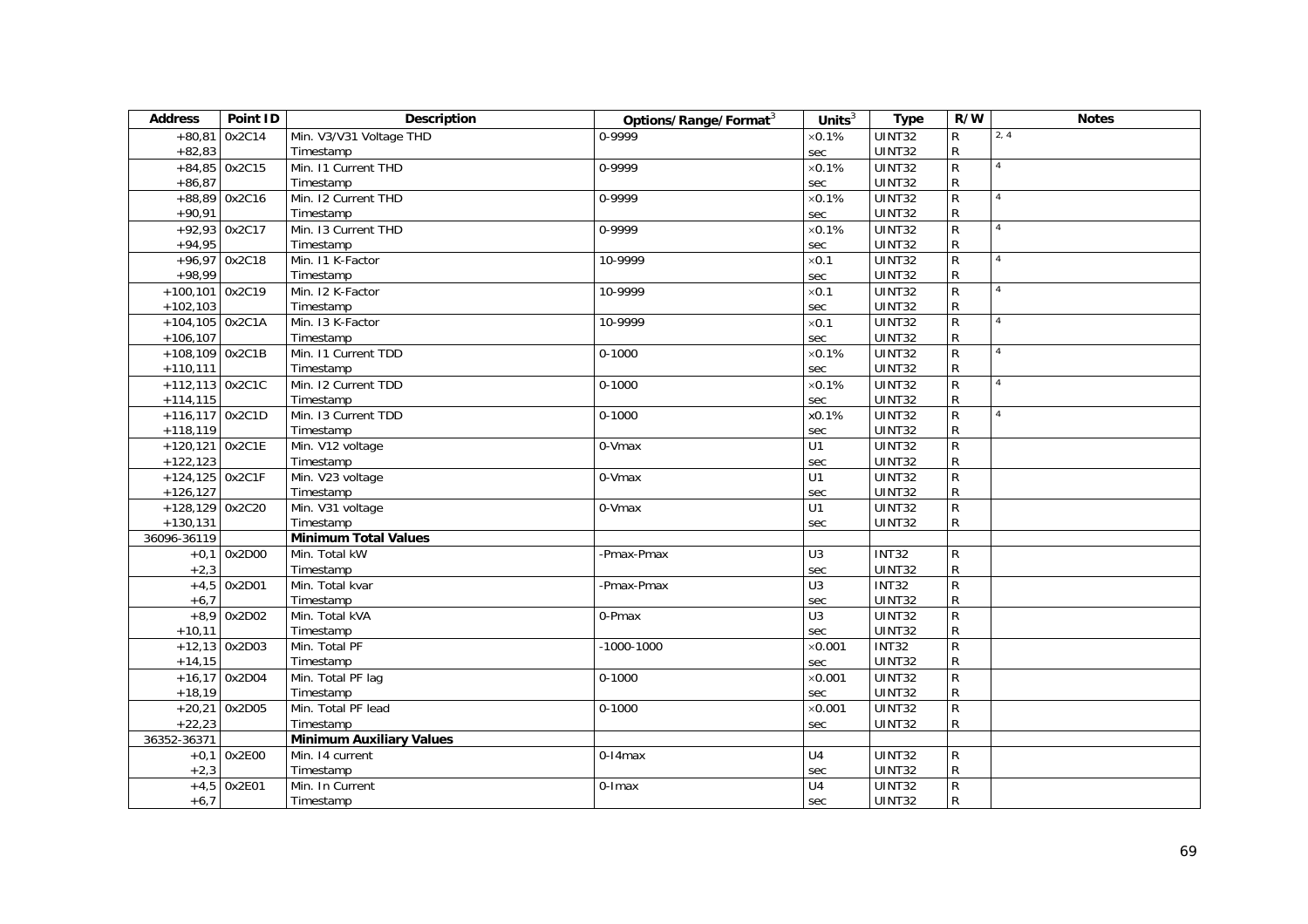| <b>Address</b> | Point ID        | <b>Description</b>          | Options/Range/Format <sup>3</sup> | Units $3$        | <b>Type</b>         | R/W            | <b>Notes</b>   |
|----------------|-----------------|-----------------------------|-----------------------------------|------------------|---------------------|----------------|----------------|
| $+8,9$         | 0x2E02          | Min. Frequency              | 0-Fmax                            | $\times 0.01$ Hz | UINT32              | R              |                |
| $+10,11$       |                 | Timestamp                   |                                   | sec              | UINT32              | ${\sf R}$      |                |
|                | $+12,13$ 0x2E03 | Min. Voltage unbalance      | $0 - 3000$                        | $\times 0.1\%$   | UINT32              | $\mathsf{R}$   |                |
| $+14,15$       |                 | Timestamp                   |                                   | sec              | UINT32              | ${\sf R}$      |                |
|                | $+16,17$ 0x2E04 | Min. Current unbalance      | 0-3000                            | $\times 0.1\%$   | UINT32              | ${\sf R}$      |                |
| $+18,19$       |                 | Timestamp                   |                                   | sec              | UINT32              | $\mathsf{R}$   |                |
| 36864-36995    |                 | <b>Maximum Phase Values</b> |                                   |                  |                     |                |                |
|                | $+0,1$ 0x3400   | Max. V1/V12 Voltage         | 0-Vmax                            | U1               | $\overline{UINT32}$ | ${\sf R}$      |                |
| $+2,3$         |                 | Timestamp                   |                                   | sec              | UINT32              | ${\sf R}$      |                |
|                | $+4,5$ 0x3401   | Max. V2/V23 Voltage         | 0-Vmax                            | U1               | UINT32              | $\overline{R}$ |                |
| $+6,7$         |                 | Timestamp                   |                                   | sec              | UINT32              | R              |                |
|                | $+8,9$ 0x3402   | Max. V3/V31 Voltage         | 0-Vmax                            | U1               | UINT32              | ${\sf R}$      |                |
| $+10,11$       |                 | Timestamp                   |                                   | sec              | UINT32              | ${\sf R}$      |                |
|                | $+12,13$ 0x3403 | Max. 11 Current             | 0-Imax                            | U <sub>4</sub>   | UINT32              | ${\sf R}$      |                |
| $+14,15$       |                 | Timestamp                   |                                   | sec              | UINT32              | ${\sf R}$      |                |
|                | $+16,17$ 0x3404 | Max. I2 Current             | 0-Imax                            | U4               | <b>UINT32</b>       | ${\sf R}$      |                |
| $+18,19$       |                 | Timestamp                   |                                   | sec              | UINT32              | ${\sf R}$      |                |
|                | $+20,21$ 0x3405 | Max. 13 Current             | 0-Imax                            | $\overline{U4}$  | UINT32              | $\overline{R}$ |                |
| $+22,23$       |                 | Timestamp                   |                                   | sec              | UINT32              | ${\sf R}$      |                |
|                | $+24,25$ 0x3406 | Max. kW L1                  | -Pmax-Pmax                        | U3               | <b>INT32</b>        | $\overline{R}$ |                |
| $+26,27$       |                 | Timestamp                   |                                   | sec              | <b>INT32</b>        | ${\sf R}$      |                |
|                | $+28,29$ 0x3407 | Max. kW L2                  | -Pmax-Pmax                        | $\overline{U}$ 3 | <b>INT32</b>        | ${\sf R}$      |                |
| $+30,31$       |                 | Timestamp                   |                                   | sec              | <b>INT32</b>        | ${\sf R}$      |                |
|                | $+32,33$ 0x3408 | Max. kW L3                  | -Pmax-Pmax                        | $\overline{U}$   | <b>INT32</b>        | $\overline{R}$ |                |
| $+34,35$       |                 | Timestamp                   |                                   | sec              | <b>INT32</b>        | ${\sf R}$      |                |
|                | $+36,37$ 0x3409 | Max. kvar L1                | -Pmax-Pmax                        | U3               | <b>INT32</b>        | ${\sf R}$      |                |
| $+38,39$       |                 | Timestamp                   |                                   | sec              | <b>INT32</b>        | ${\sf R}$      |                |
|                | $+40,41$ 0x340A | Max. kvar L2                | -Pmax-Pmax                        | $\overline{U3}$  | <b>INT32</b>        | $\overline{R}$ |                |
| $+42,43$       |                 | Timestamp                   |                                   | sec              | <b>INT32</b>        | ${\sf R}$      |                |
|                | $+44,45$ 0x340B | Max. kvar L3                | -Pmax-Pmax                        | $\overline{U}$ 3 | <b>INT32</b>        | $\overline{R}$ |                |
| $+46,47$       |                 | Timestamp                   |                                   | sec              | <b>INT32</b>        | ${\sf R}$      |                |
|                | $+48,49$ 0x340C | Max. kVA L1                 | 0-Pmax                            | U3               | UINT32              | $\mathsf{R}$   |                |
| $+50,51$       |                 | Timestamp                   |                                   | sec              | <b>UINT32</b>       | ${\sf R}$      |                |
|                | $+52,53$ 0x340D | Max. kVA L2                 | 0-Pmax                            | $\overline{U3}$  | <b>UINT32</b>       | ${\sf R}$      |                |
| $+54,55$       |                 | Timestamp                   |                                   | sec              | UINT32              | ${\sf R}$      |                |
|                | $+56,57$ 0x340E | Max. kVA L3                 | 0-Pmax                            | U3               | <b>UINT32</b>       | $\overline{R}$ |                |
| $+58,59$       |                 | Timestamp                   |                                   | sec              | UINT32              | $\mathsf{R}$   |                |
|                | $+60,61$ 0x340F | Max. Power factor L1        | $0 - 1000$                        | $\times 0.001$   | UINT32              | $\overline{R}$ | Absolute value |
| $+62,63$       |                 | Timestamp                   |                                   | sec              | UINT32              | ${\sf R}$      |                |
|                | $+64,65$ 0x3410 | Max. Power factor L2        | $0 - 1000$                        | $\times 0.001$   | <b>UINT32</b>       | ${\sf R}$      | Absolute value |
| $+66,67$       |                 | Timestamp                   |                                   | sec              | UINT32              | ${\sf R}$      |                |
|                | $+68,69$ 0x3411 | Max. Power factor L3        | $0 - 1000$                        | $\times 0.001$   | <b>UINT32</b>       | $\overline{R}$ | Absolute value |
| $+70,71$       |                 | Timestamp                   |                                   | sec              | UINT32              | ${\sf R}$      |                |
|                | $+72,73$ 0x3412 | Max. V1/V12 Voltage THD     | 0-9999                            | $\times 0.1\%$   | UINT32              | $\overline{R}$ | 2, 4           |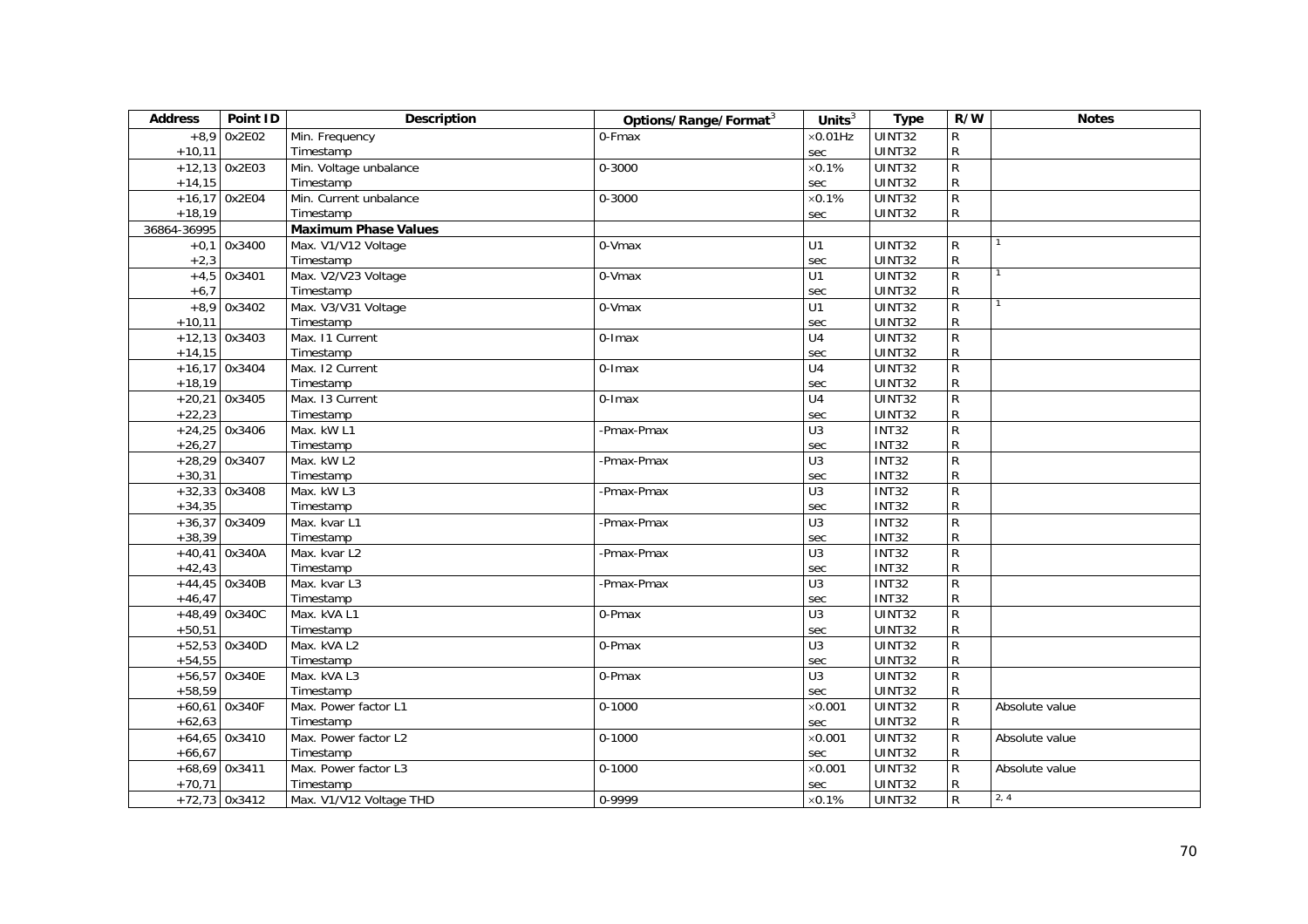| <b>Address</b>    | Point ID        | <b>Description</b>              | Options/Range/Format <sup>3</sup> | Units $3$        | <b>Type</b>   | R/W            | <b>Notes</b>   |
|-------------------|-----------------|---------------------------------|-----------------------------------|------------------|---------------|----------------|----------------|
| $+74,75$          |                 | Timestamp                       |                                   | sec              | UINT32        | ${\sf R}$      |                |
|                   | $+76,77$ 0x3413 | Max. V2/V23 Voltage THD         | 0-9999                            | $\times$ 0.1%    | UINT32        | ${\sf R}$      | 2, 4           |
| $+78,79$          |                 | Timestamp                       |                                   | sec              | UINT32        | ${\sf R}$      |                |
|                   | $+80,81$ 0x3414 | Max. V3/V31 Voltage THD         | 0-9999                            | $\times 0.1\%$   | UINT32        | $\mathsf{R}$   | 2, 4           |
| $+82,83$          |                 | Timestamp                       |                                   | sec              | UINT32        | ${\sf R}$      |                |
|                   | $+84,85$ 0x3415 | Max. 11 Current THD             | 0-9999                            | $\times 0.1\%$   | <b>UINT32</b> | $\overline{R}$ | $\overline{4}$ |
| $+86,87$          |                 | Timestamp                       |                                   | sec              | UINT32        | ${\sf R}$      |                |
|                   | $+88,89$ 0x3416 | Max. 12 Current THD             | 0-9999                            | $\times 0.1\%$   | <b>UINT32</b> | $\overline{R}$ | $\overline{4}$ |
| $+90,91$          |                 | Timestamp                       |                                   | sec              | UINT32        | ${\sf R}$      |                |
|                   | $+92,93$ 0x3417 | Max. 13 Current THD             | 0-9999                            | $\times 0.1\%$   | <b>UINT32</b> | ${\sf R}$      | $\overline{4}$ |
| $+94,95$          |                 | Timestamp                       |                                   | sec              | UINT32        | R              |                |
|                   | $+96,97$ 0x3418 | Max. 11 K-Factor                | 10-9999                           | $\times 0.1$     | <b>UINT32</b> | $\overline{R}$ |                |
| $+98,99$          |                 | Timestamp                       |                                   | sec              | <b>UINT32</b> | ${\sf R}$      |                |
| $+100,101$ 0x3419 |                 | Max. 12 K-Factor                | 10-9999                           | $\times 0.1$     | UINT32        | $\overline{R}$ | $\overline{4}$ |
| $+102,103$        |                 | Timestamp                       |                                   | sec              | UINT32        | ${\sf R}$      |                |
| $+104,105$ 0x341A |                 | Max. 13 K-Factor                | 10-9999                           | $\times 0.1$     | <b>UINT32</b> | $\mathsf R$    | $\overline{4}$ |
| $+106,107$        |                 | Timestamp                       |                                   | sec              | UINT32        | ${\sf R}$      |                |
| $+108,109$ 0x341B |                 | Max. 11 Current TDD             | $0 - 1000$                        | $\times 0.1\%$   | <b>UINT32</b> | $\overline{R}$ | $\overline{A}$ |
| $+110,111$        |                 | Timestamp                       |                                   | sec              | UINT32        | ${\sf R}$      |                |
| $+112,113$ 0x341C |                 | Max. 12 Current TDD             | $0 - 1000$                        | $\times$ 0.1%    | <b>UINT32</b> | $\overline{R}$ | $\overline{A}$ |
| $+114,115$        |                 | Timestamp                       |                                   | sec              | UINT32        | ${\sf R}$      |                |
| $+116,117$ 0x341D |                 | Max. 13 Current TDD             | $0 - 1000$                        | $\times 0.1\%$   | <b>UINT32</b> | $\overline{R}$ | $\overline{4}$ |
| $+118,119$        |                 | Timestamp                       |                                   | sec              | UINT32        | $\mathsf R$    |                |
| $+120,121$ 0x341E |                 | Max. V12 voltage                | 0-Vmax                            | $\overline{U}$   | <b>UINT32</b> | $\overline{R}$ |                |
| $+122,123$        |                 | Timestamp                       |                                   | sec              | UINT32        | ${\sf R}$      |                |
| $+124,125$ 0x341F |                 | Max. V23 voltage                | 0-Vmax                            | $\overline{U}$   | <b>UINT32</b> | $\overline{R}$ |                |
| $+126,127$        |                 | Timestamp                       |                                   | sec              | <b>UINT32</b> | ${\sf R}$      |                |
| $+128,129$ 0x3420 |                 | Max. V31 voltage                | 0-Vmax                            | U1               | <b>UINT32</b> | $\overline{R}$ |                |
| $+130,131$        |                 | Timestamp                       |                                   | sec              | UINT32        | $\mathsf{R}$   |                |
| 37120-37143       |                 | <b>Maximum Total Values</b>     |                                   |                  |               |                |                |
| $+0,1$            | 0x3500          | Max. Total kW                   | -Pmax-Pmax                        | U <sub>3</sub>   | <b>INT32</b>  | $\mathsf{R}$   |                |
| $+2,3$            |                 | Timestamp                       |                                   | sec              | <b>UINT32</b> | ${\sf R}$      |                |
| $+4,5$            | 0x3501          | Max. Total kvar                 | -Pmax-Pmax                        | U3               | <b>INT32</b>  | $\overline{R}$ |                |
| $+6,7$            |                 | Timestamp                       |                                   | sec              | UINT32        | ${\sf R}$      |                |
|                   | $+8,9$ 0x3502   | Max. Total kVA                  | 0-Pmax                            | $\overline{U}$ 3 | <b>UINT32</b> | $\overline{R}$ |                |
| $+10,11$          |                 | Timestamp                       |                                   | sec              | <b>UINT32</b> | ${\sf R}$      |                |
|                   | $+12,13$ 0x3503 | Max. Total PF                   | $-1000 - 1000$                    | $\times 0.001$   | <b>INT32</b>  | $\overline{R}$ |                |
| $+14,15$          |                 | Timestamp                       |                                   | sec              | UINT32        | ${\sf R}$      |                |
|                   | $+16,17$ 0x3504 | Max. Total PF lag               | $0 - 1000$                        | $\times 0.001$   | <b>UINT32</b> | $\overline{R}$ |                |
| $+18,19$          |                 | Timestamp                       |                                   | sec              | UINT32        | $\mathsf R$    |                |
|                   | $+20,21$ 0x3505 | Max. Total PF lead              | $0 - 1000$                        | $\times 0.001$   | <b>UINT32</b> | $\overline{R}$ |                |
| $+22,23$          |                 | Timestamp                       |                                   | sec              | UINT32        | $\mathsf{R}$   |                |
| 37376-37395       |                 | <b>Maximum Auxiliary Values</b> |                                   |                  |               |                |                |
|                   | $+0,1$ 0x3600   | Max. 14 current                 | 0-14max                           | U <sub>4</sub>   | <b>UINT32</b> | ${\sf R}$      |                |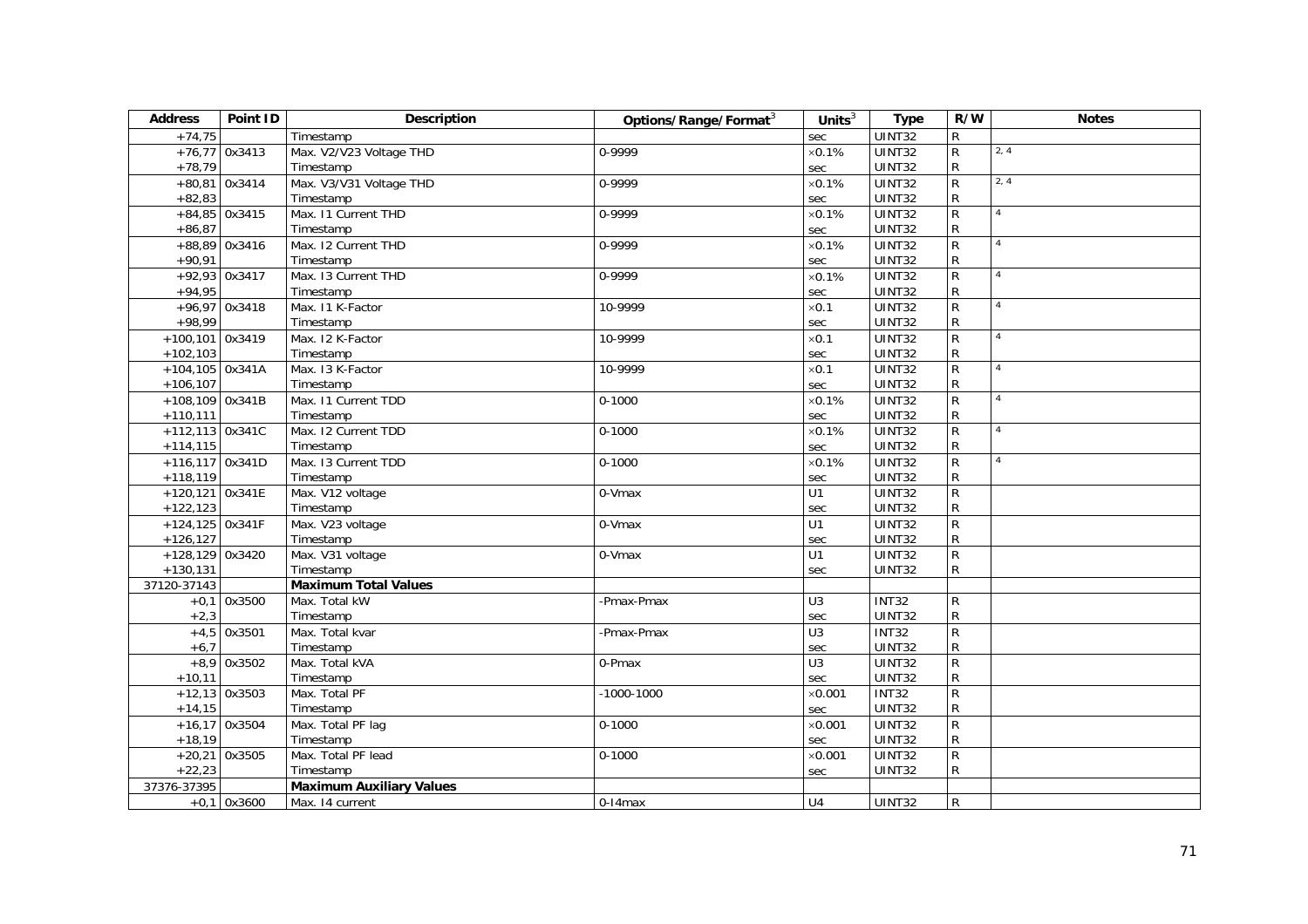| <b>Address</b> | Point ID        | <b>Description</b>                        | Options/Range/Format <sup>3</sup> | Units $3$       | <b>Type</b>   | R/W            | <b>Notes</b> |
|----------------|-----------------|-------------------------------------------|-----------------------------------|-----------------|---------------|----------------|--------------|
| $+2,3$         |                 | Timestamp                                 |                                   | sec             | UINT32        | R              |              |
|                | $+4,5$ 0x3601   | Max. In Current                           | 0-Imax                            | U <sub>4</sub>  | <b>UINT32</b> | $\overline{R}$ |              |
| $+6,7$         |                 | Timestamp                                 |                                   | sec             | UINT32        | R              |              |
| $+8,9$         | 0x3602          | Max. Frequency                            | 0-Fmax                            | $\times$ 0.01Hz | UINT32        | $\overline{R}$ |              |
| $+10,11$       |                 | Timestamp                                 |                                   | sec             | <b>UINT32</b> | R              |              |
|                | $+12,13$ 0x3603 | Max. Voltage unbalance                    | 0-3000                            | $\times 0.1\%$  | <b>UINT32</b> | $\overline{R}$ |              |
| $+14,15$       |                 | Timestamp                                 |                                   | sec             | <b>UINT32</b> | $\mathsf{R}$   |              |
|                | $+16,17$ 0x3604 | Max. Current unbalance                    | $0 - 3000$                        | $\times 0.1\%$  | UINT32        | ${\sf R}$      |              |
| $+18,19$       |                 | Timestamp                                 |                                   | sec             | UINT32        | R              |              |
| 37504-37543    |                 | <b>Billing Summary Maximum Demands</b>    |                                   |                 |               |                |              |
|                | $+0,1$ 0x4780   | Summary register #1 Maximum Demand        | 0-Pmax                            | U <sub>3</sub>  | <b>UINT32</b> | $\mathsf{R}$   |              |
| $+2,3$         |                 | Timestamp                                 |                                   |                 |               |                |              |
| $+4,5$         | 0x4781          | Summary register #2 Maximum Demand        | 0-Pmax                            | U3              | <b>UINT32</b> | $\mathsf{R}$   |              |
| $+6,7$         |                 | Timestamp                                 |                                   |                 |               |                |              |
|                |                 |                                           |                                   |                 |               |                |              |
|                | $+36,37$ 0x4789 | Summary register #10 Maximum Demand       | 0-Pmax                            | U3              | <b>UINT32</b> | $\mathsf{R}$   |              |
| $+38,39$       |                 | Timestamp                                 |                                   |                 |               |                |              |
| 37632-37715    |                 | <b>Engineering Maximum Demands</b>        |                                   |                 |               |                |              |
|                | $+0.1$ 0x3700   | V1/V12 Maximum volt demand                | 0-Vmax                            | U1              | <b>UINT32</b> | R              |              |
| $+2,3$         |                 | Timestamp                                 |                                   | sec             | UINT32        | ${\sf R}$      |              |
|                | $+4,5$ 0x3701   | V2/V23 Maximum volt demand                | 0-Vmax                            | U1              | <b>UINT32</b> | $\mathsf{R}$   |              |
| $+6,7$         |                 | Timestamp                                 |                                   | sec             | <b>UINT32</b> | R              |              |
|                | $+8,9$ 0x3702   | V3/V31 Maximum volt demand                | 0-Vmax                            | U1              | UINT32        | $\overline{R}$ |              |
| $+10,11$       |                 | Timestamp                                 |                                   | sec             | <b>UINT32</b> | $\mathsf{R}$   |              |
|                | $+12,13$ 0x3703 | 11 Maximum ampere demand                  | 0-Imax                            | $\overline{U2}$ | <b>UINT32</b> | $\overline{R}$ |              |
| $+14,15$       |                 | Timestamp                                 |                                   | sec             | UINT32        | R              |              |
|                | $+16,17$ 0x3704 | 12 Maximum ampere demand                  | 0-Imax                            | U <sub>2</sub>  | <b>UINT32</b> | $\overline{R}$ |              |
| $+18,19$       |                 | Timestamp                                 |                                   | sec             | <b>UINT32</b> | R              |              |
|                | $+20,21$ 0x3705 | 13 Maximum ampere demand                  | $0$ -Imax                         | U <sub>2</sub>  | <b>UINT32</b> | $\overline{R}$ |              |
| $+22,23$       |                 | Timestamp                                 |                                   | sec             | <b>UINT32</b> | R              |              |
|                | $+24,25$ 0x3706 | Not used                                  |                                   |                 | <b>UINT32</b> | $\overline{R}$ |              |
| $+26,27$       |                 | Timestamp                                 |                                   |                 | UINT32        | ${\sf R}$      |              |
|                | $+28,29$ 0x3707 | Not used                                  |                                   |                 | <b>UINT32</b> | $\overline{R}$ |              |
| $+30,31$       |                 | Timestamp                                 |                                   |                 | UINT32        | R              |              |
|                | $+32,33$ 0x3708 | Not used                                  |                                   |                 | <b>UINT32</b> | $\overline{R}$ |              |
| $+34,35$       |                 | Timestamp                                 |                                   |                 | UINT32        | R              |              |
|                | $+36,37$ 0x3709 | Maximum kW import sliding window demand   | 0-Pmax                            | U <sub>3</sub>  | <b>UINT32</b> | $\overline{R}$ |              |
| $+38,39$       |                 | Timestamp                                 |                                   | sec             | UINT32        | R              |              |
|                | $+40,41$ 0x370A | Maximum kvar import sliding window demand | 0-Pmax                            | U <sub>3</sub>  | UINT32        | $\overline{R}$ |              |
| $+42,43$       |                 | Timestamp                                 |                                   | sec             | UINT32        | R              |              |
|                | $+44,45$ 0x370B | Maximum kVA sliding window demand         | 0-Pmax                            | U3              | <b>UINT32</b> | ${\sf R}$      |              |
| $+46,47$       |                 | Timestamp                                 |                                   | sec             | UINT32        | R              |              |
|                | $+48,49$ 0x3737 | Not used                                  |                                   |                 | <b>UINT32</b> | $\mathsf{R}$   |              |
| $+50,51$       |                 | Timestamp                                 |                                   |                 | UINT32        | $\mathsf{R}$   |              |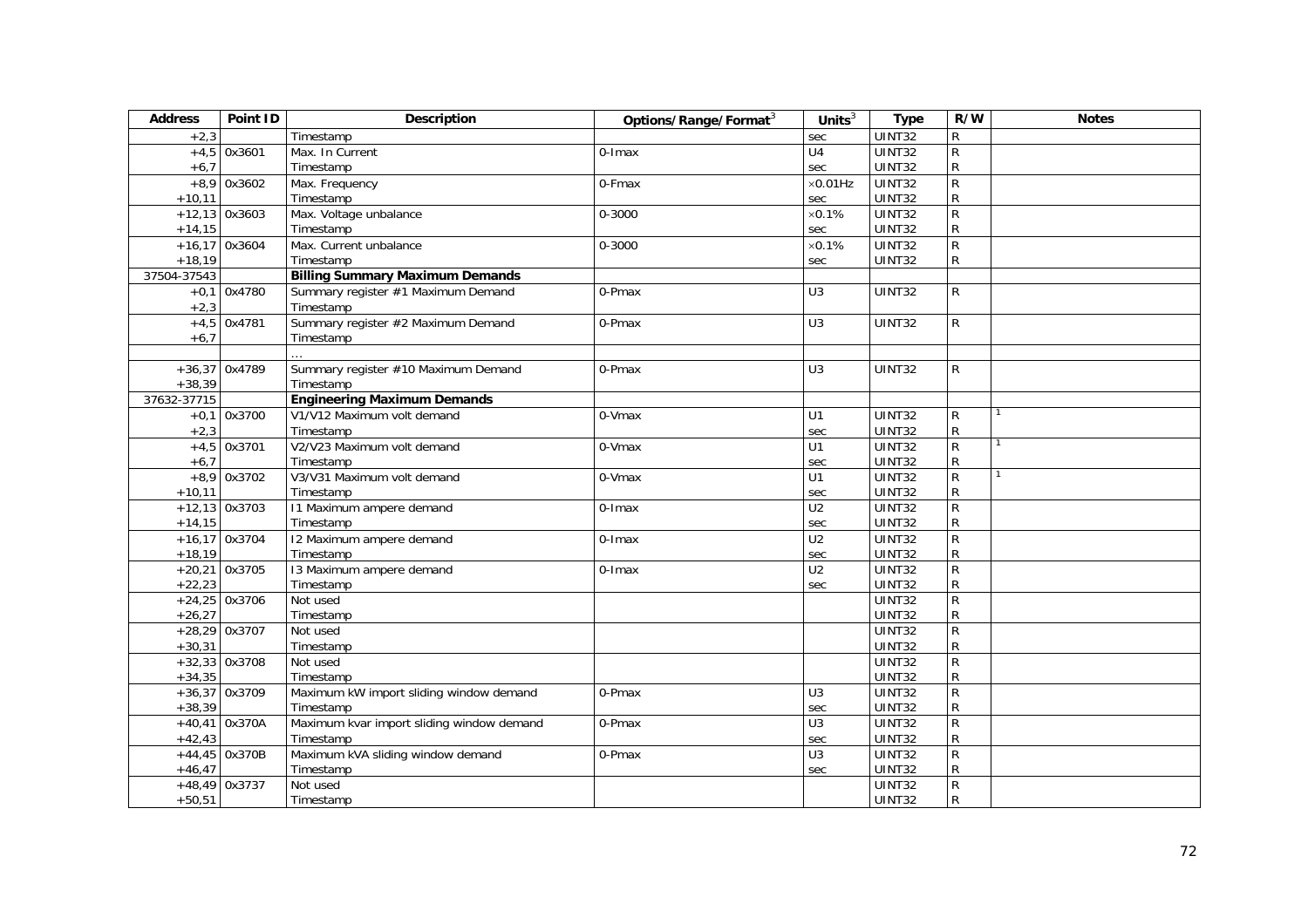| <b>Address</b> | Point ID        | <b>Description</b>                        | Options/Range/Format <sup>3</sup> | Units $3$      | <b>Type</b>   | R/W            | <b>Notes</b>   |
|----------------|-----------------|-------------------------------------------|-----------------------------------|----------------|---------------|----------------|----------------|
|                | $+52,53$ 0x370D | Not used                                  |                                   |                | UINT32        | R              |                |
| $+54,55$       |                 | Timestamp                                 |                                   |                | UINT32        | ${\sf R}$      |                |
|                | $+56,57$ 0x370E | Not used                                  |                                   |                | UINT32        | $\overline{R}$ |                |
| $+58,59$       |                 | Timestamp                                 |                                   |                | <b>UINT32</b> | ${\sf R}$      |                |
|                | $+60,61$ 0x370F | Maximum kW export sliding window demand   | 0-Pmax                            | U3             | UINT32        | $\overline{R}$ |                |
| $+62,63$       |                 | Timestamp                                 |                                   | sec            | UINT32        | $\mathsf{R}$   |                |
|                | $+64,65$ 0x3710 | Maximum kvar export sliding window demand | 0-Pmax                            | U3             | UINT32        | $\overline{R}$ |                |
| $+66,67$       |                 | Timestamp                                 |                                   | sec            | UINT32        | ${\sf R}$      |                |
|                | $+68,69$ 0x3737 | Not used                                  | $\Omega$                          |                | UINT32        | $\overline{R}$ |                |
| $+70,71$       |                 | Timestamp                                 |                                   |                | UINT32        | ${\sf R}$      |                |
|                | $+72,73$ 0x3712 | Not used                                  | $\Omega$                          |                | UINT32        | $\overline{R}$ |                |
| $+74,75$       |                 | Timestamp                                 |                                   |                | UINT32        | ${\sf R}$      |                |
|                | $+76,77$ 0x3713 | Not used                                  | $\Omega$                          |                | <b>UINT32</b> | $\overline{R}$ |                |
| $+78,79$       |                 | Timestamp                                 |                                   |                | UINT32        | $\mathsf{R}$   |                |
|                | $+80,81$ 0x3714 | 14 Maximum ampere demand                  | $0-14$ max                        | U <sub>4</sub> | UINT32        | $\overline{R}$ |                |
| $+82,83$       |                 | Timestamp                                 |                                   | sec            | UINT32        | ${\sf R}$      |                |
| 38016-38063    |                 | <b>Maximum Harmonic Demands</b>           |                                   |                |               |                |                |
|                | $+0,1$ 0x3880   | V1/V12 THD demand                         | 0-9999                            | $\times 0.1\%$ | UINT32        | ${\sf R}$      | 2              |
| $+2,3$         |                 | Timestamp                                 |                                   | sec            | UINT32        | ${\sf R}$      |                |
|                | $+4,5$ 0x3881   | V2/V23 THD demand                         | 0-9999                            | $\times 0.1\%$ | UINT32        | $\overline{R}$ | $\overline{2}$ |
| $+6,7$         |                 | Timestamp                                 |                                   | sec            | UINT32        | ${\sf R}$      |                |
|                | $+8,9$ 0x3882   | V3/V31 THD demand                         | 0-9999                            | $\times$ 0.1%  | UINT32        | $\overline{R}$ | 2              |
| $+10,11$       |                 | Timestamp                                 |                                   | sec            | UINT32        | $\mathsf{R}$   |                |
|                | $+12,13$ 0x3883 | Not used                                  |                                   |                | UINT32        | $\overline{R}$ |                |
| $+14,15$       |                 |                                           |                                   |                | UINT32        | ${\sf R}$      |                |
|                | $+16,17$ 0x3884 | I1 THD demand                             | 0-9999                            | $\times$ 0.1%  | UINT32        | $\overline{R}$ |                |
| $+18,19$       |                 | Timestamp                                 |                                   | sec            | UINT32        | ${\sf R}$      |                |
|                | $+20,21$ 0x3885 | I2 THD demand                             | 0-9999                            | $\times$ 0.1%  | UINT32        | $\overline{R}$ |                |
| $+22,23$       |                 | Timestamp                                 |                                   | sec            | <b>UINT32</b> | ${\sf R}$      |                |
|                | $+24,25$ 0x3886 | 13 THD demand                             | 0-9999                            | $\times 0.1\%$ | <b>UINT32</b> | $\overline{R}$ |                |
| $+26,27$       |                 | Timestamp                                 |                                   | sec            | UINT32        | ${\sf R}$      |                |
|                | +28,29 0x3887   | 14 THD demand                             | 0-9999                            | $\times$ 0.1%  | UINT32        | $\overline{R}$ |                |
| $+30,31$       |                 | Timestamp                                 |                                   | sec            | <b>UINT32</b> | ${\sf R}$      |                |
|                | $+32,33$ 0x3888 | I1 TDD demand                             | $0 - 1000$                        | $\times 0.1\%$ | UINT32        | $\overline{R}$ |                |
| $+34,35$       |                 | Timestamp                                 |                                   | sec            | <b>UINT32</b> | $\mathsf{R}$   |                |
|                | $+36,37$ 0x3889 | I2 TDD demand                             | $0 - 1000$                        | $\times 0.1\%$ | UINT32        | ${\sf R}$      |                |
| $+38,39$       |                 | Timestamp                                 |                                   | sec            | <b>UINT32</b> | ${\sf R}$      |                |
|                | $+40,41$ 0x388A | 13 TDD demand                             | $0 - 1000$                        | $\times 0.1\%$ | <b>UINT32</b> | $\overline{R}$ |                |
| $+42,43$       |                 | Timestamp                                 |                                   | sec            | <b>UINT32</b> | ${\sf R}$      |                |
|                | $+44,45$ 0x388B | 14 TDD demand                             | $0 - 1000$                        | $\times 0.1\%$ | UINT32        | $\overline{R}$ |                |
| $+46,47$       |                 | Timestamp                                 |                                   | sec            | UINT32        | $\mathsf{R}$   |                |
| 38144-38175    |                 | Billing TOU Maximum Demand Register #1    |                                   |                |               |                |                |
|                | $+0,1$ 0x4800   | Tariff #1 maximum demand                  | 0-Pmax                            | U3             | UINT32        | ${\sf R}$      |                |
| $+2,3$         |                 | Timestamp                                 |                                   | sec            | UINT32        | ${\sf R}$      |                |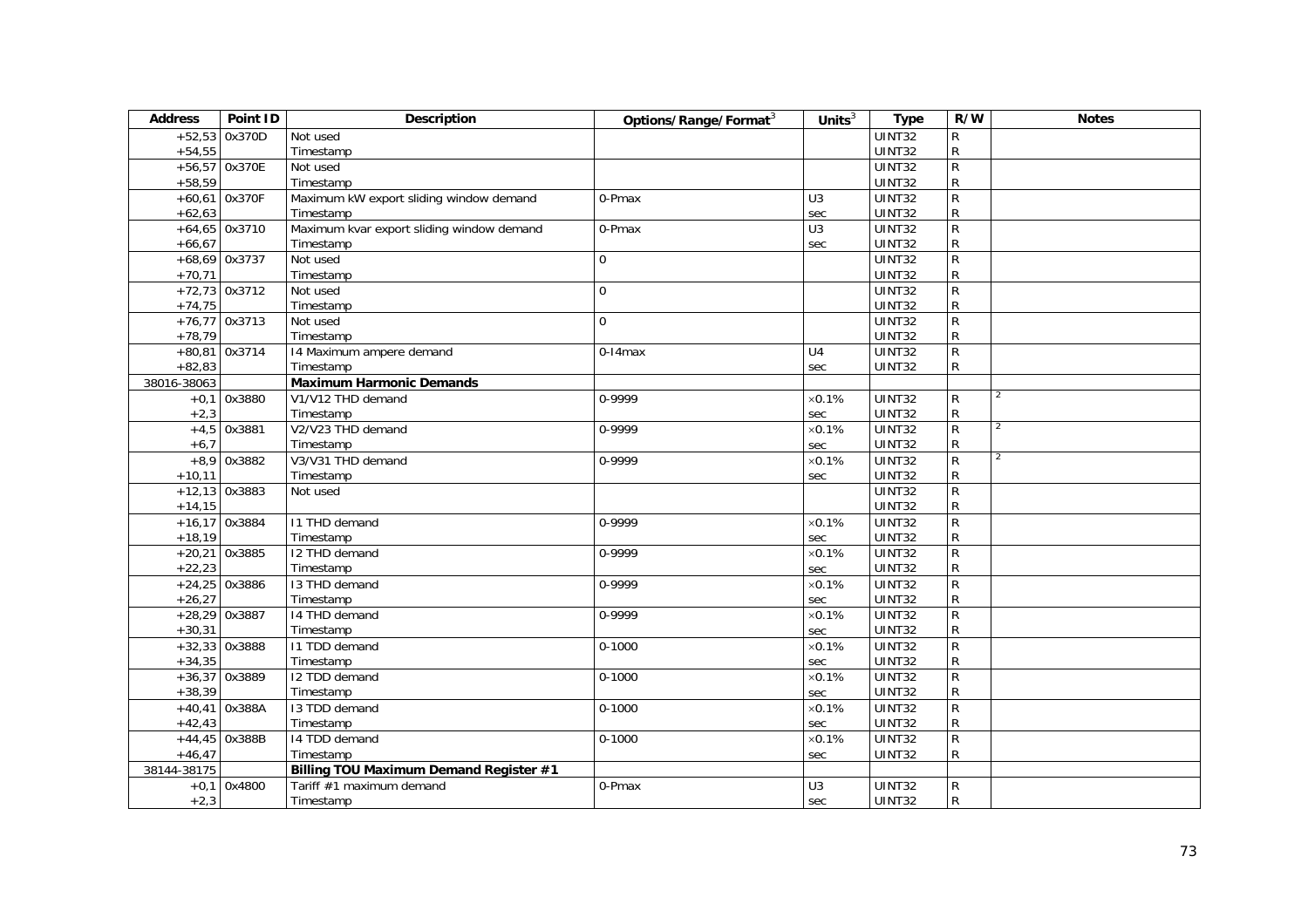| <b>Address</b> | Point ID        | <b>Description</b>                            | Options/Range/Format <sup>3</sup> | Units $3$      | <b>Type</b>   | R/W            | <b>Notes</b> |
|----------------|-----------------|-----------------------------------------------|-----------------------------------|----------------|---------------|----------------|--------------|
|                | $+4,5$ 0x4801   | Tariff #2 maximum demand                      | 0-Pmax                            | U <sub>3</sub> | UINT32        | $\mathsf{R}$   |              |
| $+6,7$         |                 | Timestamp                                     |                                   | sec            | UINT32        | ${\sf R}$      |              |
|                |                 |                                               |                                   |                |               | $\overline{R}$ |              |
|                | $+28,29$ 0x4807 | Tariff #8 maximum demand                      | 0-Pmax                            | U <sub>3</sub> | <b>UINT32</b> | $\overline{R}$ |              |
| $+30,31$       |                 | Timestamp                                     |                                   | sec            | UINT32        | $\mathsf{R}$   |              |
| 38400-38431    |                 | Billing TOU Maximum Demand Register #2        |                                   |                |               |                |              |
|                | $+0,1$ 0x4900   | Tariff #1 maximum demand                      | 0-Pmax                            | U3             | UINT32        | ${\sf R}$      |              |
| $+2,3$         |                 | Timestamp                                     |                                   | sec            | UINT32        | $\mathsf{R}$   |              |
|                | $+4,5$ 0x4901   | Tariff #2 maximum demand                      | 0-Pmax                            | U3             | UINT32        | $\overline{R}$ |              |
| $+6,7$         |                 | Timestamp                                     |                                   | sec            | UINT32        | ${\sf R}$      |              |
|                |                 |                                               |                                   |                |               | $\overline{R}$ |              |
|                | $+28,29$ 0x4907 | Tariff #8 maximum demand                      | 0-Pmax                            | U <sub>3</sub> | UINT32        | $\overline{R}$ |              |
| $+30,31$       |                 | Timestamp                                     |                                   | sec            | UINT32        | ${\sf R}$      |              |
| 38656-38687    |                 | Billing TOU Maximum Demand Register #3        |                                   |                |               |                |              |
|                | $+0,1$ 0x4A00   | Tariff #1 maximum demand                      | 0-Pmax                            | U3             | UINT32        | R              |              |
| $+2,3$         |                 | Timestamp                                     |                                   | sec            | UINT32        | ${\sf R}$      |              |
|                | $+4,5$ 0x4A01   | Tariff #2 maximum demand                      | 0-Pmax                            | U3             | UINT32        | $\mathsf{R}$   |              |
| $+6,7$         |                 | Timestamp                                     |                                   | sec            | <b>UINT32</b> | ${\sf R}$      |              |
|                |                 |                                               |                                   |                |               | $\overline{R}$ |              |
|                | +28,29 0x4A07   | Tariff #8 maximum demand                      | 0-Pmax                            | U3             | UINT32        | $\mathsf{R}$   |              |
| $+30,31$       |                 | Timestamp                                     |                                   | sec            | <b>UINT32</b> | $\mathsf{R}$   |              |
| 38272-38313    |                 | <b>Billing TOU Maximum Demand Register #4</b> |                                   |                |               |                |              |
|                | $+0,1$ 0x4880   | Tariff #1 maximum demand                      | 0-Pmax                            | U3             | UINT32        | R              |              |
| $+2,3$         |                 | Timestamp                                     |                                   | sec            | UINT32        | ${\sf R}$      |              |
|                | $+4,5$ 0x4881   | Tariff #2 maximum demand                      | 0-Pmax                            | U3             | UINT32        | $\mathsf{R}$   |              |
| $+6,7$         |                 | Timestamp                                     |                                   | sec            | UINT32        | ${\sf R}$      |              |
|                |                 |                                               |                                   |                |               | ${\sf R}$      |              |
|                | $+28,29$ 0x4887 | Tariff #8 maximum demand                      | 0-Pmax                            | U <sub>3</sub> | UINT32        | $\overline{R}$ |              |
| $+30,31$       |                 | Timestamp                                     |                                   | sec            | UINT32        | $\mathsf{R}$   |              |
| 38528-38559    |                 | <b>Billing TOU Maximum Demand Register #5</b> |                                   |                |               |                |              |
|                | $+0,1$ 0x4980   | Tariff #1 maximum demand                      | 0-Pmax                            | U3             | UINT32        | R              |              |
| $+2,3$         |                 | Timestamp                                     |                                   | sec            | UINT32        | ${\sf R}$      |              |
|                | $+4,5$ 0x4981   | Tariff #2 maximum demand                      | 0-Pmax                            | U <sub>3</sub> | <b>UINT32</b> | $\overline{R}$ |              |
| $+6,7$         |                 | Timestamp                                     |                                   | sec            | UINT32        | R              |              |
|                |                 |                                               |                                   |                |               | ${\sf R}$      |              |
|                | $+28,29$ 0x4987 | Tariff #8 maximum demand                      | 0-Pmax                            | U <sub>3</sub> | UINT32        | $\overline{R}$ |              |
| $+30,31$       |                 | Timestamp                                     |                                   | sec            | UINT32        | $\mathsf{R}$   |              |
| 38784-38815    |                 | Billing TOU Maximum Demand Register #6        |                                   |                |               |                |              |
|                | $+0,1$ 0x4A80   | Tariff #1 maximum demand                      | 0-Pmax                            | U3             | UINT32        | R              |              |
| $+2,3$         |                 | Timestamp                                     |                                   | sec            | UINT32        | $\mathsf{R}$   |              |
|                | $+4,5$ 0x4A81   | Tariff #2 maximum demand                      | 0-Pmax                            | U3             | <b>UINT32</b> | $\overline{R}$ |              |
| $+6,7$         |                 | Timestamp                                     |                                   | sec            | UINT32        | ${\sf R}$      |              |
|                |                 |                                               |                                   |                |               | $\mathsf{R}$   |              |
|                | $+28,29$ 0x4A87 | Tariff #8 maximum demand                      | 0-Pmax                            | U <sub>3</sub> | UINT32        | $\overline{R}$ |              |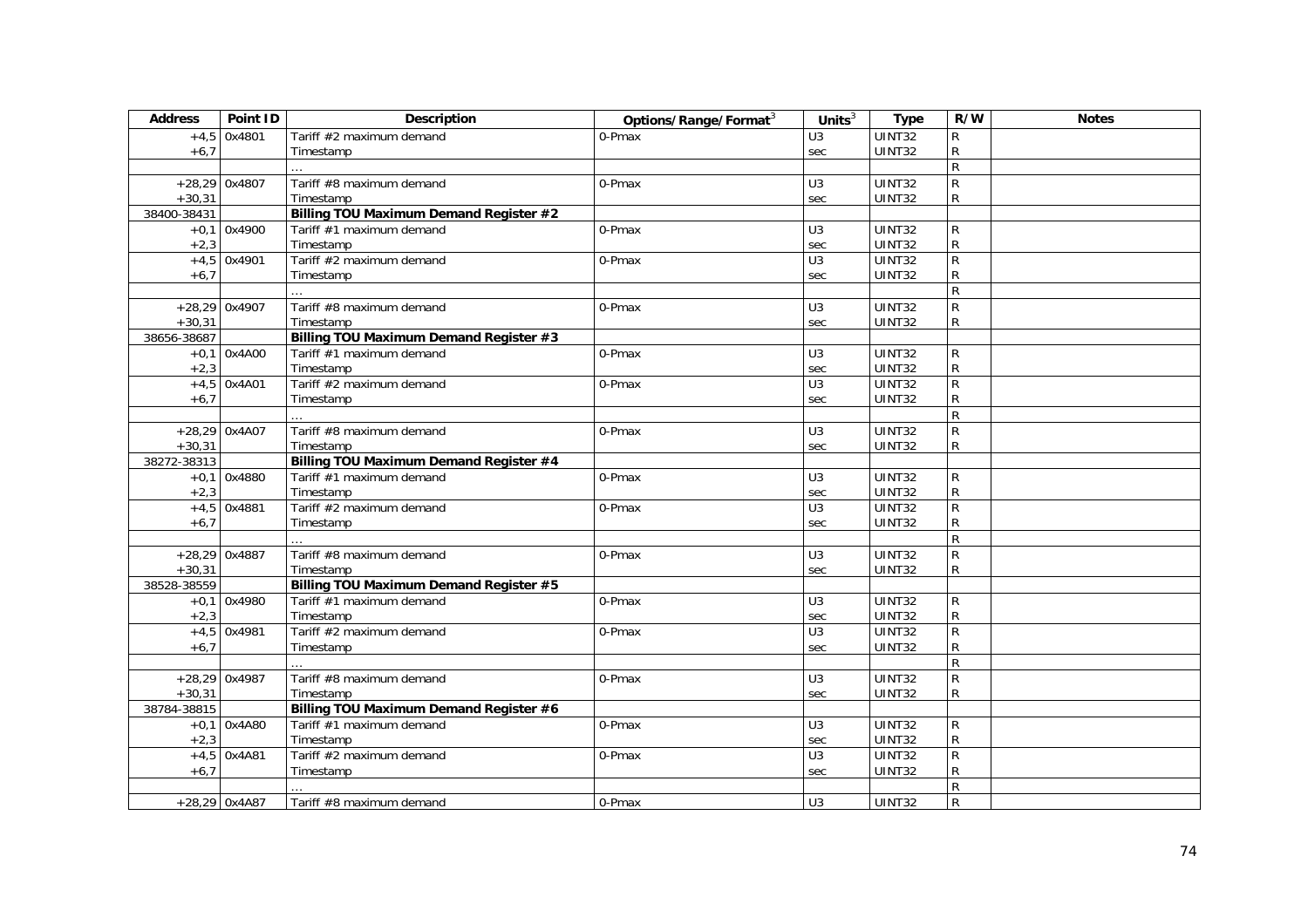| <b>Address</b> | Point ID        | <b>Description</b>                      | Options/Range/Format <sup>3</sup> | Units $\overline{3}$ | <b>Type</b>   | R/W            | <b>Notes</b> |
|----------------|-----------------|-----------------------------------------|-----------------------------------|----------------------|---------------|----------------|--------------|
| $+30,31$       |                 | Timestamp                               |                                   | sec                  | UINT32        | R              |              |
| 38912-38943    |                 | Billing TOU Maximum Demand Register #7  |                                   |                      |               |                |              |
|                | $+0.1$ 0x5300   | Tariff #1 maximum demand                | 0-Pmax                            | U <sub>3</sub>       | <b>UINT32</b> | R              |              |
| $+2,3$         |                 | Timestamp                               |                                   | sec                  | UINT32        | ${\sf R}$      |              |
|                | $+4,5$ 0x5301   | Tariff #2 maximum demand                | 0-Pmax                            | U <sub>3</sub>       | <b>UINT32</b> | ${\sf R}$      |              |
| $+6,7$         |                 | Timestamp                               |                                   | sec                  | UINT32        | ${\sf R}$      |              |
|                |                 |                                         |                                   |                      |               | ${\sf R}$      |              |
|                | $+28,29$ 0x5307 | Tariff #8 maximum demand                | 0-Pmax                            | U <sub>3</sub>       | <b>UINT32</b> | ${\sf R}$      |              |
| $+30,31$       |                 | Timestamp                               |                                   | sec                  | <b>UINT32</b> | ${\sf R}$      |              |
| 39040-39071    |                 | Billing TOU Maximum Demand Register #8  |                                   |                      |               |                |              |
|                | $+0,1$ 0x5380   | Tariff #1 maximum demand                | 0-Pmax                            | U <sub>3</sub>       | <b>UINT32</b> | R              |              |
| $+2,3$         |                 | Timestamp                               |                                   | sec                  | <b>UINT32</b> | ${\sf R}$      |              |
|                | $+4,5$ 0x5381   | Tariff #2 maximum demand                | 0-Pmax                            | U3                   | <b>UINT32</b> | ${\sf R}$      |              |
| $+6,7$         |                 | Timestamp                               |                                   | sec                  | UINT32        | ${\sf R}$      |              |
|                |                 |                                         |                                   |                      |               | $\mathsf{R}$   |              |
|                | $+28,29$ 0x5387 | Tariff #8 maximum demand                | 0-Pmax                            | U <sub>3</sub>       | <b>UINT32</b> | ${\sf R}$      |              |
| $+30,31$       |                 | Timestamp                               |                                   | sec                  | <b>UINT32</b> | ${\sf R}$      |              |
| 39168-39299    |                 | Billing TOU Maximum Demand Register #9  |                                   |                      |               |                |              |
|                | $+0,1$ 0x5400   | Tariff #1 register                      | 0-Pmax                            | U <sub>3</sub>       | <b>UINT32</b> | R              |              |
| $+2,3$         |                 | Timestamp                               |                                   | sec                  | <b>UINT32</b> | ${\sf R}$      |              |
|                | $+4,5$ 0x5401   | Tariff #2 register                      | 0-Pmax                            | U <sub>3</sub>       | <b>UINT32</b> | $\mathsf{R}$   |              |
| $+6,7$         |                 | Timestamp                               |                                   | sec                  | UINT32        | ${\sf R}$      |              |
|                |                 |                                         |                                   |                      |               | $\overline{R}$ |              |
|                | $+28,29$ 0x5407 | Tariff #8 register                      | 0-Pmax                            | U <sub>3</sub>       | UINT32        | $\mathsf{R}$   |              |
| $+30,31$       |                 | Timestamp                               |                                   | sec                  | UINT32        | ${\sf R}$      |              |
| 39296-39327    |                 | Billing TOU Maximum Demand Register #10 |                                   |                      |               |                |              |
|                | $+0.1$ 0x5480   | Tariff #1 register                      | 0-Pmax                            | U <sub>3</sub>       | <b>UINT32</b> | ${\sf R}$      |              |
| $+2,3$         |                 | Timestamp                               |                                   | sec                  | UINT32        | ${\sf R}$      |              |
|                | $+4,5$ 0x5481   | Tariff #2 register                      | 0-Pmax                            | U <sub>3</sub>       | <b>UINT32</b> | ${\sf R}$      |              |
| $+6,7$         |                 | Timestamp                               |                                   | sec                  | UINT32        | ${\sf R}$      |              |
|                |                 |                                         |                                   |                      |               | $\overline{R}$ |              |
|                | +28,29 0x5487   | Tariff #8 register                      | 0-Pmax                            | U <sub>3</sub>       | <b>UINT32</b> | ${\sf R}$      |              |
| $+30,31$       |                 | Timestamp                               |                                   | sec                  | <b>UINT32</b> | ${\sf R}$      |              |

## **NOTES:**

1 When the 4LN3, 4LL3, 3LN3 or 3LL3 wiring mode is selected, the voltages will be line-to-neutral; for any other wiring mode, they will be line-to-line.

<sup>2</sup> When the 4LN3 or 3LN3 wiring mode is selected, the voltages will be line-to-neutral; for any other wiring mode, they will be line-to-line voltages.

<sup>3</sup> For volts, amps, power and frequency scales and units, refer to Section 4 "Data Scales and Units".

 $4$  On a 0.2-s interval.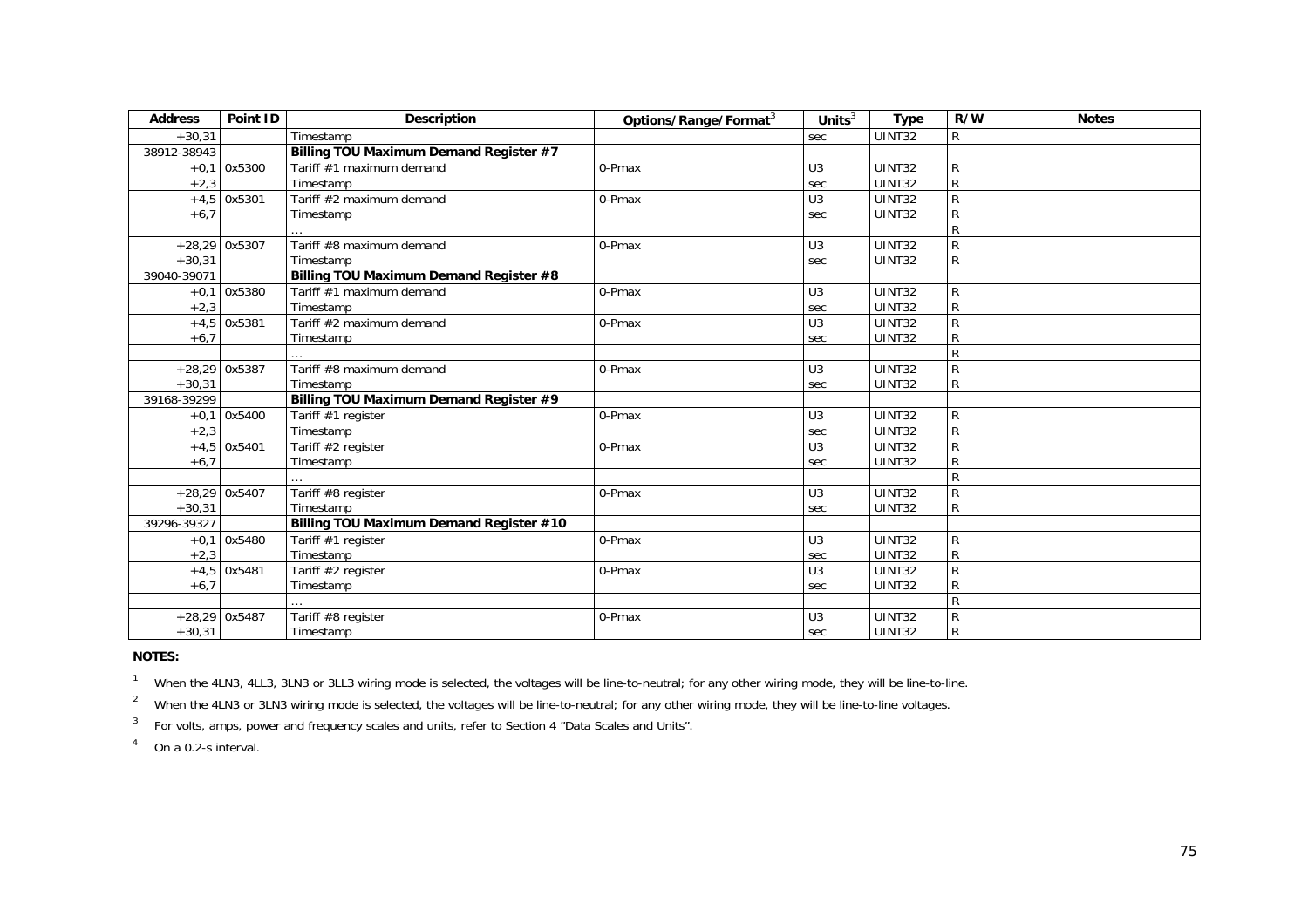## 3.6 Billing Period Data

|                 | Address Point ID | <b>Description</b>                         | Options/Range        | <b>Units</b>     | <b>Type</b>          | R/W            | <b>Notes</b> |
|-----------------|------------------|--------------------------------------------|----------------------|------------------|----------------------|----------------|--------------|
| 40410           |                  | Billing period counter                     | $0 - 99$             |                  | UINT16               | R              |              |
| 40411           |                  | Number of available billing periods        | $0 - 4$              |                  | UINT16               | ${\sf R}$      |              |
| 40412-41135     |                  | Present billing period data                |                      |                  |                      |                |              |
| 41136-41859     |                  | Previous (most recent) billing period data |                      |                  |                      |                |              |
| 41860-42583     |                  | Second previous billing period data        |                      |                  |                      |                |              |
| 42584-43307     |                  | Third previous billing period data         |                      |                  |                      |                |              |
| 43308-44031     |                  | Fourth previous billing period data        |                      |                  |                      |                |              |
| $+0-723$        |                  | <b>Billing period data structure</b>       |                      |                  |                      |                |              |
| $+0,1$          |                  | Billing period timestamp                   |                      | F <sub>1</sub>   | UINT32               | R              |              |
| $+2,3$          |                  | Billing period duration                    |                      | seconds          | UINT32               | ${\sf R}$      |              |
|                 | $+4,5$ 0x1780    | Register 1 total energy                    | 0-999,999,999        | $\overline{U5}$  | UINT32               | $\overline{R}$ |              |
|                 | $+6,7$ 0x1781    | Register 2 total energy                    | 0-999, 999, 999      | U <sub>5</sub>   | UINT32               | $\overline{R}$ |              |
|                 | $+8,9$ 0x1782    | Register 3 total energy                    | 0-999, 999, 999      | U <sub>5</sub>   | UINT32               | $\overline{R}$ |              |
| $+10,11$ 0x1783 |                  | Register 4 total energy                    | 0-999, 999, 999      | U <sub>5</sub>   | $\overline{UINT}$ 32 | $\overline{R}$ |              |
|                 | $+12,13$ 0x1784  | Register 5 total energy                    | 0-999,999,999        | U <sub>5</sub>   | UINT32               | $\overline{R}$ |              |
| $+14,15$ 0x1785 |                  | Register 6 total energy                    | 0-999,999,999        | $\overline{U5}$  | <b>UINT32</b>        | $\overline{R}$ |              |
|                 | $+16,17$ 0x1786  | Register 7 total energy                    | 0-999,999,999        | U <sub>5</sub>   | UINT32               | $\overline{R}$ |              |
| $+18,19$ 0x1787 |                  | Register 8 total energy                    | 0-999,999,999        | $\overline{U5}$  | UINT32               | $\overline{R}$ |              |
|                 | $+20,21$ 0x1788  | Register 9 total energy                    | 0-999, 999, 999      | U <sub>5</sub>   | <b>UINT32</b>        | $\overline{R}$ |              |
|                 | $+22,23$ 0x1789  | Register 10 total energy                   | 0-999,999,999        | $\overline{U5}$  | UINT32               | $\overline{R}$ |              |
|                 | $+24,25$ 0x4780  | Register 1 total maximum demand            | 0-Pmax               | U <sub>3</sub>   | UINT32               | $\mathsf R$    |              |
|                 | $+26,27$ 0x7700  | Register 1 total maximum demand timestamp  |                      | F1               | UINT32               | $\overline{R}$ |              |
| $+28,29$ 0x4781 |                  | Register 2 total maximum demand            | 0-Pmax               | U3               | UINT32               | $\overline{R}$ |              |
|                 | $+30,31$ 0x7700  | Register 2 total maximum demand timestamp  |                      | F1               | <b>UINT32</b>        | $\overline{R}$ |              |
|                 | $+32,33$ 0x4782  | Register 3 total maximum demand            | 0-Pmax               | U3               | <b>UINT32</b>        | $\overline{R}$ |              |
|                 | $+34,35$ 0x7700  | Register 3 total maximum demand timestamp  |                      | F1               | UINT32               | ${\sf R}$      |              |
|                 | $+36,37$ 0x4783  | Register 4 total maximum demand            | 0-Pmax               | $\overline{U}$ 3 | UINT32               | $\overline{R}$ |              |
|                 | $+38,39$ 0x7700  | Register 4 total maximum demand timestamp  |                      | F1               | UINT32               | $\overline{R}$ |              |
|                 | $+40,41$ 0x4784  | Register 5 total maximum demand            | $\overline{0}$ -Pmax | $\overline{U}$ 3 | UINT32               | $\overline{R}$ |              |
|                 | $+42,43$ 0x7700  | Register 5 total maximum demand timestamp  |                      | F <sub>1</sub>   | UINT32               | $\overline{R}$ |              |
|                 | $+44,45$ 0x4785  | Register 6 total maximum demand            | 0-Pmax               | U3               | UINT32               | $\overline{R}$ |              |
|                 | $+46,47$ 0x7700  | Register 6 total maximum demand timestamp  |                      | F1               | UINT32               | $\overline{R}$ |              |
|                 | $+48,49$ 0x4786  | Register 7 total maximum demand            | 0-Pmax               | U3               | <b>UINT32</b>        | $\overline{R}$ |              |
|                 | $+50,51$ 0x7700  | Register 7 total maximum demand timestamp  |                      | F1               | UINT32               | ${\sf R}$      |              |
| $+52,53$ 0x4787 |                  | Register 8 total maximum demand            | 0-Pmax               | $\overline{U}$ 3 | UINT32               | $\overline{R}$ |              |
|                 | $+54,55$ 0x7700  | Register 8 total maximum demand timestamp  |                      | F1               | UINT32               | $\overline{R}$ |              |
|                 | $+56,57$ 0x4788  | Register 9 total maximum demand            | $\overline{0}$ -Pmax | U3               | UINT32               | $\overline{R}$ |              |
|                 | $+58,59$ 0x7700  | Register 9 total maximum demand timestamp  |                      | F1               | UINT32               | $\overline{R}$ |              |
|                 | $+60,61$ 0x4789  | Register 10 total maximum demand           | 0-Pmax               | U3               | UINT32               | ${\sf R}$      |              |
|                 | $+62,63$ 0x7700  | Register 10 total maximum demand timestamp |                      | F1               | UINT32               | $\overline{R}$ |              |
|                 | $+64,65$ 0x4790  | Register 1 total cumulative maximum demand | 0-999,999,999        | U <sub>3</sub>   | UINT32               | $\overline{R}$ |              |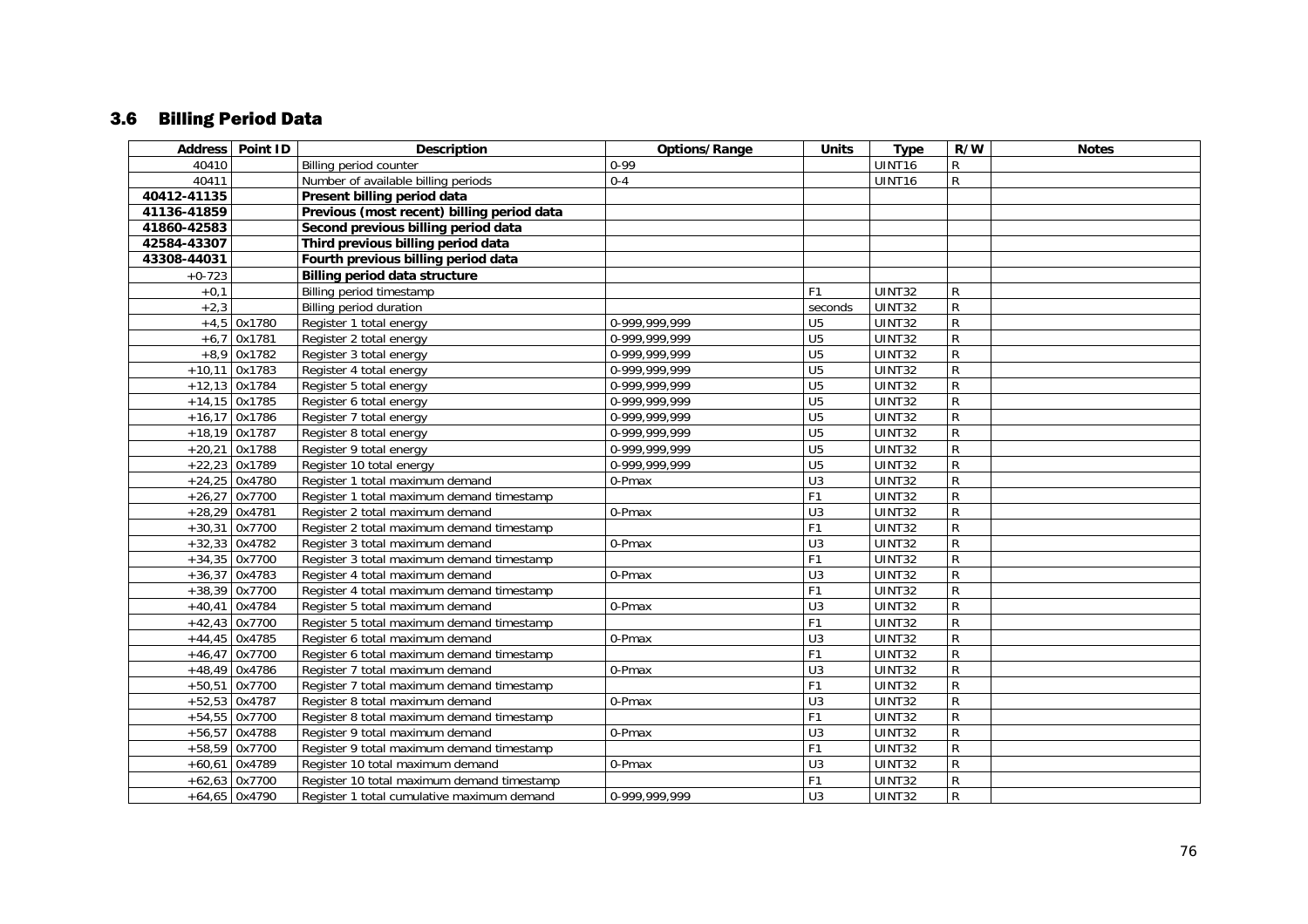|                   | Address   Point ID | Description                                 | Options/Range | <b>Units</b>    | <b>Type</b>   | R/W            | <b>Notes</b> |
|-------------------|--------------------|---------------------------------------------|---------------|-----------------|---------------|----------------|--------------|
| $+66,67$ 0x4791   |                    | Register 2 total cumulative maximum demand  | 0-999,999,999 | U <sub>3</sub>  | UINT32        | R              |              |
| $+68,69$ 0x4792   |                    | Register 3 total cumulative maximum demand  | 0-999,999,999 | U3              | <b>UINT32</b> | R              |              |
| $+70,71$ 0x4793   |                    | Register 4 total cumulative maximum demand  | 0-999,999,999 | U3              | UINT32        | $\mathsf{R}$   |              |
| $+72,73$ 0x4794   |                    | Register 5 total cumulative maximum demand  | 0-999,999,999 | $\overline{U}$  | UINT32        | ${\sf R}$      |              |
| +74,75 0x4795     |                    | Register 6 total cumulative maximum demand  | 0-999,999,999 | U3              | UINT32        | ${\sf R}$      |              |
| $+76,77$ 0x4796   |                    | Register 7 total cumulative maximum demand  | 0-999,999,999 | U <sub>3</sub>  | UINT32        | ${\sf R}$      |              |
| $+78,79$ 0x4797   |                    | Register 8 total cumulative maximum demand  | 0-999,999,999 | U3              | UINT32        | ${\sf R}$      |              |
| $+80,81$ 0x4798   |                    | Register 9 total cumulative maximum demand  | 0-999,999,999 | $\overline{U}$  | <b>UINT32</b> | $\overline{R}$ |              |
| $+82,83$ 0x4799   |                    | Register 10 total cumulative maximum demand | 0-999,999,999 | U3              | <b>UINT32</b> | $\overline{R}$ |              |
|                   | $+84,85$ 0x3D00    | Register 1 tariff #1 energy                 | 0-999,999,999 | $\overline{U5}$ | UINT32        | ${\sf R}$      |              |
| $+86,87$ 0x3D01   |                    | Register 1 tariff #2 energy                 | 0-999,999,999 | U <sub>5</sub>  | UINT32        | ${\sf R}$      |              |
|                   | +88,89 0x3D02      | Register 1 tariff #3 energy                 | 0-999,999,999 | U <sub>5</sub>  | <b>UINT32</b> | $\overline{R}$ |              |
|                   | $+90,91$ 0x3D03    | Register 1 tariff #4 energy                 | 0-999,999,999 | $\overline{U5}$ | <b>UINT32</b> | $\overline{R}$ |              |
| $+92,93$ 0x3D04   |                    | Register 1 tariff #5 energy                 | 0-999,999,999 | U <sub>5</sub>  | UINT32        | $\mathsf{R}$   |              |
|                   | +94,95 0x3D05      | Register 1 tariff #6 energy                 | 0-999,999,999 | U <sub>5</sub>  | UINT32        | ${\sf R}$      |              |
|                   | $+96,97$ 0x3D06    | Register 1 tariff #7 energy                 | 0-999,999,999 | $\overline{U5}$ | UINT32        | ${\sf R}$      |              |
| +98,99 0x3D07     |                    | Register 1 tariff #8 energy                 | 0-999,999,999 | $\overline{U5}$ | <b>UINT32</b> | $\overline{R}$ |              |
| $+100,101$ 0x3E00 |                    | Register 2 tariff #1 energy                 | 0-999,999,999 | U <sub>5</sub>  | UINT32        | $\mathsf{R}$   |              |
| $+102,103$ 0x3E01 |                    | Register 2 tariff #2 energy                 | 0-999,999,999 | U <sub>5</sub>  | UINT32        | ${\sf R}$      |              |
| +104,105 0x3E02   |                    | Register 2 tariff #3 energy                 | 0-999,999,999 | $\overline{U5}$ | <b>UINT32</b> | $\mathsf{R}$   |              |
| $+106,107$ 0x3E03 |                    | Register 2 tariff #4 energy                 | 0-999,999,999 | U <sub>5</sub>  | UINT32        | ${\sf R}$      |              |
| +108,109 0x3E04   |                    | Register 2 tariff #5 energy                 | 0-999,999,999 | $\overline{U5}$ | UINT32        | ${\sf R}$      |              |
| $+110,111$ 0x3E05 |                    | Register 2 tariff #6 energy                 | 0-999,999,999 | $\overline{U5}$ | UINT32        | ${\sf R}$      |              |
| +112,113 0x3E06   |                    | Register 2 tariff #7 energy                 | 0-999,999,999 | U <sub>5</sub>  | <b>UINT32</b> | ${\sf R}$      |              |
| +114,115 0x3E07   |                    | Register 2 tariff #8 energy                 | 0-999,999,999 | $\overline{U5}$ | <b>UINT32</b> | ${\sf R}$      |              |
| +116,117 0x3F00   |                    | Register 3 tariff #1 energy                 | 0-999,999,999 | $\overline{U5}$ | UINT32        | ${\sf R}$      |              |
| $+118,119$ 0x3F01 |                    | Register 3 tariff #2 energy                 | 0-999,999,999 | U <sub>5</sub>  | UINT32        | ${\sf R}$      |              |
| +120,121 0x3F02   |                    | Register 3 tariff #3 energy                 | 0-999,999,999 | $\overline{U5}$ | <b>UINT32</b> | ${\sf R}$      |              |
| +122,123 0x3F03   |                    | Register 3 tariff #4 energy                 | 0-999,999,999 | U <sub>5</sub>  | UINT32        | ${\sf R}$      |              |
| +124,125 0x3F04   |                    | Register 3 tariff #5 energy                 | 0-999,999,999 | $\overline{U5}$ | <b>UINT32</b> | ${\sf R}$      |              |
| $+126,127$ 0x3F05 |                    | Register 3 tariff #6 energy                 | 0-999,999,999 | $\overline{U5}$ | UINT32        | ${\sf R}$      |              |
| $+128,129$ 0x3F06 |                    | Register 3 tariff #7 energy                 | 0-999,999,999 | U <sub>5</sub>  | UINT32        | ${\sf R}$      |              |
| +130,131 0x3F07   |                    | Register 3 tariff #8 energy                 | 0-999.999.999 | U <sub>5</sub>  | <b>UINT32</b> | ${\sf R}$      |              |
| $+132,133$ 0x4000 |                    | Register 4 tariff #1 energy                 | 0-999,999,999 | $\overline{U5}$ | UINT32        | ${\sf R}$      |              |
| $+134,135$ 0x4001 |                    | Register 4 tariff #2 energy                 | 0-999,999,999 | $\overline{U5}$ | UINT32        | ${\sf R}$      |              |
| $+136,137$ 0x4002 |                    | Register 4 tariff #3 energy                 | 0-999,999,999 | U <sub>5</sub>  | UINT32        | ${\sf R}$      |              |
| +138,139 0x4003   |                    | Register 4 tariff #4 energy                 | 0-999,999,999 | $\overline{U5}$ | UINT32        | ${\sf R}$      |              |
| $+140,141$ 0x4004 |                    | Register 4 tariff #5 energy                 | 0-999,999,999 | $\overline{U5}$ | <b>UINT32</b> | ${\sf R}$      |              |
| $+142,143$ 0x4005 |                    | Register 4 tariff #6 energy                 | 0-999,999,999 | $\overline{U5}$ | <b>UINT32</b> | $\overline{R}$ |              |
| $+144.145$ 0x4006 |                    | Register 4 tariff #7 energy                 | 0-999,999,999 | U <sub>5</sub>  | UINT32        | ${\sf R}$      |              |
| $+146,147$ 0x4007 |                    | Register 4 tariff #8 energy                 | 0-999.999.999 | U <sub>5</sub>  | UINT32        | $\mathsf{R}$   |              |
| $+148,149$ 0x4100 |                    | Register 5 tariff #1 energy                 | 0-999,999,999 | U <sub>5</sub>  | UINT32        | ${\sf R}$      |              |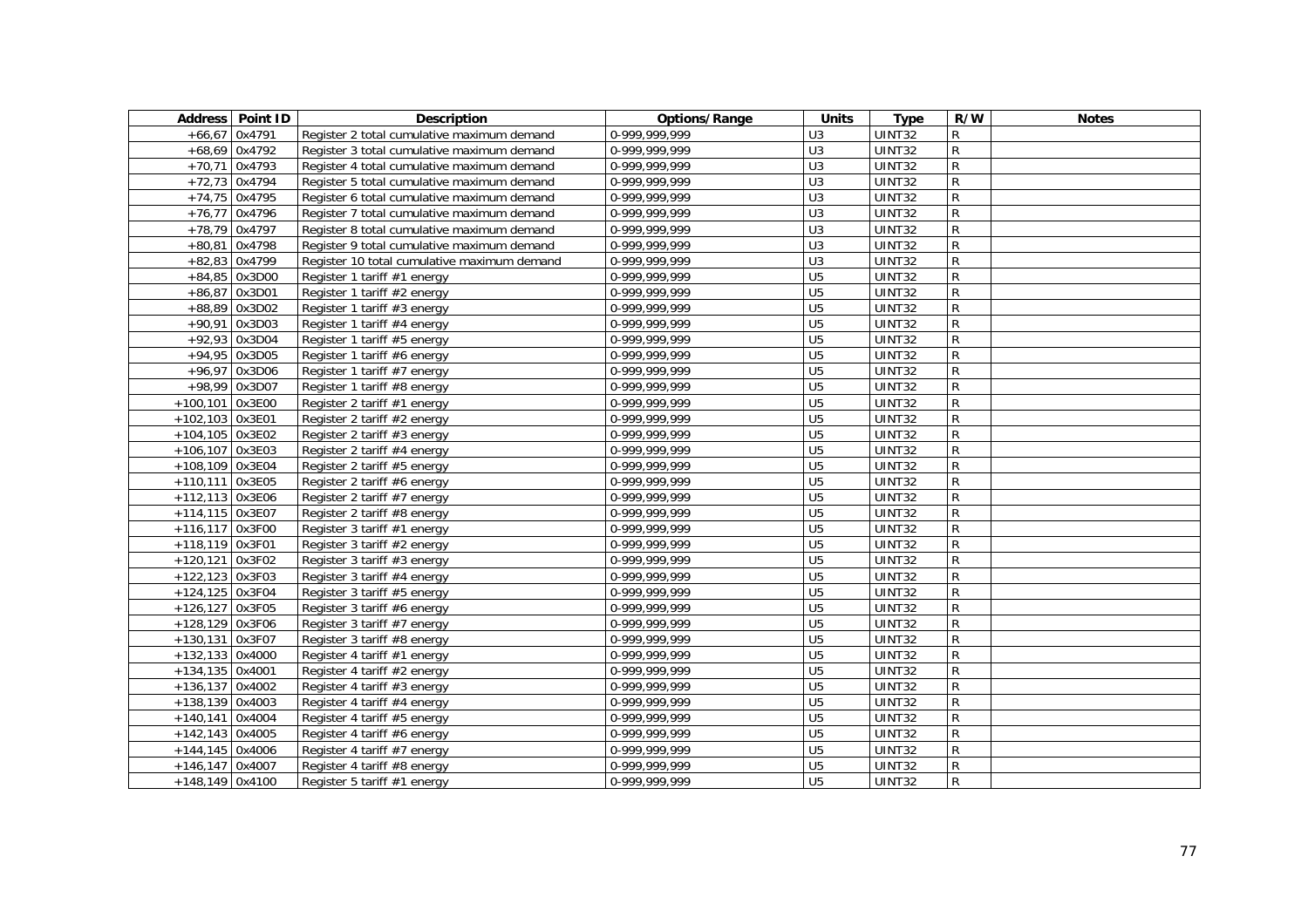|                    | Address Point ID | <b>Description</b>             | Options/Range   | <b>Units</b>    | <b>Type</b>   | R/W            | <b>Notes</b> |
|--------------------|------------------|--------------------------------|-----------------|-----------------|---------------|----------------|--------------|
| $+150.151$ 0x4101  |                  | Register 5 tariff #2 energy    | 0-999,999,999   | U <sub>5</sub>  | UINT32        | $\mathsf{R}$   |              |
| +152,153 0x4102    |                  | Register 5 tariff #3 energy    | 0-999.999.999   | $\overline{U5}$ | <b>UINT32</b> | ${\sf R}$      |              |
| $+154,155$ 0x4103  |                  | Register 5 tariff #4 energy    | 0-999,999,999   | $\overline{U5}$ | <b>UINT32</b> | $\overline{R}$ |              |
| $+156,157$ 0x4104  |                  | Register 5 tariff #5 energy    | 0-999, 999, 999 | U <sub>5</sub>  | <b>UINT32</b> | $\overline{R}$ |              |
| +158,159 0x4105    |                  | Register 5 tariff #6 energy    | 0-999,999,999   | $\overline{U5}$ | UINT32        | ${\sf R}$      |              |
| $+160,161$ 0x4106  |                  | Register 5 tariff #7 energy    | 0-999,999,999   | $\overline{U5}$ | UINT32        | ${\sf R}$      |              |
| $+162,163$ 0x4107  |                  | Register 5 tariff #8 energy    | 0-999,999,999   | U <sub>5</sub>  | UINT32        | $\overline{R}$ |              |
| $+164,165$ 0x4200  |                  | Register 6 tariff #1 energy    | 0-999.999.999   | $\overline{U5}$ | UINT32        | $\overline{R}$ |              |
| $+166, 167$ 0x4201 |                  | Register 6 tariff #2 energy    | 0-999,999,999   | U <sub>5</sub>  | UINT32        | ${\sf R}$      |              |
| +168,169 0x4202    |                  | Register 6 tariff #3 energy    | 0-999,999,999   | $\overline{U5}$ | UINT32        | ${\sf R}$      |              |
| +170,171 0x4203    |                  | Register 6 tariff #4 energy    | 0-999,999,999   | $\overline{U5}$ | UINT32        | ${\sf R}$      |              |
| +172,173 0x4204    |                  | Register 6 tariff #5 energy    | 0-999,999,999   | U <sub>5</sub>  | UINT32        | ${\sf R}$      |              |
| +174,175 0x4205    |                  | Register 6 tariff #6 energy    | 0-999,999,999   | U <sub>5</sub>  | UINT32        | ${\sf R}$      |              |
| +176,177 0x4206    |                  | Register 6 tariff #7 energy    | 0-999,999,999   | $\overline{U5}$ | UINT32        | ${\sf R}$      |              |
| +178,179 0x4207    |                  | Register 6 tariff #8 energy    | 0-999,999,999   | U <sub>5</sub>  | UINT32        | ${\sf R}$      |              |
| +180,181 0x4300    |                  | Register 7 tariff #1 energy    | 0-999,999,999   | U <sub>5</sub>  | <b>UINT32</b> | ${\sf R}$      |              |
| +182,183 0x4301    |                  | Register 7 tariff #2 energy    | 0-999,999,999   | U <sub>5</sub>  | UINT32        | ${\sf R}$      |              |
| +184,185 0x4302    |                  | Register 7 tariff #3 energy    | 0-999,999,999   | U <sub>5</sub>  | UINT32        | ${\sf R}$      |              |
| +186,187 0x4303    |                  | Register 7 tariff #4 energy    | 0-999,999,999   | U <sub>5</sub>  | UINT32        | $\mathsf{R}$   |              |
| +188,189 0x4304    |                  | Register 7 tariff #5 energy    | 0-999,999,999   | $\overline{U5}$ | UINT32        | $\mathsf{R}$   |              |
| $+190,191$ 0x4305  |                  | Register 7 tariff #6 energy    | 0-999, 999, 999 | U <sub>5</sub>  | UINT32        | $\overline{R}$ |              |
| +192,193 0x4306    |                  | Register 7 tariff #7 energy    | 0-999,999,999   | $\overline{U5}$ | UINT32        | $\overline{R}$ |              |
| +194,195 0x4307    |                  | Register 7 tariff #8 energy    | 0-999,999,999   | $\overline{U5}$ | UINT32        | $\overline{R}$ |              |
| +196,197 0x4400    |                  | Register 8 tariff #1 energy    | 0-999.999.999   | $\overline{U5}$ | <b>UINT32</b> | $\mathsf{R}$   |              |
| +198,199 0x4401    |                  | Register 8 tariff #2 energy    | 0-999,999,999   | $\overline{U5}$ | UINT32        | ${\sf R}$      |              |
| $+200,201$ 0x4402  |                  | Register 8 tariff #3 energy    | 0-999,999,999   | $\overline{U5}$ | <b>UINT32</b> | $\overline{R}$ |              |
| $+202,203$ 0x4403  |                  | Register 8 tariff #4 energy    | 0-999, 999, 999 | $\overline{U5}$ | <b>UINT32</b> | $\overline{R}$ |              |
| $+204,205$ 0x4404  |                  | Register 8 tariff #5 energy    | 0-999,999,999   | $\overline{U5}$ | UINT32        | ${\sf R}$      |              |
| $+206,207$ 0x4405  |                  | Register 8 tariff #6 energy    | 0-999,999,999   | $\overline{U5}$ | UINT32        | ${\sf R}$      |              |
| $+208,209$ 0x4406  |                  | Register 8 tariff #7 energy    | 0-999,999,999   | U <sub>5</sub>  | UINT32        | $\overline{R}$ |              |
| +210,211 0x4407    |                  | Register 8 tariff #8 energy    | 0-999,999,999   | U <sub>5</sub>  | UINT32        | ${\sf R}$      |              |
| +212,213 0x4B00    |                  | Register 9 tariff #1 energy    | 0-999, 999, 999 | U <sub>5</sub>  | UINT32        | ${\sf R}$      |              |
| $+214,215$ 0x4B01  |                  | Register 9 tariff #2 energy    | 0-999,999,999   | $\overline{U5}$ | UINT32        | ${\sf R}$      |              |
| +216,217 0x4B02    |                  | Register 9 tariff #3 energy    | 0-999,999,999   | $\overline{U5}$ | UINT32        | ${\sf R}$      |              |
| +218,219 0x4B03    |                  | Register 9 tariff #4 energy    | 0-999,999,999   | $\overline{U5}$ | UINT32        | ${\sf R}$      |              |
| +220,221 0x4B04    |                  | Register 9 tariff #5 energy    | 0-999,999,999   | U <sub>5</sub>  | <b>UINT32</b> | ${\sf R}$      |              |
| +222,223 0x4B05    |                  | Register 9 tariff #6 energy    | 0-999,999,999   | $\overline{U5}$ | UINT32        | ${\sf R}$      |              |
| $+224,225$ 0x4B06  |                  | Register 9 tariff #7 energy    | 0-999,999,999   | U <sub>5</sub>  | UINT32        | $\mathsf{R}$   |              |
| +226,227 0x4B07    |                  | Register 9 tariff #8 energy    | 0-999,999,999   | U <sub>5</sub>  | <b>UINT32</b> | ${\sf R}$      |              |
| $+228,229$ 0x4C00  |                  | Register 10 tariff #1 energy   | 0-999,999,999   | U <sub>5</sub>  | UINT32        | ${\sf R}$      |              |
| +230,231 0x4C01    |                  | Register 10 tariff #2 energy   | 0-999,999,999   | U <sub>5</sub>  | UINT32        | ${\sf R}$      |              |
| +232,233 0x4C02    |                  | Register 10 tariff $#3$ energy | 0-999,999,999   | U <sub>5</sub>  | UINT32        | $\mathsf{R}$   |              |
| $+234,235$ 0x4C03  |                  | Register 10 tariff #4 energy   | 0-999,999,999   | U <sub>5</sub>  | UINT32        | $\mathsf{R}$   |              |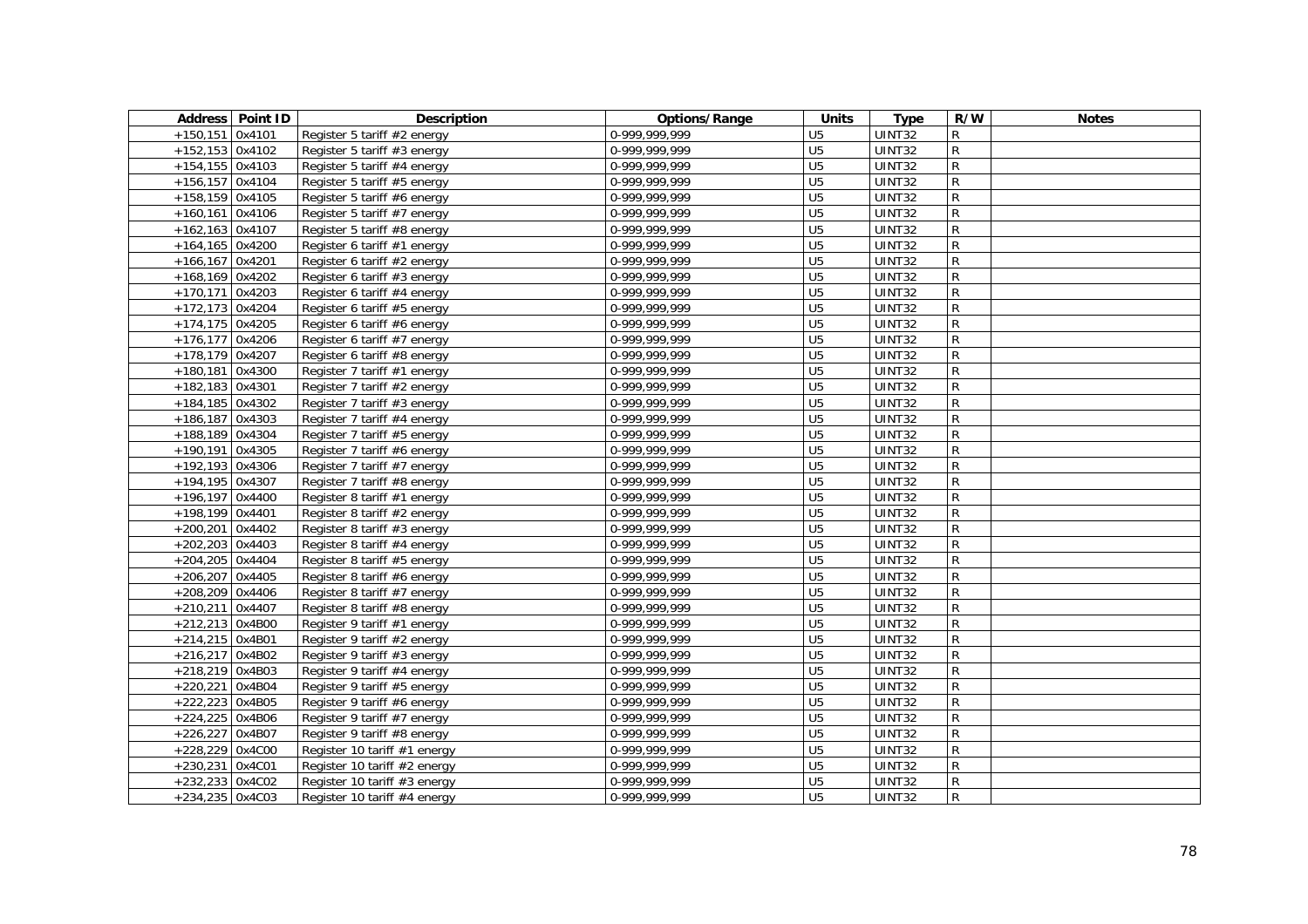|                   | Address Point ID | <b>Description</b>                            | Options/Range | <b>Units</b>   | <b>Type</b>   | R/W            | <b>Notes</b> |
|-------------------|------------------|-----------------------------------------------|---------------|----------------|---------------|----------------|--------------|
| $+236,237$ 0x4C04 |                  | Register 10 tariff #5 energy                  | 0-999,999,999 | U <sub>5</sub> | UINT32        | R              |              |
| $+238,239$ 0x4C05 |                  | Register 10 tariff #6 energy                  | 0-999.999.999 | U <sub>5</sub> | <b>UINT32</b> | $\mathsf{R}$   |              |
| $+240,241$ 0x4C06 |                  | Register 10 tariff #7 energy                  | 0-999,999,999 | U <sub>5</sub> | UINT32        | ${\sf R}$      |              |
| $+242,243$ 0x4C07 |                  | Register 10 tariff #8 energy                  | 0-999,999,999 | U <sub>5</sub> | <b>UINT32</b> | $\overline{R}$ |              |
| $+244,245$ 0x4800 |                  | Register 1 tariff #1 maximum demand           | 0-Pmax        | U3             | UINT32        | ${\sf R}$      |              |
| $+246,247$ 0x7701 |                  | Register 1 tariff #1 maximum demand timestamp |               | F <sub>1</sub> | UINT32        | ${\sf R}$      |              |
| $+248,249$ 0x4801 |                  | Register 1 tariff #2 maximum demand           | 0-Pmax        | U3             | UINT32        | ${\sf R}$      |              |
| $+250,251$ 0x7702 |                  | Register 1 tariff #2 maximum demand timestamp |               | F <sub>1</sub> | UINT32        | $\mathsf{R}$   |              |
| $+252,253$ 0x4802 |                  | Register 1 tariff #3 maximum demand           | $0$ -Pmax     | U <sub>3</sub> | UINT32        | $\mathsf{R}$   |              |
| $+254,255$ 0x7703 |                  | Register 1 tariff #3 maximum demand timestamp |               | F1             | UINT32        | $\overline{R}$ |              |
| $+256,257$ 0x4803 |                  | Register 1 tariff #4 maximum demand           | 0-Pmax        | U3             | UINT32        | $\mathsf{R}$   |              |
| +258,259 0x7704   |                  | Register 1 tariff #4 maximum demand timestamp |               | F <sub>1</sub> | UINT32        | R              |              |
| $+260,261$ 0x4804 |                  | Register 1 tariff #5 maximum demand           | 0-Pmax        | U <sub>3</sub> | <b>UINT32</b> | $\mathsf{R}$   |              |
| $+262,263$ 0x7705 |                  | Register 1 tariff #5 maximum demand timestamp |               | F <sub>1</sub> | UINT32        | ${\sf R}$      |              |
| $+264,265$ 0x4805 |                  | Register 1 tariff #6 maximum demand           | 0-Pmax        | U <sub>3</sub> | UINT32        | R              |              |
| $+266,267$ 0x7786 |                  | Register 1 tariff #6 maximum demand timestamp |               | F1             | <b>UINT32</b> | $\mathsf{R}$   |              |
| $+268,269$ 0x4806 |                  | Register 1 tariff #7 maximum demand           | 0-Pmax        | U3             | <b>UINT32</b> | ${\sf R}$      |              |
| +270,271 0x7707   |                  | Register 1 tariff #7 maximum demand timestamp |               | F <sub>1</sub> | UINT32        | ${\sf R}$      |              |
| +272,273 0x4807   |                  | Register 1 tariff #8 maximum demand           | 0-Pmax        | U <sub>3</sub> | <b>UINT32</b> | R              |              |
| +274,275 0x7708   |                  | Register 1 tariff #8 maximum demand timestamp |               | F <sub>1</sub> | UINT32        | R              |              |
| $+276,277$ 0x4900 |                  | Register 2 tariff #1 maximum demand           | 0-Pmax        | U3             | UINT32        | $\mathsf{R}$   |              |
| $+278,279$ 0x7701 |                  | Register 2 tariff #1 maximum demand timestamp |               | F <sub>1</sub> | UINT32        | $\mathsf{R}$   |              |
| +280,281 0x4901   |                  | Register 2 tariff #2 maximum demand           | 0-Pmax        | U <sub>3</sub> | UINT32        | $\mathsf{R}$   |              |
| +282,283 0x7702   |                  | Register 2 tariff #2 maximum demand timestamp |               | F <sub>1</sub> | UINT32        | ${\sf R}$      |              |
| $+284,285$ 0x4902 |                  | Register 2 tariff #3 maximum demand           | 0-Pmax        | U3             | <b>UINT32</b> | $\mathsf{R}$   |              |
| +286,287 0x7703   |                  | Register 2 tariff #3 maximum demand timestamp |               | F <sub>1</sub> | UINT32        | $\mathsf{R}$   |              |
| +288,289 0x4903   |                  | Register 2 tariff #4 maximum demand           | 0-Pmax        | U <sub>3</sub> | UINT32        | ${\sf R}$      |              |
| $+290,291$ 0x7704 |                  | Register 2 tariff #4 maximum demand timestamp |               | F <sub>1</sub> | <b>UINT32</b> | $\overline{R}$ |              |
| +292,293 0x4904   |                  | Register 2 tariff #5 maximum demand           | 0-Pmax        | U3             | UINT32        | $\mathsf{R}$   |              |
| $+294,295$ 0x7705 |                  | Register 2 tariff #5 maximum demand timestamp |               | F <sub>1</sub> | UINT32        | R              |              |
| +296,297 0x4905   |                  | Register 2 tariff #6 maximum demand           | 0-Pmax        | U <sub>3</sub> | UINT32        | ${\sf R}$      |              |
| $+298,299$ 0x7786 |                  | Register 2 tariff #6 maximum demand timestamp |               | F1             | UINT32        | $\overline{R}$ |              |
| $+300,301$ 0x4906 |                  | Register 2 tariff #7 maximum demand           | 0-Pmax        | U3             | UINT32        | R              |              |
| $+302,303$ 0x7707 |                  | Register 2 tariff #7 maximum demand timestamp |               | F <sub>1</sub> | UINT32        | R              |              |
| +304,305 0x4907   |                  | Register 2 tariff #8 maximum demand           | 0-Pmax        | U3             | UINT32        | R              |              |
| +306,307 0x7708   |                  | Register 2 tariff #8 maximum demand timestamp |               | F <sub>1</sub> | <b>UINT32</b> | $\mathsf{R}$   |              |
| $+308,309$ 0x4A00 |                  | Register 3 tariff #1 maximum demand           | 0-Pmax        | U <sub>3</sub> | <b>UINT32</b> | R              |              |
| $+310,311$ 0x7701 |                  | Register 3 tariff #1 maximum demand timestamp |               | F1             | UINT32        | $\mathsf{R}$   |              |
| +312,313 0x4A01   |                  | Register 3 tariff #2 maximum demand           | 0-Pmax        | U <sub>3</sub> | <b>UINT32</b> | ${\sf R}$      |              |
| +314,315 0x7702   |                  | Register 3 tariff #2 maximum demand timestamp |               | F <sub>1</sub> | UINT32        | $\mathsf{R}$   |              |
| +316,317 0x4A02   |                  | Register 3 tariff #3 maximum demand           | 0-Pmax        | U <sub>3</sub> | UINT32        | R              |              |
| +318,319 0x7703   |                  | Register 3 tariff #3 maximum demand timestamp |               | F <sub>1</sub> | UINT32        | ${\sf R}$      |              |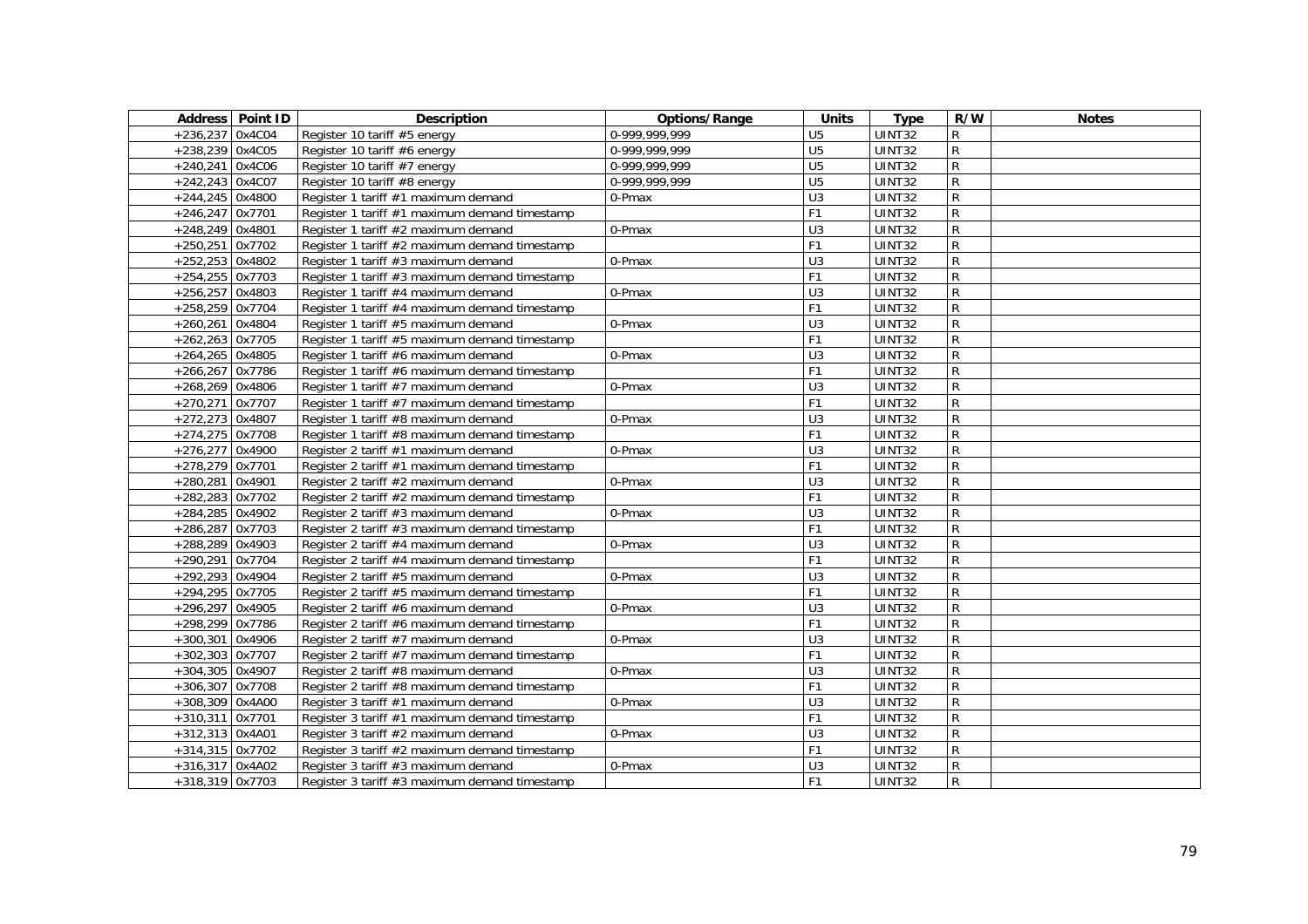|                   | Address   Point ID | <b>Description</b>                            | Options/Range        | <b>Units</b>   | <b>Type</b>   | R/W            | <b>Notes</b> |
|-------------------|--------------------|-----------------------------------------------|----------------------|----------------|---------------|----------------|--------------|
| $+320.221$ 0x4A03 |                    | Register 3 tariff #4 maximum demand           | 0-Pmax               | U3             | <b>UINT32</b> | $\mathsf{R}$   |              |
| +322,323 0x7704   |                    | Register 3 tariff #4 maximum demand timestamp |                      | F <sub>1</sub> | UINT32        | $\mathsf{R}$   |              |
| $+324,325$ 0x4A04 |                    | Register 3 tariff #5 maximum demand           | 0-Pmax               | $\overline{U}$ | <b>UINT32</b> | $\overline{R}$ |              |
| $+326,327$ 0x7705 |                    | Register 3 tariff #5 maximum demand timestamp |                      | F <sub>1</sub> | UINT32        | $\mathsf{R}$   |              |
| +328,329 0x4A05   |                    | Register 3 tariff #6 maximum demand           | 0-Pmax               | U3             | UINT32        | $\overline{R}$ |              |
| +330,331 0x7786   |                    | Register 3 tariff #6 maximum demand timestamp |                      | F <sub>1</sub> | UINT32        | ${\sf R}$      |              |
| +332,333 0x4A06   |                    | Register 3 tariff #7 maximum demand           | 0-Pmax               | $\overline{U}$ | UINT32        | $\overline{R}$ |              |
| +334,335 0x7707   |                    | Register 3 tariff #7 maximum demand timestamp |                      | F1             | UINT32        | $\overline{R}$ |              |
| $+336,337$ 0x4A07 |                    | Register 3 tariff #8 maximum demand           | 0-Pmax               | U3             | UINT32        | $\mathsf{R}$   |              |
| +338,339 0x7708   |                    | Register 3 tariff #8 maximum demand timestamp |                      | F <sub>1</sub> | UINT32        | $\overline{R}$ |              |
| $+340,341$ 0x4880 |                    | Register 4 tariff #1 maximum demand           | 0-Pmax               | U3             | UINT32        | $\mathsf{R}$   |              |
| $+342,343$ 0x7701 |                    | Register 4 tariff #1 maximum demand timestamp |                      | F1             | UINT32        | $\mathsf{R}$   |              |
| $+344,345$ 0x4881 |                    | Register 4 tariff #2 maximum demand           | 0-Pmax               | U3             | UINT32        | $\mathsf{R}$   |              |
| $+346,347$ 0x7702 |                    | Register 4 tariff #2 maximum demand timestamp |                      | F <sub>1</sub> | UINT32        | $\overline{R}$ |              |
| $+348,349$ 0x4882 |                    | Register 4 tariff #3 maximum demand           | 0-Pmax               | U3             | UINT32        | ${\sf R}$      |              |
| +350,351 0x7703   |                    | Register 4 tariff #3 maximum demand timestamp |                      | F1             | UINT32        | ${\sf R}$      |              |
| $+352,353$ 0x4883 |                    | Register 4 tariff #4 maximum demand           | 0-Pmax               | U3             | UINT32        | $\mathsf{R}$   |              |
| +354,355 0x7704   |                    | Register 4 tariff #4 maximum demand timestamp |                      | F1             | UINT32        | ${\sf R}$      |              |
| +356,357 0x4884   |                    | Register 4 tariff #5 maximum demand           | 0-Pmax               | U3             | UINT32        | ${\sf R}$      |              |
| +358,359 0x7705   |                    | Register 4 tariff #5 maximum demand timestamp |                      | F <sub>1</sub> | UINT32        | ${\sf R}$      |              |
| $+360,361$ 0x4885 |                    | Register 4 tariff #6 maximum demand           | $\overline{0}$ -Pmax | $\overline{U}$ | UINT32        | $\mathsf{R}$   |              |
| $+362,363$ 0x7786 |                    | Register 4 tariff #6 maximum demand timestamp |                      | F1             | UINT32        | $\mathsf{R}$   |              |
| $+364,365$ 0x4886 |                    | Register 4 tariff #7 maximum demand           | 0-Pmax               | $\overline{U}$ | UINT32        | $\overline{R}$ |              |
| +366,367 0x7707   |                    | Register 4 tariff #7 maximum demand timestamp |                      | F <sub>1</sub> | UINT32        | ${\sf R}$      |              |
| +368,369 0x4887   |                    | Register 4 tariff #8 maximum demand           | 0-Pmax               | U3             | UINT32        | $\overline{R}$ |              |
| +370,371 0x7708   |                    | Register 4 tariff #8 maximum demand timestamp |                      | F <sub>1</sub> | <b>UINT32</b> | $\overline{R}$ |              |
| +372,373 0x4980   |                    | Register 5 tariff #1 maximum demand           | 0-Pmax               | $\overline{U}$ | UINT32        | $\overline{R}$ |              |
| +374,375 0x7701   |                    | Register 5 tariff #1 maximum demand timestamp |                      | F <sub>1</sub> | UINT32        | $\overline{R}$ |              |
| +376,377 0x4981   |                    | Register 5 tariff #2 maximum demand           | 0-Pmax               | $\overline{U}$ | UINT32        | ${\sf R}$      |              |
| +378,379 0x7702   |                    | Register 5 tariff #2 maximum demand timestamp |                      | F <sub>1</sub> | <b>UINT32</b> | $\overline{R}$ |              |
| +380,381 0x4982   |                    | Register 5 tariff #3 maximum demand           | 0-Pmax               | U3             | UINT32        | $\mathsf{R}$   |              |
| $+382,383$ 0x7703 |                    | Register 5 tariff #3 maximum demand timestamp |                      | F <sub>1</sub> | UINT32        | $\mathsf{R}$   |              |
| +384,385 0x4983   |                    | Register 5 tariff #4 maximum demand           | 0-Pmax               | $\overline{U}$ | UINT32        | $\overline{R}$ |              |
| +386,387 0x7704   |                    | Register 5 tariff #4 maximum demand timestamp |                      | F <sub>1</sub> | UINT32        | $\overline{R}$ |              |
| +388,389 0x4984   |                    | Register 5 tariff #5 maximum demand           | 0-Pmax               | U3             | UINT32        | ${\sf R}$      |              |
| +390,391 0x7705   |                    | Register 5 tariff #5 maximum demand timestamp |                      | F1             | UINT32        | $\mathsf{R}$   |              |
| +392,393 0x4985   |                    | Register 5 tariff #6 maximum demand           | 0-Pmax               | U3             | UINT32        | ${\sf R}$      |              |
| +394,395 0x7786   |                    | Register 5 tariff #6 maximum demand timestamp |                      | F <sub>1</sub> | UINT32        | ${\sf R}$      |              |
| +396,397 0x4986   |                    | Register 5 tariff #7 maximum demand           | 0-Pmax               | U3             | UINT32        | ${\sf R}$      |              |
| +398,399 0x7707   |                    | Register 5 tariff #7 maximum demand timestamp |                      | F1             | UINT32        | $\mathsf{R}$   |              |
| $+400,401$ 0x4987 |                    | Register 5 tariff #8 maximum demand           | 0-Pmax               | U3             | UINT32        | ${\sf R}$      |              |
| +402,403 0x7708   |                    | Register 5 tariff #8 maximum demand timestamp |                      | F1             | UINT32        | ${\sf R}$      |              |
| +404,405 0x4A80   |                    | Register 6 tariff #1 maximum demand           | 0-Pmax               | U <sub>3</sub> | UINT32        | $\mathsf{R}$   |              |
|                   |                    |                                               |                      |                |               |                |              |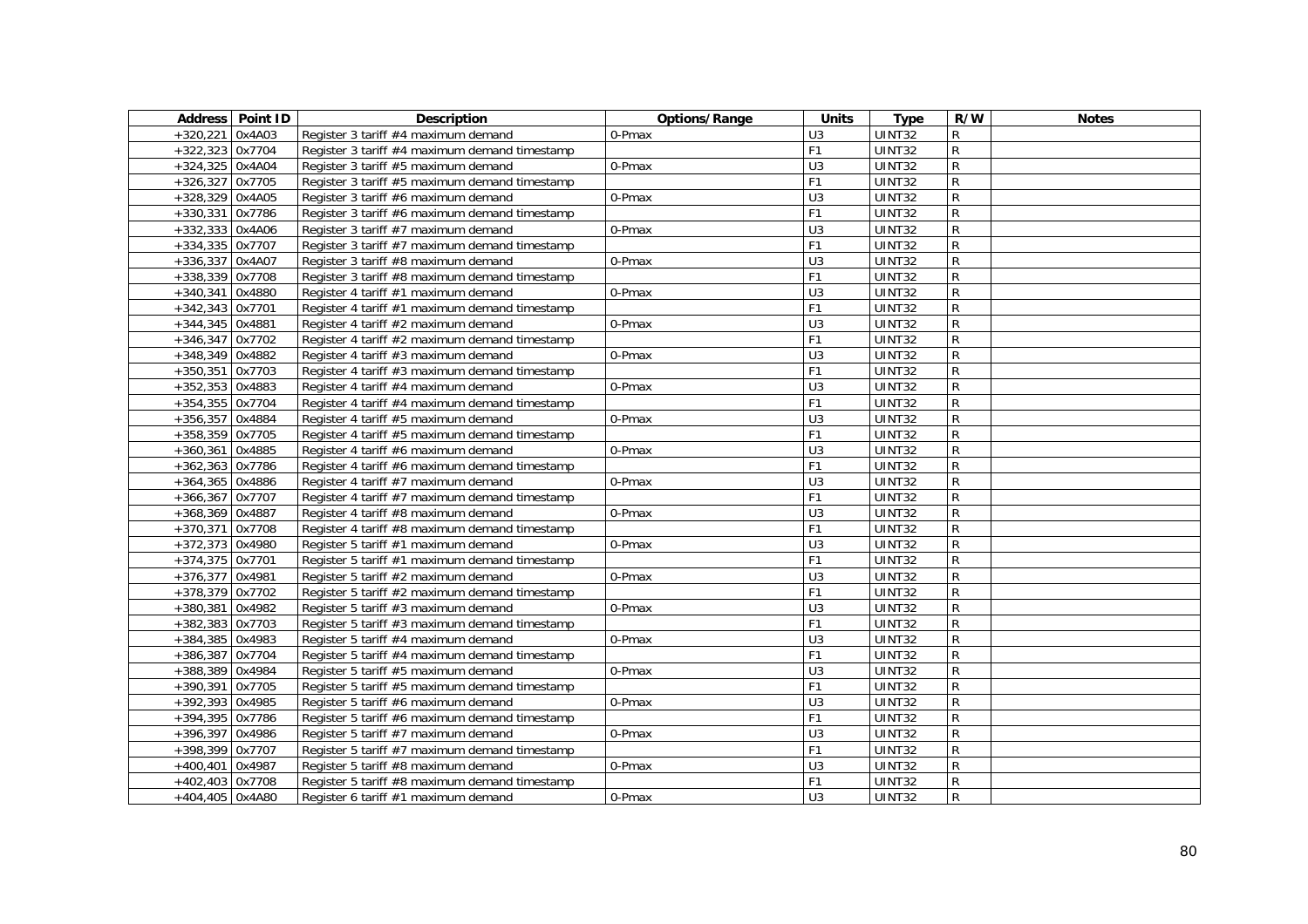|                   | Address   Point ID | <b>Description</b>                            | Options/Range | <b>Units</b>   | Type          | R/W            | <b>Notes</b> |
|-------------------|--------------------|-----------------------------------------------|---------------|----------------|---------------|----------------|--------------|
| $+406,407$ 0x7701 |                    | Register 6 tariff #1 maximum demand timestamp |               | F <sub>1</sub> | UINT32        | R              |              |
| $+408,409$ 0x4A81 |                    | Register 6 tariff #2 maximum demand           | 0-Pmax        | U3             | UINT32        | R              |              |
| $+410,411$ 0x7702 |                    | Register 6 tariff #2 maximum demand timestamp |               | F <sub>1</sub> | UINT32        | $\mathsf{R}$   |              |
| $+412,413$ 0x4A82 |                    | Register 6 tariff #3 maximum demand           | 0-Pmax        | $\overline{U}$ | UINT32        | $\overline{R}$ |              |
| $+414,415$ 0x7703 |                    | Register 6 tariff #3 maximum demand timestamp |               | F <sub>1</sub> | UINT32        | $\overline{R}$ |              |
| $+416,417$ 0x4A83 |                    | Register 6 tariff #4 maximum demand           | 0-Pmax        | U <sub>3</sub> | UINT32        | R              |              |
| $+418,419$ 0x7704 |                    | Register 6 tariff #4 maximum demand timestamp |               | F <sub>1</sub> | UINT32        | ${\sf R}$      |              |
| $+420,421$ 0x4A84 |                    | Register 6 tariff #5 maximum demand           | 0-Pmax        | U3             | <b>UINT32</b> | ${\sf R}$      |              |
| $+422,423$ 0x7705 |                    | Register 6 tariff #5 maximum demand timestamp |               | F <sub>1</sub> | UINT32        | $\overline{R}$ |              |
| $+424,425$ 0x4A85 |                    | Register 6 tariff #6 maximum demand           | 0-Pmax        | U3             | UINT32        | $\overline{R}$ |              |
| +426,427 0x7786   |                    | Register 6 tariff #6 maximum demand timestamp |               | F <sub>1</sub> | UINT32        | ${\sf R}$      |              |
| $+428,429$ 0x4A86 |                    | Register 6 tariff #7 maximum demand           | 0-Pmax        | U3             | <b>UINT32</b> | ${\sf R}$      |              |
| +430,431 0x7707   |                    | Register 6 tariff #7 maximum demand timestamp |               | F1             | UINT32        | ${\sf R}$      |              |
| $+432,433$ 0x4A87 |                    | Register 6 tariff #8 maximum demand           | 0-Pmax        | U3             | UINT32        | $\mathsf{R}$   |              |
| +434,435 0x7708   |                    | Register 6 tariff #8 maximum demand timestamp |               | F <sub>1</sub> | UINT32        | $\mathsf{R}$   |              |
| $+436,437$ 0x5300 |                    | Register 7 tariff #1 maximum demand           | 0-Pmax        | U3             | <b>UINT32</b> | ${\sf R}$      |              |
| +438,439 0x7701   |                    | Register 7 tariff #1 maximum demand timestamp |               | F1             | <b>UINT32</b> | $\mathsf{R}$   |              |
| $+440,441$ 0x5301 |                    | Register 7 tariff #2 maximum demand           | 0-Pmax        | U3             | UINT32        | ${\sf R}$      |              |
| $+442,443$ 0x7702 |                    | Register 7 tariff #2 maximum demand timestamp |               | F1             | UINT32        | $\mathsf{R}$   |              |
| $+444.445$ 0x5302 |                    | Register 7 tariff #3 maximum demand           | 0-Pmax        | U3             | UINT32        | $\mathsf{R}$   |              |
| $+446,447$ 0x7703 |                    | Register 7 tariff #3 maximum demand timestamp |               | F <sub>1</sub> | <b>UINT32</b> | R              |              |
| $+448,449$ 0x5303 |                    | Register 7 tariff #4 maximum demand           | 0-Pmax        | U3             | UINT32        | $\mathsf{R}$   |              |
| $+450,451$ 0x7704 |                    | Register 7 tariff #4 maximum demand timestamp |               | F <sub>1</sub> | UINT32        | $\mathsf{R}$   |              |
| $+452,453$ 0x5304 |                    | Register 7 tariff #5 maximum demand           | 0-Pmax        | $\overline{U}$ | UINT32        | $\overline{R}$ |              |
| $+454,455$ 0x7705 |                    | Register 7 tariff #5 maximum demand timestamp |               | F <sub>1</sub> | <b>UINT32</b> | $\mathsf{R}$   |              |
| +456,457 0x5305   |                    | Register 7 tariff #6 maximum demand           | 0-Pmax        | U3             | UINT32        | $\mathsf{R}$   |              |
| +458,459 0x7786   |                    | Register 7 tariff #6 maximum demand timestamp |               | F1             | <b>UINT32</b> | $\mathsf{R}$   |              |
| $+460,461$ 0x5306 |                    | Register 7 tariff #7 maximum demand           | 0-Pmax        | U3             | UINT32        | $\mathsf{R}$   |              |
| $+462,463$ 0x7707 |                    | Register 7 tariff #7 maximum demand timestamp |               | F1             | UINT32        | $\overline{R}$ |              |
| +464,465 0x5307   |                    | Register 7 tariff #8 maximum demand           | 0-Pmax        | U <sub>3</sub> | UINT32        | $\mathsf{R}$   |              |
| $+466,467$ 0x7708 |                    | Register 7 tariff #8 maximum demand timestamp |               | F <sub>1</sub> | <b>UINT32</b> | $\overline{R}$ |              |
| $+468,469$ 0x5380 |                    | Register 8 tariff #1 maximum demand           | 0-Pmax        | U3             | UINT32        | ${\sf R}$      |              |
| +470,471 0x7701   |                    | Register 8 tariff #1 maximum demand timestamp |               | F1             | UINT32        | $\overline{R}$ |              |
| +472,473 0x5381   |                    | Register 8 tariff #2 maximum demand           | 0-Pmax        | U3             | UINT32        | $\mathsf{R}$   |              |
| +474,475 0x7702   |                    | Register 8 tariff #2 maximum demand timestamp |               | F <sub>1</sub> | UINT32        | $\mathsf{R}$   |              |
| +476,477 0x5382   |                    | Register 8 tariff #3 maximum demand           | 0-Pmax        | U3             | UINT32        | $\mathsf{R}$   |              |
| +478,479 0x7703   |                    | Register 8 tariff #3 maximum demand timestamp |               | F <sub>1</sub> | UINT32        | ${\sf R}$      |              |
| +480,481 0x5383   |                    | Register 8 tariff #4 maximum demand           | 0-Pmax        | U3             | UINT32        | $\mathsf{R}$   |              |
| +482,483 0x7704   |                    | Register 8 tariff #4 maximum demand timestamp |               | F <sub>1</sub> | UINT32        | ${\sf R}$      |              |
| +484,485 0x5384   |                    | Register 8 tariff #5 maximum demand           | 0-Pmax        | U <sub>3</sub> | UINT32        | $\mathsf{R}$   |              |
| +486,487 0x7705   |                    | Register 8 tariff #5 maximum demand timestamp |               | F1             | UINT32        | ${\sf R}$      |              |
| +488,489 0x5385   |                    | Register 8 tariff #6 maximum demand           | 0-Pmax        | U <sub>3</sub> | UINT32        | $\mathsf{R}$   |              |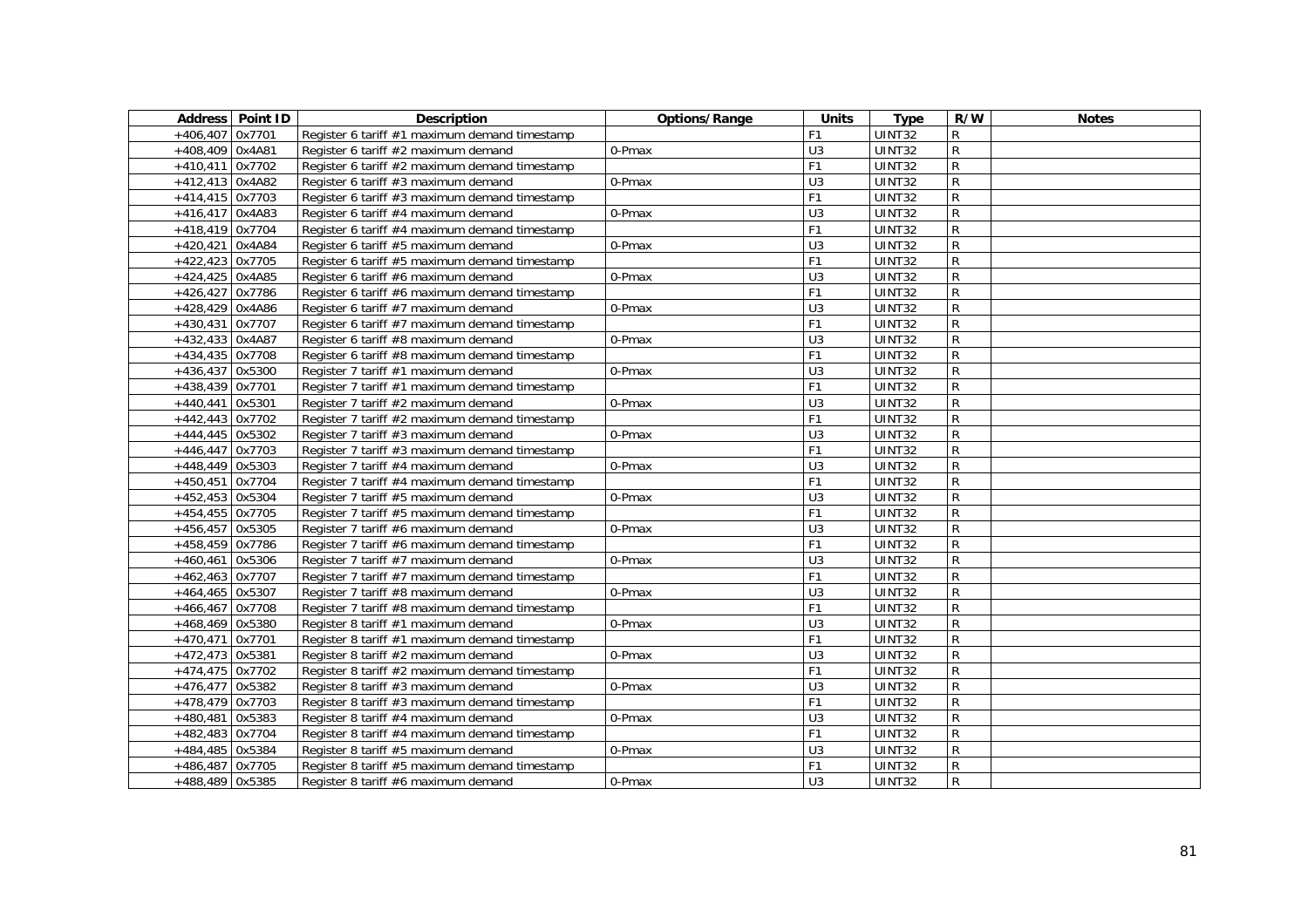|                   | Address   Point ID | <b>Description</b>                             | Options/Range | <b>Units</b>   | <b>Type</b>   | R/W            | <b>Notes</b> |
|-------------------|--------------------|------------------------------------------------|---------------|----------------|---------------|----------------|--------------|
| $+490.491$ 0x7786 |                    | Register 8 tariff #6 maximum demand timestamp  |               | F <sub>1</sub> | <b>UINT32</b> | $\mathsf{R}$   |              |
| +492,493 0x5386   |                    | Register 8 tariff #7 maximum demand            | 0-Pmax        | U3             | UINT32        | $\mathsf{R}$   |              |
| +494,495 0x7707   |                    | Register 8 tariff #7 maximum demand timestamp  |               | F <sub>1</sub> | <b>UINT32</b> | ${\sf R}$      |              |
| +496,497 0x5387   |                    | Register 8 tariff #8 maximum demand            | 0-Pmax        | U3             | <b>UINT32</b> | $\mathsf{R}$   |              |
| +498,499 0x7708   |                    | Register 8 tariff #8 maximum demand timestamp  |               | F1             | <b>UINT32</b> | ${\sf R}$      |              |
| +500,501 0x5400   |                    | Register 9 tariff #1 maximum demand            | 0-Pmax        | U3             | UINT32        | ${\sf R}$      |              |
| +502,503 0x7701   |                    | Register 9 tariff #1 maximum demand timestamp  |               | F <sub>1</sub> | <b>UINT32</b> | ${\sf R}$      |              |
| +504,505 0x5401   |                    | Register 9 tariff #2 maximum demand            | 0-Pmax        | U <sub>3</sub> | UINT32        | ${\sf R}$      |              |
| +506,507 0x7702   |                    | Register 9 tariff #2 maximum demand timestamp  |               | F <sub>1</sub> | UINT32        | $\mathsf{R}$   |              |
| +508,509 0x5402   |                    | Register 9 tariff #3 maximum demand            | 0-Pmax        | U3             | UINT32        | ${\sf R}$      |              |
| +510,511 0x7703   |                    | Register 9 tariff #3 maximum demand timestamp  |               | F <sub>1</sub> | UINT32        | ${\sf R}$      |              |
| $+512,513$ 0x5403 |                    | Register 9 tariff #4 maximum demand            | 0-Pmax        | U3             | UINT32        | $\mathsf{R}$   |              |
| $+514,215$ 0x7704 |                    | Register 9 tariff #4 maximum demand timestamp  |               | F <sub>1</sub> | UINT32        | ${\sf R}$      |              |
| +516,517 0x5404   |                    | Register 9 tariff #5 maximum demand            | 0-Pmax        | U3             | UINT32        | ${\sf R}$      |              |
| +518,519 0x7705   |                    | Register 9 tariff #5 maximum demand timestamp  |               | F1             | UINT32        | ${\sf R}$      |              |
| +520,521 0x5405   |                    | Register 9 tariff #6 maximum demand            | 0-Pmax        | U3             | UINT32        | ${\sf R}$      |              |
| +522,523 0x7786   |                    | Register 9 tariff #6 maximum demand timestamp  |               | F <sub>1</sub> | <b>UINT32</b> | $\mathsf{R}$   |              |
| +524,525 0x5406   |                    | Register 9 tariff #7 maximum demand            | 0-Pmax        | U3             | UINT32        | $\mathsf{R}$   |              |
| +526,527 0x7707   |                    | Register 9 tariff #7 maximum demand timestamp  |               | F <sub>1</sub> | UINT32        | ${\sf R}$      |              |
| +528,529 0x5407   |                    | Register 9 tariff #8 maximum demand            | 0-Pmax        | U3             | UINT32        | $\overline{R}$ |              |
| +530,531 0x7708   |                    | Register 9 tariff #8 maximum demand timestamp  |               | F <sub>1</sub> | <b>UINT32</b> | ${\sf R}$      |              |
| +532,533 0x5480   |                    | Register 10 tariff #1 maximum demand           | 0-Pmax        | U3             | UINT32        | $\mathsf{R}$   |              |
| +534,535 0x7701   |                    | Register 10 tariff #1 maximum demand timestamp |               | F <sub>1</sub> | UINT32        | ${\sf R}$      |              |
| +536,537 0x5481   |                    | Register 10 tariff #2 maximum demand           | 0-Pmax        | $\overline{U}$ | <b>UINT32</b> | $\mathsf{R}$   |              |
| +538,539 0x7702   |                    | Register 10 tariff #2 maximum demand timestamp |               | F <sub>1</sub> | UINT32        | ${\sf R}$      |              |
| +540,541 0x5482   |                    | Register 10 tariff #3 maximum demand           | 0-Pmax        | U3             | UINT32        | ${\sf R}$      |              |
| $+542,543$ 0x7703 |                    | Register 10 tariff #3 maximum demand timestamp |               | F <sub>1</sub> | UINT32        | ${\sf R}$      |              |
| +544,545 0x5483   |                    | Register 10 tariff #4 maximum demand           | 0-Pmax        | U3             | UINT32        | ${\sf R}$      |              |
| +546,547 0x7704   |                    | Register 10 tariff #4 maximum demand timestamp |               | F <sub>1</sub> | UINT32        | ${\sf R}$      |              |
| +548,549 0x5484   |                    | Register 10 tariff #5 maximum demand           | 0-Pmax        | U3             | UINT32        | ${\sf R}$      |              |
| +550,551 0x7705   |                    | Register 10 tariff #5 maximum demand timestamp |               | F <sub>1</sub> | UINT32        | $\mathsf{R}$   |              |
| +552,553 0x5485   |                    | Register 10 tariff #6 maximum demand           | 0-Pmax        | U3             | UINT32        | $\mathsf{R}$   |              |
| +554,555 0x7786   |                    | Register 10 tariff #6 maximum demand timestamp |               | F <sub>1</sub> | <b>UINT32</b> | $\overline{R}$ |              |
| +556,557 0x5486   |                    | Register 10 tariff #7 maximum demand           | 0-Pmax        | U3             | <b>UINT32</b> | $\overline{R}$ |              |
| +558,559 0x7707   |                    | Register 10 tariff #7 maximum demand timestamp |               | F <sub>1</sub> | UINT32        | $\overline{R}$ |              |
| +560,561 0x5487   |                    | Register 10 tariff #8 maximum demand           | 0-Pmax        | U3             | UINT32        | $\mathsf{R}$   |              |
| +562,563 0x7708   |                    | Register 10 tariff #8 maximum demand timestamp |               | F <sub>1</sub> | <b>UINT32</b> | $\mathsf{R}$   |              |
| +564,565 0x4810   |                    | Register 1 tariff #1 cumulative maximum demand | 0-999,999,999 | U3             | UINT32        | ${\sf R}$      |              |
| +566,567 0x4811   |                    | Register 1 tariff #2 cumulative maximum demand | 0-999,999,999 | U3             | UINT32        | ${\sf R}$      |              |
| +568,569 0x4812   |                    | Register 1 tariff #3 cumulative maximum demand | 0-999,999,999 | U3             | UINT32        | ${\sf R}$      |              |
| +570,571 0x4813   |                    | Register 1 tariff #4 cumulative maximum demand | 0-999,999,999 | U3             | UINT32        | ${\sf R}$      |              |
| +572,573 0x4814   |                    | Register 1 tariff #5 cumulative maximum demand | 0-999,999,999 | U3             | UINT32        | $\mathsf{R}$   |              |
| +574,575 0x4815   |                    | Register 1 tariff #6 cumulative maximum demand | 0-999,999,999 | U <sub>3</sub> | UINT32        | $\mathsf{R}$   |              |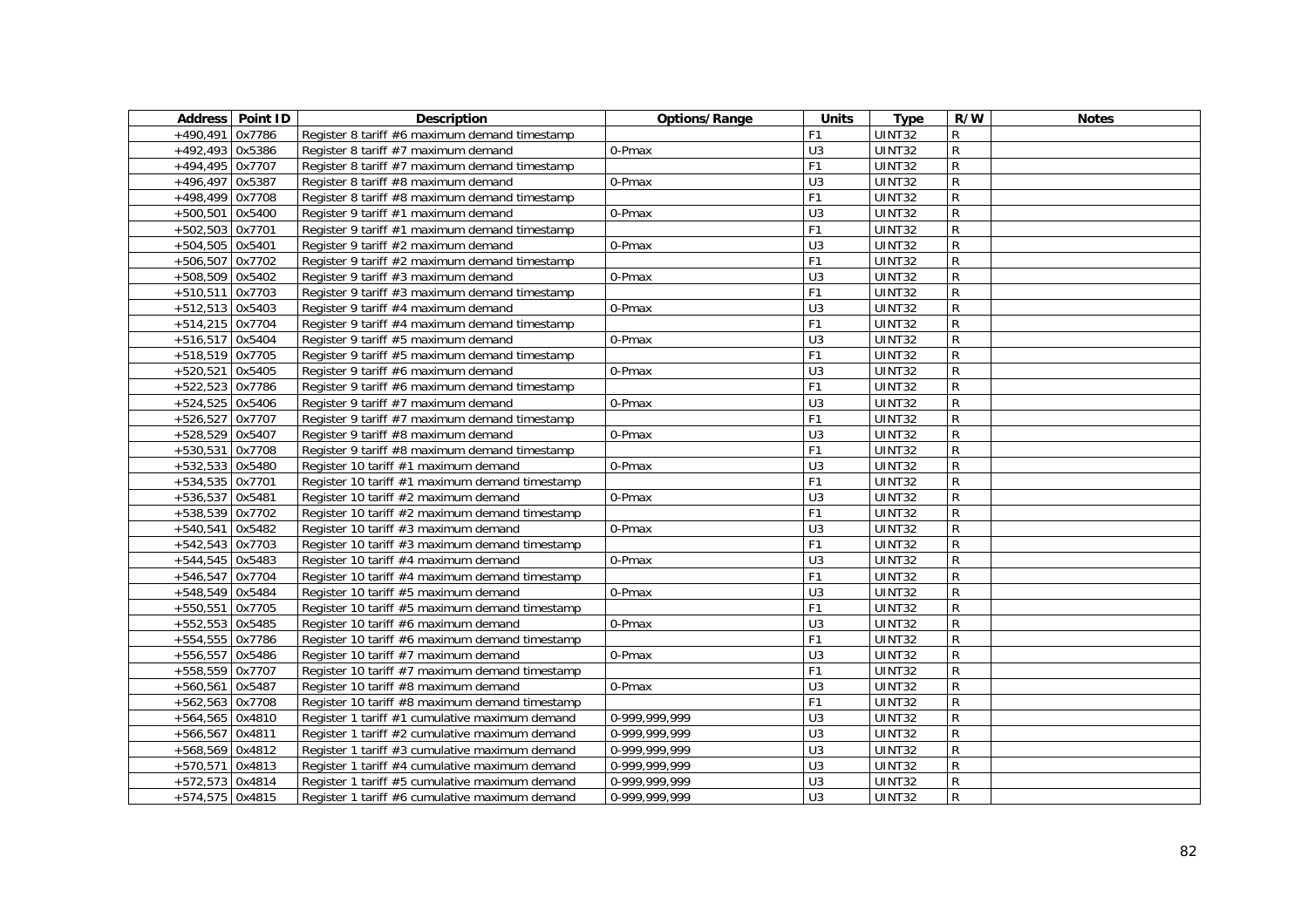|                   | Address   Point ID | <b>Description</b>                             | Options/Range   | <b>Units</b>     | <b>Type</b>   | R/W            | <b>Notes</b> |
|-------------------|--------------------|------------------------------------------------|-----------------|------------------|---------------|----------------|--------------|
| +576,577 0x4816   |                    | Register 1 tariff #7 cumulative maximum demand | $0-999,999,999$ | U <sub>3</sub>   | UINT32        | R              |              |
| +578,579 0x4817   |                    | Register 1 tariff #8 cumulative maximum demand | 0-999,999,999   | U <sub>3</sub>   | UINT32        | $\mathsf{R}$   |              |
| +580,581 0x4910   |                    | Register 2 tariff #1 cumulative maximum demand | 0-999,999,999   | U <sub>3</sub>   | UINT32        | $\mathsf{R}$   |              |
| +582,583 0x4911   |                    | Register 2 tariff #2 cumulative maximum demand | 0-999,999,999   | $\overline{U}$ 3 | UINT32        | $\overline{R}$ |              |
| +584,585 0x4912   |                    | Register 2 tariff #3 cumulative maximum demand | 0-999,999,999   | U <sub>3</sub>   | UINT32        | $\mathsf{R}$   |              |
| +586,587   0x4913 |                    | Register 2 tariff #4 cumulative maximum demand | 0-999,999,999   | U <sub>3</sub>   | UINT32        | R              |              |
| +588,589 0x4914   |                    | Register 2 tariff #5 cumulative maximum demand | 0-999,999,999   | U <sub>3</sub>   | UINT32        | $\mathsf{R}$   |              |
| +590,591 0x4915   |                    | Register 2 tariff #6 cumulative maximum demand | 0-999,999,999   | $\overline{U}$   | UINT32        | ${\sf R}$      |              |
| +592,593 0x4916   |                    | Register 2 tariff #7 cumulative maximum demand | 0-999, 999, 999 | U3               | UINT32        | $\mathsf{R}$   |              |
| +594,595 0x4917   |                    | Register 2 tariff #8 cumulative maximum demand | 0-999,999,999   | U <sub>3</sub>   | UINT32        | R              |              |
| +596,597 0x4A10   |                    | Register 3 tariff #1 cumulative maximum demand | 0-999,999,999   | $\overline{U}$ 3 | UINT32        | $\mathsf{R}$   |              |
| +598,599 0x4A11   |                    | Register 3 tariff #2 cumulative maximum demand | 0-999,999,999   | $\overline{U}$ 3 | UINT32        | ${\sf R}$      |              |
| $+600,601$ 0x4A12 |                    | Register 3 tariff #3 cumulative maximum demand | 0-999,999,999   | $\overline{U}$ 3 | UINT32        | $\mathsf{R}$   |              |
| $+602,603$ 0x4A13 |                    | Register 3 tariff #4 cumulative maximum demand | 0-999,999,999   | U <sub>3</sub>   | UINT32        | R              |              |
| $+604,605$ 0x4A14 |                    | Register 3 tariff #5 cumulative maximum demand | 0-999,999,999   | $\overline{U}$ 3 | UINT32        | $\mathsf{R}$   |              |
| +606,607 0x4A15   |                    | Register 3 tariff #6 cumulative maximum demand | 0-999,999,999   | $\overline{U}$   | UINT32        | ${\sf R}$      |              |
| +608,609 0x4A16   |                    | Register 3 tariff #7 cumulative maximum demand | 0-999,999,999   | $\overline{U}$ 3 | UINT32        | $\overline{R}$ |              |
| $+610,611$ 0x4A17 |                    | Register 3 tariff #8 cumulative maximum demand | 0-999,999,999   | U <sub>3</sub>   | UINT32        | $\mathsf{R}$   |              |
| $+612,613$ 0x4890 |                    | Register 4 tariff #1 cumulative maximum demand | 0-999,999,999   | U <sub>3</sub>   | UINT32        | $\mathsf{R}$   |              |
| $+614,615$ 0x4891 |                    | Register 4 tariff #2 cumulative maximum demand | 0-999,999,999   | U <sub>3</sub>   | <b>UINT32</b> | $\mathsf{R}$   |              |
| +616,617 0x4892   |                    | Register 4 tariff #3 cumulative maximum demand | 0-999,999,999   | U3               | UINT32        | $\mathsf{R}$   |              |
| $+618,619$ 0x4893 |                    | Register 4 tariff #4 cumulative maximum demand | 0-999,999,999   | U3               | UINT32        | $\mathsf{R}$   |              |
| $+620,621$ 0x4894 |                    | Register 4 tariff #5 cumulative maximum demand | 0-999,999,999   | U <sub>3</sub>   | UINT32        | $\mathsf{R}$   |              |
| $+622,623$ 0x4895 |                    | Register 4 tariff #6 cumulative maximum demand | 0-999,999,999   | $\overline{U}$ 3 | UINT32        | $\mathsf{R}$   |              |
| $+624,625$ 0x4896 |                    | Register 4 tariff #7 cumulative maximum demand | 0-999,999,999   | $\overline{U}$   | UINT32        | ${\sf R}$      |              |
| +626,627 0x4897   |                    | Register 4 tariff #8 cumulative maximum demand | 0-999,999,999   | $\overline{U}$   | UINT32        | $\overline{R}$ |              |
| $+628,629$ 0x4990 |                    | Register 5 tariff #1 cumulative maximum demand | 0-999,999,999   | $\overline{U}$ 3 | UINT32        | $\mathsf{R}$   |              |
| $+630,631$ 0x4991 |                    | Register 5 tariff #2 cumulative maximum demand | 0-999,999,999   | U <sub>3</sub>   | UINT32        | $\mathsf{R}$   |              |
| +632,633 0x4992   |                    | Register 5 tariff #3 cumulative maximum demand | 0-999,999,999   | $\overline{U}$   | UINT32        | ${\sf R}$      |              |
| $+634,635$ 0x4993 |                    | Register 5 tariff #4 cumulative maximum demand | 0-999,999,999   | $\overline{U}$   | UINT32        | ${\sf R}$      |              |
| $+636,637$ 0x4994 |                    | Register 5 tariff #5 cumulative maximum demand | 0-999,999,999   | U3               | UINT32        | ${\sf R}$      |              |
| $+638,639$ 0x4995 |                    | Register 5 tariff #6 cumulative maximum demand | 0-999,999,999   | U3               | UINT32        | $\mathsf{R}$   |              |
| $+640,641$ 0x4996 |                    | Register 5 tariff #7 cumulative maximum demand | 0-999,999,999   | $\overline{U}$ 3 | UINT32        | $\mathsf{R}$   |              |
| $+642,643$ 0x4997 |                    | Register 5 tariff #8 cumulative maximum demand | 0-999,999,999   | $\overline{U}$   | UINT32        | $\overline{R}$ |              |
| $+644,645$ 0x4A90 |                    | Register 6 tariff #1 cumulative maximum demand | 0-999,999,999   | U <sub>3</sub>   | UINT32        | $\mathsf{R}$   |              |
| $+646,647$ 0x4A91 |                    | Register 6 tariff #2 cumulative maximum demand | 0-999,999,999   | U <sub>3</sub>   | UINT32        | $\mathsf{R}$   |              |
| $+648,649$ 0x4A92 |                    | Register 6 tariff #3 cumulative maximum demand | 0-999.999.999   | U <sub>3</sub>   | UINT32        | $\mathsf{R}$   |              |
| +650,651 0x4A93   |                    | Register 6 tariff #4 cumulative maximum demand | 0-999,999,999   | $\overline{U}$   | UINT32        | $\overline{R}$ |              |
| $+652,653$ 0x4A94 |                    | Register 6 tariff #5 cumulative maximum demand | 0-999,999,999   | $\overline{U}$ 3 | UINT32        | $\overline{R}$ |              |
| $+654,655$ 0x4A95 |                    | Register 6 tariff #6 cumulative maximum demand | 0-999,999,999   | U <sub>3</sub>   | UINT32        | $\mathsf{R}$   |              |
| $+656,657$ 0x4A96 |                    | Register 6 tariff #7 cumulative maximum demand | 0-999,999,999   | U <sub>3</sub>   | UINT32        | $\mathsf{R}$   |              |
| +658,659 0x4A97   |                    | Register 6 tariff #8 cumulative maximum demand | 0-999,999,999   | U3               | UINT32        | $\mathsf{R}$   |              |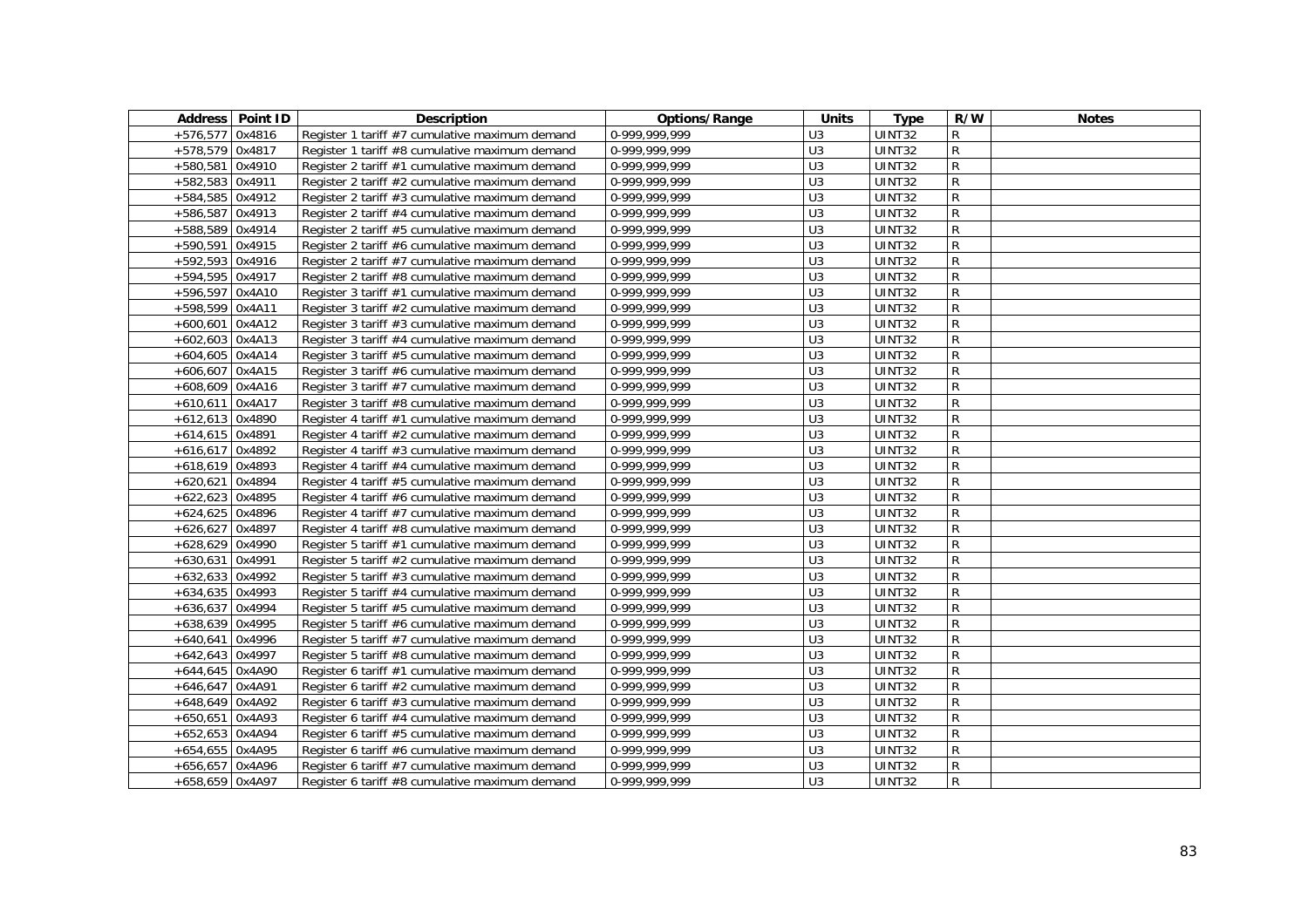|                   | Address   Point ID | <b>Description</b>                              | <b>Options/Range</b> | <b>Units</b>   | Type          | R/W          | <b>Notes</b> |
|-------------------|--------------------|-------------------------------------------------|----------------------|----------------|---------------|--------------|--------------|
| $+660,661$ 0x5310 |                    | Register 7 tariff #1 cumulative maximum demand  | 0-999,999,999        | U <sub>3</sub> | <b>UINT32</b> | R            |              |
| +662,663 0x5311   |                    | Register 7 tariff #2 cumulative maximum demand  | 0-999,999,999        | U <sub>3</sub> | UINT32        | $\mathsf{R}$ |              |
| $+664,665$ 0x5312 |                    | Register 7 tariff #3 cumulative maximum demand  | 0-999,999,999        | U <sub>3</sub> | UINT32        | R            |              |
| $+666,667$ 0x5313 |                    | Register 7 tariff #4 cumulative maximum demand  | 0-999,999,999        | U <sub>3</sub> | UINT32        | R            |              |
| $+668,669$ 0x5314 |                    | Register 7 tariff #5 cumulative maximum demand  | 0-999,999,999        | U <sub>3</sub> | UINT32        | R            |              |
| $+670,671$ 0x5315 |                    | Register 7 tariff #6 cumulative maximum demand  | 0-999,999,999        | U3             | UINT32        | R            |              |
| $+672,673$ 0x5316 |                    | Register 7 tariff #7 cumulative maximum demand  | 0-999,999,999        | U <sub>3</sub> | UINT32        | R            |              |
| $+674,675$ 0x5317 |                    | Register 7 tariff #8 cumulative maximum demand  | 0-999,999,999        | U <sub>3</sub> | <b>UINT32</b> | $\mathsf{R}$ |              |
| $+676,677$ 0x5390 |                    | Register 8 tariff #1 cumulative maximum demand  | 0-999,999,999        | U <sub>3</sub> | <b>UINT32</b> | R            |              |
| +678,679 0x5391   |                    | Register 8 tariff #2 cumulative maximum demand  | 0-999,999,999        | U <sub>3</sub> | UINT32        | ${\sf R}$    |              |
| +680,681 0x5392   |                    | Register 8 tariff #3 cumulative maximum demand  | 0-999,999,999        | U <sub>3</sub> | UINT32        | $\mathsf{R}$ |              |
| +682,683 0x5393   |                    | Register 8 tariff #4 cumulative maximum demand  | 0-999,999,999        | U <sub>3</sub> | <b>UINT32</b> | $\mathsf{R}$ |              |
| +684,685 0x5394   |                    | Register 8 tariff #5 cumulative maximum demand  | 0-999,999,999        | U <sub>3</sub> | <b>UINT32</b> | $\mathsf{R}$ |              |
| +686,687 0x5395   |                    | Register 8 tariff #6 cumulative maximum demand  | 0-999,999,999        | U3             | UINT32        | ${\sf R}$    |              |
| +688,689 0x5396   |                    | Register 8 tariff #7 cumulative maximum demand  | 0-999,999,999        | U <sub>3</sub> | UINT32        | $\mathsf{R}$ |              |
| $+690,691$ 0x5397 |                    | Register 8 tariff #8 cumulative maximum demand  | 0-999,999,999        | U <sub>3</sub> | <b>UINT32</b> | $\mathsf{R}$ |              |
| $+692,693$ 0x5410 |                    | Register 9 tariff #1 cumulative maximum demand  | 0-999,999,999        | U <sub>3</sub> | UINT32        | $\mathsf{R}$ |              |
| $+694,695$ 0x5411 |                    | Register 9 tariff #2 cumulative maximum demand  | 0-999,999,999        | U3             | UINT32        | ${\sf R}$    |              |
| +696,697 0x5412   |                    | Register 9 tariff #3 cumulative maximum demand  | 0-999,999,999        | U <sub>3</sub> | UINT32        | R            |              |
| $+698,699$ 0x5413 |                    | Register 9 tariff #4 cumulative maximum demand  | 0-999,999,999        | U <sub>3</sub> | UINT32        | R            |              |
| +700,701 0x5414   |                    | Register 9 tariff #5 cumulative maximum demand  | 0-999,999,999        | U <sub>3</sub> | UINT32        | R            |              |
| +702,703 0x5415   |                    | Register 9 tariff #6 cumulative maximum demand  | 0-999,999,999        | U <sub>3</sub> | <b>UINT32</b> | $\mathsf{R}$ |              |
| +704,705 0x5416   |                    | Register 9 tariff #7 cumulative maximum demand  | 0-999,999,999        | U <sub>3</sub> | UINT32        | R            |              |
| +706,707 0x5417   |                    | Register 9 tariff #8 cumulative maximum demand  | 0-999,999,999        | U <sub>3</sub> | UINT32        | $\mathsf{R}$ |              |
| +708,709 0x5490   |                    | Register 10 tariff #1 cumulative maximum demand | 0-999,999,999        | U <sub>3</sub> | UINT32        | $\mathsf{R}$ |              |
| +710,711 0x5491   |                    | Register 10 tariff #2 cumulative maximum demand | 0-999,999,999        | U <sub>3</sub> | UINT32        | R            |              |
| $+712,713$ 0x5492 |                    | Register 10 tariff #3 cumulative maximum demand | 0-999,999,999        | U <sub>3</sub> | UINT32        | $\mathsf{R}$ |              |
| +714,715 0x5493   |                    | Register 10 tariff #4 cumulative maximum demand | 0-999,999,999        | U <sub>3</sub> | UINT32        | R            |              |
| $+716,717$ 0x5494 |                    | Register 10 tariff #5 cumulative maximum demand | 0-999,999,999        | U <sub>3</sub> | UINT32        | $\mathsf{R}$ |              |
| +718,719 0x5495   |                    | Register 10 tariff #6 cumulative maximum demand | 0-999,999,999        | U <sub>3</sub> | UINT32        | R            |              |
| +720,721 0x5496   |                    | Register 10 tariff #7 cumulative maximum demand | 0-999,999,999        | U <sub>3</sub> | UINT32        | R            |              |
| +722,723 0x5497   |                    | Register 10 tariff #8 cumulative maximum demand | 0-999,999,999        | U <sub>3</sub> | <b>UINT32</b> | ${\sf R}$    |              |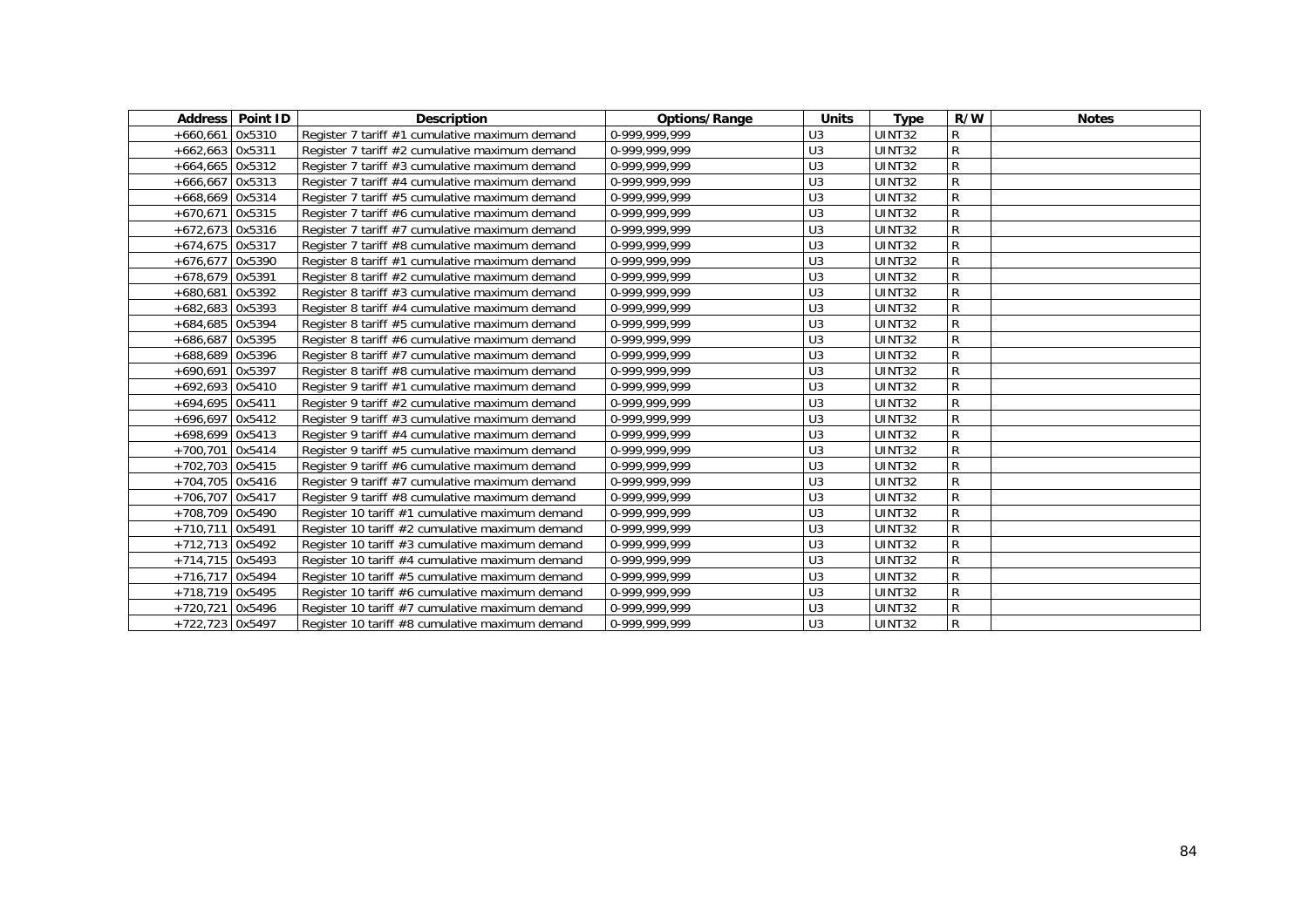## 3.7 Device Control and Status Registers

| <b>Address</b>               | Point ID<br><b>Description</b>                                                                        | Options/Range                                                                                                                                                                                 | <b>Units</b> | <b>Type</b>        | R/W            | <b>Notes</b>                                                                               |
|------------------------------|-------------------------------------------------------------------------------------------------------|-----------------------------------------------------------------------------------------------------------------------------------------------------------------------------------------------|--------------|--------------------|----------------|--------------------------------------------------------------------------------------------|
|                              | User Event Flags Registers (bitmap)                                                                   |                                                                                                                                                                                               |              |                    |                |                                                                                            |
| 44032-44033                  | Event flags set register ( $0 =$ no effect, $1 =$ set)                                                | 0x00000000 - 0x000000FF                                                                                                                                                                       |              | UINT32             | $\overline{W}$ |                                                                                            |
| 44034-44035                  | Event flags clear register (0=clear, $1 =$ no effect)                                                 | 0x00000000 - 0x000000FF                                                                                                                                                                       |              | UINT32             | W              |                                                                                            |
| 44036-44037                  | Event flags status ( $0 = \text{cleaned}, 1 = \text{set}$ )                                           | 0x00000000 - 0x000000FF                                                                                                                                                                       |              | <b>UINT32</b>      | $\overline{R}$ |                                                                                            |
|                              | Remote Relay Control Registers (bitmap)                                                               |                                                                                                                                                                                               |              |                    |                |                                                                                            |
| 44038-44045                  | Not used                                                                                              |                                                                                                                                                                                               |              | UINT <sub>16</sub> |                |                                                                                            |
| 44046-44047                  | Force relay operate register<br>$(0 = no effect, 1 = operate)$                                        | 0x00000000 - 0x00000FFF                                                                                                                                                                       |              | <b>UINT32</b>      | W              |                                                                                            |
| 44050-44051                  | Force relay release register<br>$(0 = no effect, 1 = release)$                                        | 0x00000000 - 0x00000FFF                                                                                                                                                                       |              | <b>UINT32</b>      | $\overline{W}$ |                                                                                            |
| 44054-44055                  | Locally latched relays status<br>$(0 = \text{unlatched}, 1 = \text{locally latched})$                 | 0x00000000 - 0x00000FFF                                                                                                                                                                       |              | UINT32             | $\overline{R}$ |                                                                                            |
| 44058-44059                  | Remote latched relays status<br>$(0 = \text{unlatched}, 1 = \text{remote latched})$                   | 0x00000000 - 0x00000FFF                                                                                                                                                                       |              | UINT32             | $\mathsf{R}$   |                                                                                            |
| 44062-44063                  | Remote relay control disabled status $(0 =$ remote<br>control enabled, $1 =$ remote control disabled) | 0x00000000 - 0x00000FFF                                                                                                                                                                       |              | UINT32             | R              | Remote relay control is disabled if<br>the internal pulse source is linked to<br>the relay |
| 44066-44067                  | Relay status ( $0 =$ open, $1 =$ closed)                                                              | 0x00000000 - 0x00000FFF                                                                                                                                                                       |              | <b>UINT32</b>      | $\mathsf{R}$   |                                                                                            |
| 44070-44071                  | Latch relays ( $0 = not$ latched mode, $1 =$ latched<br>mode)                                         | 0x00000000 - 0x00000FFF                                                                                                                                                                       |              | <b>UINT32</b>      | $\mathsf{R}$   |                                                                                            |
| 44074-44075                  | Pulse relays ( $0 = not pulse mode$ , $1 = pulse mode$ )                                              | 0x00000000 - 0x00000FFF                                                                                                                                                                       |              | <b>UINT32</b>      | $\mathsf{R}$   |                                                                                            |
| 44078-44079                  | KYZ relays (0 = not KYZ mode, 1 = KYZ mode)                                                           | 0x00000000 - 0x00000FFF                                                                                                                                                                       |              | UINT32             | ${\sf R}$      |                                                                                            |
| 44082-44083                  | Relay polarity ( $0 =$ normal mode, $1 =$ inverting mode)                                             | 0x00000000 - 0x00000FFF                                                                                                                                                                       |              | UINT32             | $\overline{R}$ |                                                                                            |
| 44086-44101                  | Reserved                                                                                              |                                                                                                                                                                                               |              | <b>UINT32</b>      |                |                                                                                            |
| <b>Reset/Clear Registers</b> |                                                                                                       |                                                                                                                                                                                               |              |                    |                |                                                                                            |
| 44102                        | Reserved                                                                                              |                                                                                                                                                                                               |              | UINT16             |                |                                                                                            |
| 44103                        | Clear maximum demands                                                                                 | $0 =$ clear all maximum demands<br>$1 =$ clear power demands<br>$2 =$ clear volt and ampere demands<br>$3 =$ clear volt demands<br>$4 =$ clear ampere demands<br>$5 =$ clear harmonic demands |              | UINT16             | W              |                                                                                            |
| 44104                        | Reserved                                                                                              |                                                                                                                                                                                               |              | UINT16             |                |                                                                                            |
| 44105                        | Clear Billing/TOU maximum demands                                                                     | $\Omega$                                                                                                                                                                                      |              | UINT <sub>16</sub> | $\overline{W}$ |                                                                                            |
| 44106                        | Clear counters                                                                                        | $0 =$ clear all counters.<br>$1-8$ = clear counter $#1-#8$                                                                                                                                    |              | UINT16             | $\overline{W}$ |                                                                                            |
| 44107                        | Clear Min/Max log                                                                                     | $\Omega$                                                                                                                                                                                      |              | UINT16             | W              |                                                                                            |
| 44108                        | Clear accumulators/event counters                                                                     | $0 = clear EN50160 counters$<br>$1 =$ clear device diagnostics                                                                                                                                |              | UINT16             | $\overline{W}$ |                                                                                            |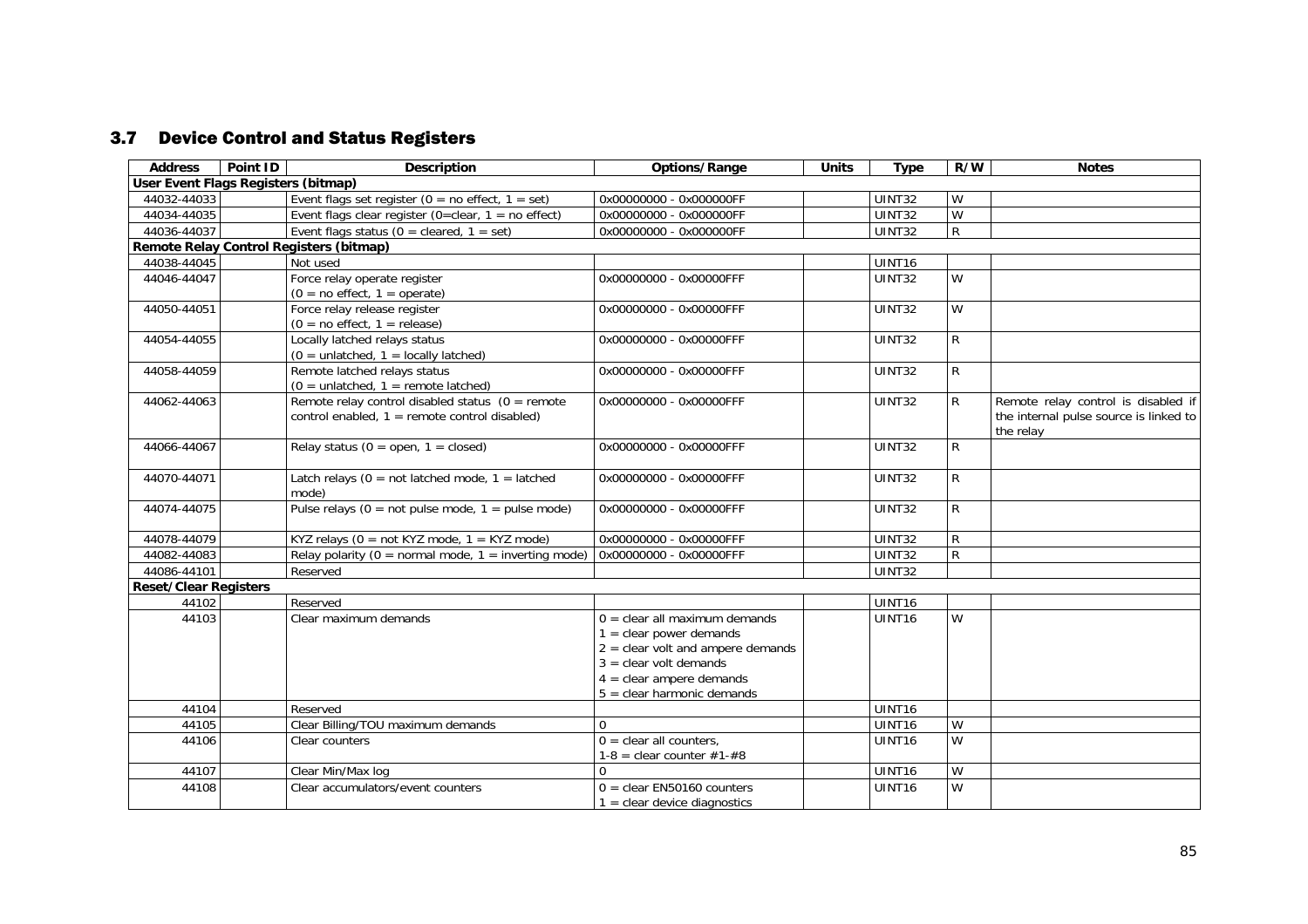| <b>Address</b>                        | Point ID | <b>Description</b>                                    | Options/Range                         | <b>Units</b> | <b>Type</b>   | R/W            | <b>Notes</b>                                                  |
|---------------------------------------|----------|-------------------------------------------------------|---------------------------------------|--------------|---------------|----------------|---------------------------------------------------------------|
|                                       |          |                                                       | $2 =$ clear device operation time     |              |               |                |                                                               |
|                                       |          |                                                       | $3 =$ clear lithium battery operation |              |               |                |                                                               |
|                                       |          |                                                       | time                                  |              |               |                |                                                               |
|                                       |          |                                                       | $5 =$ clear power fault counters      |              |               |                |                                                               |
|                                       |          |                                                       | $6 =$ clear communication counters    |              |               |                |                                                               |
| 44109-44133                           |          | Reserved                                              |                                       |              | UINT16        |                |                                                               |
| <b>Device Mode Control Registers</b>  |          |                                                       |                                       |              |               |                |                                                               |
| 44134-44135                           |          | Reserved                                              |                                       |              | UINT16        |                |                                                               |
| 44136                                 |          | PQ recorder                                           | $0 =$ disabled, $1 =$ enabled         |              | UINT16        | R/W            |                                                               |
| 44137                                 |          | Fault recorder                                        | $0 =$ disabled, $1 =$ enabled         |              | UINT16        | R/W            |                                                               |
| 44138                                 |          | Transformer correction                                | $0 =$ disabled, $1 =$ enabled         |              | UINT16        | R/W            |                                                               |
| 44139                                 |          | Transformer/line loss compensation                    | $0 =$ disabled, $1 =$ enabled         |              | UINT16        | R/W            |                                                               |
| 44140-44165                           |          | Reserved                                              |                                       |              | UINT16        |                |                                                               |
| <b>Operation/Event Counters</b>       |          |                                                       |                                       |              |               |                |                                                               |
| 44198-44199                           |          | Device's start of operation date                      | F <sub>1</sub>                        |              | <b>UINT32</b> | $\mathsf{R}$   |                                                               |
| 44200-44201                           |          | Device operation time                                 |                                       | sec          | UINT32        | ${\sf R}$      |                                                               |
| 44202-44203                           |          | Lithium battery's start of operation date             | F <sub>1</sub>                        |              | UINT32        | R              |                                                               |
| 44204-44205                           |          | Lithium battery operation time                        |                                       | sec          | UINT32        | $\overline{R}$ |                                                               |
| 44206-44207                           |          | Not used                                              |                                       |              | <b>UINT32</b> | $\overline{R}$ |                                                               |
| 44208-44209                           |          | Not used                                              |                                       |              | <b>UINT32</b> | $\mathsf{R}$   |                                                               |
| 44210-44211                           |          | Device out-of-service time                            |                                       | sec          | UINT32        | $\overline{R}$ |                                                               |
| 44212-44213                           |          | Device power failure counter                          | 0-65535                               |              | UINT32        | R              |                                                               |
| 44214-44215                           |          | Power interruption counter                            | 0-65535                               |              | UINT32        | ${\sf R}$      |                                                               |
| 44216-44261                           |          | Reserved                                              |                                       |              | UINT32        | ${\sf R}$      |                                                               |
| <b>Memory Status Registers</b>        |          |                                                       |                                       |              |               |                |                                                               |
| 44262-44263                           |          | Memory size, bytes                                    |                                       |              | <b>UINT32</b> | R              |                                                               |
| 44264-44265                           |          | Free memory, bytes                                    |                                       |              | UINT32        | ${\sf R}$      |                                                               |
| 44266-44277                           |          | Reserved                                              |                                       |              | <b>UINT32</b> | R              |                                                               |
| <b>Log Notification Registers</b>     |          |                                                       |                                       |              |               |                |                                                               |
| 44278-44279                           |          | Files 0-29 status                                     | 0x00000000 - 0x3FFFFFFF               |              | <b>UINT32</b> | $\mathsf{R}$   | Bitmap: $0 = no new logs$ , $1 = new$                         |
|                                       |          |                                                       |                                       |              |               |                | record logged                                                 |
| 44280-44293                           |          | Reserved                                              | $\mathbf 0$                           |              | <b>UINT32</b> | $\mathsf{R}$   |                                                               |
| <b>Setpoint Status Registers</b>      |          |                                                       |                                       |              |               |                |                                                               |
| 44294-44295                           |          | Setpoints status                                      | 0x00000000 - 0x0000FFFF               |              | UINT32        | $\mathsf{R}$   | Bitmap: 0=released, 1=operated                                |
| 44296-44309                           |          | Reserved                                              |                                       |              | UINT32        | R              |                                                               |
| <b>Setpoint Alarm Latch Registers</b> |          |                                                       |                                       |              |               |                |                                                               |
| 44310-44311                           |          | Latched setpoints alarm status. Nonvolatile register. | 0x00000000 - 0x0000FFFF               |              | <b>UINT32</b> | R/W            | Bitmap                                                        |
|                                       |          |                                                       |                                       |              |               |                | Read: 0=no setpoint operations<br>logged, 1=setpoint has been |
|                                       |          |                                                       |                                       |              |               |                | operated at least once since last                             |
|                                       |          |                                                       |                                       |              |               |                | alarm reset:                                                  |
|                                       |          |                                                       |                                       |              |               |                | Write: 0=clear alarm, 1=no effect                             |
| 44312-44325                           |          | Reserved                                              |                                       |              |               |                |                                                               |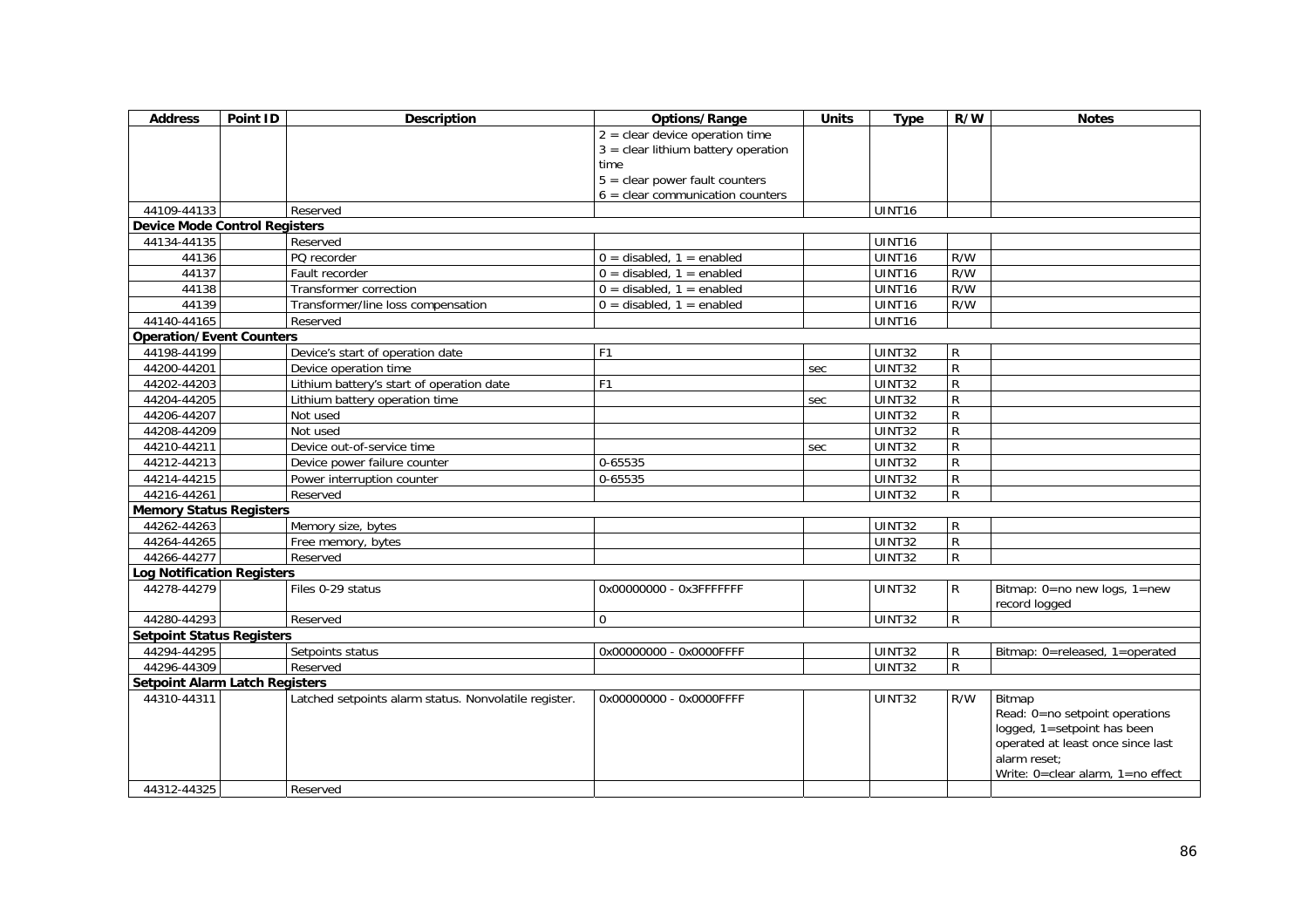| <b>Address</b>                        | Point ID | <b>Description</b>                                                                                  | Options/Range                                                                                                                                                                                 | <b>Units</b> | <b>Type</b>   | R/W            | <b>Notes</b>                                                                                                                                      |
|---------------------------------------|----------|-----------------------------------------------------------------------------------------------------|-----------------------------------------------------------------------------------------------------------------------------------------------------------------------------------------------|--------------|---------------|----------------|---------------------------------------------------------------------------------------------------------------------------------------------------|
| <b>Device Diagnostics Register</b>    |          |                                                                                                     |                                                                                                                                                                                               |              |               |                |                                                                                                                                                   |
| 44326-44327                           |          | Device diagnostics. Nonvolatile register.                                                           | F <sub>23</sub>                                                                                                                                                                               |              | <b>UINT32</b> | R/W            | Bitmap<br>Read: 0=no faults logged, 1=<br>diagnostic failed at least once since<br>last reset:<br>Write: 0=clear diagnostic flag, 1=no<br>effect. |
| 44328-44341                           |          | Reserved                                                                                            |                                                                                                                                                                                               |              |               |                |                                                                                                                                                   |
| <b>Current Port Number</b>            |          |                                                                                                     |                                                                                                                                                                                               |              |               |                |                                                                                                                                                   |
| 44342                                 |          | Active port number                                                                                  | $0-3$ = serial port COM1-COM4                                                                                                                                                                 |              | UINT16        | $\mathsf{R}$   |                                                                                                                                                   |
| 44343-44345                           |          | Reserved                                                                                            |                                                                                                                                                                                               |              |               |                |                                                                                                                                                   |
| <b>Current Network Settings</b>       |          |                                                                                                     |                                                                                                                                                                                               |              |               |                |                                                                                                                                                   |
| 44346-44377                           |          |                                                                                                     |                                                                                                                                                                                               |              |               |                |                                                                                                                                                   |
| $+0,1$                                |          | Ethernet network IP address                                                                         |                                                                                                                                                                                               |              | <b>UINT32</b> | R              | Network byte order                                                                                                                                |
| $+2,3$                                |          | Ethernet network subnet mask                                                                        |                                                                                                                                                                                               |              | <b>UINT32</b> | ${\sf R}$      | Network byte order                                                                                                                                |
| $+4,5$                                |          | Ethernet network default gateway                                                                    |                                                                                                                                                                                               |              | <b>UINT32</b> | $\mathsf{R}$   | Network byte order                                                                                                                                |
| $+6,7$                                |          | Not used                                                                                            |                                                                                                                                                                                               |              | <b>UINT32</b> | ${\sf R}$      |                                                                                                                                                   |
| $+8,9$                                |          | Not used                                                                                            |                                                                                                                                                                                               |              | <b>UINT32</b> | ${\sf R}$      |                                                                                                                                                   |
| $+10,11$                              |          | <b>GPRS network IP Address</b>                                                                      |                                                                                                                                                                                               |              | <b>UINT32</b> | ${\sf R}$      | Network byte order                                                                                                                                |
| $+12,13$                              |          | <b>GPRS network subnet mask</b>                                                                     |                                                                                                                                                                                               |              | <b>UINT32</b> | $\mathsf R$    | Network byte order                                                                                                                                |
| $+14,15$                              |          | GPRS network default gateway                                                                        |                                                                                                                                                                                               |              | <b>UINT32</b> | $\mathsf{R}$   | Network byte order                                                                                                                                |
| $+16$                                 |          | Not used                                                                                            |                                                                                                                                                                                               |              | <b>UINT32</b> | $\overline{R}$ |                                                                                                                                                   |
| $+17$                                 |          | Cellular network type                                                                               | $0 = 3GPP$ network (GSM, UMTS,<br>LTE)<br>$1 = 3GPP2$ network (CDMA2000)                                                                                                                      |              | <b>UINT32</b> | $\mathsf R$    |                                                                                                                                                   |
| $+18-21$                              |          | Cellular module's mobile equipment identifier:<br>IMEI for 3GPP networks<br>MEID for 3GPP2 networks | IMEI (15 decimal digits):<br>$+18,19 - 8$ lower digits in binary,<br>+20,21 - 7 higher digits in binary;<br>MEID (14 hex digits):<br>$+18,19 - 8$ lower digits,<br>$+20,21 - 6$ higher digits |              | UINT32        | $\mathsf{R}$   |                                                                                                                                                   |
| $+22,23$                              |          | Ethernet 2 network IP address                                                                       |                                                                                                                                                                                               |              | UINT32        | R              | Network byte order                                                                                                                                |
| $+24,25$                              |          | Ethernet 2 network subnet mask                                                                      |                                                                                                                                                                                               |              | <b>UINT32</b> | ${\sf R}$      | Network byte order                                                                                                                                |
| $+26,27$                              |          | Ethernet 2 network default gateway                                                                  |                                                                                                                                                                                               |              | <b>UINT32</b> | R              | Network byte order                                                                                                                                |
| 28-31                                 |          | Reserved                                                                                            |                                                                                                                                                                                               |              |               |                |                                                                                                                                                   |
| <b>Device Authorization Registers</b> |          |                                                                                                     |                                                                                                                                                                                               |              |               |                |                                                                                                                                                   |
| 44378-44379                           |          | Write: 8-digit password. Read: $0 =$ access permitted,<br>$-1$ = authorization required.            | 0 - 99999999 (write)<br>$0/-1$ (read)                                                                                                                                                         |              | <b>INT32</b>  | R/W            |                                                                                                                                                   |
| <b>Communication Status</b>           |          |                                                                                                     |                                                                                                                                                                                               |              |               |                |                                                                                                                                                   |
| 44394                                 |          | RSSI (received signal strength)                                                                     | $0 = not$ known or not detectable.<br>$51-113 = -51$ to $-113$ dBm                                                                                                                            |              | <b>UINT16</b> | R              |                                                                                                                                                   |
| 44395                                 |          | <b>GPRS</b> status                                                                                  | $0 = not connected.$<br>$1 = not registered$ ,<br>$2 =$ registered                                                                                                                            |              | <b>UINT16</b> | R              |                                                                                                                                                   |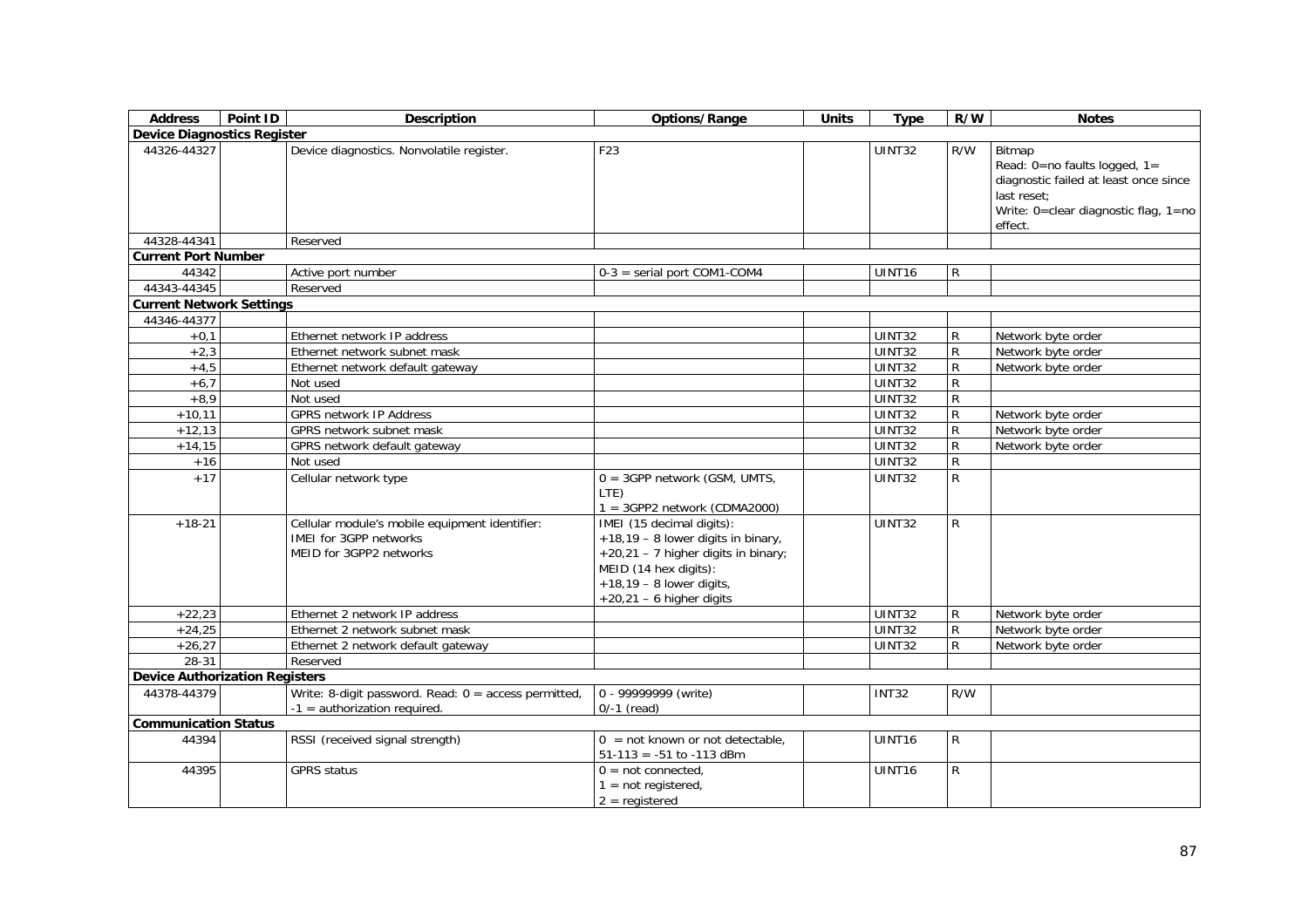| <b>Address</b>                | Point ID | Description                                    | Options/Range | Units | Type               | R/W    | <b>Notes</b>  |  |  |
|-------------------------------|----------|------------------------------------------------|---------------|-------|--------------------|--------|---------------|--|--|
| 44396-44409                   |          | Reserved                                       |               |       | UINT <sub>16</sub> | R      | $65535 = N/A$ |  |  |
| <b>Communication Counters</b> |          |                                                |               |       |                    |        |               |  |  |
| 44410                         |          | Successful eXpertPower client connections      | 0-65534       |       | UINT <sub>16</sub> | R      |               |  |  |
| 44411                         |          | Failed eXpertPower client connections          | 0-65534       |       | UINT <sub>16</sub> | R      |               |  |  |
| 44412                         |          | Successful TCP notification client connections | 0-65534       |       | UINT <sub>16</sub> | R      |               |  |  |
| 44413                         |          | Failed TCP notification client connections     | 0-65534       |       | UINT <sub>16</sub> | D<br>B |               |  |  |
| 44414-44441                   |          | Reserved                                       |               |       | UINT <sub>16</sub> |        | $65535 = N/A$ |  |  |
| Factory Diagnostic Registers  |          |                                                |               |       |                    |        |               |  |  |
| 45952-46079                   |          | Factory diagnostic registers                   |               |       | UINT32             | R      |               |  |  |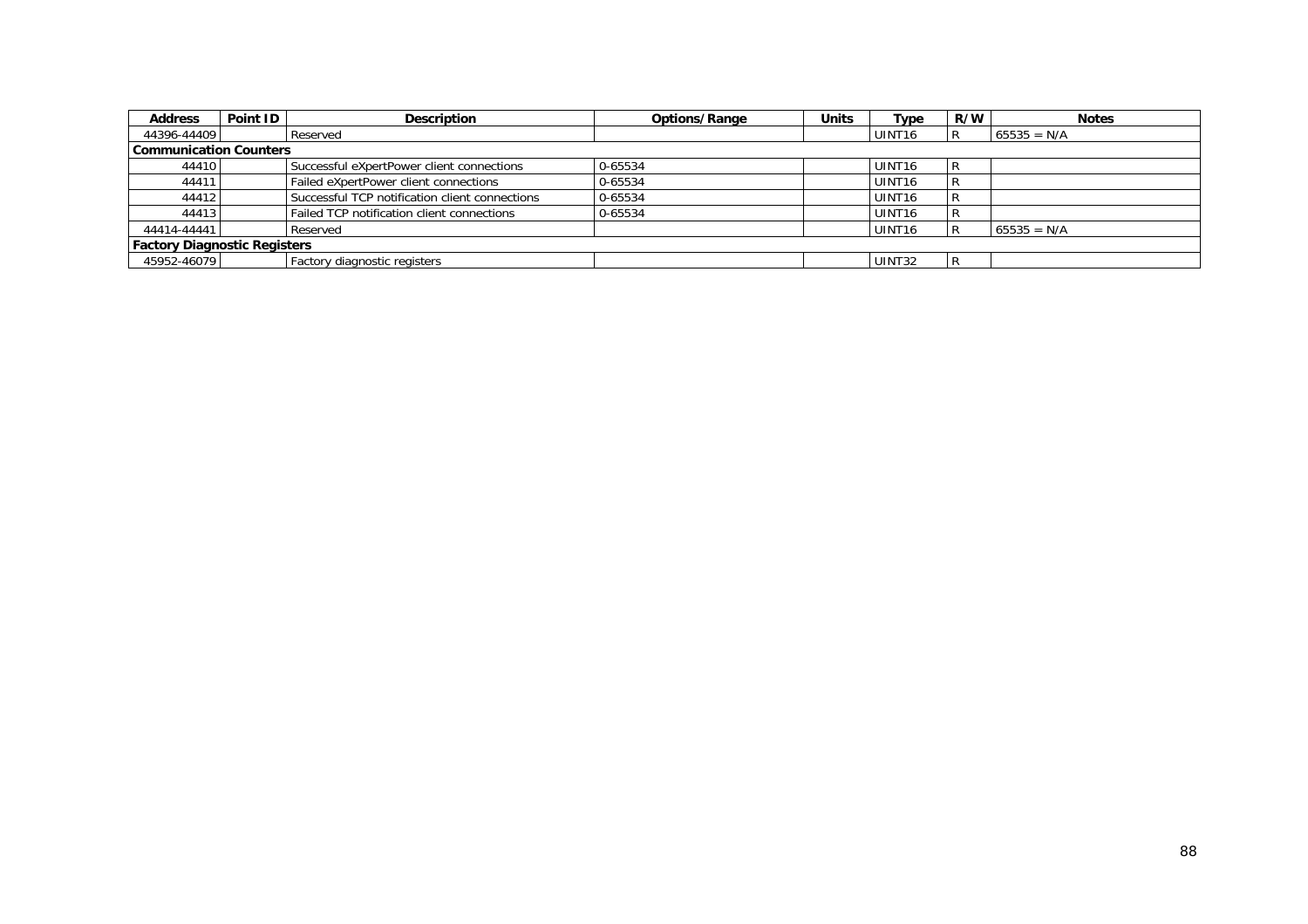## 3.8 Device Setup Registers

| <b>Address</b>                 | Point ID | <b>Description</b>                            | Options/Range       | <b>Units</b>   | <b>Type</b>        | R/W            | <b>Notes</b>                                                                                                |
|--------------------------------|----------|-----------------------------------------------|---------------------|----------------|--------------------|----------------|-------------------------------------------------------------------------------------------------------------|
| <b>Device Identification</b>   |          |                                               |                     |                |                    |                |                                                                                                             |
| 46080-46111                    |          |                                               |                     |                |                    |                |                                                                                                             |
| $+0,1$                         |          | Device serial number                          | 0-999999            |                | <b>UINT32</b>      | $\mathsf{R}$   |                                                                                                             |
| $+2,3$                         |          | Device model ID                               | 92000               |                | <b>UINT32</b>      | ${\sf R}$      |                                                                                                             |
| $+4-11$                        |          | Device model name                             | "EM920"             |                | CHAR16             | $\overline{R}$ | Null-terminated string                                                                                      |
| $+12-13$                       |          | Device options (bitmap)                       | F27                 |                | <b>UINT32</b>      | $\mathsf{R}$   |                                                                                                             |
| $+14-15$                       |          | Device production date and time               | F1                  |                | UINT32             | $\overline{R}$ |                                                                                                             |
| $+16-19$                       |          | Not used                                      |                     |                | UINT16             | $\overline{R}$ |                                                                                                             |
| $+20$                          |          | Device firmware version number                | 2800-2899           |                | UINT <sub>16</sub> | $\mathsf{R}$   | Two higher decimal digits $=$ major<br>version number, two lower decimal<br>$digits = minor version number$ |
| $+21$                          |          | Device firmware build number                  | $1-99$              |                | UINT16             | $\mathsf{R}$   |                                                                                                             |
| $+22$                          |          | Transient coprocessor firmware version number | 2900-2999           |                | UINT <sub>16</sub> | $\mathsf{R}$   |                                                                                                             |
| $+23$                          |          | Transient coprocessor firmware build number   | $1-99$              |                | UINT16             | $\mathsf{R}$   |                                                                                                             |
| $+24$                          |          | Boot loader version number                    |                     |                | UINT16             | ${\sf R}$      |                                                                                                             |
| $+25$                          |          | Boot loader build number                      | 1-99                |                | UINT16             | $\overline{R}$ |                                                                                                             |
| $+26-31$                       |          | Not used                                      |                     |                | UINT16             | $\overline{R}$ |                                                                                                             |
| <b>Factory Device Settings</b> |          |                                               |                     |                |                    |                |                                                                                                             |
| 46112-46183                    |          |                                               |                     |                |                    |                |                                                                                                             |
| $+0$                           |          | V1-V4 input range                             | 480, 120 (option U) | $\mathsf{V}$   | UINT16             | R              |                                                                                                             |
| $+1$                           |          | V1-V4 input overload                          | 125                 | %              | UINT16             | $\mathsf{R}$   |                                                                                                             |
| $+2,3$                         |          | Not used                                      |                     |                | UINT <sub>16</sub> | ${\sf R}$      |                                                                                                             |
| $+4$                           |          | I1-I4 input range                             | 1, 5                | A              | UINT16             | ${\sf R}$      |                                                                                                             |
| $+5$                           |          | I1-I4 input overload                          | 200                 | %              | UINT16             | $\overline{R}$ |                                                                                                             |
| $+6-13$                        |          | Not used                                      |                     |                | UINT16             |                |                                                                                                             |
| $+14-63$                       |          | Reserved                                      |                     |                | UINT16             |                |                                                                                                             |
| $+64$                          |          | Ethernet MAC address 0-1                      | 0x0500              |                | UINT16             | $\mathsf{R}$   |                                                                                                             |
| $+65$                          |          | Ethernet MAC address 2-3                      | 0x00F0              |                | UINT16             | $\mathsf{R}$   |                                                                                                             |
| $+66$                          |          | Ethernet MAC address 4-5                      | 0x0000-0xFFFF       |                | UINT16             | ${\sf R}$      |                                                                                                             |
| $+67$                          |          | Ethernet MAC2 address 0-1                     | 0x0500              |                | UINT16             | $\mathsf{R}$   |                                                                                                             |
| $+68$                          |          | Ethernet MAC2 address 2-3                     | 0x00F0              |                | UINT16             | $\overline{R}$ |                                                                                                             |
| $+69$                          |          | Ethernet MAC2 address 4-5                     | 0x0000-0xFFFF       |                | UINT16             | $\mathsf{R}$   |                                                                                                             |
| $+70,71$                       |          | Ethernet module serial number                 | 0-99999999          |                | UINT32             | $\overline{R}$ |                                                                                                             |
| <b>Basic Setup</b>             |          |                                               |                     |                |                    |                |                                                                                                             |
| 46208-46271                    |          |                                               |                     |                |                    |                |                                                                                                             |
| $+0$                           |          | Wiring mode                                   | F26                 |                | UINT16             | R/W            |                                                                                                             |
| $+1$                           |          | PT ratio (primary to secondary ratio)         | 10-65000            | $\times 0.1$   | UINT16             | R/W            |                                                                                                             |
| $+2$                           |          | PT secondary (line-to-line) voltage           | 50-480              | V              | UINT16             | R/W            |                                                                                                             |
| $+3-4$                         |          | Reserved                                      |                     |                | UINT16             | R              | Read as 65535                                                                                               |
| $+5$                           |          | CT primary current                            | 1-20000             | $\overline{A}$ | UINT16             | R/W            |                                                                                                             |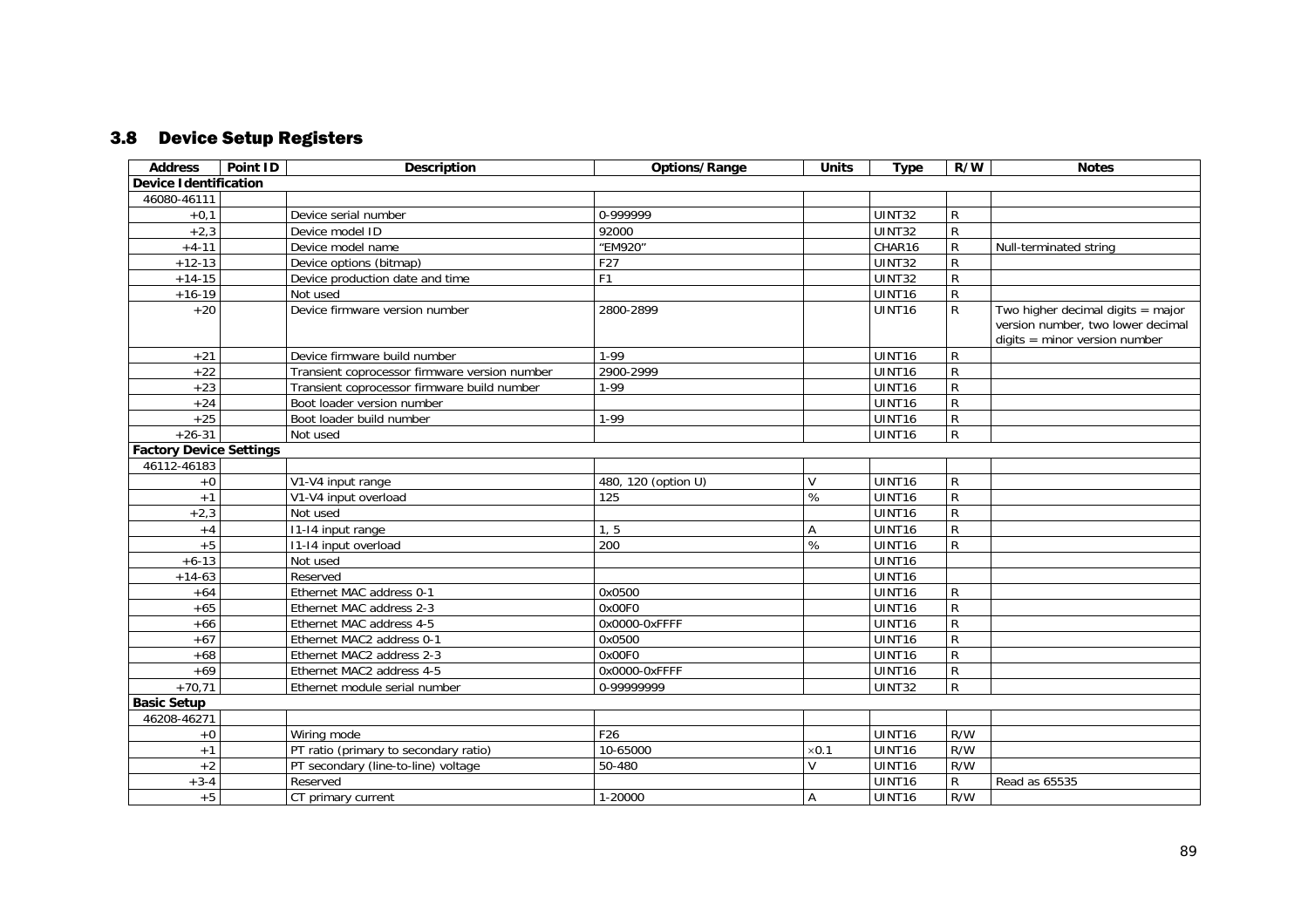| <b>Address</b>              | Point ID | <b>Description</b>                                                | Options/Range                                                                                                                                                                | <b>Units</b> | <b>Type</b>        | R/W          | <b>Notes</b>                                                                                                            |
|-----------------------------|----------|-------------------------------------------------------------------|------------------------------------------------------------------------------------------------------------------------------------------------------------------------------|--------------|--------------------|--------------|-------------------------------------------------------------------------------------------------------------------------|
| $+6$                        |          | Reserved                                                          |                                                                                                                                                                              |              | UINT16             | R            | Read as 65535                                                                                                           |
| $+7$                        |          | 14 CT primary current                                             | 1-20000                                                                                                                                                                      | Α            | <b>UINT16</b>      | R/W          |                                                                                                                         |
| $+8-16$                     |          | Reserved                                                          |                                                                                                                                                                              |              | UINT16             | R            | Read as 65535                                                                                                           |
| $+17$                       |          | Nominal line frequency                                            | 50,60                                                                                                                                                                        | Hz           | UINT16             | R/W          |                                                                                                                         |
| $+18-23$                    |          | Reserved                                                          |                                                                                                                                                                              |              | UINT16             | $\mathsf{R}$ | Read as 65535                                                                                                           |
| $+24$                       |          | I maximum demand load current                                     | 0-20000                                                                                                                                                                      | А            | UINT16             | R/W          |                                                                                                                         |
| $+25$                       |          | 14 maximum demand load current                                    | 0-20000                                                                                                                                                                      | Α            | UINT16             | R/W          |                                                                                                                         |
| $+26-31$                    |          | Reserved                                                          |                                                                                                                                                                              |              | UINT16             | R            | Read as 65535                                                                                                           |
| <b>Demands Setup</b>        |          |                                                                   |                                                                                                                                                                              |              |                    |              |                                                                                                                         |
| 46240-46255                 |          |                                                                   |                                                                                                                                                                              |              |                    |              |                                                                                                                         |
| $+0$                        |          | Power demand period (block interval)                              | 1, 2, 3, 5, 10, 15, 30, 60                                                                                                                                                   | min          | UINT16             | R/W          |                                                                                                                         |
| $+1$                        |          | Number of demand periods in a sliding window                      | $1 - 15$                                                                                                                                                                     |              | UINT <sub>16</sub> | R/W          |                                                                                                                         |
| $+2$                        |          | Demand synchronization source input                               | 0=device clock, 1-10=DI1-DI10                                                                                                                                                |              | UINT16             | R/W          | A DI input is considered a pulse or<br>KYZ input. The pulse edge restarts<br>the power demand accumulation<br>interval. |
| $+3-7$                      |          | Reserved                                                          |                                                                                                                                                                              |              | UINT16             | R/W          | Read as 65535                                                                                                           |
| $+8$                        |          | Volt demand period                                                | 0-9000                                                                                                                                                                       | sec          | UINT16             | R/W          |                                                                                                                         |
| $+9$                        |          | Ampere demand period                                              | $0 - 9000$                                                                                                                                                                   | sec          | <b>UINT16</b>      | R/W          |                                                                                                                         |
| $+10$                       |          | Harmonic demand period                                            | 0-9000                                                                                                                                                                       | sec          | UINT16             | R/W          |                                                                                                                         |
| $+11-15$                    |          | Reserved                                                          |                                                                                                                                                                              |              | UINT16             | R/W          | Read as 65535                                                                                                           |
| <b>Device Options Setup</b> |          |                                                                   |                                                                                                                                                                              |              |                    |              |                                                                                                                         |
| 46256-46271                 |          |                                                                   |                                                                                                                                                                              |              |                    |              |                                                                                                                         |
| $+0$                        |          | Power calculation mode                                            | $0 =$ using reactive power:<br>$S = f(P,Q)$ .<br>$1 =$ using non-active power:<br>$Q = f(S, P)$                                                                              |              | UINT16             | R/W          |                                                                                                                         |
| $+1$                        |          | Energy roll value                                                 | $2 = 100,000.0$ kWh<br>$3 = 1,000,000.0$ kWh<br>$4 = 10,000,000.0$ kWh<br>$5 = 100,000,000.0$ kWh (default)                                                                  |              | UINT16             | R/W          |                                                                                                                         |
| $+2$                        |          | Energy decimals                                                   | $0 - 4$                                                                                                                                                                      |              | UINT16             | R/W          |                                                                                                                         |
| $+3$                        |          | End of billing (TOU/Billing maximum demand reset)<br>mode, bitmap | Bit $0 = 1 -$ automatic/monthly<br>mode allowed<br>Bit $1 = 1$ - COM mode allowed<br>Bit $2 = 1$ - manual mode allowed                                                       |              | <b>UINT16</b>      | R/W          |                                                                                                                         |
| $+4$                        |          | <b>Tariff control</b>                                             | $0 = via a calendar scheduler$ .<br>$0x4000 = via communication.$<br>$0x0100-0x0109 = via tariff inputs$<br>DI1-DI10 (bits 0:2 denote the first<br>digital input index used) |              | <b>UINT16</b>      | R/W          |                                                                                                                         |
| $+5$                        |          | Number of tariffs                                                 | 1-8 (does not have effect with a<br>calendar tariff control option)                                                                                                          |              | <b>UINT16</b>      | R/W          | When read with a calendar tariff<br>control option, indicates the actual<br>number of tariffs selected in TOU           |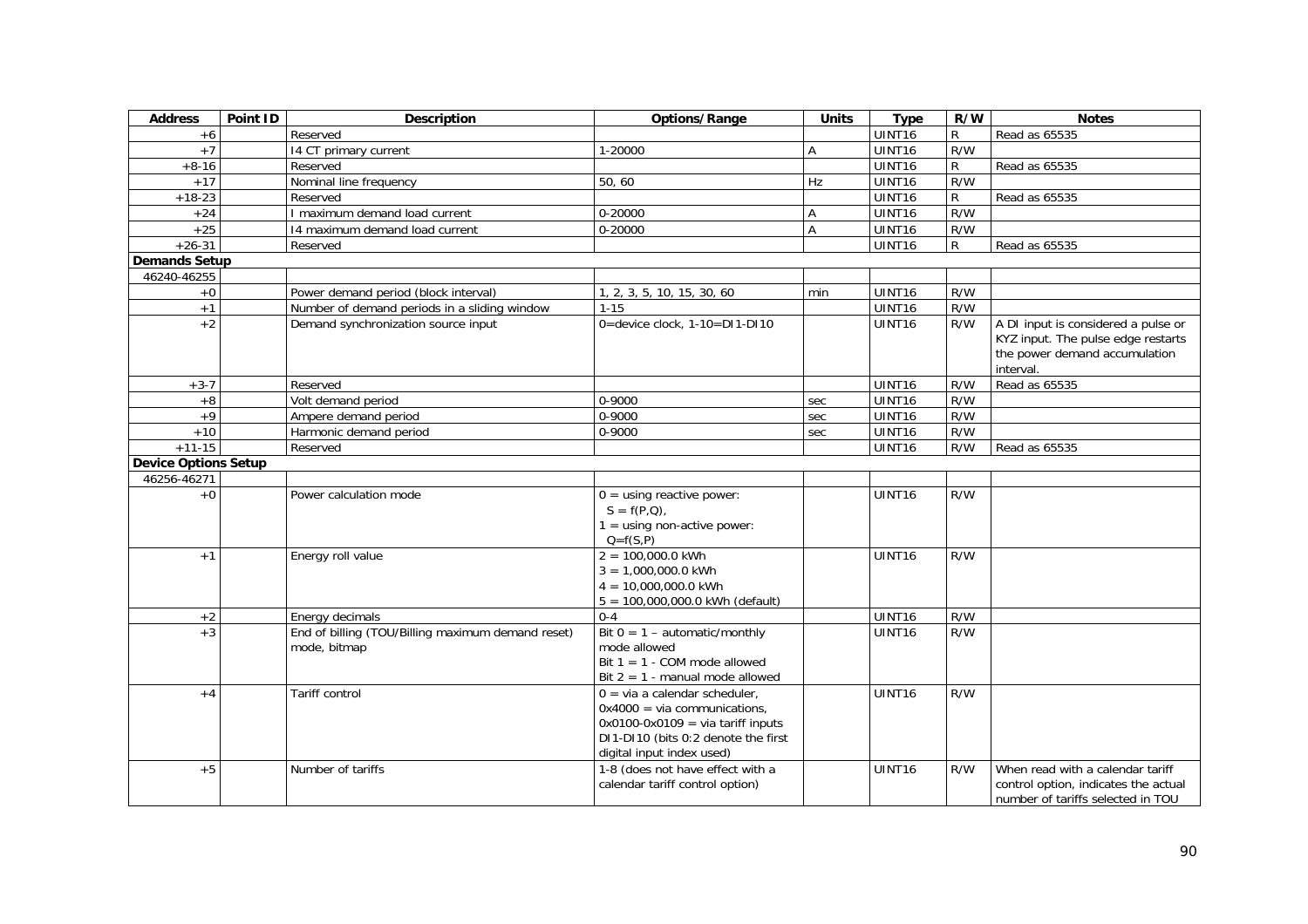| <b>Address</b>                    | Point ID | <b>Description</b>                             | Options/Range                         | <b>Units</b>    | <b>Type</b>        | R/W | <b>Notes</b>                        |
|-----------------------------------|----------|------------------------------------------------|---------------------------------------|-----------------|--------------------|-----|-------------------------------------|
|                                   |          |                                                |                                       |                 |                    |     | profiles                            |
| $+6$                              |          | Relay pulse rate decimals                      | $1 - 5$                               |                 | <b>UINT16</b>      | R/W |                                     |
| $+7$                              |          | Energy LED test mode                           | $0 =$ disabled, $1 =$ enabled         |                 | UINT16             | R/W |                                     |
| $+8$                              |          | Energy LED pulse rate, Wh/imp, varh/imp (in    | $1 - 1000$                            | $\times 0.01Wh$ | <b>UINT16</b>      | R/W |                                     |
|                                   |          | secondary units)                               |                                       |                 |                    |     |                                     |
| $+9$                              |          | Reserved                                       |                                       |                 | UINT16             | R/W | Read as 65535                       |
| $+10$                             |          | Demand forgiveness delay                       | $0 - 60$                              | min             | <b>UINT16</b>      | R/W |                                     |
| $+11$                             |          | Minimum outage duration for demand forgiveness | $0 - 900$                             | $\mathsf{S}$    | UINT16             | R/W |                                     |
| $+12$                             |          | Power/demands decimals                         | $0=1$ W/kW, $1=0.1$ W/kW              |                 | <b>UINT16</b>      | R/W | F/W 28.X2.XX                        |
| $+13$                             |          | Test mode duration, min                        | 0=continuous, 5, 10, 15, 30, 60, 90,  |                 | UINT16             | R/W |                                     |
|                                   |          |                                                | 120                                   |                 |                    |     |                                     |
| $+14$                             |          | Interval energy period, min                    | 5, 10, 15, 20, 30                     |                 | UINT16             | R/W |                                     |
| $+15$                             |          | Reserved                                       |                                       |                 | <b>UINT16</b>      | R/W | Read as 65535                       |
| Local Settings                    |          |                                                |                                       |                 |                    |     |                                     |
| 46400-46415                       |          |                                                |                                       |                 |                    |     |                                     |
| $+0$                              |          | Local time offset, min                         | $0-+/720$                             | min             | <b>INT16</b>       | R/W |                                     |
| $+1$                              |          | Daylight savings time (DST) option             | 0=DST disabled (standard time         |                 | UINT16             | R/W |                                     |
|                                   |          |                                                | only),                                |                 |                    |     |                                     |
|                                   |          |                                                | 1=DST enabled (fixed switching        |                 |                    |     |                                     |
|                                   |          |                                                | dates),                               |                 |                    |     |                                     |
|                                   |          |                                                | 2= scheduled DST period (calendar     |                 |                    |     |                                     |
|                                   |          | DST start month                                | defined switching dates)<br>$1 - 12$  |                 | UINT <sub>16</sub> | R/W |                                     |
| $+2$<br>$+3$                      |          | DST start week of the month                    | $1 = 1$ st, 2=2nd, 3=3rd, 4=4th week, |                 | UINT16             | R/W |                                     |
|                                   |          |                                                | 5=the last week of the month          |                 |                    |     |                                     |
|                                   |          | DST start weekday                              |                                       |                 | UINT16             | R/W |                                     |
| $+4$<br>$+5$                      |          | DST end month                                  | 1-7 $(1 = Sun, 7 = Sat)$<br>$1 - 12$  |                 | UINT16             | R/W |                                     |
| $+6$                              |          | DST end week of the month                      | 1=1st, 2=2nd, 3=3rd, 4=4th week,      |                 | UINT16             | R/W |                                     |
|                                   |          |                                                | 5=the last week of the month          |                 |                    |     |                                     |
| $+7$                              |          | DST end weekday                                | $\overline{1\cdot 7}$ (1=Sun, 7=Sat)  |                 | UINT16             | R/W |                                     |
| $+8$                              |          | Clock synchronization source                   | $0=IRIG-B$                            |                 | UINT16             | R/W | A DI input is considered a pulse or |
|                                   |          |                                                | $1-10 = D11-D110$ ,                   |                 |                    |     | KYZ input. The pulse edge adjusts   |
|                                   |          |                                                | $Oxfffe = SNTP$                       |                 |                    |     | the clock at the nearest whole      |
|                                   |          |                                                | $0x$ ffff = none                      |                 |                    |     | minute.                             |
| $+9$                              |          | Country code                                   | ITU country calling code              |                 | <b>UINT16</b>      | R/W |                                     |
| $+10$                             |          | DST start hour                                 | $1-6$                                 |                 | UINT16             | R/W |                                     |
| $+11$                             |          | DST end hour                                   | $1-6$                                 |                 | UINT16             | R/W |                                     |
| $+12$                             |          | Date order                                     | $0 = MM/DD/YY$                        |                 | UINT16             | R/W |                                     |
|                                   |          |                                                | $1 = DD/MM/YY$                        |                 |                    |     |                                     |
|                                   |          |                                                | $2 = YY/MM/DD$                        |                 |                    |     |                                     |
| $+13-15$                          |          | Reserved                                       |                                       |                 | UINT16             | R/W |                                     |
| <b>Clock Indication and Setup</b> |          |                                                |                                       |                 |                    |     |                                     |
| 46416-46447                       |          |                                                |                                       |                 |                    |     |                                     |
| $+0,1$                            |          | Local time, in seconds, since Jan 1, 1970      | F <sub>1</sub>                        | sec             | UINT32             | R/W |                                     |
|                                   |          |                                                |                                       |                 |                    |     |                                     |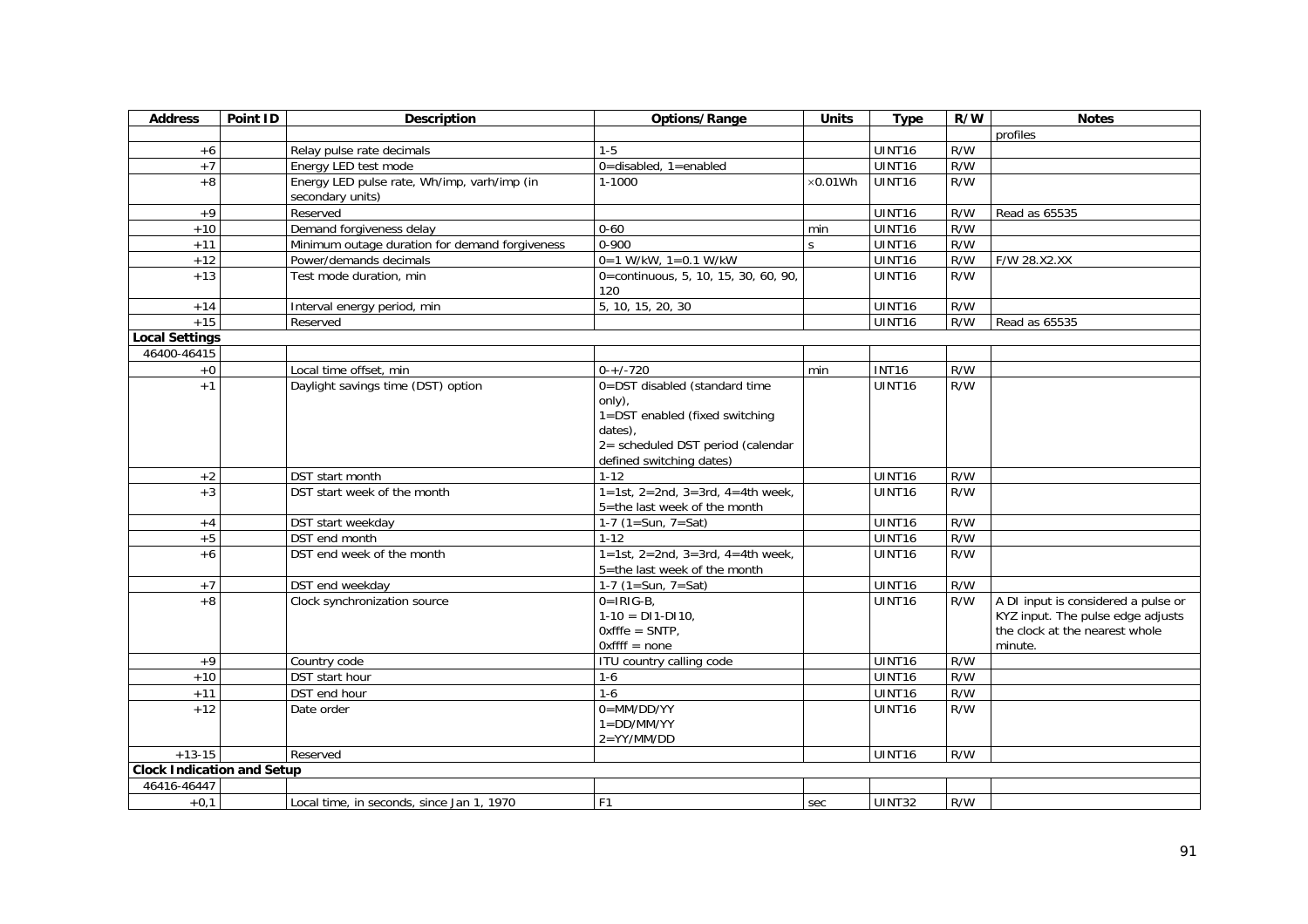| <b>Address</b>                   | Point ID | <b>Description</b>                       | Options/Range                           | <b>Units</b>  | <b>Type</b>        | R/W          | <b>Notes</b>               |
|----------------------------------|----------|------------------------------------------|-----------------------------------------|---------------|--------------------|--------------|----------------------------|
| $+2,3$                           |          | Fractional seconds, usec                 |                                         | usec          | UINT32             | R/W          |                            |
| $+4$                             |          | Fractional seconds, milliseconds         | 0-999                                   | ms            | UINT16             | R/W          |                            |
| $+5$                             |          | Seconds                                  | $0 - 59$                                |               | UINT16             | R/W          |                            |
| $+6$                             |          | Minutes                                  | $0 - 59$                                |               | UINT16             | R/W          |                            |
| $+7$                             |          | Hour                                     | $0 - 23$                                |               | UINT16             | R/W          |                            |
| $\bf +8$                         |          | Day of month                             | $1 - 31$                                |               | UINT16             | R/W          |                            |
| $+9$                             |          | Month                                    | $1 - 12$                                |               | UINT16             | R/W          |                            |
| $+10$                            |          | Year (calendar year minus 2000)          | $0 - 99$                                |               | UINT <sub>16</sub> | R/W          |                            |
| $+11$                            |          | Weekday                                  | 1-7 $(1 = Sun, 7 = Sat)$                |               | UINT16             | R            |                            |
| $+12$                            |          | Daylight savings time status             | 0=standard time is active,              |               | UINT16             | $\mathsf{R}$ |                            |
|                                  |          |                                          | 1=daylight saving time is active        |               |                    |              |                            |
| $+13-31$                         |          | Reserved                                 |                                         |               | UINT16             |              |                            |
| <b>Communication Ports Setup</b> |          |                                          |                                         |               |                    |              |                            |
| 46448-46511                      |          |                                          |                                         |               |                    |              |                            |
| $+0$                             |          | Communication protocol                   | $0 =$ Modbus RTU, $1 =$ Modbus          |               | <b>UINT16</b>      | R/W          |                            |
|                                  |          |                                          | ASCII, $2 = DNP3.0$ ,                   |               |                    |              |                            |
|                                  |          |                                          | $6 =$ IEC 62056-21.                     |               |                    |              |                            |
|                                  |          |                                          | $7 = IEC 61850$                         |               |                    |              |                            |
| $+1$                             |          | Interface                                | $0 = RS-232$ , $1 = RS-422$ , $2 = RS-$ |               | <b>UINT16</b>      | R/W          |                            |
|                                  |          |                                          | 485, $3 = Infrared, 4 = Dial-up,$       |               |                    |              |                            |
|                                  |          |                                          | $6$ =Ethernet, $8$ = GSM/GPRS,          |               |                    |              |                            |
|                                  |          |                                          | 9=Dial-up PPP                           |               |                    |              |                            |
| $+2$                             |          | Device address                           | Modbus: 1-247                           |               | UINT16             | R/W          |                            |
|                                  |          |                                          | DNP3.0: 0-65532                         |               |                    |              |                            |
| $+3$                             |          | Baud rate                                | $3 = 1200$ bps, $4 = 2400$ bps, $5 =$   |               | <b>UINT16</b>      | R/W          |                            |
|                                  |          |                                          | 4800 bps, $6 = 9600$ bps, $7 = 19200$   |               |                    |              |                            |
|                                  |          |                                          | bps, $8 = 38400$ bps, $9 = 57600$ bps,  |               |                    |              |                            |
|                                  |          |                                          | $10 = 115200$ bps                       |               |                    |              |                            |
| $+4$                             |          | Data format                              | $0 = 7$ bits/even parity,               |               | <b>UINT16</b>      | R/W          |                            |
|                                  |          |                                          | $1 = 8$ bits/no parity,                 |               |                    |              |                            |
|                                  |          |                                          | $2 = 8$ bits/even parity                |               |                    |              |                            |
| $+5$                             |          | CTS mode                                 | $0 = not used$ , $1 = wait for CTS$     |               | <b>UINT16</b>      | R/W          | N/A for COM1-COM4 (read as |
|                                  |          |                                          | before sending data                     |               |                    |              | 65535)                     |
| $+6$                             |          | RTS mode                                 | $0 = not used$                          |               | UINT16             | R/W          | N/A for COM1-COM4 (read as |
|                                  |          |                                          | $1 =$ RTS is asserted during the        |               |                    |              | 65535)                     |
|                                  |          |                                          | transmission                            |               |                    |              |                            |
| $+7$                             |          | Minimum delay before sending data        | $0-1000$ (default = 5)                  | ms            | UINT16             | R/W          |                            |
| $+8$                             |          | Inter-character time-out                 | $0-1000$ (default = four-character      | <b>ms</b>     | <b>UINT16</b>      | R/W          |                            |
|                                  |          |                                          | time)                                   |               |                    |              |                            |
| $+9$                             |          | Port direction                           | $0 =$ slave (default), $1 =$ master     |               | UINT <sub>16</sub> | R/W          |                            |
| $+10$                            |          | Receive timeout (for a master port only) | 500-30000                               | <sub>ms</sub> | UINT16             | R/W          |                            |
| $+11-15$                         |          | Reserved                                 |                                         |               |                    |              | Read as 65535              |
| 46448-46463                      |          | <b>COM1 Setup</b>                        |                                         |               |                    |              |                            |
| 46464-46479                      |          | <b>COM2 Setup</b>                        |                                         |               |                    |              |                            |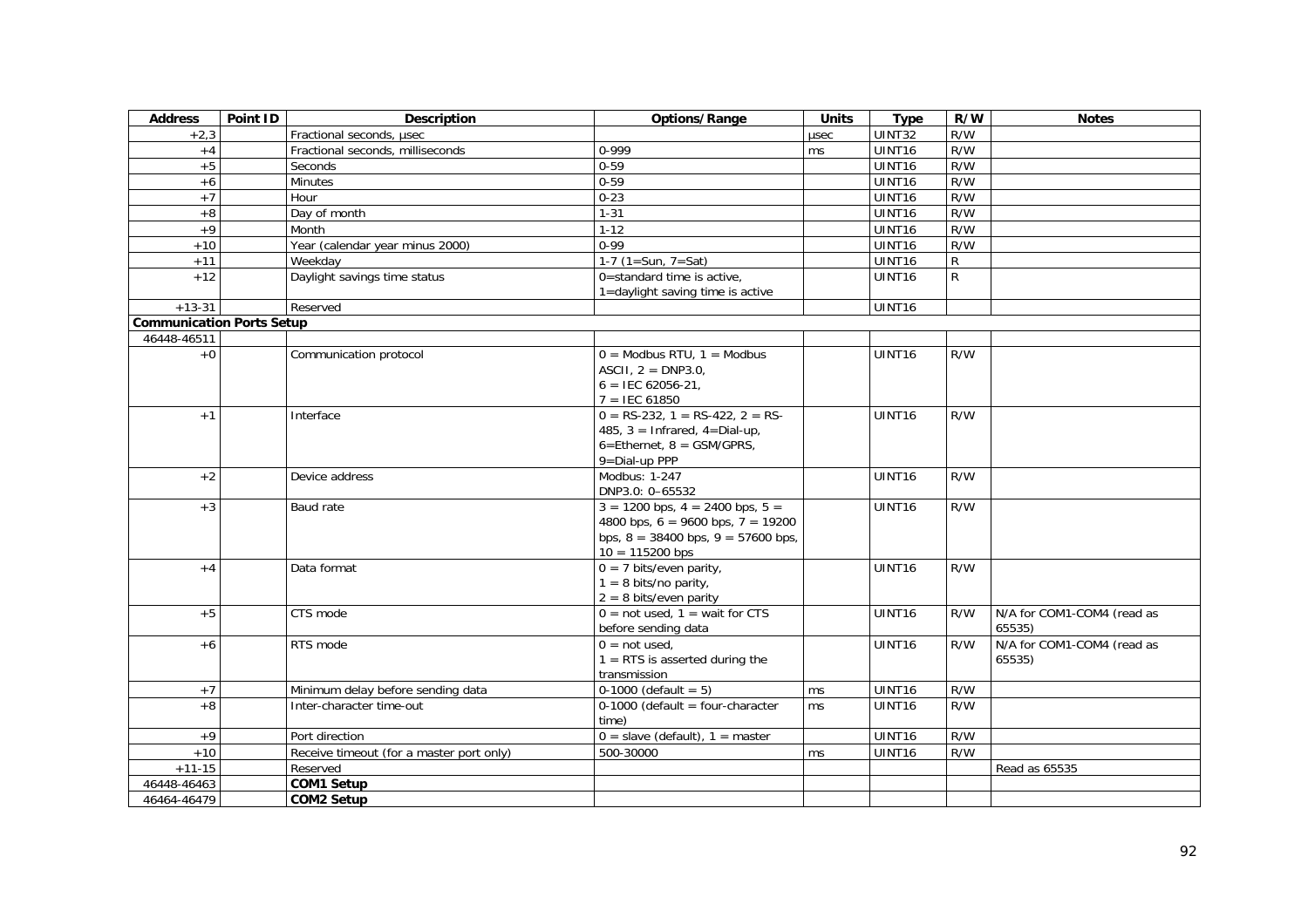| <b>Address</b>           | Point ID | <b>Description</b>              | Options/Range                      | <b>Units</b> | <b>Type</b>   | R/W | <b>Notes</b>           |
|--------------------------|----------|---------------------------------|------------------------------------|--------------|---------------|-----|------------------------|
| 46480-46495              |          | <b>COM3 Setup</b>               |                                    |              |               |     |                        |
| 46496-46511              |          | <b>COM4 Setup</b>               |                                    |              |               |     |                        |
| <b>Network 1 Setup</b>   |          |                                 |                                    |              |               |     |                        |
| 46576-46607              |          |                                 |                                    |              |               |     |                        |
| $+0,1$                   |          | Device IP Address               | 0x01000000-0xFFFFFFFF              |              | <b>UINT32</b> | R/W | Network byte order     |
| $+2,3$                   |          | Network subnet mask             | 0x00000001-0xFFFFFFFF              |              | UINT32        | R/W | Network byte order     |
| $+4,5$                   |          | Network default gateway         | 0x00000000-0xFFFFFFFF              |              | UINT32        | R/W | Network byte order     |
| $+6-13$                  |          | Reserved                        |                                    |              |               | R/W |                        |
| $+14,15$                 |          | Connection idle timeout         | 30-300 s                           |              | UINT32        | R/W |                        |
| $+16-31$                 |          | Reserved                        |                                    |              |               | R/W |                        |
| Network 2 Setup          |          |                                 |                                    |              |               |     |                        |
| 46608-46639              |          |                                 |                                    |              |               |     |                        |
| $+0,1$                   |          | Device IP Address               | 0x01000000-0xFFFFFFFF              |              | <b>UINT32</b> | R/W | Network byte order     |
| $+2,3$                   |          | Network subnet mask             | 0x00000001-0xFFFFFFFF              |              | UINT32        | R/W | Network byte order     |
| $+4,5$                   |          | Network default gateway         | 0x00000000-0xFFFFFFFF              |              | <b>UINT32</b> | R/W | Network byte order     |
| $+6-13$                  |          | Reserved                        |                                    |              |               | R/W |                        |
| $+14,15$                 |          | Connection idle timeout         | 30-300 s                           |              | <b>UINT32</b> | R/W |                        |
| $+16-31$                 |          | Reserved                        |                                    |              |               | R/W |                        |
| Dial-up/GPRS Modem Setup |          |                                 |                                    |              |               |     |                        |
| 46640-46671              |          |                                 |                                    |              |               |     |                        |
| $+0,1$                   |          | Device IP Address               | 0x01000000-0xFFFFFFFF              |              | UINT32        | R/W |                        |
| $+2,3$                   |          | Network subnet mask             | 0x00000001-0xFFFFFFFF              |              | <b>UINT32</b> | R/W |                        |
| $+4,5$                   |          | Network default gateway         | 0x00000000-0xFFFFFFFF              |              | UINT32        | R/W |                        |
| $+6.7$                   |          | Number of dial attempts         | 0-1000, 0-dial forever             |              | <b>UINT32</b> | R/W |                        |
| $+8,9$                   |          | Connection timeout, sec         | 0-9999                             |              | UINT32        | R/W |                        |
| $+10,11$                 |          | Delay between redials, sec      | 0-9999                             |              | UINT32        | R/W |                        |
| $+12,13$                 |          | Idle connection timeout, sec    | $0-9999, 0 = never$                |              | UINT32        | R/W |                        |
| $+14,15$                 |          | Number of rings before answer   | $0-20$ , $0 =$ never answer        |              | <b>UINT32</b> | R/W |                        |
| $+16-23$                 |          | Modem init string               | "AT&F&D1&C1"                       |              | CHAR16        | R/W | Null-terminated string |
| $+24-31$                 |          | Reserved                        |                                    |              |               |     |                        |
| Security/Password Setup  |          |                                 |                                    |              |               |     |                        |
| 46704-46715              |          |                                 |                                    |              |               |     |                        |
| $+0,1$                   |          | Password 1 (Low level)          | 0-99999999                         |              | UINT32        | R/W | Read as 0              |
| $+2,3$                   |          | Password protection (always ON) | $1 =$ enabled                      |              | UINT16        | R/W |                        |
| $+4,5$                   |          | Password 2 (Medium level)       | 0-99999999                         |              | UINT32        | R/W | Read as 0              |
| $+6,7$                   |          | Password 3 (High level)         | 0-99999999                         |              | UINT32        | R/W | Read as 0              |
| $+8,9$                   |          | Not used                        |                                    |              | UINT32        | R/W | Read as 0              |
| $+10,11$                 |          | Front panel security            | $0 = full$ access, $1 = view$ only |              | UINT32        | R/W |                        |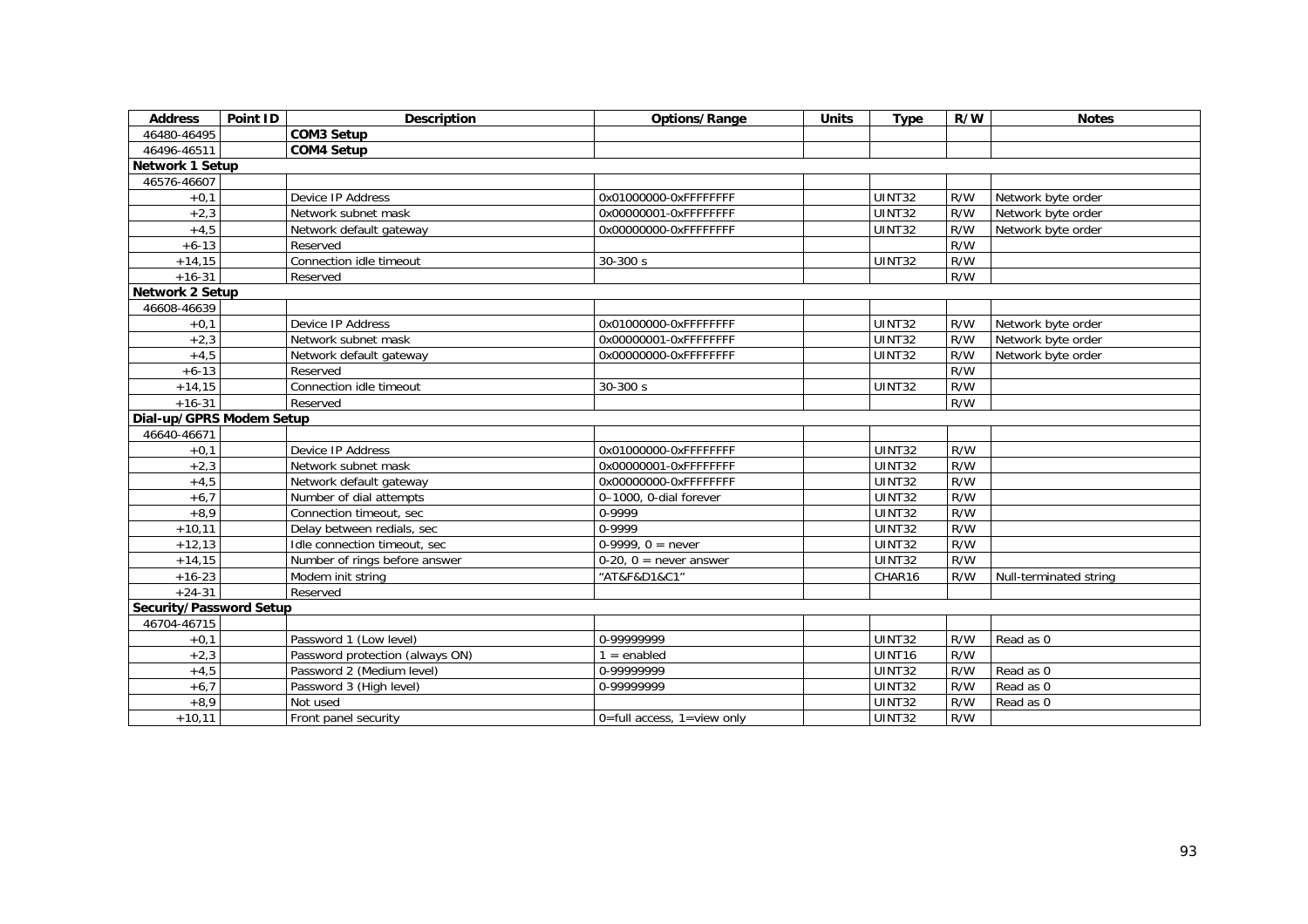| <b>Address</b>                       | Point ID | <b>Description</b>                             | Options/Range                                                                                                                       | <b>Units</b> | <b>Type</b>         | R/W       | <b>Notes</b>               |
|--------------------------------------|----------|------------------------------------------------|-------------------------------------------------------------------------------------------------------------------------------------|--------------|---------------------|-----------|----------------------------|
| IEC 61850 License Setup              |          |                                                |                                                                                                                                     |              |                     |           |                            |
| 46762-46767                          |          |                                                |                                                                                                                                     |              |                     |           |                            |
| $+0,1$                               |          | License code, first word                       |                                                                                                                                     |              | UINT32              | R/W       |                            |
| $+2,3$                               |          | License code, second word                      |                                                                                                                                     |              | <b>UINT32</b>       | R/W       |                            |
| $+4,5$                               |          | Current license type                           | 0=no valid license<br>1-31=temporary license, remaining<br>time in days<br>-1=permanent license<br>-3=temporary license has expired |              | <b>UINT32</b>       | ${\sf R}$ |                            |
| <b>Expert Power Service Setup</b>    |          |                                                |                                                                                                                                     |              |                     |           |                            |
| 46768-46783                          |          |                                                |                                                                                                                                     |              |                     |           |                            |
| $+0,1$                               |          | <b>Expert Power server IP Address</b>          | 0x01000000-0xFFFFFFFF                                                                                                               |              | <b>UINT32</b>       | R/W       | Default = $207.232.60.18$  |
| $+2,3$                               |          | Expert Power server TCP service port           | 0-65535                                                                                                                             |              | UINT32              | R/W       | Default = $5001$           |
| $+4,5$                               |          | Expert Power client enabled                    | $0 =$ client disabled, $1 =$ client<br>enabled                                                                                      |              | <b>UINT32</b>       | R/W       |                            |
| $+6,7$                               |          | Time to next session                           | 1-99999                                                                                                                             | min          | UINT32              | R/W       |                            |
| $+8,9$                               |          | Time to next session                           | 1-99999                                                                                                                             | min          | <b>UINT32</b>       | ${\sf R}$ | Same as previous           |
| $+10,11$                             |          | Connection network                             | $0 = Ethernet, 1 = GPRS/Modem$                                                                                                      |              | <b>UINT32</b>       | R/W       |                            |
| $+12-15$                             |          | Reserved                                       |                                                                                                                                     |              |                     |           |                            |
|                                      |          | <b>Internet Service Provider (ISP) account</b> |                                                                                                                                     |              |                     |           |                            |
| 46784-46831                          |          |                                                |                                                                                                                                     |              |                     |           |                            |
| $+0-15$                              |          | Dial string (telephone number)                 |                                                                                                                                     |              | CHAR32              | R/W       |                            |
| $+16-31$                             |          | Login name                                     |                                                                                                                                     |              | CHAR32              | R/W       |                            |
| $+32-47$                             |          | Login password                                 |                                                                                                                                     |              | CHAR32              | R/W       |                            |
| $+48-63$                             |          | Access Point Name (APN)                        |                                                                                                                                     |              | CHAR32              | R/W       |                            |
| $+64-95$                             |          | Reserved                                       |                                                                                                                                     |              |                     |           |                            |
| <b>SNTP Client Setup</b>             |          |                                                |                                                                                                                                     |              |                     |           |                            |
| 46880-46895                          |          |                                                |                                                                                                                                     |              |                     |           |                            |
| $+0,1$                               |          | SNTP client enabled                            | $0 =$ disabled, $1 =$ enabled                                                                                                       |              | <b>UINT32</b>       | R/W       |                            |
| $+2,3$                               |          | Polling interval                               | 60-86400                                                                                                                            | $\varsigma$  | <b>UINT32</b>       | R/W       | Default = $600 s$          |
| $+4-7$                               |          | Reserved                                       | $\Omega$                                                                                                                            |              | <b>UINT32</b>       | R/W       |                            |
| $+8,9$                               |          | Primary SNTP server IP address                 | 0x01000000-0xFFFFFFFF                                                                                                               |              | <b>UINT32</b>       | R/W       | Default = $192.36.143.151$ |
| $+10,11$                             |          | Secondary SNTP server IP address               | 0x01000000-0xFFFFFFFF                                                                                                               |              | UINT32              | R/W       | Default = $130.149.17.21$  |
| $+12-15$                             |          | Reserved                                       |                                                                                                                                     |              |                     |           |                            |
| <b>TCP Notification Client Setup</b> |          |                                                |                                                                                                                                     |              |                     |           |                            |
| 46896-46991                          |          |                                                |                                                                                                                                     |              |                     |           |                            |
| $+0,1$                               |          | Client enabled                                 | $0 =$ disabled, $1 =$ enabled                                                                                                       |              | $\overline{UINT32}$ | R/W       |                            |
| $+2,3$                               |          | Server address                                 | 0x01000000-0xFFFFFFFF                                                                                                               |              | <b>UINT32</b>       | R/W       |                            |
| $+4,5$                               |          | Server port                                    | 0-65535                                                                                                                             |              | <b>UINT32</b>       | R/W       |                            |
| $+6,7$                               |          | Message exchange address                       | 0-65535                                                                                                                             |              | <b>UINT32</b>       | R/W       |                            |
| $+8,9$                               |          | Connection network                             | $0 =$ Ethernet, 1=GPRS/Modem                                                                                                        |              | <b>UINT32</b>       | R/W       |                            |
| $+10-15$                             |          | Reserved                                       |                                                                                                                                     |              |                     |           |                            |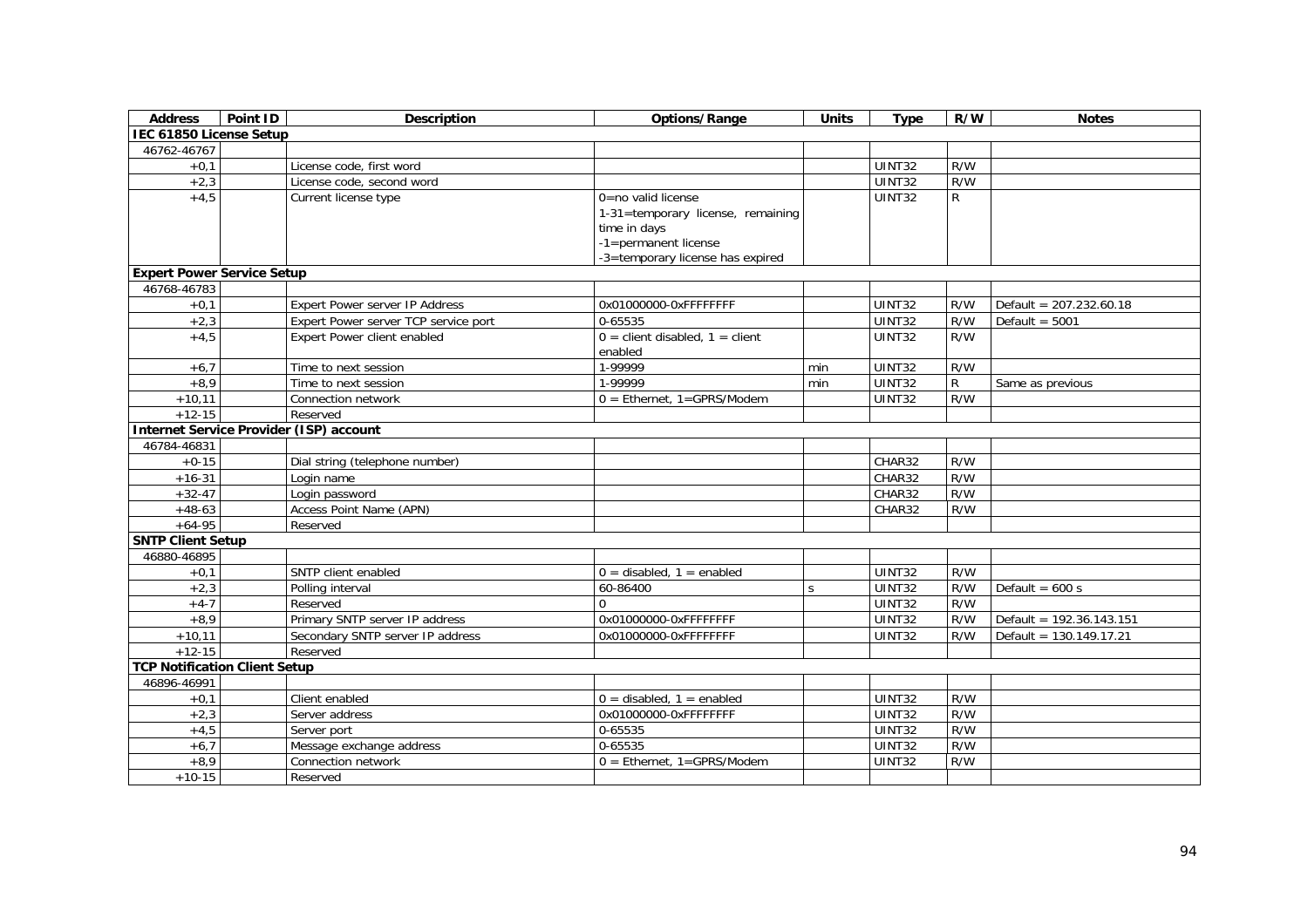| <b>Address</b>                      | Point ID | <b>Description</b>                              | Options/Range                                              | <b>Units</b>        | <b>Type</b>          | R/W | <b>Notes</b> |
|-------------------------------------|----------|-------------------------------------------------|------------------------------------------------------------|---------------------|----------------------|-----|--------------|
| <b>Transformer Correction Setup</b> |          |                                                 |                                                            |                     |                      |     |              |
| 47072-47223                         |          |                                                 |                                                            |                     |                      |     |              |
| $+0$                                |          | Channel                                         | 0=not used, $1-3=V1-V3$ , $5-8=11-14$                      |                     | UINT16               | R/W |              |
| $+1$                                |          | Test point, percent of nominal                  | $5 - 200$                                                  | %                   | UINT16               | R/W |              |
| $+2$                                |          | Ratio correction factor                         | 900-1100                                                   | $\times$ 0.001      | UINT16               | R/W |              |
| $+3$                                |          | Phase angle error                               | -600 to 600                                                | min                 | <b>INT16</b>         | R/W |              |
| 47072-47075                         |          | Transformer correction point 1                  |                                                            |                     |                      |     |              |
| 47076-47079                         |          | Transformer correction point 2                  |                                                            |                     |                      |     |              |
|                                     |          |                                                 |                                                            |                     |                      |     |              |
| 47220-47223                         |          | Transformer correction point 56                 |                                                            |                     |                      |     |              |
|                                     |          | <b>Transformer/Line Loss Compensation Setup</b> |                                                            |                     |                      |     |              |
| 47328-47375                         |          |                                                 |                                                            |                     |                      |     |              |
| $+0,1$                              |          | Metering point location                         | 0=supply side, far end;<br>1=supply side, transformer end; |                     | <b>UINT32</b>        | R/W |              |
|                                     |          |                                                 | 2=load side, transformer end;                              |                     |                      |     |              |
|                                     |          |                                                 | 3=load side, far end.                                      |                     |                      |     |              |
| $+2,3$                              |          | Billing point location                          | 0=supply side, far end;                                    |                     | UINT32               | R/W |              |
|                                     |          |                                                 | 1=supply side, transformer end;                            |                     |                      |     |              |
|                                     |          |                                                 | 2=load side, transformer end;                              |                     |                      |     |              |
|                                     |          |                                                 | 3=load side, far end.                                      |                     |                      |     |              |
| $+4,5$                              |          | Number of the metering elements                 | $2 - 3$                                                    |                     | UINT32               | R/W |              |
| $+6,7$                              |          | Rated transformer primary voltage               | 0-1500000                                                  |                     | UINT32               | R/W |              |
| $+8,9$                              |          | Rated transformer secondary voltage             | 0-1500000                                                  |                     | UINT32               | R/W |              |
| $+10,11$                            |          | Rated transformer kVA                           | 0-1000000                                                  | kVA                 | UINT32               | R/W |              |
| $+12,13$                            |          | No-load iron watt loss                          | $0-1000000$                                                | watt                | UINT32               | R/W |              |
| $+14,15$                            |          | Full-load copper watt loss                      | 0-1000000                                                  | watt                | UINT32               | R/W |              |
| $+16,17$                            |          | Percent excitation current                      | 0-100000                                                   | 0.001%              | UINT32               | R/W |              |
| $+18,19$                            |          | Full-load percent impedance                     | 0-100000                                                   | 0.001%              | UINT32               | R/W |              |
| $+20,21$                            |          | Supply-side power line length                   | 0-10000000                                                 | 0.0001              | UINT32               | R/W |              |
|                                     |          |                                                 |                                                            | km/miles            |                      |     |              |
| $+22,23$                            |          | Supply-side power line resistance               | 0-100000                                                   | 0.001               | UINT32               | R/W |              |
|                                     |          |                                                 |                                                            | Ohm/km.             |                      |     |              |
|                                     |          |                                                 |                                                            | Ohm/mile            |                      |     |              |
| $+24,25$                            |          | Supply-side power line reactance                | 0-100000                                                   | 0.001               | <b>UINT32</b>        | R/W |              |
|                                     |          |                                                 |                                                            | Ohm/km.             |                      |     |              |
|                                     |          |                                                 |                                                            | Ohm/mile            |                      |     |              |
| $+26,27$                            |          | Load-side power line length                     | 0-10000000                                                 | 0.001               | UINT32               | R/W |              |
|                                     |          |                                                 |                                                            | km/miles            |                      |     |              |
| $+28,29$                            |          | Load-side power line resistance                 | 0-100000                                                   | 0.001               | $\overline{U}$ INT32 | R/W |              |
|                                     |          |                                                 |                                                            | Ohm/km.             |                      |     |              |
|                                     |          |                                                 |                                                            | Ohm/mile            |                      |     |              |
| $+30,31$                            |          | Load-side power line reactance                  | 0-100000                                                   | 0.001               | UINT32               | R/W |              |
|                                     |          |                                                 |                                                            | Ohm/km.<br>Ohm/mile |                      |     |              |
|                                     |          |                                                 |                                                            |                     |                      |     |              |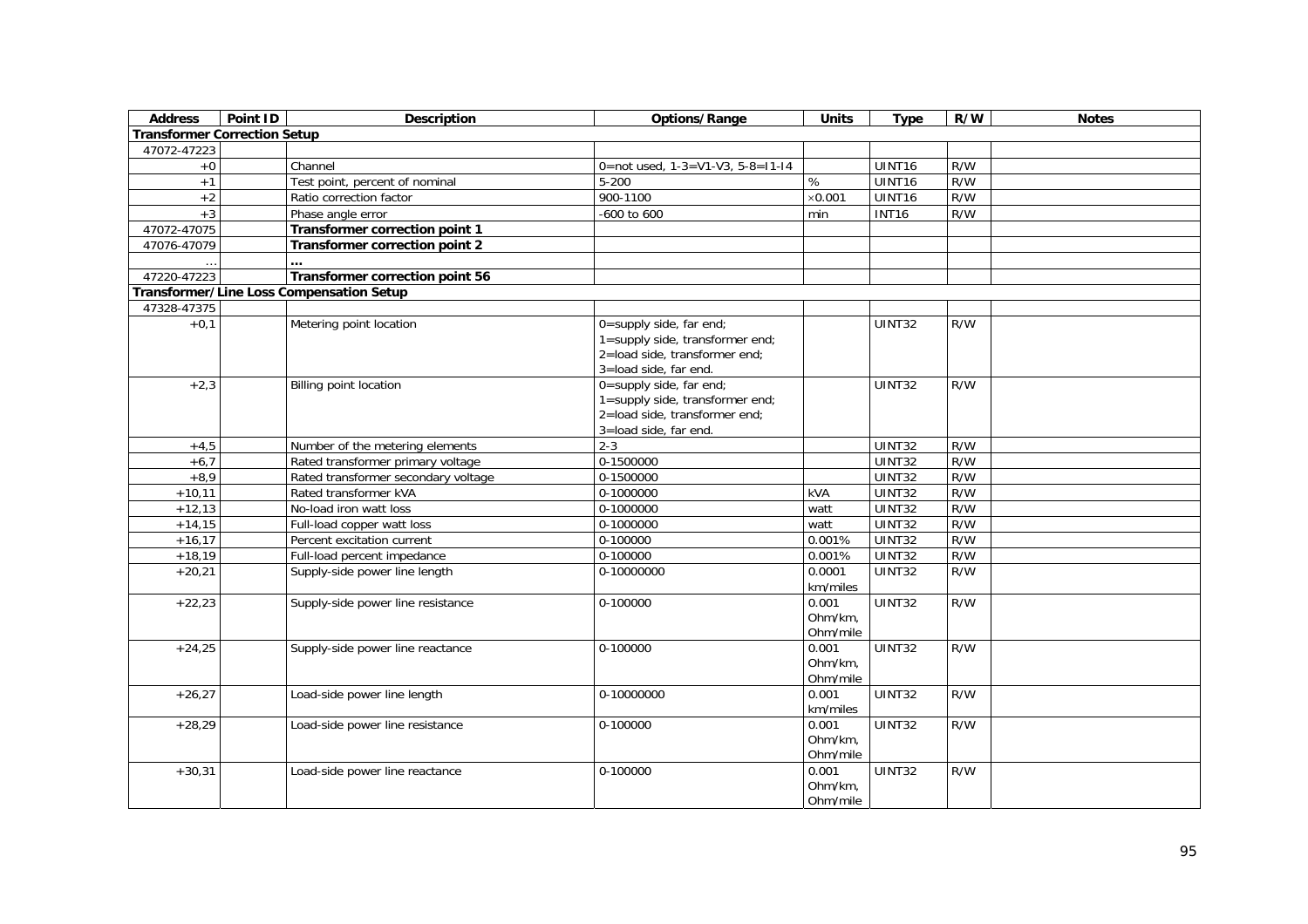| <b>Address</b>               | Point ID | <b>Description</b>                        | Options/Range                                                                        | <b>Units</b> | <b>Type</b>        | R/W            | <b>Notes</b>                                             |
|------------------------------|----------|-------------------------------------------|--------------------------------------------------------------------------------------|--------------|--------------------|----------------|----------------------------------------------------------|
| $+32,33$                     |          | Iron watt percent loss constant (%LWFe)   | 0-1000000                                                                            | 0.0001%      | UINT32             | R/W            |                                                          |
| $+34,35$                     |          | Copper watt percent loss constant (%LWCu) | $0-1000000$                                                                          | 0.0001%      | UINT32             | R/W            |                                                          |
| $+36,37$                     |          | Iron var percent loss constant (%LVFe)    | 0-1000000                                                                            | 0.0001%      | <b>UINT32</b>      | R/W            |                                                          |
| $+38,39$                     |          | Copper var percent loss constant (%LVCu)  | 0-1000000                                                                            | 0.0001%      | <b>UINT32</b>      | R/W            |                                                          |
| $+40-47$                     |          | Reserved                                  | $\Omega$                                                                             |              | <b>UINT32</b>      | R/W            |                                                          |
| <b>Display Setup</b>         |          |                                           |                                                                                      |              |                    |                |                                                          |
| 48664-48695                  |          |                                           |                                                                                      |              |                    |                |                                                          |
| $\pm 0$                      |          | Reserved                                  |                                                                                      |              | UINT16             | ${\sf R}$      |                                                          |
| $+1$                         |          | Auto-scroll interval                      | $0 =$ disabled,<br>1-10, 15, 20, 25, 30                                              | sec          | UINT16             | R/W            |                                                          |
| $+2$                         |          | Auto-return interval                      | $0 =$ disabled,<br>1-5, 10, 15, 20, 25, 30                                           | min          | UINT16             | R/W            |                                                          |
| $+3$                         |          | Backlight time                            | $0 =$ disabled, 1-10                                                                 | min          | UINT16             | R/W            |                                                          |
| $+4$                         |          | Reserved                                  |                                                                                      |              | UINT16             | R/W            |                                                          |
| $+5$                         |          | Auto-scroll sequence, bitmap              | 0-0x7FFF<br>Bits 0-11: $bit=1 - display$ display is<br>included in a scroll sequence |              | UINT16             | R/W            |                                                          |
| $+6$                         |          | Diagnostics message icon                  | $0 =$ disabled<br>$1 =$ enabled                                                      |              | <b>UINT16</b>      | R/W            |                                                          |
| $+7$                         |          | Default page                              | Bits 0-7: page number (0-9)<br>Bits 8-15: display number (0-14)                      |              | UINT <sub>16</sub> | R/W            |                                                          |
| $+8-9$                       |          | Reserved                                  |                                                                                      |              | UINT16             | R/W            |                                                          |
| $+10$                        |          | Display contrast                          | $1 - 25$                                                                             |              | UINT16             | R/W            |                                                          |
| $+11$                        |          | Reserved                                  |                                                                                      |              | UINT16             | R/W            |                                                          |
| $+12$                        |          | Display language                          | 0=English, 1=Spanish                                                                 |              | UINT16             | R/W            |                                                          |
| $+13$                        |          | Display content                           | $0 =$ regular, $1 =$ reduced                                                         |              | UINT16             | R/W            | F/W 28.X2.XX                                             |
| $+14-31$                     |          | Reserved                                  |                                                                                      |              | UINT16             | R/W            |                                                          |
| <b>GOOSE Publisher Setup</b> |          |                                           |                                                                                      |              |                    |                |                                                          |
| 49046-49145                  |          |                                           |                                                                                      |              |                    |                |                                                          |
| $+0$                         |          | Publisher number                          | $\Omega$                                                                             |              | UINT16             | R/W            | Write number first before reading<br>following registers |
| $+1$                         |          | Activate                                  | Write: 1=activate                                                                    |              | UINT16             | R/W            | Write 1 to store and activate setup                      |
| $+2-34$                      |          | Goose control block reference             | "MET1/LLN0\$GO\$GoCBPub1"                                                            |              | CHAR66             | R              |                                                          |
| $+35$                        |          | Publisher enabled                         | $0 =$ disabled, $1 =$ enabled                                                        |              | <b>UINT16</b>      | R/W            |                                                          |
| $+36 - 51$                   |          | <b>GOOSE</b> application identifier       | "Pub1"                                                                               |              | CHAR34             | $\mathsf{R}$   |                                                          |
| $+53-85$                     |          | Data set reference                        | "MET1/LLN0\$DSetGOOSE1"                                                              |              | CHAR66             | $\overline{R}$ |                                                          |
| $+86-87$                     |          | Configuration revision                    | 1                                                                                    |              | <b>UINT32</b>      | R/W            | Default $= 1$                                            |
| $+88$                        |          | Needs commissioning                       | $0 = no$ , $1 = yes$                                                                 |              | UINT16             | $\mathsf{R}$   | Default = $0$                                            |
| $+89-91$                     |          | Destination MAC address (multicast)       | 01:0C:CD:01:00:00 to<br>01:0C:CD:01:01:FF                                            |              | CHAR6              | R/W            | Default = $01:0C:CD:01:01:FF$                            |
| $+92$                        |          | Destination VLAN priority                 | $\overline{4}$                                                                       |              | UINT16             | R              | Default $= 4$                                            |
| $+93$                        |          | <b>Destination VLAN ID</b>                | $\Omega$                                                                             |              | UINT16             | $\mathsf{R}$   | Default = $0$                                            |
| $+94$                        |          | Destination application ID                | 0-0xFFFF                                                                             |              | UINT16             | R/W            | Default = $3001$                                         |
| $+95$                        |          | Maximum retransmission interval           | 500-60000                                                                            | ms           | UINT16             | R/W            | Default = $5000$                                         |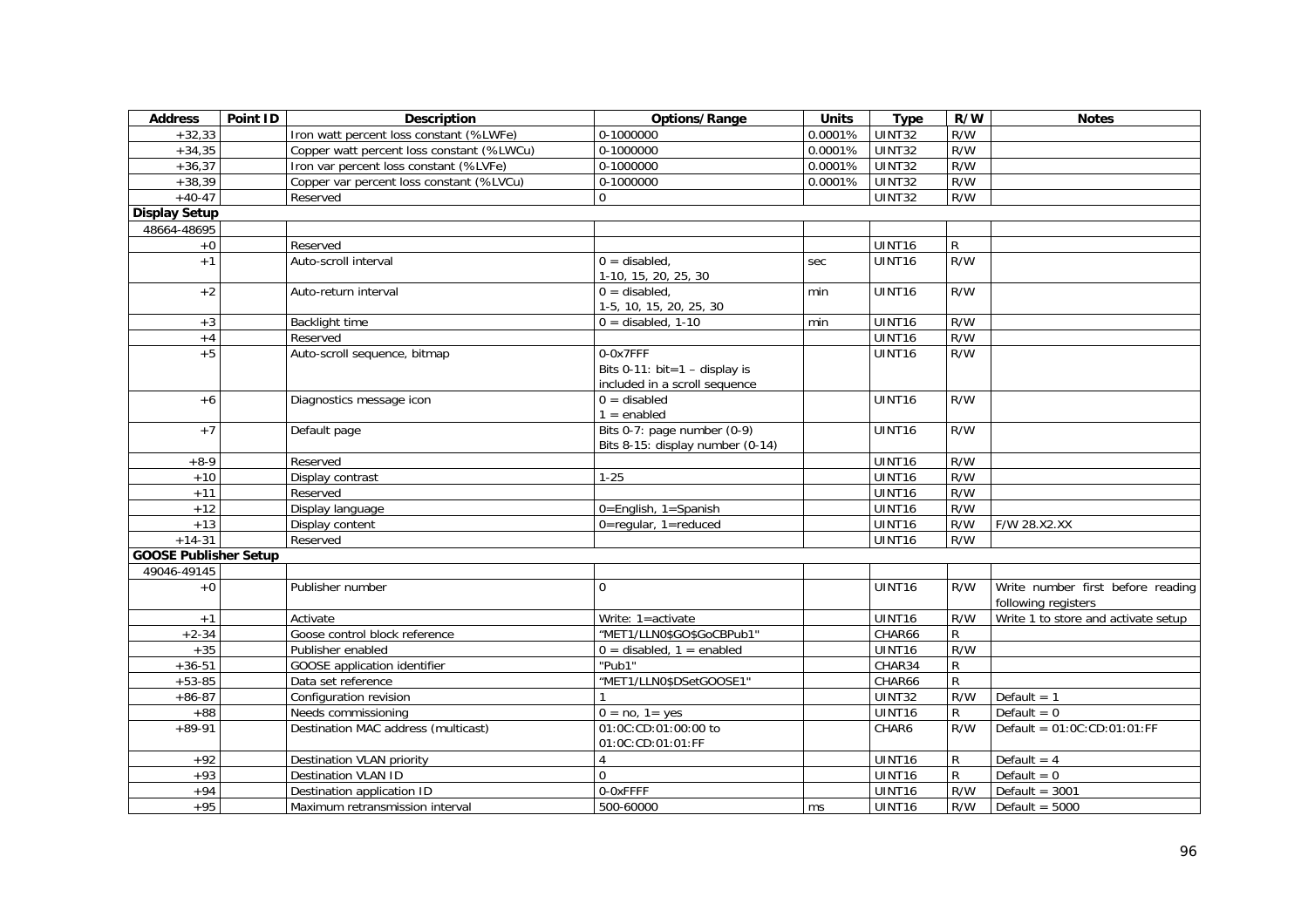| <b>Address</b>          | Point ID | <b>Description</b>                                            | Options/Range                                         | <b>Units</b> | <b>Type</b>        | R/W | <b>Notes</b>                                                        |
|-------------------------|----------|---------------------------------------------------------------|-------------------------------------------------------|--------------|--------------------|-----|---------------------------------------------------------------------|
| $+96-99$                |          | Not used                                                      |                                                       |              |                    |     |                                                                     |
| IEC 61850 IED Setup     |          |                                                               |                                                       |              |                    |     |                                                                     |
| 49146-49209             |          |                                                               |                                                       |              |                    |     |                                                                     |
| $+0-11$                 |          | IED name                                                      |                                                       |              | CHAR24             | R/W |                                                                     |
| $+12-19$                |          | Subnet name                                                   |                                                       |              | CHAR16             | R/W |                                                                     |
| $+20$                   |          | Connection idle timeout                                       | $1-10$ min                                            |              | UINT <sub>16</sub> | R/W |                                                                     |
| $+21$                   |          | Voltage units                                                 | $0=V, 1=KV$                                           |              | UINT16             | R/W |                                                                     |
| $+22$                   |          | Current units                                                 | $0=A$ , $1=KA$                                        |              | UINT16             | R/W |                                                                     |
| $+23$                   |          | Power units                                                   | $0=$ kW, $1=$ MW                                      |              | UINT16             | R/W |                                                                     |
| $+24$                   |          | Maximum instances/clients per RCB                             | $\overline{0}$ =non-indexed, 1, 2, 4                  |              | UINT16             | R/W |                                                                     |
| $+25-30$                |          | Location                                                      |                                                       |              | CHAR32             | R/W |                                                                     |
| $+31-63$                |          | Not used                                                      | $\Omega$                                              |              | UINT16             | R/W |                                                                     |
| IEC 61850 Dataset Setup |          |                                                               |                                                       |              |                    |     |                                                                     |
| 49210-49278             |          |                                                               |                                                       |              |                    |     |                                                                     |
| $+0$                    |          | Read: current dataset number                                  | $1-16/1-64$                                           |              | UINT16             | R/W | Write a dataset number<br>before                                    |
|                         |          | Write: number of dataset members                              |                                                       |              |                    |     | reading dataset registers                                           |
| $+1$                    |          | Activate                                                      | Write: 1=activate                                     |              | UINT16             | R/W | Write 1 to store and activate setup                                 |
| $+2-34$                 |          | Dataset reference                                             |                                                       |              | CHAR66             | R/W |                                                                     |
| $+35$                   |          | Dataset member number                                         | $0 - 63$                                              |              | UINT16             | R/W | Write a dataset member number                                       |
|                         |          |                                                               |                                                       |              |                    |     | before reading following registers                                  |
| $+36-68$                |          | Dataset member reference                                      |                                                       |              | CHAR66             | R/W |                                                                     |
| IEC 61850 RCB Setup     |          |                                                               |                                                       |              |                    |     |                                                                     |
| 49280-49351             |          |                                                               |                                                       |              |                    |     |                                                                     |
|                         |          | <b>Command registers</b>                                      |                                                       |              |                    |     | Write 1-2 registers for a command                                   |
| $+0$                    |          | Read command (moves the list pointer to the first OxFOFO=read | <b>RCBs</b><br>list.                                  |              | UINT16             | W   | Write a command before reading                                      |
|                         |          | item in a list)<br>Activate                                   | OxE0E0=read dataset references list<br>$1 =$ activate |              | UINT16             | W   | setup registers                                                     |
| $+1$                    |          |                                                               |                                                       |              | UINT16             | R/W | Write to store and activate setup<br>Write more than 2 registers to |
|                         |          | RCB registers (read/write)                                    |                                                       |              |                    |     | change setup                                                        |
| $+0$                    |          | RCB type: 1=BRCB, 2=URCB                                      |                                                       |              | UINT16             | R/W |                                                                     |
| $+1$                    |          | Not used                                                      |                                                       |              | UINT16             | R/W |                                                                     |
| $+2-18$                 |          | RptID                                                         |                                                       |              | CHAR34             | R/W |                                                                     |
| $+19$                   |          | RptEna                                                        |                                                       |              | UINT16             | R/W |                                                                     |
| $+20-52$                |          | Dataset reference                                             |                                                       |              | CHAR66             | R/W |                                                                     |
| $+53$                   |          | Not used                                                      |                                                       |              | UINT16             | R/W |                                                                     |
| $+54,55$                |          | ConfRev                                                       |                                                       |              | UINT32             | R/W |                                                                     |
| $+56,57$                |          | OptFlds                                                       |                                                       |              | <b>UINT32</b>      | R/W |                                                                     |
| $+58,59$                |          | <b>BufTm</b>                                                  |                                                       |              | UINT32             | R/W |                                                                     |
| $+60$                   |          | SqNum                                                         |                                                       |              | UINT16             | R/W |                                                                     |
| $+61$                   |          | <b>TrgOps</b>                                                 |                                                       |              | UINT16             | R/W |                                                                     |
| $+62,63$                |          | IntgPd                                                        |                                                       |              | UINT32             | R/W |                                                                     |
| $+64$                   |          | Resv                                                          |                                                       |              | UINT16             | R/W |                                                                     |
| $+65-71$                |          | RCB name (logical_device/rcb_name)                            | CTRL/rcb_name                                         |              | CHAR14             | R/W | Reading register 71 advances to the                                 |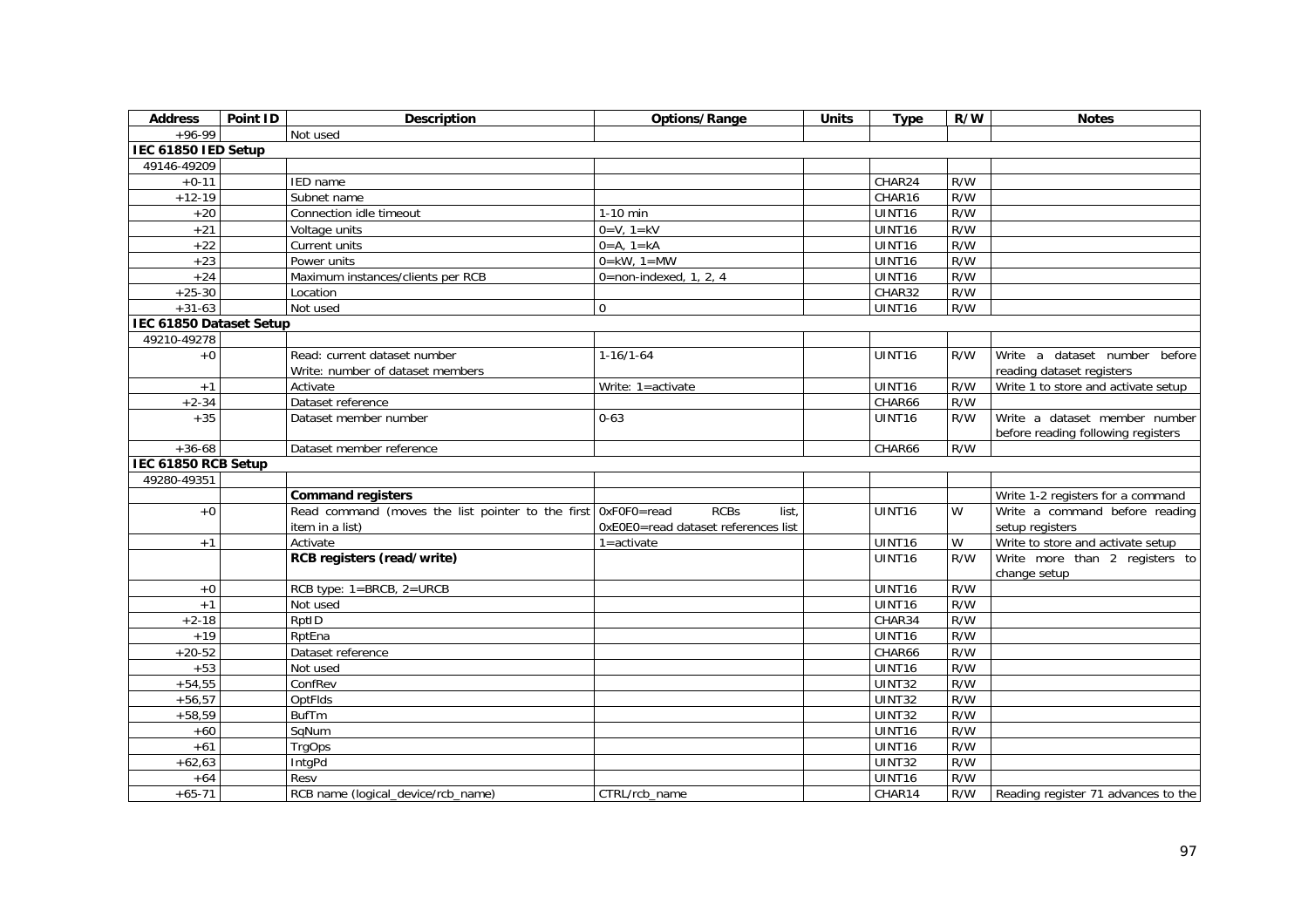| <b>Address</b>                    | Point ID | Description                                                    | Options/Range                                                     | <b>Units</b>     | <b>Type</b>        | R/W | <b>Notes</b>                                                           |
|-----------------------------------|----------|----------------------------------------------------------------|-------------------------------------------------------------------|------------------|--------------------|-----|------------------------------------------------------------------------|
|                                   |          |                                                                | MET1/rcb name                                                     |                  |                    |     | next RCB in the list                                                   |
|                                   |          | Dataset references list (read)                                 |                                                                   |                  |                    |     |                                                                        |
| $+19$                             |          | Dataset number                                                 |                                                                   |                  | UINT16             | R   |                                                                        |
| <b>IEC 61850 Report Deadbands</b> |          |                                                                |                                                                   |                  |                    |     |                                                                        |
| 49396-49426                       |          |                                                                |                                                                   |                  |                    |     | See F28 for measured value indices                                     |
| $+0$                              |          | Measured value 1 deadband                                      | 1-50000                                                           | $\times 0.001\%$ | UINT <sub>16</sub> | R/W |                                                                        |
|                                   |          |                                                                | 1-50000                                                           | $\times 0.001\%$ | <b>UINT16</b>      | R/W |                                                                        |
| $+30$                             |          | Measured value 31 deadband                                     | 1-50000                                                           | $\times 0.001\%$ | <b>UINT16</b>      | R/W |                                                                        |
| 49427-49459                       |          | Reserved                                                       |                                                                   |                  |                    |     | Read as 65535                                                          |
| <b>DNP Options Setup</b>          |          |                                                                |                                                                   |                  |                    |     |                                                                        |
| 51158-51183                       |          |                                                                |                                                                   |                  |                    |     |                                                                        |
| $+0$                              |          | Default Binary Input Static object variation                   | F24 (default 0)                                                   |                  | UINT16             | R/W |                                                                        |
| $+1$                              |          | Default Binary Input Change object variation                   | F24 (default 1)                                                   |                  | UINT16             | R/W |                                                                        |
| $+2$                              |          | Default Binary Counter object variation                        | F24 (default 3)                                                   |                  | UINT16             | R/W |                                                                        |
| $+3$                              |          | Default Frozen Binary Counter object variation                 | F24 (default 4)                                                   |                  | UINT16             | R/W |                                                                        |
| $+4$                              |          | Reserved                                                       |                                                                   |                  | UINT16             | R/W |                                                                        |
| $+5$                              |          | Default Binary Counter Change Event object variation           | F24 (default 2)                                                   |                  | UINT16             | R/W |                                                                        |
| $+6$                              |          | Default Analog Input object variation                          | F24 (default 3)                                                   |                  | UINT16             | R/W |                                                                        |
| $+7$                              |          | Reserved                                                       |                                                                   |                  | <b>UINT16</b>      | R/W |                                                                        |
| $+8$                              |          | Reserved                                                       |                                                                   |                  | UINT16             | R/W |                                                                        |
| $+9$                              |          | Default Analog Input Change Event object variation             | F24 (default 2)                                                   |                  | UINT16             | R/W |                                                                        |
| $+10$                             |          | Re-mapping static point indices for event objects              | 0=disabled (default), 1=enabled                                   |                  | UINT16             | R/W |                                                                        |
| $+11$                             |          | 16-bit BC Scaling                                              | $0 = x1$ (default), $1 = x10$ , $2 = x100$ ,<br>$3 = \times 1000$ |                  | UINT16             | R/W |                                                                        |
| $+12$                             |          | 16-bit AI Scaling                                              | $0 =$ disabled, 1=enabled (default)                               |                  | UINT <sub>16</sub> | R/W |                                                                        |
| $+13$                             |          | Number of points allocated for Analog Input change<br>events   | 0 to 64 (default 32)                                              |                  | UINT16             | R/W |                                                                        |
| $+14$                             |          | Number of points allocated for Binary Input change<br>events   | 0 to 32 (default $0$ )                                            |                  | UINT16             | R/W |                                                                        |
| $+15$                             |          | Number of points allocated for Binary Counter change<br>events | 0 to $64$ (default 0)                                             |                  | UINT16             | R/W |                                                                        |
| $+16$                             |          | Select/Operate Timeout                                         | 2 to 30 seconds (default 10 sec)                                  |                  | UINT16             | R/W |                                                                        |
| $+17$                             |          | Multi Fragment Interval                                        | 50 to 500 ms (default 50 ms)                                      |                  | UINT16             | R/W |                                                                        |
| $+18-21$                          |          | Reserved                                                       | Read as 65535                                                     |                  | UINT16             | R/W |                                                                        |
| $+22,23$                          |          | Time Sync Period                                               | 1 to 86400 seconds (default 86400<br>sec)                         |                  | <b>UINT32</b>      | R/W |                                                                        |
| $+24$                             |          | Voltage scale, volts secondary                                 | 60 to 480V (default 144V)                                         | $\vee$           | UINT16             | R/W |                                                                        |
| $+25$                             |          | Current scale, amps secondary                                  | 100-500                                                           | $\times$ 0.1A    | UINT16             | R/W |                                                                        |
| 51184-51189                       |          | Reserved                                                       |                                                                   |                  |                    |     |                                                                        |
| <b>DNP Events Setup</b>           |          |                                                                |                                                                   |                  |                    |     |                                                                        |
| 51190-51445                       |          |                                                                |                                                                   |                  |                    |     |                                                                        |
| $+0,1$                            |          | Threshold/Deadband                                             | 0 to $4.3 \times 10^9$                                            |                  | <b>UINT32</b>      | R/W | A hysteresis for the point return<br>threshold is 0.05Hz for frequency |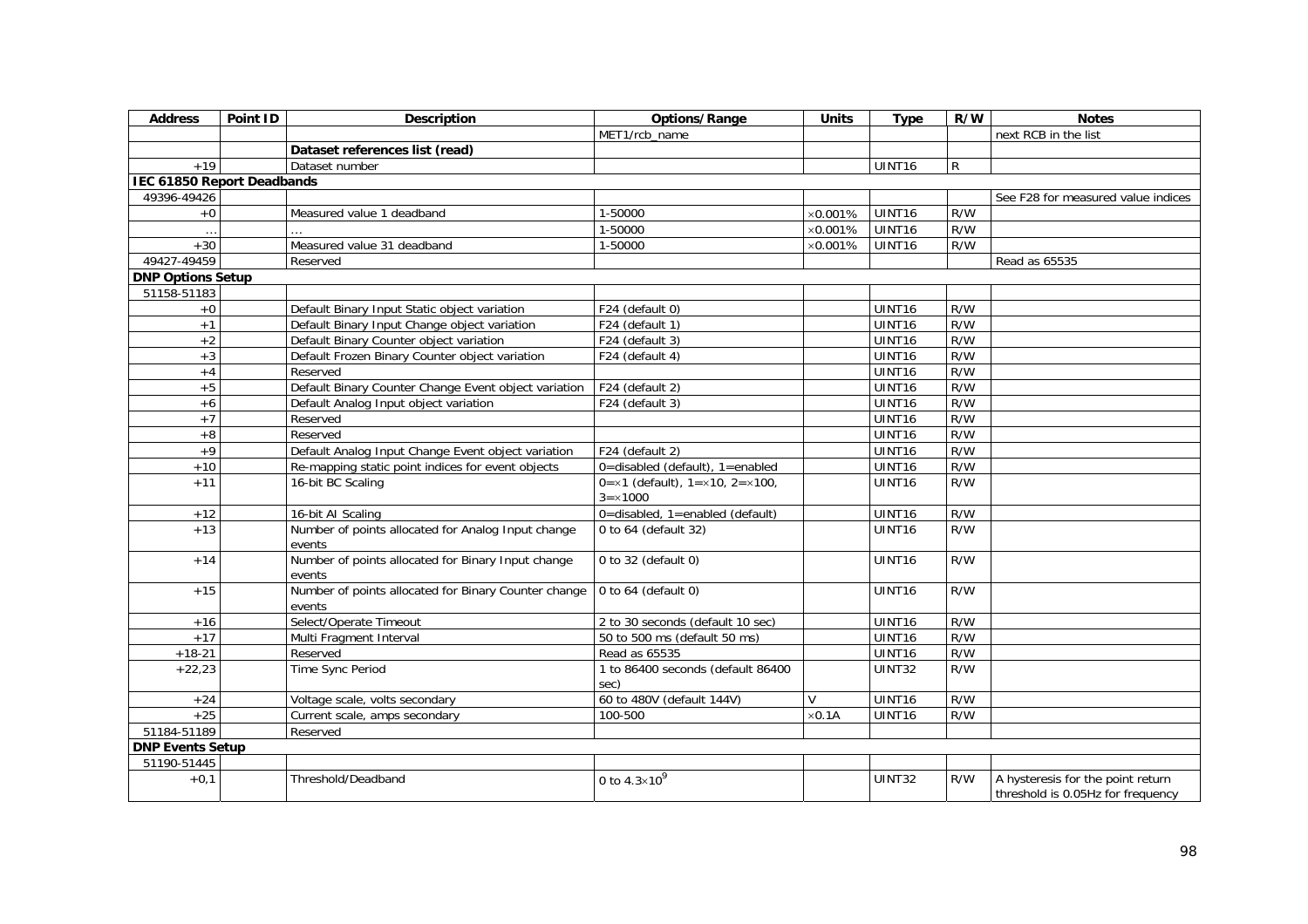| <b>Address</b>                       | Point ID | Description                                                          | Options/Range                                                        | <b>Units</b>   | <b>Type</b>        | R/W | <b>Notes</b>                        |
|--------------------------------------|----------|----------------------------------------------------------------------|----------------------------------------------------------------------|----------------|--------------------|-----|-------------------------------------|
|                                      |          |                                                                      |                                                                      |                |                    |     | and 2% of the operating threshold   |
|                                      |          |                                                                      |                                                                      |                |                    |     | for other points                    |
| $+2$                                 |          | DNP point number                                                     | DNP point number available for the                                   |                | UINT <sub>16</sub> | R/W |                                     |
|                                      |          |                                                                      | selected object                                                      |                |                    |     |                                     |
| $+3$                                 |          | Event scan control field (bitmap)                                    | Bits 0-1 - DNP Object:                                               |                | UINT <sub>16</sub> | R/W | If Event log is enabled, the source |
|                                      |          |                                                                      | $0 = none$ , 1=Al, 2=Bl, 3=BC                                        |                |                    |     | of a DNP event will be recorded to  |
|                                      |          |                                                                      | Bit 2 - Object change event scan:                                    |                |                    |     | the device Event log file as a      |
|                                      |          |                                                                      | 0= event disabled, 1=enabled<br>Bits 5-6 - DNP event poll class:     |                |                    |     | general Setpoint #17.               |
|                                      |          |                                                                      | 0=Class 1, 1=Class 2, 2=Class 3                                      |                |                    |     |                                     |
|                                      |          |                                                                      | Bit 7 - Event log on an event:                                       |                |                    |     |                                     |
|                                      |          |                                                                      | 0= disabled, 1=enabled                                               |                |                    |     |                                     |
|                                      |          |                                                                      | Bits 8-9 - Threshold/Deadband                                        |                |                    |     |                                     |
|                                      |          |                                                                      | relation:                                                            |                |                    |     |                                     |
|                                      |          |                                                                      | $0 =$ Delta, $1 =$ more than (over                                   |                |                    |     |                                     |
|                                      |          |                                                                      | threshold), 2=less than (under                                       |                |                    |     |                                     |
|                                      |          |                                                                      | threshold)                                                           |                |                    |     |                                     |
| 51190-51193                          |          | DNP Event #1                                                         |                                                                      |                |                    |     |                                     |
| 51194-51197                          |          | DNP Event #2                                                         |                                                                      |                |                    |     |                                     |
| 51442-51445                          |          | DNP Event #64                                                        |                                                                      |                |                    |     |                                     |
| 51446-51701                          |          | Reserved                                                             |                                                                      |                |                    |     |                                     |
| <b>DNP Class 0 Point Assignments</b> |          |                                                                      |                                                                      |                |                    |     |                                     |
| 51702-51797                          |          |                                                                      |                                                                      |                |                    |     |                                     |
| $+0$                                 |          | DNP object and variation                                             | F25                                                                  |                | UINT16             | R/W |                                     |
| $+1$                                 |          | Start point number                                                   | Point number for the selected object                                 |                | UINT <sub>16</sub> | R/W |                                     |
| $+2$                                 |          | Number of points in a range                                          | $0 - 128$                                                            |                | UINT16             | R/W |                                     |
| 51702-51704                          |          | <b>DNP Class 0 Points Range 1</b>                                    |                                                                      |                |                    |     |                                     |
| 51705-51707                          |          | <b>DNP Class 0 Points Range 2</b>                                    |                                                                      |                |                    |     |                                     |
|                                      |          |                                                                      |                                                                      |                |                    |     |                                     |
| 51795-51797                          |          | DNP Class 0 Points Range 32                                          |                                                                      |                |                    |     |                                     |
| 51798-51893                          |          | Reserved                                                             |                                                                      |                |                    |     |                                     |
|                                      |          | EN50160 PQ Recorder Triggers Setup (EN50160 voltage characteristics) |                                                                      |                |                    |     |                                     |
| 50134-50453                          |          |                                                                      |                                                                      |                |                    |     |                                     |
| $+0$                                 |          | Threshold, %                                                         | $0 - 2000$                                                           | $\times 0.1\%$ | UINT16             | R/W |                                     |
| $+1$                                 |          | Hysteresis, % of threshold                                           | $0 - 500$                                                            | $\times$ 0.1%  | UINT16             | R/W |                                     |
| $+2$                                 |          | Log options, bitmap                                                  | Bit 0 - waveform log on event start:                                 |                | UINT16             | R/W |                                     |
|                                      |          |                                                                      | $0 =$ disabled, $1 =$ enabled;                                       |                |                    |     |                                     |
|                                      |          |                                                                      | Bit 1 - waveform log on event end:<br>$0 =$ disabled, $1 =$ enabled; |                |                    |     |                                     |
|                                      |          |                                                                      | Bit $2 - PQ$ log:                                                    |                |                    |     |                                     |
|                                      |          |                                                                      | $0 =$ enabled, $1 =$ disabled.                                       |                |                    |     |                                     |
| $+3$                                 |          | Waveform log number                                                  | $0-1 = \log #1 - #2$                                                 |                | UINT16             | R/W |                                     |
| $+4$                                 |          | Data/RMS plot option                                                 | $0 =$ disabled, $1 =$ enabled                                        |                | UINT16             | R/W |                                     |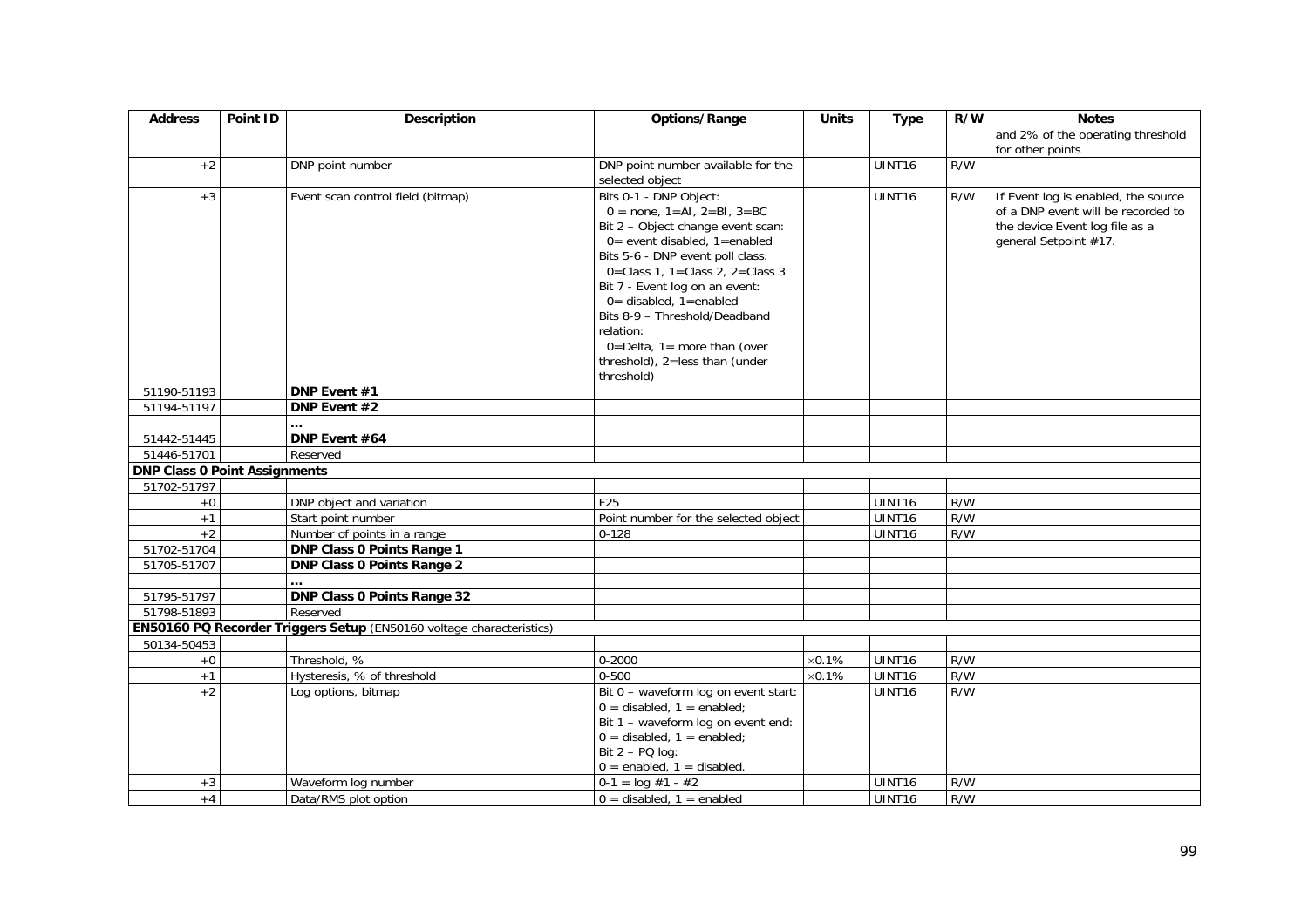| <b>Address</b>         | Point ID | <b>Description</b>                          | Options/Range             | <b>Units</b> | <b>Type</b>        | R/W | <b>Notes</b> |
|------------------------|----------|---------------------------------------------|---------------------------|--------------|--------------------|-----|--------------|
| $+5$                   |          | Data log number (factory preset)            | 13 (log #14)              |              | UINT16             | R/W |              |
| $+6$                   |          | 1/2-cycle RMS plot, cycles before event     | $0 - 20$                  | cycle        | UINT16             | R/W |              |
| $+7$                   |          | 1/2-cycle RMS plot, cycles after event      | $0 - 20$                  | cycle        | UINT16             | R/W |              |
| $+8$                   |          | 1/2-cycle RMS plot duration, cycles         | 0-10000                   | cycle        | UINT16             | R/W |              |
| $+9$                   |          | 0.2-sec envelope RMS plot duration, seconds | 0-10000                   | sec          | UINT16             | R/W |              |
| $+10$                  |          | 3-sec envelope RMS plot duration, minutes   | 0-10000                   | min          | UINT16             | R/W |              |
| $+11$                  |          | 10-min envelope RMS plot duration, hours    | 0-10000                   | hours        | UINT16             | R/W |              |
| $+12-15$               |          | Not used                                    | $\mathbf 0$               |              | UINT16             | R/W |              |
| 50134-50149            |          | Power frequency, dF/Fn                      |                           |              |                    |     |              |
| 50150-50165            |          | Voltage variations, dV/Un                   |                           |              |                    |     |              |
| 50166-50181            |          | Rapid voltage changes, dV/Un                |                           |              |                    |     |              |
| 50182-50197            |          | Flicker severity, Plt                       |                           |              |                    |     |              |
| 50198-50213            |          | Voltage dips, %Un                           |                           |              |                    |     |              |
| 50214-50229            |          | Voltage interruptions, %Un                  |                           |              |                    |     |              |
| 50230-50245            |          | Temporary overvoltages, %Un                 |                           |              |                    |     |              |
| 50246-50261            |          | Transient overvoltages, %Un                 |                           |              |                    |     |              |
| 50262-50277            |          | Voltage unbalance, %                        |                           |              |                    |     |              |
| 50278-50293            |          | Harmonic THD, %                             |                           |              |                    |     |              |
| 50294-50309            |          | Harmonic voltage, %Un                       |                           |              |                    |     |              |
| 50310-50325            |          | Interharmonic THD, %                        |                           |              |                    |     |              |
| 50326-50341            |          | Interharmonic voltage, %Un                  |                           |              |                    |     |              |
| 50342-50357            |          | Mains signaling voltage, %Un                |                           |              |                    |     |              |
| 50358-50453            |          | Reserved                                    |                           |              |                    |     |              |
| Advanced EN50160 Setup |          |                                             |                           |              |                    |     |              |
| 50838-50863            |          |                                             |                           |              |                    |     |              |
|                        |          | <b>EN50160 Compliance Statistics</b>        |                           |              |                    |     |              |
| $+0$                   |          | Evaluation                                  | 0=disabled, 1=enabled     |              | UINT16             | R/W |              |
| $+1$                   |          | Evaluation period                           | 0=daily, 1=weekly         |              | UINT16             | R/W |              |
| $+2$                   |          | First day of the week                       | 1=Sunday, 7=Saturday      |              | UINT16             | R/W |              |
| $+3$                   |          | Not used                                    | $\mathbf 0$               |              | UINT16             | R/W |              |
|                        |          | <b>EN50160 Harmonics Survey</b>             |                           |              |                    |     |              |
| $+4$                   |          | Evaluation                                  | 0=disabled, 1=enabled     |              | UINT16             | R/W |              |
| $+5$                   |          | Evaluation period                           | $0 =$ daily, $1 =$ weekly |              | <b>UINT16</b>      | R/W |              |
| $+6-7$                 |          | Not used                                    | $\Omega$                  |              | UINT16             | R/W |              |
|                        |          | <b>Rapid Voltage Changes</b>                |                           |              |                    |     |              |
| $+8$                   |          | Repetition rate, per hour, maximum          | $1 - 10$                  |              | UINT <sub>16</sub> | R/W |              |
| $+9$                   |          | Not used                                    | $\mathbf 0$               |              | UINT16             | R/W |              |
|                        |          | Flicker                                     |                           |              |                    |     |              |
| $+10$                  |          | Pst period                                  | $1 - 10$                  | min          | UINT <sub>16</sub> | R/W |              |
| $+11$                  |          | Not used                                    | $\mathbf 0$               |              | UINT16             | R/W |              |
|                        |          | <b>Harmonic Voltage</b>                     |                           |              |                    |     |              |
| $+12$                  |          | THD, up to order                            | 25-50                     |              | UINT16             | R/W |              |
| $+13$                  |          | Harmonics, up to order                      | $25 - 50$                 |              | UINT16             | R/W |              |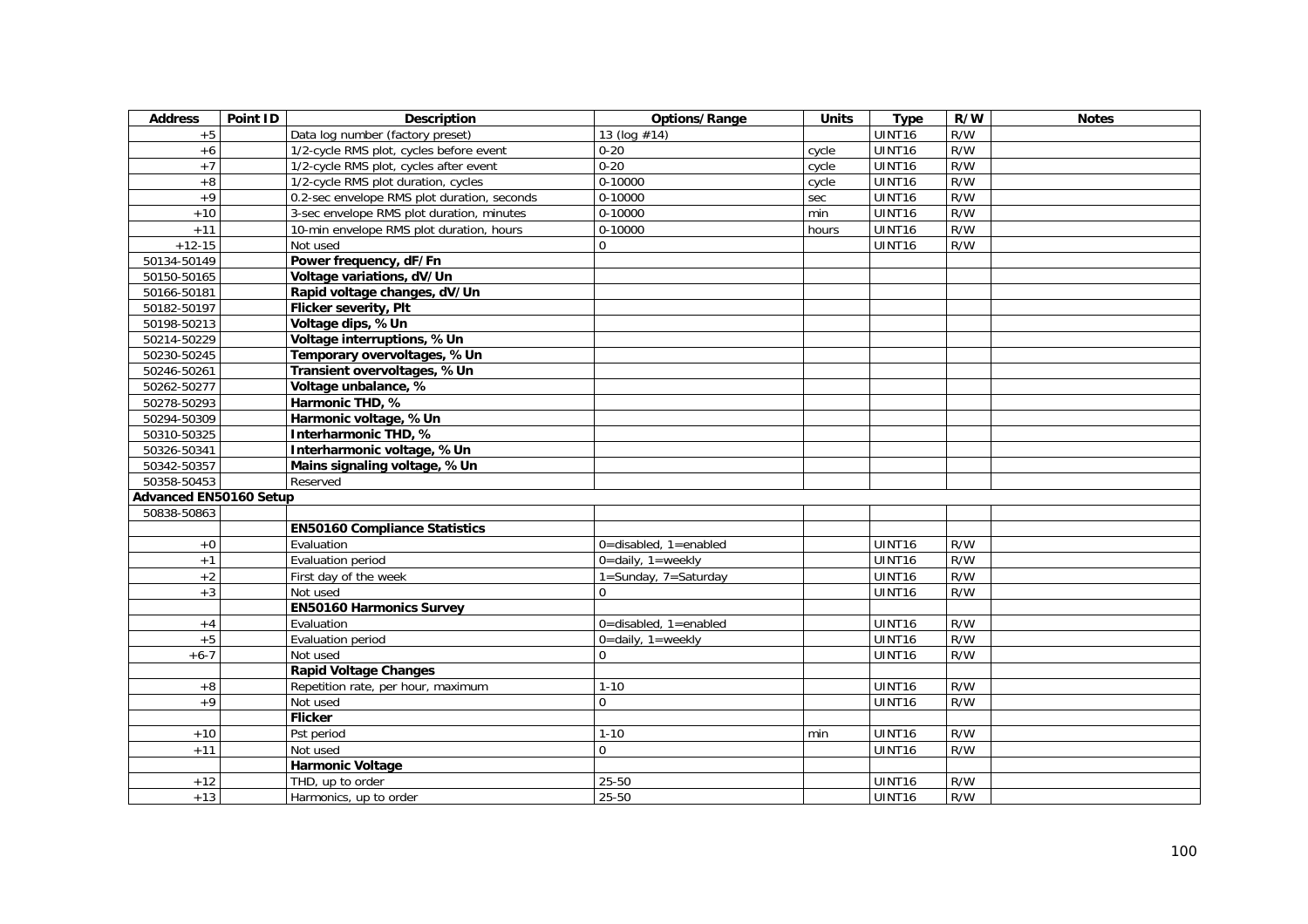| <b>Address</b>                         | Point ID | <b>Description</b>                            | Options/Range                          | <b>Units</b>    | <b>Type</b>        | R/W | <b>Notes</b>       |
|----------------------------------------|----------|-----------------------------------------------|----------------------------------------|-----------------|--------------------|-----|--------------------|
| $+14-15$                               |          | Not used                                      | $\Omega$                               |                 | UINT <sub>16</sub> | R/W |                    |
|                                        |          | <b>Interharmonic Voltage</b>                  |                                        |                 |                    |     |                    |
| $+16$                                  |          | Evaluation                                    | 0=disabled, 1=enabled                  |                 | UINT <sub>16</sub> | R/W |                    |
| $+17$                                  |          | THD, up to order                              | $25 - 50$                              |                 | UINT16             | R/W |                    |
| $+18$                                  |          | Interharmonics, up to order                   | $25 - 50$                              |                 | UINT16             | R/W |                    |
| $+19$                                  |          | Not used                                      | $\mathbf 0$                            |                 | UINT16             | R/W |                    |
|                                        |          | <b>Mains Signaling Voltage</b>                |                                        |                 |                    |     |                    |
| $+20$                                  |          | Evaluation                                    | $0 =$ disabled, $1 =$ enabled          |                 | UINT16             | R/W |                    |
| $+21$                                  |          | 1st signaling frequency                       | 1100-30000                             | $\times$ 0.1Hz  | UINT16             | R/W |                    |
| $+22$                                  |          | 2nd signaling frequency                       | 1100-30000                             | $\times$ 0.1Hz  | UINT16             | R/W |                    |
| $+23$                                  |          | 3rd signaling frequency                       | 1100-30000                             | $\times$ 0.1Hz  | UINT16             | R/W |                    |
| $+24$                                  |          | 4th signaling frequency                       | 1100-30000                             | $\times 0.1$ Hz | UINT16             | R/W |                    |
|                                        |          | <b>Transient Overvoltage</b>                  |                                        |                 |                    |     |                    |
| $+25$                                  |          | Transient detection and classification method | 0=peak voltage, 1=impulsive<br>voltage |                 | UINT <sub>16</sub> | R/W |                    |
| 50864-50901                            |          | Reserved                                      | $\mathbf 0$                            |                 | UINT16             | R/W |                    |
| <b>EN50160 Harmonic Voltage Limits</b> |          |                                               |                                        |                 |                    |     |                    |
| 50902-50965                            |          |                                               |                                        |                 |                    |     |                    |
| $+0$                                   |          | H02 limit                                     | 1-10000                                | $\times 0.01\%$ | <b>UINT16</b>      | R/W |                    |
| $+1$                                   |          | H03 limit                                     | 1-10000                                | $\times 0.01\%$ | UINT16             | R/W |                    |
| $+2$                                   |          | H04 limit                                     | 1-10000                                | $\times 0.01\%$ | UINT16             | R/W |                    |
|                                        |          |                                               |                                        |                 |                    |     |                    |
| $+48$                                  |          | H50 limit                                     | 1-10000                                | $\times 0.01\%$ | UINT16             | R/W |                    |
| $+49-63$                               |          | Reserved                                      |                                        |                 |                    |     |                    |
|                                        |          | EN50160 Interharmonic Voltage Limits          |                                        |                 |                    |     |                    |
| 50966-51029                            |          |                                               |                                        |                 |                    |     |                    |
| $+0$                                   |          | H02 limit                                     | 1-10000                                | $\times 0.01\%$ | UINT16             | R/W |                    |
| $+1$                                   |          | H03 limit                                     | 1-10000                                | $\times 0.01\%$ | UINT16             | R/W |                    |
| $+2$                                   |          | H04 limit                                     | 1-10000                                | $\times 0.01\%$ | UINT <sub>16</sub> | R/W |                    |
|                                        |          |                                               |                                        |                 |                    |     |                    |
| $+48$                                  |          | H50 limit                                     | 1-10000                                | $\times 0.01\%$ | UINT16             | R/W |                    |
| $+49-63$                               |          | Reserved                                      |                                        |                 |                    |     |                    |
| <b>Fault Log Triggers Setup</b>        |          |                                               |                                        |                 |                    |     |                    |
| 52150-52277                            |          |                                               |                                        |                 |                    |     |                    |
| $+0$                                   |          | Trigger 1: Threshold, %                       | $0 - 2000$                             | x 0.1%          | UINT16             | R/W |                    |
| $+1$                                   |          | Trigger 1: Hysteresis, % of threshold         | $0 - 500$                              | x 0.1%          | UINT16             | R/W |                    |
| $+2$                                   |          | Trigger 1: Trigger enabled                    | $0 =$ disabled, $1 =$ enabled          |                 | UINT16             | R/W |                    |
| $+3$                                   |          | Trigger 2: Threshold, %                       | $0 - 2000$                             | x 0.1%          | UINT16             | R/W |                    |
| $+4$                                   |          | Trigger 2: Hysteresis, % of threshold         | $0 - 500$                              | x 0.1%          | UINT16             | R/W |                    |
| $+5$                                   |          | Trigger 2: Trigger enabled                    | $0 =$ disabled, $1 =$ enabled          |                 | UINT16             | R/W |                    |
| $+6-7$                                 |          | Not used                                      |                                        |                 | UINT16             | R/W |                    |
| 52150-52157                            |          | <b>External trigger</b>                       |                                        |                 |                    |     | Enabled by default |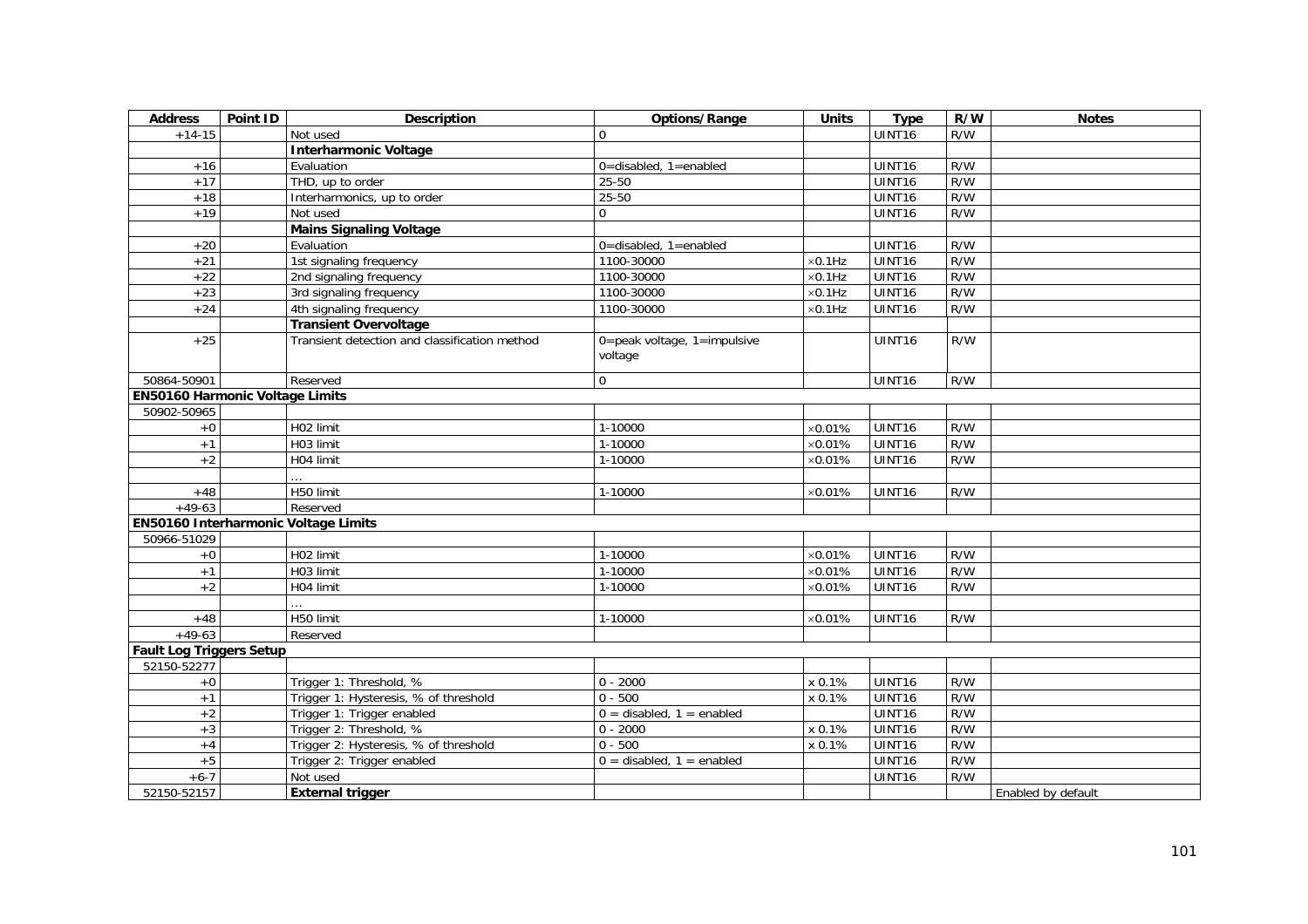| <b>Address</b>                   | Point ID | <b>Description</b>                         | Options/Range                                                                                                                                                                                     | <b>Units</b> | <b>Type</b>        | R/W          | <b>Notes</b>               |
|----------------------------------|----------|--------------------------------------------|---------------------------------------------------------------------------------------------------------------------------------------------------------------------------------------------------|--------------|--------------------|--------------|----------------------------|
| 52158-52165                      |          | Zero-sequence current                      |                                                                                                                                                                                                   |              |                    |              |                            |
| 52166-52173                      |          | Zero-sequence voltage                      |                                                                                                                                                                                                   |              |                    |              |                            |
| 52174-52181                      |          | <b>Current unbalance</b>                   |                                                                                                                                                                                                   |              |                    |              |                            |
| 52182-52189                      |          | Voltage unbalance                          |                                                                                                                                                                                                   |              |                    |              |                            |
| 52190-52197                      |          | <b>Overcurrent and Undervoltage</b>        |                                                                                                                                                                                                   |              |                    |              |                            |
| 52198-52205                      |          | Undervoltage                               |                                                                                                                                                                                                   |              |                    |              |                            |
| 52206-52213                      |          | 14 (neutral) current                       |                                                                                                                                                                                                   |              |                    |              |                            |
| 52214-52277                      |          | Reserved                                   |                                                                                                                                                                                                   |              | UINT <sub>16</sub> | R/W          |                            |
| <b>Fault Log Recording Setup</b> |          |                                            |                                                                                                                                                                                                   |              |                    |              |                            |
| 52278-52341                      |          |                                            |                                                                                                                                                                                                   |              |                    |              |                            |
| $+0$                             |          | Log options, bitmap                        | Bit 0 - waveform log on event start:<br>$0 =$ disabled, $1 =$ enabled;<br>Bit 1 - waveform log on event end:<br>$0 =$ disabled, $1 =$ enabled;<br>Bit 2 - recording to PQ log:<br>$1 =$ disabled. |              | UINT16             | R/W          |                            |
| $+1$                             |          | Waveform log number                        | $0-1 = \log #1-#2$                                                                                                                                                                                |              | UINT <sub>16</sub> | R/W          |                            |
| $+2$                             |          | Data/RMS plot option                       | $0 =$ disabled, $1 =$ enabled                                                                                                                                                                     |              | UINT16             | R/W          |                            |
| $+3$                             |          | Data log number (factory preset)           | $12 = log #13$                                                                                                                                                                                    |              | <b>UINT16</b>      | R/W          |                            |
| $+4$                             |          | 1/2-cycle RMS plot, cycles before event    | $0 - 20$                                                                                                                                                                                          | cycle        | UINT16             | R/W          |                            |
| $+5$                             |          | 1/2-cycle RMS plot, cycles after event     | $0 - 20$                                                                                                                                                                                          | cycle        | UINT16             | R/W          |                            |
| $+6$                             |          | 1/2-cycle RMS plot duration, cycles        | $0 - 10000$                                                                                                                                                                                       | cycle        | <b>UINT16</b>      | R/W          |                            |
| $+7-63$                          |          | Reserved                                   | $\mathbf 0$                                                                                                                                                                                       |              | UINT16             | R/W          |                            |
| <b>File Setup</b>                |          |                                            |                                                                                                                                                                                                   |              |                    |              |                            |
| 52598-53877                      |          |                                            |                                                                                                                                                                                                   |              |                    |              |                            |
| $+0$                             |          | File type                                  | $\Omega$                                                                                                                                                                                          |              | UINT <sub>16</sub> | R/W          |                            |
| $+1$                             |          | File attributes (bitmap)                   | F <sub>3</sub>                                                                                                                                                                                    |              | UINT16             | R/W          |                            |
| $+2$                             |          | Number of records in the file              | $0-65535$ (0 = delete file)                                                                                                                                                                       |              | UINT16             | R/W          |                            |
| $+3$                             |          | Number of sections/channels in the file    | $0 - 32$                                                                                                                                                                                          |              | UINT16             | R/W          | $0 = non-partitioned file$ |
| $+4$                             |          | Number of parameters per section record    | 1-16 (34 for EN50160 Statistics log,<br>52 for EN50160 Harmonics Survey)                                                                                                                          |              | UINT16             | R/W          |                            |
| $+5$                             |          | Not used                                   | $\Omega$                                                                                                                                                                                          |              | UINT16             | R/W          |                            |
| $+6$                             |          | Section record size, bytes (for info only) |                                                                                                                                                                                                   |              | <b>UINT16</b>      | $\mathsf{R}$ |                            |
| $+7$                             |          | File record size, bytes (for info only)    |                                                                                                                                                                                                   |              | UINT16             | ${\sf R}$    |                            |
| $+8, 9$                          |          | Allocated file size, bytes (for info only) |                                                                                                                                                                                                   |              | UINT32             | $\mathsf{R}$ |                            |
| 52598-52607                      |          | <b>Event Log File Setup</b>                |                                                                                                                                                                                                   |              |                    |              |                            |
| 52608-52617                      |          | Data Log #1 File Setup                     |                                                                                                                                                                                                   |              |                    |              |                            |
| 52618-52627                      |          | Data Log #2 File Setup                     |                                                                                                                                                                                                   |              |                    |              |                            |
| 52628-52637                      |          | Data Log #3 File Setup                     |                                                                                                                                                                                                   |              |                    |              |                            |
| 52638-52647                      |          | Data Log #4 File Setup                     |                                                                                                                                                                                                   |              |                    |              |                            |
| 52648-52657                      |          | Data Log #5 File Setup                     |                                                                                                                                                                                                   |              |                    |              |                            |
| 52658-52667                      |          | Data Log #6 File Setup                     |                                                                                                                                                                                                   |              |                    |              |                            |
| 52668-52677                      |          | Data Log #7 File Setup                     |                                                                                                                                                                                                   |              |                    |              |                            |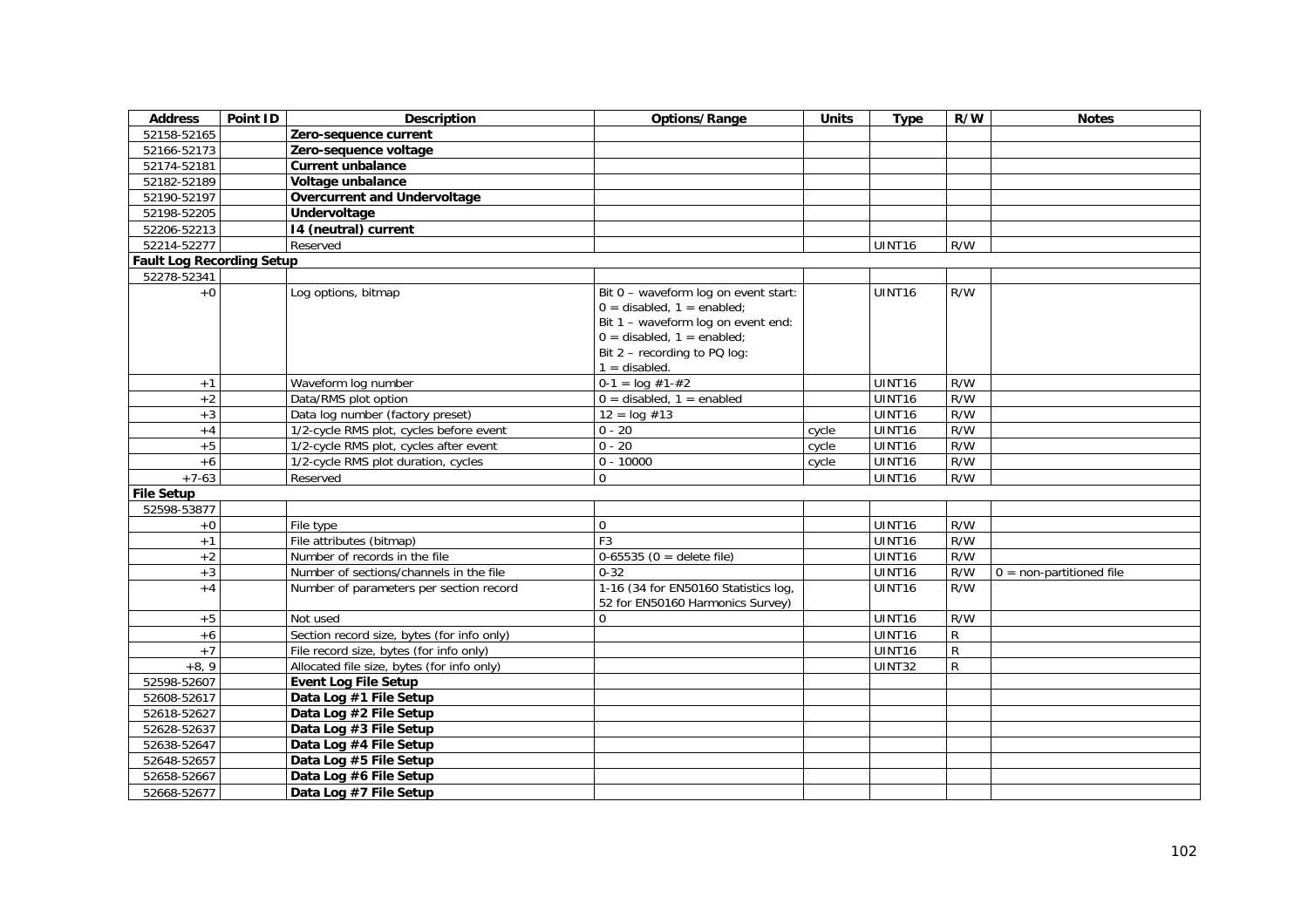| <b>Address</b>                 | Point ID | <b>Description</b>                                                              | Options/Range                                                                                                                                    | <b>Units</b> | <b>Type</b>        | R/W | <b>Notes</b> |
|--------------------------------|----------|---------------------------------------------------------------------------------|--------------------------------------------------------------------------------------------------------------------------------------------------|--------------|--------------------|-----|--------------|
| 52678-52687                    |          | Data Log #8 File Setup                                                          |                                                                                                                                                  |              |                    |     |              |
| 52688-52697                    |          | Data Log #9 File Setup (EN50160 Statistics)                                     |                                                                                                                                                  |              |                    |     |              |
| 52698-52707                    |          | Data Log #10 File Setup (EN50160 Harmonics                                      |                                                                                                                                                  |              |                    |     |              |
|                                |          | Survey)                                                                         |                                                                                                                                                  |              |                    |     |              |
| 52708-52717                    |          | Data Log #11 File Setup                                                         |                                                                                                                                                  |              |                    |     |              |
| 52718-52727                    |          | Data Log #12 File Setup                                                         |                                                                                                                                                  |              |                    |     |              |
| 52728-52737                    |          | Data Log #13 File Setup (Fault RMS Data<br>Profile)                             |                                                                                                                                                  |              |                    |     |              |
| 52738-52747                    |          | Data Log #14 File Setup (Power Quality RMS<br>Data Profile)                     |                                                                                                                                                  |              |                    |     |              |
| 52748-52757                    |          | Data Log #15 File Setup (Energy Load Profile)                                   |                                                                                                                                                  |              |                    |     |              |
| 52758-52767                    |          | Data Log #16 File Setup (Energy/TOU Daily<br>Profile)                           |                                                                                                                                                  |              |                    |     |              |
| 52768-52777                    |          | Waveform Log #1 File Setup                                                      |                                                                                                                                                  |              |                    |     |              |
| 52778-52787                    |          | Waveform Log #2 File Setup                                                      |                                                                                                                                                  |              |                    |     |              |
| 52788-52797                    |          | Waveform Log #3 File Setup (Fast Transient<br><b>Waveforms)</b>                 |                                                                                                                                                  |              |                    |     |              |
| 52798-52857                    |          | Reserved                                                                        |                                                                                                                                                  |              |                    |     |              |
| 52858-52867                    |          | EN50160 PQ Log File Setup                                                       |                                                                                                                                                  |              |                    |     |              |
| 52868-52877                    |          | <b>Fault Log Setup</b>                                                          |                                                                                                                                                  |              |                    |     |              |
| 52878-53877                    |          | Reserved                                                                        |                                                                                                                                                  |              |                    |     |              |
| <b>Waveform Recorder Setup</b> |          |                                                                                 |                                                                                                                                                  |              |                    |     |              |
| 53878-53949                    |          |                                                                                 |                                                                                                                                                  |              |                    |     |              |
| $+0$                           |          | Sampling rate, samples per cycle                                                | 32, 64, 128, 256, 1024 (transient<br>waveform)                                                                                                   |              | <b>UINT16</b>      | R/W |              |
| $+1$                           |          | Number of cycles per event series                                               | 16-10848 (32 samples/cycle),<br>8-5424 (64 samples/cycle),<br>4-2712 (128 samples/cycle)<br>2-1356 (256 samples/cycle)<br>1 (1024 samples/cycle) |              | UINT16             | R/W |              |
| $+3$                           |          | Recording time mode and number of post-event<br>cycles in event-controlled mode | Bit $15$ – mode: 0=fixed time, $1=$<br>event-controlled time<br>Bits 0-9 - post-event cycles: 0-2048                                             |              | UINT16             | R/W |              |
| $+4$                           |          | Number of cycles before a trigger                                               | $1 - 20$                                                                                                                                         |              | UINT16             | R/W |              |
| $+4,5$                         |          | File channel mask, bitmap                                                       | F9, 0x000000FF                                                                                                                                   |              | UINT32             | R/W |              |
| $+6,7$                         |          | Not used                                                                        | $\Omega$                                                                                                                                         |              | <b>UINT32</b>      | R/W |              |
| 53878-53885                    |          | Waveform Log #1 Setup                                                           |                                                                                                                                                  |              |                    |     |              |
| 53886-53893                    |          | Waveform Log #2 Setup                                                           |                                                                                                                                                  |              |                    |     |              |
| 53894-53901                    |          | Waveform Log #3 Setup                                                           |                                                                                                                                                  |              |                    |     |              |
| Data Log Setup                 |          |                                                                                 |                                                                                                                                                  |              |                    |     |              |
| 54006-55541                    |          |                                                                                 |                                                                                                                                                  |              |                    |     |              |
| $+0$                           |          | Data log parameter #1 ID                                                        | 0x0000-0xFFFF                                                                                                                                    |              | UINT <sub>16</sub> | R/W |              |
| $+1$                           |          | Data log parameter #2 ID                                                        | 0x0000-0xFFFF                                                                                                                                    |              | UINT16             | R/W |              |
| $+2$                           |          | Data log parameter #3 ID                                                        | 0x0000-0xFFFF                                                                                                                                    |              | UINT16             | R/W |              |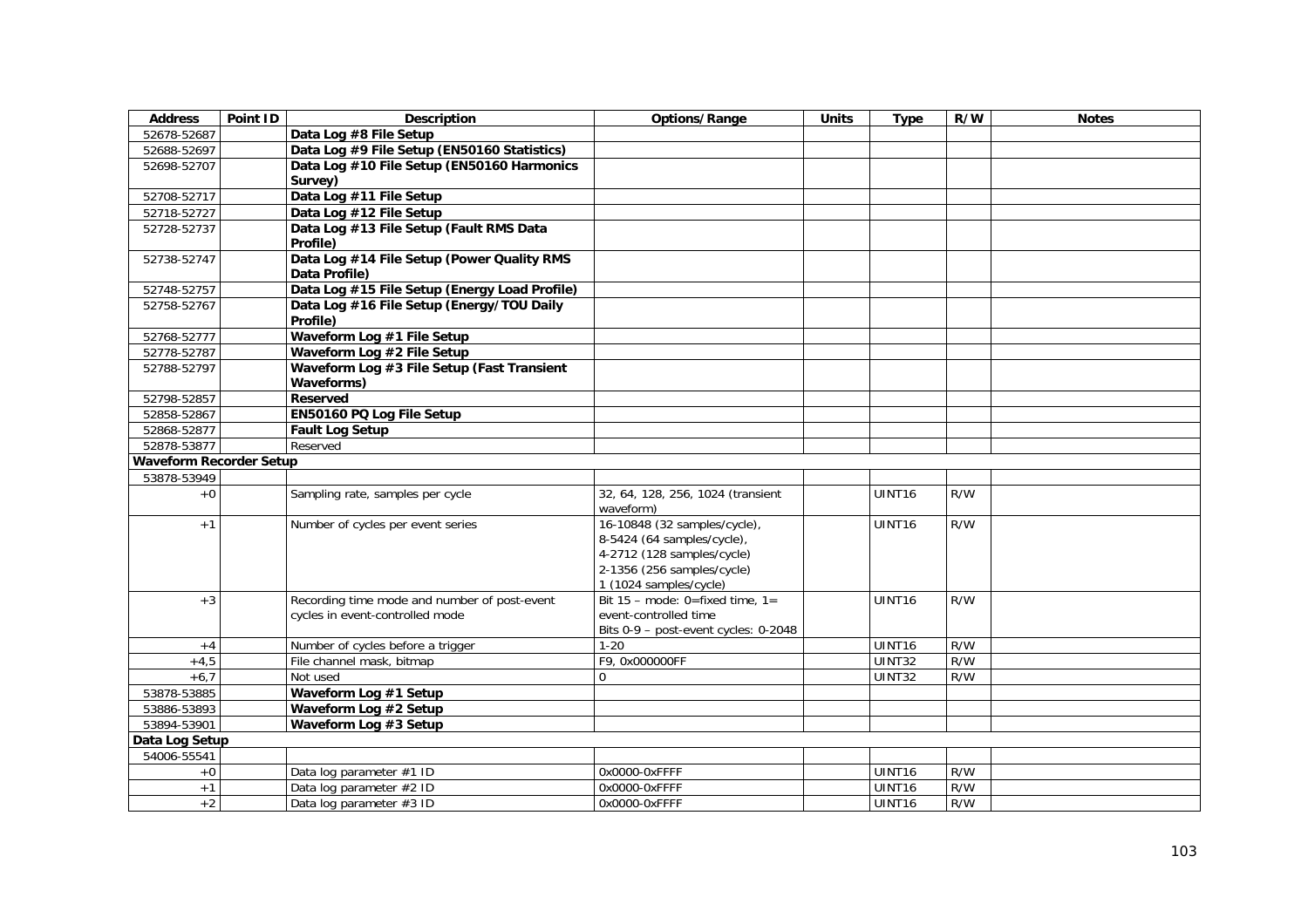| <b>Address</b>                 | Point ID | <b>Description</b>                            | Options/Range     | <b>Units</b> | <b>Type</b>        | R/W | <b>Notes</b>                   |
|--------------------------------|----------|-----------------------------------------------|-------------------|--------------|--------------------|-----|--------------------------------|
| $+3$                           |          | Data log parameter #4 ID                      | $0x0000-0xF$ FFFF |              | <b>UINT16</b>      | R/W |                                |
| $+4$                           |          | Data log parameter #5 ID                      | 0x0000-0xFFFF     |              | <b>UINT16</b>      | R/W |                                |
| $+5$                           |          | Data log parameter #6 ID                      | 0x0000-0xFFFF     |              | <b>UINT16</b>      | R/W |                                |
| $+6$                           |          | Data log parameter #7 ID                      | 0x0000-0xFFFF     |              | <b>UINT16</b>      | R/W |                                |
| $+7$                           |          | Data log parameter #8 ID                      | 0x0000-0xFFFF     |              | UINT16             | R/W |                                |
| $+8$                           |          | Data log parameter #9 ID                      | 0x0000-0xFFFF     |              | UINT16             | R/W |                                |
| $+9$                           |          | Data log parameter #10 ID                     | 0x0000-0xFFFF     |              | UINT <sub>16</sub> | R/W |                                |
| $+10$                          |          | Data log parameter #11 ID                     | 0x0000-0xFFFF     |              | <b>UINT16</b>      | R/W |                                |
| $+11$                          |          | Data log parameter #12 ID                     | 0x0000-0xFFFF     |              | UINT <sub>16</sub> | R/W |                                |
| $+12$                          |          | Data log parameter #13 ID                     | 0x0000-0xFFFF     |              | UINT16             | R/W |                                |
| $+13$                          |          | Data log parameter #14 ID                     | 0x0000-0xFFFF     |              | UINT <sub>16</sub> | R/W |                                |
| $+14$                          |          | Data log parameter #15 ID                     | 0x0000-0xFFFF     |              | UINT16             | R/W |                                |
| $+15$                          |          | Data log parameter #16 ID                     | 0x0000-0xFFFF     |              | UINT16             | R/W |                                |
| $+16-31$                       |          | Reserved                                      |                   |              | UINT16             | R/W |                                |
| 54006-54037                    |          | Data log #1 Setup                             |                   |              |                    |     |                                |
| 54038-54069                    |          | Data log #2 Setup                             |                   |              |                    |     |                                |
| 54070-54101                    |          | Data log #3 Setup                             |                   |              |                    |     |                                |
| 54102-54133                    |          | Data log #4 Setup                             |                   |              |                    |     |                                |
| 54134-54165                    |          | Data log #5 Setup                             |                   |              |                    |     |                                |
| 54166-54197                    |          | Data log #6 Setup                             |                   |              |                    |     |                                |
| 54198-54229                    |          | Data log #7 Setup                             |                   |              |                    |     |                                |
| 54230-54261                    |          | Data log #8 Setup                             |                   |              |                    |     |                                |
| 54262-54293                    |          | Data log #9 Setup (EN50160 Statistics)        |                   |              |                    |     | Auto-configured. Read as NONE. |
| 54294-54325                    |          | Data log #10 Setup (EN50160 Harmonics         |                   |              |                    |     | Auto-configured. Read as NONE. |
|                                |          | Survey)                                       |                   |              |                    |     |                                |
| 54326-54357                    |          | Data log #11 Setup                            |                   |              |                    |     |                                |
| 54358-54389                    |          | Data log #12 Setup                            |                   |              |                    |     |                                |
| 54390-54421                    |          | Data log #13 Setup (Fault RMS Profile)        |                   |              |                    |     |                                |
| 54422-54453                    |          | Data log #14 Setup (PQ RMS Profile)           |                   |              |                    |     |                                |
| 54454-54485                    |          | Data log #15 Setup (Energy Load Profile)      |                   |              |                    |     | Auto-configured                |
| 54486-54517                    |          | Data log #16 Setup (Energy/TOU Daily Profile) |                   |              |                    |     | Auto-configured                |
| <b>TOU Daily Profile Setup</b> |          |                                               |                   |              |                    |     |                                |
| 55574-55701                    |          |                                               |                   |              |                    |     |                                |
| $+0$                           |          | 1st tariff start time                         | F10               |              | UINT <sub>16</sub> | R/W |                                |
| $+1$                           |          | 2nd tariff start time                         | F10               |              | UINT16             | R/W |                                |
| $+2$                           |          | 3rd tariff start time                         | F10               |              | UINT16             | R/W |                                |
| $+3$                           |          | 4th tariff start time                         | F10               |              | <b>UINT16</b>      | R/W |                                |
| $+4$                           |          | 5th tariff start time                         | F10               |              | <b>UINT16</b>      | R/W |                                |
| $+5$                           |          | 6th tariff start time                         | F10               |              | UINT16             | R/W |                                |
| $+6$                           |          | 7th tariff start time                         | F10               |              | UINT16             | R/W |                                |
| $+7$                           |          | 8th tariff start time                         | F10               |              | UINT16             | R/W |                                |
| 55574-55581                    |          | Daily profile #1: Season 1, Day type 1        |                   |              |                    |     |                                |
| 55582-55589                    |          | Daily profile #2: Season 1, Day type 2        |                   |              |                    |     |                                |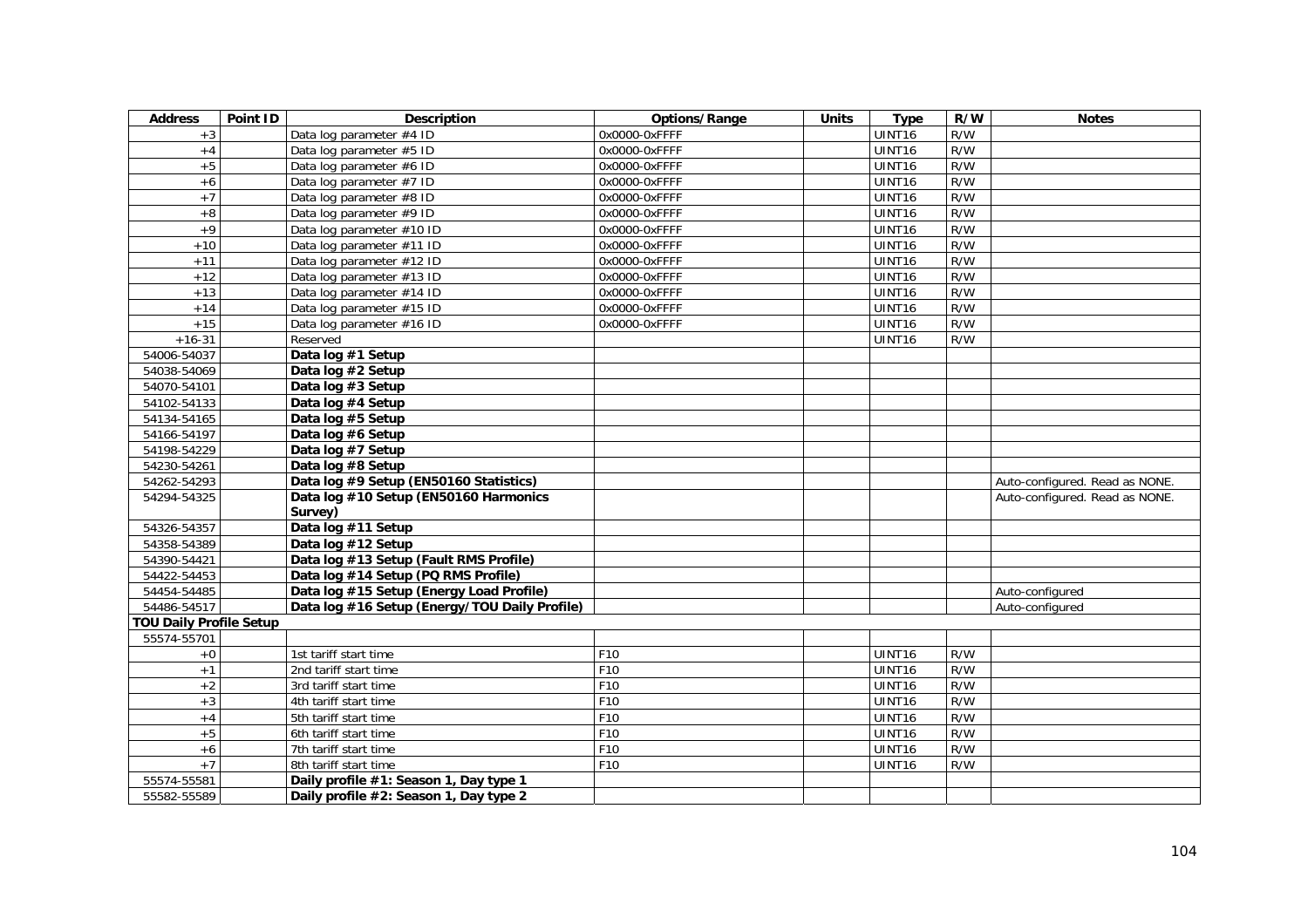| <b>Address</b>            | Point ID | <b>Description</b>                      | Options/Range                                                    | <b>Units</b> | <b>Type</b>      | R/W        | <b>Notes</b> |
|---------------------------|----------|-----------------------------------------|------------------------------------------------------------------|--------------|------------------|------------|--------------|
| 55590-55597               |          | Daily profile #3: Season 1, Day type 3  |                                                                  |              |                  |            |              |
| 55598-55605               |          | Daily profile #4: Season 1, Day type 4  |                                                                  |              |                  |            |              |
| 55606-55613               |          | Daily profile #5: Season 2, Day type 1  |                                                                  |              |                  |            |              |
| 55614-55621               |          | Daily profile #6: Season 2, Day type 2  |                                                                  |              |                  |            |              |
| 55622-55629               |          | Daily profile #7: Season 2, Day type 3  |                                                                  |              |                  |            |              |
| 55630-55637               |          | Daily profile #8: Season 2, Day type 4  |                                                                  |              |                  |            |              |
| 55638-55645               |          | Daily profile #9: Season 3, Day type 1  |                                                                  |              |                  |            |              |
| 55646-55653               |          | Daily profile #10: Season 3, Day type 2 |                                                                  |              |                  |            |              |
| 55654-55661               |          | Daily profile #11: Season 3, Day type 3 |                                                                  |              |                  |            |              |
| 55662-55669               |          | Daily profile #12: Season 3, Day type 4 |                                                                  |              |                  |            |              |
| 55670-55677               |          | Daily profile #13: Season 4, Day type 1 |                                                                  |              |                  |            |              |
| 55678-55685               |          | Daily profile #14: Season 4, Day type 2 |                                                                  |              |                  |            |              |
| 55686-55693               |          | Daily profile #15: Season 4, Day type 3 |                                                                  |              |                  |            |              |
| 55694-55701               |          | Daily profile #16: Season 4, Day type 4 |                                                                  |              |                  |            |              |
| 55702-55711               |          | Reserved                                |                                                                  |              |                  |            |              |
| <b>TOU Calendar Setup</b> |          |                                         |                                                                  |              |                  |            |              |
| 55712-56031               |          |                                         |                                                                  |              |                  |            |              |
| $+0-9$                    |          | Calendar entry record                   |                                                                  |              |                  | R/W        |              |
| $+0$                      |          | Daily profile (season/day type)         | $0 =$ unused entry,                                              |              | UINT16           | R/W        |              |
|                           |          |                                         | $1-4$ = season 1, day type 1-4                                   |              |                  |            |              |
|                           |          |                                         | $5-8$ = season 2, day type 1-4                                   |              |                  |            |              |
|                           |          |                                         | $9-12$ = season 3, day type 1-4                                  |              |                  |            |              |
|                           |          |                                         | 13-16 = season 4, day type $1-4$                                 |              |                  |            |              |
|                           |          |                                         | $17 =$ season 1 start date.                                      |              |                  |            |              |
|                           |          |                                         | $18 =$ season 2 start date.                                      |              |                  |            |              |
|                           |          |                                         | $19 =$ season 3 start date.                                      |              |                  |            |              |
|                           |          |                                         | $20 =$ season 4 start date,                                      |              |                  |            |              |
|                           |          |                                         | $128 =$ DST period schedule                                      |              |                  |            |              |
| $+1$                      |          | Week of month                           | $\overline{0}$ =all, 1=1st, 2=2nd, 3=3rd, 4=4th,                 |              | UINT16           | R/W        |              |
|                           |          |                                         | 5=last week of the month                                         |              |                  |            |              |
| $+2$                      |          | Weekday                                 | $0 = all, 1 - 7$ (Sun=1, Sat=7)                                  |              | UINT16           | R/W<br>R/W |              |
| $+3$                      |          | Till Weekday<br>Month                   | $0 = all, 1 - 7$ (Sun=1, Sat=7)                                  |              | UINT16<br>UINT16 | R/W        |              |
| $+4$<br>$+5$              |          | Day of month                            | 0=all, 1-12=January - December<br>$0 = all, 1 - 31 = day 1 - 31$ |              | UINT16           | R/W        |              |
|                           |          | <b>Till Month</b>                       |                                                                  |              | UINT16           | R/W        |              |
| $+6$<br>$+7$              |          |                                         | 0=all, 1-12=January - December                                   |              |                  | R/W        |              |
|                           |          | Till Day of month                       | $0 = all, 1 - 31 = day 1 - 31$                                   |              | UINT16           |            |              |
| $+8$                      |          | Year                                    | $0 = all, 1-99$                                                  |              | UINT16           | R/W        |              |
| $+9$                      |          | Not used                                |                                                                  |              | UINT16           | R/W        |              |
| 55712-55721               |          | Calendar entry #1                       |                                                                  |              |                  |            |              |
| 55722-55731               |          | Calendar entry #2                       |                                                                  |              |                  |            |              |
| 55732-55741               |          | Calendar entry #3                       |                                                                  |              |                  |            |              |
|                           |          |                                         |                                                                  |              |                  |            |              |
| 56182-56191               |          | Calendar entry #48                      |                                                                  |              |                  |            |              |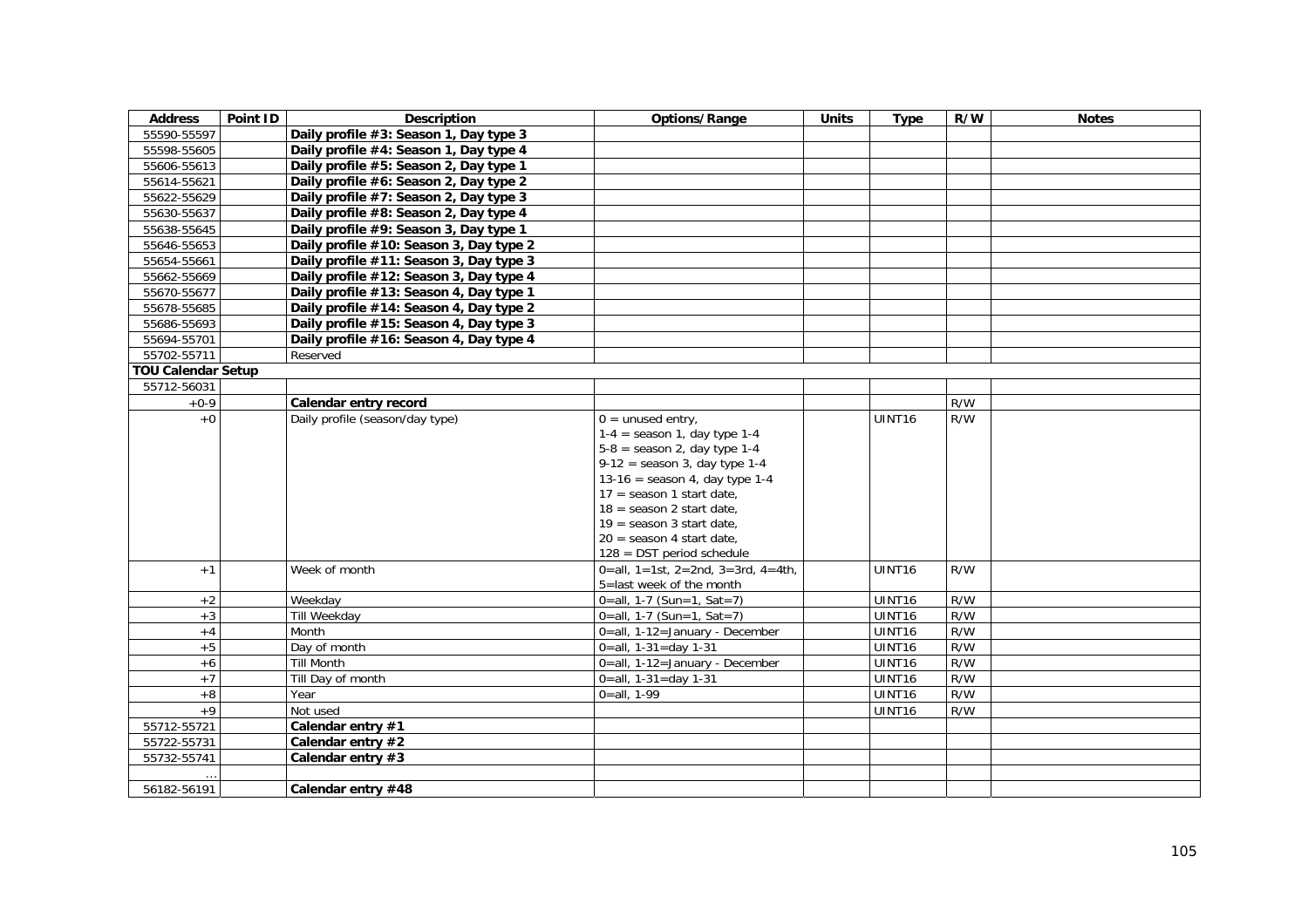| <b>Address</b>                            | Point ID | <b>Description</b>                               | Options/Range                                                                                                                                                             | <b>Units</b>   | <b>Type</b>   | R/W | <b>Notes</b> |
|-------------------------------------------|----------|--------------------------------------------------|---------------------------------------------------------------------------------------------------------------------------------------------------------------------------|----------------|---------------|-----|--------------|
| <b>Billing Energy/TOU Registers Setup</b> |          |                                                  |                                                                                                                                                                           |                |               |     |              |
| 56672-56711                               |          |                                                  |                                                                                                                                                                           |                |               |     |              |
| $+0$                                      |          | Metering channel                                 | $0, 1$ = self-metering channel,<br>$2-6$ = external metering channels                                                                                                     |                | <b>UINT16</b> | R/W |              |
| $+1$                                      |          | Units of measurement and quadrants               | 0=none, 1=kWh import, 2=kvarh<br>import, 3=kVAh, 4=kWh export,<br>5=kvarh export, 6=kVAh import,<br>7=kVAh export, 8=kvarh Q1,<br>9=kvarh Q2, 10=kvarh Q3,<br>11=kvarh Q4 |                | UINT16        | R/W |              |
| $+2$                                      |          | Flags (bitmap)                                   | Bit 0=1 - TOU enabled<br>Bit $1=1$ – Energy usage profile<br>enabled<br>Bit 2=1 - Max. Demand profile<br>enabled<br>Bit 3=1 - Summary (total) profile<br>enabled          |                | <b>UINT16</b> | R/W |              |
| $+3$                                      |          | Not used                                         | $\Omega$                                                                                                                                                                  |                | UINT16        | R/W |              |
| 56672-56675                               |          | Register #1 Setup                                |                                                                                                                                                                           |                |               |     |              |
| 56676-56679                               |          | Register #2 Setup                                |                                                                                                                                                                           |                |               |     |              |
| 56680-56683                               |          | Register #3 Setup                                |                                                                                                                                                                           |                |               |     |              |
| 56684-56687                               |          | Register #4 Setup                                |                                                                                                                                                                           |                |               |     |              |
| 56688-56691                               |          | Register #5 Setup                                |                                                                                                                                                                           |                |               |     |              |
| 56692-56695                               |          | Register #6 Setup                                |                                                                                                                                                                           |                |               |     |              |
| 56696-56699                               |          | Register #7 Setup                                |                                                                                                                                                                           |                |               |     |              |
| 56700-56703                               |          | Register #8 Setup                                |                                                                                                                                                                           |                |               |     |              |
| 56704-56707                               |          | Register #9 Setup                                |                                                                                                                                                                           |                |               |     |              |
| 56708-56711                               |          | Register #10 Setup                               |                                                                                                                                                                           |                |               |     |              |
|                                           |          | <b>Billing Energy/TOU Registers Source Setup</b> |                                                                                                                                                                           |                |               |     |              |
| 56928-56991                               |          |                                                  |                                                                                                                                                                           |                |               |     |              |
| $+0$                                      |          | Energy source ID                                 | F11                                                                                                                                                                       |                | UINT16        | R/W |              |
| $+1$                                      |          | Target summary register number                   | $0-9$ = register #1-#10                                                                                                                                                   |                | UINT16        | R/W |              |
| $+2,3$                                    |          | Multiplier                                       | 0-1000000                                                                                                                                                                 | $\times$ 0.001 | <b>INT32</b>  | R/W |              |
| 56928-56931                               |          | Energy Source #1                                 |                                                                                                                                                                           |                |               |     |              |
| 56932-56935                               |          | Energy Source #2                                 |                                                                                                                                                                           |                |               |     |              |
| 56936-56939                               |          | Energy Source #3                                 |                                                                                                                                                                           |                |               |     |              |
| 56940-56943                               |          | Energy Source #4                                 |                                                                                                                                                                           |                |               |     |              |
| 56944-56947                               |          | Energy Source #5                                 |                                                                                                                                                                           |                |               |     |              |
| 56948-56951                               |          | Energy Source #6                                 |                                                                                                                                                                           |                |               |     |              |
| 56952-56955                               |          | Energy Source #7                                 |                                                                                                                                                                           |                |               |     |              |
| 56956-56959                               |          | Energy Source #8                                 |                                                                                                                                                                           |                |               |     |              |
| 56960-56963                               |          | Energy Source #9                                 |                                                                                                                                                                           |                |               |     |              |
| 56964-56967                               |          | Energy Source #10                                |                                                                                                                                                                           |                |               |     |              |
| 56968-56971                               |          | Energy Source #11                                |                                                                                                                                                                           |                |               |     |              |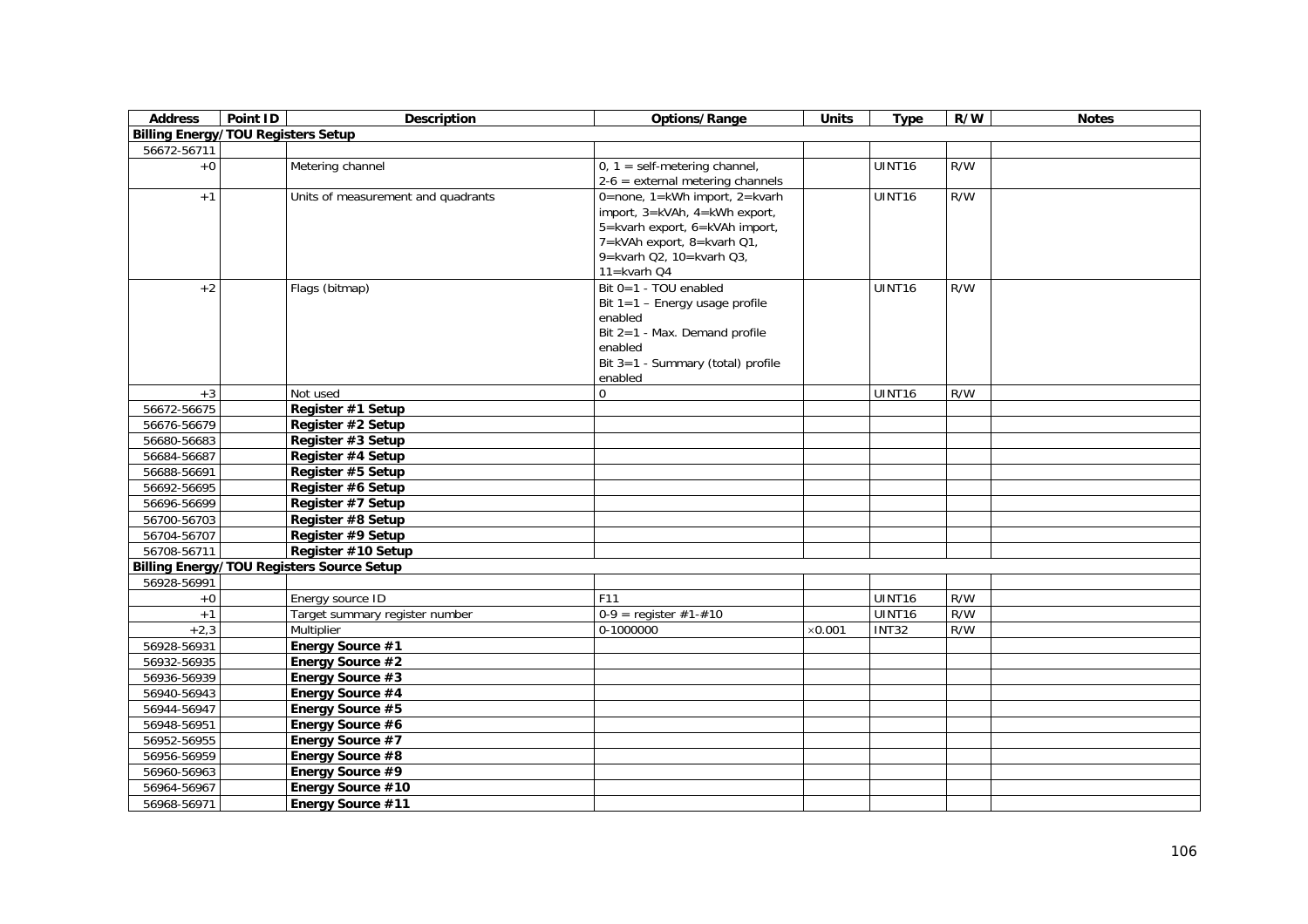| <b>Address</b>                 | Point ID | <b>Description</b>                 | Options/Range     | <b>Units</b> | <b>Type</b>        | R/W | <b>Notes</b>                                  |
|--------------------------------|----------|------------------------------------|-------------------|--------------|--------------------|-----|-----------------------------------------------|
| 56972-56975                    |          | Energy Source #12                  |                   |              |                    |     |                                               |
| 56976-56979                    |          | Energy Source #13                  |                   |              |                    |     |                                               |
| 56980-56983                    |          | Energy Source #14                  |                   |              |                    |     |                                               |
| 56984-56987                    |          | Energy Source #15                  |                   |              |                    |     |                                               |
| 56988-56991                    |          | Energy Source #16                  |                   |              |                    |     |                                               |
| <b>Control Setpoints Setup</b> |          |                                    |                   |              |                    |     |                                               |
| 57184-58143                    |          |                                    |                   |              |                    |     |                                               |
| $+0$                           |          | Condition #1: Trigger parameter ID | F12               |              | UINT <sub>16</sub> | R/W |                                               |
| $+1$                           |          | Condition #2: Trigger parameter ID | F12               |              | <b>UINT16</b>      | R/W |                                               |
| $+2$                           |          | Condition #3: Trigger parameter ID | F12               |              | UINT16             | R/W |                                               |
| $+3$                           |          | Condition #4: Trigger parameter ID | F12               |              | <b>UINT16</b>      | R/W |                                               |
| $+4$                           |          | Condition #1: Logical operator     | $0 = OR, 1 = AND$ |              | UINT16             | R/W |                                               |
| $+5$                           |          | Condition #2: Logical operator     | $0 = OR, 1 = AND$ |              | UINT16             | R/W |                                               |
| $+6$                           |          | Condition #3: Logical operator     | $0 = OR, 1 = AND$ |              | UINT16             | R/W |                                               |
| $+7$                           |          | Condition #4: Logical operator     | $0 = OR, 1 = AND$ |              | <b>UINT16</b>      | R/W |                                               |
| $+8$                           |          | Condition #1: Relational operator  | F13               |              | UINT16             | R/W |                                               |
| $+9$                           |          | Condition #2: Relational operator  | F13               |              | <b>UINT16</b>      | R/W |                                               |
| $+10$                          |          | Condition #3: Relational operator  | F13               |              | <b>UINT16</b>      | R/W |                                               |
| $+11$                          |          | Condition #4: Relational operator  | F13               |              | <b>UINT16</b>      | R/W |                                               |
| $+12,13$                       |          | Condition #1: Operate limit        |                   |              | <b>INT32</b>       | R/W |                                               |
| $+14,15$                       |          | Condition #2: Operate limit        |                   |              | <b>INT32</b>       | R/W |                                               |
| $+16,17$                       |          | Condition #3: Operate limit        |                   |              | <b>INT32</b>       | R/W |                                               |
| $+18,19$                       |          | Condition #4: Operate limit        |                   |              | <b>INT32</b>       | R/W |                                               |
| $+20,21$                       |          | Condition #1: Release limit        |                   |              | <b>INT32</b>       | R/W |                                               |
| $+22,23$                       |          | Condition #2: Release limit        |                   |              | <b>INT32</b>       | R/W |                                               |
| $+24,25$                       |          | Condition #3: Release limit        |                   |              | <b>INT32</b>       | R/W |                                               |
| $+26,27$                       |          | Condition #4: Release limit        |                   |              | <b>INT32</b>       | R/W |                                               |
| $+28$                          |          | Action #1: Action ID               | F14               |              | <b>UINT16</b>      | R/W |                                               |
| $+29$                          |          | Action #2: Action ID               | F14               |              | UINT <sub>16</sub> | R/W |                                               |
| $+30$                          |          | Action #3: Action ID               | F14               |              | <b>UINT16</b>      | R/W |                                               |
| $+31$                          |          | Action #4: Action ID               | F14               |              | UINT16             | R/W |                                               |
| $+32,33$                       |          | Action #1: Parameter value         |                   |              | <b>INT32</b>       | R/W |                                               |
| $+34,35$                       |          | Action #2: Parameter value         |                   |              | <b>INT32</b>       | R/W |                                               |
| $+36,37$                       |          | Action #3: Parameter value         |                   |              | <b>INT32</b>       | R/W |                                               |
| $+38,39$                       |          | Action #4: Parameter value         |                   |              | INT32              | R/W |                                               |
| $+40,41$                       |          | Operate delay                      | 0-10000000        | 0.001 s      | <b>UINT32</b>      | R/W |                                               |
| $+42,43$                       |          | Release delay                      | 0-10000000        | 0.001 s      | <b>UINT32</b>      | R/W |                                               |
| $+44-59$                       |          | Not used                           |                   |              | UINT16             | R/W |                                               |
| 57184-57243                    |          | Setpoint #1                        |                   |              |                    |     |                                               |
| 57244-57303                    |          | Setpoint #2                        |                   |              |                    |     |                                               |
|                                |          |                                    |                   |              |                    |     |                                               |
| 58084-58143                    |          | Setpoint #16                       |                   |              |                    |     | Factory set for 15-min energy load<br>profile |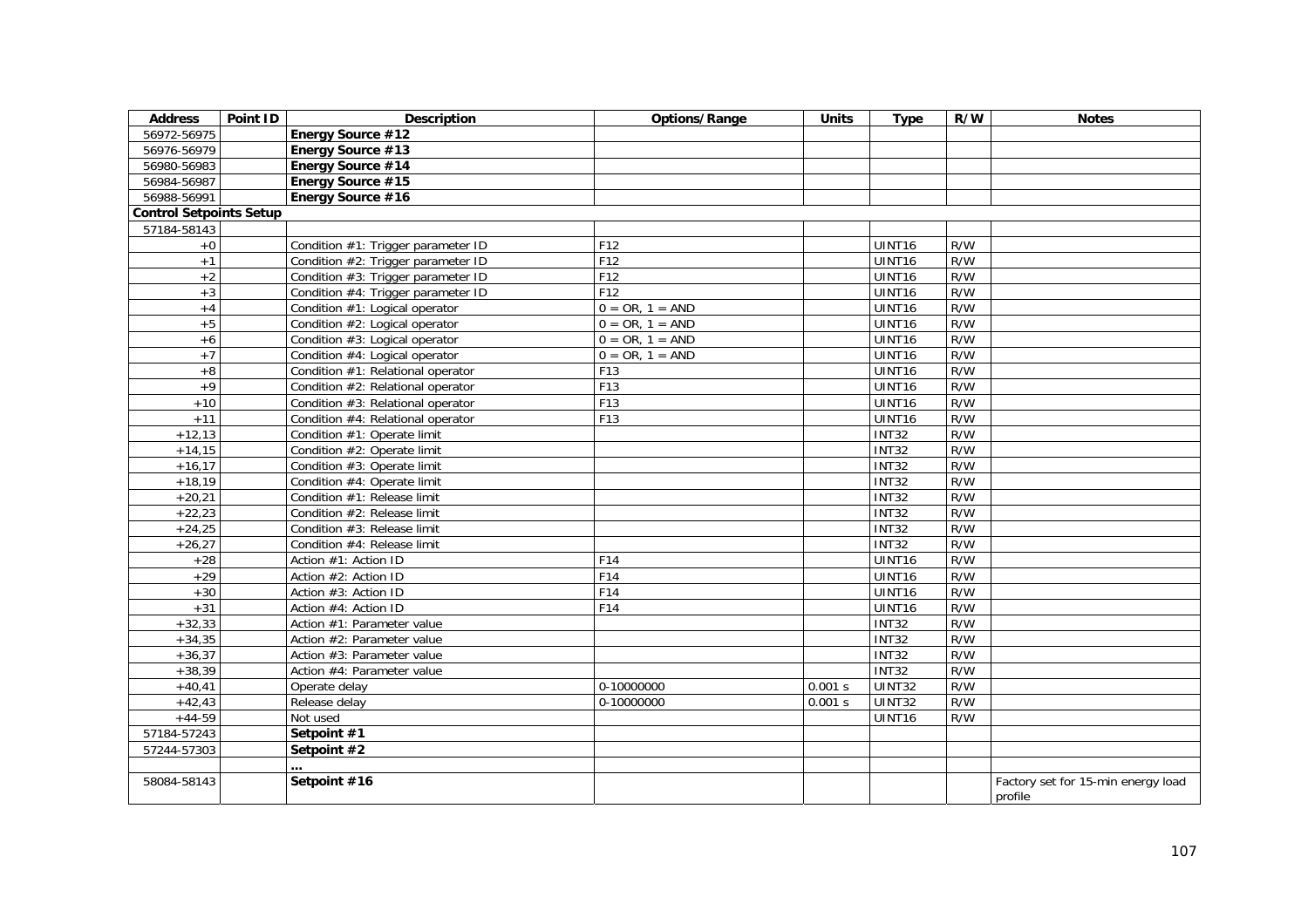| <b>Address</b>               | Point ID | <b>Description</b>                       | Options/Range                                                                                        | <b>Units</b>                | <b>Type</b>   | R/W | <b>Notes</b>                                               |
|------------------------------|----------|------------------------------------------|------------------------------------------------------------------------------------------------------|-----------------------------|---------------|-----|------------------------------------------------------------|
| <b>Periodic Timers Setup</b> |          |                                          |                                                                                                      |                             |               |     |                                                            |
| 61024-61031                  |          |                                          |                                                                                                      |                             |               |     |                                                            |
| $+0,1$                       |          | Time interval, in seconds $\times$ 0.001 | 0=timer disabled,<br>16/20-9999,000 ms                                                               | $\times$ 0.001 s            | UINT32        | R/W | Rounded to a nearest multiple of<br>the frequency period.  |
| 61024-61025                  |          | Timer #1 Setup                           |                                                                                                      |                             | <b>UINT32</b> | R/W |                                                            |
| 61026-61027                  |          | Timer #2 Setup                           |                                                                                                      |                             | UINT32        | R/W |                                                            |
| 61028-61029                  |          | Timer #3 Setup                           |                                                                                                      |                             | UINT32        | R/W |                                                            |
| 61030-61031                  |          | Timer #4 Setup                           |                                                                                                      |                             | <b>UINT32</b> | R/W |                                                            |
| <b>Digital Inputs Setup</b>  |          |                                          |                                                                                                      |                             |               |     |                                                            |
| 61728-61767                  |          |                                          |                                                                                                      |                             |               |     |                                                            |
| $+0$                         |          | Pulse mode                               | $0 = pulse, 1 = KYZ$                                                                                 |                             | UINT16        | R/W |                                                            |
| $+1$                         |          | Pulse polarity                           | $0 = normal, 1 = inverting$                                                                          |                             | UINT16        | R/W |                                                            |
| $+2$                         |          | De-bounce time, ms                       | $1 - 1000$                                                                                           |                             | UINT16        | R/W | Debounce time will be the same for<br>all inputs           |
| $+3$                         |          | Flags                                    | Bit 1: $0 =$ Fault Recorder input<br>disabled, $1 =$ Fault Recorder input<br>enabled                 |                             | UINT16        | R/W |                                                            |
| 61728-61731                  |          | DI1 Setup                                |                                                                                                      |                             |               |     |                                                            |
| 61732-61735                  |          | DI2 Setup                                |                                                                                                      |                             |               |     |                                                            |
| 61736-61739                  |          | DI3 Setup                                |                                                                                                      |                             |               |     |                                                            |
|                              |          |                                          |                                                                                                      |                             |               |     |                                                            |
| 61764-61767                  |          | DI10 Setup                               |                                                                                                      |                             |               |     |                                                            |
| <b>Relay Outputs Setup</b>   |          |                                          |                                                                                                      |                             |               |     |                                                            |
| 61984-62007                  |          |                                          |                                                                                                      |                             |               |     |                                                            |
| $+0$                         |          | <b>Operation Mode</b>                    | 0=latched, 1=unlatched,<br>$2 = pulse, 3 = KYZ$                                                      |                             | UINT16        | R/W |                                                            |
| $+1$                         |          | Flags                                    | Bit 0 - Polarity:<br>$0 = normal$ , 1=inverting,<br>Bit 1 - Retentive mode:<br>0=disabled, 1=enabled |                             | UINT16        | R/W |                                                            |
| $+2$                         |          | Pulse width, ms                          | $1-1000$                                                                                             |                             | UINT16        | R/W |                                                            |
| $+3$                         |          | Pulse source ID                          | F17                                                                                                  |                             | UINT16        | R/W |                                                            |
| $+4$                         |          | Units per pulse                          | 1-10000                                                                                              | $×0.1-$<br>$\times 0.00001$ | UINT16        | R/W | Programmable 1 to 5 decimals (see<br>Device Options Setup) |
| $+5$                         |          | Not used                                 |                                                                                                      |                             | UINT16        | R/W |                                                            |
| 61984-61989                  |          | RO1 Setup                                |                                                                                                      |                             |               |     |                                                            |
| 61990-61995                  |          | RO2 Setup                                |                                                                                                      |                             |               |     |                                                            |
| 61996-62001                  |          | RO3 Setup                                |                                                                                                      |                             |               |     |                                                            |
| 62002-62007                  |          | RO4 Setup                                |                                                                                                      |                             |               |     |                                                            |
| 62008-62013                  |          | RO5 Setup                                |                                                                                                      |                             |               |     |                                                            |
| 62014-62019                  |          | RO6 Setup                                |                                                                                                      |                             |               |     |                                                            |
| 62020-62025                  |          | RO7 Setup                                |                                                                                                      |                             |               |     |                                                            |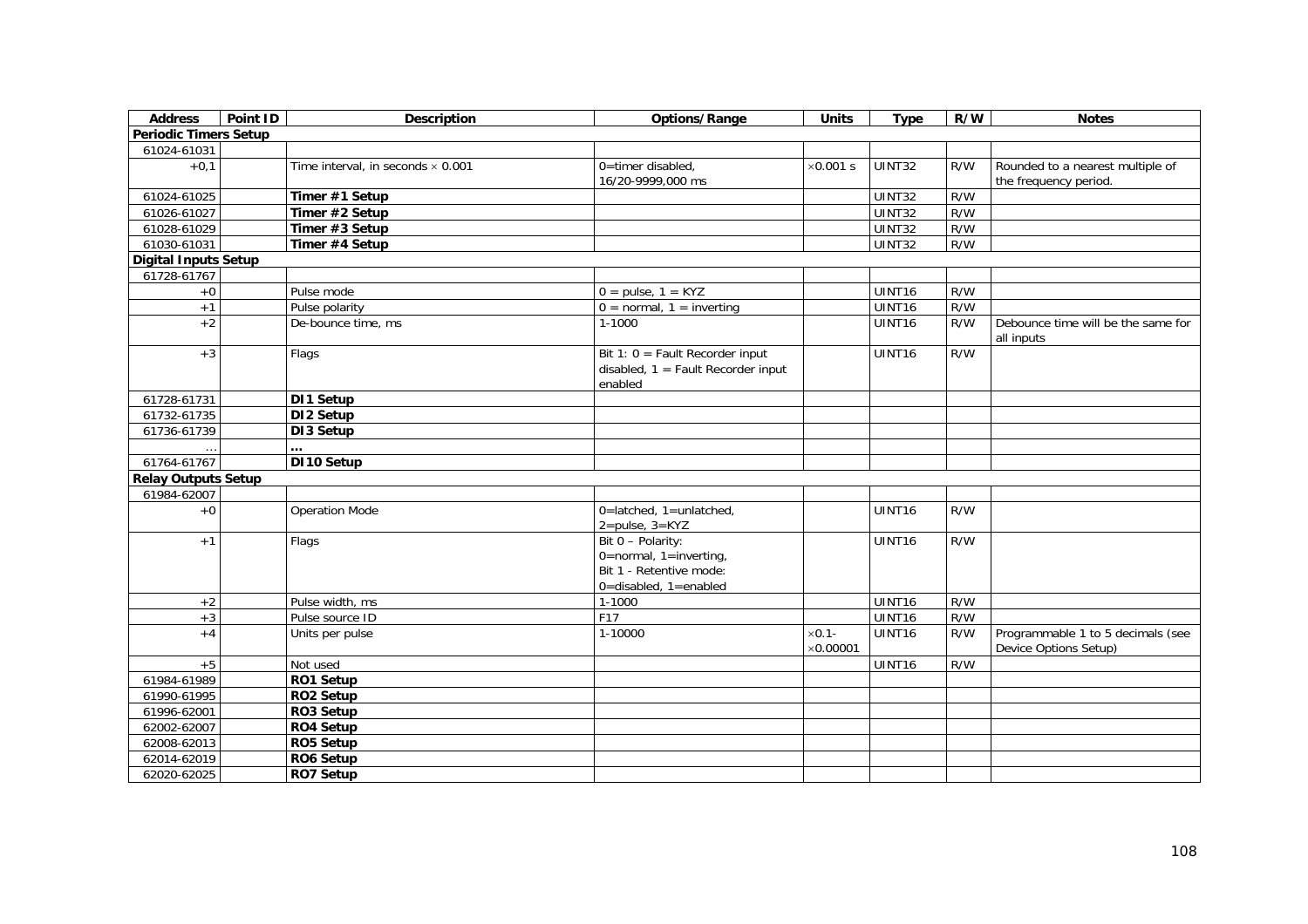| <b>Address</b>              | Point ID | <b>Description</b>         | Options/Range                                                                                         | <b>Units</b> | <b>Type</b>        | R/W | <b>Notes</b>                                                         |
|-----------------------------|----------|----------------------------|-------------------------------------------------------------------------------------------------------|--------------|--------------------|-----|----------------------------------------------------------------------|
| <b>Analog Outputs Setup</b> |          |                            |                                                                                                       |              |                    |     |                                                                      |
| 62560-62583                 |          |                            |                                                                                                       |              |                    |     |                                                                      |
| $+0$                        |          | Output parameter ID        | F18                                                                                                   |              | UINT16             | R/W |                                                                      |
| $+1$                        |          | Not used                   | $\mathbf 0$                                                                                           |              | UINT16             | R/W |                                                                      |
| $+2,3$                      |          | Zero scale value (0/4 mA)  | See Section 3.4                                                                                       |              | <b>INT32</b>       | R/W |                                                                      |
| $+4,5$                      |          | Full scale value (20/1 mA) | See Section 3.4                                                                                       |              | <b>INT32</b>       | R/W |                                                                      |
| 62560-62565                 |          | AO1 Setup                  |                                                                                                       |              |                    |     |                                                                      |
| 62566-62571                 |          | AO2 Setup                  |                                                                                                       |              |                    |     |                                                                      |
| 62572-62577                 |          | AO3 Setup                  |                                                                                                       |              |                    |     |                                                                      |
| 62578-62583                 |          | AO4 Setup                  |                                                                                                       |              |                    |     |                                                                      |
| <b>Common Data Exchange</b> |          |                            |                                                                                                       |              |                    |     |                                                                      |
| 51894-52017                 |          |                            |                                                                                                       |              |                    |     |                                                                      |
| $+0$                        |          | Data type                  | 10=Custom display setup<br>11=Custom display IDs<br>12=Custom logo bitmap<br>13=Gateway routing table |              | UINT16             | R/W | Write the file type and offset before<br>reading following registers |
| $+1$                        |          | Data offset, words         | $0 - 578$                                                                                             |              | UINT <sub>16</sub> | R/W |                                                                      |
| $+2$                        |          | Block length, words        | $0 - 120$                                                                                             |              | UINT16             | R/W | Read as 0                                                            |
| $+3$                        |          | Last block                 | $0 = no, 1 = yes$                                                                                     |              | UINT16             | R/W | Read as 0                                                            |
| $+4-123$                    |          | Data [0119]                |                                                                                                       |              | UINT16             | R/W |                                                                      |
| <b>Custom Display Setup</b> |          |                            |                                                                                                       |              |                    |     | Access via common data exchange                                      |
| $[+0]$                      |          | Custom display index       | $0 - 2$                                                                                               |              | UINT16             | R/W | Write first before reading following<br>registers                    |
| $\boxed{+1}$                |          | Not used                   |                                                                                                       |              | UINT16             | R/W |                                                                      |
| $[+2-11]$                   |          | Display title              |                                                                                                       |              | CHAR24             | R/W |                                                                      |
| $[-14-15]$                  |          | Not used                   |                                                                                                       |              | UINT16             | R/W |                                                                      |
| $[+16-27]$                  |          | Page 1/Title               |                                                                                                       |              | CHAR24             | R/W |                                                                      |
| $[-28-29]$                  |          | Page 1/Not used            |                                                                                                       |              | UINT16             | R/W |                                                                      |
| $+30]$                      |          | Page 1/Row 1: Parameter ID |                                                                                                       |              | UINT16             | R/W |                                                                      |
| $[-31]$                     |          | Page 1/Row 1: Reserved     |                                                                                                       |              | UINT16             | R/W |                                                                      |
| $[-32-43]$                  |          | Page 1/Row 1: Custom name  |                                                                                                       |              | CHAR24             | R/W |                                                                      |
| $[+44]$                     |          | Page 1/Row 2: Parameter ID |                                                                                                       |              | UINT16             | R/W |                                                                      |
| $[-45]$                     |          | Page 1/Row 2: Reserved     |                                                                                                       |              | UINT16             | R/W |                                                                      |
| $[+46-57]$                  |          | Page 1/Row 2: Custom name  |                                                                                                       |              | CHAR24             | R/W |                                                                      |
| $+58$ ]                     |          | Page 1/Row 3: Parameter ID |                                                                                                       |              | UINT16             | R/W |                                                                      |
| $+59]$                      |          | Page 1/Row 3: Reserved     |                                                                                                       |              | UINT16             | R/W |                                                                      |
| $[-60-71]$                  |          | Page 1/Row 3: Custom name  |                                                                                                       |              | CHAR24             | R/W |                                                                      |
| $[-72-85]$                  |          | Page 1/Reserved            |                                                                                                       |              |                    |     |                                                                      |
|                             |          |                            |                                                                                                       |              |                    |     |                                                                      |
| $[+506-517]$                |          | Page 8/Title               |                                                                                                       |              | CHAR24             | R/W |                                                                      |
| $[-518-519]$                |          | Page 8/Not used            |                                                                                                       |              | UINT16             | R/W |                                                                      |
| $[+520]$                    |          | Page 8/Row 1: Parameter ID |                                                                                                       |              | UINT16             | R/W |                                                                      |
| $[+521]$                    |          | Page 8/Row 1: Reserved     |                                                                                                       |              | UINT16             | R/W |                                                                      |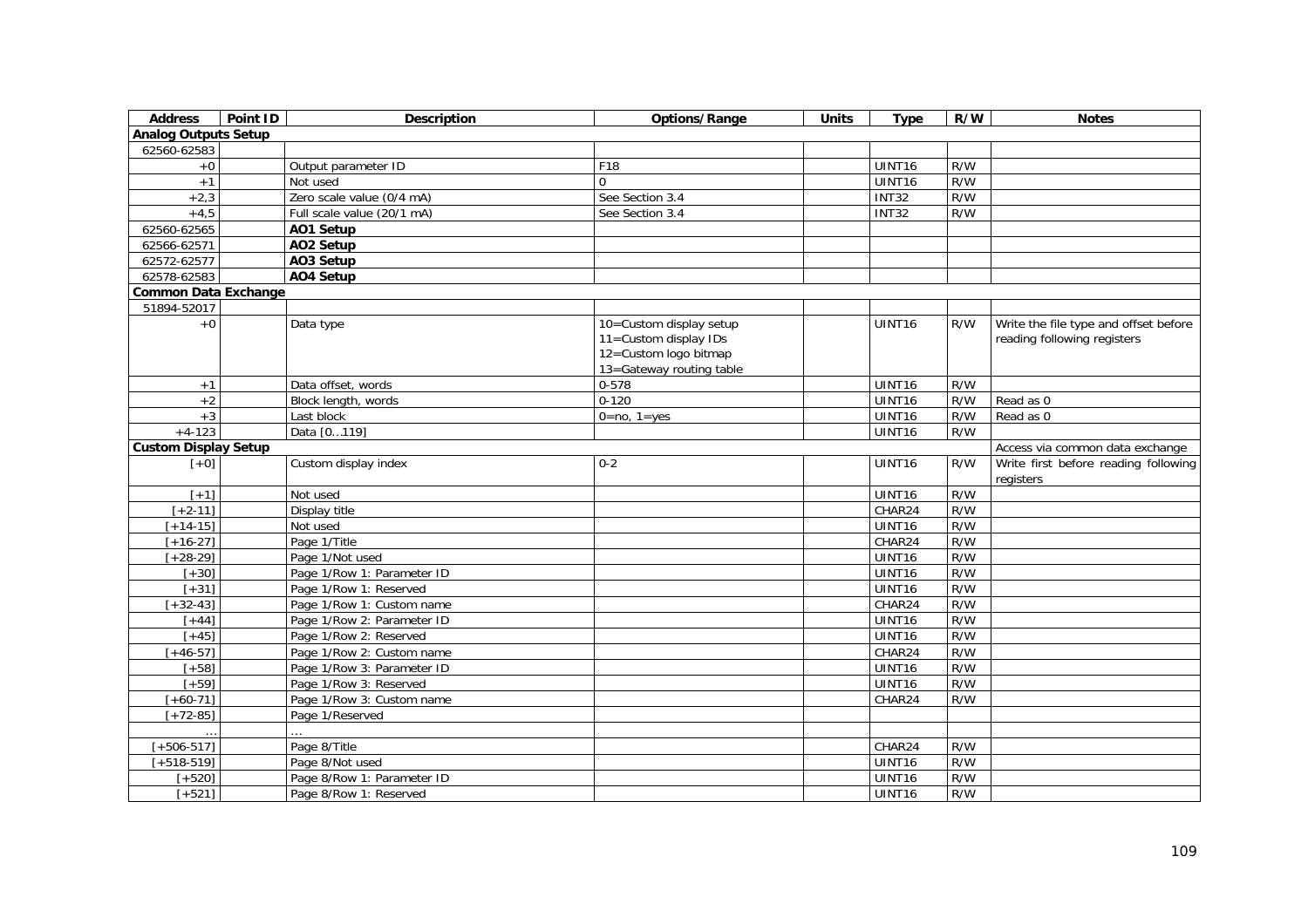| <b>Address</b>               | Point ID | <b>Description</b>              | Options/Range                                                   | <b>Units</b> | <b>Type</b>        | R/W | <b>Notes</b>                    |
|------------------------------|----------|---------------------------------|-----------------------------------------------------------------|--------------|--------------------|-----|---------------------------------|
| $[+522-533]$                 |          | Page 8/Row 1: Custom name       |                                                                 |              | CHAR24             | R/W |                                 |
| $[-534]$                     |          | Page 8/Row 2: Parameter ID      |                                                                 |              | UINT16             | R/W |                                 |
| $[-535]$                     |          | Page 8/Row 2: Reserved          |                                                                 |              | UINT <sub>16</sub> | R/W |                                 |
| $[-536 - 547]$               |          | Page 8/Row 2: Custom name       |                                                                 |              | CHAR24             | R/W |                                 |
| $[-548]$                     |          | Page 8/Row 3: Parameter ID      |                                                                 |              | UINT <sub>16</sub> | R/W |                                 |
| $[-549]$                     |          | Page 8/Row 3: Reserved          |                                                                 |              | UINT <sub>16</sub> | R/W |                                 |
| $+550 - 5611$                |          | Page 8/Row 3: Custom name       |                                                                 |              | CHAR24             | R/W |                                 |
| $[-562-575]$                 |          | Page 8/Reserved                 |                                                                 |              |                    |     |                                 |
| <b>Custom Display IDs</b>    |          |                                 |                                                                 |              |                    |     | Access via common data exchange |
| $[+0.15]$                    |          | Custom ID1                      |                                                                 |              | CHAR32             | R/W |                                 |
| $[-16-31]$                   |          | Custom ID2                      |                                                                 |              | CHAR32             | R/W |                                 |
| $[-32-47]$                   |          | Custom ID3                      |                                                                 |              | CHAR32             | R/W |                                 |
| $+48-63$ ]                   |          | Custom ID4                      |                                                                 |              | CHAR32             | R/W |                                 |
| $[-64-79]$                   |          | Reserved                        |                                                                 |              |                    |     |                                 |
| <b>Custom Logo Bitmap</b>    |          |                                 |                                                                 |              |                    |     | Access via common data exchange |
| $[-6]$                       |          | File type                       | 0x4D42 ("BM")                                                   |              | UINT16             | R/W |                                 |
| $[+1]$                       |          | Size of bitmap, bytes           | 32-1152                                                         |              | UINT <sub>16</sub> | R/W |                                 |
| $[-2]$                       |          | Image width                     | 8-192                                                           |              | UINT <sub>16</sub> | R/W |                                 |
| $[+3]$                       |          | Image height                    | $8 - 48$                                                        |              | UINT <sub>16</sub> | R/W |                                 |
| $[-4-579]$                   |          | Bitmap bits (up to 1152 bytes)  |                                                                 |              | UINT <sub>16</sub> | R/W |                                 |
| <b>Gateway Routing Table</b> |          |                                 |                                                                 |              |                    |     | Access via common data exchange |
| $[+0]$                       |          | Entry 1: Target gateway port    | Bits 0-7: 0=unassigned, 3=COM3,<br>$4 = COM4$ , $15 = Ethernet$ |              | UINT <sub>16</sub> | R/W |                                 |
| $[+1]$                       |          | Entry 1: Target device address  | 1-65532                                                         |              | UINT <sub>16</sub> | R/W |                                 |
| $[-2,3]$                     |          | Entry 1: Target IP address      |                                                                 |              | UINT32             | R/W |                                 |
| $[+4]$                       |          | Entry 2: Target gateway port    |                                                                 |              | UINT <sub>16</sub> | R/W |                                 |
| $[-5]$                       |          | Entry 2: Target device address  |                                                                 |              | UINT16             | R/W |                                 |
| $[-6, 7]$                    |          | Entry 2: Target IP address      |                                                                 |              | UINT32             | R/W |                                 |
| $\ddotsc$                    |          |                                 |                                                                 |              |                    |     |                                 |
| $+601$                       |          | Entry 16: Target gateway port   |                                                                 |              | UINT <sub>16</sub> | R/W |                                 |
| $+611$                       |          | Entry 16: Target device address |                                                                 |              | UINT16             | R/W |                                 |
| $+62,63]$                    |          | Entry 16: Target IP address     |                                                                 |              | <b>UINT32</b>      | R/W |                                 |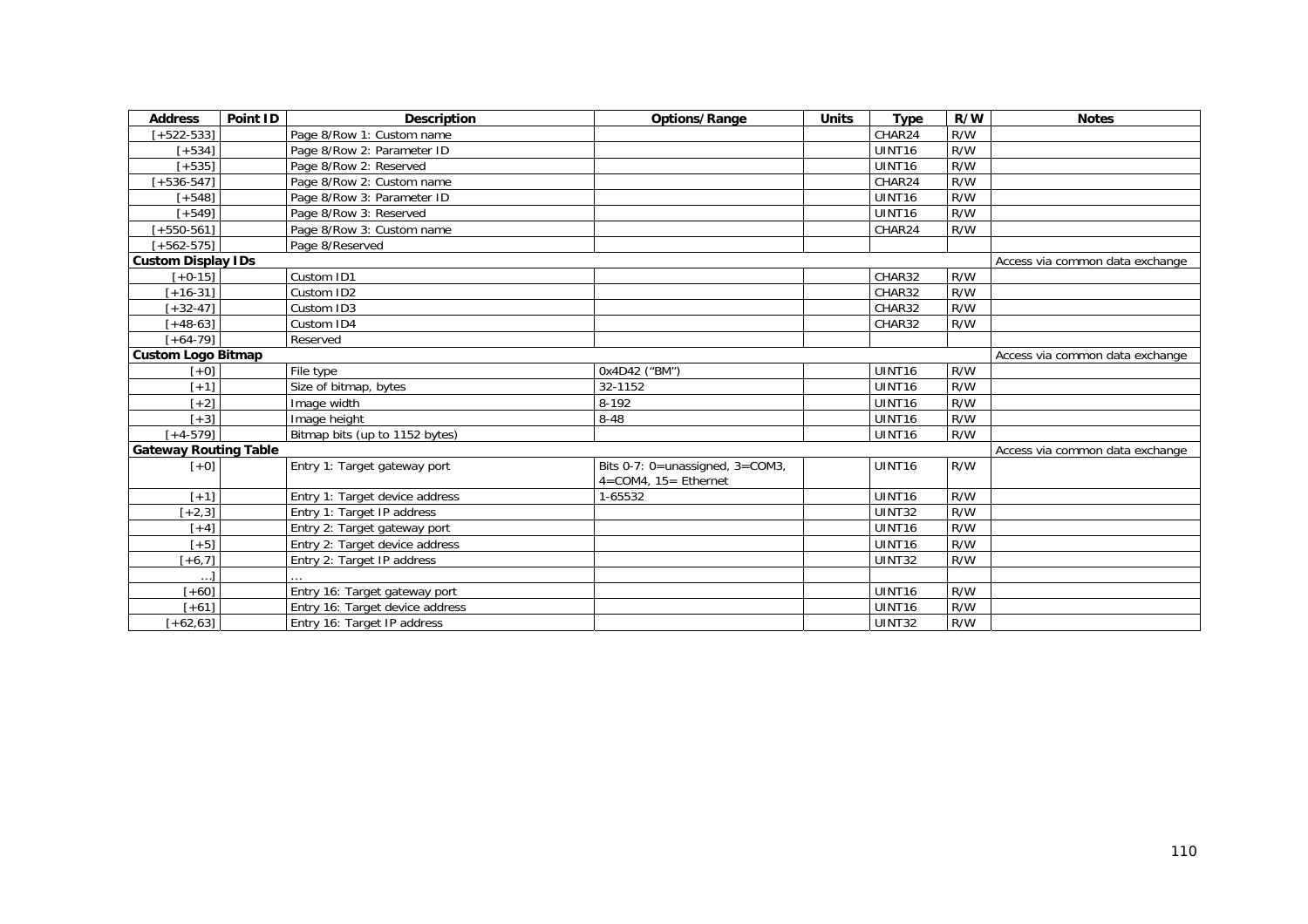# 3.9 Expansion Slots Configuration

| <b>Address</b>                           | Point ID   Description             | Options/Range   | <b>Units</b> | <b>Type</b>        | R/W          | <b>Notes</b>          |
|------------------------------------------|------------------------------------|-----------------|--------------|--------------------|--------------|-----------------------|
| <b>Expansion Slot Configuration Info</b> |                                    |                 |              |                    |              |                       |
| 63008-63055                              |                                    |                 |              |                    |              |                       |
| $+0$                                     | Module type                        | See table below |              | UINT <sub>16</sub> | R            |                       |
| $+1$                                     | Number of I/Os on the slot         | $0 - 8$         |              | UINT <sub>16</sub> | $\mathsf{R}$ |                       |
| $+2$                                     | First I/O number on the slot       |                 |              | UINT16             | R            |                       |
| $+3$                                     | Last I/O number on the slot        | $0 - 8$         |              | UINT <sub>16</sub> | R            |                       |
| 63008-63011                              | Slot 1 Configuration               |                 |              |                    |              | Fast transient module |
| 63012-63015                              | <b>Slot 2 Configuration</b>        |                 |              |                    |              | Expansion COM module  |
| 63016-63019                              | Slot 3 Configuration               |                 |              |                    |              | Expansion I/O module  |
| 63020-63055                              | Reserved                           |                 |              |                    |              |                       |
| I/O Type Info                            |                                    |                 |              |                    |              |                       |
| 63056-63119                              |                                    |                 |              |                    |              |                       |
| $+0$                                     | Number of I/O slots of this type   | $0 - 2$         |              | UINT <sub>16</sub> | $\mathsf{R}$ |                       |
| $+1$                                     | Total number of I/O's of this type | $0 - 8$         |              | UINT <sub>16</sub> | $\mathsf{R}$ |                       |
| $+2-3$                                   | Not used                           |                 |              | <b>UINT16</b>      | $\mathsf{R}$ |                       |
| 63056-63059                              | DI Type Info                       |                 |              |                    |              | Note <sup>-</sup>     |
| 63060-63063                              | RO Type Info                       |                 |              |                    |              | Note 2                |
| 63064-63067                              | Al Type Info                       |                 |              |                    |              |                       |
| 63068-63071                              | AO Type Info                       |                 |              |                    |              |                       |
| 63076-63119                              | Reserved                           |                 |              |                    |              |                       |

NOTES

1. DI1-DI2 are assigned to the on-board digital inputs. The first digital input on the expansion I/O module is assigned DI3.

2. RO1 is assigned to the on-board relay output. The first relay output on the expansion I/O module is assigned RO2.

### **Expansion Module Types Coding**

| <b>Module</b>                         | Option        | D7 | D6       | D <sub>5</sub> | D4  | D <sub>3</sub> | D <sub>2</sub>       | D1       | D <sub>0</sub> |
|---------------------------------------|---------------|----|----------|----------------|-----|----------------|----------------------|----------|----------------|
| 8DI                                   |               |    |          | 0              | 0   | 0              | 0                    | $\Omega$ | $\Omega$       |
| 6RO                                   |               |    |          | 0              | 1   | 0              | 0                    | $\Omega$ | $\Omega$       |
| 4AO                                   | $±1$ mA       |    |          |                | 0   | 0              | 0                    | $\Omega$ | $\Omega$       |
| 4AO                                   | $0-20$ mA     | ◢  |          |                | 0   | 0              | 0                    | $\Omega$ | 1              |
| 4AO                                   | $4-20$ mA     |    |          |                | 0   | 0              | 0                    |          | $\Omega$       |
| 4AO                                   | $0-1$ mA      |    |          |                | 0   | 0              | 0                    |          |                |
| Dial-up Modem $+$ RS-232/485 (COM4)   | $RS-232 D4=1$ |    | 0        | 0              | 0/1 | 0              | 0                    | 0        | $\Omega$       |
| Ethernet + RS-232/485 (COM4) + IRIG-B | $RS-232 D4=1$ |    | $\Omega$ | 0              | 0/1 | 0              | $\Omega$             | $\Omega$ | 1              |
| RS-232/485 (COM4) + RS-232 (COM2)     | $RS-232 D4=1$ |    | $\Omega$ | $\Omega$       | 0/1 | 0              | $\Omega$             | <b>1</b> | 1              |
| Wireless Cellular GSM/GPRS Telit      |               | ٠  | $\Omega$ | $\Omega$       | 0   | 0              | $\blacktriangleleft$ | $\Omega$ | $\Omega$       |
| Wireless Cellular GSM/GPRS Enfora     |               |    | 0        | $\Omega$       | 0   | 0              |                      | $\Omega$ | 1              |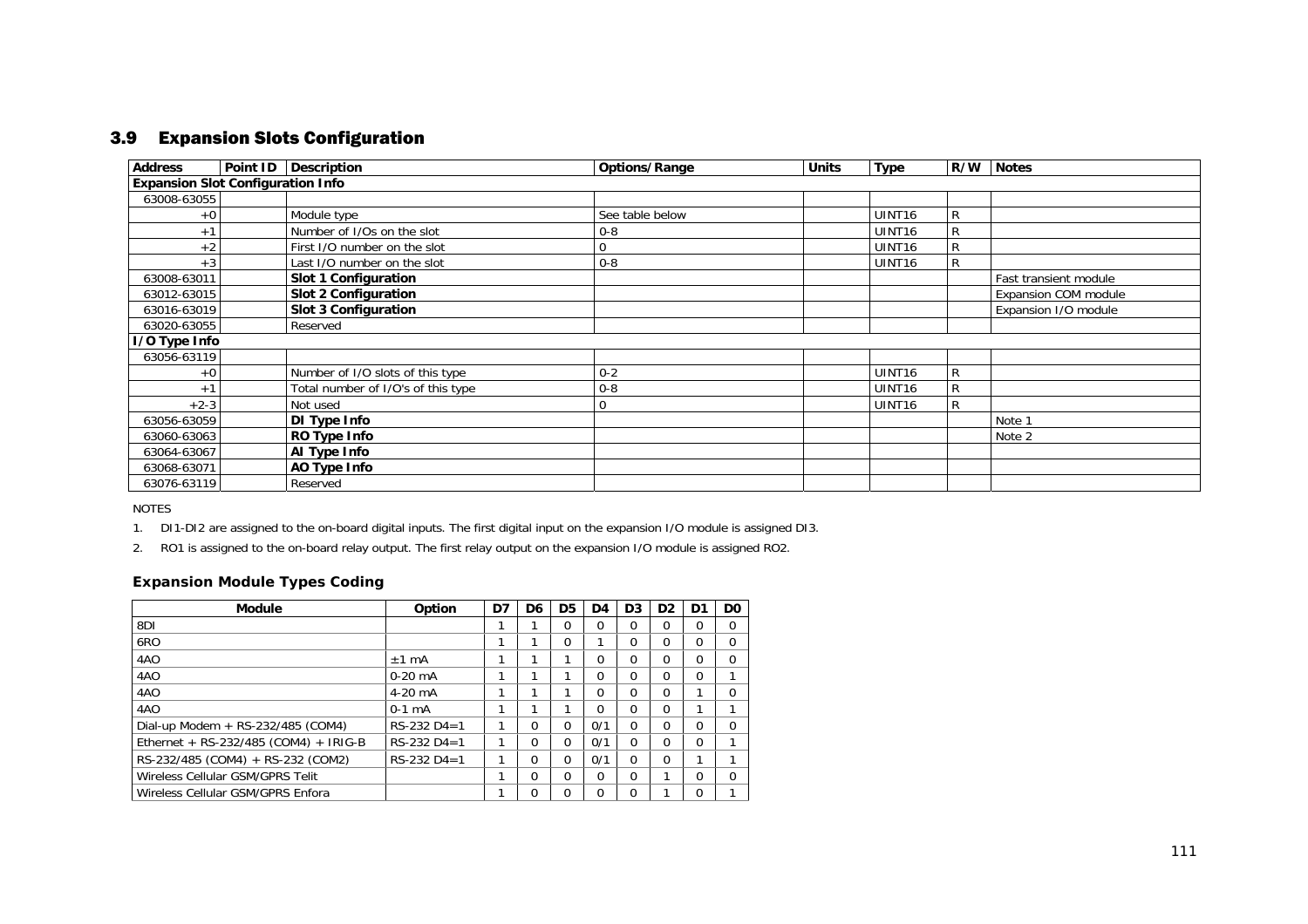| <b>Module</b>                                                | Option        | D7 | D6       | D5       | D4  | D <sub>3</sub> | D <sub>2</sub> | D1 | D <sub>0</sub> |
|--------------------------------------------------------------|---------------|----|----------|----------|-----|----------------|----------------|----|----------------|
| Wireless Cellular CDMA Telit                                 |               |    | 0        |          |     | 0              |                |    |                |
| IRIG-B + RS-232/485 (COM4)                                   | $RS-232 D4=1$ |    | 0        | 0        | 0/1 | $\Omega$       |                |    |                |
| Ethernet + RS-232/485 (COM4) + IRIG-B                        | $RS-232 D4=1$ |    | $\Omega$ | $\Omega$ | 0/1 |                |                | 0  | 0              |
| Ethernet + Ethernet + RS-232/485 (COM4)<br>$+$ IRIG-B        | $RS-232 D4=1$ |    | $\Omega$ | $\Omega$ | 0/1 |                | 0              | O  |                |
| Ethernet + Dial-up Modem + $RS-232/485$<br>$(COM4) + IRIG-B$ | $RS-232 D4=1$ |    | $\Omega$ | $\Omega$ | 0/1 |                | 0              |    |                |
| Fast transient module                                        |               |    | $\Omega$ |          |     | $\Omega$       | 0              | 0  |                |
| Empty slot                                                   |               |    |          |          |     |                |                |    |                |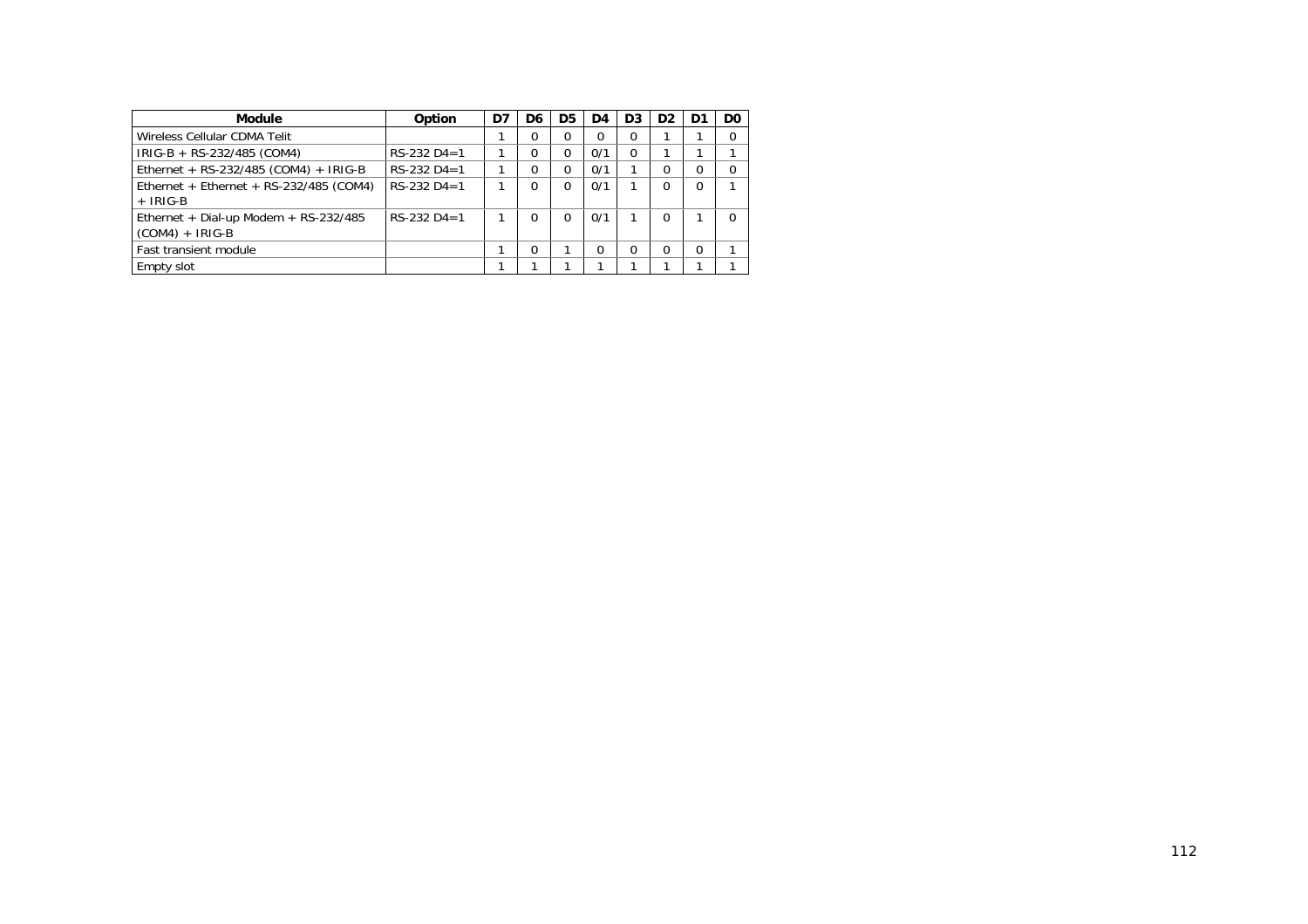## 3.10 File Transfer Registers

| <b>Address</b>                      | Point ID | <b>Description</b>                               | Options/Range                                                                                                                              | <b>Units</b> | <b>Type</b>        | R/W          | <b>Notes</b>                                                                                                                                                                                                                                                               |
|-------------------------------------|----------|--------------------------------------------------|--------------------------------------------------------------------------------------------------------------------------------------------|--------------|--------------------|--------------|----------------------------------------------------------------------------------------------------------------------------------------------------------------------------------------------------------------------------------------------------------------------------|
| <b>File Transfer Control Blocks</b> |          |                                                  |                                                                                                                                            |              |                    |              |                                                                                                                                                                                                                                                                            |
| 63120-63151                         |          | <b>File Request Block</b>                        |                                                                                                                                            |              |                    |              |                                                                                                                                                                                                                                                                            |
| $+0$                                |          | File function                                    | $1 = ACK - acknowledgment$<br>$3 = set file position$<br>$5 =$ reset file position<br>$7 = find$<br>$11 = read file$<br>$127$ = erase file |              | <b>UINT16</b>      | R/W          | 1 - clears the file transfer block<br>3 - changes the file position<br>5 - sets the file position at the first<br>(oldest) record<br>7 - finds a record matching an event<br>or/and time (see Note 3)<br>11 - opens the file for reading from<br>the present file position |
| $+1$                                |          | File ID                                          | F <sub>2</sub>                                                                                                                             |              | UINT16             | R/W          |                                                                                                                                                                                                                                                                            |
| $+2$                                |          | Section number (functions 3, 5, 11)              | $0-31$ , OxFFFF = use channel ID                                                                                                           |              | UINT16             | R/W          |                                                                                                                                                                                                                                                                            |
| $+3$                                |          | Section channel ID (functions 3, 5, 11)          | F6. F7                                                                                                                                     |              | UINT16             | R/W          |                                                                                                                                                                                                                                                                            |
| $+4$                                |          | Record sequence number (functions 3, 11)         | 0-65535                                                                                                                                    |              | UINT16             | R/W          | The record sequence number with<br>function 11 does not change the file<br>position (see Note 2).                                                                                                                                                                          |
| $+5$                                |          | Request variation (function 11)                  | 0.4                                                                                                                                        |              | UINT16             | R/W          | See file response headings                                                                                                                                                                                                                                                 |
| $+6$                                |          | Find key: N/A                                    |                                                                                                                                            |              | UINT16             | R/W          |                                                                                                                                                                                                                                                                            |
| $+7$                                |          | Find key: N/A                                    |                                                                                                                                            |              | UINT16             | R/W          |                                                                                                                                                                                                                                                                            |
| $+8, 9$                             |          | Find key: Start time, seconds since 1/1/1970     | F <sub>1</sub>                                                                                                                             | sec          | <b>UINT32</b>      | R/W          | Note 3                                                                                                                                                                                                                                                                     |
| $+10, 11$                           |          | Find key: Start time, fractional seconds in usec |                                                                                                                                            | usec         | UINT32             | R/W          | $\overline{\text{Note}}$ 3                                                                                                                                                                                                                                                 |
| $+12, 13$                           |          | Find key: End time, seconds since 1/1/1970       | F <sub>1</sub>                                                                                                                             | sec          | UINT32             | R/W          | $\overline{\text{Note}}$ 3                                                                                                                                                                                                                                                 |
| $+14, 15$                           |          | Find key: End time, fractional seconds in usec   |                                                                                                                                            | usec         | UINT32             | R/W          | Note 3                                                                                                                                                                                                                                                                     |
| $+16-31$                            |          | Not used                                         |                                                                                                                                            |              | UINT16             | R/W          |                                                                                                                                                                                                                                                                            |
| 63152-64943                         |          | <b>File Response Block</b>                       |                                                                                                                                            |              |                    |              |                                                                                                                                                                                                                                                                            |
|                                     |          | Data transfer area [0 - 1791]                    |                                                                                                                                            |              | UINT16             | R            |                                                                                                                                                                                                                                                                            |
| 64944-64951                         |          | <b>File Info Request Block</b>                   |                                                                                                                                            |              |                    |              |                                                                                                                                                                                                                                                                            |
| $+0$                                |          | File function                                    | $9 = read file info$                                                                                                                       |              | UINT <sub>16</sub> | R/W          |                                                                                                                                                                                                                                                                            |
| $+1$                                |          | File ID                                          | F <sub>2</sub>                                                                                                                             |              | UINT <sub>16</sub> | R/W          |                                                                                                                                                                                                                                                                            |
| $+2$                                |          | Section number                                   | $0-31$ , OxFFFF = use channel ID                                                                                                           |              | UINT16             | R/W          |                                                                                                                                                                                                                                                                            |
| $+3$                                |          | Section channel ID                               | F6, F7                                                                                                                                     |              | UINT <sub>16</sub> | R/W          |                                                                                                                                                                                                                                                                            |
| $+4$                                |          | Not used                                         | $\Omega$                                                                                                                                   |              | UINT <sub>16</sub> | R/W          |                                                                                                                                                                                                                                                                            |
| $+5$                                |          | Request variation                                | 0, 1, 2                                                                                                                                    |              | UINT16             | R/W          |                                                                                                                                                                                                                                                                            |
| $+6-7$                              |          | Not used                                         |                                                                                                                                            |              | UINT <sub>16</sub> | R/W          |                                                                                                                                                                                                                                                                            |
| 64952-65151                         |          | <b>File Info Response Block</b>                  |                                                                                                                                            |              |                    |              |                                                                                                                                                                                                                                                                            |
|                                     |          | Data transfer area [0 - 199]                     |                                                                                                                                            |              | UINT16             | $\mathsf{R}$ |                                                                                                                                                                                                                                                                            |

#### **NOTES:**

1. File sections for partitioned (multi-section) files, like Billing/TOU profile log files, can be requested either by a section number, or by a section channel ID. If a section number is set to OxFFFF, the section channel ID will be used to identify the section. The section number will be returned in the response block. If a section number is written, then the corresponding channel ID will be returned in the file response block.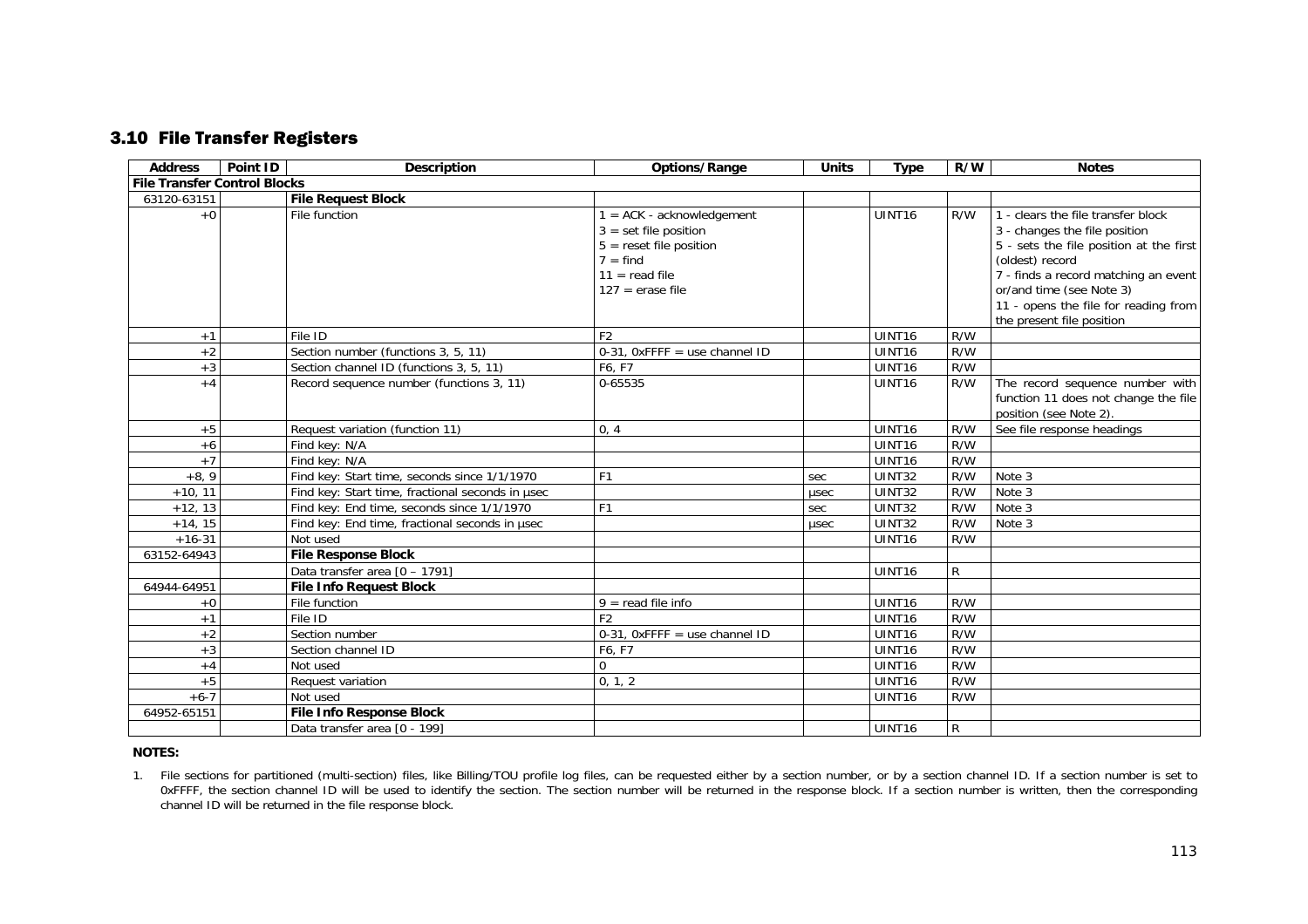- 2. The record sequence number with function 11 (Read-File) does not change the file position and is used only as a reference to track the order of records. The file transfer block will continue to hold the same data until it is acknowledged, or until the file position is explicitly moved to another record. For multi-section, the Read-File request, which addresses a different file section, will refill the transfer block with data of the record from the requested file section with the identical sequence number. After acknowledgment, the file position will be moved to the next record.
- 3. Function 7 (Find) puts into the file request block the sequence number of the first record in the file that matches the event time. Any one of the find keys can be omitted by setting it to 0. If one or a number of find keys are omitted, the device will use the remaining keys to locate the matching record. If the record could not be found, the device responds to the write request with the exception code 3 (illegal data). The status of the operation can be read through the file status word in the file info block.

| <b>Address</b> | Point ID | <b>Description</b>                                 | Options/Range  | <b>Units</b> | Type               | R/W          | <b>Notes</b>               |
|----------------|----------|----------------------------------------------------|----------------|--------------|--------------------|--------------|----------------------------|
|                |          | File Info Response Block (Variation 0 - File info) |                |              |                    |              |                            |
| 64952-64959    |          | <b>Block Heading</b>                               |                |              |                    |              |                            |
| $+0$           |          | File function                                      | 9              |              | UINT <sub>16</sub> | $\mathsf{R}$ |                            |
| $+1$           |          | File ID                                            | 16             |              | UINT <sub>16</sub> | $\mathsf{R}$ |                            |
| $+2$           |          | Section number                                     | $0 - 31$       |              | UINT <sub>16</sub> | $\mathsf{R}$ |                            |
| $+3$           |          | Section channel ID                                 | F6, F7         |              | UINT <sub>16</sub> | $\mathsf{R}$ |                            |
| $+4$           |          | Number of records in the block                     |                |              | UINT <sub>16</sub> | $\mathsf{R}$ |                            |
| $+5$           |          | Record size, words                                 | 36             |              | UINT <sub>16</sub> | $\mathsf{R}$ |                            |
| $+6$           |          | Request variation                                  | $\Omega$       |              | UINT <sub>16</sub> | $\mathsf R$  |                            |
| $+7$           |          | Not used                                           | $\Omega$       |              | UINT <sub>16</sub> | R            |                            |
| 64960-64997    |          | <b>File Info</b>                                   |                |              |                    |              |                            |
| $+0$           |          | File type                                          | $\Omega$       |              | UINT <sub>16</sub> | $\mathsf{R}$ |                            |
| $+1$           |          | File attributes                                    | F <sub>3</sub> |              | UINT <sub>16</sub> | $\mathsf{R}$ |                            |
| $+2$           |          | File (section) status                              | F <sub>4</sub> |              | <b>UNT16</b>       | $\mathsf{R}$ |                            |
| $+3$           |          | Number of sections in the file                     | $0 - 32$       |              | UINT <sub>16</sub> | R            | $0 =$ non-partitioned file |
| $+4, 5$        |          | File channel mask (channels 1-32), bitmap          | F8, F9         |              | <b>UINT32</b>      | R            |                            |
| $+6, 7$        |          | File channel mask (channels 33-64), bitmap         | F8, F9         |              | UINT32             | $\mathsf{R}$ |                            |
| $+8$           |          | Number of records in the file                      | 0-65535        |              | UINT <sub>16</sub> | $\mathsf{R}$ |                            |
| $+9$           |          | Number of records until the end of the file        | 0-65535        |              | UINT <sub>16</sub> | $\mathsf{R}$ |                            |
| $+10$          |          | Current record (read position) sequence number     | 0-65535        |              | UINT <sub>16</sub> | $\mathsf{R}$ |                            |
| $+11$          |          | Current write position sequence number             | 0-65535        |              | UINT16             | $\mathsf{R}$ |                            |
| $+12$          |          | First (oldest) record sequence number              | 0-65535        |              | <b>UINT16</b>      | $\mathsf R$  |                            |
| $+13$          |          | Last (newest) record sequence number               | 0-65535        |              | UINT <sub>16</sub> | $\mathsf{R}$ |                            |
| $+14, 15$      |          | Last record time, seconds since 1/1/1970           | F <sub>1</sub> | sec          | <b>UINT32</b>      | $\mathsf{R}$ |                            |
| $+16, 17$      |          | Last record time, fractional seconds               |                | usec         | <b>UINT32</b>      | $\mathsf R$  |                            |
| $+18, 19$      |          | First record time, seconds since 1/1/1970          | F <sub>1</sub> | sec          | <b>UINT32</b>      | $\mathsf R$  |                            |
| $+20, 21$      |          | First record time, fractional seconds              |                | usec         | <b>UINT32</b>      | $\mathsf{R}$ |                            |
| $+22, 23$      |          | Not used                                           | $\Omega$       |              | <b>UINT32</b>      | $\mathsf{R}$ |                            |
| $+24, 25$      |          | Not used                                           | $\Omega$       | usec         | <b>UINT32</b>      | $\mathsf{R}$ |                            |
| $+26, 27$      |          | Not used                                           | $\Omega$       | sec          | UINT32             | ${\sf R}$    |                            |
| $+28, 29$      |          | Not used                                           | $\Omega$       | usec         | UINT32             | ${\sf R}$    |                            |
| $+30$          |          | Maximum number of records                          | 0-65535        |              | UINT16             | $\mathsf R$  |                            |
| $+31$          |          | Number of parameters per data section record       | $0 - 16$       |              | UINT <sub>16</sub> | $\mathsf{R}$ |                            |

### **File Response Blocks**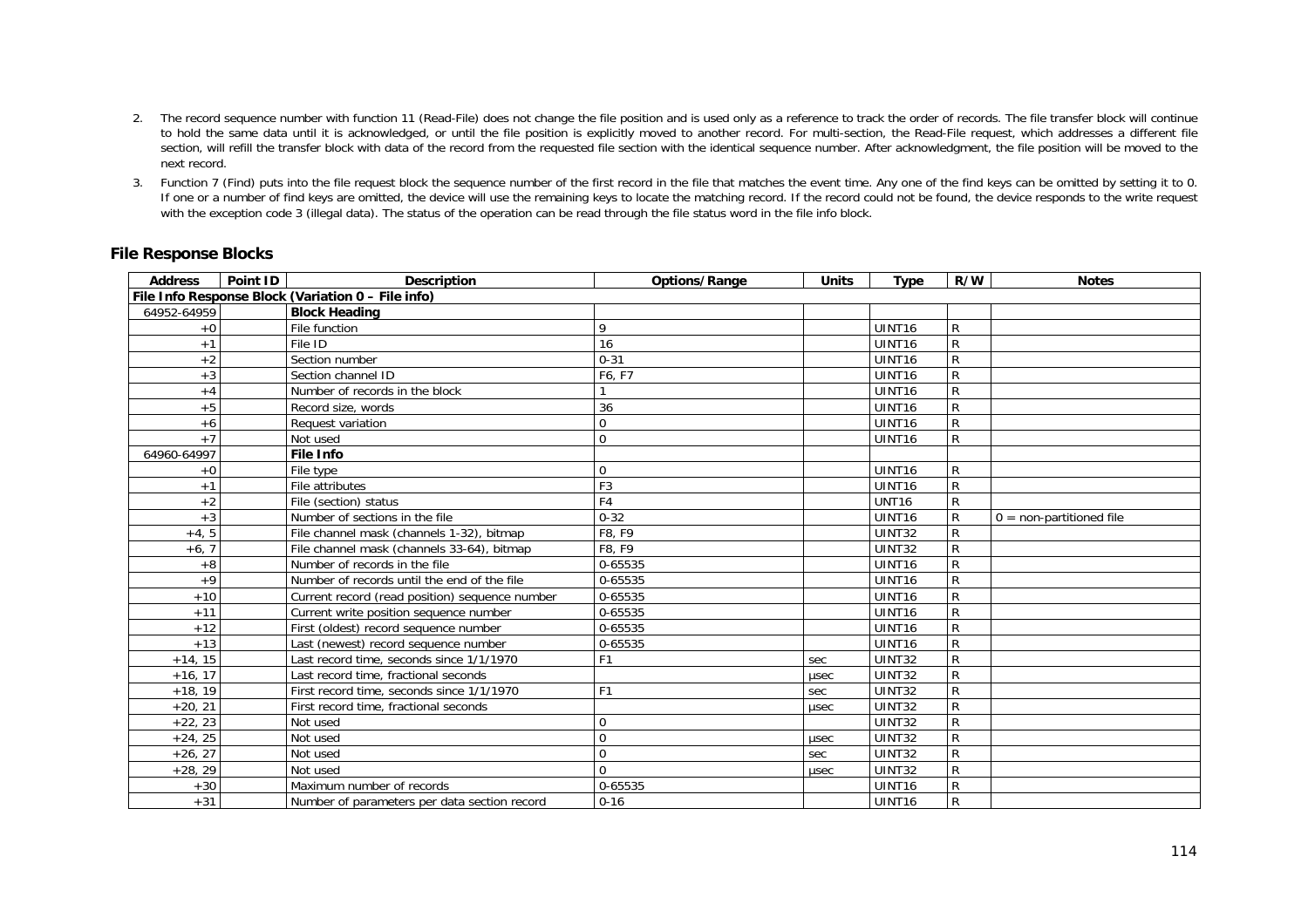| <b>Address</b>                  | Point ID | <b>Description</b>                                                 | Options/Range                                                            | <b>Units</b> | <b>Type</b>   | R/W            | <b>Notes</b> |
|---------------------------------|----------|--------------------------------------------------------------------|--------------------------------------------------------------------------|--------------|---------------|----------------|--------------|
| $+32$                           |          | Section record size, bytes                                         |                                                                          | Byte         | UINT16        | $\mathsf{R}$   |              |
| $+33$                           |          | File record size, bytes                                            |                                                                          | Byte         | UINT16        | ${\sf R}$      |              |
| $+34, 35$                       |          | Allocated file size, bytes                                         |                                                                          | <b>Byte</b>  | UINT32        | ${\sf R}$      |              |
|                                 |          | File Info Response Block (Variation 1 - Current record info)       |                                                                          |              |               |                |              |
| 64952-64959                     |          | <b>Block Heading</b>                                               |                                                                          |              |               |                |              |
| $+0$                            |          | File function                                                      | 9                                                                        |              | UINT16        | $\mathsf{R}$   |              |
| $+1$                            |          | File ID                                                            | F <sub>2</sub>                                                           |              | UINT16        | ${\sf R}$      |              |
| $+2$                            |          | Section number                                                     | $0 - 31$                                                                 |              | UINT16        | ${\sf R}$      |              |
| $+3$                            |          | Section channel ID                                                 | F6, F7                                                                   |              | UINT16        | $\mathsf{R}$   |              |
| $+4$                            |          | Number of records in the block                                     |                                                                          |              | UINT16        | ${\sf R}$      |              |
| $+5$                            |          | Record size, words                                                 | 8                                                                        |              | UINT16        | ${\sf R}$      |              |
| $+6$                            |          | Request variation                                                  |                                                                          |              | UINT16        | ${\sf R}$      |              |
| $+7$                            |          | Not used                                                           | $\Omega$                                                                 |              | UINT16        | ${\sf R}$      |              |
| 64960-64997                     |          | <b>File Info</b>                                                   |                                                                          |              |               |                |              |
| $+0$                            |          | File (section) status                                              | F <sub>4</sub>                                                           |              | <b>UNT16</b>  | $\mathsf{R}$   |              |
| $+1$                            |          | Number of records in the file                                      | 0-65535                                                                  |              | UINT16        | $\overline{R}$ |              |
| $+2$                            |          | Number of records until the end of the file                        | 0-65535                                                                  |              | UINT16        | $\mathsf{R}$   |              |
| $+3$                            |          | Current record (read position) sequence number                     | 0-65535                                                                  |              | UINT16        | ${\sf R}$      |              |
| $+4, 5$                         |          | Current record time, seconds since 1/1/1970                        | F <sub>1</sub>                                                           | sec          | <b>UINT32</b> | ${\sf R}$      |              |
| $+6, 7$                         |          | Current record time, fractional seconds                            |                                                                          | usec         | UINT32        | ${\sf R}$      |              |
|                                 |          | File Info Response Block (Variation 2 - Data log record structure) |                                                                          |              |               |                |              |
| 64952-64959                     |          | <b>Block Heading</b>                                               |                                                                          |              |               |                |              |
| $+0$                            |          | File function                                                      | 9                                                                        |              | UINT16        | $\mathsf{R}$   |              |
| $+1$                            |          | File ID                                                            | $1 - 16$                                                                 |              | UINT16        | $\mathsf{R}$   |              |
| $+2$                            |          | Section number                                                     | $0 - 15$                                                                 |              | UINT16        | $\overline{R}$ |              |
| $+3$                            |          | Section channel ID                                                 | F6, F7                                                                   |              | UINT16        | $\overline{R}$ |              |
| $+4$                            |          | Number of records in the block                                     |                                                                          |              | UINT16        | ${\sf R}$      |              |
| $+5$                            |          | Record size, words                                                 | 2 + Number of parameters                                                 |              | UINT16        | ${\sf R}$      |              |
| $+6$                            |          | Request variation                                                  | $\overline{2}$                                                           |              | UINT16        | ${\sf R}$      |              |
| $+7$                            |          | Not used                                                           | $\Omega$                                                                 |              | UINT16        | $\mathsf{R}$   |              |
| 64960-64997                     |          | <b>File Info</b>                                                   |                                                                          |              |               |                |              |
| $+0$                            |          | Not used                                                           | $\Omega$                                                                 |              | UINT16        | $\mathsf{R}$   |              |
| $+1$                            |          | Number of fields in a data record                                  | 1-16 (34 for EN50160 Statistics log,<br>52 for EN50160 Harmonics Survey) |              | UINT16        | $\mathsf{R}$   |              |
| $+2$                            |          | Field 1 parameter ID                                               | $0-0\times$ FFFF                                                         |              | UINT16        | R              |              |
| $+3$                            |          | Field 2 parameter ID                                               | $0-0\times$ FFFF                                                         |              | <b>UINT16</b> | $\mathsf{R}$   |              |
|                                 |          |                                                                    |                                                                          |              |               |                |              |
| <b>Event Log Response Block</b> |          |                                                                    |                                                                          |              |               |                |              |
| 63152-63159                     |          | <b>Block Heading</b>                                               |                                                                          |              |               |                |              |
| $+0$                            |          | Last file function                                                 | 1, 3, 5, 11                                                              |              | UINT16        | $\mathsf{R}$   |              |
| $+1$                            |          | File ID                                                            | $\Omega$                                                                 |              | UINT16        | ${\sf R}$      |              |
| $+2$                            |          | Section number                                                     | $\Omega$                                                                 |              | UINT16        | $\overline{R}$ |              |
| $+3$                            |          | Section channel ID                                                 | $\Omega$                                                                 |              | UINT16        | ${\sf R}$      |              |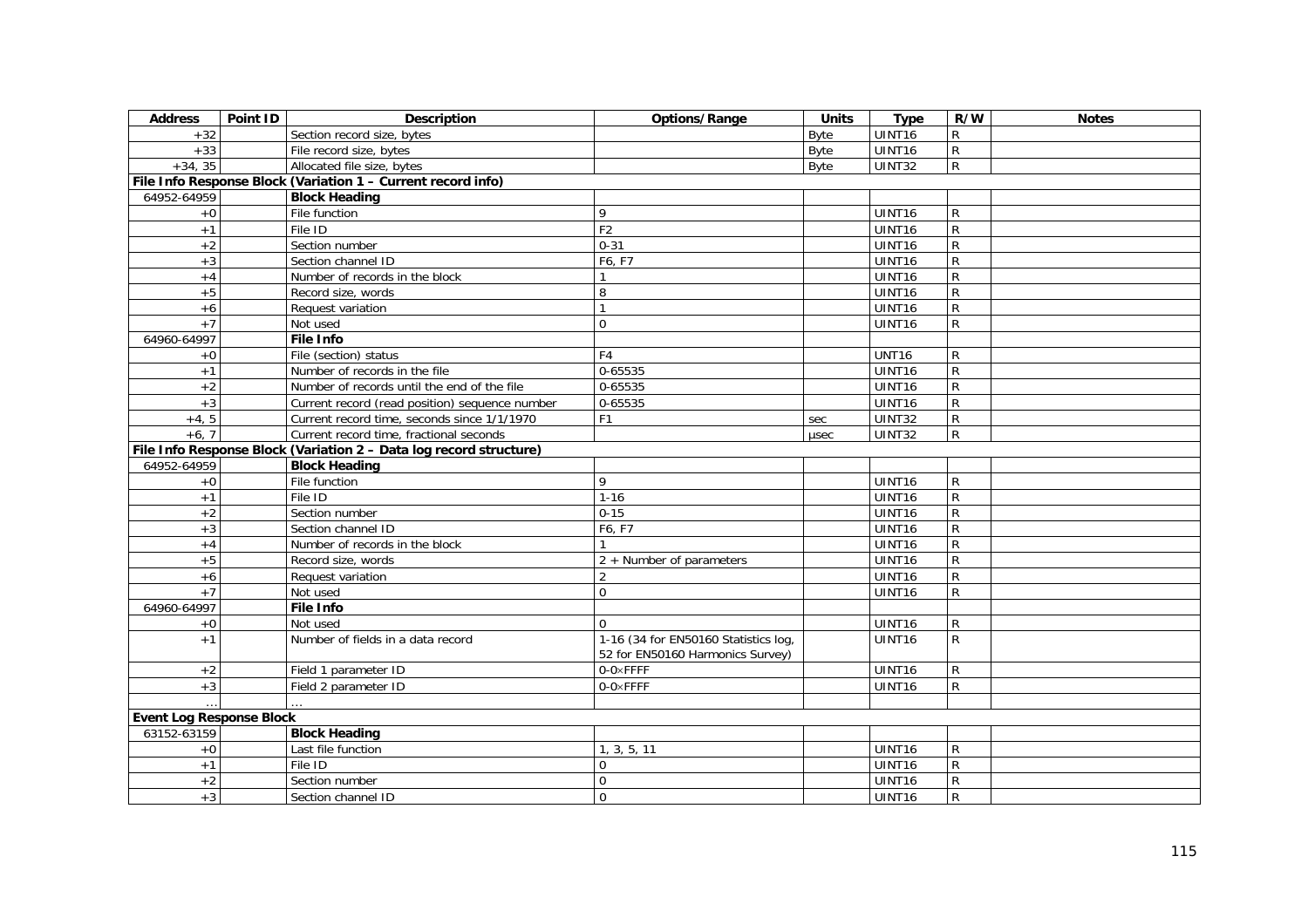| <b>Address</b>          | Point ID | Description                              | Options/Range                                                                   | <b>Units</b> | <b>Type</b>        | R/W            | <b>Notes</b> |
|-------------------------|----------|------------------------------------------|---------------------------------------------------------------------------------|--------------|--------------------|----------------|--------------|
| $+4$                    |          | Number of records in the block           | $1 - 32$                                                                        |              | UINT16             | $\mathsf{R}$   |              |
| $+5$                    |          | Record size, words                       | 12                                                                              |              | <b>UINT16</b>      | ${\sf R}$      |              |
| $+6$                    |          | Request variation                        | $\Omega$                                                                        |              | UINT16             | ${\sf R}$      |              |
| $+7$                    |          | Not used                                 | $\mathbf 0$                                                                     |              | UINT16             | ${\sf R}$      |              |
| 63160-63543             |          | <b>Event Log Records</b>                 |                                                                                 |              |                    |                |              |
| $+0$                    |          | Record status                            | F <sub>5</sub>                                                                  |              | <b>INT16</b>       | $\mathsf{R}$   |              |
| $+1$                    |          | Record sequence number                   | 0-65535                                                                         |              | UINT16             | $\mathsf{R}$   |              |
| $+2, 3$                 |          | Trigger time, seconds since 1/1/1970     | F <sub>1</sub>                                                                  | sec          | UINT32             | $\mathsf{R}$   |              |
| $+4, 5$                 |          | Trigger time, fractional seconds in usec |                                                                                 | usec         | <b>UINT32</b>      | ${\sf R}$      |              |
| $+6$                    |          | Event number                             | 1-65535                                                                         |              | UINT16             | ${\sf R}$      |              |
| $+7$                    |          | Event point/source ID                    | F19                                                                             |              | UINT16             | ${\sf R}$      |              |
| $+8$                    |          | Event effect                             | F20                                                                             |              | UINT16             | $\overline{R}$ |              |
| $+9$                    |          | Not used                                 | 0                                                                               |              | UINT16             | ${\sf R}$      |              |
| $+10, 11$               |          | Value triggered                          |                                                                                 |              | <b>INT32</b>       | ${\sf R}$      |              |
| 63160-63171             |          | Record $#1$                              |                                                                                 |              |                    |                |              |
|                         |          |                                          |                                                                                 |              |                    |                |              |
| 63532-63543             |          | Record #32                               |                                                                                 |              |                    |                |              |
| Data Log Response Block |          |                                          |                                                                                 |              |                    |                |              |
| 63152-63159             |          | <b>Block Heading</b>                     |                                                                                 |              |                    |                |              |
| $+0$                    |          | Last file function                       | 1, 3, 5, 11                                                                     |              | UINT <sub>16</sub> | ${\sf R}$      |              |
| $+1$                    |          | File ID                                  | $1 - 16$                                                                        |              | UINT16             | $\mathsf{R}$   |              |
| $+2$                    |          | Section number                           | $0 - 7$                                                                         |              | UINT16             | $\mathsf{R}$   |              |
| $+3$                    |          | Section channel ID                       | F6                                                                              |              | UINT16             | $\mathsf{R}$   |              |
| $+4$                    |          | Number of records in the block           | $1 - 16$                                                                        |              | UINT16             | ${\sf R}$      |              |
| $+5$                    |          | Record size, words                       | $8 + 2 \times$ Number of parameters                                             |              | UINT16             | $\mathsf{R}$   |              |
| $+6$                    |          | Request variation                        | $0 =$ regular log, $4 =$ EN50160 online<br>statistics (with file $ID = 9, 10$ ) |              | UINT <sub>16</sub> | $\mathsf{R}$   |              |
| $+7$                    |          | Not used                                 | $\Omega$                                                                        |              | UINT16             | $\mathsf{R}$   |              |
| 63160-64439             |          | Data Log Records                         |                                                                                 |              |                    |                |              |
| $+0$                    |          | Record status                            | F <sub>5</sub>                                                                  |              | <b>INT16</b>       | $\mathsf{R}$   |              |
| $+1$                    |          | Record sequence number                   | 0-65535                                                                         |              | UINT16             | $\overline{R}$ |              |
| $+2, 3$                 |          | Record time, seconds since 1/1/1970      | F <sub>1</sub>                                                                  | sec          | <b>UINT32</b>      | ${\sf R}$      |              |
| $+4, 5$                 |          | Record time, fractional seconds in usec  |                                                                                 | usec         | <b>UINT32</b>      | $\mathsf{R}$   |              |
| $+6$                    |          | Trigger event type                       | F <sub>22</sub>                                                                 |              | <b>INT16</b>       | ${\sf R}$      |              |
| $+7$                    |          | Trigger event number                     | 0-65535                                                                         |              | UINT16             | $\mathsf{R}$   |              |
| $+8, \overline{9}$      |          | Log value $#1$                           |                                                                                 |              | <b>INT32</b>       | ${\sf R}$      |              |
| $+10, 11$               |          | Log value $#2$                           |                                                                                 |              | <b>INT32</b>       | ${\sf R}$      |              |
|                         |          |                                          |                                                                                 |              |                    | $\mathsf{R}$   |              |
| 63160-                  |          | Record #1 (variable length)              |                                                                                 |              |                    |                |              |
|                         |          |                                          |                                                                                 |              |                    |                |              |
|                         |          | Record #16 (variable length)             |                                                                                 |              |                    |                |              |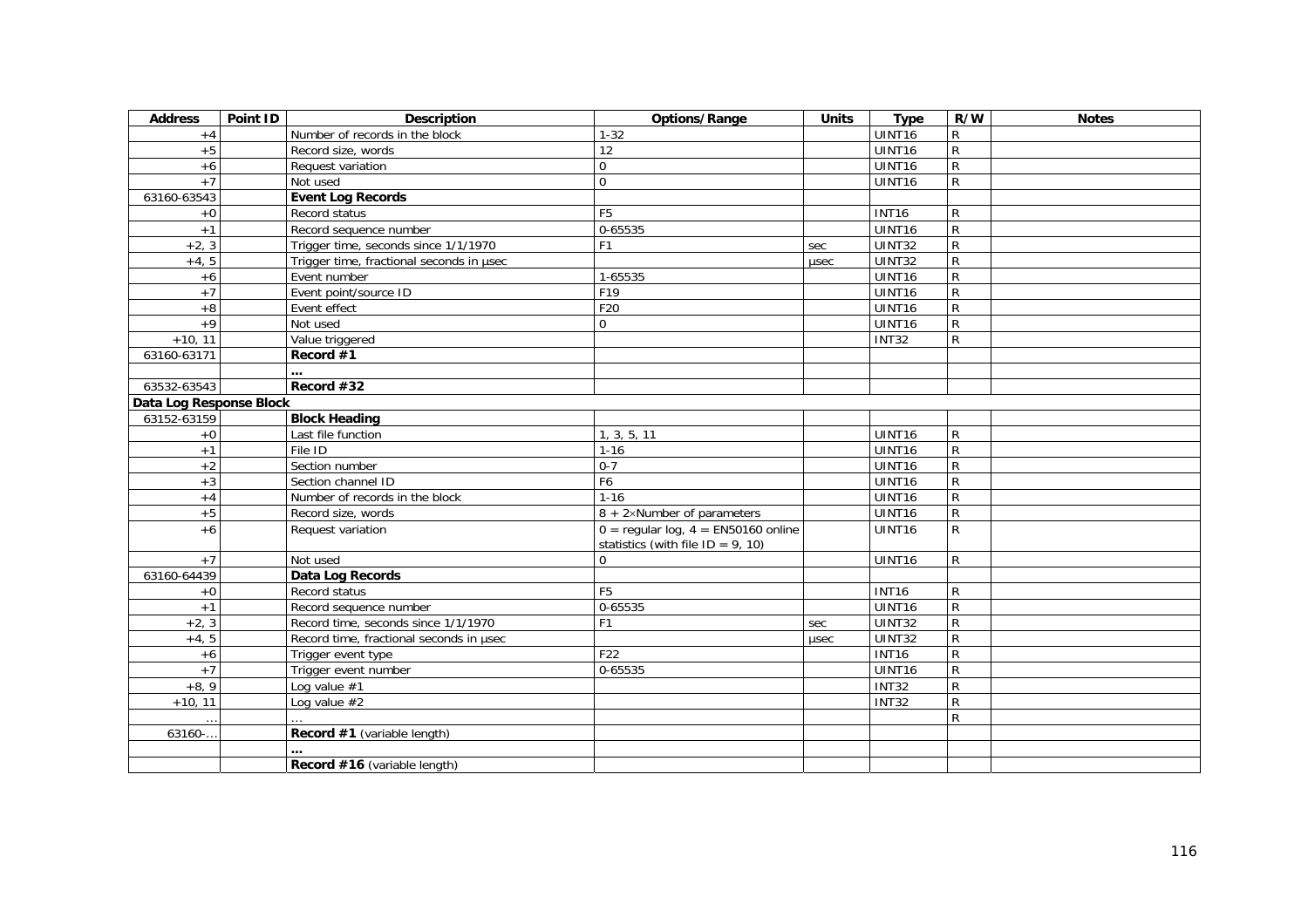| <b>Address</b>                     | Point ID | <b>Description</b>                     | Options/Range                     | <b>Units</b>      | <b>Type</b>        | R/W            | <b>Notes</b> |
|------------------------------------|----------|----------------------------------------|-----------------------------------|-------------------|--------------------|----------------|--------------|
| <b>Waveform Log Response Block</b> |          |                                        |                                   |                   |                    |                |              |
| 63152-63159                        |          | <b>Block Heading</b>                   |                                   |                   |                    |                |              |
| $+0$                               |          | Last file function                     | 1, 3, 5, 11                       |                   | UINT16             | R              |              |
| $+1$                               |          | File ID                                | 17-18, 128 (F2)                   |                   | UINT16             | $\mathsf{R}$   |              |
| $+2$                               |          | Section number                         | $0 - 9$                           |                   | UINT16             | $\overline{R}$ |              |
| $+3$                               |          | Section channel ID                     | F7                                |                   | UINT16             | $\mathsf{R}$   |              |
| $+4$                               |          | Number of records in the block         | 1                                 |                   | UINT16             | $\mathsf{R}$   |              |
| $+5$                               |          | Record size, words                     | 640                               |                   | UINT16             | $\overline{R}$ |              |
| $+6$                               |          | Request variation                      | $\Omega$                          |                   | UINT16             | $\overline{R}$ |              |
| $+7$                               |          | Not used                               | $\Omega$                          |                   | UINT16             | $\mathsf{R}$   |              |
| 63160-63799                        |          | <b>Waveform Log Record</b>             |                                   |                   |                    |                |              |
| $+0$                               |          | Record status                          | F <sub>5</sub>                    |                   | <b>INT16</b>       | R              |              |
| $+1$                               |          | Record sequence number                 | 0-65535                           |                   | UINT16             | $\overline{R}$ |              |
| $+2, 3$                            |          | Start time, seconds since 1/1/1970     | F <sub>1</sub>                    | sec               | UINT32             | ${\sf R}$      |              |
| $+4, 5$                            |          | Start time, fractional seconds         |                                   | usec              | <b>UINT32</b>      | $\mathsf{R}$   |              |
| $+6, 7$                            |          | Trigger time, seconds since 1/1/1970   | F <sub>1</sub>                    | sec               | UINT32             | ${\sf R}$      |              |
| $+8,9$                             |          | Trigger time, fractional seconds       |                                   | usec              | UINT32             | $\overline{R}$ |              |
| $+10$                              |          | Record series number                   | 1-65535                           |                   | UINT16             | $\mathsf{R}$   |              |
| $+11$                              |          | Record serial number in a series       | 0-65535                           |                   | UINT16             | $\mathsf{R}$   |              |
| $+12$                              |          | Trigger event type                     | F22                               |                   | UINT16             | $\overline{R}$ |              |
| $+13$                              |          | Trigger event number                   | 1-65535                           |                   | UINT <sub>16</sub> | $\overline{R}$ |              |
| $+14$                              |          | Source point ID (generic)              | See Generic Data in Section 3.4   |                   | UINT16             | $\overline{R}$ |              |
| $+15$                              |          | Trigger reference sample index         | $0 - 511$                         |                   | UINT16             | $\mathsf{R}$   |              |
| $+16$                              |          | Sampling rate, usec/sample             | 150-6950                          | $\times$ 0.1 µsec | UINT16             | $\overline{R}$ |              |
| $+17$                              |          | Sampling rate, samples/cycle           | 32, 64, 128, 256, 1024 (transient |                   | UINT16             | $\mathsf{R}$   |              |
|                                    |          |                                        | waveform)                         |                   |                    |                |              |
| $+18$                              |          | Sampling frequency                     | 4500-6500                         | $\times 0.01$ Hz  | <b>UINT16</b>      | $\mathsf{R}$   |              |
| $+19$                              |          | Channel offset, sampling units         | $\Omega$                          |                   | <b>INT16</b>       | $\mathsf{R}$   |              |
| $+20, 21$                          |          | Channel multiplier, primary units      | See Generic Data in Section 3.4   |                   | UINT32             | $\mathsf{R}$   |              |
| $+22$                              |          | Channel divisor, sampling units        | 2047 (transient waveform), 8191   |                   | UINT16             | $\overline{R}$ |              |
| $+23$                              |          | Length of a sample series, data points | 512                               |                   | UINT16             | $\mathsf{R}$   |              |
| $+24-127$                          |          | Not used                               | $\Omega$                          |                   | UINT16             | $\mathsf{R}$   |              |
| $+128$                             |          | <b>Sample Series</b>                   |                                   |                   |                    |                |              |
| $+128-639$                         |          | Sample data series points [0511]       | $-32768 - 32767$                  |                   | <b>INT16</b>       | $\mathsf{R}$   |              |
|                                    |          | Power Quality (PQ) Log Response Block  |                                   |                   |                    |                |              |
| 63152-63159                        |          | <b>Block Heading</b>                   |                                   |                   |                    |                |              |
| $+0$                               |          | Last file function                     | 1, 3, 5, 11                       |                   | UINT16             | $\mathsf{R}$   |              |
| $+1$                               |          | File ID                                | 26                                |                   | UINT16             | $\mathsf{R}$   |              |
| $+2$                               |          | Section number                         | $\Omega$                          |                   | UINT16             | $\mathsf{R}$   |              |
| $+3$                               |          | Section channel ID                     | $\Omega$                          |                   | UINT16             | $\mathsf{R}$   |              |
| $+4$                               |          | Number of records in the block         | $1 - 16$                          |                   | UINT16             | $\mathsf{R}$   |              |
| $+5$                               |          | Record size, words                     | 18                                |                   | UINT16             | $\overline{R}$ |              |
| $+6$                               |          | Request variation                      | $\Omega$                          |                   | UINT16             | ${\sf R}$      |              |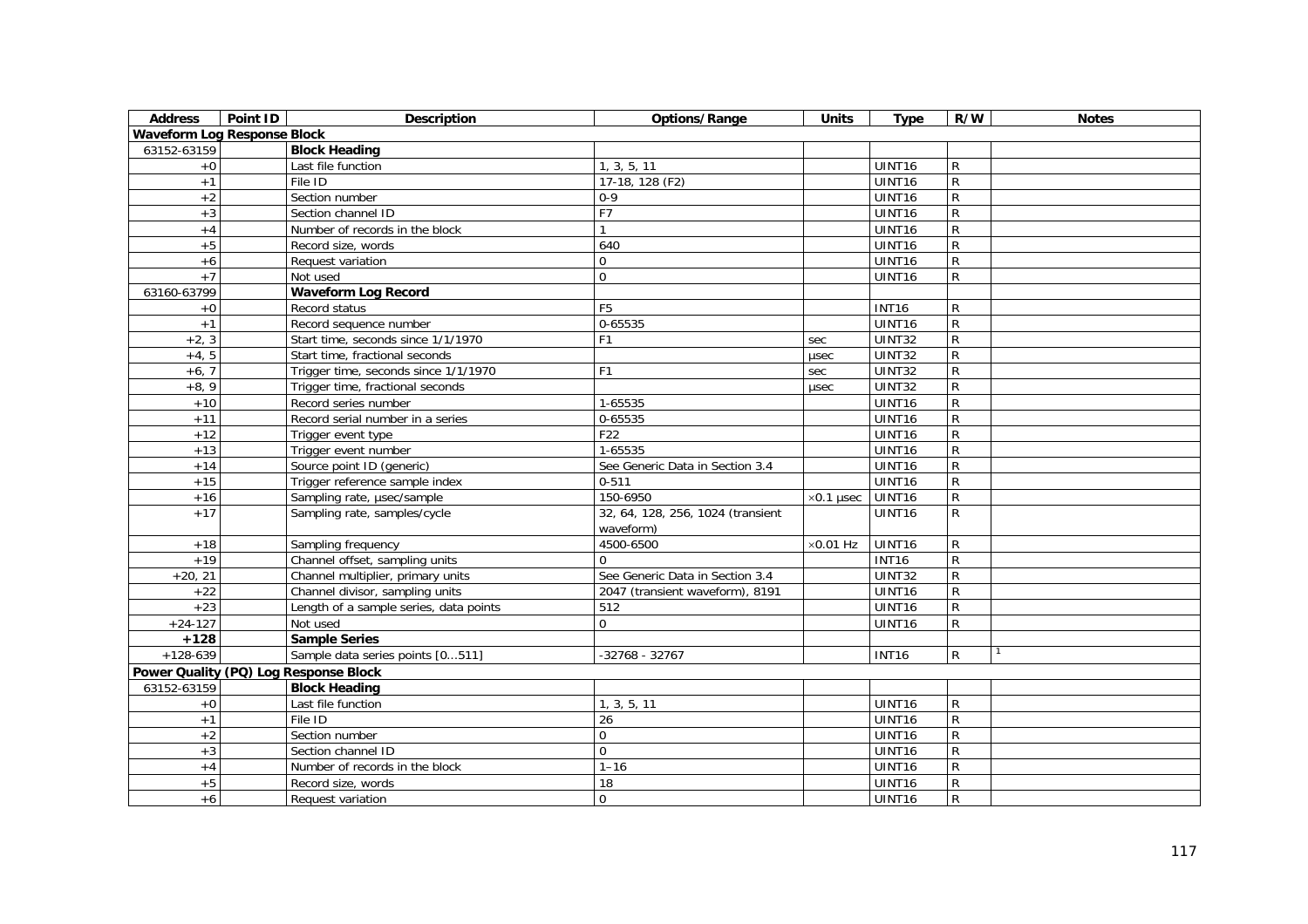| <b>Address</b>                  | Point ID | Description                             | Options/Range                   | <b>Units</b>   | <b>Type</b>        | R/W            | <b>Notes</b> |
|---------------------------------|----------|-----------------------------------------|---------------------------------|----------------|--------------------|----------------|--------------|
| $+7$                            |          | Not used                                | $\Omega$                        |                | UINT <sub>16</sub> | R              |              |
| 63160-63799                     |          | PQ Log Records                          |                                 |                |                    |                |              |
| $+0$                            |          | Record status                           | F <sub>5</sub>                  |                | <b>INT16</b>       | R              |              |
| $+1$                            |          | Record sequence number                  | $0 - 65535$                     |                | UINT16             | $\mathsf{R}$   |              |
| $+2, 3$                         |          | Start time, seconds since 1/1/1970      | F <sub>1</sub>                  | sec            | UINT32             | $\mathsf{R}$   |              |
| $+4, 5$                         |          | Start time, fractional seconds in usec  |                                 | usec           | UINT32             | $\mathsf{R}$   |              |
| $+6, 7$                         |          | End time, seconds since 1/1/1970        | F <sub>1</sub>                  | sec            | <b>UINT32</b>      | $\mathsf{R}$   |              |
| $+8, 9$                         |          | End time, fractional seconds in usec    |                                 | usec           | UINT32             | ${\sf R}$      |              |
| $+10$                           |          | PQ event type                           | F <sub>22</sub>                 |                | UINT <sub>16</sub> | $\mathsf{R}$   |              |
| $+11$                           |          | PQ event number                         | $\overline{1-65535}$            |                | UINT16             | R              |              |
| $+12$                           |          | Point ID (generic)                      | See Generic Data in Section 3.4 |                | UINT16             | $\mathsf{R}$   |              |
| $+13$                           |          | Not used                                | $\Omega$                        |                | UINT16             | R              |              |
| $+14, 15$                       |          | Value reference (base), primary units   | See Generic Data in Section 3.4 |                | <b>INT32</b>       | $\mathsf{R}$   |              |
| $+16, 17$                       |          | Value magnitude, primary units          | See Generic Data in Section 3.4 |                | <b>INT32</b>       | R              |              |
| 63160-63179                     |          | Record #1                               |                                 |                |                    |                |              |
|                                 |          |                                         |                                 |                |                    |                |              |
| 63430-63447                     |          | Record #16                              |                                 |                |                    |                |              |
| <b>Fault Log Response Block</b> |          |                                         |                                 |                |                    |                |              |
| 63152-63159                     |          | <b>Block Heading</b>                    |                                 |                |                    |                |              |
| $+0$                            |          | Last file function                      | 1, 3, 5, 11                     |                | UINT <sub>16</sub> | R              |              |
| $+1$                            |          | File ID                                 | 27                              |                | UINT <sub>16</sub> | $\mathsf{R}$   |              |
| $+2$                            |          | Section number                          | $\Omega$                        |                | UINT16             | R.             |              |
| $+3$                            |          | Section channel ID                      | $\Omega$                        |                | UINT16             | R              |              |
| $+4$                            |          | Number of records in the block          | $1 - 32$                        |                | UINT16             | R              |              |
| $+5$                            |          | Record size, words                      | 22                              |                | UINT16             | $\mathsf{R}$   |              |
| $+6$                            |          | Request variation                       | $\mathbf 0$                     |                | UINT16             | $\mathsf{R}$   |              |
| $+7$                            |          | Not used                                | $\Omega$                        |                | UINT16             | $\mathsf{R}$   |              |
| 63160-64183                     |          | <b>Fault Log Records</b>                |                                 |                |                    |                |              |
| $+0$                            |          | Record status                           | F <sub>5</sub>                  |                | <b>INT16</b>       | R              |              |
| $+1$                            |          | Record sequence number                  | 0-65535                         |                | UINT16             | ${\sf R}$      |              |
| $+2, 3$                         |          | Start time, seconds since 1/1/1970      | F <sub>1</sub>                  | sec            | UINT32             | ${\sf R}$      |              |
| $+4, 5$                         |          | Start time, fractional seconds in usec  |                                 | usec           | UINT32             | R              |              |
| $+6, 7$                         |          | End time, seconds since 1/1/1970        | F <sub>1</sub>                  | sec            | <b>UINT32</b>      | R              |              |
| $+8, 9$                         |          | End time, fractional seconds in usec    |                                 | usec           | <b>UINT32</b>      | ${\sf R}$      |              |
| $+10$                           |          | Fault event type                        | F22                             |                | UINT16             | ${\sf R}$      |              |
| $+11$                           |          | Fault event number                      | 1-65535                         |                | UINT <sub>16</sub> | R.             |              |
| $+12$                           |          | Current phase point ID (generic)        | 0-65535                         |                | UINT16             | $\mathsf{R}$   |              |
| $+13$                           |          | Volts phase point ID (generic)          | 0-65535                         |                | UINT16             | R              |              |
| $+14, 15$                       |          | Current reference (base), primary units | See Generic Data in Section 3.4 | U <sub>4</sub> | <b>INT32</b>       | $\overline{R}$ |              |
| $+16, 17$                       |          | Current magnitude, primary units        | See Generic Data in Section 3.4 | U <sub>4</sub> | <b>INT32</b>       | R.             |              |
| $+18, 19$                       |          | Volts reference (base), primary units   | See Generic Data in Section 3.4 | U1             | <b>INT32</b>       | R              |              |
| $+20, 21$                       |          | Volts magnitude, primary units          | See Generic Data in Section 3.4 | U1             | <b>INT32</b>       | $\mathsf{R}$   |              |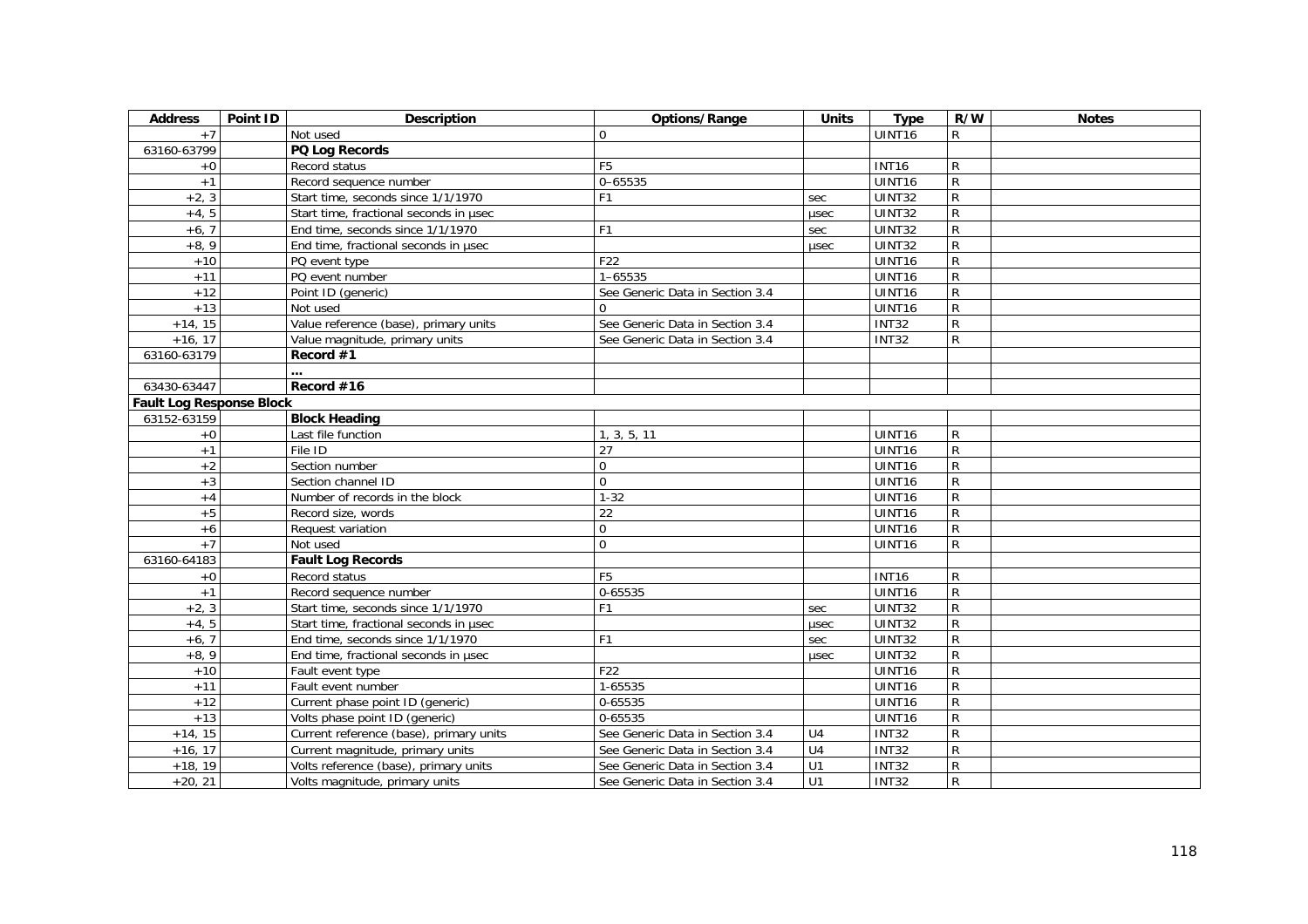| <b>Address</b> | Point ID | <b>Description</b> | Options/Range | Units | Type | R/W | <b>Notes</b> |
|----------------|----------|--------------------|---------------|-------|------|-----|--------------|
| 63160-63191    |          | Record $#1$        |               |       |      |     |              |
|                |          | $\cdots$           |               |       |      |     |              |
| 64152-64183    |          | Record $#32$       |               |       |      |     |              |

 $1$  To restore the original sampled data in the channel units (e.g., Volts, Amps), the following conversion should be applied:

Sampled Data [primary units] = (Data Sample – Channel Offset) × Channel Multiplier<br>Channel Divisor

#### **NOTES:**

1. If a file is read through a TCP connection, your assignments for the transfer will be effective only within the current connection socket. Since the device cannot guarantee that your next connection will be made through the same socket, you should not make any assumptions regarding the present block settings. When you open a new connection, always check the file status and pointers before reading file records.

2. When the 4LN3 or 3LN3 wiring mode is selected, the voltages will be line-to-neutral; for any other wiring mode, they will be line-to-line.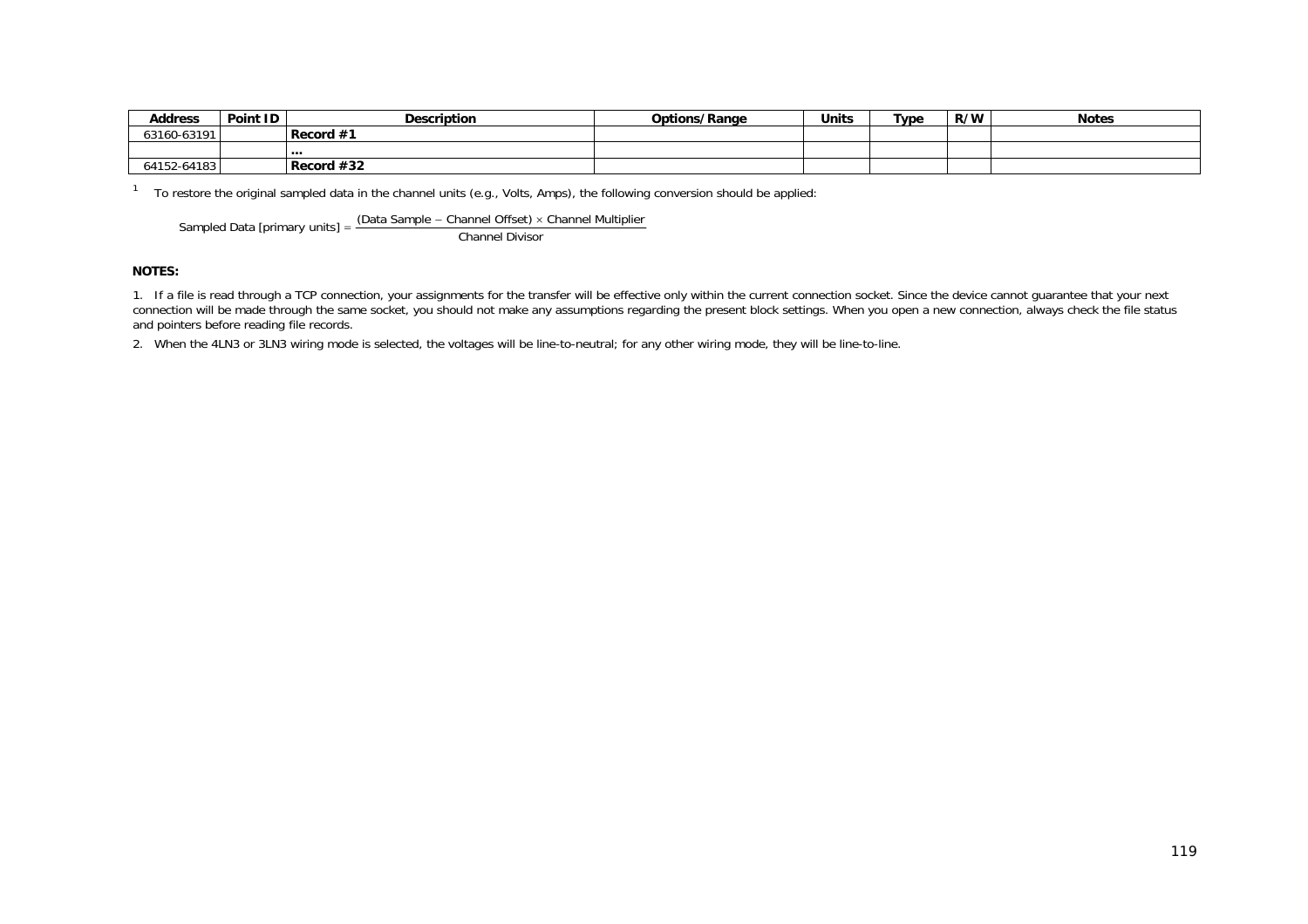# 3.11 EN 50160 Compliance Statistics Data Log

| <b>File</b>    | Record    | <b>Point Label</b> | Point  | Description                                            | Range $2$ | Units $2$ | <b>Type</b>   | <b>Notes</b> |
|----------------|-----------|--------------------|--------|--------------------------------------------------------|-----------|-----------|---------------|--------------|
| <b>Section</b> | Field No. |                    | ID     |                                                        |           |           |               |              |
| 0              |           |                    |        | <b>Power Frequency</b>                                 |           |           |               |              |
|                |           | 1 Nnv              | 0x5A00 | Number of non-valid 10-sec intervals                   |           |           | UINT32        |              |
|                |           | 2N                 | 0x5A01 | Number of valid 10-sec intervals                       |           |           | <b>UINT32</b> |              |
|                |           | 3 N1               |        | 0x5A02 Number of incidents $\pm 1\%$ , N1              |           |           | <b>UINT32</b> |              |
|                |           | 4 N <sub>2</sub>   |        | $0x5A03$ Number of incidents $+4\%$ /-6%, N2           |           |           | <b>UINT32</b> |              |
|                |           | 5 N1/N, %          |        | 0x5A04   EN50160 compliance ratio, N1/N                |           | 0.01%     | <b>UINT32</b> |              |
|                |           | $6$ N2/N, %        |        | 0x5A05   EN50160 compliance ratio, N2/N                |           | 0.01%     | <b>UINT32</b> |              |
|                |           | 7 Freq Min         |        | 0x5A06 Minimum frequency                               |           | $0.01$ Hz | UINT32        |              |
|                |           | 8 Freq Max         |        | 0x5A07 Maximum frequency                               |           | $0.01$ Hz | UINT32        |              |
| $\mathbf{1}$   |           |                    |        | <b>Supply Voltage Variations</b>                       |           |           |               |              |
|                |           | 1 Nnv              |        | 0x5A80 Number of non-valid 10-min intervals            |           |           | UINT32        |              |
|                |           | 2 N                | 0x5A81 | Number of valid 10-min intervals                       |           |           | UINT32        |              |
|                |           | $3$ $N1$           |        | 0x5A82 Number of polyphase incidents $\pm 10\%$ , N1   |           |           | <b>UINT32</b> |              |
|                |           | 4 N2               |        | 0x5A83 Number of polyphase incidents +10/-15%, N2      |           |           | <b>UINT32</b> |              |
|                |           | 5 N1/N, %          |        | 0x5A84   EN50160 compliance ratio, N1/N                |           | 0.01%     | <b>UINT32</b> |              |
|                |           | 6 N2/N, %          |        | 0x5A85   EN50160 compliance ratio, N2/N                |           | 0.01%     | UINT32        |              |
|                |           | 7 V1 N1            |        | 0x5A86 Number of incidents ±10% on phase V1            |           |           | <b>UINT32</b> |              |
|                |           | 8 V1 Min           |        | 0x5A87 Minimum voltage on phase V1                     |           | U1        | <b>UINT32</b> |              |
|                |           | 9 V1 Max           |        | 0x5A88 Maximum voltage on phase V1                     |           | U1        | <b>UINT32</b> |              |
|                |           | 10 V2 N1           |        | $Ox5A89$ Number of incidents $\pm 10\%$ on phase V2    |           |           | <b>UINT32</b> |              |
|                |           | 11 V2 Min          |        | 0x5A8A Minimum voltage on phase V2                     |           | U1        | <b>UINT32</b> |              |
|                |           | 12 V2 Max          |        | 0x5A8B   Maximum voltage on phase V2                   |           | U1        | <b>UINT32</b> |              |
|                |           | 13 V3 N1           |        | $0x5A8C$ Number of incidents $\pm 10\%$ on phase V3    |           |           | <b>UINT32</b> |              |
|                |           | 14 V3 Min          |        | 0x5A8D Minimum voltage on phase V3                     |           | U1        | <b>UINT32</b> |              |
|                |           | 15 V3 Max          |        | 0x5A8E   Maximum voltage on phase V3                   |           | U1        | UINT32        |              |
| 2              |           |                    |        | <b>Rapid Voltage Changes</b>                           |           |           |               |              |
|                |           | 1 N1               |        | 0x5B00 Number of polyphase incidents                   |           |           | <b>UINT32</b> |              |
|                |           | 2 V1 N1            | 0x5B01 | Number of incidents on phase V1                        |           |           | <b>UINT32</b> |              |
|                |           | 3 V1 dV%           |        | 0x5B02   Maximum voltage variation on phase V1, dV/Un% |           | 0.01%     | UINT32        |              |
|                |           | <b>V2 N1</b>       |        | 0x5B03 Number of incidents on phase V2                 |           |           | <b>UINT32</b> |              |
|                |           | 5 V2 dV%           | 0x5B04 | Maximum voltage variation on phase V2, dV/Un%          |           | 0.01%     | <b>UINT32</b> |              |
|                |           | 6 V3 N1            | 0x5B05 | Number of incidents on phase V3                        |           |           | UINT32        |              |
|                |           | 7 V3 dV%           |        | 0x5B06 Maximum voltage variation on phase V3, dV/Un%   |           | 0.01%     | UINT32        |              |
| 3              |           |                    |        | <b>Flicker</b>                                         |           |           |               |              |
|                |           | 1 Nnv              | 0x5B80 | Number of non-valid 2-hour intervals                   |           |           | <b>UINT32</b> |              |
|                |           | 2 N                | 0x5B81 | Number of valid 2-hour intervals                       |           |           | UINT32        |              |
|                |           | $3$ N <sub>1</sub> |        | $0x5B82$ Number of polyphase incidents PIt >1, N1      |           |           | <b>UINT32</b> |              |
|                |           | 4 N1/N, %          |        | 0x5B83   EN50160 compliance ratio, N1/N                |           | 0.01%     | UINT32        |              |
|                |           | 5 V1 N1            |        | $0x5B84$ Number of incidents PIt > 1 on phase V1       |           |           | UINT32        |              |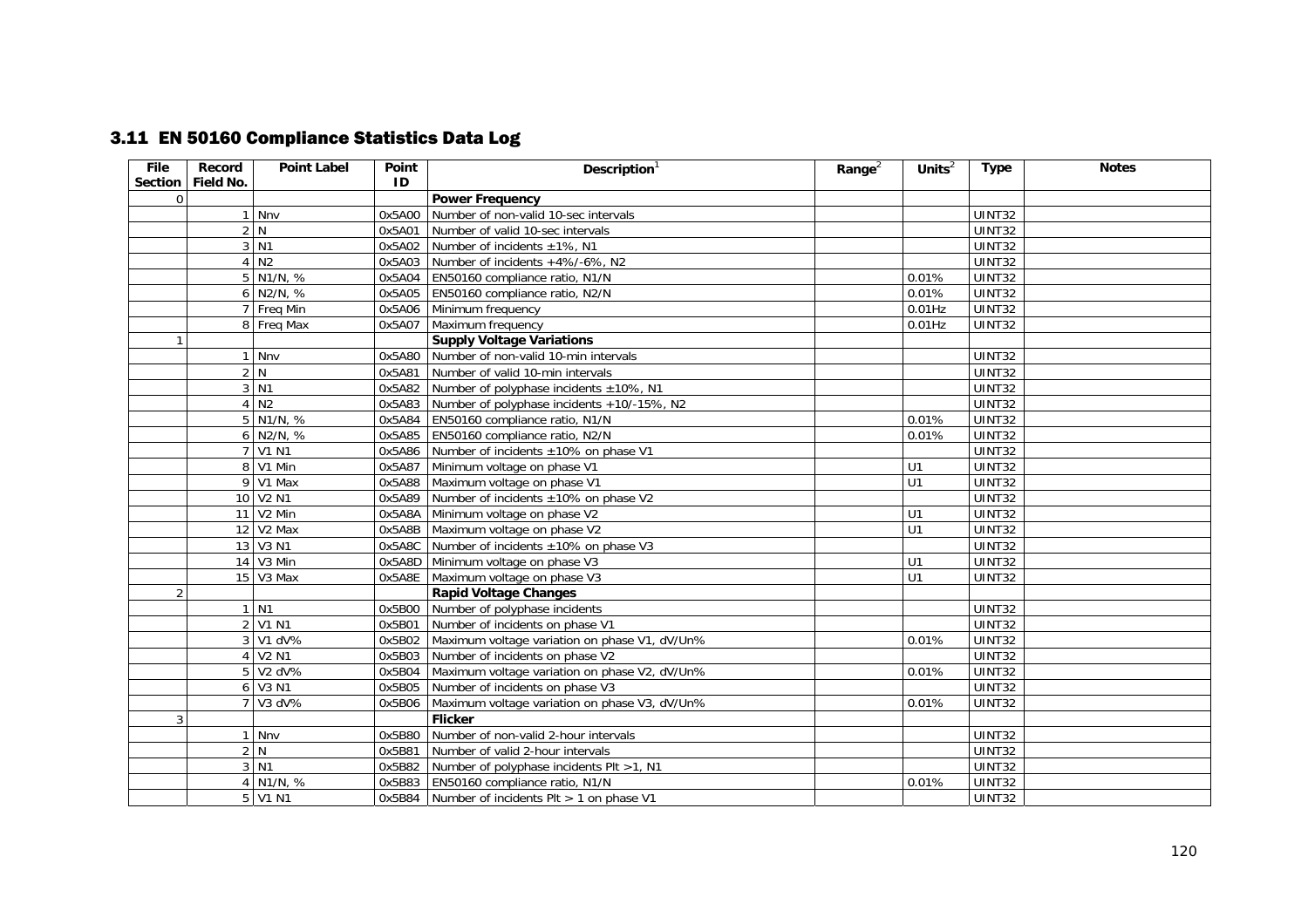| <b>File</b><br><b>Section</b> | Record<br>Field No. | <b>Point Label</b> | Point<br>ID | Description $1$                                  | Range $2$ | Units $2$ | <b>Type</b>         | <b>Notes</b> |
|-------------------------------|---------------------|--------------------|-------------|--------------------------------------------------|-----------|-----------|---------------------|--------------|
|                               |                     | 6 V1 Plt Max       | 0x5B85      | Maximum Plt on phase V1                          |           | 0.01      | UINT32              |              |
|                               |                     | 7 V2 N1            | 0x5B86      | Number of incidents Plt > 1 on phase V2          |           |           | UINT32              |              |
|                               |                     | 8 V2 Plt Max       | 0x5B87      | Maximum Plt on phase V2                          |           | 0.01      | <b>UINT32</b>       |              |
|                               |                     | 9 V3 N1            | 0x5B88      | Number of incidents Plt > 1 on phase V3          |           |           | <b>UINT32</b>       |              |
|                               |                     | 10 V3 Plt Max      | 0x5B89      | Maximum Plt on phase V3                          |           | 0.01      | UINT32              |              |
| $\overline{4}$                |                     |                    |             | Voltage Dips (indicative statistics)             |           |           |                     |              |
|                               |                     | 1 N11 90%/100ms    | 0x5C00      | Number of polyphase incidents u<90%/t<100ms      |           |           | <b>UINT32</b>       |              |
|                               |                     | 2 N12 85%/100ms    | 0x5C01      | Number of polyphase incidents u<85%/t<100ms      |           |           | UINT32              |              |
|                               |                     | 3 N13 70%/100ms    | 0x5C02      | Number of polyphase incidents u<70%/t<100ms      |           |           | UINT32              |              |
|                               |                     | 4 N14 40%/100ms    | 0x5C03      | Number of polyphase incidents u<40%/t<100ms      |           |           | UINT32              |              |
|                               |                     | 5 N11 90%/500ms    | 0x5C04      | Number of polyphase incidents u<90%/t<500ms      |           |           | <b>UINT32</b>       |              |
|                               |                     | 6 N12 85%/500ms    | 0x5C05      | Number of polyphase incidents u<85%/t<500ms      |           |           | <b>UINT32</b>       |              |
|                               |                     | 7 N13 70%/500ms    | 0x5C06      | Number of polyphase incidents u<70%/t<500ms      |           |           | <b>UINT32</b>       |              |
|                               |                     | 8 N14 40%/500ms    | 0x5C07      | Number of polyphase incidents u<40%/t<500ms      |           |           | <b>UINT32</b>       |              |
|                               |                     | 9 N11 90%/1s       | 0x5C08      | Number of polyphase incidents u<90%/t<1s         |           |           | UINT32              |              |
|                               |                     | 10 N12 85%/1s      | 0x5C09      | Number of polyphase incidents $u < 85\%$ /t<1s   |           |           | <b>UINT32</b>       |              |
|                               |                     | 11 N13 70%/1s      | 0x5C0A      | Number of polyphase incidents u<70%/t<1s         |           |           | <b>UINT32</b>       |              |
|                               |                     | 12 N14 40%/1s      | 0x5C0B      | Number of polyphase incidents u<40%/t<1s         |           |           | UINT32              |              |
|                               |                     | 13 N11 90%/3s      | 0x5C0C      | Number of polyphase incidents u<90%/t<3s         |           |           | <b>UINT32</b>       |              |
|                               |                     | 14 N12 85%/3s      | 0x5C0D      | Number of polyphase incidents u<85%/t<3s         |           |           | UINT32              |              |
|                               |                     | 15 N13 70%/3s      | 0x5C0E      | Number of polyphase incidents u<70%/t<3s         |           |           | $\overline{UINT32}$ |              |
|                               |                     | 16 N14 40%/3s      | 0x5C0F      | Number of polyphase incidents u<40%/t<3s         |           |           | <b>UINT32</b>       |              |
|                               |                     | 17 N11 90%/20s     | 0x5C10      | Number of polyphase incidents u<90%/t<20s        |           |           | <b>UINT32</b>       |              |
|                               |                     | 18 N12 85%/20s     | 0x5C11      | Number of polyphase incidents u<85%/t<20s        |           |           | $\overline{UINT32}$ |              |
|                               |                     | 19 N13 70%/20s     | 0x5C12      | Number of polyphase incidents u<70%/t<20s        |           |           | UINT32              |              |
|                               |                     | 20 N14 40%/20s     | 0x5C13      | Number of polyphase incidents u<40%/t<20s        |           |           | UINT32              |              |
|                               |                     | 21 N11 90%/60s     | 0x5C14      | Number of polyphase incidents u<90%/t<60s        |           |           | <b>UINT32</b>       |              |
|                               |                     | 22 N12 85%/60s     | 0x5C15      | Number of polyphase incidents u<85%/t<60s        |           |           | UINT32              |              |
|                               |                     | 23 N13 70%/60s     |             | 0x5C16 Number of polyphase incidents u<70%/t<60s |           |           | <b>UINT32</b>       |              |
|                               |                     | 24 N14 40%/60s     | 0x5C17      | Number of polyphase incidents u<40%/t<60s        |           |           | <b>UINT32</b>       |              |
|                               |                     | 25 N11 90%/180s    | 0x5C18      | Number of polyphase incidents u<90%/t<180s       |           |           | UINT32              |              |
|                               |                     | 26 N12 85%/180s    | 0x5C19      | Number of polyphase incidents u<85%/t<180s       |           |           | UINT32              |              |
|                               |                     | 27 N13 70%/180s    | 0x5C1A      | Number of polyphase incidents u<70%/t<180s       |           |           | <b>UINT32</b>       |              |
|                               |                     | 28 N14 40%/180s    | 0x5C1B      | Number of polyphase incidents u<40%/t<180s       |           |           | UINT32              |              |
|                               |                     | 29 V1 N1           | 0x5C1C      | Total number of incidents on phase V1            |           |           | <b>UINT32</b>       |              |
|                               |                     | 30 V1 Min          |             | 0x5C1D Minimum residual voltage on phase V1      |           | U1        | <b>UINT32</b>       |              |
|                               |                     | 31 V2 N1           |             | 0x5C1E   Total number of incidents on phase V2   |           |           | UINT32              |              |
|                               |                     | 32 V2 Min          | 0x5C1F      | Minimum residual voltage on phase V2             |           | U1        | <b>UINT32</b>       |              |
|                               |                     | 33 V3 N1           | 0x5C20      | Total number of incidents on phase V3            |           |           | <b>UINT32</b>       |              |
|                               |                     | 34 V3 Min          | 0x5C21      | Minimum residual voltage on phase V3             |           | U1        | UINT32              |              |
| 5                             |                     |                    |             | Voltage Interruptions (indicative statistics)    |           |           |                     |              |
|                               |                     | 1 N1 1s            |             | $0x5D00$ Number of polyphase incidents <1s       |           |           | <b>UINT32</b>       |              |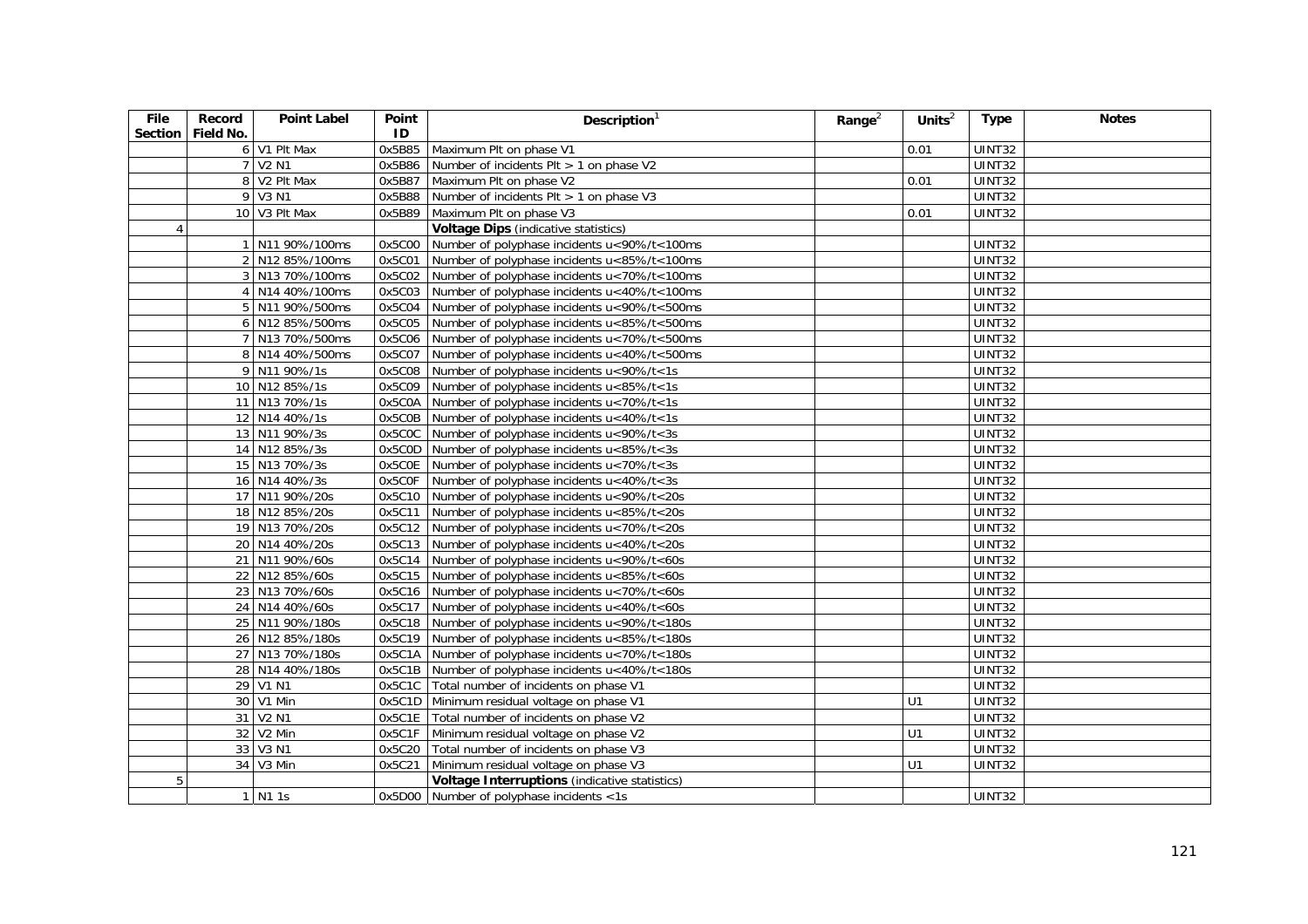| <b>File</b><br><b>Section</b> | Record<br>Field No. | <b>Point Label</b> | Point<br>ID | Description $1$                                              | Range $2$ | Units $^2$ | <b>Type</b>   | <b>Notes</b> |
|-------------------------------|---------------------|--------------------|-------------|--------------------------------------------------------------|-----------|------------|---------------|--------------|
|                               |                     | 2 N2 180s          | 0x5D01      | Number of polyphase incidents <180s                          |           |            | UINT32        |              |
|                               |                     | $3$ N3 > 180s      | 0x5D02      | Number of polyphase incidents >180s                          |           |            | <b>UINT32</b> |              |
|                               |                     | 4 V1 Min           |             | 0x5D03 Minimum residual voltage on phase V1                  |           | U1         | UINT32        |              |
|                               |                     | 5 V2 Min           |             | 0x5D04 Minimum residual voltage on phase V2                  |           | U1         | UINT32        |              |
|                               |                     | 6 V3 Min           | 0x5D05      | Minimum residual voltage on phase V3                         |           | U1         | UINT32        |              |
| 6                             |                     |                    |             | Temporary Overvoltages (indicative statistics)               |           |            |               |              |
|                               |                     | 1 N11 110%/1s      | 0x5D80      | Number of polyphase incidents u>110%/t<1s                    |           |            | UINT32        |              |
|                               |                     | 2 N12 120%/1s      | 0x5D81      | Number of polyphase incidents u>120%/t<1s                    |           |            | UINT32        |              |
|                               |                     | 3 N13 140%/1s      |             | 0x5D82 Number of polyphase incidents u>140%/t<1s             |           |            | <b>UINT32</b> |              |
|                               |                     | 4 N14 160%/1s      |             | 0x5D83 Number of polyphase incidents u>160%/t<1s             |           |            | UINT32        |              |
|                               |                     | 5 N15 200%/1s      | 0x5D84      | Number of polyphase incidents u>200%/t<1s                    |           |            | UINT32        |              |
|                               |                     | 6 N21 110%/60s     | 0x5D85      | Number of polyphase incidents u>110%/t<60s                   |           |            | UINT32        |              |
|                               |                     | 7 N22 120%/60s     |             | 0x5D86 Number of polyphase incidents u>120%/t<60s            |           |            | <b>UINT32</b> |              |
|                               |                     | 8 N23 140%/60s     | 0x5D87      | Number of polyphase incidents u>140%/t<60s                   |           |            | UINT32        |              |
|                               |                     | 9 N24 160%/60s     | 0x5D88      | Number of polyphase incidents u>160%/t<60s                   |           |            | UINT32        |              |
|                               |                     | 10 N25 200%/60s    |             | 0x5D89 Number of polyphase incidents u>200%/t<60s            |           |            | UINT32        |              |
|                               |                     | 11 N31 110%/>60s   |             | 0x5D8A Number of polyphase incidents u>110%/t>60s            |           |            | UINT32        |              |
|                               |                     | 12 N32 120%/>60s   |             | 0x5D8B Number of polyphase incidents u>120%/t>60s            |           |            | UINT32        |              |
|                               |                     | 13 N33 140%/>60s   |             | 0x5D8C Number of polyphase incidents u>140%/t>60s            |           |            | <b>UINT32</b> |              |
|                               |                     | 14 N34 160%/>60s   |             | 0x5D8D Number of polyphase incidents u>160%/t>60s            |           |            | <b>UINT32</b> |              |
|                               |                     | 15 N35 200%/>60s   |             | 0x5D8E Number of polyphase incidents u>200%/t>60s            |           |            | UINT32        |              |
|                               |                     | 16 V1 N1           | 0x5D8F      | Total number of incidents on phase V1                        |           |            | UINT32        |              |
|                               |                     | 17 V1 Max          | 0x5D90      | Maximum voltage magnitude on phase V1                        |           | U1         | UINT32        |              |
|                               |                     | 18 V2 N1           | 0x5D91      | Total number of incidents on phase V2                        |           |            | UINT32        |              |
|                               |                     | 19 V2 Max          | 0x5D92      | Maximum voltage magnitude on phase V2                        |           | U1         | UINT32        |              |
|                               |                     | 20 V3 N1           |             | 0x5D93   Total number of incidents on phase V3               |           |            | <b>UINT32</b> |              |
|                               |                     | 21 V3 Max          | 0x5D94      | Maximum voltage magnitude on phase V3                        |           | U1         | UINT32        |              |
| 7                             |                     |                    |             | Transient Overvoltages (peak voltage, indicative statistics) |           |            |               |              |
|                               |                     | 1 N1 120%          | 0x5E00      | Number of polyphase incidents u>120%                         |           |            | UINT32        |              |
|                               |                     | 2 N2 150%          | 0x5E01      | Number of polyphase incidents u>150%                         |           |            | UINT32        |              |
|                               |                     | 3 N3 200%          | 0x5E02      | Number of polyphase incidents u>200%                         |           |            | UINT32        |              |
|                               |                     | 4 N4 250%          | 0x5E03      | Number of polyphase incidents u>250%                         |           |            | UINT32        |              |
|                               |                     | 5 N5 300%          | 0x5E04      | Number of polyphase incidents u>300%                         |           |            | UINT32        |              |
|                               |                     | 6 V1 N1 120%       | 0x5E05      | Number of incidents u>120% on phase V1                       |           |            | UINT32        |              |
|                               |                     | 7 V1 N2 150%       | 0x5E06      | Number of incidents u>150% on phase V1                       |           |            | UINT32        |              |
|                               |                     | 8 V1 N3 200%       | 0x5E07      | Number of incidents u>200% on phase V1                       |           |            | UINT32        |              |
|                               |                     | 9 V1 N4 250%       | 0x5E08      | Number of incidents u>250% on phase V1                       |           |            | UINT32        |              |
|                               |                     | 10 V1 N5 300%      | 0x5E09      | Number of incidents u>300% on phase V1                       |           |            | UINT32        |              |
|                               |                     | 11 V2 N1 120%      | 0x5E0A      | Number of incidents u>120% on phase V2                       |           |            | <b>UINT32</b> |              |
|                               |                     | 12 V2 N2 150%      | 0x5E0B      | Number of incidents u>150% on phase V2                       |           |            | UINT32        |              |
|                               |                     | 13 V2 N3 200%      | 0x5E0C      | Number of incidents u>200% on phase V2                       |           |            | UINT32        |              |
|                               |                     | 14 V2 N4 250%      |             | 0x5E0D Number of incidents u>250% on phase V2                |           |            | UINT32        |              |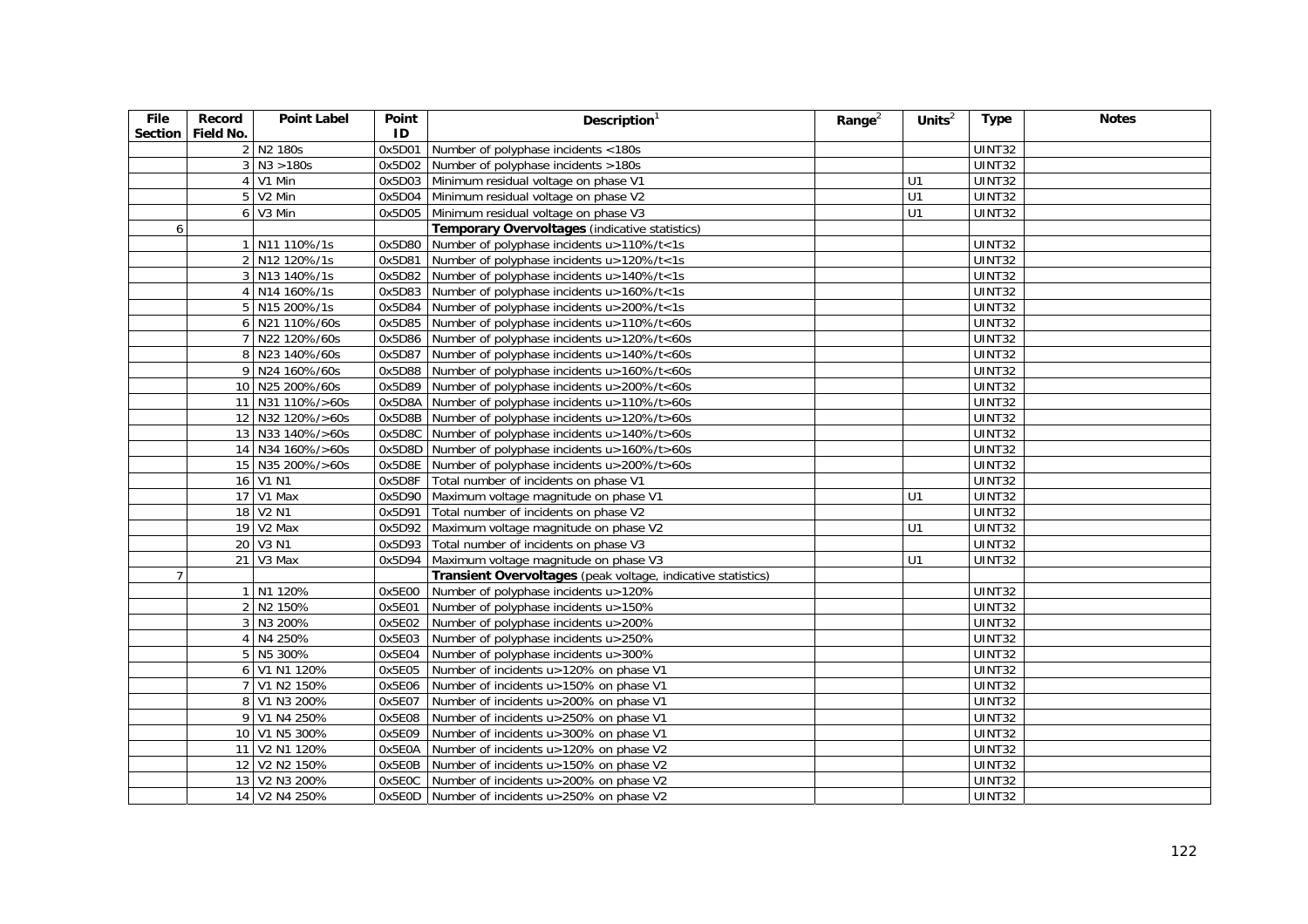| <b>File</b><br>Section | Record<br>Field No. | <b>Point Label</b>       | Point<br>ID | Description $1$                                                   | Range <sup>2</sup> | Units $^2$ | <b>Type</b>   | <b>Notes</b> |
|------------------------|---------------------|--------------------------|-------------|-------------------------------------------------------------------|--------------------|------------|---------------|--------------|
|                        |                     | 15 V2 N5 300%            | 0x5E0E      | Number of incidents u>300% on phase V2                            |                    |            | UINT32        |              |
|                        |                     | 16 V3 N1 120%            | 0x5E0F      | Number of incidents u>120% on phase V3                            |                    |            | UINT32        |              |
|                        |                     | 17 V3 N2 150%            | 0x5E10      | Number of incidents u>150% on phase V3                            |                    |            | <b>UINT32</b> |              |
|                        |                     | 18 V3 N3 200%            | 0x5E11      | Number of incidents u>200% on phase V3                            |                    |            | <b>UINT32</b> |              |
|                        |                     | 19 V3 N4 250%            | 0x5E12      | Number of incidents u>250% on phase V3                            |                    |            | UINT32        |              |
|                        |                     | 20 V3 N5 300%            |             | 0x5E13 Number of incidents u>300% on phase V3                     |                    |            | <b>UINT32</b> |              |
|                        |                     | 21 V1 Peak Max           | 0x5E14      | Maximum peak voltage on phase V1                                  |                    | U1         | UINT32        |              |
|                        |                     | 22 V2 Peak Max           | 0x5E15      | Maximum peak voltage on phase V2                                  |                    | U1         | UINT32        |              |
|                        |                     | 23 V3 Peak Max           |             | 0x5E16   Maximum peak voltage on phase V3                         |                    | U1         | UINT32        |              |
| $\overline{7}$         |                     |                          |             | Transient Overvoltages (impulsive voltage, indicative statistics) |                    |            |               |              |
|                        |                     | 1 N1 20%                 | 0x6080      | Number of polyphase incidents u>20%                               |                    |            | <b>UINT32</b> |              |
|                        |                     | 2 N2 50%                 | 0x6081      | Number of polyphase incidents u>50%                               |                    |            | UINT32        |              |
|                        |                     | 3 N3 100%                | 0x6082      | Number of polyphase incidents u>100%                              |                    |            | UINT32        |              |
|                        |                     | 4 N4 150%                | 0x6083      | Number of polyphase incidents u>150%                              |                    |            | UINT32        |              |
|                        |                     | 5 N5 200%                | 0x6084      | Number of polyphase incidents u>200%                              |                    |            | UINT32        |              |
|                        |                     | 6 V1 N1 20%              | 0x6085      | Number of incidents u>20% on phase V1                             |                    |            | <b>UINT32</b> |              |
|                        |                     | 7 V1 N2 50%              | 0x6086      | Number of incidents u>50% on phase V1                             |                    |            | <b>UINT32</b> |              |
|                        |                     | 8 V1 N3 100%             | 0x6087      | Number of incidents u>100% on phase V1                            |                    |            | UINT32        |              |
|                        |                     | 9 V1 N4 150%             | 0x6088      | Number of incidents u>150% on phase V1                            |                    |            | <b>UINT32</b> |              |
|                        |                     | 10 V1 N5 200%            | 0x6089      | Number of incidents u>200% on phase V1                            |                    |            | <b>UINT32</b> |              |
|                        |                     | 11 V2 N1 20%             | 0x608A      | Number of incidents u>20% on phase V2                             |                    |            | UINT32        |              |
|                        |                     | 12 V2 N2 50%             | 0x608B      | Number of incidents u>50% on phase V2                             |                    |            | <b>UINT32</b> |              |
|                        |                     | 13 V2 N3 100%            | 0x608C      | Number of incidents u>100% on phase V2                            |                    |            | <b>UINT32</b> |              |
|                        |                     | 14 V2 N4 150%            | 0x608D      | Number of incidents u>150% on phase V2                            |                    |            | <b>UINT32</b> |              |
|                        |                     | 15 V2 N5 200%            | 0x608E      | Number of incidents u>200% on phase V2                            |                    |            | UINT32        |              |
|                        |                     | 16 V3 N1 20%             | 0x608F      | Number of incidents u>20% on phase V3                             |                    |            | UINT32        |              |
|                        |                     | 17 V3 N2 50%             | 0x6090      | Number of incidents u>50% on phase V3                             |                    |            | UINT32        |              |
|                        |                     | 18 V3 N3 100%            | 0x6091      | Number of incidents u>100% on phase V3                            |                    |            | UINT32        |              |
|                        |                     | 19 V3 N4 150%            | 0x6092      | Number of incidents u>150% on phase V3                            |                    |            | UINT32        |              |
|                        |                     | 20 V3 N5 200%            | 0x6093      | Number of incidents u>200% on phase V3                            |                    |            | <b>UINT32</b> |              |
|                        |                     | 21 V1 imp max            | 0x6094      | Maximum impulsive voltage on phase V1                             |                    | U1         | UINT32        |              |
|                        |                     | 22 V2 imp max            | 0x6095      | Maximum impulsive voltage on phase V2                             |                    | U1         | <b>UINT32</b> |              |
|                        |                     | $23$ V3 imp max          | 0x6096      | Maximum impulsive voltage on phase V3                             |                    | U1         | UINT32        |              |
| 8                      |                     |                          |             | <b>Supply Voltage Unbalance</b>                                   |                    |            |               |              |
|                        |                     | 1 Nnv                    | 0x5E80      | Number of non-valid 10-min intervals                              |                    |            | <b>UINT32</b> |              |
|                        |                     | 2 N                      | 0x5E81      | Number of valid 10-min intervals                                  |                    |            | <b>UINT32</b> |              |
|                        |                     | $3$ N <sub>1</sub>       | 0x5E82      | Number of incidents V Unb > 2%, N1                                |                    |            | <b>UINT32</b> |              |
|                        |                     | $4$ N <sub>1</sub> /N, % | 0x5E83      | EN50160 compliance ratio, N1/N                                    |                    | 0.01%      | <b>UINT32</b> |              |
|                        |                     | 5 V Unb% Max             | 0x5E84      | Maximum voltage unbalance                                         |                    | 0.1%       | UINT32        |              |
| 9                      |                     |                          |             | <b>Harmonic Voltage</b>                                           |                    |            |               |              |
|                        |                     | 1 Nnv                    | 0x5F00      | Number of non-valid 10-min intervals                              |                    |            | UINT32        |              |
|                        |                     | 2 N                      | 0x5F01      | Number of valid 10-min intervals                                  |                    |            | UINT32        |              |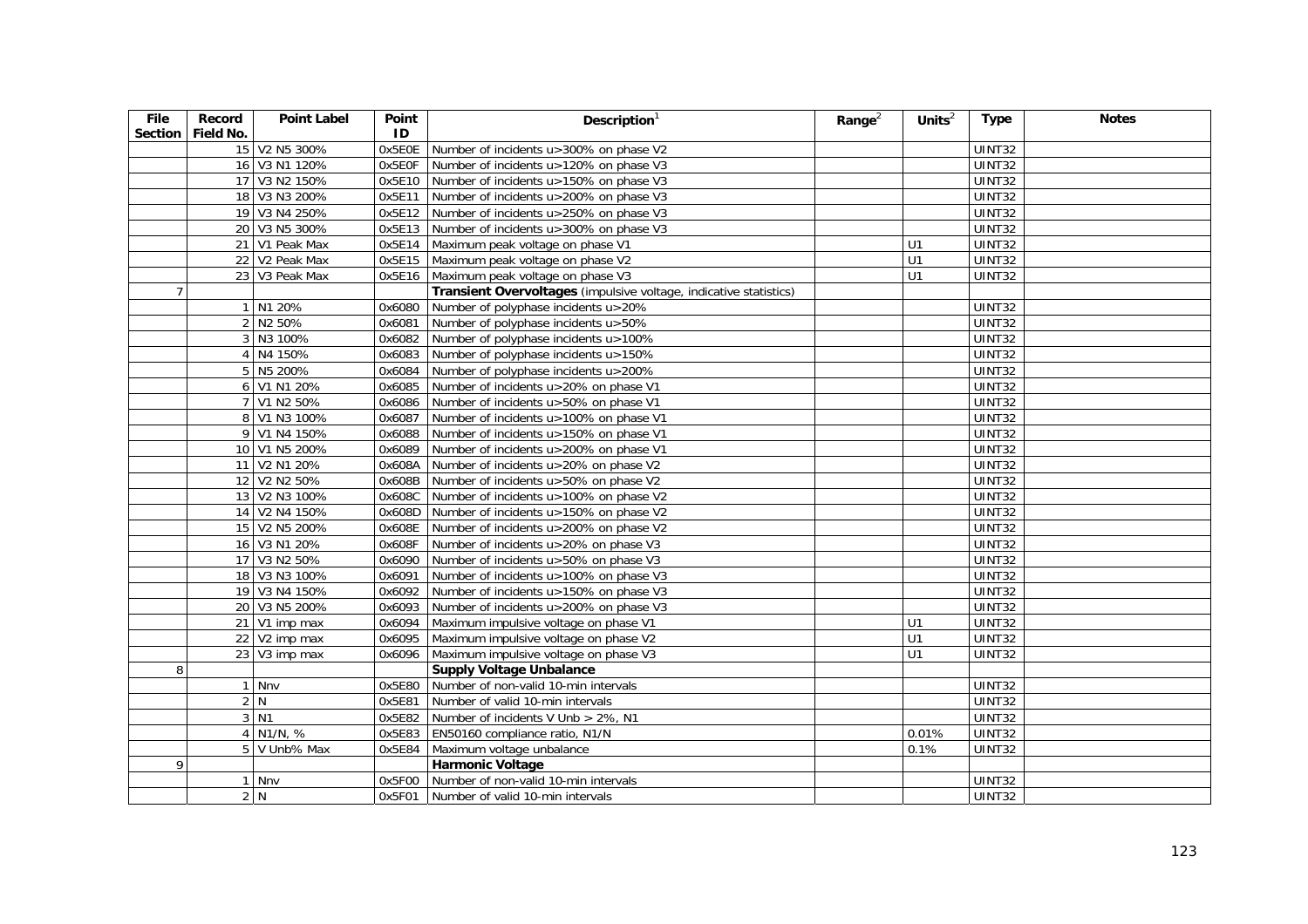| <b>File</b><br><b>Section</b> | Record<br>Field No. | <b>Point Label</b> | Point<br>ID | Description $1$                                           | Range $^2$ | Units $2$ | <b>Type</b>   | <b>Notes</b> |
|-------------------------------|---------------------|--------------------|-------------|-----------------------------------------------------------|------------|-----------|---------------|--------------|
|                               |                     | 3 N1               | 0x5F02      | Number of polyphase harmonic voltage incidents, N1        |            |           | UINT32        |              |
|                               |                     | 4 N2               | 0x5F03      | Number of polyphase voltage THD incidents, N2             |            |           | UINT32        |              |
|                               |                     | $5$ N1/N, %        | 0x5F04      | EN50160 harmonic voltage compliance ratio, N1/N           |            | 0.01%     | <b>UINT32</b> |              |
|                               |                     | $6$ N2/N, %        | 0x5F05      | EN50160 voltage THD compliance ratio, N2/N                |            | 0.01%     | UINT32        |              |
|                               |                     | 7 V1 N1            | 0x5F06      | Number of harmonic voltage incidents on phase V1          |            |           | UINT32        |              |
|                               |                     | 8 V1 HD% Max       | 0x5F07      | Worst-case harmonic magnitude on phase V1, %Un            |            | 0.01%     | UINT32        |              |
|                               |                     | $9$ V1 H#          | 0x5F08      | Worst-case harmonic component number on phase V1          | $2 - 50$   |           | UINT32        |              |
|                               |                     | 10 V1 N2           | 0x5F09      | Number of voltage THD incidents on phase V1               |            |           | UINT32        |              |
|                               |                     | 11 V1 THD Max      | 0x5F0A      | Worst-case voltage THD on phase V1                        |            | 0.1%      | <b>UINT32</b> |              |
|                               |                     | 12 V2 N1           | 0x5F0B      | Number of harmonic voltage incidents on phase V2          |            |           | UINT32        |              |
|                               |                     | 13 V2 HD% Max      | 0x5F0C      | Worst-case harmonic magnitude on phase V2, %Un            |            | 0.01%     | UINT32        |              |
|                               |                     | 14 V2 H#           | 0x5F0D      | Worst-case harmonic component number on phase V2          | $2 - 50$   |           | UINT32        |              |
|                               |                     | 15 V2 N2           | 0x5F0E      | Number of voltage THD incidents on phase V2               |            |           | <b>UINT32</b> |              |
|                               |                     | 16 V2 THD Max      | 0x5F0F      | Worst-case voltage THD on phase V2                        |            | 0.1%      | UINT32        |              |
|                               |                     | 17 V3 N1           | 0x5F10      | Number of harmonic voltage incidents on phase V3          |            |           | <b>UINT32</b> |              |
|                               |                     | 18 V3 HD% Max      | 0x5F11      | Worst-case harmonic magnitude on phase V3, %Un            |            | 0.01%     | UINT32        |              |
|                               |                     | 19 V3 H#           | 0x5F12      | Worst-case harmonic component number on phase V3          | $2 - 50$   |           | UINT32        |              |
|                               |                     | 20 V3 N2           | 0x5F13      | Number of voltage THD incidents on phase V3               |            |           | UINT32        |              |
|                               |                     | 21 V3 THD Max      | 0x5F14      | Worst-case voltage THD on phase V3                        |            | 0.1%      | <b>UINT32</b> |              |
| 10                            |                     |                    |             | <b>Interharmonic Voltage</b>                              |            |           |               |              |
|                               |                     | 1 Nnv              | 0x5F80      | Number of non-valid 10-min intervals                      |            |           | <b>UINT32</b> |              |
|                               |                     | 2 N                | 0x5F81      | Number of valid 10-min intervals                          |            |           | UINT32        |              |
|                               |                     | 3 N1               | 0x5F82      | Number of polyphase interharmonic voltage incidents, N1   |            |           | UINT32        |              |
|                               |                     | 4 N2               | 0x5F83      | Number of polyphase interharmonic THD incidents, N2       |            |           | <b>UINT32</b> |              |
|                               |                     | $5$ N1/N, %        | 0x5F84      | EN50160 interharmonic voltage compliance ratio, N1/N      |            | 0.01%     | UINT32        |              |
|                               |                     | $6$ N2/N, %        | 0x5F85      | EN50160 interharmonic voltage THD compliance ratio, N2/N  |            | 0.01%     | UINT32        |              |
|                               |                     | 7 V1 N1            | 0x5F86      | Number of interharmonic voltage incidents on phase V1     |            |           | UINT32        |              |
|                               |                     | 8 V1 HD% Max       | 0x5F87      | Worst-case interharmonic magnitude on phase V1, %Un       |            | 0.01%     | UINT32        |              |
|                               |                     | 9 V1 H#            | 0x5F88      | Worst-case interharmonic component number on phase V1     | $2 - 50$   |           | UINT32        |              |
|                               |                     | 10 V1 N2           | 0x5F89      | Number of interharmonic voltage THD incidents on phase V1 |            |           | <b>UINT32</b> |              |
|                               |                     | 11 V1 THD Max      | 0x5F8A      | Worst-case interharmonic voltage THD on phase V1          |            | 0.1%      | UINT32        |              |
|                               |                     | 12 V2 N1           | 0x5F8B      | Number of interharmonic voltage incidents on phase V2     |            |           | <b>UINT32</b> |              |
|                               |                     | 13 V2 HD% Max      | 0x5F8C      | Worst-case interharmonic magnitude on phase V2, %Un       |            | 0.01%     | <b>UINT32</b> |              |
|                               |                     | 14 V2 H#           | 0x5F8D      | Worst-case interharmonic component number on phase V2     | $2 - 50$   |           | <b>UINT32</b> |              |
|                               |                     | 15 V2 N2           | 0x5F8E      | Number of interharmonic voltage THD incidents on phase V2 |            |           | UINT32        |              |
|                               |                     | 16 V2 THD Max      | 0x5F8F      | Worst-case interharmonic voltage THD on phase V2          |            | 0.1%      | UINT32        |              |
|                               |                     | 17 V3 N1           | 0x5F90      | Number of interharmonic voltage incidents on phase V3     |            |           | UINT32        |              |
|                               |                     | 18 V3 HD% Max      | 0x5F91      | Worst-case interharmonic magnitude on phase V3, %Un       |            | 0.01%     | <b>UINT32</b> |              |
|                               |                     | 19 V3 H#           | 0x5F92      | Worst-case interharmonic component number on phase V3     | $2 - 50$   |           | <b>UINT32</b> |              |
|                               |                     | 20 V3 N2           | 0x5F93      | Number of interharmonic voltage THD incidents on phase V3 |            |           | <b>UINT32</b> |              |
|                               |                     | 21 V3 THD Max      | 0x5F94      | Worst-case interharmonic THD on phase V3                  |            | 0.1%      | UINT32        |              |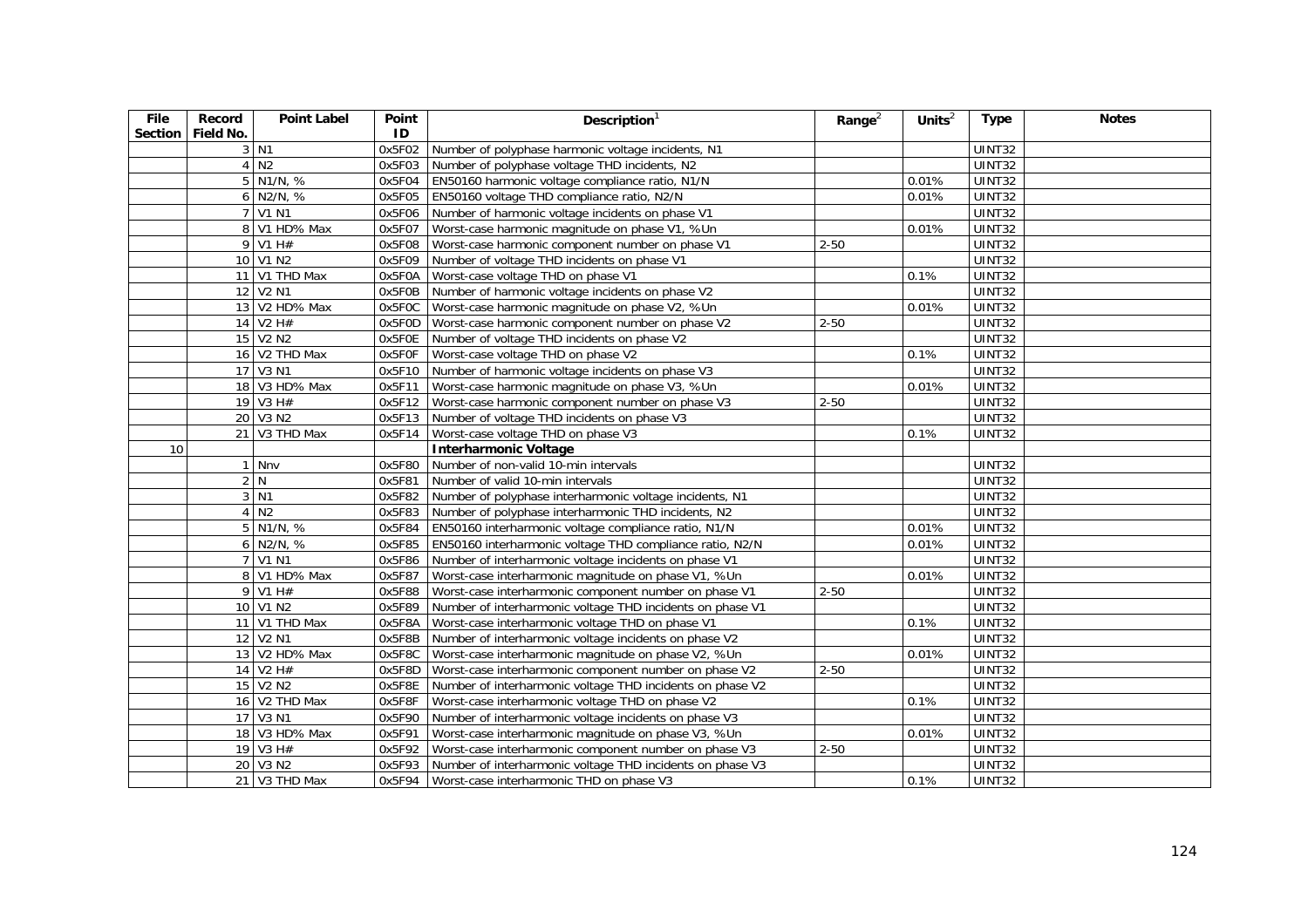| File                 | Record    | <b>Point Label</b> | Point<br>ID | Description $1$                                          | Range <sup><math>\angle</math></sup> | Units $^2$ | <b>Type</b>   | <b>Notes</b> |
|----------------------|-----------|--------------------|-------------|----------------------------------------------------------|--------------------------------------|------------|---------------|--------------|
| <b>Section</b><br>11 | Field No. |                    |             | <b>Mains Signaling Voltage</b>                           |                                      |            |               |              |
|                      |           |                    |             |                                                          |                                      |            | UINT32        |              |
|                      |           | Nnv                | 0x6000      | Number of non-valid 3-sec intervals                      |                                      |            |               |              |
|                      |           | N                  | 0x6001      | Number of valid 3-sec intervals                          |                                      |            | UINT32        |              |
|                      |           | $3$ N <sub>1</sub> | 0x6002      | Number of polyphase incidents, N1                        |                                      |            | <b>UINT32</b> |              |
|                      |           | N1/N, %            | 0x6003      | EN50160 compliance ratio, N1/N                           |                                      | 0.01%      | UINT32        |              |
|                      |           | 5 V1 N1            | 0x6004      | Number of incidents on phase V1                          |                                      |            | UINT32        |              |
|                      |           | 6 V1 Frq1 %Un      | 0x6005      | Maximum 1st signaling voltage magnitude on phase V1, %Un |                                      | 0.01%      | UINT32        |              |
|                      |           | 7 V1 Frq2 %Un      | 0x6006      | Maximum 2nd signaling voltage magnitude on phase V1, %Un |                                      | 0.01%      | UINT32        |              |
|                      |           | 8 V1 Frg3 %Un      | 0x6007      | Maximum 3rd signaling voltage magnitude on phase V1, %Un |                                      | 0.01%      | UINT32        |              |
|                      |           | 9 V1 Frq4 %Un      | 0x6008      | Maximum 4th signaling voltage magnitude on phase V1, %Un |                                      | 0.01%      | UINT32        |              |
|                      |           | 10 V2 N1           | 0x6009      | Number of incidents on phase V2                          |                                      |            | <b>UINT32</b> |              |
|                      |           | 11 V2 Frq1 %Un     | 0x600A      | Maximum 1st signaling voltage magnitude on phase V2, %Un |                                      | 0.01%      | UINT32        |              |
|                      |           | 12 V2 Frq2 %Un     | 0x600B      | Maximum 2nd signaling voltage magnitude on phase V2, %Un |                                      | 0.01%      | <b>UINT32</b> |              |
|                      |           | 13 V2 Frg3 %Un     | 0x600C      | Maximum 3rd signaling voltage magnitude on phase V2, %Un |                                      | 0.01%      | UINT32        |              |
|                      |           | 14 V2 Frq4 %Un     | 0x600D      | Maximum 4th signaling voltage magnitude on phase V2, %Un |                                      | 0.01%      | UINT32        |              |
|                      |           | 15 V3 N1           | 0x600E      | Number of incidents on phase V3                          |                                      |            | UINT32        |              |
|                      |           | 16 V3 Frq1 %Un     | 0x600F      | Maximum 1st signaling voltage magnitude on phase V3, %Un |                                      | 0.01%      | UINT32        |              |
|                      |           | 17 V3 Frq2 %Un     | 0x6010      | Maximum 2nd signaling voltage magnitude on phase V3, %Un |                                      | 0.01%      | UINT32        |              |
|                      |           | 18 V3 Frq3 %Un     | 0x6011      | Maximum 3rd signaling voltage magnitude on phase V3, %Un |                                      | 0.01%      | UINT32        |              |
|                      |           | 19 V3 Frq4 %Un     | 0x6012      | Maximum 4th signaling voltage magnitude on phase V3, %Un |                                      | 0.01%      | UINT32        |              |
|                      |           | 20 Frq1            | 0x6013      | 1st signaling voltage frequency                          |                                      | $0.01$ Hz  | UINT32        |              |
|                      |           | $21$ Frq2          | 0x6014      | 2nd signaling voltage frequency                          |                                      | $0.01$ Hz  | <b>UINT32</b> |              |
|                      |           | 22 Frq3            | 0x6015      | 3rd signaling voltage frequency                          |                                      | $0.01$ Hz  | UINT32        |              |
|                      |           | $23$ Frq4          | 0x6016      | 4th signaling voltage frequency                          |                                      | $0.01$ Hz  | UINT32        |              |

When the 4LN3 or 3LN3 wiring mode is selected, the voltages will be line-to-neutral; for any other wiring mode, they will be line-to-line voltages.

<sup>2</sup> For volts, amps, power and frequency scales and units, refer to Section 4 "Data Scales and Units".

# 3.12 EN 50160 Harmonics Survey Statistics Data Log

| <b>File</b> | Record    | <b>Point Label</b> | Point  | Description                                  | Range | Units | <b>Type</b>   | <b>Notes</b> |
|-------------|-----------|--------------------|--------|----------------------------------------------|-------|-------|---------------|--------------|
| Section     | Field No. |                    | ID     |                                              |       |       |               |              |
|             |           |                    |        | V1 Harmonic Voltage                          |       |       |               |              |
|             |           | THD MAX            | 0xC000 | Maximum THD on phase                         |       | 0.1%  | <b>UINT32</b> |              |
|             |           | <b>THDO MAX</b>    | 0xC001 | Maximum odd harmonics THD                    |       | 0.1%  | <b>UINT32</b> |              |
|             |           | 3 THDE MAX         | 0xC002 | Maximum even harmonics THD                   |       | 0.1%  | <b>UINT32</b> |              |
|             |           | 4   %HD02 MAX      | 0xC003 | Maximum HD02 harmonic voltage magnitude, %Un |       | 0.01% | UINT32        |              |
|             |           | $5$ %HD03 MAX      | 0xC004 | Maximum HD03 harmonic voltage magnitude, %Un |       | 0.01% | <b>UINT32</b> |              |
|             |           | $\cdots$           |        |                                              |       |       | UINT32        |              |
|             |           | 51 %HD50 MAX       | 0xC032 | Maximum HD50 harmonic voltage magnitude, %Un |       | 0.01% | UINT32        |              |
|             |           |                    |        | V2 Harmonic Voltage                          |       |       |               |              |
|             |           | THD MAX            | 0xC000 | Maximum THD on phase                         |       | 0.1%  | <b>UINT32</b> |              |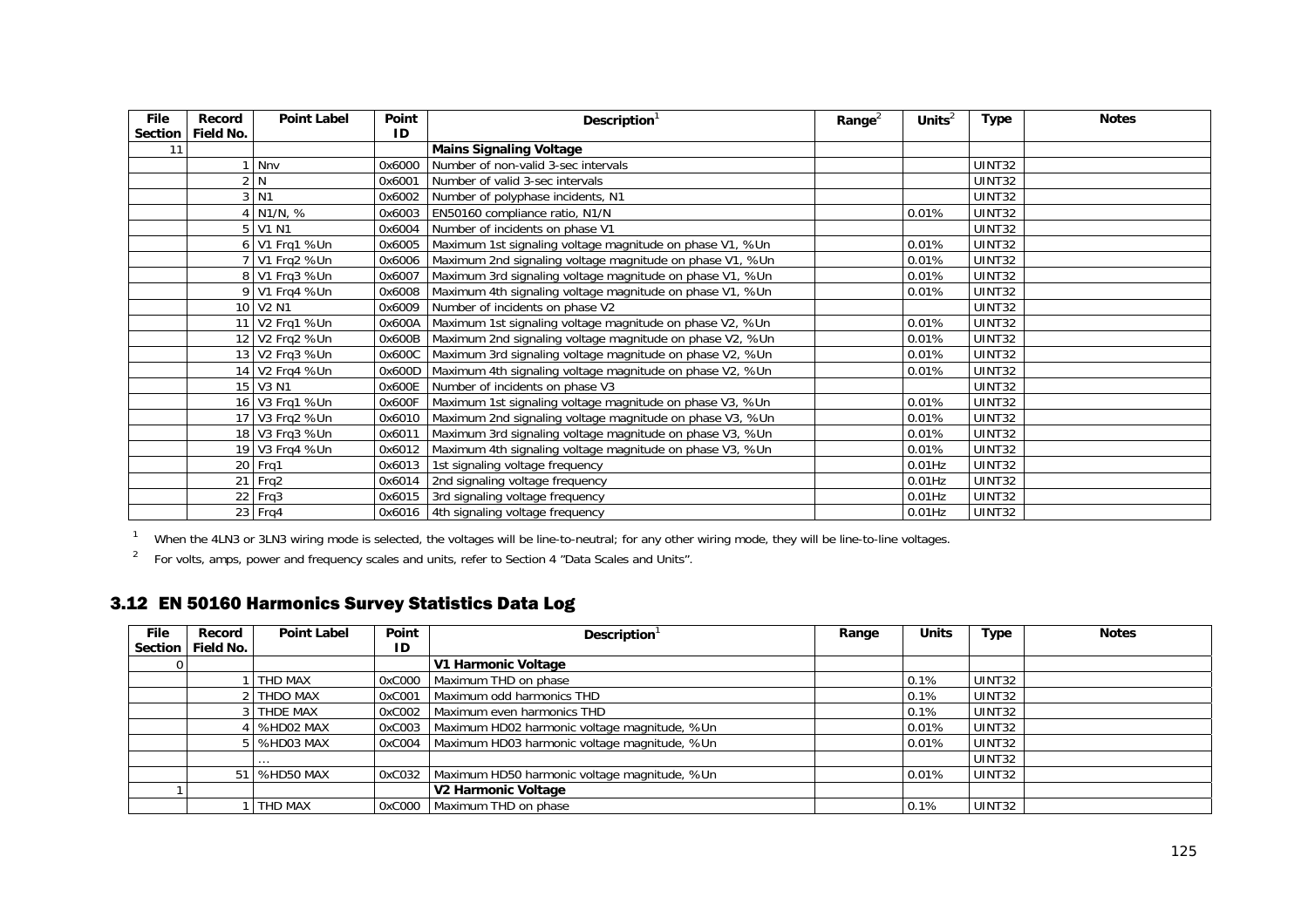| <b>File</b>    | Record    | <b>Point Label</b> | Point  | Description                                           | Range | <b>Units</b> | <b>Type</b>   | <b>Notes</b> |
|----------------|-----------|--------------------|--------|-------------------------------------------------------|-------|--------------|---------------|--------------|
| <b>Section</b> | Field No. |                    | ID     |                                                       |       |              |               |              |
|                |           | 2 THDO MAX         | 0xC001 | Maximum odd harmonics THD                             |       | 0.1%         | <b>UINT32</b> |              |
|                |           | 3 THDE MAX         | 0xC002 | Maximum even harmonics THD                            |       | 0.1%         | <b>UINT32</b> |              |
|                |           | 4 %HD02 MAX        | 0xC003 | Maximum HD02 harmonic voltage magnitude, %Un          |       | 0.01%        | UINT32        |              |
|                |           | 5 %HD03 MAX        | 0xC004 | Maximum HD03 harmonic voltage magnitude, %Un          |       | 0.01%        | UINT32        |              |
|                |           |                    |        |                                                       |       |              | <b>UINT32</b> |              |
|                |           | 51 %HD50 MAX       | 0xC032 | Maximum HD50 harmonic voltage magnitude, %Un          |       | 0.01%        | UINT32        |              |
|                |           |                    |        | V3 Harmonic Voltage                                   |       |              |               |              |
|                |           | THD MAX            | 0xC000 | Maximum THD on phase                                  |       | 0.1%         | UINT32        |              |
|                |           | 2 THDO MAX         | 0xC001 | Maximum odd harmonics THD                             |       | 0.1%         | <b>UINT32</b> |              |
|                |           | 3 THDE MAX         | 0xC002 | Maximum even harmonics THD                            |       | 0.1%         | UINT32        |              |
|                |           | 4 %HD02 MAX        | 0xC003 | Maximum HD02 harmonic voltage magnitude, %Un          |       | 0.01%        | UINT32        |              |
|                |           | 5 %HD03 MAX        | 0xC004 | Maximum HD03 harmonic voltage magnitude, %Un          |       | 0.01%        | <b>UINT32</b> |              |
|                |           |                    |        |                                                       |       |              | <b>UINT32</b> |              |
|                |           | 51 %HD50 MAX       |        | 0xC032   Maximum HD50 harmonic voltage magnitude, %Un |       | 0.01%        | UINT32        |              |

<sup>1</sup> When the 4LN3 or 3LN3 wiring mode is selected, the voltages will be line-to-neutral; for any other wiring mode, they will be line-to-line voltages.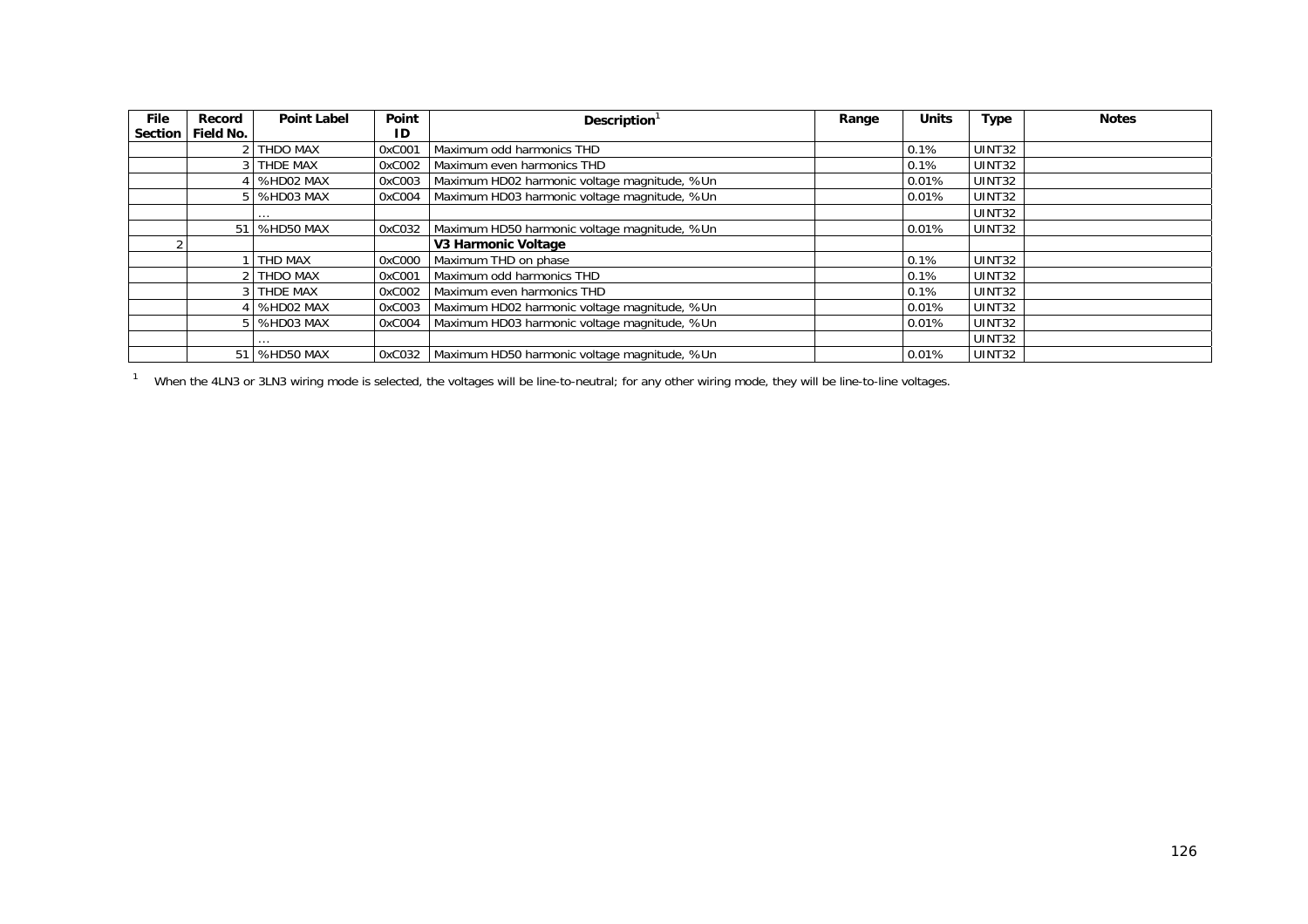# 3.13 Billing/TOU Monthly Profile Data Log

| <b>File</b> | Record         | <b>Point Label</b> | Point  | <b>Description</b>                        | Range                      | Units $3$       | <b>Type</b>         | <b>Notes</b> |
|-------------|----------------|--------------------|--------|-------------------------------------------|----------------------------|-----------------|---------------------|--------------|
| Channel/    | Field No. $2$  |                    | ID     |                                           |                            |                 |                     |              |
| Section $1$ |                |                    |        |                                           |                            |                 |                     |              |
| 0/0         |                |                    |        | Energy Register #1                        |                            |                 |                     |              |
|             |                | $1$ REG1           | 0x1780 | Summary (total) energy reading            | 0-999,999,999              | U <sub>5</sub>  | <b>UINT32</b>       |              |
|             |                | $2$ TRF1           | 0x7000 | Tariff #1 energy reading                  | 0-999,999,999              | U <sub>5</sub>  | <b>UINT32</b>       |              |
|             | 3              | TRF2               | 0x7001 | Tariff #2 energy reading                  | 0-999,999,999              | U <sub>5</sub>  | <b>UINT32</b>       |              |
|             |                | $4$ TRF3           | 0x7002 | Tariff #3 energy reading                  | 0-999, 999, 999            | U <sub>5</sub>  | UINT32              |              |
|             |                | 5 TRF4             | 0x7003 | Tariff #4 energy reading                  | 0-999,999,999              | U <sub>5</sub>  | <b>UINT32</b>       |              |
|             | 6              | TRF5               | 0x7004 | Tariff #5 energy reading                  | 0-999,999,999              | $\overline{U5}$ | <b>UINT32</b>       |              |
|             |                | TRF6               | 0x7005 | Tariff #6 energy reading                  | 0-999,999,999              | U <sub>5</sub>  | <b>UINT32</b>       |              |
|             |                | 8 TRF7             | 0x7006 | Tariff #7 energy reading                  | $\overline{0.999,999,999}$ | U <sub>5</sub>  | <b>UINT32</b>       |              |
|             |                | 9 TRF8             | 0x7007 | Tariff #8 energy reading                  | 0-999.999.999              | U <sub>5</sub>  | UINT32              |              |
|             |                |                    |        |                                           |                            |                 |                     |              |
| 9/9         |                |                    |        | Energy Register #10                       |                            |                 |                     |              |
|             |                | REG10              | 0x1789 | Summary (total) energy reading            | 0-999,999,999              | U <sub>5</sub>  | <b>UINT32</b>       |              |
|             | $\overline{2}$ | TRF1               | 0x7000 | Tariff #1 energy reading                  | 0-999,999,999              | U <sub>5</sub>  | UINT32              |              |
|             | 3              | TRF <sub>2</sub>   | 0x7001 | Tariff #2 energy reading                  | 0-999,999,999              | U <sub>5</sub>  | <b>UINT32</b>       |              |
|             |                | 4 TRF3             | 0x7002 | Tariff #3 energy reading                  | 0-999,999,999              | U <sub>5</sub>  | UINT32              |              |
|             | 5              | TRF4               | 0x7003 | Tariff #4 energy reading                  | 0-999.999.999              | U <sub>5</sub>  | UINT32              |              |
|             |                | 6 TRF5             | 0x7004 | Tariff #5 energy reading                  | 0-999,999,999              | U <sub>5</sub>  | <b>UINT32</b>       |              |
|             | $\overline{7}$ | TRF6               | 0x7005 | Tariff #6 energy reading                  | 0-999, 999, 999            | U <sub>5</sub>  | <b>UINT32</b>       |              |
|             |                | 8 TRF7             | 0x7006 | Tariff #7 energy reading                  | 0-999,999,999              | U <sub>5</sub>  | UINT32              |              |
|             |                | 9 TRF8             | 0x7007 | Tariff #8 energy reading                  | 0-999,999,999              | U <sub>5</sub>  | UINT32              |              |
| 16/10       |                |                    |        | Monthly Maximum Demand Register #1        |                            |                 |                     |              |
|             |                | REG1 MD            | 0x4780 | Summary (total) maximum demand            | 0-Pmax                     | U3              | <b>UINT32</b>       |              |
|             |                | 2 TIMEO            | 0x7700 | Summary (total) maximum demand timestamp  |                            | F1              | <b>UINT32</b>       |              |
|             | 3              | REG1 CMD           | 0x4790 | Summary (total) cumulative maximum demand | 0-999.999.999              | U <sub>3</sub>  | <b>UINT32</b>       |              |
|             |                | 4 TRF1 MD          | 0x7100 | Tariff #1 maximum demand                  | 0-Pmax                     | U <sub>3</sub>  | <b>UINT32</b>       |              |
|             |                | 5 TIME1            | 0x7701 | Tariff #1 maximum demand timestamp        |                            | F <sub>1</sub>  | <b>UINT32</b>       |              |
|             |                | 6 TRF1 CMD         | 0x7180 | Tariff #1 cumulative maximum demand       | 0-999,999,999              | U <sub>3</sub>  | UINT32              |              |
|             |                | TRF2 MD            | 0x7101 | Tariff #2 maximum demand                  | 0-Pmax                     | U <sub>3</sub>  | $\overline{UINT32}$ |              |
|             |                | 8 TIME2            | 0x7702 | Tariff #2 maximum demand timestamp        |                            | F <sub>1</sub>  | <b>UINT32</b>       |              |
|             |                | 9 TRF2 CMD         | 0x7181 | Tariff #2 cumulative maximum demand       | 0-999,999,999              | U3              | $\overline{UINT32}$ |              |
|             |                | 10 TRF3 MD         | 0x7102 | Tariff #3 maximum demand                  | 0-Pmax                     | $\overline{U}$  | UINT32              |              |
|             |                | 11 TIME3           | 0x7703 | Tariff #3 maximum demand timestamp        |                            | F <sub>1</sub>  | <b>UINT32</b>       |              |
|             |                | 12 TRF3 CMD        | 0x7183 | Tariff #3 cumulative maximum demand       | 0-999,999,999              | U <sub>3</sub>  | UINT32              |              |
|             |                | 13 TRF4 MD         | 0x7103 | Tariff #4 maximum demand                  | 0-Pmax                     | U <sub>3</sub>  | UINT32              |              |
|             |                | 14 TIME4           | 0x7704 | Tariff #4 maximum demand timestamp        |                            | F <sub>1</sub>  | UINT32              |              |
|             |                | 15 TRF4 CMD        | 0x7183 | Tariff #4 cumulative maximum demand       | 0-999,999,999              | U <sub>3</sub>  | UINT32              |              |
|             |                | 16 TRF5 MD         | 0x7104 | Tariff #5 maximum demand                  | $0$ -Pmax                  | U3              | UINT32              |              |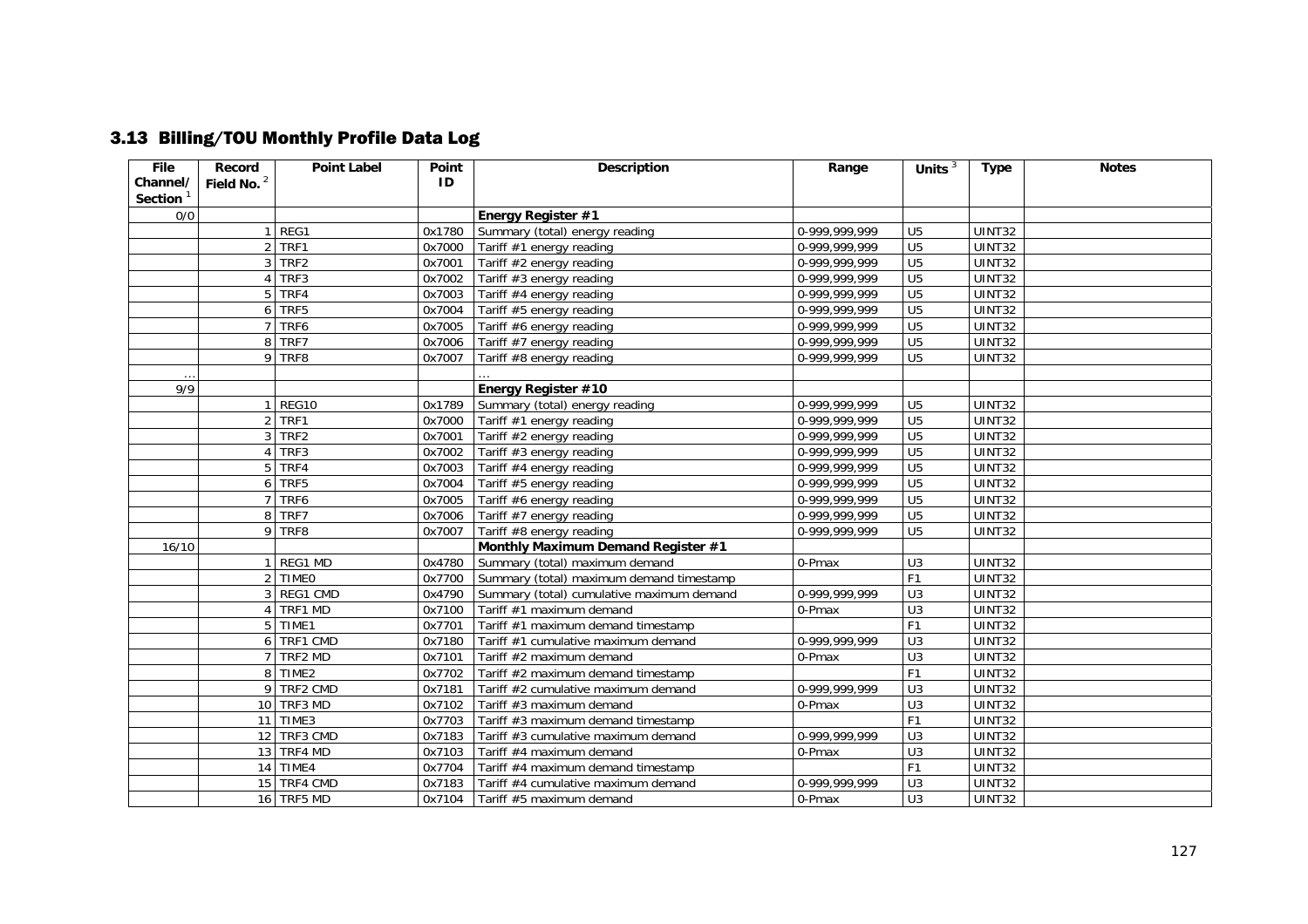| File        | Record                 | <b>Point Label</b> | Point  | <b>Description</b>                        | Range                      | Units $3$        | <b>Type</b>   | <b>Notes</b> |
|-------------|------------------------|--------------------|--------|-------------------------------------------|----------------------------|------------------|---------------|--------------|
| Channel/    | Field No. <sup>2</sup> |                    | ID     |                                           |                            |                  |               |              |
| Section $1$ |                        |                    |        |                                           |                            |                  |               |              |
|             |                        | 17 TIME5           | 0x7705 | Tariff #5 maximum demand timestamp        |                            | F <sub>1</sub>   | UINT32        |              |
|             |                        | 18 TRF5 CMD        | 0x7184 | Tariff #5 cumulative maximum demand       | 0-999,999,999              | U <sub>3</sub>   | UINT32        |              |
|             |                        | 19 TRF6 MD         | 0x7105 | Tariff #6 maximum demand                  | 0-Pmax                     | U <sub>3</sub>   | UINT32        |              |
|             |                        | 20 TIME6           | 0x7786 | Tariff #6 maximum demand timestamp        |                            | F <sub>1</sub>   | <b>UINT32</b> |              |
|             |                        | 21 TRF6 CMD        | 0x7185 | Tariff #6 cumulative maximum demand       | 0-999,999,999              | U <sub>3</sub>   | UINT32        |              |
|             | 22                     | TRF7 MD            | 0x7106 | Tariff #7 maximum demand                  | 0-Pmax                     | U <sub>3</sub>   | UINT32        |              |
|             |                        | 23 TIME7           | 0x7707 | Tariff #7 maximum demand timestamp        |                            | F <sub>1</sub>   | UINT32        |              |
|             |                        | 24 TRF7 CMD        | 0x7186 | Tariff #7 cumulative maximum demand       | $\overline{0.999,999,999}$ | U <sub>3</sub>   | UINT32        |              |
|             |                        | 25 TRF8 MD         | 0x7107 | Tariff #8 maximum demand                  | 0-Pmax                     | U <sub>3</sub>   | UINT32        |              |
|             |                        | 26 TIME8           | 0x7708 | Tariff #8 maximum demand timestamp        |                            | F <sub>1</sub>   | UINT32        |              |
|             |                        | 27 TRF8 CMD        | 0x7187 | Tariff #8 cumulative maximum demand       | 0-999.999.999              | U <sub>3</sub>   | <b>UINT32</b> |              |
|             |                        |                    |        |                                           |                            |                  |               |              |
| 25/19       |                        |                    |        | Monthly Maximum Demand Register #10       |                            |                  |               |              |
|             |                        | 1 REG10 MD         | 0x4789 | Summary (total) maximum demand            | 0-Pmax                     | U <sub>3</sub>   | UINT32        |              |
|             |                        | 2 TIMEO            | 0x7700 | Summary (total) maximum demand timestamp  |                            | F1               | UINT32        |              |
|             |                        | 3 REG10 CMD        | 0x4799 | Summary (total) cumulative maximum demand | 0-999,999,999              | U <sub>3</sub>   | UINT32        |              |
|             |                        | 4 TRF1 MD          | 0x7100 | Tariff #1 maximum demand                  | 0-Pmax                     | U <sub>3</sub>   | UINT32        |              |
|             |                        | 5 TIME1            | 0x7701 | Tariff #1 maximum demand timestamp        |                            | F <sub>1</sub>   | <b>UINT32</b> |              |
|             |                        | 6 TRF1 CMD         | 0x7180 | Tariff #1 cumulative maximum demand       | 0-999.999.999              | U <sub>3</sub>   | UINT32        |              |
|             |                        | 7 TRF2 MD          | 0x7101 | Tariff #2 maximum demand                  | 0-Pmax                     | U <sub>3</sub>   | UINT32        |              |
|             |                        | 8 TIME2            | 0x7702 | Tariff #2 maximum demand timestamp        |                            | F1               | <b>UINT32</b> |              |
|             |                        | 9 TRF2 CMD         | 0x7181 | Tariff #2 cumulative maximum demand       | 0-999,999,999              | $\overline{U}$ 3 | UINT32        |              |
|             |                        | 10 TRF3 MD         | 0x7102 | Tariff #3 maximum demand                  | 0-Pmax                     | $\overline{U}$   | UINT32        |              |
|             |                        | 11 TIME3           | 0x7703 | Tariff #3 maximum demand timestamp        |                            | F1               | UINT32        |              |
|             |                        | 12 TRF3 CMD        | 0x7183 | Tariff #3 cumulative maximum demand       | 0-999,999,999              | U3               | UINT32        |              |
|             |                        | 13 TRF4 MD         | 0x7103 | Tariff #4 maximum demand                  | 0-Pmax                     | U <sub>3</sub>   | UINT32        |              |
|             |                        | 14 TIME4           | 0x7704 | Tariff #4 maximum demand timestamp        |                            | F <sub>1</sub>   | UINT32        |              |
|             |                        | 15 TRF4 CMD        | 0x7183 | Tariff #4 cumulative maximum demand       | 0-999.999.999              | U <sub>3</sub>   | UINT32        |              |
|             |                        | 16 TRF5 MD         | 0x7104 | Tariff #5 maximum demand                  | 0-Pmax                     | $\overline{U}$ 3 | <b>UINT32</b> |              |
|             |                        | 17 TIME5           | 0x7705 | Tariff #5 maximum demand timestamp        |                            | F <sub>1</sub>   | UINT32        |              |
|             |                        | 18 TRF5 CMD        | 0x7184 | Tariff #5 cumulative maximum demand       | 0-999.999.999              | U <sub>3</sub>   | UINT32        |              |
|             |                        | 19 TRF6 MD         | 0x7105 | Tariff #6 maximum demand                  | 0-Pmax                     | $\overline{U}$ 3 | UINT32        |              |
|             |                        | 20 TIME6           | 0x7786 | Tariff #6 maximum demand timestamp        |                            | F <sub>1</sub>   | <b>UINT32</b> |              |
|             |                        | 21 TRF6 CMD        | 0x7185 | Tariff #6 cumulative maximum demand       | 0-999,999,999              | $\overline{U}$   | UINT32        |              |
|             |                        | 22 TRF7 MD         | 0x7106 | Tariff #7 maximum demand                  | 0-Pmax                     | U3               | UINT32        |              |
|             |                        | 23 TIME7           | 0x7707 | Tariff #7 maximum demand timestamp        |                            | F <sub>1</sub>   | UINT32        |              |
|             |                        | 24 TRF7 CMD        | 0x7186 | Tariff #7 cumulative maximum demand       | 0-999,999,999              | U3               | <b>UINT32</b> |              |
|             |                        | 25 TRF8 MD         | 0x7107 | Tariff #8 maximum demand                  | 0-Pmax                     | U <sub>3</sub>   | UINT32        |              |
|             |                        | 26 TIME8           | 0x7708 | Tariff #8 maximum demand timestamp        |                            | F <sub>1</sub>   | UINT32        |              |
|             |                        | 27 TRF8 CMD        | 0x7187 | Tariff #8 cumulative maximum demand       | 0-999,999,999              | U <sub>3</sub>   | UINT32        |              |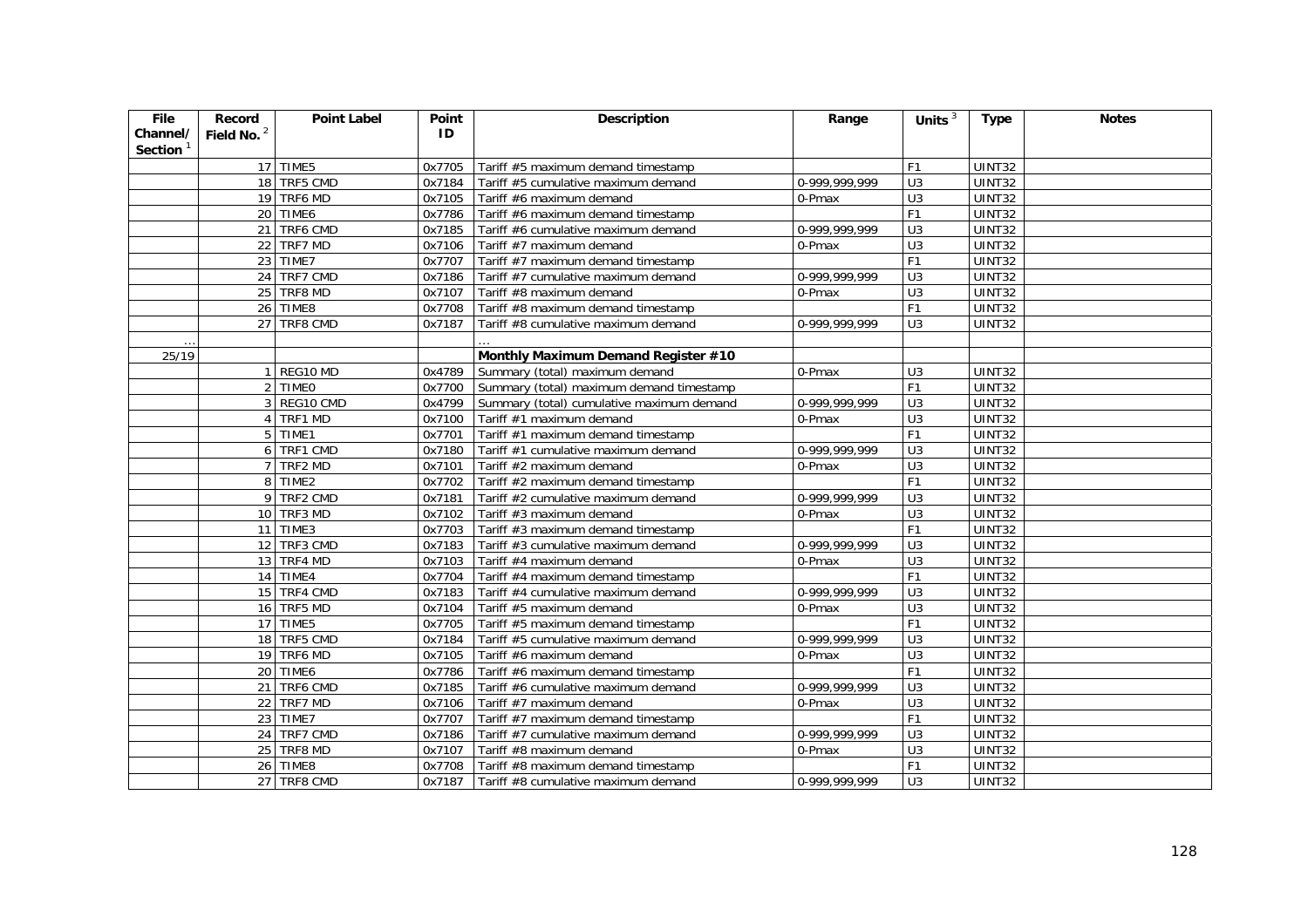- <sup>1</sup> An energy use profile section is allocated for registers for which a source input is selected in the Energy/TOU Register setup and for which energy use profile is enabled. A maximum demand profile section is allocated for registers for which maximum demand profile is enabled in the Energy/TOU Register setup. Not configured sections/channels are not available for download. Refer to the file channel mask in the file info for configured channels.
- <sup>2</sup> The number of parameters in a section is automatically configured depending on the number of actually used tariffs selected in the TOU Daily Profiles.
- For power scale and units, refer to Section 4 "Data Scales and Units".

## 3.14 Billing/TOU Daily Profile Data Log

| <b>File</b> | Record                      | <b>Point Label</b> | Point  | <b>Description</b>                  | Range           | Units $3$       | <b>Type</b>          | <b>Notes</b> |
|-------------|-----------------------------|--------------------|--------|-------------------------------------|-----------------|-----------------|----------------------|--------------|
| Channel/    | Field No. $^2$              |                    | ID     |                                     |                 |                 |                      |              |
| Section $1$ |                             |                    |        |                                     |                 |                 |                      |              |
| 0/0         |                             |                    |        | Energy Register #1                  |                 |                 |                      |              |
|             |                             | $1$ REG1           | 0x1780 | Summary (total) energy reading      | 0-999,999,999   | U <sub>5</sub>  | UINT32               |              |
|             |                             | 2 TRF1             | 0x7000 | Tariff #1 energy reading            | 0-999,999,999   | U <sub>5</sub>  | $\overline{U}$ INT32 |              |
|             |                             | 3 TRF2             | 0x7001 | Tariff #2 energy reading            | 0-999,999,999   | U <sub>5</sub>  | <b>UINT32</b>        |              |
|             | $\boldsymbol{\vartriangle}$ | TRF3               | 0x7002 | Tariff $#3$ energy reading          | 0-999,999,999   | U <sub>5</sub>  | UINT32               |              |
|             |                             | 5 TRF4             | 0x7003 | Tariff #4 energy reading            | 0-999,999,999   | U <sub>5</sub>  | <b>UINT32</b>        |              |
|             | 6                           | TRF5               | 0x7004 | Tariff #5 energy reading            | $0-999,999,999$ | U <sub>5</sub>  | UINT32               |              |
|             | 7 <sup>1</sup>              | TRF6               | 0x7005 | Tariff #6 energy reading            | 0-999,999,999   | U <sub>5</sub>  | <b>UINT32</b>        |              |
|             |                             | 8 TRF7             | 0x7006 | Tariff #7 energy reading            | 0-999,999,999   | U <sub>5</sub>  | <b>UINT32</b>        |              |
|             |                             | 9 TRF8             | 0x7007 | Tariff #8 energy reading            | 0-999,999,999   | U <sub>5</sub>  | UINT32               |              |
| $\cdots$    |                             |                    |        |                                     |                 |                 |                      |              |
| 9/9         |                             |                    |        | Energy Register #10                 |                 |                 |                      |              |
|             |                             | REG10              | 0x1789 | Summary (total) energy reading      | 0-999,999,999   | U <sub>5</sub>  | <b>UINT32</b>        |              |
|             |                             | $2$ TRF1           | 0x7000 | Tariff #1 energy reading            | 0-999,999,999   | U <sub>5</sub>  | UINT32               |              |
|             |                             | 3 TRF2             | 0x7001 | Tariff #2 energy reading            | 0-999,999,999   | U <sub>5</sub>  | UINT32               |              |
|             |                             | 4 TRF3             | 0x7002 | Tariff #3 energy reading            | 0-999,999,999   | U <sub>5</sub>  | UINT32               |              |
|             |                             | 5 TRF4             | 0x7003 | Tariff #4 energy reading            | 0-999,999,999   | U <sub>5</sub>  | UINT32               |              |
|             |                             | 6 TRF5             | 0x7004 | Tariff #5 energy reading            | 0-999,999,999   | U <sub>5</sub>  | <b>UINT32</b>        |              |
|             | $\overline{7}$              | TRF6               | 0x7005 | Tariff #6 energy reading            | 0-999,999,999   | $\overline{U5}$ | UINT32               |              |
|             |                             | 8 TRF7             | 0x7006 | Tariff #7 energy reading            | 0-999,999,999   | U <sub>5</sub>  | UINT32               |              |
|             |                             | 9 TRF8             | 0x7007 | Tariff #8 energy reading            | 0-999,999,999   | U <sub>5</sub>  | UINT32               |              |
| 16/10       |                             |                    |        | Daily Maximum Demand Register #1    |                 |                 |                      |              |
|             | $\overline{1}$              | REG1 MD            | 0x4780 | Summary (total) max. demand reading | 0-Pmax          | U <sub>3</sub>  | UINT32               |              |
|             |                             | 2 TRF1 MD          | 0x7100 | Tariff #1 max. demand reading       | 0-Pmax          | U3              | <b>UINT32</b>        |              |
|             |                             | 3 TRF2 MD          | 0x7101 | Tariff #2 max. demand reading       | 0-Pmax          | U3              | <b>UINT32</b>        |              |
|             |                             | 4 TRF3 MD          | 0x7102 | Tariff #3 max. demand reading       | 0-Pmax          | $\overline{U}$  | <b>UINT32</b>        |              |
|             |                             | 5 TRF4 MD          | 0x7103 | Tariff #4 max. demand reading       | 0-Pmax          | $\overline{U}$  | <b>UINT32</b>        |              |
|             |                             | 6 TRF5 MD          | 0x7104 | Tariff #5 max. demand reading       | 0-Pmax          | U3              | <b>UINT32</b>        |              |
|             |                             | 7 TRF6 MD          | 0x7105 | Tariff #6 max. demand reading       | 0-Pmax          | U <sub>3</sub>  | UINT32               |              |
|             |                             | 8 TRF7 MD          | 0x7106 | Tariff #7 max. demand reading       | 0-Pmax          | U3              | <b>UINT32</b>        |              |
|             |                             | 9 TRF8 MD          | 0x7107 | Tariff #8 max. demand reading       | 0-Pmax          | U <sub>3</sub>  | <b>UINT32</b>        |              |
| $\cdots$    |                             |                    |        | $\cdots$                            |                 |                 |                      |              |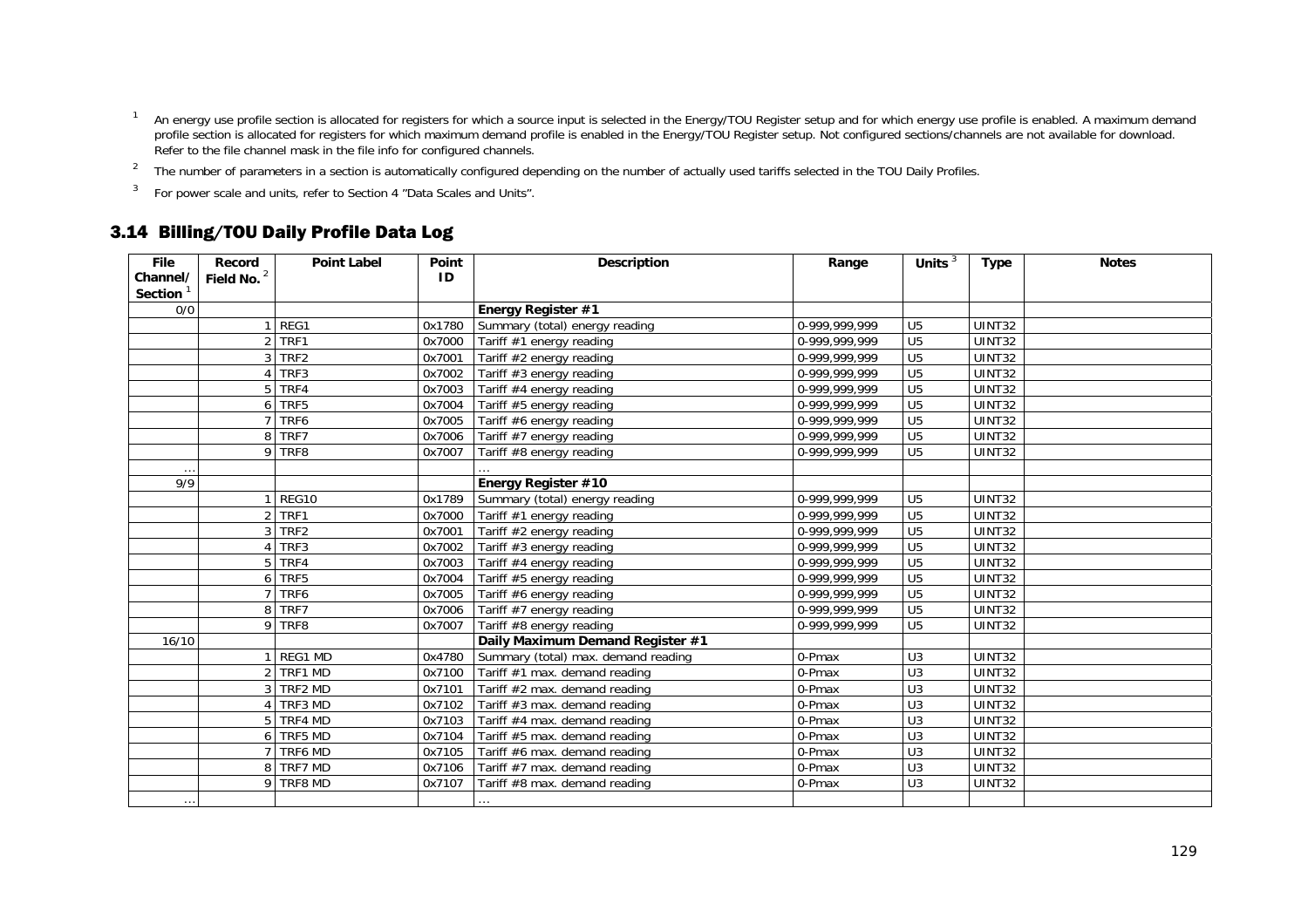| File     | Record        | <b>Point Label</b> | Point  | Description                         | Range  | Units $3$      | <b>Type</b> | <b>Notes</b> |
|----------|---------------|--------------------|--------|-------------------------------------|--------|----------------|-------------|--------------|
| Channel/ | Field No. $2$ |                    | ΙD     |                                     |        |                |             |              |
| Section  |               |                    |        |                                     |        |                |             |              |
| 25/19    |               |                    |        | Daily Maximum Demand Register #10   |        |                |             |              |
|          |               | REG10 MD           | 0x4789 | Summary (total) max. demand reading | 0-Pmax | U3             | UINT32      |              |
|          |               | TRF1 MD            | 0x7100 | Tariff #1 max. demand reading       | 0-Pmax | U <sub>3</sub> | UINT32      |              |
|          |               | 3 TRF2 MD          | 0x7101 | Tariff #2 max. demand reading       | 0-Pmax | U <sub>3</sub> | UINT32      |              |
|          |               | TRF3 MD            | 0x7102 | Tariff #3 max. demand reading       | 0-Pmax | U3             | UINT32      |              |
|          |               | TRF4 MD            | 0x7103 | Tariff #4 max. demand reading       | 0-Pmax | U <sub>3</sub> | UINT32      |              |
|          |               | TRF5 MD            | 0x7104 | Tariff #5 max. demand reading       | 0-Pmax | U3             | UINT32      |              |
|          |               | TRF6 MD            | 0x7105 | Tariff #6 max. demand reading       | 0-Pmax | U3             | UINT32      |              |
|          |               | 8 TRF7 MD          | 0x7106 | Tariff #7 max. demand reading       | 0-Pmax | U <sub>3</sub> | UINT32      |              |
|          |               | TRF8 MD            | 0x7107 | Tariff #8 max. demand reading       | 0-Pmax | U <sub>3</sub> | UINT32      |              |

<sup>1</sup> An energy use profile section is allocated for registers for which a source input is selected in the Energy/TOU Register setup and for which energy use profile is enabled. A maximum demand profile section is allocated for registers for which maximum demand profile is enabled in the Energy/TOU Register setup. Not configured sections/channels are not available for download. Refer to the file channel mask in the file info for configured channels.

<sup>2</sup> The number of parameters in a section is automatically configured depending on the number of actually used tariffs selected in the TOU Daily Profiles.

3 For power scale and units, refer to Section 4 "Data Scales and Units".

### 3.15 Energy Load Profile Data Log

| <b>File</b> | Record    | <b>Point Label</b> | Point  | <b>Description</b>                                | Range         | <b>Units</b>   | <b>Type</b>   | <b>Notes</b> |
|-------------|-----------|--------------------|--------|---------------------------------------------------|---------------|----------------|---------------|--------------|
| Section     | Field No. |                    | ID     |                                                   |               |                |               |              |
|             |           | REG1               |        | 0x1780 Summary (total) energy register 1 reading  | 0-999,999,999 | U5             | <b>UINT32</b> |              |
|             |           | REG2               | 0x1781 | Summary (total) energy register 2 reading         | 0-999,999,999 | U <sub>5</sub> | UINT32        |              |
|             |           | REG3               | 0x1782 | Summary (total) energy register 3 reading         | 0-999,999,999 | U <sub>5</sub> | UINT32        |              |
|             |           | REG4               | 0x1783 | Summary (total) energy register 4 reading         | 0-999,999,999 | U <sub>5</sub> | <b>UINT32</b> |              |
|             |           | $5$ REG5           | 0x1784 | Summary (total) energy register 5 reading         | 0-999,999,999 | U <sub>5</sub> | UINT32        |              |
|             |           | 5 REG6             | 0x1785 | Summary (total) energy register 6 reading         | 0-999,999,999 | U <sub>5</sub> | UINT32        |              |
|             |           | REG7               |        | 0x1786 Summary (total) energy register 7 reading  | 0-999,999,999 | U5             | UINT32        |              |
|             |           | 8 REG8             | 0x1787 | Summary (total) energy register 8 reading         | 0-999,999,999 | U <sub>5</sub> | UINT32        |              |
|             |           | 9 REG9             |        | 0x1788 Summary (total) energy register 9 reading  | 0-999,999,999 | U <sub>5</sub> | <b>UINT32</b> |              |
|             |           | 10 REG10           |        | 0x1789 Summary (total) energy register 10 reading | 0-999,999,999 | U <sub>5</sub> | UINT32        |              |

<sup>1</sup> The number of parameters in a file is automatically configured depending on the number of registers for which a source input is selected in the Energy/TOU Register setup.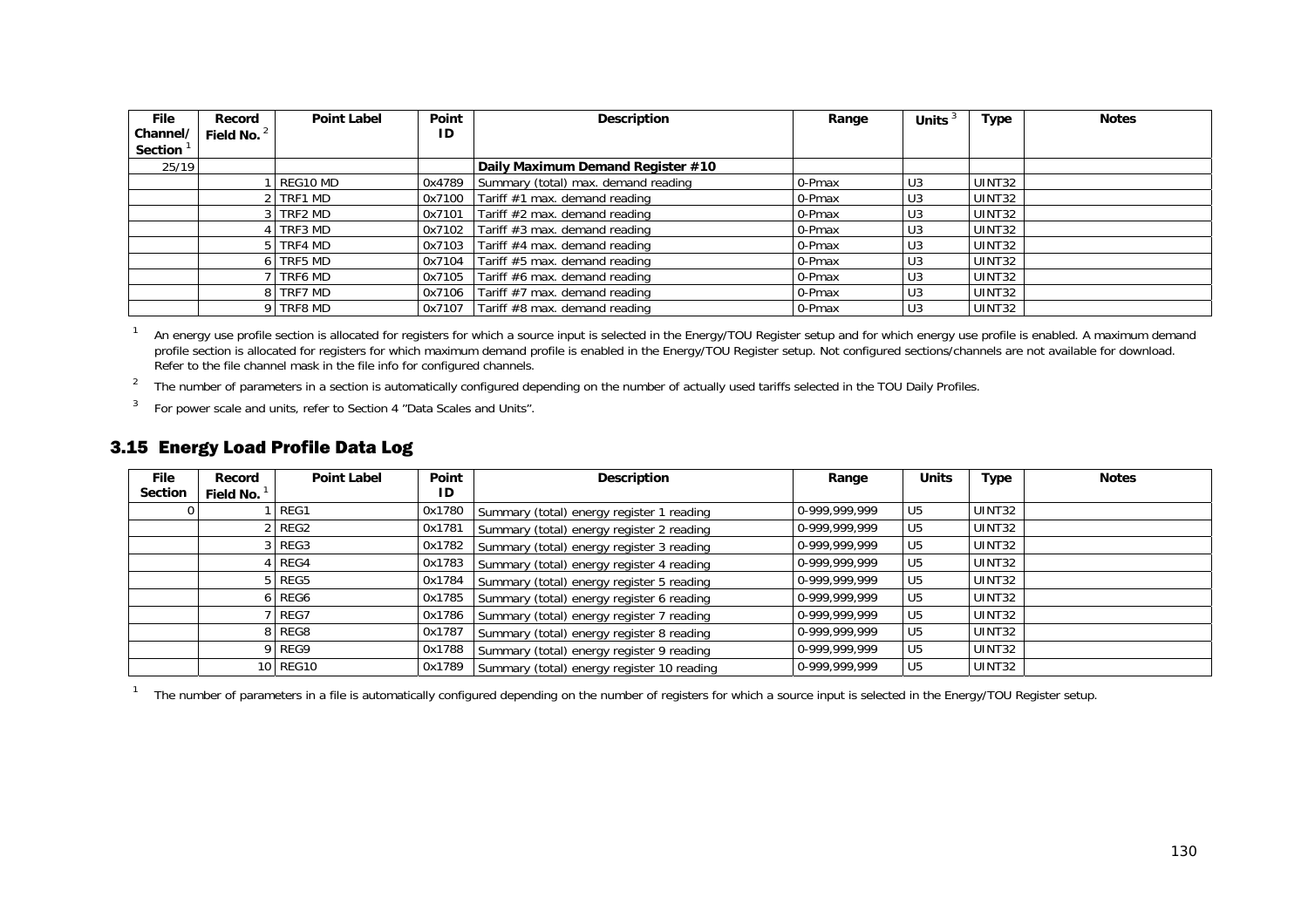# 4 Data Scales and Units

| Code              | Condition           | Value                                               | Range                             | <b>Notes</b>   |
|-------------------|---------------------|-----------------------------------------------------|-----------------------------------|----------------|
| Data Scales       |                     |                                                     |                                   |                |
| Vmax              |                     | Voltage scale $\times$ PT Ratio, V                  |                                   | 2              |
| Imax              |                     | Current Scale $\times$ CT Ratio <sup>1</sup> , A    |                                   | 3              |
| 14 <sub>max</sub> |                     | Current Scale $\times$ 14 CT Ratio <sup>1</sup> , A |                                   | 3              |
| Pmax              |                     | Vmax $\times$ Imax $\times$ 2, W                    |                                   | $\overline{4}$ |
| Fmax              |                     | 100 Hz                                              |                                   |                |
| Almin             | $+/-1mA$            | Almin = -Al full scale $\times$ 2                   |                                   |                |
| Almax             |                     | Almax = Al full scale $\times$ 2                    |                                   |                |
|                   | $0-20mA$            | $Almin = Al$ zero scale                             |                                   |                |
|                   |                     | $Almax = Al full scale$                             |                                   |                |
|                   | 4-20 <sub>m</sub> A | Almin = Al zero scale                               |                                   |                |
|                   |                     | $Almax = Al full scale$                             |                                   |                |
|                   | $0-1mA$             | Almin = Al zero scale                               |                                   |                |
|                   |                     | $Almax = Al full scale$                             |                                   |                |
| <b>Data Units</b> |                     |                                                     |                                   |                |
| U <sub>1</sub>    | PT Ratio $= 1$      | 0.1V                                                |                                   |                |
|                   | PT Ratio $> 1$      | 1 <sub>V</sub>                                      |                                   |                |
| U <sub>2</sub>    |                     | 0.01A                                               | 0 to $2\times$ CT primary current |                |
| U3                | $PT$ Ratio = 1      | 1 W/var/VA (optional 0.1 W/var/VA 5)                |                                   |                |
|                   | PT Ratio $> 1$      | 1 kW/kvar/kVA (optional 0.1 kW/kvar/kVA 5)          |                                   |                |
| U <sub>4</sub>    |                     | 0.01A                                               | 0 to 10xCT primary current        |                |
| U <sub>5</sub>    |                     | 0.1 kWh/kVAh/kvarh (optional 0.01, 0.001,           |                                   |                |
|                   |                     | 0.0001 kWh/kVAh/kvarh 5)                            |                                   |                |

1 CT Ratio = CT primary current/CT secondary current

2 The default Voltage scale is 144V (120V +20%). You can change it via the Device Data Scale setup (see Section 3.1) or via the Device Options setup in PAS.

3 The default Current scale is  $2 \times CT$  secondary current ( $2 \times 1$ A or  $2 \times 5$ A depending on the order).

4 Pmax is rounded to whole kilowatts. With PT=1.0, if Pmax is greater than 9,999,000 W, it is truncated to 9,999,000 W.

5 Programmable number of decimals with F/W 28.X2.XX (see the Device Options setup).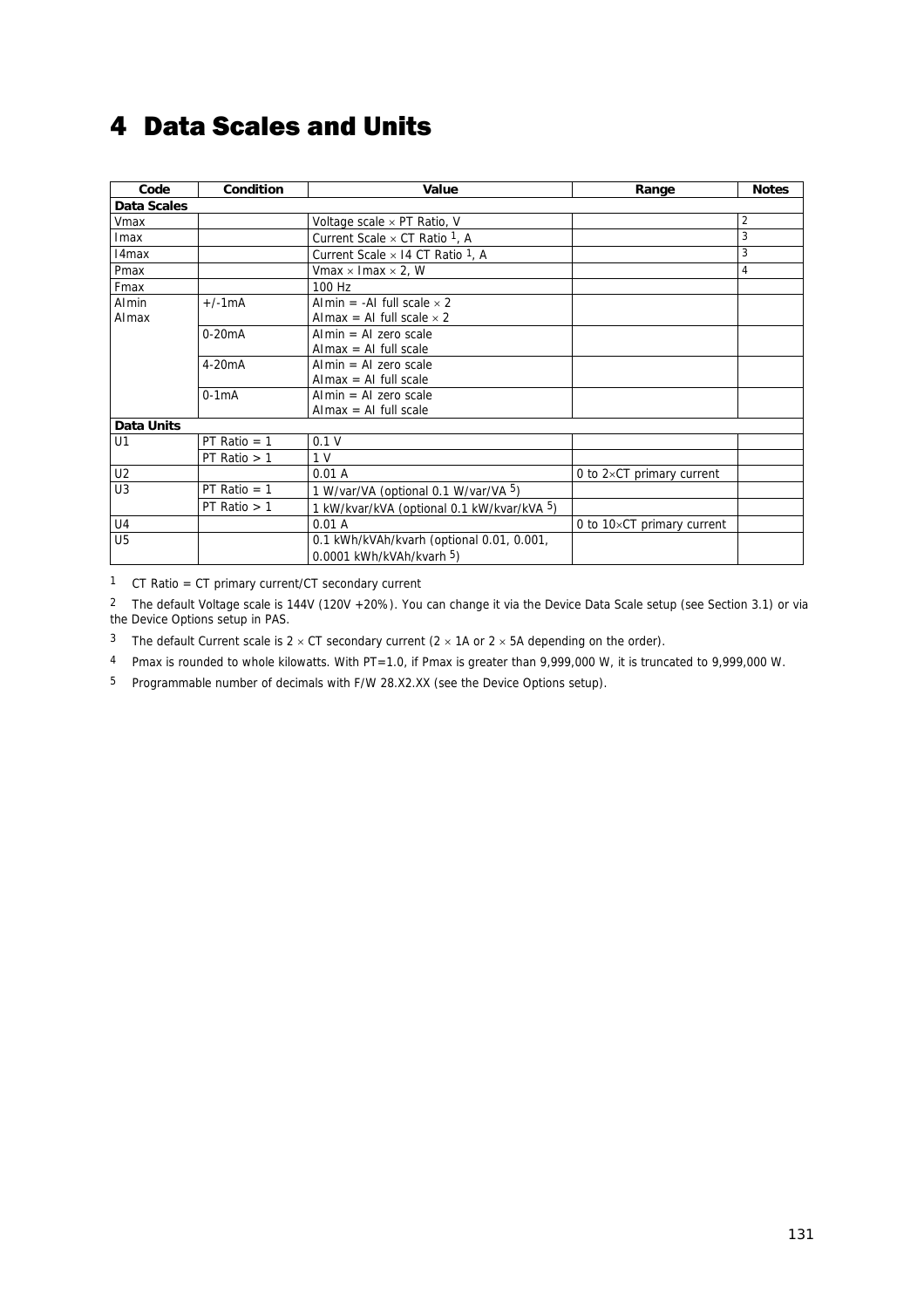# 5 Data Formats

| <b>Format Code</b>                | Value                            | <b>Description</b>                                       | <b>Notes</b>       |
|-----------------------------------|----------------------------------|----------------------------------------------------------|--------------------|
| Timestamp                         |                                  |                                                          |                    |
| F <sub>1</sub>                    |                                  | Local time in a UNIX-style format. Represents the number |                    |
|                                   |                                  | of seconds since midnight (00:00:00), January 1, 1970.   |                    |
|                                   |                                  | The time is valid after January 1, 2000.                 |                    |
| File ID                           |                                  |                                                          |                    |
| F <sub>2</sub>                    | 0                                | Event log                                                |                    |
|                                   | $1 - 8$                          | Data $log$ #1-8                                          |                    |
|                                   | 9                                | Data $log$ #9 - EN50160 Compliance Statistics            |                    |
|                                   | 10                               | Data log #10 - EN50160 Harmonic Survey Statistics        |                    |
|                                   | 11                               | Data log $#11$                                           |                    |
|                                   | 12                               | Data log #12 - Energy Load Profile log                   |                    |
|                                   | 13                               | Data log #13 - Fault RMS Profile log                     |                    |
|                                   | 14                               | Data log #14 - PQ RMS Profile log                        |                    |
|                                   | 15                               | Data log #15 - Energy/TOU Monthly Profile log            |                    |
|                                   | 16                               | Data log #16 - Energy/TOU Daily Profile log              |                    |
|                                   | 17-19                            | Waveform log #1-3                                        |                    |
|                                   | 26                               | Power quality (PQ) event log                             |                    |
|                                   | 27                               | Fault event log                                          |                    |
|                                   | 128                              | Real time waveform capture                               |                    |
| <b>File Attributes</b>            |                                  |                                                          |                    |
| F <sub>3</sub>                    | Bit $0 = 0$                      | Non-wrap file (stop when full)                           |                    |
|                                   | Bit $0 = 1$                      | Wrap-around (circular) file                              |                    |
|                                   | Bit $1 = 1$                      | Fixed (non-changeable) file attributes                   |                    |
|                                   | Bits $4:6 =$                     | Multi-section data log file attributes:                  |                    |
|                                   | 0                                | Regular file                                             |                    |
|                                   | 1                                | Energy/TOU Monthly Profile log                           | Multi-section file |
|                                   | $\overline{2}$                   | Energy/TOU Daily Profile log                             | Multi-section file |
|                                   | 3                                | EN50160 Compliance Statistics                            | Multi-section file |
|                                   | 4                                | EN50160 Survey Statistics - Voltage Harmonics            | Multi-section file |
| File Status Word (bitmap)         |                                  |                                                          |                    |
| F <sub>4</sub>                    | Bit $0 = 1$                      | The last record of the file is being read                |                    |
|                                   | Bit $8 = 1$                      | File is empty                                            |                    |
|                                   | $Bit 9 = 1$                      | Reading after EOF                                        |                    |
|                                   | Bit $10 = 1$                     | Corrupted record (CRC error)                             |                    |
|                                   | Bit $11 = 1$                     | No file section found for the requested channel          |                    |
|                                   | Bit $12 = 1$                     | Reading after the end of a data block                    |                    |
|                                   | Bit $13 = 1$                     | File is not accessible                                   |                    |
|                                   | Bit $14 = 1$                     | Record not found                                         |                    |
|                                   | Bit $15 = 1$                     | Generic read error (with one of the bits 8-14)           |                    |
|                                   | File Record Status Word (bitmap) |                                                          |                    |
| F <sub>5</sub>                    | Bit $0 = 1$                      | The last record of the file is being read                |                    |
|                                   | Bit $8 = 1$                      | File is empty                                            |                    |
|                                   | Bit $9 = 1$                      | Reading after EOF                                        |                    |
|                                   | Bit $10 = 1$                     | Corrupted record (CRC error)                             |                    |
|                                   | Bit $11 = 1$                     | No file section found for the requested channel          |                    |
|                                   | Bit $12 = 1$                     | Reading after the end of a data block                    |                    |
|                                   | Bit $13 = 1$                     | File is not accessible                                   |                    |
|                                   | Bit $14 = 1$                     | Record not found                                         |                    |
|                                   | Bit $15 = 1$                     | Generic read error (with one of the bits 8-14)           |                    |
| <b>TOU Profile Log Channel ID</b> |                                  |                                                          |                    |
| F6                                | $0 - 9$                          | Billing/TOU energy usage registers #1-#10                |                    |
|                                   | $16 - 25$                        | Billing/TOU maximum demand registers #1-#10              |                    |
| <b>Waveform Log Channel ID</b>    |                                  |                                                          |                    |
| F7                                | 0                                | Channel V1/V12                                           | 1                  |
|                                   | 1                                | Channel V2/V23                                           | 1                  |
|                                   | 2                                | Channel V3/V31                                           | $\mathbf{1}$       |
|                                   | 3                                | Channel V4 (neutral-ground)                              |                    |
|                                   | 4                                | Channel 11                                               |                    |
|                                   | 5                                | Channel 12                                               |                    |
|                                   | 6                                | Channel 13                                               |                    |
|                                   |                                  | Channel 14                                               |                    |
| <b>Profile Log Sections Mask</b>  |                                  |                                                          |                    |
| F8                                | Bit $0:7 = 1$                    | Billing/TOU energy usage registers #1-#8                 |                    |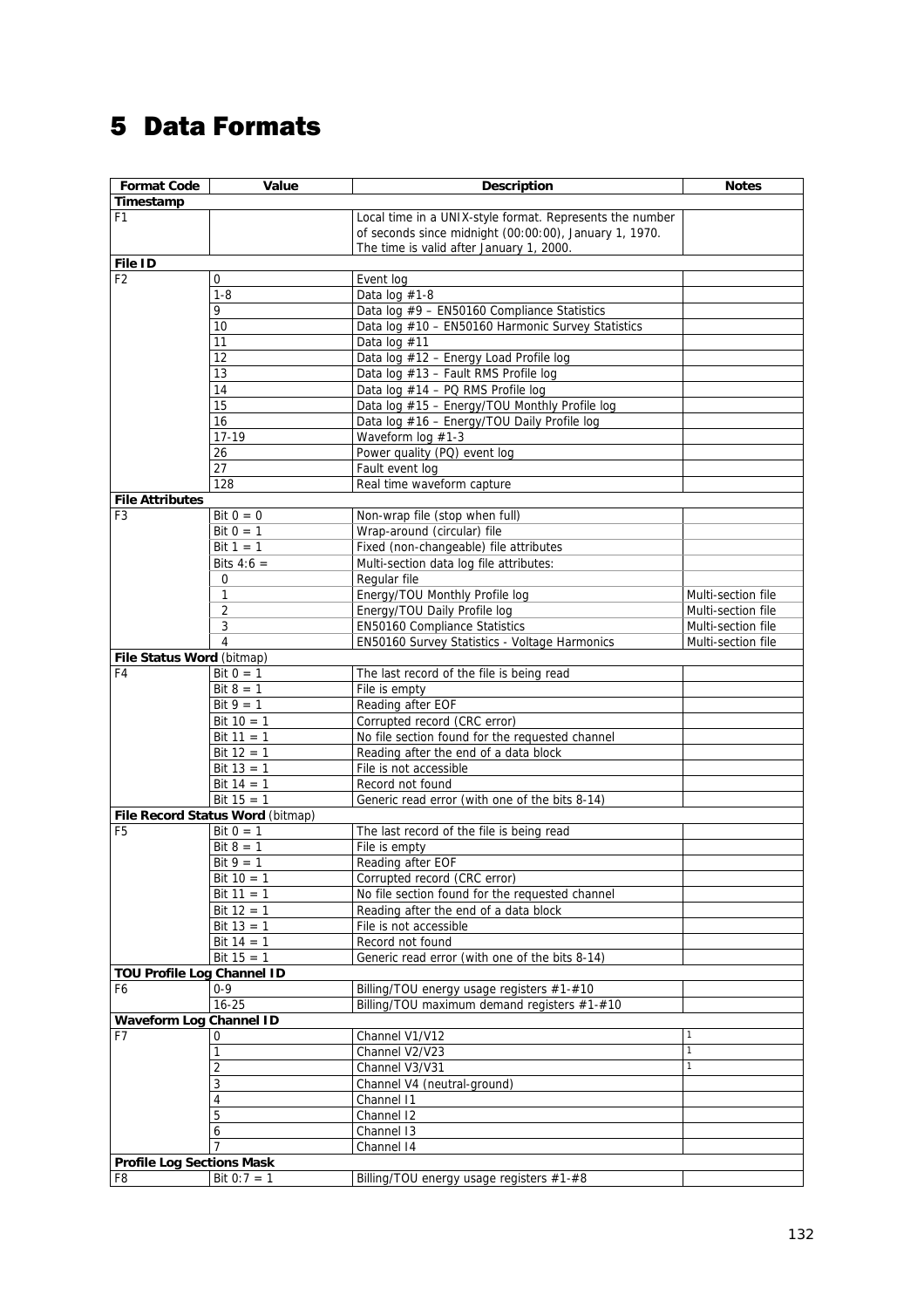| <b>Format Code</b>                  | Value                                 | Description                                                                      | <b>Notes</b>    |
|-------------------------------------|---------------------------------------|----------------------------------------------------------------------------------|-----------------|
|                                     | Bit $16:23 = 1$                       | Billing/TOU maximum demand registers #1-#8                                       |                 |
| <b>Waveform Log Channel Mask</b>    |                                       |                                                                                  |                 |
| F9                                  | Bit $0 = 1$                           | Channel V1/V12                                                                   | 1               |
|                                     | Bit $1 = 1$                           | Channel V2/V23                                                                   | $\mathbf{1}$    |
|                                     | $\overline{Bit}$ 2 = 1                | Channel V3/V31                                                                   | $\mathbf{1}$    |
|                                     | Bit $3 = 1$                           | Channel V4 (neutral-ground)                                                      |                 |
|                                     | Bit $4 = 1$                           | Channel 11                                                                       |                 |
|                                     | Bit $5 = 1$                           | Channel 12                                                                       |                 |
|                                     | Bit $6 = 1$<br>Bit $7 = 1$            | Channel 13                                                                       |                 |
| <b>TOU Tariff Change Time</b>       |                                       | Channel 14                                                                       |                 |
| F <sub>10</sub>                     | Bits $8:15 = 0-7$                     | Tariff number #1-#8                                                              |                 |
|                                     | Bits $2:7 = 0-23$                     | Tariff start hour                                                                |                 |
|                                     | Bits $0:1 = 0-3$                      | Tariff start quarter of an hour                                                  |                 |
|                                     | <b>Billing/TOU Register Source ID</b> |                                                                                  |                 |
| F11                                 | 0x0000                                | None                                                                             |                 |
|                                     | 0x0700-0x0709                         | Pulse input DI1-DI10                                                             |                 |
|                                     | 0x1700                                | kWh import                                                                       |                 |
|                                     | 0x1701                                | kWh export                                                                       |                 |
|                                     | 0x1704                                | kvarh import                                                                     |                 |
|                                     | 0x1705                                | kvarh export                                                                     |                 |
|                                     | 0x1708                                | kVAh                                                                             |                 |
|                                     | 0x1709                                | kVAh import                                                                      |                 |
|                                     | 0x170A                                | kVAh export                                                                      |                 |
|                                     | 0x170B<br>0x170C                      | kvarh Q1                                                                         |                 |
|                                     | 0x170D                                | kvarh Q2<br>kvarh Q3                                                             |                 |
|                                     | 0x170E                                | kvarh Q4                                                                         |                 |
|                                     | 0x170F                                | kWh uncompensated import                                                         |                 |
|                                     | 0x1710                                | kWh uncompensated export                                                         |                 |
|                                     | 0x1711                                | kvarh uncompensated import                                                       |                 |
|                                     | 0x1712                                | kvarh uncompensated export                                                       |                 |
|                                     | 0x1713                                | kVAh uncompensated                                                               |                 |
|                                     | <b>Setpoint Trigger Parameters ID</b> |                                                                                  |                 |
| F <sub>12</sub>                     | 0x0000-0xFFFF                         | Any data point ID excluding energy counters                                      | See Section 3.4 |
| <b>Setpoint Relational Operator</b> |                                       |                                                                                  |                 |
| F13                                 | $0 = \text{NONE}$                     | None (with pulsed events)                                                        |                 |
|                                     | $1 = GREATER OR$                      | Analog value or counter is over the operate limit                                |                 |
|                                     | EQUAL<br>2 = LESS OR EQUAL            | Analog value or counter is under the operate limit                               |                 |
|                                     | $3 = EQUAL$                           | Analog value or counter is equal to the operate limit                            |                 |
|                                     | $4 = NOT EQUAL$                       | Analog value or counter is not equal to the operate limit                        |                 |
|                                     | $5 = ON$                              | Binary status is 1/ON                                                            |                 |
|                                     | $6 = OFF$                             | Binary status is 0/OFF                                                           |                 |
| <b>Setpoint Action ID</b>           |                                       |                                                                                  |                 |
| F14                                 | 0x0000                                | No action                                                                        |                 |
|                                     | 0x2000-0x2007                         | Set user event flag #1-#8                                                        |                 |
|                                     | 0x2100-0x2107                         | Clear user event flag #1-#8                                                      |                 |
|                                     | 0x3000-0x3006                         | Operate relay RO1-RO7                                                            |                 |
|                                     | 0x3100-0x3106                         | Release latched relay RO1-RO7                                                    |                 |
|                                     | 0x4000-0x4007                         | Increment counter #1-#8                                                          |                 |
|                                     | 0x4200-0x4207                         | Clear counter #1-#8                                                              |                 |
|                                     | 0x5100                                | Send event notification                                                          |                 |
|                                     | 0x6100<br>0x6101                      | Reset all total maximum demand registers<br>Reset maximum power demand registers |                 |
|                                     | 0x6102                                | Reset maximum volt and ampere demand registers                                   |                 |
|                                     | 0x6103                                | Reset maximum volt demand registers                                              |                 |
|                                     | 0x6104                                | Reset maximum ampere demand registers                                            |                 |
|                                     | 0x6105                                | Reset maximum harmonic demand registers                                          |                 |
|                                     | 0x6300                                | Reset Billing/TOU maximum demands                                                |                 |
|                                     | 0x6400                                | Clear all counters                                                               |                 |
|                                     | 0x6500                                | Clear Min/Max log registers                                                      |                 |
|                                     | 0x7000                                | Event log on setpoint operated                                                   |                 |
|                                     | 0x7001                                | Event log on setpoint released                                                   |                 |
|                                     | 0x7002                                | Event log on any setpoint transition                                             |                 |
|                                     | 0x7100-0x710D                         | Data $log #1.+14$                                                                |                 |
|                                     | 0x7200-0x7201                         | Waveform Log #1-#2                                                               |                 |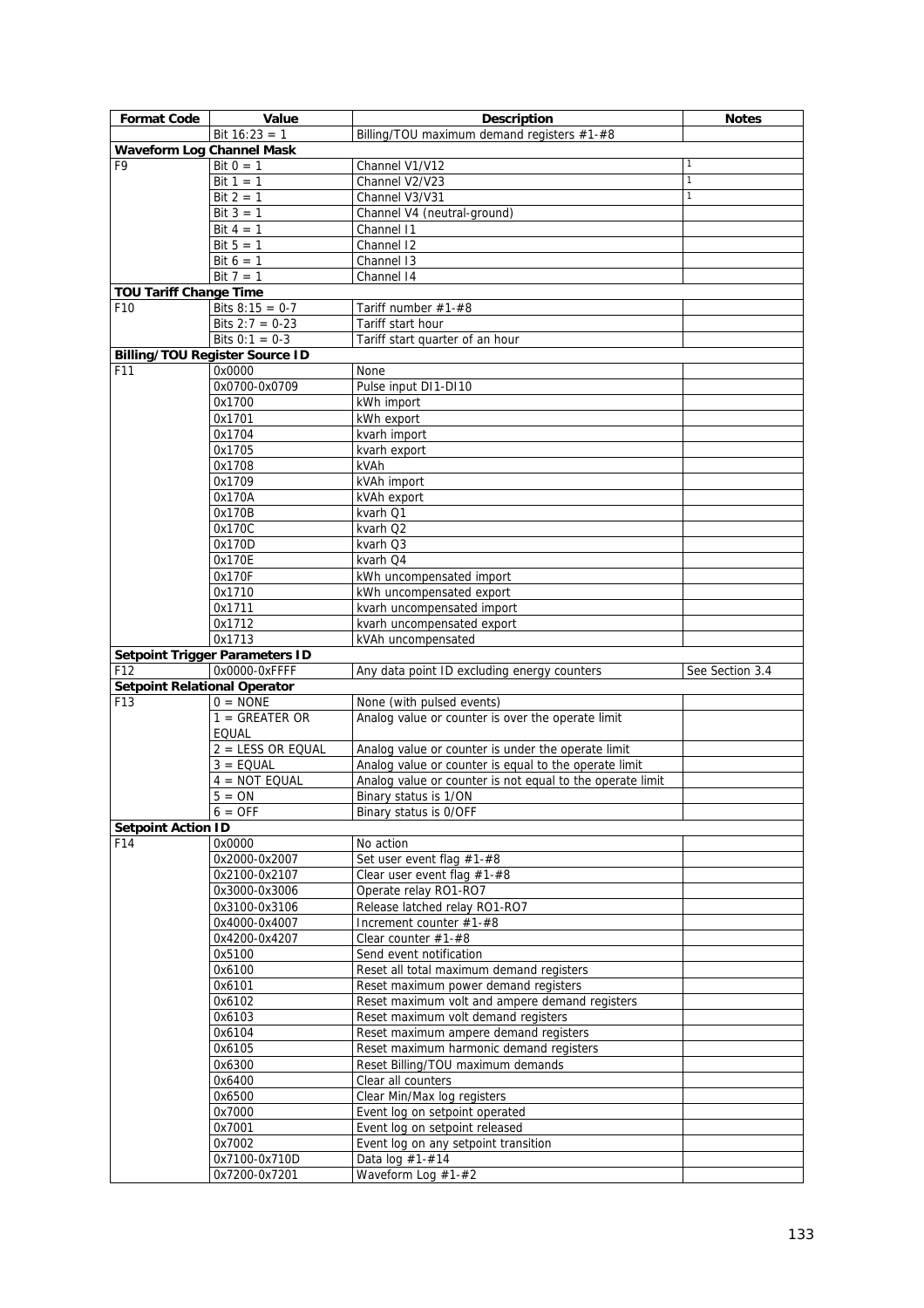| <b>Format Code</b>                  | Value            | <b>Description</b>                                             | <b>Notes</b> |
|-------------------------------------|------------------|----------------------------------------------------------------|--------------|
| <b>Counter Source ID</b>            |                  |                                                                |              |
| F <sub>16</sub>                     | 0x0000           | None                                                           |              |
|                                     | 0x0001-0x000A    | Pulse input DI1-D10                                            |              |
| <b>Relay Output Pulse Source ID</b> |                  |                                                                |              |
| F <sub>17</sub>                     | 0x0000           | None                                                           |              |
|                                     | 0x0400           | kWh import pulse                                               |              |
|                                     | 0x0401           | kWh export pulse                                               |              |
|                                     | 0x0403           | kvarh import pulse                                             |              |
|                                     | 0x0404           | kvarh export pulse                                             |              |
|                                     | 0x0405           | kvarh total pulse                                              |              |
|                                     | 0x0406           | kVAh pulse                                                     |              |
| <b>AO Output Parameters ID</b>      |                  |                                                                |              |
| F <sub>18</sub>                     | 0x0000           | None (output disabled)                                         | 2            |
|                                     |                  | 1-Cycle Phase Values                                           |              |
|                                     | 0x0C00           | V1/V12 Voltage                                                 |              |
|                                     | 0x0C01           | V2/V23 Voltage                                                 |              |
|                                     | 0x0C02           | V3/V31 Voltage                                                 |              |
|                                     | 0x0C03           | <b>11 Current</b>                                              |              |
|                                     | 0x0C04           | <b>I2 Current</b>                                              |              |
|                                     | 0x0C05           | 13 Current                                                     |              |
|                                     | 0x0C1E           | V12 Voltage                                                    |              |
|                                     | 0x0C1F           | V23 Voltage                                                    |              |
|                                     | 0x0C20           | V31 Voltage                                                    |              |
|                                     |                  | 1-Cycle Total Values                                           |              |
|                                     | 0x0F00<br>0x0F01 | Total kW<br>Total kvar                                         |              |
|                                     | 0x0F02           | Total kVA                                                      |              |
|                                     | 0x0F03           | <b>Total PF</b>                                                |              |
|                                     | 0x0F04           | <b>Total PF Lag</b>                                            |              |
|                                     | 0x0F05           | <b>Total PF Lead</b>                                           |              |
|                                     | 0x0F0A           |                                                                | $\mathbf{1}$ |
|                                     | 0x0F0B           | 3-phase average L-N/L-L voltage<br>3-phase average L-L voltage |              |
|                                     | 0x0F0C           | 3-phase average current                                        |              |
|                                     |                  | 1-Cycle Auxiliary Values                                       |              |
|                                     | 0x1001           | In Current                                                     |              |
|                                     | 0x1002           | Frequency                                                      |              |
|                                     |                  | 1-Sec Phase Values                                             |              |
|                                     | 0x1100           | V1/V12 Voltage                                                 |              |
|                                     | 0x1101           | V2/V23 Voltage                                                 |              |
|                                     | 0x1102           | V3/V31 Voltage                                                 |              |
|                                     | 0x1103           | <b>11 Current</b>                                              |              |
|                                     | 0x1104           | 12 Current                                                     |              |
|                                     | 0x1105           | 13 Current                                                     |              |
|                                     | 0x111E           | V12 Voltage                                                    |              |
|                                     | 0x111F           | V23 Voltage                                                    |              |
|                                     | 0x1120           | V31 Voltage                                                    |              |
|                                     |                  | 1-Sec Total Values                                             |              |
|                                     | 0x1400           | Total kW                                                       |              |
|                                     | 0x1401           | Total kvar                                                     |              |
|                                     | 0x1402           | Total kVA                                                      |              |
|                                     | 0x1403           | <b>Total PF</b>                                                |              |
|                                     | 0x1404           | <b>Total PF Lag</b>                                            |              |
|                                     | 0x1405           | <b>Total PF Lead</b>                                           |              |
|                                     | 0x140A           | 3-phase average L-N/L-L voltage                                | 1            |
|                                     | 0x140B           | 3-phase average L-L voltage                                    |              |
|                                     | 0x140C           | 3-phase average current                                        |              |
|                                     |                  | <b>1-Sec Auxiliary Values</b>                                  |              |
|                                     | 0x1501           | In Current                                                     |              |
|                                     | 0x1502           | Frequency                                                      |              |
|                                     |                  | <b>Present Demands</b>                                         |              |
|                                     | 0x160F           | Accumulated kW import demand                                   |              |
|                                     | 0x1610           | Accumulated kvar import demand                                 |              |
|                                     | 0x1611           | Accumulated kVA demand                                         |              |
|                                     | 0x161A           | Accumulated kW export demand                                   |              |
|                                     | 0x161B           | Accumulated kvar export demand                                 |              |
| <b>Event Cause/Point ID</b>         |                  |                                                                |              |
| F19                                 |                  | <b>Setpoint Operation Events</b>                               |              |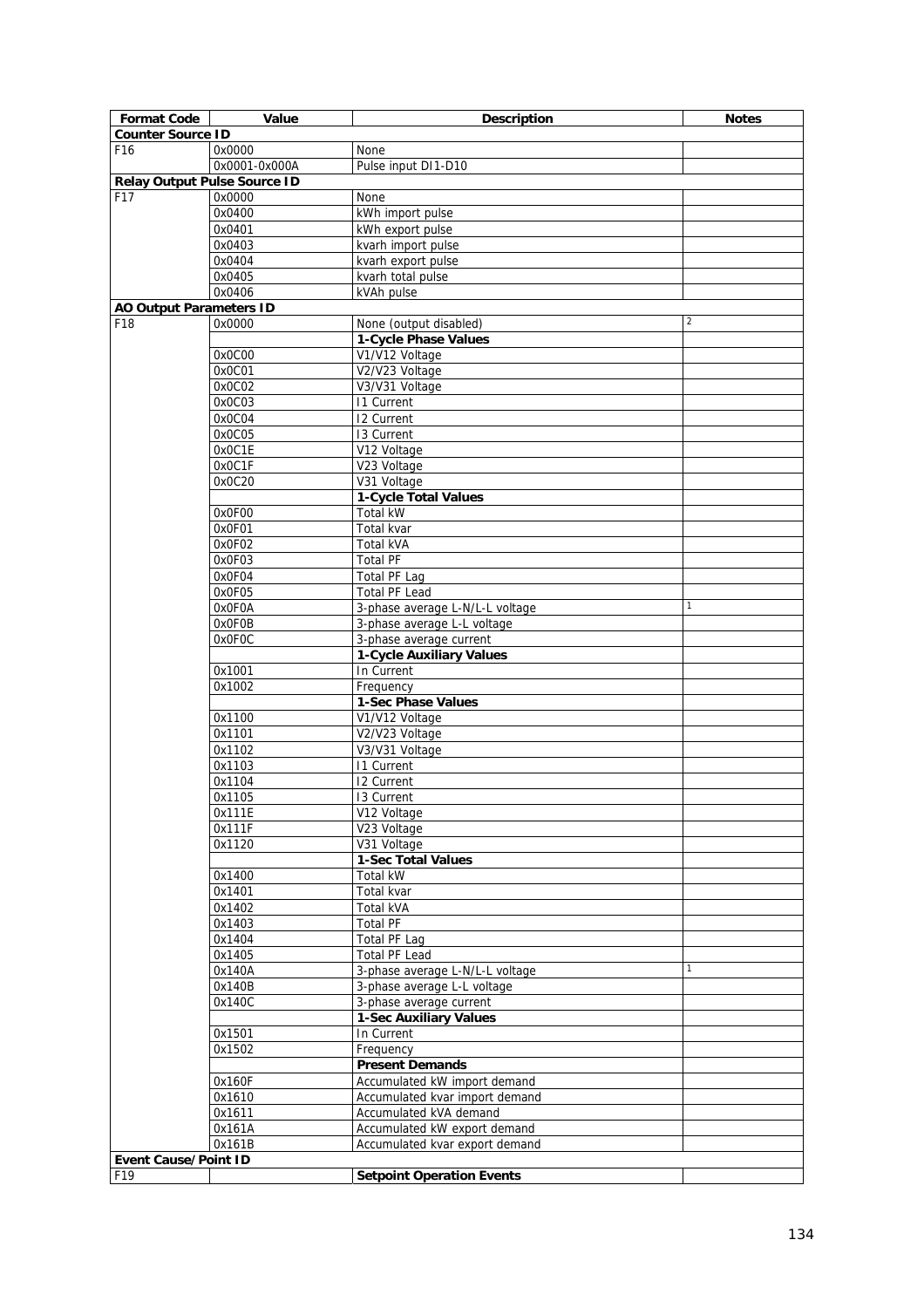| <b>Format Code</b>     | Value         | <b>Description</b>                                  | <b>Notes</b>   |
|------------------------|---------------|-----------------------------------------------------|----------------|
|                        | 0x0000-0x59FF | Trigger parameter ID                                |                |
|                        | 0x6400-0xFFFF | Trigger parameter ID                                |                |
|                        |               | <b>Setpoint Action Events</b>                       |                |
|                        | 0x5A00-0x5A0F | Setpoint #1-#16                                     |                |
|                        |               | <b>Communications Events</b>                        |                |
|                        | 0x5B00-0x5BFF | Point ID (low byte, see F21)                        |                |
|                        |               | <b>Front Panel Operations</b>                       |                |
|                        | 0x5C00-0x5CFF | Point ID (low byte, see F21)                        |                |
|                        |               | <b>Self-Check Diagnostics Events</b>                |                |
|                        | 0x5D00-0x5DFF | Point ID (low byte, see F21)                        |                |
|                        |               | <b>Self-Update Events</b>                           |                |
|                        | 0x5E08        | RTC DST/Standard time update                        | 3              |
|                        |               | <b>Run-time Error</b>                               |                |
|                        |               |                                                     |                |
|                        | 0x6014        | Library error                                       |                |
|                        | 0x6015        | RTOS Kernel error                                   |                |
|                        | 0x6016        | Task error                                          |                |
|                        |               | <b>Hardware Diagnostics Events</b>                  |                |
|                        | 0x6202        | RAM/Data error                                      |                |
|                        | 0x6203        | Hardware watchdog reset                             |                |
|                        | 0x6204        | Sampling fault                                      |                |
|                        | 0x6205        | CPU exception                                       |                |
|                        | 0x6206        | Reserved                                            |                |
|                        | 0x6207        | Software watchdog reset                             |                |
|                        | 0x620D        | Low battery                                         |                |
|                        | 0x620E        | Expanded/FLASH memory fault                         |                |
|                        | 0x620F        | CPU EEPROM fault                                    |                |
|                        | 0x6211        | I/O board EEPROM fault                              |                |
|                        | 0x6212        | Transient coprocessor fault                         |                |
|                        |               | <b>External Events</b>                              |                |
|                        | 0x6300        | Power down                                          |                |
|                        | 0x6308        | Power up                                            |                |
|                        | 0x6309        | <b>External reset</b>                               |                |
|                        | 0x6318        | IRIG-B signal lost                                  |                |
|                        | 0x6319        | IRIG-B time unlocked                                |                |
|                        | 0x631A        | IRIG-B time locked                                  |                |
|                        | 0x631B        | Magnetic interference                               |                |
|                        | 0x631D        | Motion/tilt sensor operation                        |                |
|                        | 0x6320        | SNTP server failed                                  | 4              |
|                        | 0x6321        | SNTP server reconnected                             | $\overline{4}$ |
| <b>Event Effect ID</b> |               |                                                     |                |
| F <sub>20</sub>        |               | <b>Communications/Self-check/Front Panel Events</b> |                |
|                        |               |                                                     |                |
|                        | 0x0000        | None                                                |                |
|                        | 0x6100        | All total maximum demands cleared                   |                |
|                        | 0x6101        | Power maximum demands cleared                       |                |
|                        | 0x6102        | Volt and ampere maximum demands cleared             |                |
|                        | 0x6103        | Volt maximum demands cleared                        |                |
|                        | 0x6104        | Ampere maximum demands cleared                      |                |
|                        | 0x6105        | Harmonic maximum demands cleared                    |                |
|                        | 0x6300        | Billing/TOU maximum demand registers cleared        |                |
|                        | 0x6400        | All counters cleared                                |                |
|                        | 0x6401-0x6407 | Counter cleared (low byte = counter $ID$ )          |                |
|                        | 0x6500        | Min/Max log cleared                                 |                |
|                        | 0x6A00-0x6A1A | Log file cleared (low byte = File ID)               |                |
|                        | 0x6B00        | EN50160 statistics cleared                          |                |
|                        | 0x6B01        | Diagnostics cleared                                 |                |
|                        | 0x6B02        | Device operation time cleared                       |                |
|                        | 0x6B03        | Battery operation time cleared                      |                |
|                        | 0x6B05        | Failure counters cleared                            |                |
|                        | 0xF000-0xF00F | Setpoint set (low byte = setpoint ID)               |                |
|                        | 0xF100-0xF10F | Setpoint cleared (low byte = setpoint ID)           |                |
|                        | 0xF200        | Setup/Data cleared                                  |                |
|                        | 0xF300        | Setup reset (set by default)                        |                |
|                        | 0xF400        | Setup changed                                       |                |
|                        | 0xF500        | RTC set                                             |                |
|                        | 0xF600        | Enabled                                             |                |
|                        | 0xF700        | Disabled                                            |                |
|                        | 0xF800        | Started                                             |                |
|                        |               |                                                     |                |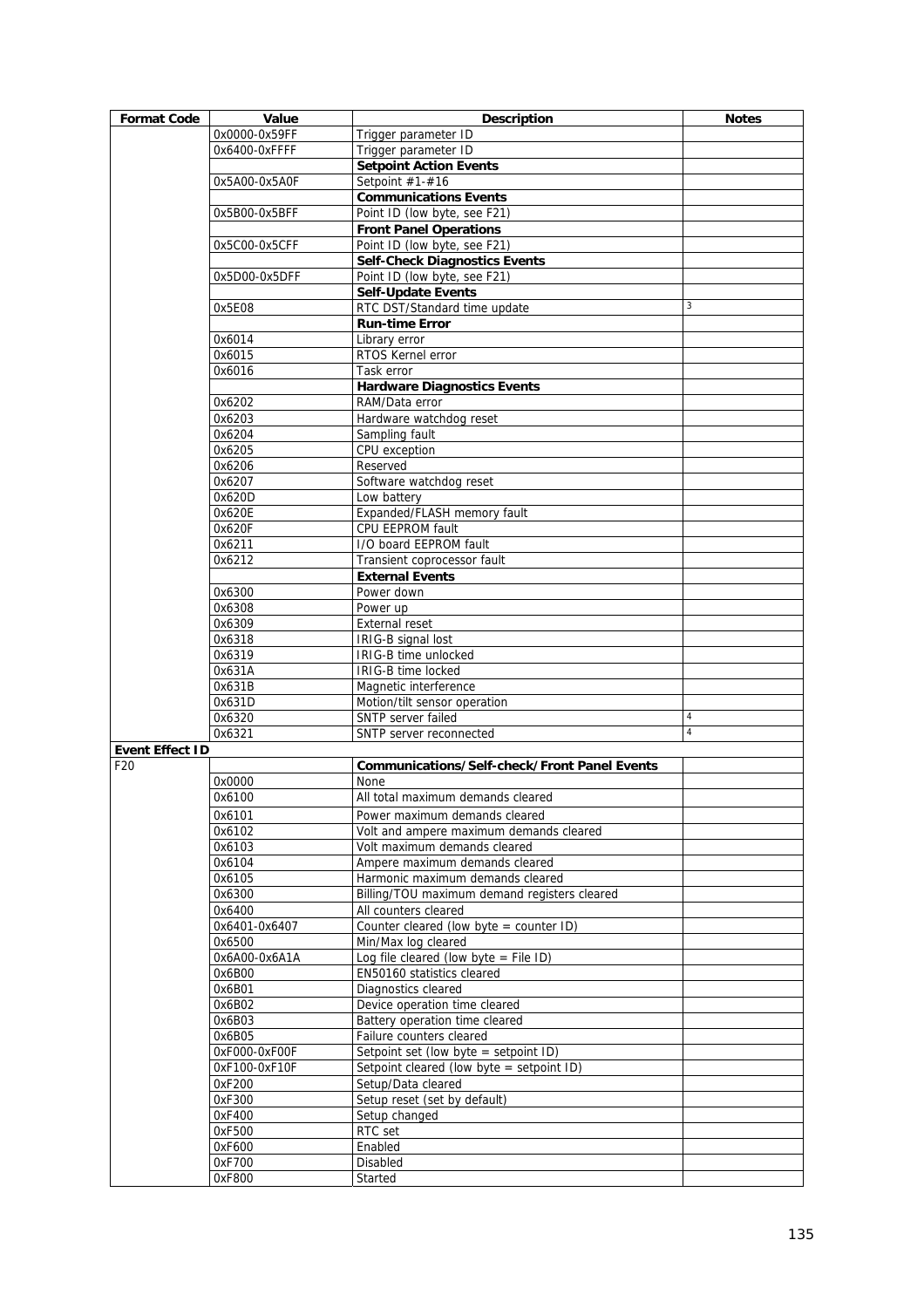| <b>Format Code</b>   | Value         | <b>Description</b>                         | <b>Notes</b> |
|----------------------|---------------|--------------------------------------------|--------------|
|                      | 0xF801        | Begin                                      |              |
|                      | 0xF900        | Stopped                                    |              |
|                      | 0xF901        | End                                        |              |
|                      |               | <b>Setpoint Operation Events</b>           |              |
|                      | 0xE100-0xE10F | Setpoint operated (low byte = setpoint ID) |              |
|                      | 0xE200-0xE20F | Setpoint released (low byte = setpoint ID) |              |
|                      |               | <b>Setpoint Action Events</b>              |              |
|                      | See F14       | Setpoint action ID                         |              |
| Data Point ID        |               |                                            |              |
| F21                  |               | <b>Data Locations</b>                      |              |
|                      | 0x03          | Data memory                                |              |
|                      | 0x04          | Factory setup                              |              |
|                      | 0x05          | Access/Password setup                      |              |
|                      | 0x06          | Basic setup                                |              |
|                      | 0x07          | Communications setup                       |              |
|                      | 0x08          | Real-time clock                            | 3            |
|                      | 0x09          | Digital inputs setup                       |              |
|                      | 0x0A          | Pulse counters setup                       |              |
|                      | 0x0B          | AO setup                                   |              |
|                      | 0x0E          | Timers setup                               |              |
|                      | 0x10          | Event/alarm setpoints                      |              |
|                      |               |                                            |              |
|                      | 0x11          | Pulsing setup                              |              |
|                      | 0x12          | User assignable register map               |              |
|                      | 0x13          | Programmable Min/Max log setup             |              |
|                      | 0x14          | Data log setup                             |              |
|                      | 0x15          | File/Memory setup                          |              |
|                      | 0x16          | TOU energy registers setup                 |              |
|                      | 0x18          | TOU daily profiles                         |              |
|                      | 0x19          | TOU calendar                               |              |
|                      | 0x1C          | User selectable device options             |              |
|                      | 0x1D          | RO Setup                                   |              |
|                      | 0x1F          | DNP 3.0 class 0 map                        |              |
|                      | 0x20          | DNP 3.0 options setup                      |              |
|                      | 0x21          | DNP 3.0 events setup                       |              |
|                      | 0x22          | DNP 3.0 event setpoints                    |              |
|                      | 0x23          | Calibration registers                      |              |
|                      | 0x24          | Date/Time Setup                            |              |
|                      | 0x25          | Net setup                                  |              |
|                      | 0x26          | AI setup                                   |              |
|                      | 0x27          | Waveform log setup                         |              |
|                      | 0x28          | PQ log setup                               |              |
|                      | 0x29          | Fault log setup                            |              |
|                      | 0x2A          | Device mode control                        |              |
|                      | 0x2B-0x2C     | Reserved                                   |              |
|                      | 0x2D          | Transformer correction                     |              |
|                      | 0x2E          | IEC 61850 setup                            |              |
|                      | 0x2F          | Transformer/line loss compensation         |              |
|                      | 0x30-0x4E     | Reserved                                   |              |
|                      | 0x4F          | Password tampering attempt                 |              |
| <b>Event Type ID</b> |               |                                            |              |
| F <sub>22</sub>      |               | <b>Setpoint Events</b>                     |              |
|                      | 0x0000        | SP: Generic setpoint event                 |              |
|                      | 0x0001-0x0010 | SP1-SP16: Setpoint #1-#16 event            |              |
|                      |               | <b>Fault Events</b>                        |              |
|                      | 0x0200        | FE: Generic fault event                    |              |
|                      | 0x0201        | FE1: Zero-sequence current                 |              |
|                      | 0x0202        | FE2: Zero-sequence voltage                 |              |
|                      | 0x0203        | FE3: Current unbalance                     |              |
|                      | 0x0204        | FE4: Voltage unbalance                     |              |
|                      | 0x0205        | FE5: Overcurrent                           |              |
|                      | 0x0206        | FE6: Undervoltage                          |              |
|                      | 0x0207        | FE7: Neutral current (14)                  |              |
|                      |               | <b>DI Events</b>                           |              |
|                      |               |                                            |              |
|                      | 0x0300        | DI: Generic DI event                       |              |
|                      | 0x0301-0x030A | DI1-DI10: DI1-DI10 event                   |              |
|                      |               | EN 50160 PQ Events (EN 50160 categories)   |              |
|                      | 0x0500        | PQE: Generic EN50160 PQ event              |              |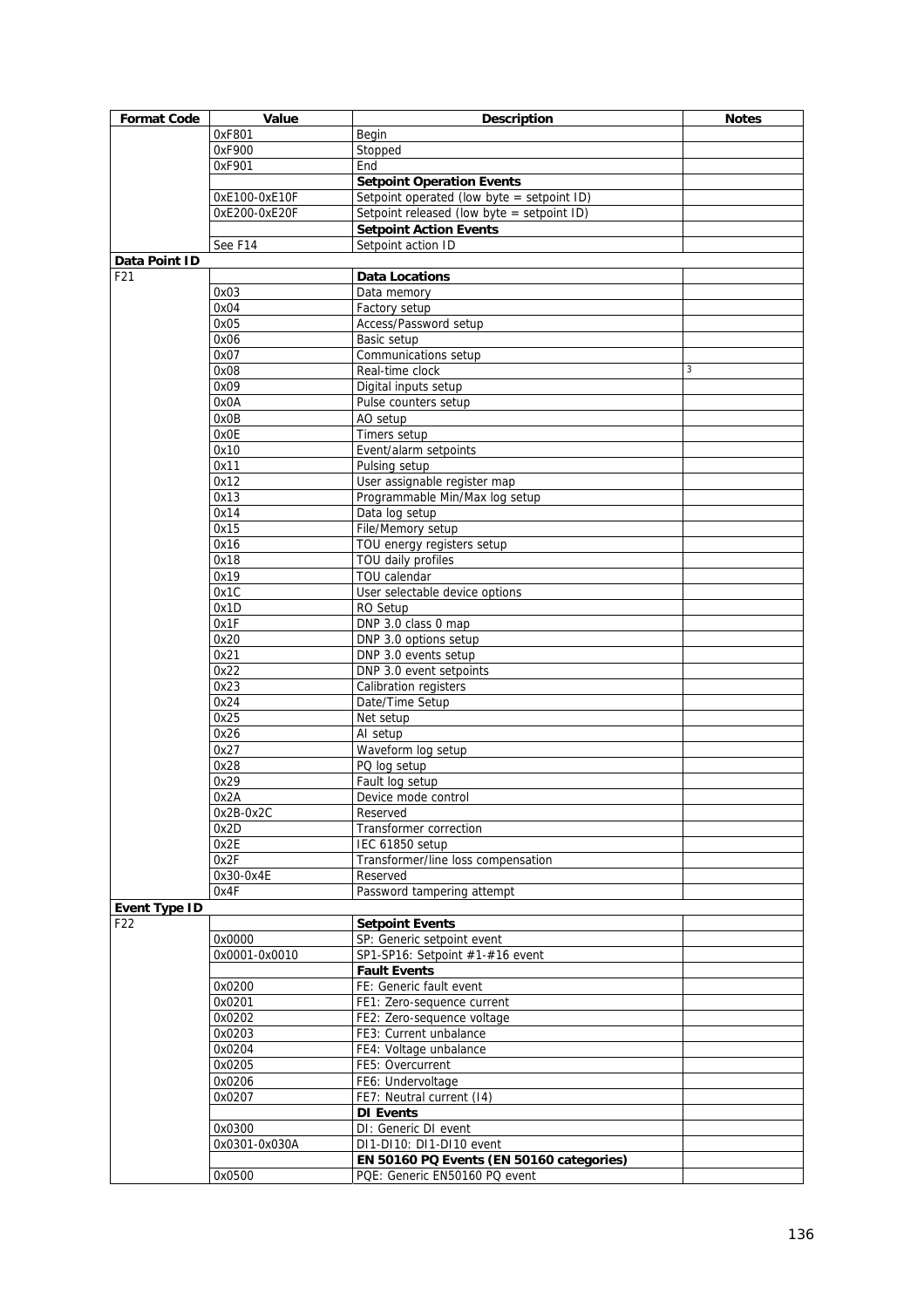| <b>Format Code</b>          | Value                | <b>Description</b>                        | <b>Notes</b> |
|-----------------------------|----------------------|-------------------------------------------|--------------|
|                             | 0x0501               | PQE1: Frequency variations                |              |
|                             | 0x0502               | PQE2: Voltage variations                  |              |
|                             | 0x0503               | PQE3: Rapid voltage changes               |              |
|                             | 0x0504               | PQE4: Flicker                             |              |
|                             | 0x0505               | PQE5: Voltage dips                        |              |
|                             | 0x0506               | PQE6: Voltage interruptions               |              |
|                             | 0x0507               | PQE7: Temporary overvoltages              |              |
|                             | 0x0508               | PQE8: Transient overvoltages              |              |
|                             | 0x0509               | PQE9: Voltage unbalance                   |              |
|                             | 0x050A               | PQE10: Harmonic voltage                   |              |
|                             | 0x050B               | PQE11: Interharmonic voltage              |              |
|                             | 0x050C               | PQE12: Mains signaling voltage            |              |
| Device Diagnostics (bitmap) |                      |                                           |              |
| F <sub>23</sub>             | Bit $0 = 1$          | Reserved                                  |              |
|                             | Bit $1 = 1$          | Permanent fault                           |              |
|                             | Bit $2 = 1$          | RAM/Data error                            |              |
|                             | Bit $3 = 1$          | CPU watchdog reset                        |              |
|                             | Bit $4 = 1$          | Sampling fault                            |              |
|                             | Bit $5 = 1$          | CPU exception                             |              |
|                             | Bit 6                | Reserved                                  |              |
|                             | Bit $7 = 1$          | Software watchdog reset                   |              |
|                             | Bit $8 = 1$          | Power down                                |              |
|                             | Bit $9 = 1$          | Device reset                              |              |
|                             | Bit $10 = 1$         | Configuration reset                       |              |
|                             | Bit $11 = 1$         | RTC fault                                 |              |
|                             | Bit $12 = 1$         | Configuration fault                       |              |
|                             | <b>Bit 13</b>        | Reserved                                  |              |
|                             | Bit $14 = 1$         | Expanded/Data FLASH memory fault          |              |
|                             | Bit $15 = 1$         | CPU EEPROM fault                          |              |
|                             | <b>Bit 16</b>        | Reserved                                  |              |
|                             | Bit $17 = 1$         | I/O board EEPROM fault                    |              |
|                             | <b>Bit 18</b>        | Transient coprocessor fault               |              |
|                             | <b>Bit 19</b>        | Reserved                                  |              |
|                             | Bit $20 = 1$         | C Library error                           |              |
|                             |                      |                                           |              |
|                             | Bit $21 = 1$         | RTOS Kernel error                         |              |
|                             | Bit $22 = 1$         | Task error                                |              |
|                             | <b>Bit 23</b>        | Reserved                                  |              |
|                             | Bit $24 = 1$         | IRIG-B signal lost                        |              |
|                             | Bit $25 = 1$         | IRIG-B time unlocked                      |              |
|                             | <b>Bit 26</b>        | Reserved                                  |              |
|                             | Bit $27 = 1$         | Magnetic interference                     |              |
|                             | <b>Bit 28</b>        | Reserved                                  |              |
|                             | Bit $29 = 1$         | Motion/tilt sensor                        |              |
|                             | Bit $30 = 1$         | Circuit fault                             |              |
|                             | $\overline{B}$ it 31 | Reserved                                  |              |
| <b>DNP Object Types</b>     |                      |                                           |              |
| F <sub>24</sub>             |                      | <b>Static Binary Input Objects</b>        |              |
|                             | 0                    | Single-Bit Binary Input                   |              |
|                             | 1                    | <b>Binary Input With Status</b>           |              |
|                             |                      | <b>Binary Input Change Event Objects</b>  |              |
|                             | 0                    | Binary Input Change Without Time          |              |
|                             |                      | Binary Input Change With Time             |              |
|                             |                      | <b>Static Binary Counters</b>             |              |
|                             | 0                    | 32-bit Binary Counter                     |              |
|                             |                      | 32-bit Binary Counter Without Flag        |              |
|                             | 2                    | 16-bit Binary Counter                     |              |
|                             | 3                    | 16-bit Binary Counter Without Flag        |              |
|                             |                      | <b>Binary Counter Change Events</b>       |              |
|                             | 0                    | 32-bit Counter Change Event Without Time  |              |
|                             | 1                    | 32-bit Counter Change Event With Time     |              |
|                             | 2                    | 16-bit Counter Change Event Without Time  |              |
|                             | 3                    | 16-bit Counter Change Event With Time     |              |
|                             |                      | <b>Frozen Binary Counters</b>             |              |
|                             | 0                    | 32-bit Frozen Counter                     |              |
|                             |                      | 32-bit Frozen Counter Without Flag        |              |
|                             | 2                    | 32-bit Frozen Counter With Time of Freeze |              |
|                             | 3                    | 16-bit Frozen Counter                     |              |
|                             |                      |                                           |              |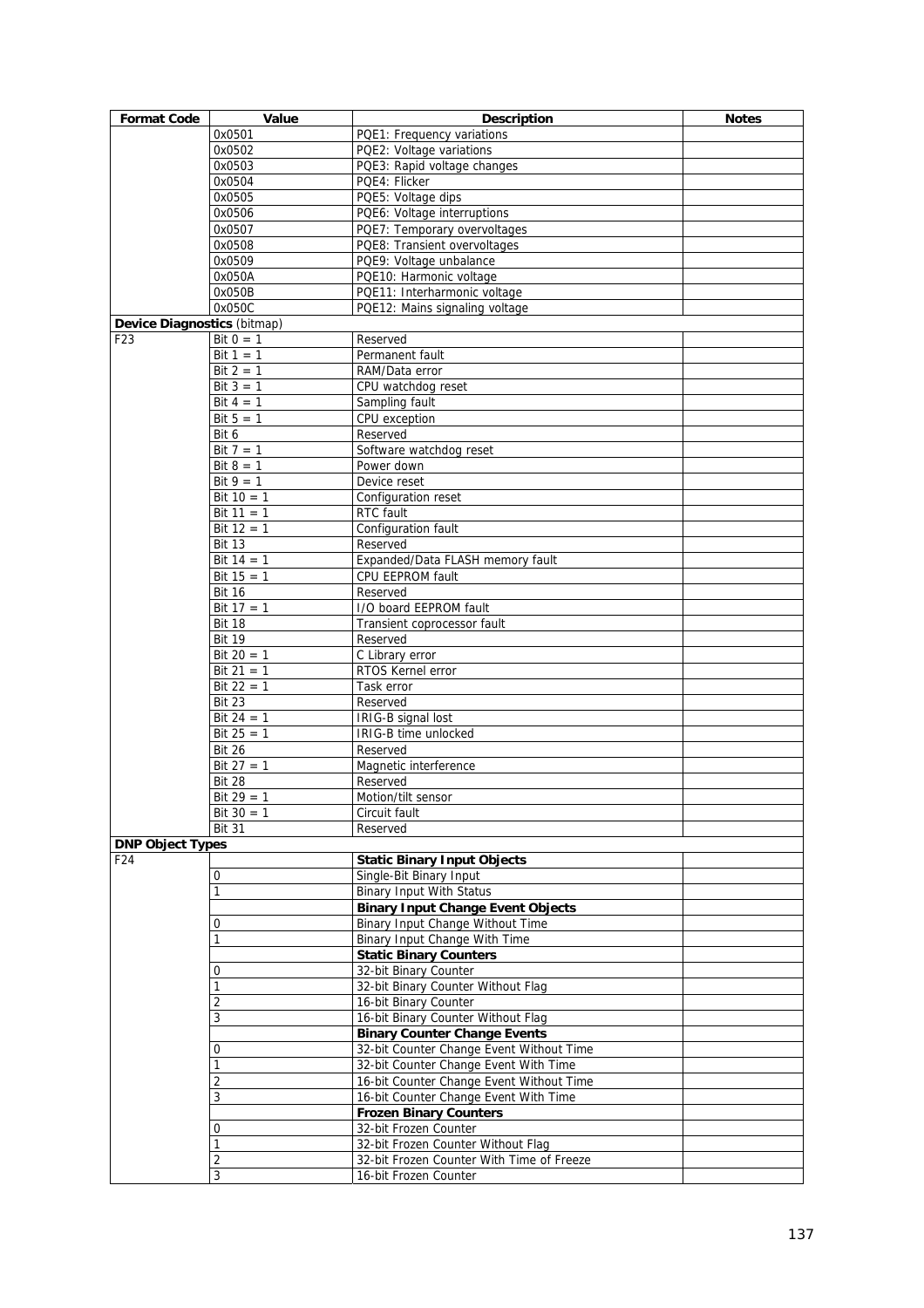| <b>Format Code</b>                    | Value                                   | <b>Description</b>                                                                                      | <b>Notes</b> |
|---------------------------------------|-----------------------------------------|---------------------------------------------------------------------------------------------------------|--------------|
|                                       | 4                                       | 16-bit Frozen Counter Without Flag                                                                      |              |
|                                       | 5                                       | 16-bit Frozen Counter With Time of Freeze                                                               |              |
|                                       |                                         | <b>Static Analog Input Objects</b>                                                                      |              |
|                                       | 0                                       | 32-bit Analog Input                                                                                     |              |
|                                       | $\mathbf{1}$                            | 32-bit Analog Input Without Flag                                                                        |              |
|                                       | 2                                       | 16-bit Analog Input                                                                                     |              |
|                                       | 3                                       | 16-bit Analog Input Without Flag                                                                        |              |
|                                       |                                         | <b>Analog Input Change Events</b>                                                                       |              |
|                                       | 0                                       | 32-bit Analog Change Event Without Time                                                                 |              |
|                                       |                                         | 32-bit Analog Change Event With Time                                                                    |              |
|                                       | $\overline{2}$                          | 16-bit Analog Change Event Without Time                                                                 |              |
|                                       | 3                                       | 16-bit Analog Change Event With Time                                                                    |              |
| <b>DNP Class 0 Objects</b>            |                                         |                                                                                                         |              |
| F <sub>25</sub>                       | 0x1E01                                  | Analog Input 30:01                                                                                      |              |
|                                       | 0x1E02                                  | Analog Input 30:02                                                                                      |              |
|                                       | 0x1E03                                  | Analog Input 30:03                                                                                      |              |
|                                       | 0x1E04                                  | Analog Input 30:04                                                                                      |              |
|                                       | 0x2801                                  | Analog Output 40:01                                                                                     |              |
|                                       | 0x2802                                  | Analog Output 40:02                                                                                     |              |
|                                       | 0x0101                                  | Binary Input 01:01                                                                                      |              |
|                                       | 0x0102                                  | Binary Input 01:02                                                                                      |              |
|                                       | 0x1401                                  | Binary Counter 20:01                                                                                    |              |
|                                       | 0x1402                                  | Binary Counter 20:02                                                                                    |              |
|                                       | 0x1405                                  | Binary Counter 20:05                                                                                    |              |
|                                       | 0x1406                                  | Binary Counter 20:06                                                                                    |              |
|                                       | 0x1501                                  | Frozen Counter 21:01                                                                                    |              |
|                                       | 0x1502                                  | Frozen Counter 21:02                                                                                    |              |
|                                       | 0x1505                                  | Frozen Counter 21:05                                                                                    |              |
|                                       | 0x1506<br>0x1509                        | Frozen Counter 21:06                                                                                    |              |
|                                       |                                         | Frozen Counter 21:09                                                                                    |              |
|                                       | 0x150A                                  | Frozen Counter 21:10                                                                                    |              |
| <b>Wiring Mode</b><br>F <sub>26</sub> | $\pmb{0}$                               |                                                                                                         |              |
|                                       | $\mathbf{1}$                            | 3OP2 - 3-wire open delta using 2 CTs (2 element)<br>4LN3 - 4-wire WYE using 3 PTs (3 element), line-to- |              |
|                                       |                                         | neutral voltage readings                                                                                |              |
|                                       | 2                                       | 3DIR2 - 3-wire direct connection using 2 CTs (2 element)                                                |              |
|                                       | 3                                       | 4LL3 - 4-wire WYE using 3 PTs (3 element), line-to-line                                                 |              |
|                                       |                                         | voltage readings                                                                                        |              |
|                                       | 4                                       | 3OP3 - 3-wire open delta using 3 CTs (2 1/2 element)                                                    |              |
|                                       | 5                                       | 3LN3 - 4-wire WYE using 2 PTs (2 1/2 element), line-to-                                                 |              |
|                                       |                                         | neutral voltage readings                                                                                |              |
|                                       | 6                                       | 3LL3 - 4-wire WYE using 2 PTs (2 1/2 element), line-to-                                                 |              |
|                                       |                                         | line voltage readings                                                                                   |              |
|                                       | <b>Factory Device Options (bitmap)</b>  |                                                                                                         |              |
| F <sub>2</sub> 7                      | 0                                       | Fast transient overvoltage option (special order)                                                       |              |
|                                       | $1 - 31$                                | Not used                                                                                                |              |
|                                       | <b>IEC 61850 Measured Value Indices</b> |                                                                                                         |              |
| F <sub>28</sub>                       | 0                                       | Phase voltage                                                                                           |              |
|                                       | $\mathbf{1}$                            | Not used                                                                                                |              |
|                                       | 2                                       | Not used                                                                                                |              |
|                                       | 3                                       | Phase currents                                                                                          |              |
|                                       | 4                                       | Neutral current                                                                                         |              |
|                                       | 5                                       | Auxiliary current 14                                                                                    |              |
|                                       | 6                                       | Not used                                                                                                |              |
|                                       | $\overline{7}$                          | Not used                                                                                                |              |
|                                       | 8                                       | Not used                                                                                                |              |
|                                       | 9                                       | Voltage sequence                                                                                        |              |
|                                       | 10                                      | Current sequence                                                                                        |              |
|                                       | 11                                      | Not used                                                                                                |              |
|                                       | 12                                      | Voltage unbalance                                                                                       |              |
|                                       | 13                                      | Current unbalance                                                                                       |              |
|                                       | 14                                      | Active power                                                                                            |              |
|                                       | 15                                      | Reactive power                                                                                          |              |
|                                       | 16                                      | Active power import/export                                                                              |              |
|                                       | 17                                      | Reactive power import/export                                                                            |              |
|                                       | 18                                      | Apparent power                                                                                          |              |
|                                       | 19                                      | Active power demand                                                                                     |              |
|                                       | 20                                      | Reactive power demand                                                                                   |              |